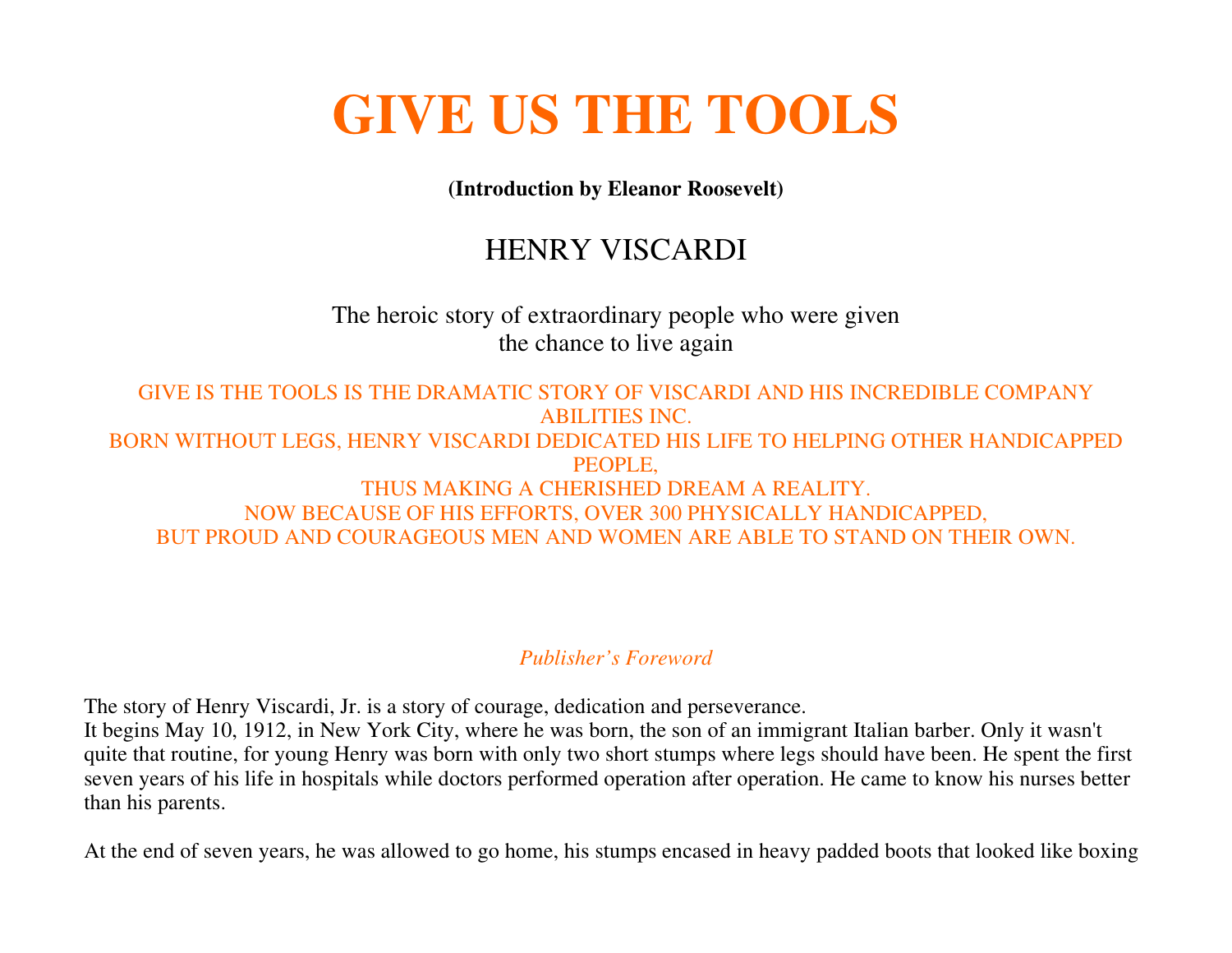gloves. Then, instead of the warmth and understanding he had become accustomed to, he discovered an awesome world of staring, over-sympathetic and well-meaning adults, and the thoughtless cruelty of taunting playmates. Somehow he learned to live with both, laughing off the taunts, growing immune to the stares, rejecting the pity.

It is to his mother, however, that Henry Viscardi gives most of the credit for nurturing and cultivating a healthy attitude toward the world, notwithstanding. From her deep sense of humanity and simple wisdom, the boy drew comfort, protection, maturity, and that infinitely valuable quality, acceptance.

With the cries of "ape man" ringing in his ears, young Viscardi went through elementary school and high school in eight years. At Fordham University he paid his own way by refereeing basketball games, waiting on tables and covering school sports for the New York Times. After three years, he left to take a job as a law clerk and attend St. John's Law School at night. Soon he became a tax expert for the government, working hard, rising rapidly.

On a day about this time "Hank" learned from his doctor that his stumps were wearing out, that he might soon lose his mobility. Unless something "impossible" could be done, Henry Viscardi would have to spend the rest of his life in a wheelchair. Happily, something could be done.

Dr. Robert R. Yanover, Hank's doctor, told him them was a chance, a long shot but nevertheless a chance, that artificial legs could be made for him. It was almost too much to hope for ...

On a momentous day a few months later, Henry Viscardi, Jr., 26, born legless and matured at three feet eight inches high, put on his first pair of long pants, stood up erect, looked in a mirror and saw a new man. He saw a man five feet, eight inches tall who no longer wore boring glove boots.

Dr. Yanover refused payment for his work. "But someday," he said, "do something to help other cripples. Then our account will be squared."

As World War II began, Henry tried in vain to enlist Accepted by the Red Cross as field officer; he was assigned to Waiter Reed Hospital in Washington, D.C. There he worked closely with amputees, teaching them to walk giving them hope, confidence and courage. It was here he first met the world-famous rehabilitation specialist Dr. Howard A. Rusk.

After the war, Hank worked for the Mutual Broadcasting system as "leg-man" for the sports department. Soon he moved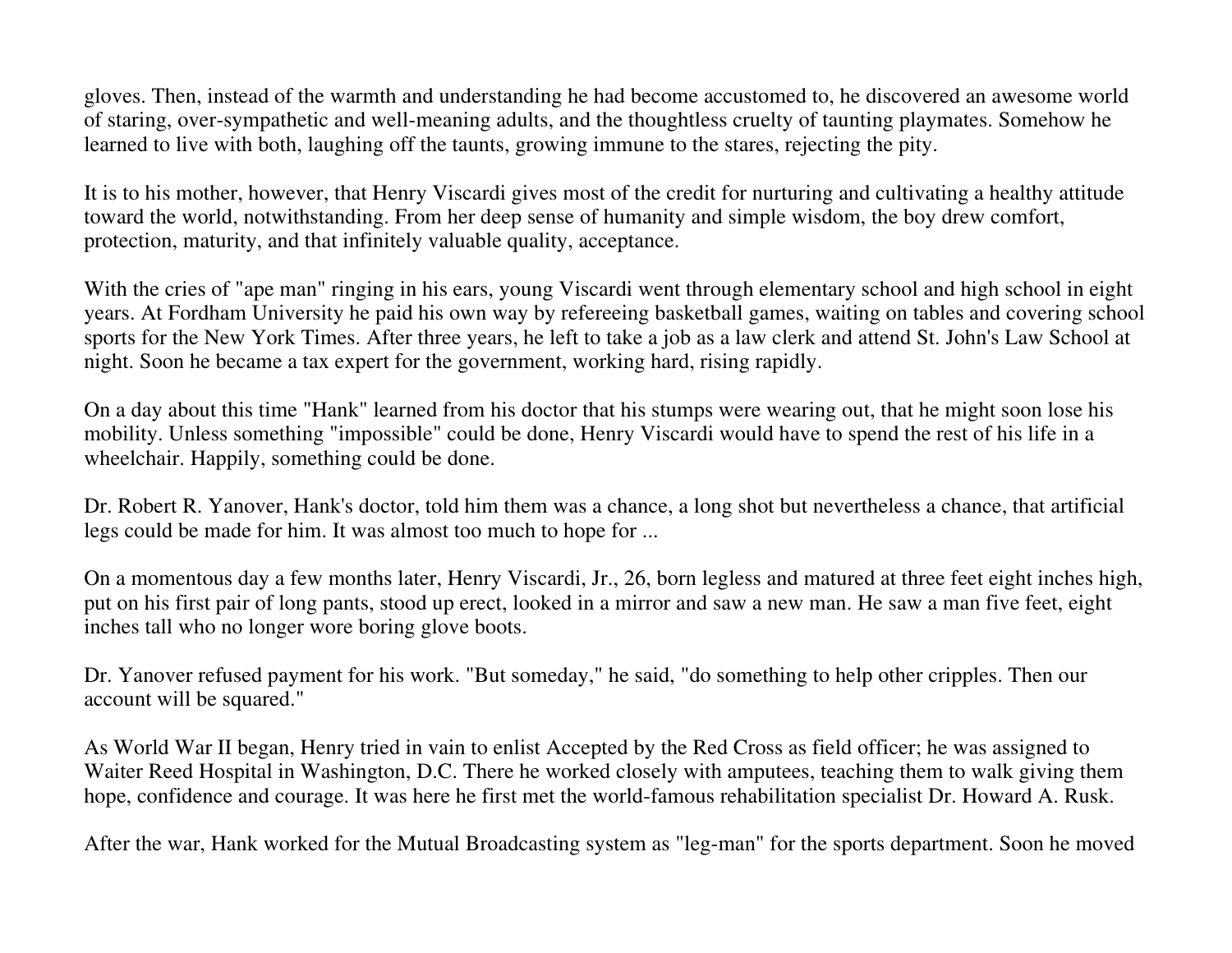to Burlington Mills as Personnel Director. Married now, father of two daughters, he and his wife Lucile owned their own home in Kings Point, Long Island --a house they built themselves. Henry Viscardi, Jr. wall a fast-rising young executive with a bright future in the business world a world apart from the disabled.

But the fame he had gained with the Red Cross as a rehabilitation expert tracked him down. The year was 1949. His old friend Dr. Rusk prevailed upon him to join him and others in a venture called "Just One Break" (J.O.B.), an organization being formed to help place disabled men and women, many of them forgotten war veterans, in gainful employment. Urged by his wife to accept, Hank yielded, giving up his prosperous job to become a pioneer in the field of rehabilitation.

From J.O.B. it was a short hop to the vacant garage in Hempstead, Long Island, where Viscardi founded Abilities, Inc., with \$8000 in borrowed funds in 1952. Through hard work, resourcefulness and a never-say-die attitude, the company grew. And as Abilities has grown since, so have the opportunities for disabled men and women throughout the world.

Today Henry Viscardi, Jr. is president of this thriving company. *Give Us the Tools* is his story and the story of these amazing people.

#### **PREFACE**

I have wished for some time to share intimately some of the mixed experiences I have known in this unique enterprise. Living and working closely with a company made up of disabled people have had their moments of inspiration, as well as their moments of tears and laughter. These I would like to share with many.

Once, while speaking in Washington, D.C., I was severely challenged from the audience for referring to the people at Abilities as "my people." I had not, as my critic inferred, pretended to own them. They are "my people" only because I have felt so much a part of those for whom and with whom I serve, for I, as they, have known many years of crippling disillusionment, the ridicule, the rejection, which comes from being different, not the same, as others.

On lecture platforms and in articles during the past years, I have told only parts of this story. Now I have the opportunity to tell all of it--the story of these extraordinary people in search of ordinary destinies.

For their contribution to this book, there are many people to whom grateful acknowledgment should be made. Obviously such a daring attempt, beginning only as an unprecedented idea and growing because of the strength of its disabled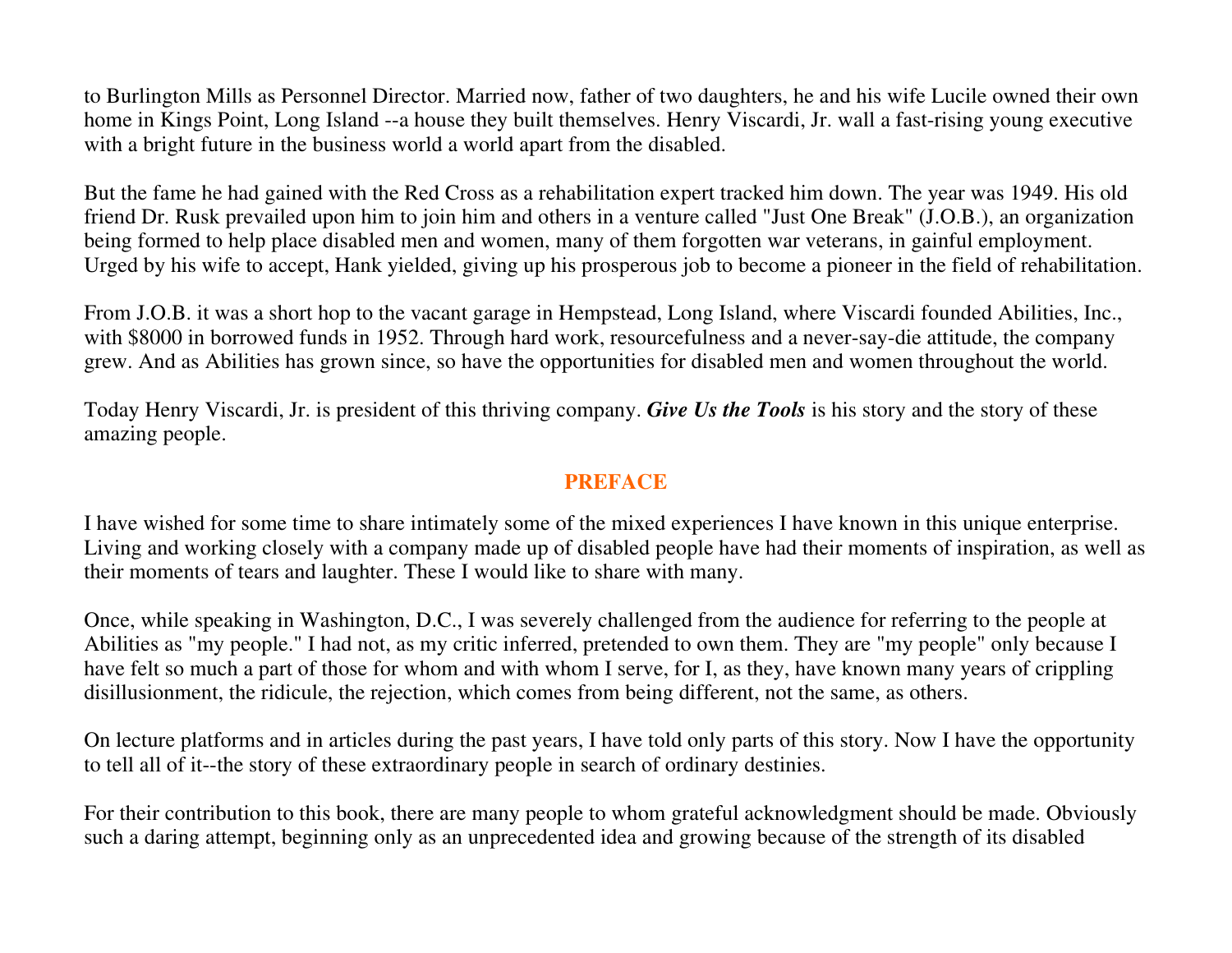workers, must have had many friends or it could not have been possible, nor could it have survived I am, therefore, deeply indebted to so very many.

To Lynn and George Groh I am most grateful for editorial assistance. Their enthusiasm for the work was an inspiration to me in the preparation of the manuscript.

I am grateful to Paul Eriksson and Richard Taplinger who have believed in this book and have been so very helpful in making it possible.

I wish to acknowledge the research efforts of Helen Buckler, of Arthur Nierenberg, Ellen Vaughan, Louis Blersch, Florence Fiedelman, and my associates at Abilities, Inc.

But I want to acknowledge the special debt I owe to Garrison Siskin and my friends in industry, commerce, labor, medicine and government, who have contributed their faith and energies to this great ideal. Without them there could have been no Abilities, Inc. To Mary E. Switze;, to Dr. Howard A. Rusk, to Bernard M. Baruch, to the Members of our Board of Directors, to my colleagues in industry and labor who have helped make all this possible, I am also deeply indebted.

Above all, I wish to acknowledge the debt I owe the workers at Abilities, Inc. To their wives and families who have believed in them as they have believed in the possibility of fulfilling our dream, I am truly grateful.

If this book brings comfort to some other disabled person who seeks the dignity of a productive life, I shall be thankful. If it serves to inspire another community to follow this example by establishing a similar company, I and all those who have worked for such a success shall be more than amply rewarded.

In fact, if it should change the life of but one disabled person from dependence on the charity of community or family to fullness and richness, with the dignity of self-sufficiency, then I shall be richly rewarded. For this was, after all, the goal we set when Abilities, Inc. was founded.

HENRY VISCARDI, JR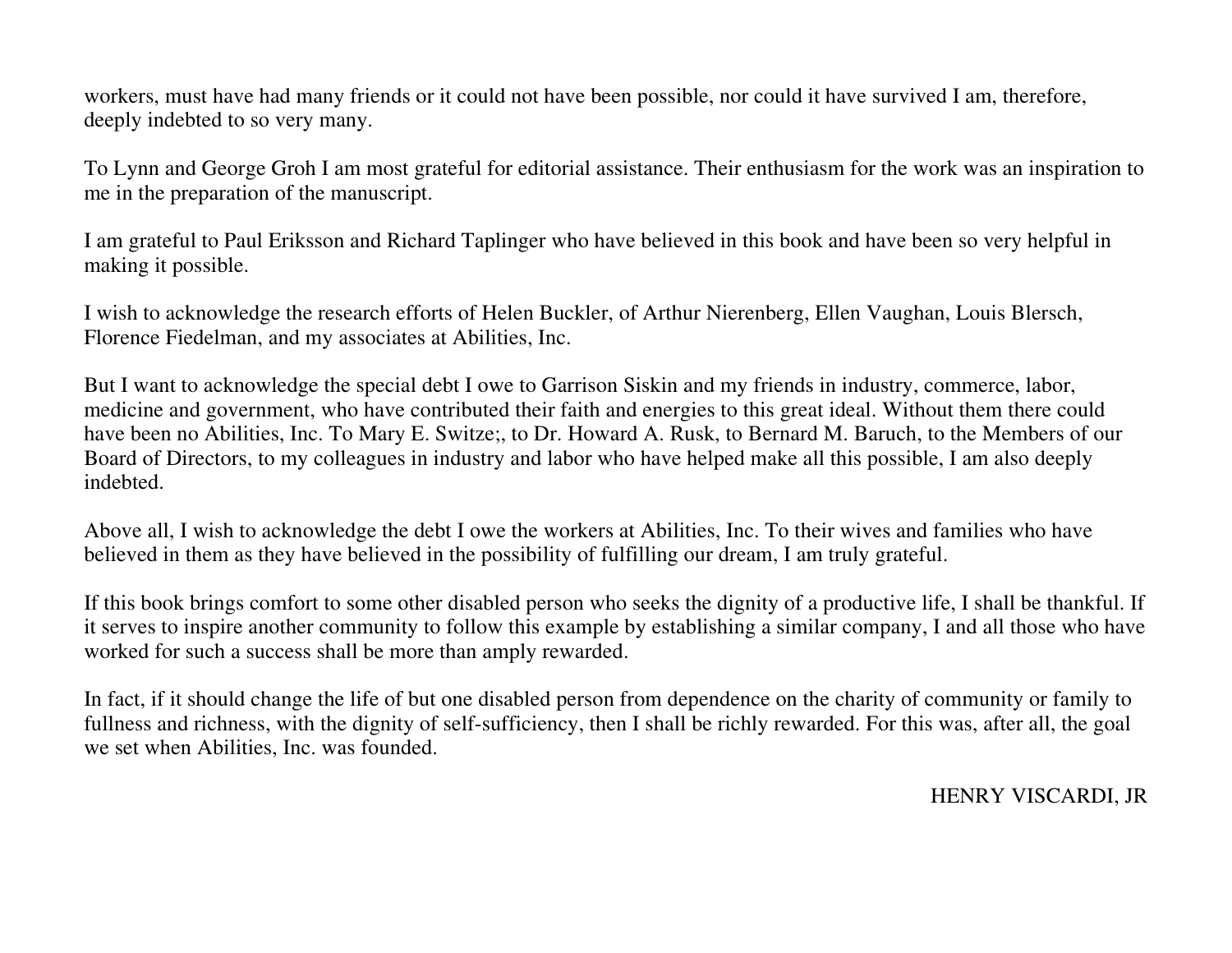#### **CONTENTS**

Publishers' Foreword Preface Introduction by Eleanor Roosevelt Long Journey on Short Legs Rash Promise You've Got To Start SomewhereA Leg To Stand On The Halt Lead the Blind We Learn the Hard Way Some Human Dividends Word Gets Around The Bridge of Lies Room To Grow In Reaching Out Human Resources No Place To Stop

#### **INTRODUCTION**

# Eleanor Roosevelt

Seven years ago Henry Viscardi wrote a book called *A Man's Stature.* This book was largely the author's personal story of courage and determination in his own re- habilitation. But it also told the story of the unique and highly successful Just One Break Committee (J.O.B.) formed to help others with physical disabilities secure employment. I knew both of those stories before they were written, for I have known Henry Viscardi since World War II, when he began his work with disabled servicemen.

When Henry wrote his first boot, he was forty years old and had at that age fulfilled sufficient ambitions to satisfy most young men. He and his lovely wife Lucile had three (now four) delightful young daughters and he was the Executive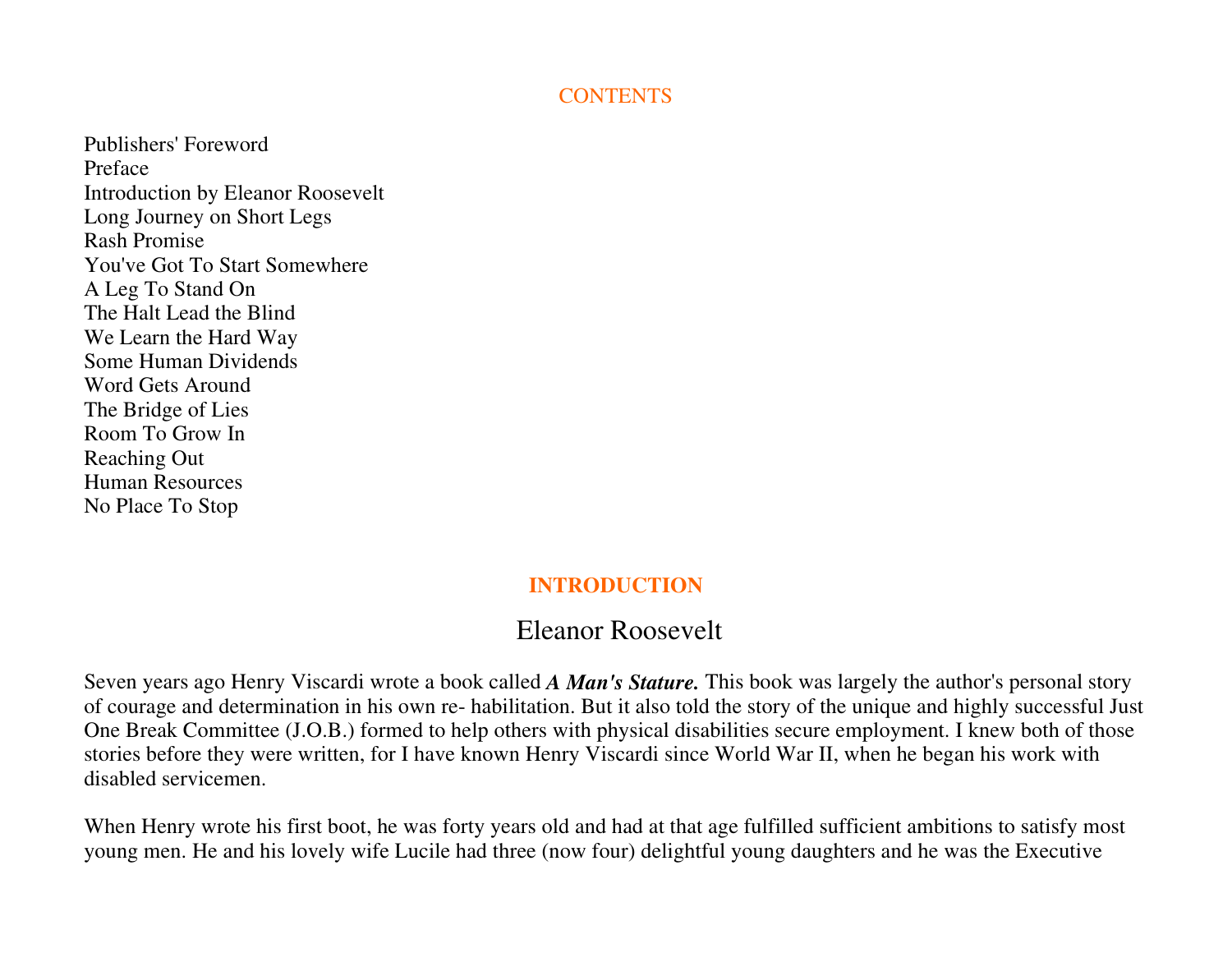Director of Just One Break, Inc. He had the satisfaction of both personal success and helping thousands of others with physical disabilities bring their dreams to fulfillment through finding the dignity which comes only through useful, gainful work. J.O.B. also had made a significant contribution to the changing of attitudes of employers toward hiring the handicapped and had established a pattern, which many other communities, both here and abroad, had followed in developing their own voluntary placement services for the handicapped.

But Henry Viscardi was not satisfied There were some who came to Just One Break seeking help to whom the doors of opportunity and employment were closed because - of the severity of their disabilities. Henry Viscardi was convinced in his heart that these persons too, could be useful, productive workers if they only could have an opportunity. So be set about creating that opportunity. With four others, he decided to start a new type of venture --not the traditional sheltered workshop in which the handicapped so frequently work at menial tasks and at low wages in a sub-standard environment. He was determined this should be a laboratory of human engineering where severely disabled people could prove by their own efforts that they could successfully perform complex tasks in a competitive industrial setting.

They called their company "Abilities, Inc." for they had confidence that their abilities far outweighed their disabilities. There were four employees when they set up for business in an old garage. Two of these employees were in wheelchairs. Among the four, there were but five usable arms and one usable leg.

This book, *Give Us the Tools*, is the story of Abilities, Inc., of what has been achieved in but seven short years. I had also known of this story before it was written for I watched this dream come to fruition.

In my travels throughout the United States and in many other nations, I have been concerned with many things, but the underlying factor, which is basic to all these concerns, is human rights. Human rights and all that this phrase implies is based on the value of human worth and of personal dignity. The story of Abilities, Inc., of its employees and of its friends, are each individual stories of personal dignity and human rights, which have an influence far beyond the working and personal lives of its employees. They are stories, which personify and symbolize the human rights and personal dignity, which we in the United States strive to achieve for all of our citizens.

#### **CHAPTER ONE**

#### **LONG JOURNEY ON SHORT LEGS**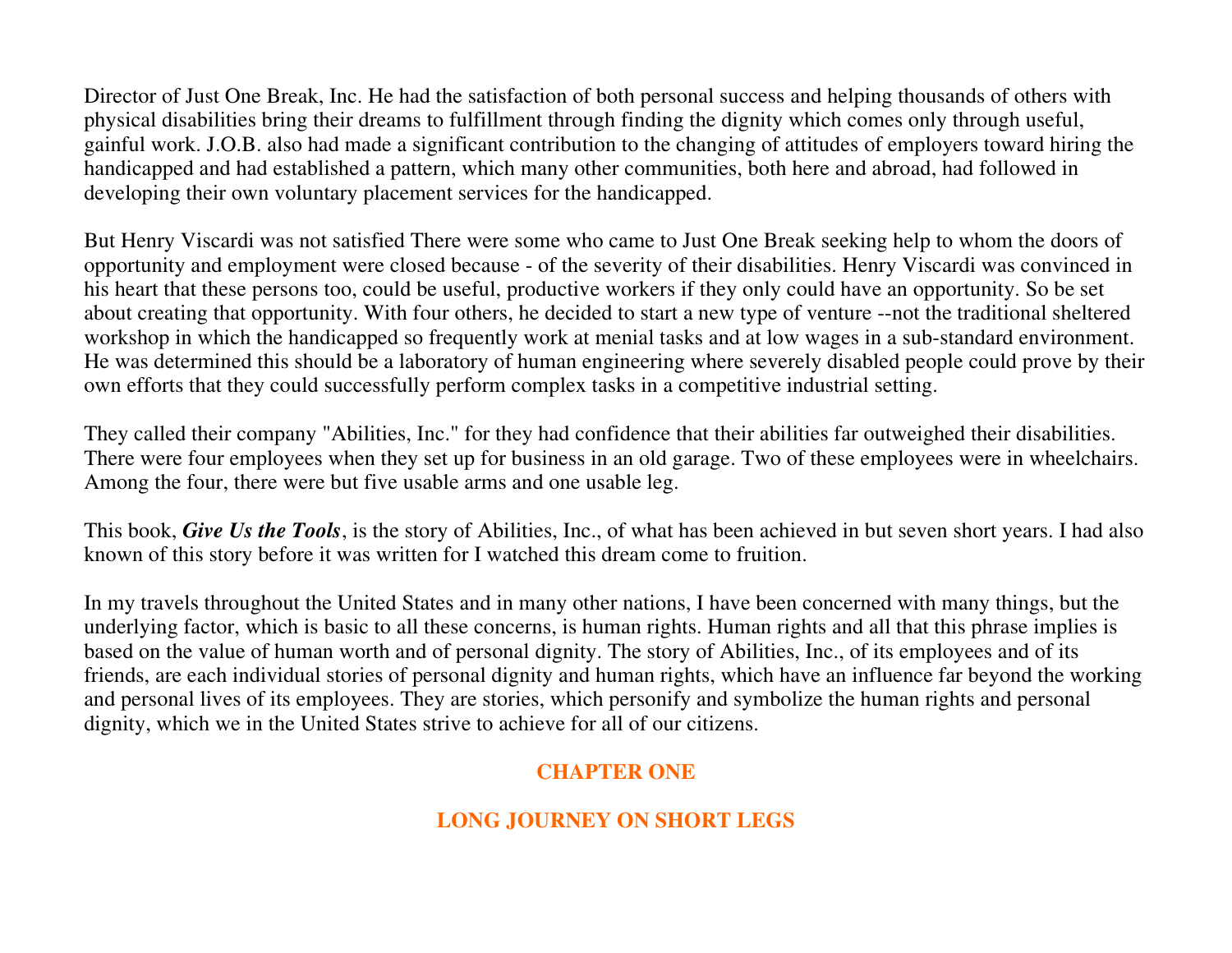A blind man could see it. He could stand in the n of the big shop floor at Abilities, Inc., and know at whet it was all about.

He would hear the tap of canes and crutches, the rubber-tired sounds of wheelchairs passing up and down aisles. The sounds made by afflicted people.

He'd hear others things, too. Machines whirring. Hammers striking metal. Sounds of people working. Yes, a blind man could see it easily enough. It would not surprise him to find afflicted people hard at work.

Unfortunately, there are those not blind who cannot see it. They are good people mostly, but they do not under stand. They heap pity on the disabled, and smother then in a soft blanket of charity, and turn away in embarrassed shock from the crippled man who wants a job. They not know that they are killing with kindness.

That's why Abilities exists. To prove that the disabled can help themselves if people everywhere will only give them a chance.

Abilities, Inc., is a factory run by and for the disabled. It was started in 1952 with one paralyzed worker in a grimy, unfurnished garage. Within five years it had grown to a million dollar business with more than three hundred employees in a shining new plant of its own. Behind employee is the thrilling story of a human life rebuilt from ruins. Today, Abilities stands as a national and international model for all the world to see.

One of its executives, a man named Ray Leizer, wears two steel hooks in place of hands. If you ask him bow be manages hell observe dryly that he's no hand shaker, or backslapper, but he knows how to get things done.

A foreman in the packaging department was born without arms or legs. He has developed amazing ability to use his vestigial stumps. A woman who is both blind and deaf has served with sure-fingered skill on the production line. Another employee is so badly injured that he can neither sit nor stand. He reclines at his desk at a  $45^0$  angle, in a special sling of his own devising, and is one of the most valuable men in the plant. He works with his head and his wonderful hands.

Still another man lies on a litter, hat on his back, and does a day's work every day. He has never thought of himself as a symbol but call him that if you like. He's down, but far from out.

The examples are endless. They can be summed up, perhaps, in the story of Jim Chapin. Five years ago a tumor on the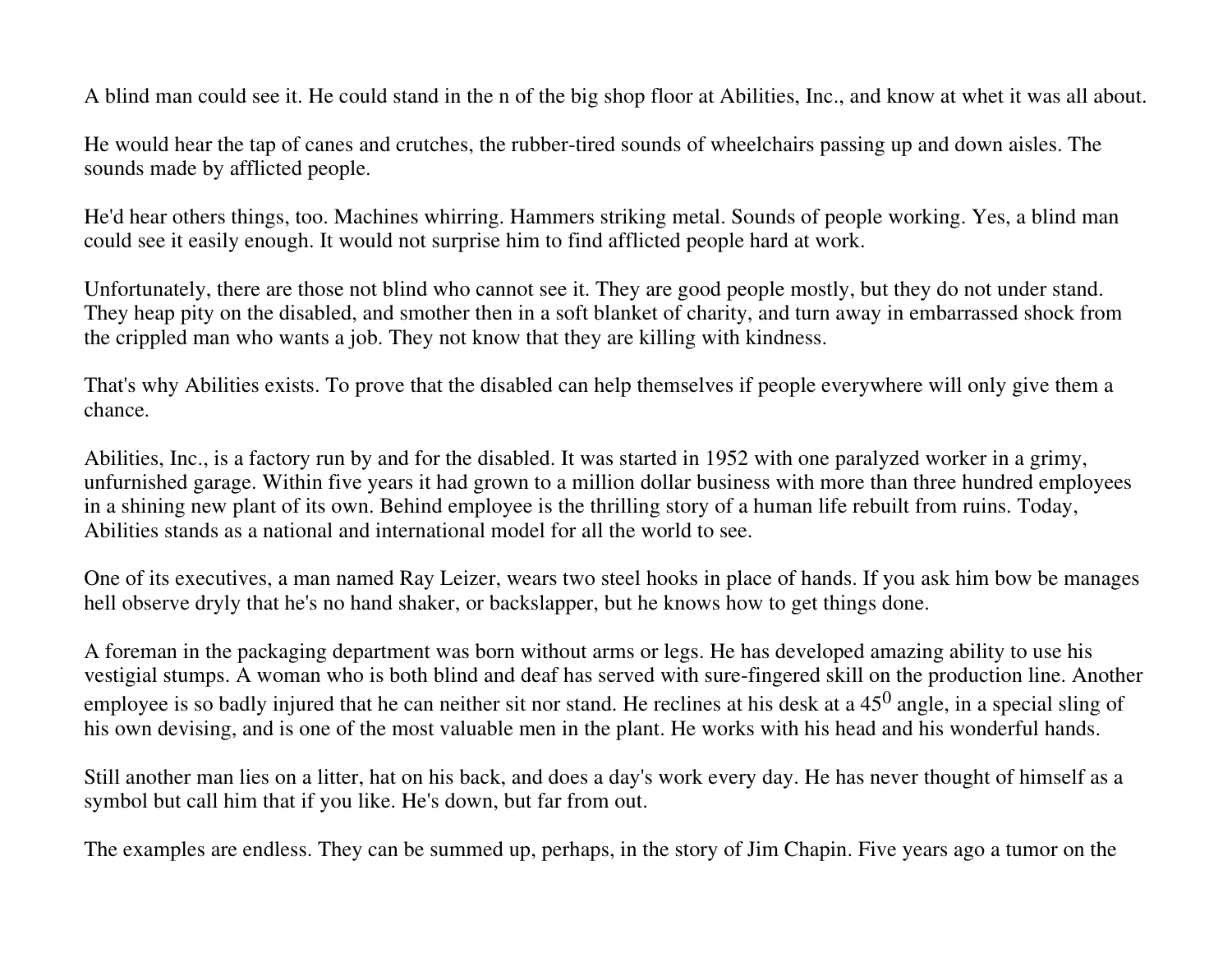spine left Jim paralyzed from the waist down. When they lifted him from the operating table the doctors said he would live--but he was finished for anything else. He was doomed to be a helpless hulk of a man for the rest of his days.

The doctors were wrong. At 62, confined to his wheelchair, Jim came to Abilities to start life over. He is 68 now, and still paralyzed, and holds an active, demanding job as a foreman in the mechanical assembly department. When asked recently about his plans for retirement, he reacted with an astonished grin.

"Retire?" he said. "Me? I think I'd go nuts!"

Abilities people feel that way about their jobs. Having lost the chance to work, and having found it again, they know what it is worth. They have a fierce pride in their hard-earned skills, a fierce determination not to be dependent and helpless ever again.

I am president of Abilities and I share this pride. Often I thank God that my own struggle with disability led me finally to take part in the Abilities adventure.

I learned about disability very early in life. I was born with twisted, malformed stumps where legs ought to be.

For the first six years of my life, the hospital was my home. Afterward I padded around the streets of New York on grotesque, cork-stuffed orthopedic boots. So short were my legs that my dangling arms almost touched the ground. Some of the boys in my block called me "ape man," and so I learned how to fight. I never did learn how to cope with that other insult, the condescending pat on the head.

When I was 25, I was only three feet eight inches tall. Then the miracle happened. A wonderful doctor named Robert Yanover took me to a crusty, brilliant old crafts- man named George Dorsch, and between them they stood me up on ingenious aluminum legs. Suddenly I was five foot eight, and everyone recognized what I had known all along.

I was a man.

Doc Yanover wouldn't take pay for what he had done. Or, rather, he wouldn't take any money. "Hank," he said, "maybe someday you'll have a chance to help someone else. That's all I'll ever ask."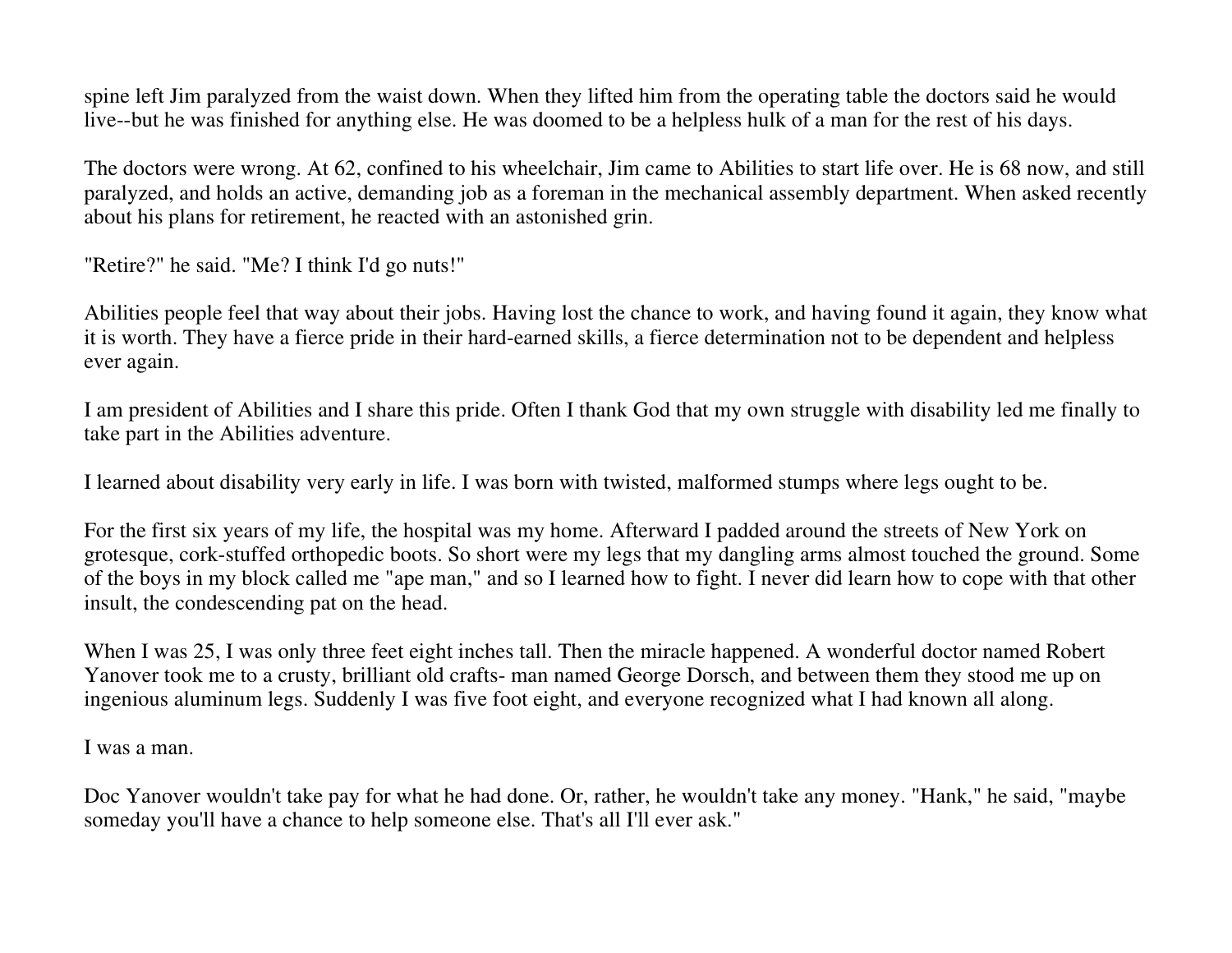One way or another, I guess I've been making payments on Doc's bills ever since.

There was a small down payment during World War II. Quitting my job in a tax office, I donned the Red Cross uniform to work with war amputees at Waiter Reed Hospital. The hospital's commanding general defined my assignment rather loosely when he said, "We need you, Viscardi. Don't ask me what your duties will be - maybe just walking around with your pants off. But we need you, that's certain."

I didn't walk around much with my pants off. I did show a lot of shattered young soldiers that they could walk around with their legs off. I tried to show them that life on artificial legs can still be a meaningful, exciting thing.

Many of those young men went out of the hospital willing to give it a try. Unfortunately, a lot of them wrote me later to say, "Hank, you lied to us. Nobody wants an amputee."

Hometown, America, had undone all the good work. People had welcomed the amputees back with parades and speeches; had offered them free can, money and all the booze they could hold. But no jobs. Business is business. And, well, you know; it makes people kind of uncomfortable to have a cripple constantly around.

When it was over, I was discouraged, disgusted, ready to forget about other people's problems and solve my own. I landed a good job as assistant director of sports and special events at Mutual Broadcasting System. There I met a lovely young woman named Lucile and had the great good fortune to make her my wife. Soon I was step ping into the plush comfort of a skyscraper office as personnel director of a big New York textile firm. I was a Young Man with a Future. The past seemed behind me, the years of hardship and humiliation all neatly tucked out of sight.

I almost got away with it. Then the phone rang one day, and Doc Yanover's bill came due again. This time it was an outfit called Just One Break. A new organization with exciting new ideas about helping the disabled. It had the support of people like Eleanor Roosevelt and Bernard Baruch. They wanted me to serve as executive director.

It offered a third of the salary I was making, and three times as much work, and I thought of a dozen good reasons for saying no. My always understanding Lucile took me off the hook.

"Hank," she said, "you want this thug, don't you? Let's do it."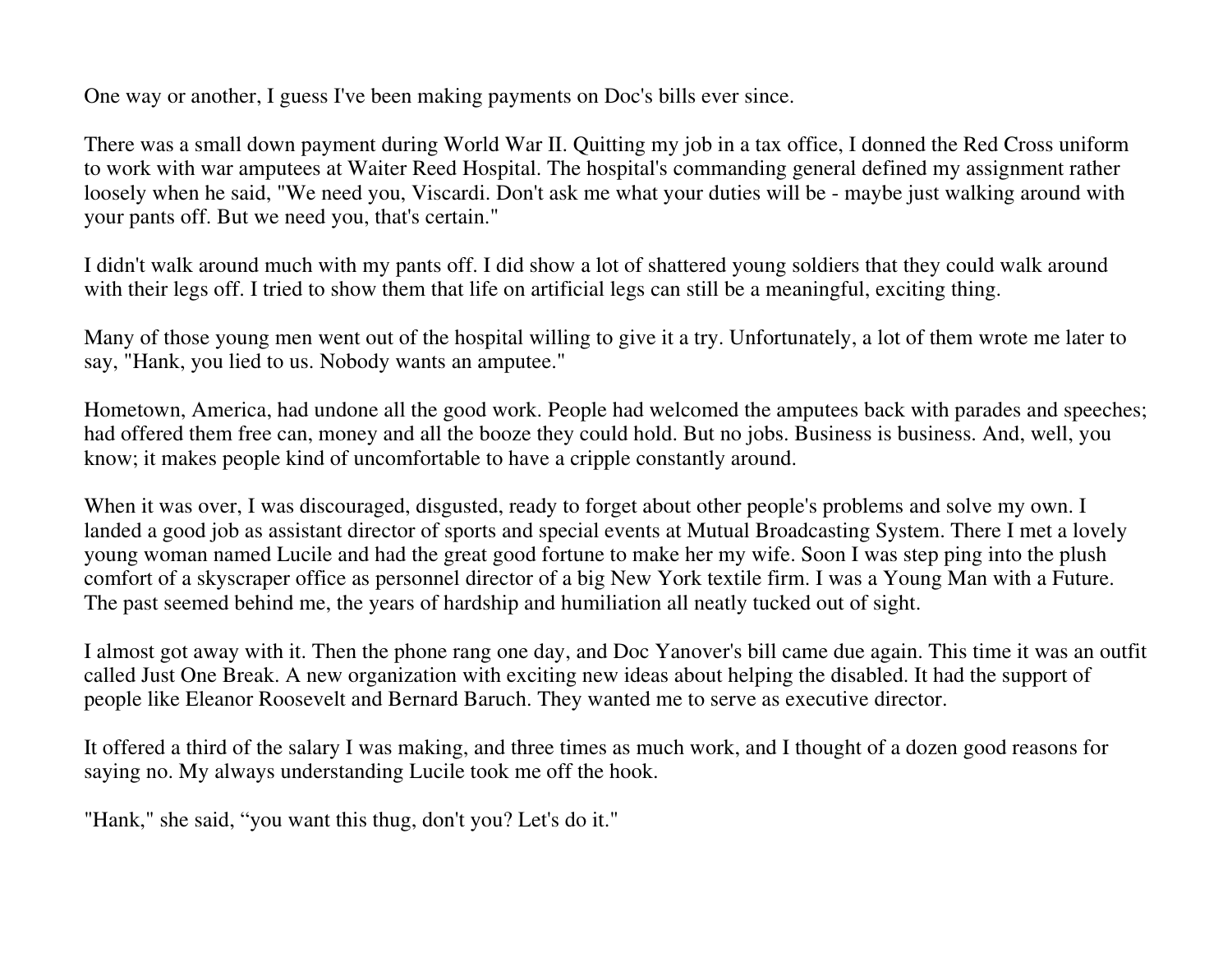Just One Break (J.O.B. we called it) was affiliated with Dr. Howard Rusk's world-famous rehabilitation institute at New York University-Bellevue Hospital. It was the job-hunting end of Dr. Rusk's bed-to-job program for restoring disabled people to normal life. I collected a staff of one, requisitioned a cubbyhole office at Bellevue, and plunged in.

My days and nights were filled with phone calls, interviews, an endless round of talks on the lunch-and- lecture circuit of civic clubs and business groups. The job applications from disabled workers poured in at a staggering rate. The job offers came slower--but they came.

Sometimes we sold the idea that a particular disability could be used to advantage. 'Like the young Navy vet who had lost a hand. He did fine in the kitchen of a big hotel. He could slip his steel hook into scalding water and fish out dishes the other workers couldn't touch.

More often, the disability didn't matter. An accountant in a wheelchair can be just as efficient as one in a swivel chair. A bit more efficient, perhaps, because he doesn't stroll over to the water cooler every few minutes to trade jokes with the boys. A blind girl is not a bit disqualified from taking dictation or answering a phone. It was surprising how hard it was sometimes to get that point across.

Often we failed. I remember Max Livermore, a keen-minded young chemist who was hit by shellfire on Normandy Beach. Max recovered nicely; he was really not disabled at all, except that a few nerves were irreparably severed. Unhappily, those nerves were in his face. His expression was permanently twisted into a hideous grimace.

"It isn't that I wouldn't mind having him around," one personnel director told me, "but you know, Mr. Viscardi, we have a good many girls working here. They are apt to be sensitive."

I blew up. "Fortunately for Max," I said, "his wife isn't that kind of sensitive. She tells me she didn't marry a face."

It was a good answer, but Max didn't get the job.

At other times I had to protect the disabled from human vultures. Sweatshop factories in firetrap tenements were all too willing to take crippled workers. They fattened on people who were too broke and beaten to argue terms. There were outfits too, thinly disguised professional begging. They hired the lame, the halt and the blind to peddle useless, overpriced grim cracks from door to door. But these angle boys were only a nuisance. They laid oh J.O.B. applicants when they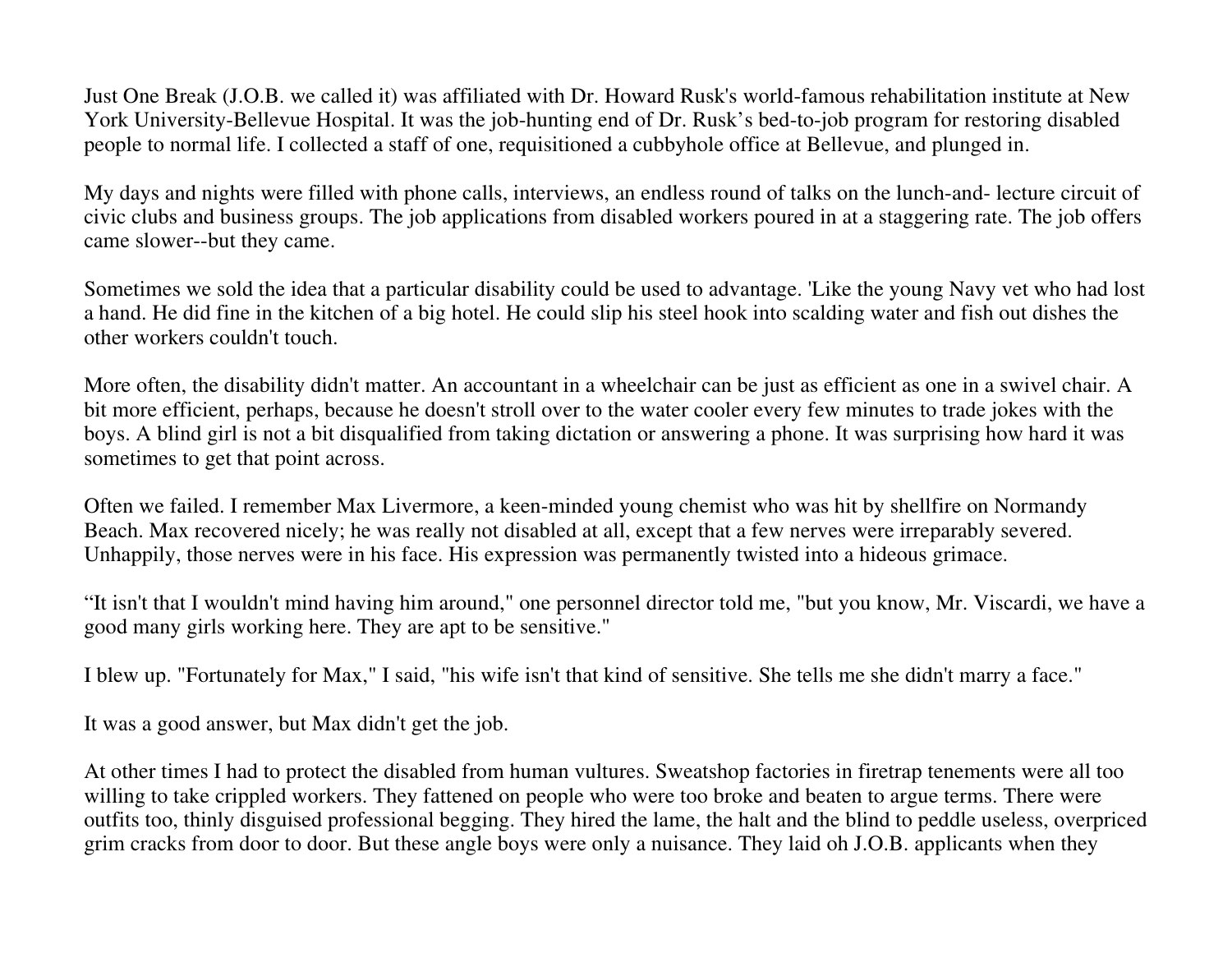found out that I always checked.

The biggest problem was sheer numbers. "We placed more than a thousand disabled people in jobs they were equipped to fill. For every one we placed however, a dozen clamored to be put on our list. For every one we listed, a hundred needed help. We were trying to solve a national problem from a little two-by-four office with one phone and a couple of desks. I felt like King Canute when he tried to roll back the tides with a bailing bucket.

About this time I heard that some disabled veterans were planning to start their own shop in upstate New York. I got all stirred up. Maybe this was the beginning of an answer. It would show, at least, what disabled: workers could do. For weeks I raced back and forth, driving four and five hours a night, trying to help the veterans get started. Eventually I withdrew in bitter disappointment. These boys had the right idea, but they were wrong in one crucial detail. They insisted on starting at the top of the ladder.

The vets planned to raise more than \$200,000, equip a fine new rehabilitation center complete with swimming pool and rooms, and bring industry in to guarantee contracts and pay. I begged them to be practical. "Start small," I said. "Think about work now, and maybe swimming pool will come later. And forget that stuff about guaranteed pay. In business, like war, you have to take risks." But, they couldn't see it. They raised a good deal of money, opened with a bang and closed with a whimper few months later.

The idea they had planted kept sticking in my mind. Done right, it might work. I found myself making more trips, more speeches; talking now about community shops. Lots of towns were interested. But something always happened to queer the deal.

I recall the earnest social worker who bobbed up in opposition at one town meeting. "Suppose," she said, "There was another depression? The disabled people would be hit first. They would only be out of work again."

I couldn't follow her thinking. Work now seemed better to me than no work ever. Surely there are some risks worth taking.

I began to suspect that some of the professional workers were like the grim crack companies that hired beggars. They lived off cripples. Unconsciously, per- haps, they didn't want to see this problem solved.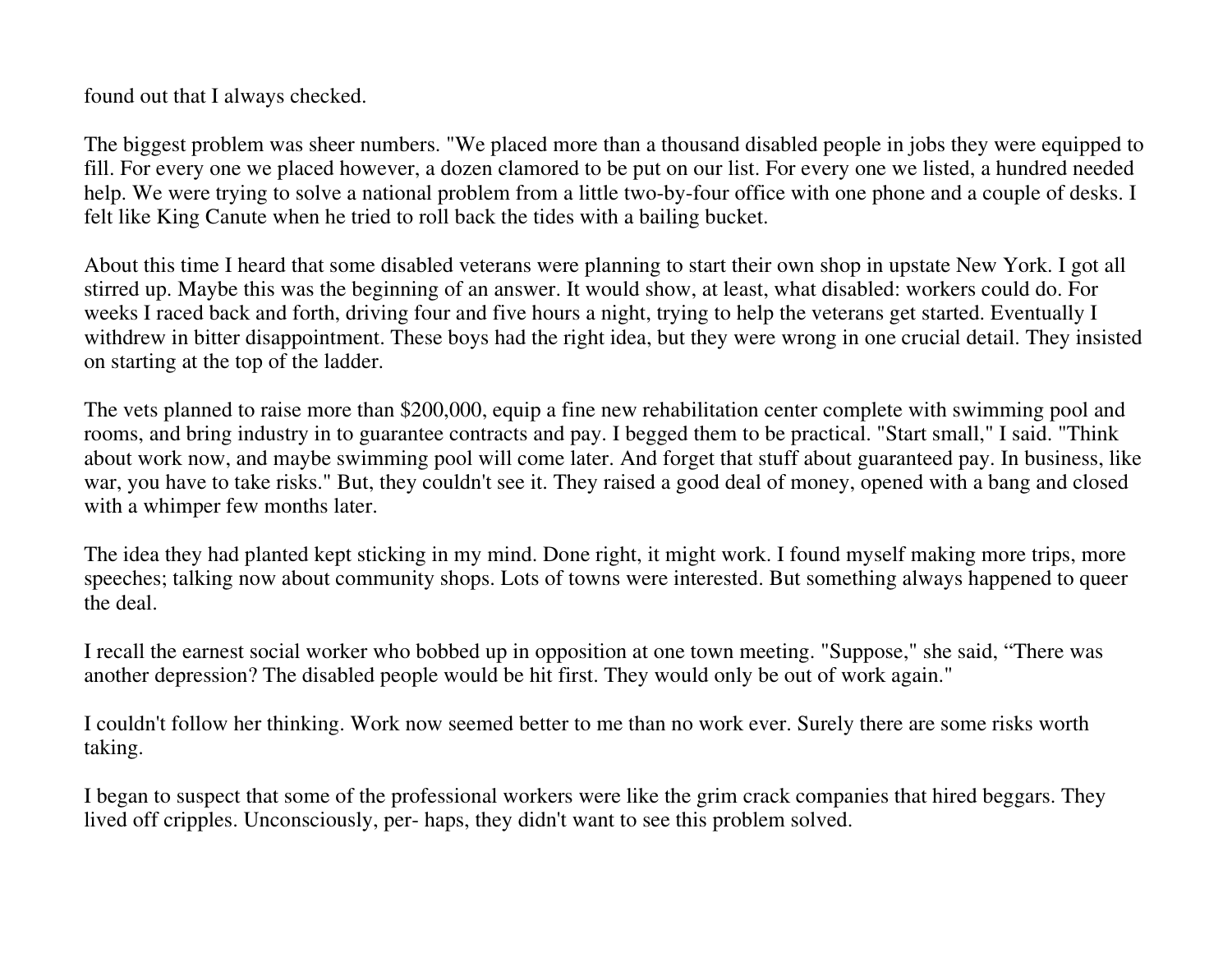I was going around and around, running faster and faster, getting madder and madder at more and more people. When I began to bolt my food and tumble in my bed at night, Lucile tried to exert her calming influence.

"Hank, honey," she said gently, "you've got to slow down. You're working too hard."

"No," I said, "you're wrong. I'm not working hard enough." How could I rest when so many were begging for the right to work?

It seemed so plain to me that there were no disabled people-only people with varying degrees of ability at varying tasks. Why couldn't I make it plain to others? More and more I yearned for a shop where the so-called disabled could display their abilities for everybody to see.

I was in that kind of mood when a young man named Arthur Nierenberg hobbled into my office at J.O.B. He had a problem, like all the others. And he was plagues by the same idea that was keeping me awake nights.

#### **CHAPTER TWO**

### **RASH PROMISE**

He came slowly, on crutches, a big scrapbook clutched crab fashion under one powerful shoulder. His knuckles showed white with the effort when he eased his powerful torso into the chair.

"I want a job," he said. "Any kind of a job. I'll work, for nothing, just for the chance to prove myself."

I knew Arthur Nierenberg's case history already, thanks to my secretary, but I leafed through his scrapbook with the appearance of fresh discovery. I thought he needed a little time to compose himself.

Art was 24. He'd had polio at the age of two and a half, and had straggled ever since with two paralyzed legs and one partially paralyzed arm. His jacket - I knew, concealed a body brace, which supported his spine. He had a high school diploma and two years of college. He was trying to support a wife and child on a part time job, which paid him \$21 a week.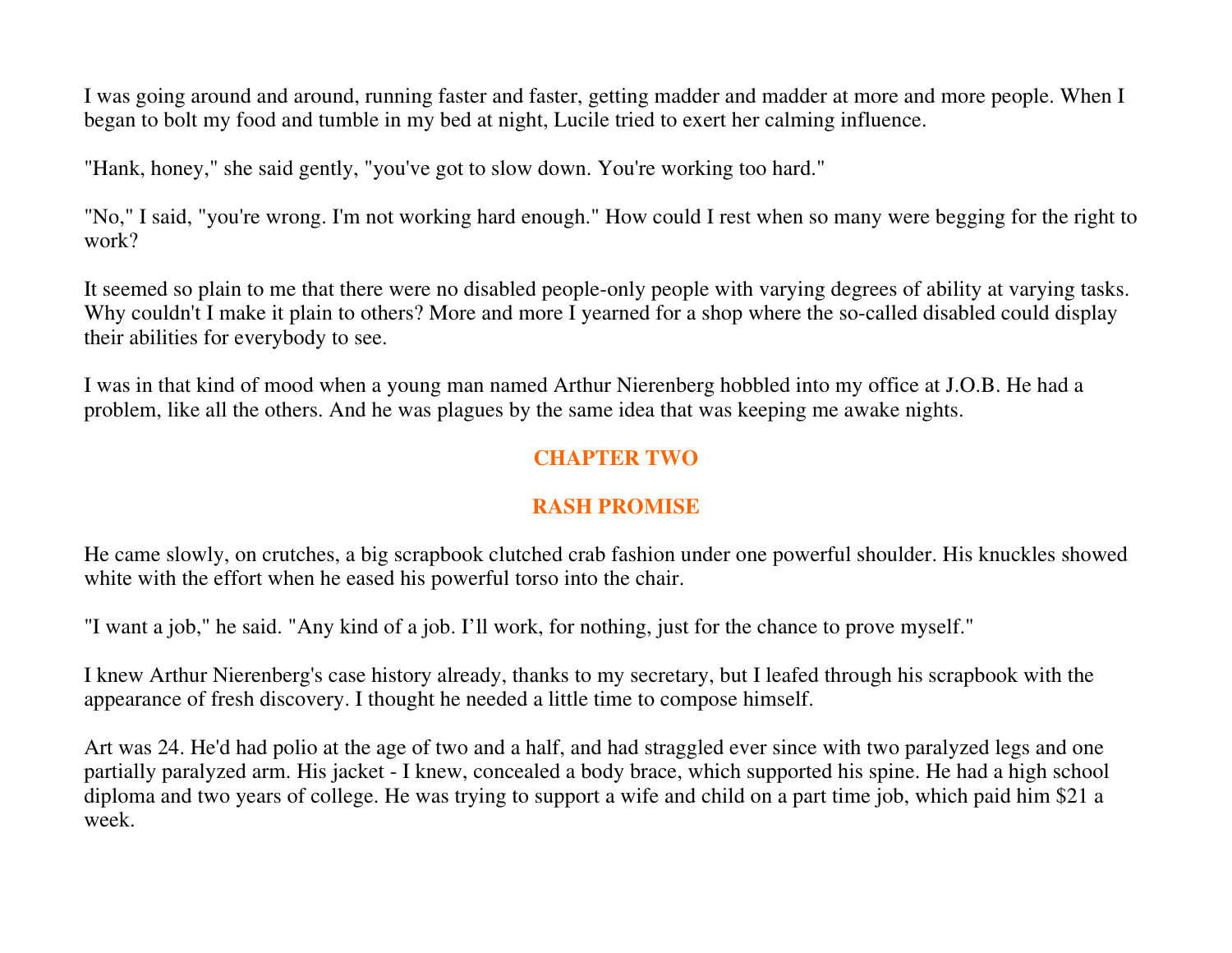The scrapbook added another dimension. Young Nierenberg was pictured at work in his children's furniture, shop, set up on money borrowed from his father. I saw snapshots of the wheelchair he'd made for himself, the jigs and other devices he had developed to compensate for his paralysis.

He used his hands well, I surmised. His head, too,

"This looks interesting," I said to him now. "Why did you give it up?"

"I went broke." He put it bluntly, with no apology for having tried and failed.

"How much did you lose?"

"All my father had--\$5,800," he said ruefully.

I liked this guy. He sat uncomfortably but not self-consciously, his withered legs dangling from a chair that was not cut to his size. The set of his shoulders, the firm line of his chin and mouth conveyed a stubborn strength. He looked straight at me with his keen dark eyes.

I veered away from the subject of the shop that failed. "Okay," I conceded. "So you need a job."

" I sure do." He hesitated a moment, then plunged on. "What I really want is to run another shop. I'd know more about it this time. I'd be able to figure costs, prices, and things like that. I'd like to try it again--and I'll like to hire other disabled people, give them a chance."

"Maybe we can get together," I said. "I'm going to start a shop like that. I'll need a foreman."

My own words startled me. I didn't know I was going to say it until it came spilling out. When I started talking, though, I knew that the thought had been growing for a long, long time.

Me start the shop? Well, why not? Somebody had to do it. Somebody had to prove once and for all that the disabled were willing and able to work. Maybe it was time for Viscardi to quit cheerleading and grab the ball.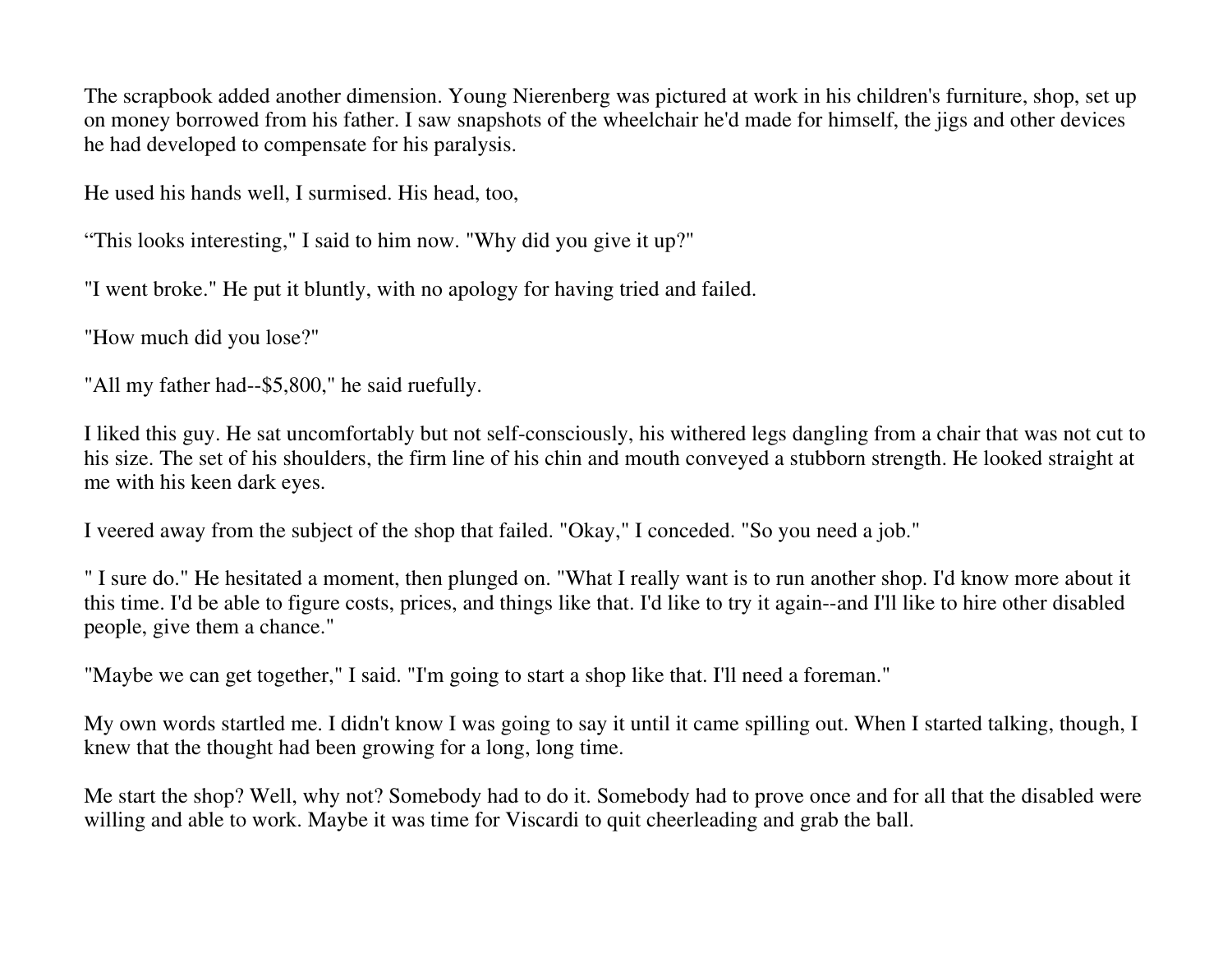I couldn't work it out, though, with this eager young man staring at me across the desk. And he couldn't support, his wife and child on my still half-formed dream.

"This is all very tentative," I told him. "Let's wait and see. Meantime, I know someone at the Servo-mechanisms electronic plant. Perhaps I can place you on their production line."

Much later, Art told me that it took him twenty-five tortuous minutes to negotiate the long corridor from Bellevue's entrance to my office door. He went back in five minutes, he said, with feet and crutches flying.

I didn't have the funds to establish a shop. But I thought now that I knew how to get financial backing. This time I'd go to businessmen.

I hit the lunch-and-lecture circuit again. Business clubs, professional organizations, Chambers of Commerce banquetswherever two or more people were gathered together, it seemed, there was Viscardi standing up after the rubber chicken and green peas to deliver his speech.

Fired with a bright-vision of what this shop could be, I talked and talked and talked. We'd throw out the old insulting notion that disabled people should be protected and supervised like backward children. We'd dispense, too, with charity drives and professional hand holders. We'd run a real shop, in short; a place where men and women could earn a decent living doing useful work.

It wouldn't cost much. A little capital to see it up. After that, it would pay for itself. Even show a profit. We'd have a demonstration unit that could change America's whole thinking on this problem of the disabled worker.

Over and over I pounded at the theme that this was the kind of help disabled people wanted most. "They are crying out," I said, "for the right to be the same as others. They want to be considered as the ordinary' people they really are; each with his individual capacities and limitations; each with qualities to-compensate for extremes of physical suffering."

The speech went over big. There was a drumfire of applause after almost every luncheon, a big round, of handshakes and congratulations, sometimes a glowing write-up in the club bulletin or local paper. Everybody agreed that it was a great idea.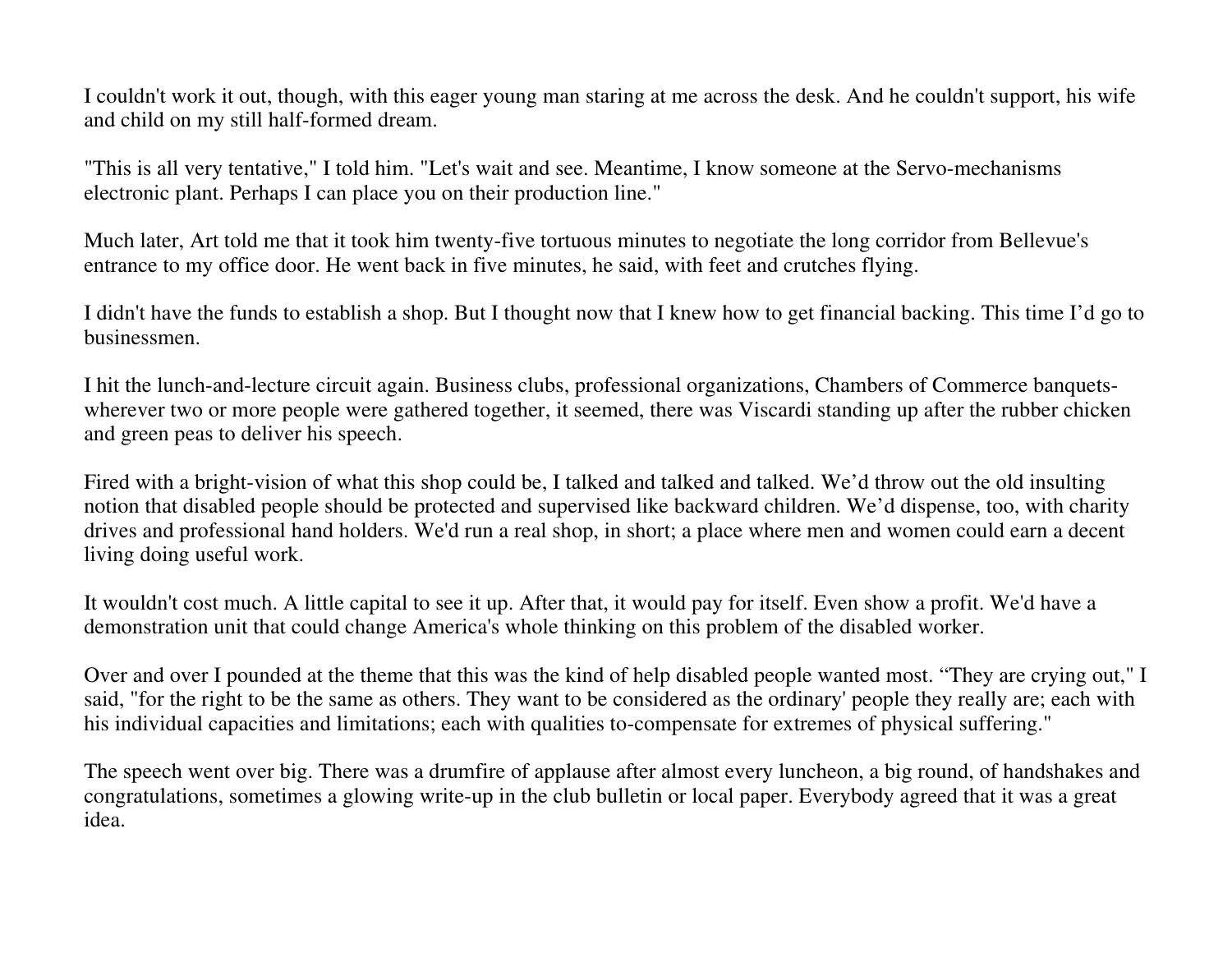And then, nothing. Everybody thought it was a great idea for somebody else to get behind.

Every few weeks I'd get a phone call from Art Nierenberg. He was at Servo-Mechanisms now. Doing fine, thanks. He'd had two raises in the first month. But he still had the bug about a workshop for disabled people.

"How about it," he'd ask. "Are you still going to start that shop?"

"Sure, I'm going to start a shop. It takes a little time… No, I haven't found a backer yet.... Keep in touch, Art I'll let you know if anything breaks."

Then I'd go out and make another speech.

A few people did more than applaud. One of them was Don Weller, an intense, idealistic young public relations man. Don seemed to know everybody and he appointed himself a sort and booking agency for Hank Viscardy. When I was ready to quit, he'd pump me full of confidence again and line up another date.

"Don," I said finally, "I'm getting sick of it. What's the use? I talk and talk and nothing happens."

"Yeah, I know." He traced an idle pattern on the tablecloth at the all-night coffee shop where we were recuperating from my latest burst of oratory. "I think," be added, "that I know what's wrong. You get them all fired up, then they go back to their offices, and the whole thing dissipates before anybody has a chance to act.

"Now, suppose we change the routine. Next time, well plant a guy in the audience. As soon as you finish, he'll jump up and say, 'What can we do to help?' Don't you see, Hank?" A mischievous grin was tugging at the corner of Don's mouth. "This guy asks,' What can we do?' You tell them. Before they know what's happening, you'll have them hooked."

How could I quit on this guy when he wouldn't quit trying?

"Okay, Don. Well take a crack at it. One more speech. The next invitation I get, we'll plant your stooge and see what happens."

Don's grin was undisguised now. "Matter of fact, Hank, you already have the invitation. A Rotary Club out at Hempstead,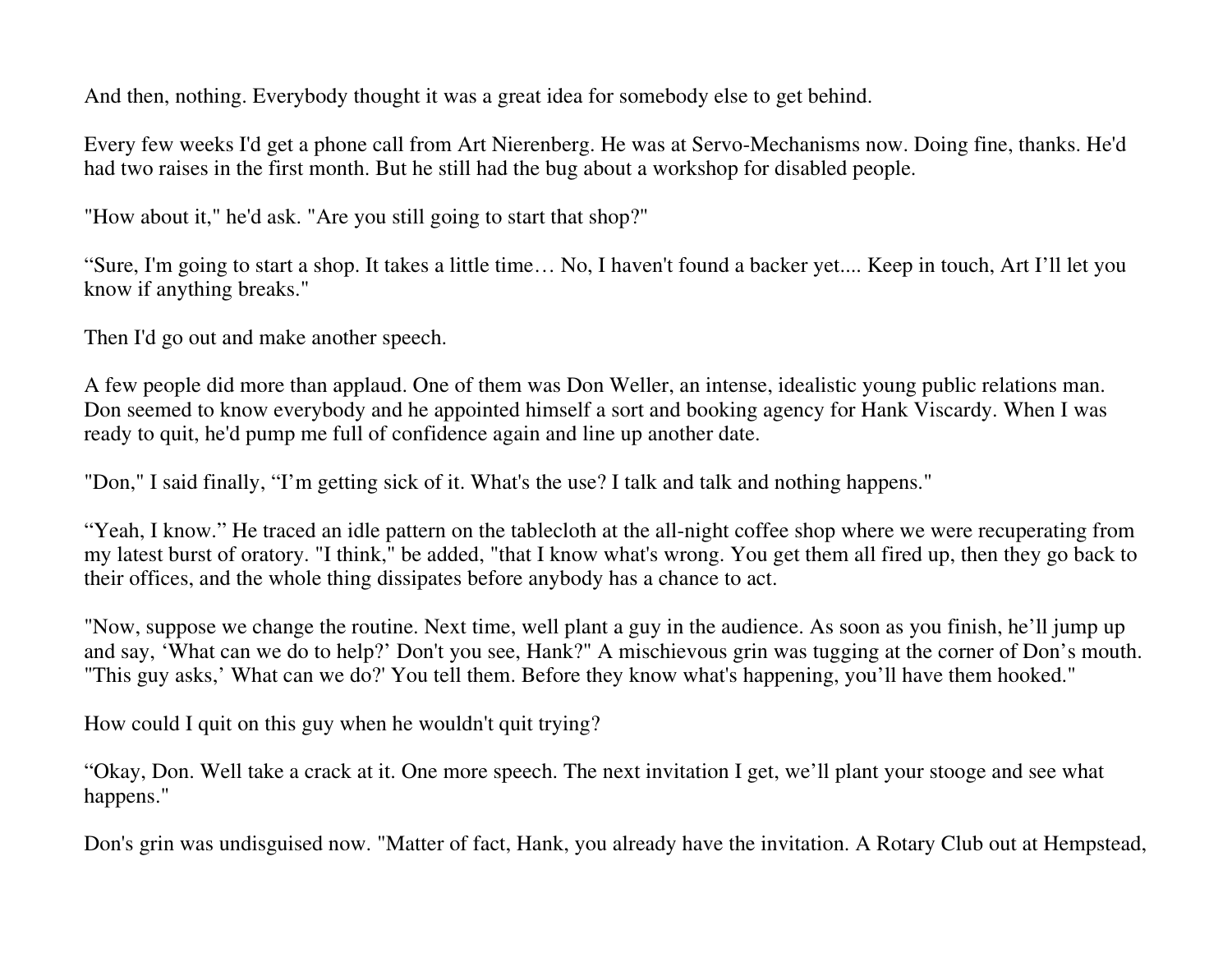Long Island. It's all lined up for lunch next week."

More rubber chicken and green peas…

It was a beautiful day. Fat, puffy little clouds scudded, across a sparkling sky as I entered the suburban golf club where the Rotarians were scheduled to meet. I paused in the lobby to sniff a big bowl of multi-colored tulips.

I knew I was stalling. I was tense, coiled up, and half-afraid to walk through the next door and face the test of another audience.

"Mr. Viscardi?" I turned, and a personable, business-like young man held out his hand. "I'm Charlie Langdon, program director. If you'll come with me--they're waiting."

As I followed Langdon down the long dining hall, I glanced out the huge French windows and saw a gay foursome of young women striding energetically toward the golf links beyond. I felt suddenly that my own stiff- legged mechanical gait was unbearably clumsy.

"Stage fright," I scolded myself. But it was more than that. I had made up my mind that this would be my last appeal. It had to be good.

We glanced at the menu. It suggested planked shad. The thought of food tied a fresh knot in my stomach. "Later," I said, then sat with my hands gripped together under the table.

Talk eddied around me. I made no attempt to respond. Soon I would be introduced and, thanks to my aluminum legs, I could stand up, a man among men, and be listened to. But would they really hear and understand? Could I make them understand?

"Blessed Mother," I prayed, "give me the words. Help me to do this for my people and I will dedicate what we do to you."

I was aware of coffee cups being pushed back, of cigars being lighted. The chairman was rising to go through the familiar routine of introduction. I was on.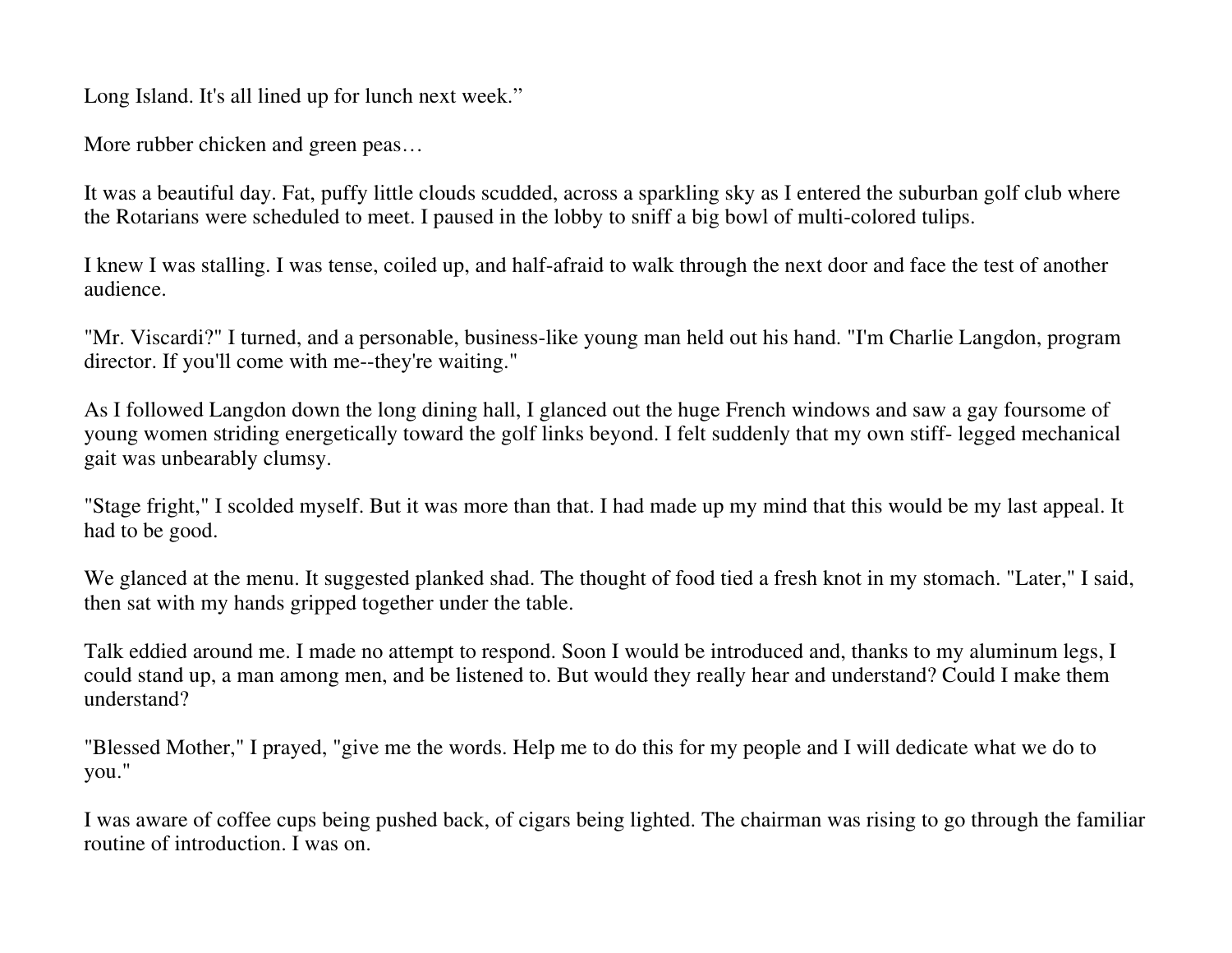I can't tell you today what I said. I spoke from the heart, about the thing nearest my heart. It rolled out of me in a great torrent of emotion and fierce conviction. There was silence when I finished, and then a long sigh went through the room. I sat down, exhausted. A big burst of applause told me that the audience was with me so far.

"Mr. Viscardi." A stocky, white-haired man bobbed up at a back table. "What can we do about this problem? I mean, just right here in Hempstead?"

Don's plant was doing his stuff.

I jerked myself back to my feet. "If you really want to tackle this problem, you can help me start a shop. You can put up some cash."

That did it. Questions came flying from every table. How much would it cost? How would it operate? How many disabled were there? What kind of work could they do? When can we start?

When the meeting broke up, a dozen men pushed forward to continue the discussion. One man came up to say that he couldn't stay, and then stayed. We talked costs, contracts, locations, and manpower for nearly an hour. I ordered a sandwich--I could eat now--and munched happily while the discussion Bowed on. Occasionally I put in a word about what the shop should not be. No paternalism, no charity drives, no subsidies. Workers would be employees, not pets. Our backers would be investors, not donors; the money would be paid back with interest out of shop earnings.

They liked it. "You'll get the money," several men assured me. "The executive committee will have to rule on it--but that's just a formality." I didn't feel clumsy when I rose to leave. I could look through the big windows now without envy for the lithe young golfers striding across the course. Who wants to play golf when the world is so full of exciting things to do? "

"Mr.Viscardi." A man grabbed my arm at the door. "I'm Bill Effinger. Couldn't get a word in edgewise in all this hubbub, but I think I can give you some work. And I know just the place for your plant." Bill was president of Berkley Models, a West Hempstead firm that made model airplanes and other craft toys. He was planning to bring out a new item, he said, and he wanted to give our shop a crack at the assembly work. It sounded fine. The location he had in mind was an empty garage, right next door to his place. We jumped in my car, and went to see it.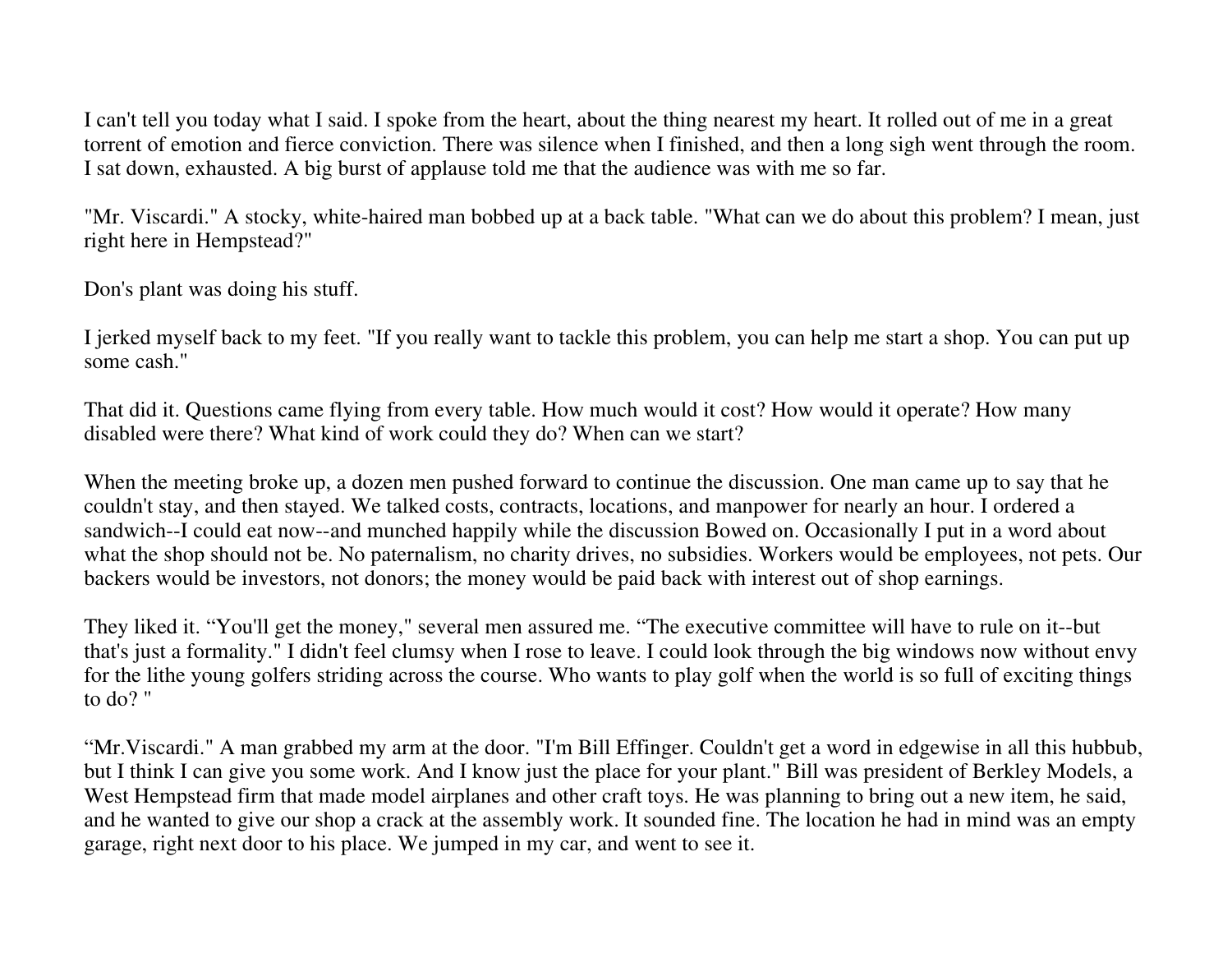The garage was bare, some might say grim; but it had a good cement floor and soil cement block walls. It was dry and heated. Windows on these sides and ample light and ventilation. And it was near a bus stop. People on crutches could get to work.

There were no furnishings or facilities of any kind, not much of a washroom. But that could be fixed.

"It'll do," I said. "In fact, it's swell. How much do they want?"

"Milton Bedell owns it. He runs that coal yard just across the street. Let's go ask him."

Bedell wanted \$195 a month. Not a bad price. He warned me, though, that several others were interested. We'd have to hurry.

I don't know what the clouds over Long Island looked liked when I broke away finally and headed for home. I was riding on a beautiful cloud of my own.

With the shop in sight, I began looking around for jobs to do.

I heard that Sperry Gyroscope Company was letting out sub-contracts for electronic assembly and packaging. It was skilled work at good pay; the kind of thing people in wheelchairs could do easily with the proper training. I arranged to call on Preston Bassett, who was Sperry's president at the time.

I was surprised, pleasantly so, when I was ushered into Bassett's office. I'd expected to meet a brisk, coldly efficient "executive type." I found instead an unassuming man, quiet, infinitely kind and human. His hands were working hands-he looked somehow as though he had just laid down well-loved tools.

I found myself pouring out my heart to him. I told him of my mounting frustrations at J.O.B., of my belief that a pilot shop would help disabled people everywhere by proving that they can work and ears. He listened raptly, obviously moved.

"How much do you want me to give?" he asked.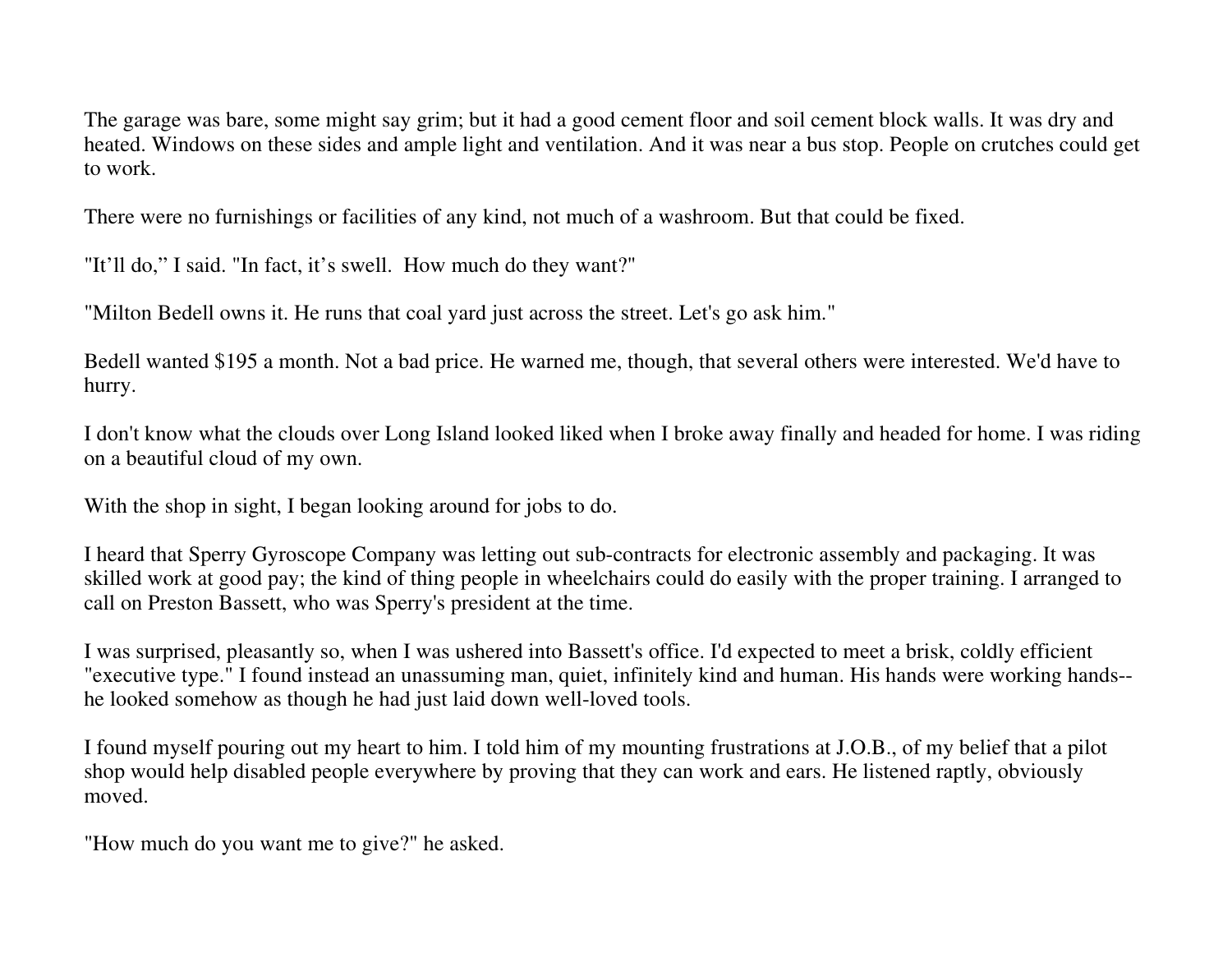"I don't want you to give anything. What I want is a chance to do some of your subcontracting work-- that and your belief in me while I'm getting started."

"Well, Mr. Viscardi," he smiled, "it's not hard to have faith, when you have so much yourself."

Basset called in Carl Holschuh, his executive vice president. Holschuh was all business. He listened with genuine interest, betraying no emotion as he started asking questions.

"Where is your plant, Mr. Viscardi?"

I explained about the garage.

"You haven't rented it yet?"

"Well, no; not exactly. You see, I'm still waiting on Rotary. I'm sure they'll come through."

"I see."

This man with his careful, probing questions was beginning to make me feel uncomfortable.

Basset came to my rescue. "I'm sure you'll work it out, Mr. Viscardi. Let's talk again when your arrangements have jelled."

Every few days I checked with Milton Bedell to see if the garage deal was still open. Art Nierenberg kept calling me to ask when the shop would be ready to start. At any moment I expected to hear from Rotary.

I phoned the club president two or three times, but he was out. He didn't answer my calls. When the days slipped into weeks and still no word, I began to have a gnawing doubt. I called Jack Coffey, a young lawyer who was secretary of the club.

"Gee, Hank," he said, "I don't know. It should be all settled by now, but I haven't heard a thing. I'll find out and buzz you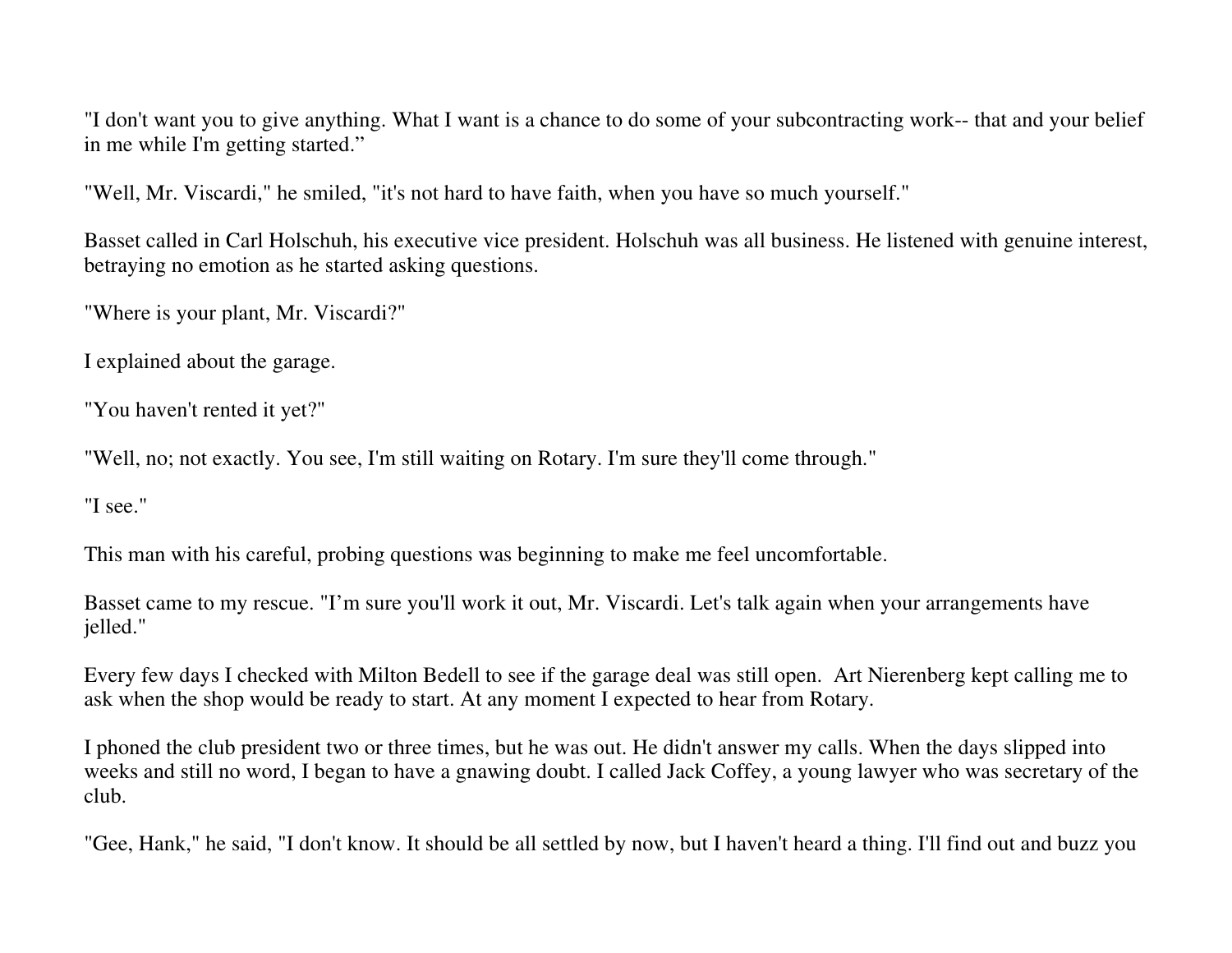right back."

Ten minutes later be was back on the wire. I knew from his tone that the news was bad.

"Brace yourself for this, Hank. They turned it down."

"Turned it down? Why, Jack? Why?"

"I'm sorry, Hank. Everything was all set until they brought in a cautious old lawyer who advised against it. He warned them that they'd be responsible if the shop went bankrupt. He said Rotary might get sued if a worker was hurt. The committee backed out:'

"Jack what's the matter with these people?" My voice was rising. "Doesn't anybody have any nerve?"

"Hank," he said, "I'm terribly sorry. I thought it was a great idea. I still do. If you decide to go ahead with this thing on your own, I'll help in any way I possibly can."

So I was back where I started. All the trips and speeches, the countless hours of talking and planning, and then some lawyer I'd never met stepped in to kill it with a word. Too risky. It might fail. Not a thought, apparently, that it might also succeed. I was building up to a real boil when the phone rang again.

It was Milton Bedell this time. He had another prospect who wanted the garage. He couldn't hold it for me any longer. When he heard that I'd lost my sponsor, he sympathized and started to hang up.

"Wait a minute," I said. "Rotary backed out of this thing. I'm not backing out. Will you let me have that place on a shortterm lease?"

He hesitated. He wanted to give me a break. Then he said he would. Under the circumstances, though, he'd have to have two months' rent in advance, and a month's security.

"My check," I said, "will be in the mail."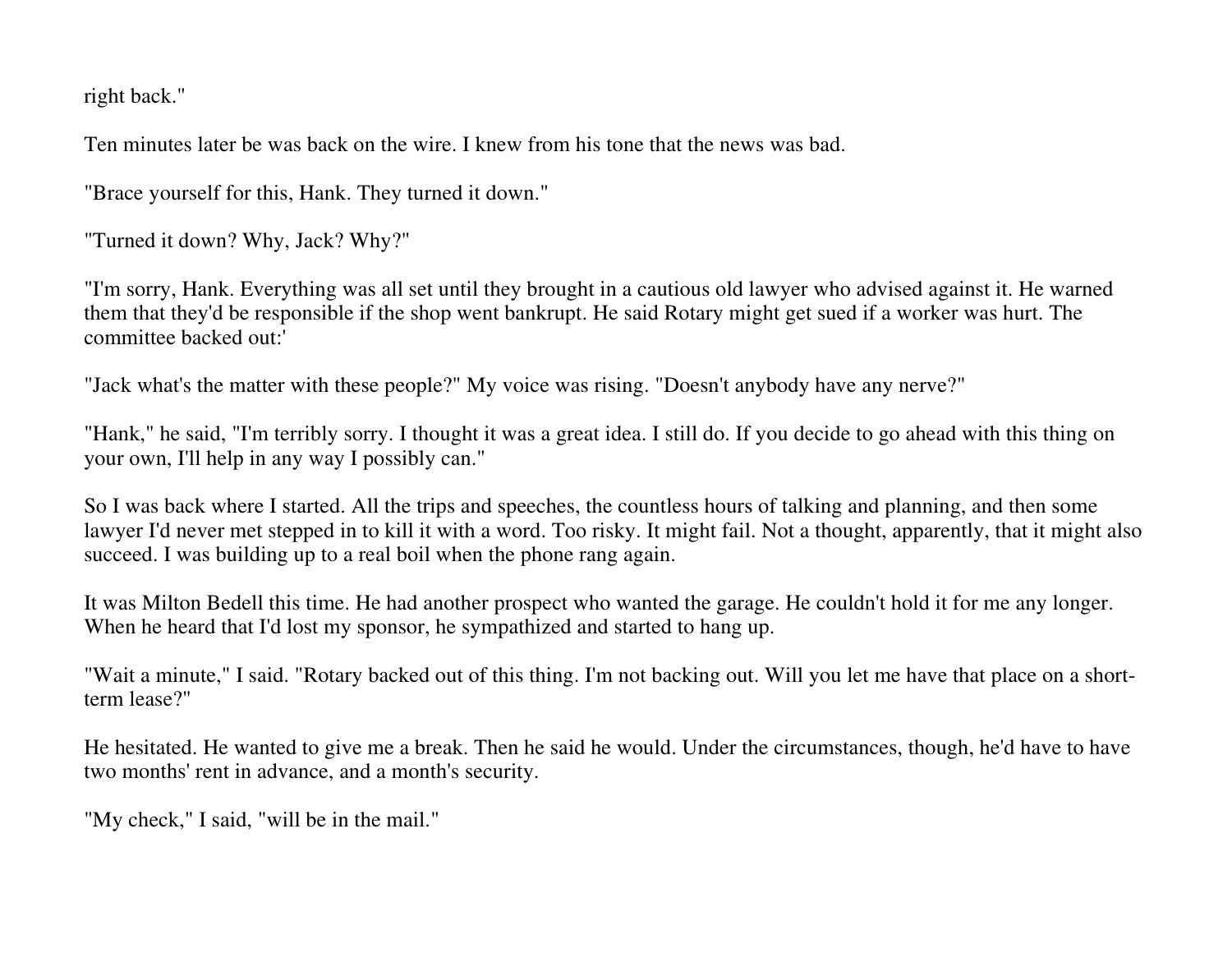Defiantly, I scrawled the check, and tried not to look at the shrinking balance. Somebody has to get this thing out of the talking stage, I told myself, and Viscardi seems to be elected.

I knew it was a reckless gesture. I didn't have money enough to buy equipment, meet payrolls, or do any of the things that must be done to transform an empty building into a shop. By grabbing the lease I had gained a little time-but time for what? Then a call from Preston Basset brought a fresh surge of hope. He wanted me to meet a friend of his, a banker named Arthur Roth, who might furnish private backing for the shop.

"I've told him about your idea," Bassett said. "He's interested. He wants to hear more."

I checked around a little, tried to get a line on Roth. He was, I learned, a very successful, very conservative banker. The kind of man who drives a Cadillac and then walks to work after parking blocks from his place of business because the bank's free parking lot is for the use of customers.

When I met him I quickly gathered other impressions. He was tall, thin-faced, almost patrician looking. But his eyes were warm and expressive, his tone was soft-spoken. Restless energy was betrayed in the way he fiddled constantly with a pencil, now twirling it, now tapping it against the table, now jotting down a word or figure on a note pad and underlining it with a quick, sharp little stroke.

I told my story. Bassett helped by feeding me leading questions. Roth listened, never interrupting until I was done. Then in that soft voice of his he came at once to the heart of the question.

"How much capital would your shop require?"

"Perhaps \$5,000..." My words were half hope, half question.

He shook his head. "I doubt if you could do it on that. This is a new venture; you'd run into all kinds of unusual expenses. You might see several thousand dollars go down the drain before you could turn a productive wheel."

"Mr. Roth," I said desperately. "I'll be glad to accept more backing if I can get it. But I'm going ahead with whatever I get. I'll open this shop if I can keep it open for only a week."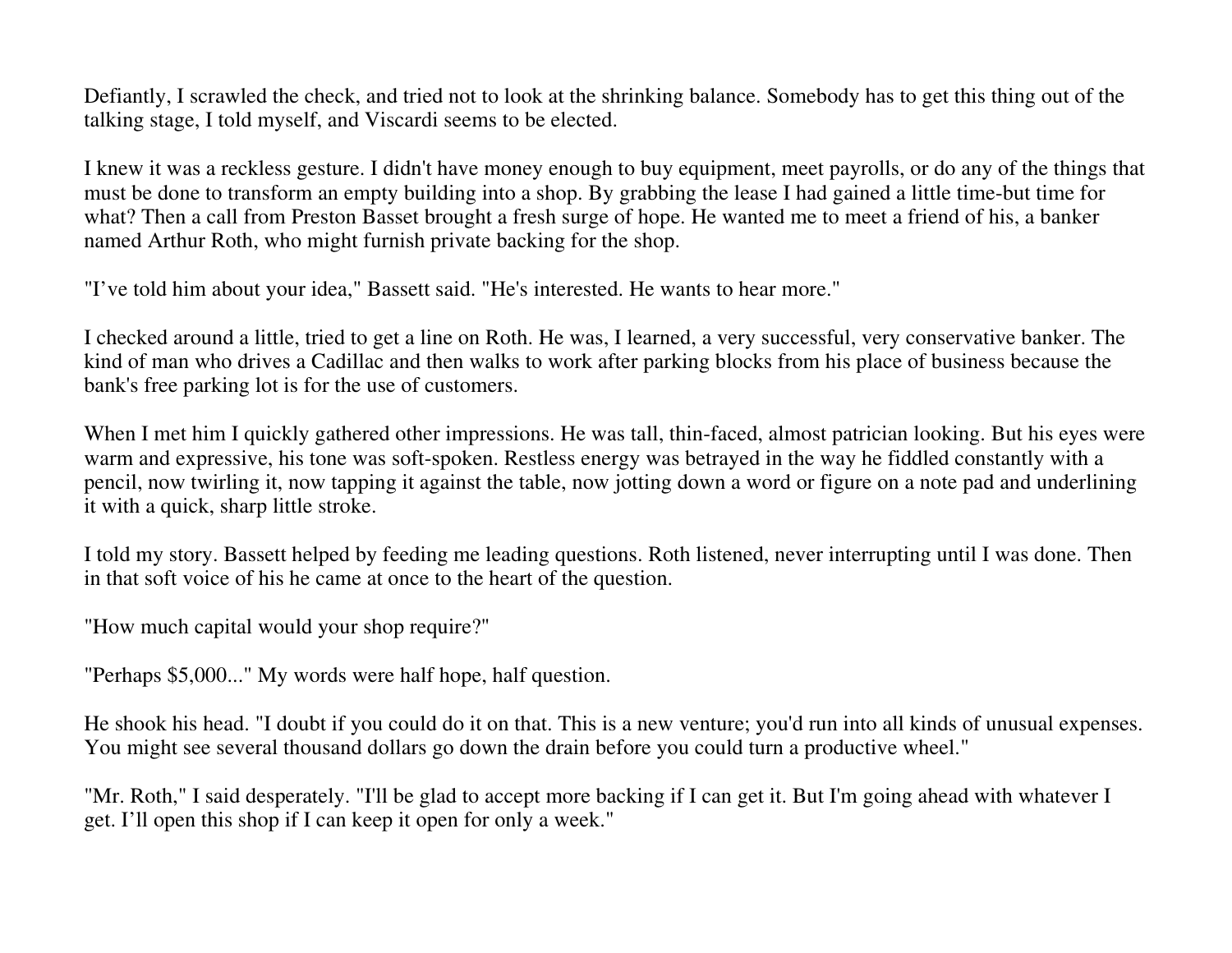Another shake of the head rejected that notion. "I don't believe in making bad investments," he said, "not even for good causes. If this shop is to be started at all, it should have a reasonable chance to survive." He considered a moment, jotted a figure on his scratch pad, and underlined it with that characteristic stroke. "Tell you what I'll do. I'll guarantee up to \$4.000 providing you can get other backers to come in for a matching amount. That should give us enough to get going."

My heart jumped when he said "us." After long search I had found a man who wanted to buy shares in my dream.

When I contacted Nierenberg I laid it out in stark detail.

"I've got a prospective backer," I said, "and a place to work in, and one or two job possibilities that might come through. A few people want to help. But that's about all. I'll have to scramble like crazy for money, for work, for everything. It's going to be a big gamble all the way. Do you still want in?"

"If you're betting on it," Art said, "I'm willing to bet on you. When do we start?"

#### **CHAPTER THREE**

#### **YOU'VE GOT TO START SOMEWHERE**

The garage wasn't really big. It seemed vast and terribly empty, though, on the day we opened for business.

Art Nierenberg made a lonely little island in the sea of door space. He perched in his homemade wheelchair behind a battered old desk salvaged from Bedell's nearby coal yard. Near the desk was a borrowed drafting board. There was a telephone on the cement block wall, and a flyswatter beside it. That was the total equipment.

For money there was \$4,000 put up by Roth and his friends, plus a matching amount I had managed to raise from other businessman. But that could go fast. A mistake or two in pricing jobs, a little delay in finding work to do, and this dream would be buried in the dusty archives of bankruptcy court.

As I stood in the drafty old building, and took stock of our chances, I thought wryly that at least it would be a perfect experiment. We were trying to prove that handicapped people could earn a place for themselves. And we seemed to be starting with just about every handicap in the books.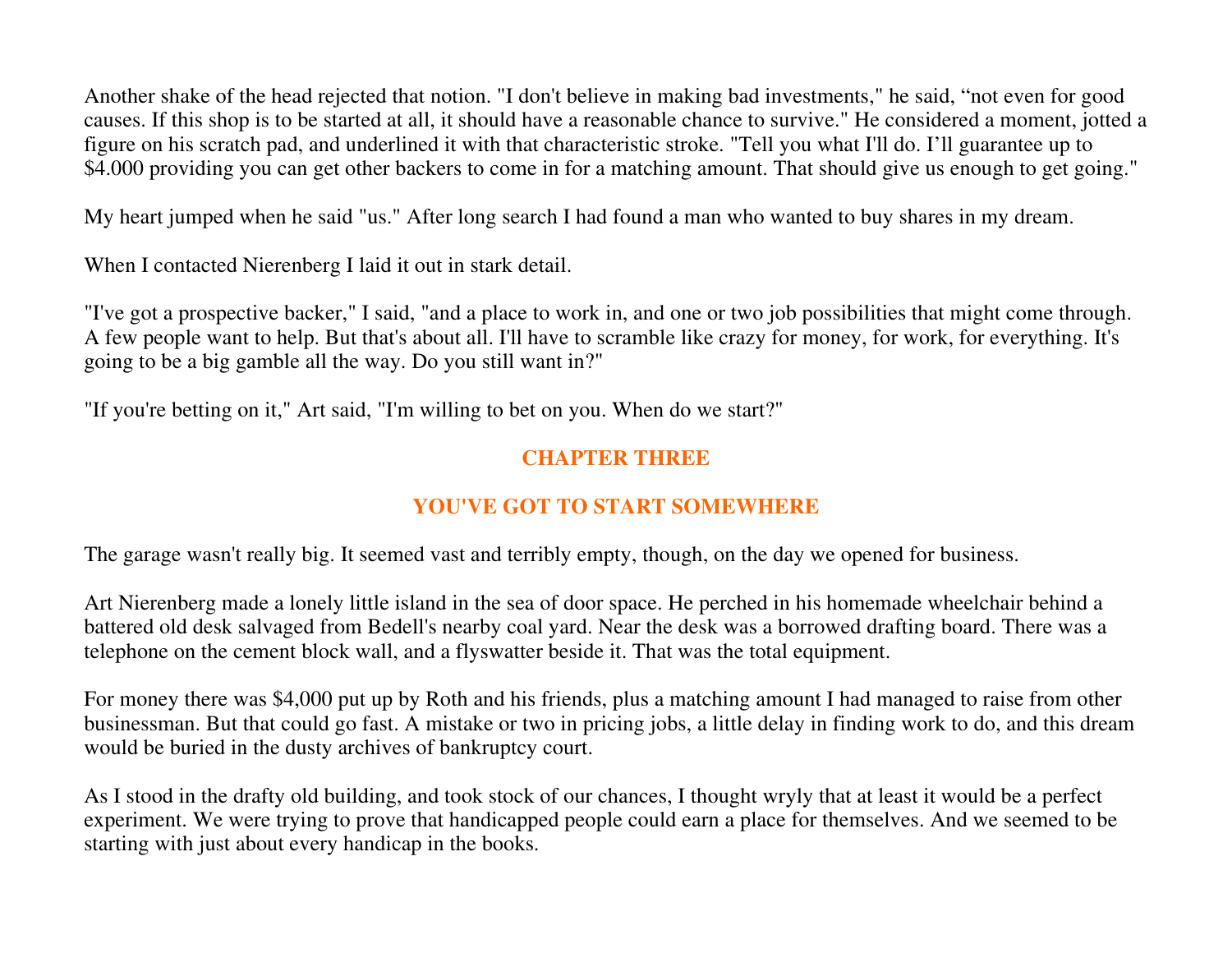Art's gamble in a way was bigger than mine.

I was paying him only \$50 a week--more than I could afford but less than he needed to live. He was working weekends in his father's butcher shop to scratch out the little extra he had to have to get by.

He was living with his wife, Rhoda, and their baby in an unheated summer bungalow. With winter coming, he would have to move soon. If the shop failed, he and his family were in real trouble.

"We'll manage somehow," he assured me. "We always do."

Art busied himself checking blueprints of the model toys Bill Effinger was turning out next door. He went over them inch by inch, looking for shortcuts in the assembly job. We didn't have a contract with Effinger yet, and we weren't sure that we could do the job at his price, but Art thought he might find a way to make it pay.

Charlie Langdon, the friend I'd met at Rotary, dropped in every morning to provide Art with a few bright moments of coffee and conversation. Charlie brought the coffee in paper cups and, since we didn't have chairs, he'd sit on an empty crate. When Charlie was tied up at his real estate office, his wife would come. It got to be a ritual.

The rest of the time Art sat in his wheelchair swatting the thick swarming flies while he waited for the phone to ring.

I was trying to make the phone ring. With orders for work. I was wrestling, too, with the paper work and planning that a new venture requires.

The planning sessions met evenings, usually at the garage. Half a dozen of our official and unofficial sponsors participated almost every night--businessmen who were lending us the money to get started, and others who lent their brains and moral support. We perched on crates, and spent hours sometimes batting ideas around.

We gave a lot of thought to choosing a name. I was determined that it would not include the term "Disabled" or "Handicapped," or any pity-seeking word. To trade on sympathy would destroy the whole point of our effort.

"Let's forget the disabilities," I said at one session. "We've got to start thinking about what we can do, not what we can't.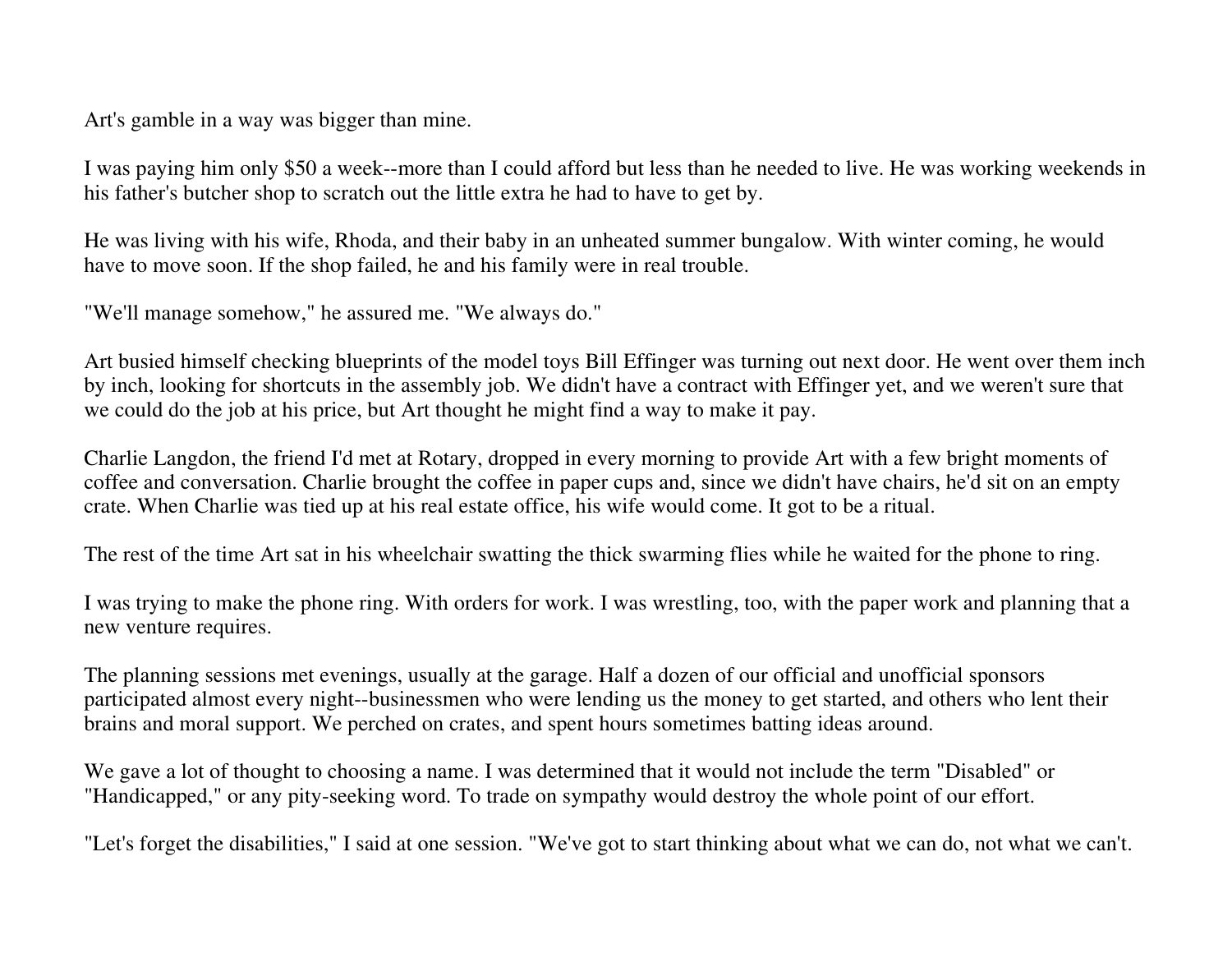We should stress our abilities...."

"Abilities, Inc." That was it.

We set it up as a non-profit membership corporation, with Viscardi as president and chairman of the board. An advisory board was made up of Preston Bassett, Arthur Roth and other business and community leaders.

For directors we chose successful men who had licked the disability problem in their personal lives. That was to hammer home the Abilities point, to prove that you can't measure a whole man by some fixed number of arms, legs or working nerve cells.

One of the directors was Orin Lehman, an old friend from J.O.B. A brilliant young man, and member of the famous Lehman family, he'd lost one leg and had the other shattered in World War II. Grin was the man who introduced me to J.O.B. I figured I owed him a tough assignment.

H. Chester Swezey of Eastport, L. I., said he'd serve, too. Blind since birth, he'd grown wealthy in the trucking business. Swezey was in his seventies, but still young- minded enough to give a hearing to new ideas.

James Golden of Brooklyn made a third. A slim, graying man, limping for fifty years as a result of childhood polio, he employed others who limped and hobbled in his Empire Mailing Service. Jim started his shop as an adjunct to the Brooklyn Bureau of Charities, but the bureau was horrified when he suggested that the operation should show a profit and pay a competitive wage. So he pulled out, established his own firm, and continued to hire the disabled on a business basis.

We'd planned to have only disabled men as directors but we had to stretch the point when we came to Attorney Jack Coffey. Young, healthy Coffey--he'd been one of my real boosters at the Rotary. He'd pitched in to help in a 24 dozen ways after the Rotary deal fell through. I just couldn't get along without his quick legal mind and eager interest in the Abilities idea.

"Dammit, Jack," I said finally, "there must be something wrong with you. There's something wrong with everybody. We'll charge you with dandruff and count you in."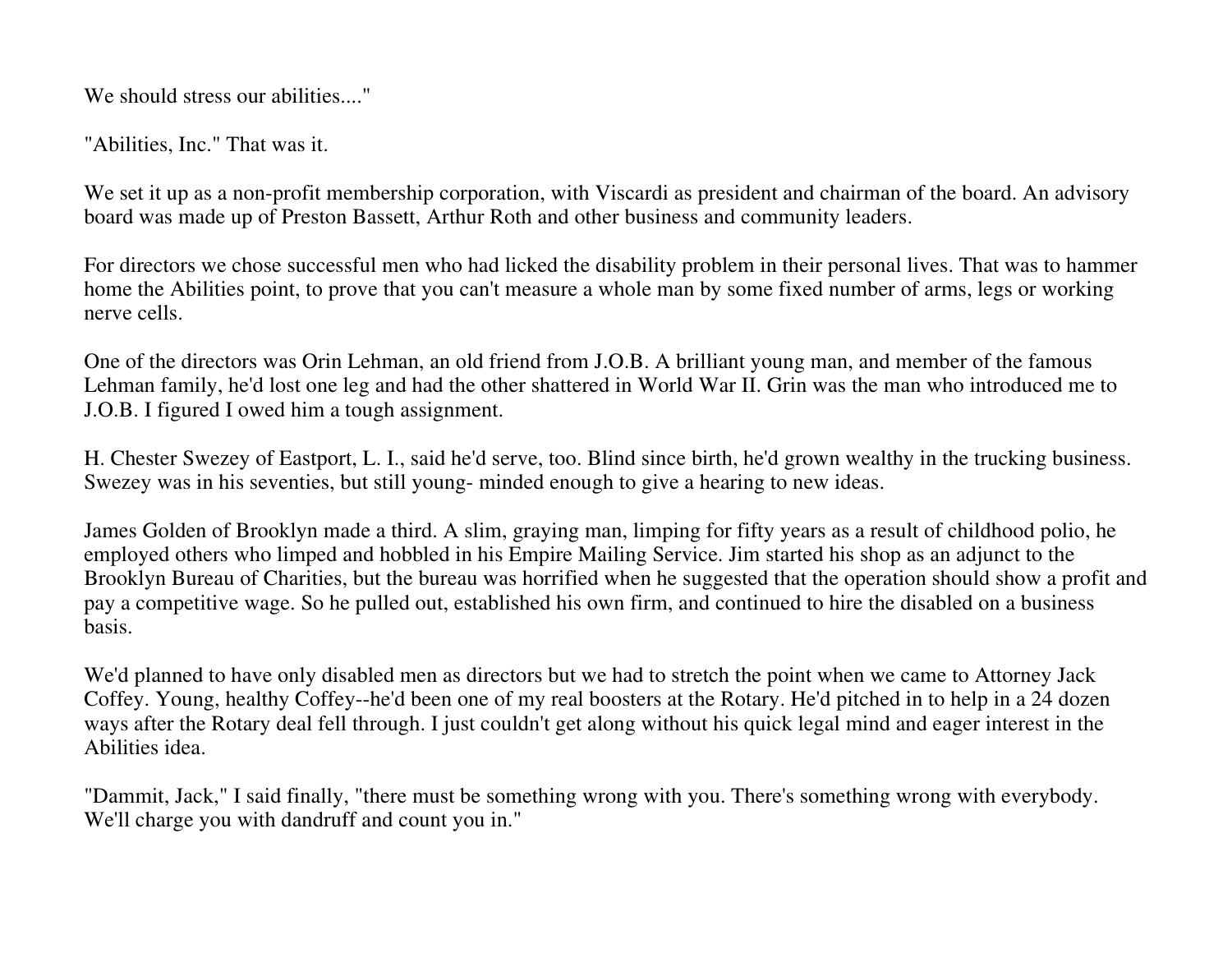We were a nonprofit organization--shop earnings would be poured back into programs to help the disabled-- and on that basis I thought we were entitled to exemption from corporate taxes. At Roth's suggestion I talked it over with Joe Landow, an accountant, who became my great friend and financial advisor.

Joe spent several days checking regulations and reported back that an exemption seemed doubtful. We were something new, an organization that sought to be both private business and public service. Our request would require a ruling from the Internal Revenue Department, and that would take at least a year.

I couldn't wait a year. Not now.

We needed a specialist in tax matters. Grin Lehman suggested Isadore Sach, the tax expert at the banking firm of Lehman Brothers, and one of the best in the business. Joe and I made a date to see him.

Sach was a gray haired, scholarly man, who sat behind a huge desk cluttered with legal tomes. He peered through heavy glasses and his head jutted forward from his shoulders as though he were seeking something. He listened graciously while Joe and I explained our mission. Then he swiveled around, plucked a volume from a dusty shelf, and read intently. We waited.

"You can do it," he advised finally, "It is unusual but I believe it can be done. Do you know anyone in Washington?"

We didn't.

"This kind of problem calls for special handling," Sach said. "It should be settled high up, on a person-to-person basis." He thought for a moment. "Randolph Paul might be your man. He had an important Treasury Department position in the last administration; now he practices law in Washington."

Sach leaned forward, pressed a button, spoke into his office intercom. "Get Paul on the wire," he said crisply. And so I went to see Paul.

Paul's Washington office was a converted home. From the outside it looked like one of the smaller embassies; inside it was furnished with quiet elegance. The man himself had the solid, successful air of a corporate lawyer.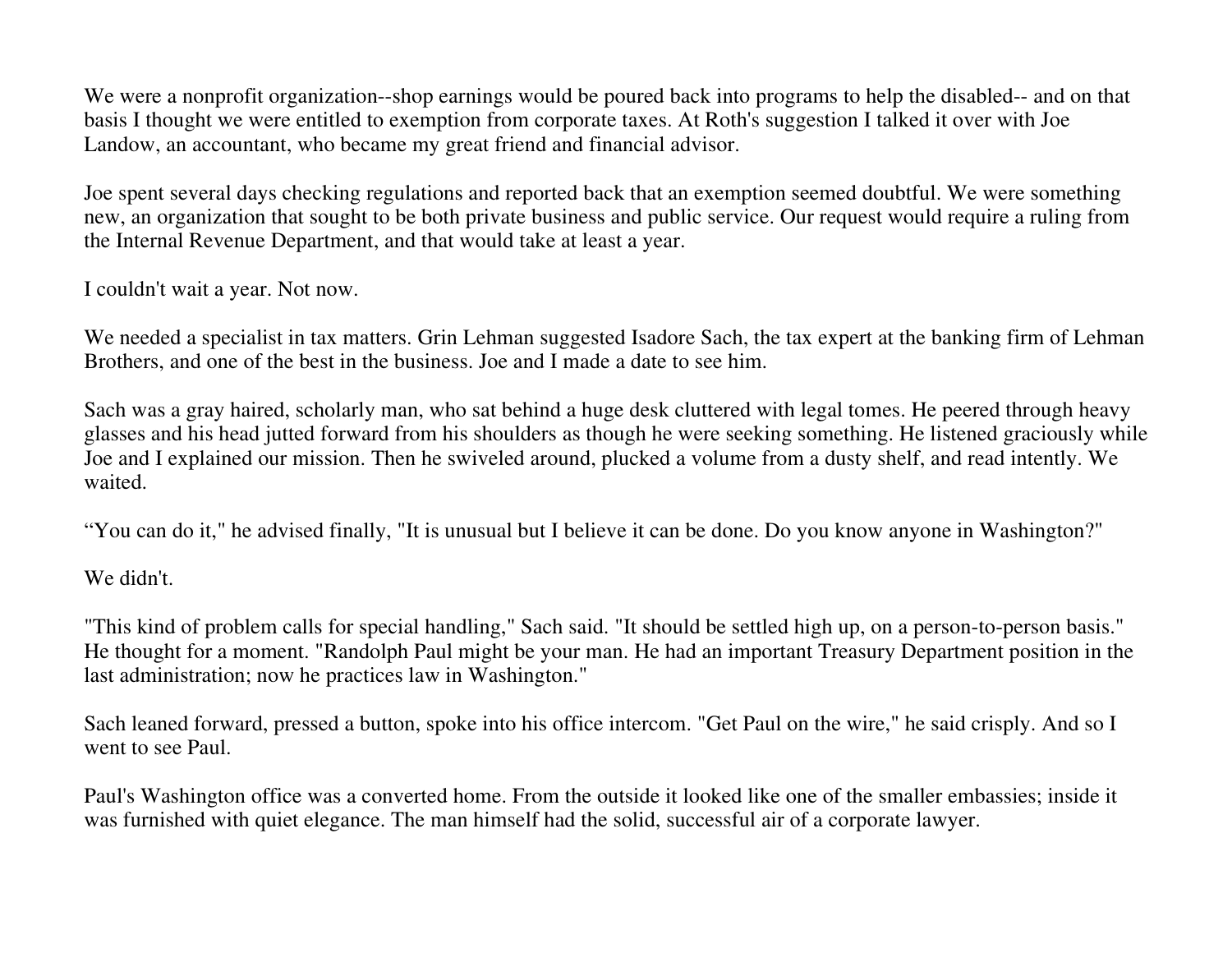Fascination was plainly written on Paul's face as I outlined the Abilities dream. When I had finished he asked a few incisive questions.

"You plan to make a profit, Mr. Viscardi. Yet you seek a nonprofit tax exemption?"

"Yes," I explained. "The shop must make money to prove that disabled people can compete in the business world. But shop earnings will not go into private pockets. The profits will be invested in teaching, training, medical programs, public education--all the things that need to be done in rehabilitation."

He nodded, picked up a phone, got through to someone in Treasury. There was a brisk exchange of pleasantries, and then Paul got down to business. "This afternoon would be fine," I heard him say. "Well be there promptly at two o'clock."

Paul glanced at his watch as he hung up. "Well have to move right along," he observed, "but I think we just have time to make it." He summoned his secretary, began at once to transcribe our plea into the complex language of a legal brief.

The Treasury conference that afternoon seemed to go well. No commitment from anyone. But encouraging re- marks. Much interest. They would consider it and let us know.

Later, seeing me off at the airport, Paul told me I had good reason to hope. "Those people believed in you," he said. "That counts for a lot. There's a heart in Washington if you know where to find it."

I held out my hand to say goodbye. "You'll send me your bill?"

"No-I have been repaid already. I'm used to handling cases where all that's involved is a few million dollars. It's not every day I can help someone do a thing like this."

A week later I received a letter from the Treasury Department. It was written in the jaw breaking jargon of official Washington but to me it read like a poem. Our request was granted.

There remained the problem of getting work. Already we'd used up a month getting financed and organized. So far we hadn't made even a first dollar to frame on our bare walls.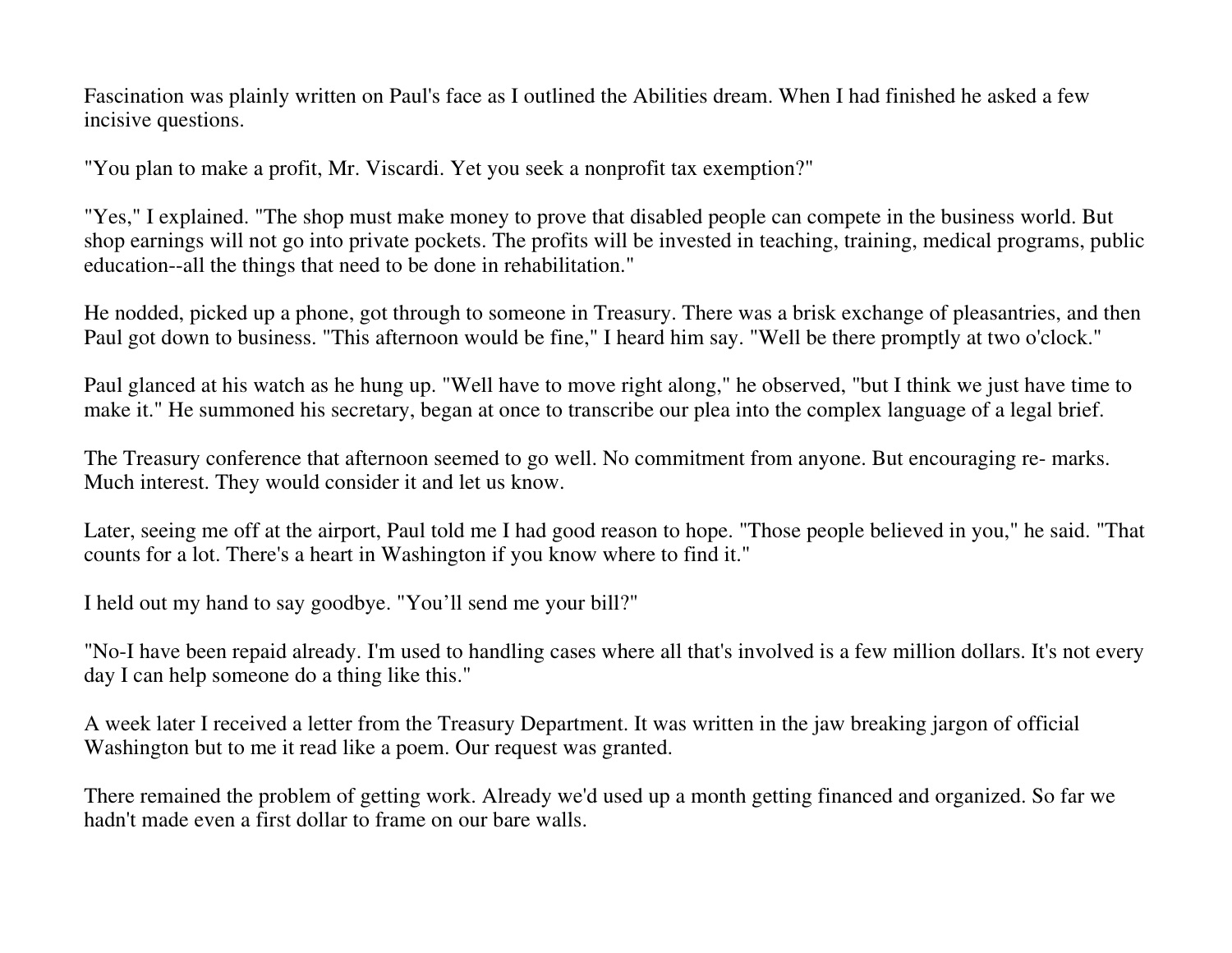We had counted on model airplane work but that job still wasn't ready to go. We weren't sure we could make it pay if we got it. And nothing else was in sight.

Jim Golden on our board of directors suggested that I try his mailing service idea. That would put me in com- petition with him, of course, but he waved it aside. "There's work enough for both of us," he said, then added with a sardonic wink: "Don't worry about Jim Golden, boy. You'll have to hurry early and late to put me out of business."

Jim showed me through his shop, explained the fine points of the operation, and described the advantages. A mailing service required very little equipment or training. The work is steady. Profit is small, but it's a living. "You could," he said, "do worse. Why don't you try it?"

At Jim's suggestion I hustled around to see the circulation manager of a leading national magazine. The magazine's tremendous mailing would keep us busy if we could handle only a little of it.

The magazine people agreed at once. There was a slight obstacle--a man in Bellport, New York, had the mailing contract- -but they would ask him to farm out a small piece of the job to us. Anxious to close the deal, I jumped back in the car and drove another sixty miles to see the contractor.

I needn't have rushed. The man in Bellport turned me down. It wasn't a flat no-he couldn't take that attitude in view of the magazine's request- but his lingering no was just as final. He said he didn't have anything for me just now. He promised vaguely that he would keep me in mind. I was sure that he wouldn't.

I started to get sore, and then I remembered the theme song of Viscardi's favorite speech. The disabled don't want favors, just a chance to compete on equal terms. Okay, no favors. This man didn't have to cut us in on his business. We had to cut ourselves in somewhere by doing something a little better or faster than anyone else.

Maybe we should jump right into electronic assembly. That was a tough field, but it bad tempted me from the first. It was skilled work, at excellent pay, and a man could do it without legs or even eyes if he had good fingers. Industry didn't believe that, of course, but industry could be shown. If the doubting Thomases could-only see what I had seen so often....

Suddenly I realized that I could make them see it. I knew of a community workshop at Binghamton, New York, that would serve well enough for demonstration purposes. IBM was its main sponsor. It was a sheltered shop, not the kind of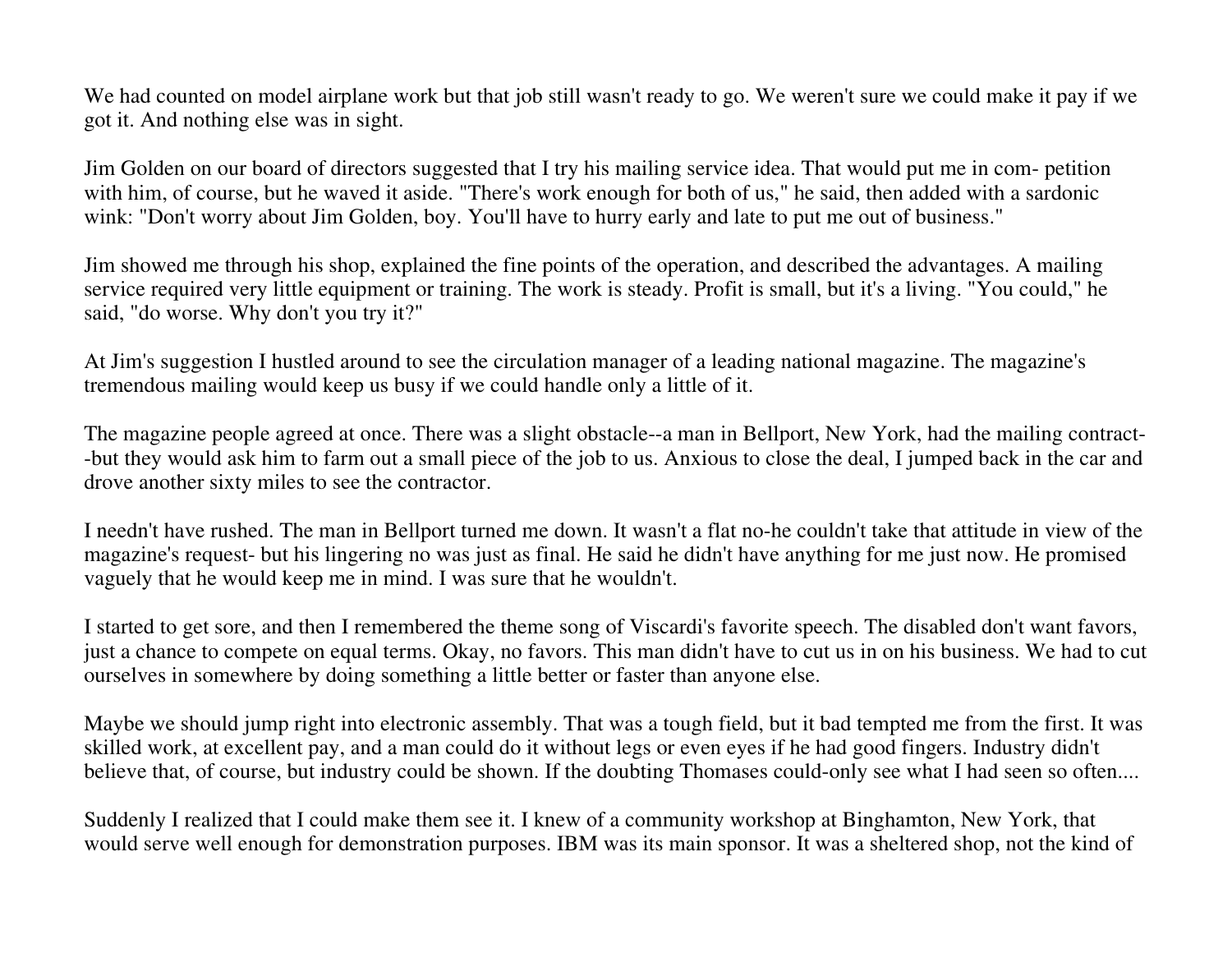thing we wanted to organize, but that didn't detract from the fine work the disabled were doing there. I could take my prospects to Binghamton, get them fired up with the possibilities of this thing, and sign them to contracts before they cooled oh.

I'd start with Sperry Gyroscope. Bassett was there; I knew he'd give the idea a hearing.

A call to Sperry went right through to Basett. He fell in enthusiastically, corralled four of his top brass, and requisitioned a company plane for the trip. He suggested a date of Thursday, July 24, and I cleared the whole thing with the Binghamton people. We were all set. I was sure it would work. I could almost feel the crisp crinkle of a Sperry contract in my pocket.

And then I received a call that would have buckled my legs under me if they had built any knee action into Viscardi's aluminum pins. The caller was Dr. James Farrar, medical director of a large New York manufacturing company. He reminded me that I was scheduled to speak at a conference on industrial medicine in Saratoga. The date was for Thursday, July 24.

"Thursday!" I said in shocked disbelief. The Thursday I was counting on, the day when I would show Sperry executives an idea in action. The voice on the phone was going on, saying friendly, inconsequential things, but I wasn't listening. I was sick.

Why wasn't this on my calendar? Then I recalled that Dr. Farrar hadn't been sure of the date when he asked me to speak. Perhaps he had forgotten to confirm it. Perhaps he had notified me, and in the hurry burly of launching Abilities I had forgotten to put it down. It didn't matter. What did matter was that I was stuck with conflicting appointments at the worst possible moment.

What could I say? Jim Farrar is a prince of a guy. His company was a potential customer if Abilities got started. Certainly the doctors, personnel directors and others attending the conference needed to hear what I had to say. In all decency, I could not, three days before their conference, let them down.

How to tell Bassett? What kind of a businessman would he think I was, not keeping my appointments straight? I cursed myself and phoned him. He wasn't rough with me, he never is with anyone, but he was sort of remote. "Well, don't worry, Mr. Viscardi," he said. "We'll arrange another date sometime."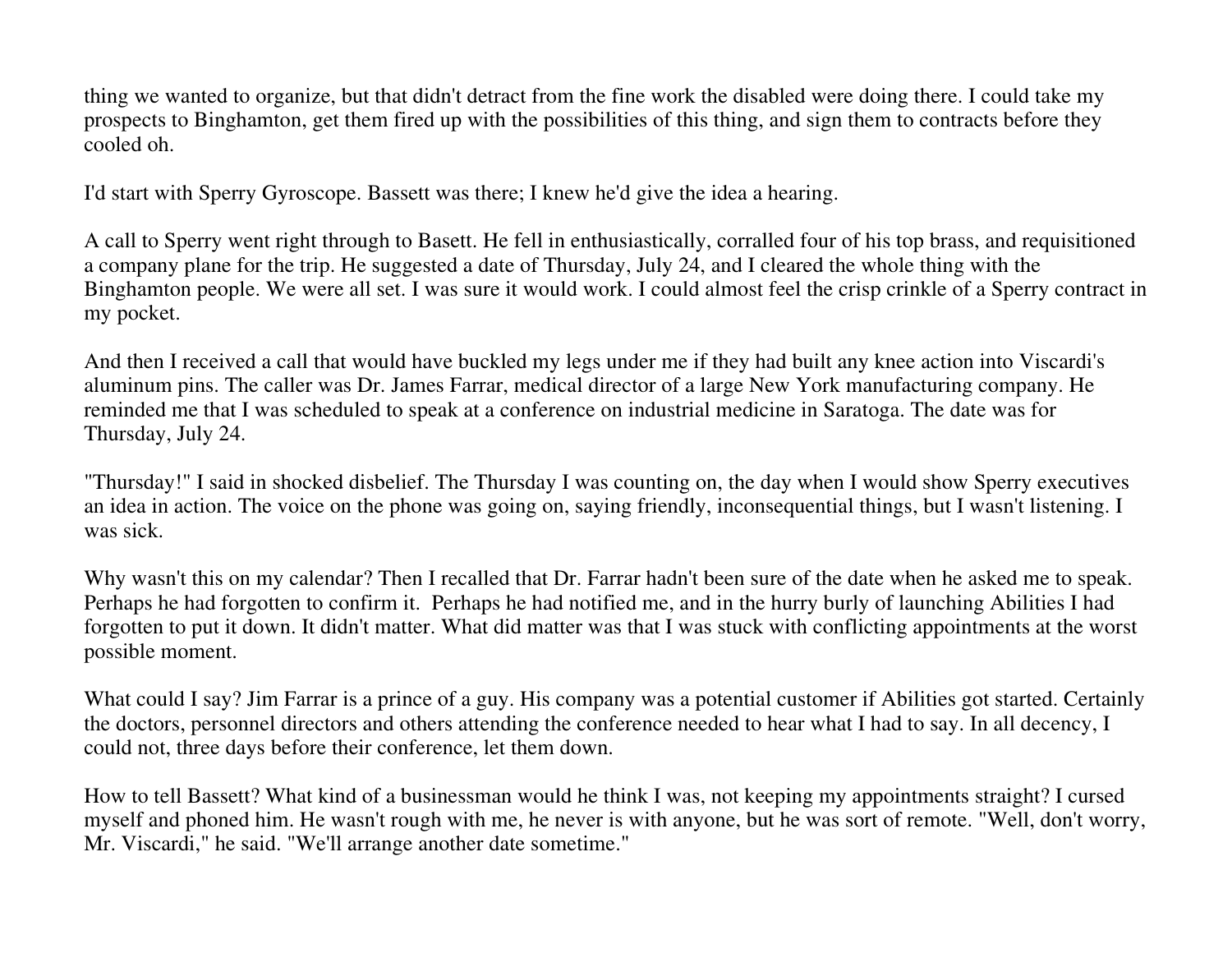But of course I worried. I was still sick with worry when I kept the convention date.

I got caught with my pants down at that conference. And in more ways than one.

Things started to go wrong on the trip to Saratoga. I was supposed to fly upstate with Jim and his wife, Jane, in their little private airplane. One look at the plane and I knew it wasn't built with Viscardi in mind. There were two seats in front, two behind, and practically no space in between. Since my knees don't bend much, I couldn't squeeze in.

For a wild moment I thought, "I don't have to go after all." Then I knew that I did. And, anyway, I had already cancelled my big reason for staying behind.

"Get in, Jane," I said, "and don't look back. It's a good thing your husband's along because I have to take off my pants."

Jane and Jim took their places and gazed gravely ahead while I recovered my trousers, unhooked my legs, and deposited what was left of Viscardi on the shallow back seat. It was a ridiculous position but I was too numb to care. Detaching my legs was after all only a small inconvenience. What hurt was wrenching my mind and heart away from that other trip, with Sperry.

If the take-off was undignified, the landing was worse. As we touched down at Saratoga, a reception committee came rushing forward to meet the plane. There were ladies among them. And Viscardi was in no shape to be received.

"Jim!" I shouted. "'Jane! Get out there quick and stall them off. Give me five minutes to do my fire drill stuff." As I flailed around getting reassembled, I reflected grimly that at least I was setting some sort of record. Medical conferences are not noted for high jinks. This surely was the first time that a speaker arrived in his underwear.

To top it off, my speech was a hop. I couldn't move the audience; couldn't sense any spark or feel any answering warmth. These people really didn't seem to know what it was like to live crippled and rejected, and suddenly I didn't have the words to tell them, Listless faces gazed up at me as I struggled desperately with my thoughts. Bored feet shuffled in the aisles. Limp hands responded at the end with the most awful sound a speaker can hear --polite applause.

Maybe it was my fault. Maybe I was so wrapped up in worry and self-doubt that I couldn't make contact. Or maybe the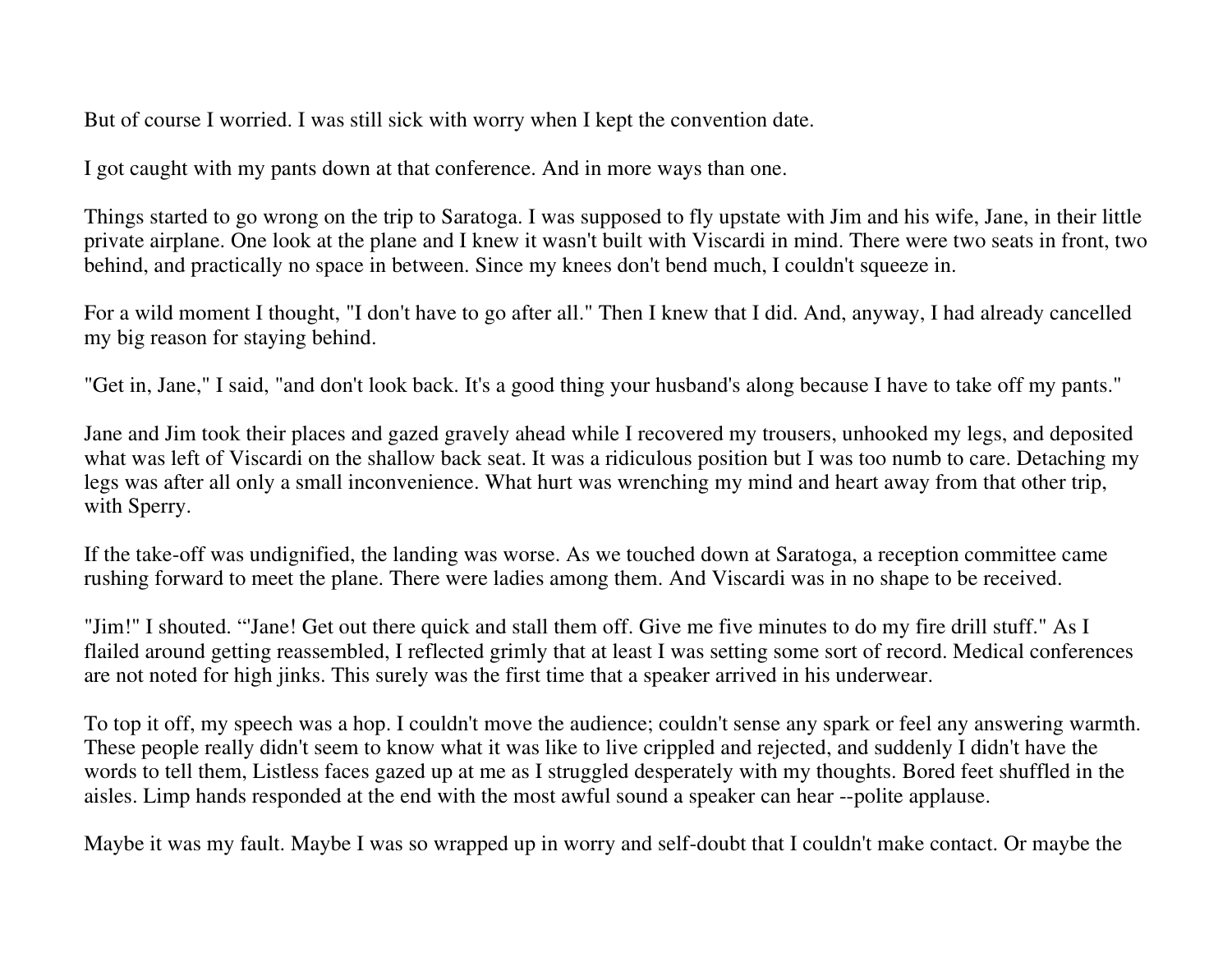conferees regarded the whole thing as a bore. They might have put me on, reluctantly, as a favor to Jim. To fill a blank spot in the program. That thought really rocked me.

 Exhaustion intervened then, and I quit thinking at all. On the flight back, I fell into a restless, troubled sleep, my legs once again in my lap.

The conference fiasco taught me a lesson. I shoved everything else aside now, and settled down to a single- minded search for work.

The quest led to Servomechanisms. That company farmed out electronic jobs, and we had the makings of a useful contact there. Servo's production men knew Nierenberg's work, and liked it, from the three months he had spent on their bench. I got in touch with Nierenberg's old boss, and asked him for an introduction to the company's purchasing agent, Arthur Bartlett.

Bartlett was a hard man to see. Viscardi by now was a hard man to avoid seeing. I staked out a position in the Servo waiting room and laid siege to him for three days. When patience failed, I tried shock tactics and demanded to see the head of the firm.

"Look here," I told the receptionist. "I don't have to wait like this to see Bernard Baruch. If Mr. Bartlett can't see me, please take my card to the boss."

It worked. Doors opened, people found time where they had been too busy before. And Bartlett, when 1 met him, proved nice enough. He told me that Servo was swamped with rush orders for the Korean War. Perhaps we could help.

Perhaps! I was certain of it. I would guarantee delivery and quality. I bore down hard on the fact that my shop boss was Servo trained, and held my breath for fear he'd ask how many men I bad. He didn't ask, so I didn't have to explain.

I walked out with my first contract.

The order was for 340 sets of upper and lower harnesses-part of the firing mechanism for Sabrejet fighter planes. It was marked ASAP, meaning "as soon as possible." I found myself savoring the prospect that we'd have to beat our brains out to get it done on time. After weeks of worry over nothing to do, this kind of problem would be pure pleasure.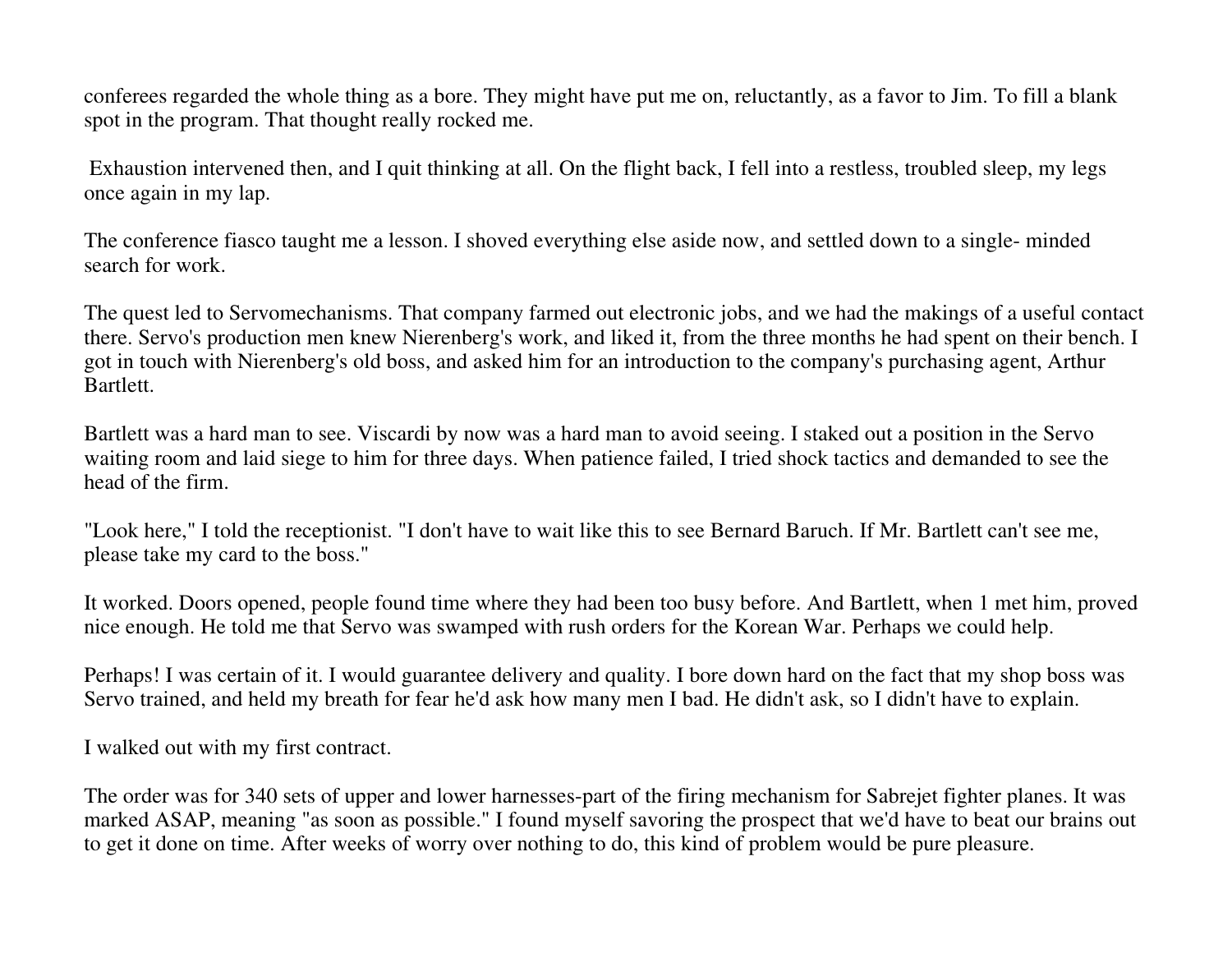The terms were a source of pleasure, too. Our first order was for the fat sum of \$1,870.

I rushed home to tell Lucile.

It was late when I reached home but the whole family was up and waiting. Lucile sat in the big easy chair looking serenely beautiful. The children, Donna and Nina, were scampering about as though they sensed somehow that big events were afoot which allowed them to violate the usual strict rules about bedtime.

Lucile's parents--Poppy and Nana we called them-- were there, too. They looked a bit anxious.

There was proper jubilation when Viscardi announced his big news. Lucile gave me a victory hug. "Oh, darling," she said, "I'm so glad. This makes it a perfect day. Now, I have some news, too. I think you and I had better start for the hospital right away."

There was the rushing business of going to the hospital. Then the waiting business in the corridors. It seemed a long, long wait. In the small hours of the morning a doctor finally emerged from the delivery room.

"Congratulations," he said. "You have a beautiful little girl." We named her Lydia, and she is as different from the other two as they are from each other.

#### **CHAPTER FOUR**

## **A LEG TO STAND ON**

With work to do, we began hiring men.

We didn't need to place a "Help Wanted" ad. The disabled heard of us, and sought us out. Hardly a day passed without adding to the little procession of the lame, the blind, the scarred and mangled who found their way to our door.

Choosing among them was not an easy task. Nearly two-dozen begged for a chance; we had room at the moment for only three.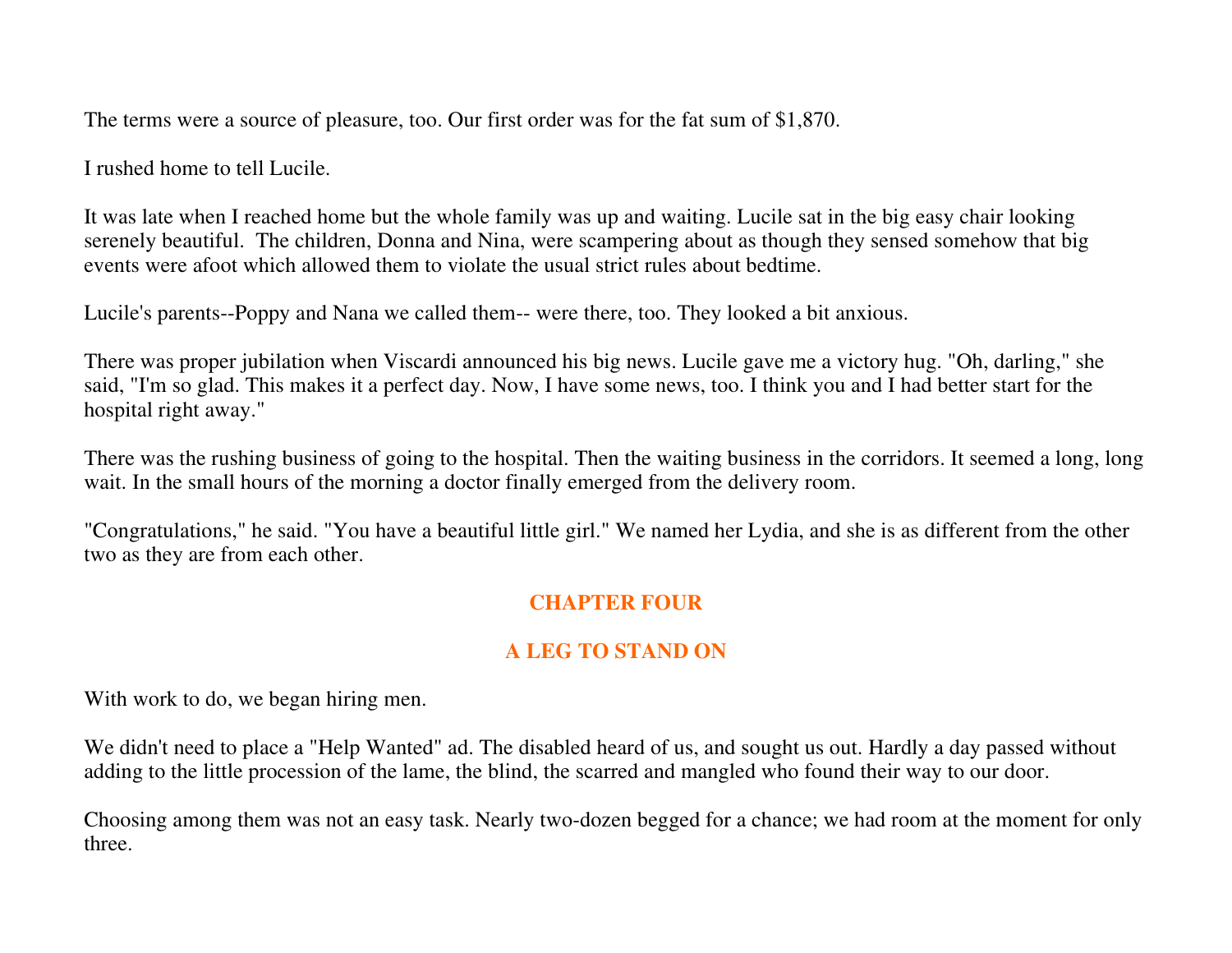One of the applicants was a half-scared, half-eager kid named Horace Johnson. He was waiting one morning, leaning on crutches; when I came down to open the shop. As he followed me inside, I noted his stiff-legged, un- certain gait. I guessed, correctly, that he was wearing long leg braces, which lock at the knees. The effect is much like walking on stilts, only more awkward.

Horace's case history followed a familiar pattern. A polio victim, stricken at three, he had spent more than half of his life in hospital wards. Both legs were badly crippled, one arm partially so. His training was meager --what with time out for treatment he had finished only two years of high school--and his work record was worse. He'd held two jobs, and had been fired from both at the end of a week.

The bare chronology made him seem the worst kind of prospect. Looked at from another light, though, it suggested that his timid exterior hid a sturdy spirit. Horace had to be game, or he wouldn't still be trying.

"How well do you handle those crutches?" I asked.

"Not too bad, I guess. I can manage a block, maybe two blocks, if I take it slow and easy. Going up stairs, I have to crawl...." He stopped suddenly, afraid that he was saying too much.

"You've have a problem," I said, "in getting to work. From where you live, it takes more than an hour. You'd have to get on and off two buses, and walk between bus stops. That's a pretty tough trip."

"I made it this morning, didn't I?"

I couldn't answer the argument, so I gave him a job.

Another we hired was intense, serious young Bill Graham. He was paralyzed from the waist down, the consequence of a sniper's bullet in World War II. He had been hit, too, by something worse than a bullet. Like so many of the amputees I trained at Waiter Reed, he had discovered that a shattered veteran is often "war surplus" when the shooting stops.

Bill wouldn't accept that verdict. Through long hours of tedious exercise, he built up what was left of his body. He learned to drive a car with special controls, thus freeing himself to come and go without depending upon others. He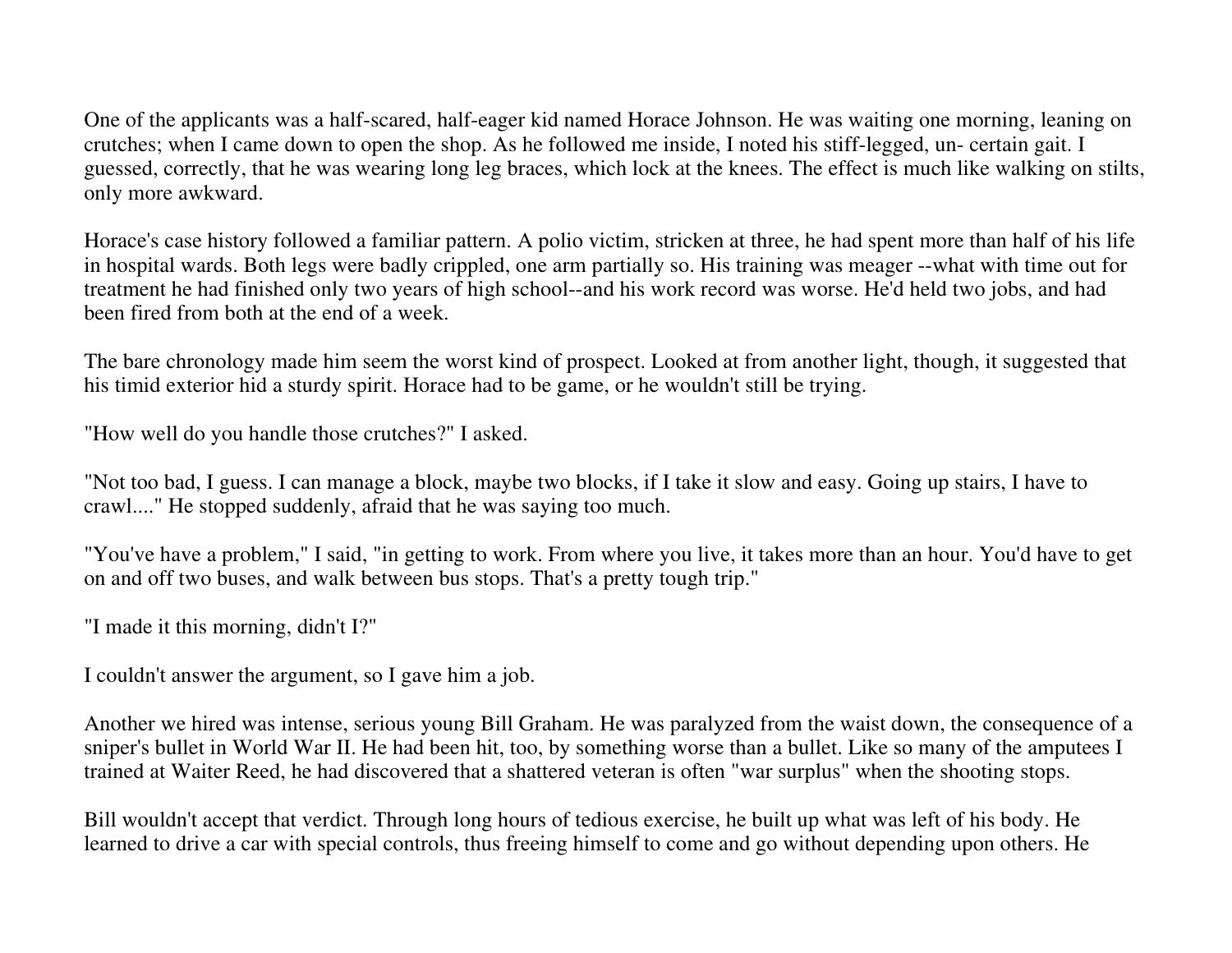mastered a trade school course, became a skilled craftsman with precision tools. And then, for years, he tried vainly to find work. When he came to Abilities, at 27, he had never held another job.

Jim Razzo was hired also. A why little man--I doubt that he weighed more than a hundred pounds--he had lost one arm and one leg in a construction accident.

Jim wore an artificial arm terminating in a steel claw, or hook, with two curved "fingers" held together by a rubber band. Across his shoulders was a complicated sling arrangement; it allowed him to manipulate the arm and claw by contracting his shoulder muscles. It was a clumsy apparatus, and Jim hated it. Almost invariably he parked his arm in the shop washroom when he went home at night.

Jim's leg was off at the hip. The right side of his body rested in a leather bucket to which an artificial leg was attached; the whole thing was fastened to his body by a padded steel belt around the waist. He couldn't sit comfortably the gear jutted out at an awkward angle-- but when he locked his mechanical knee he could stand for hours without fatigue. In effect he "sat" on the leg as he would on a stool. Jim was the only employee who could walk without aid. The boys called him "the leg man" and assigned him to such extra duties as sweeping out at night.

Art Nierenberg completed the roster. It made quite at crew--four men with only five good arms among them, only one good leg. But four stout hearted men just the same.

Nierenberg took charge as foreman. Some of my ad- visors wanted me to bring in an outsider for this crucial job, but I vetoed that. If we really believed in the Abilities dream we had to stick with it ah the way. If success came, I wanted the whole world to know that there wasn't a man in the place who hadn't done it the hard way.

That, after all, was what we were trying to prove.

We didn't swing into production right away. In launching Abilities, nothing was ever as simple as that. Before we could work at all, we had to transform an empty, poorly lighted building into the semblance of a plant. And Viscardi had to take a very fast cram course in electronic assembly.

My cram course instructor was E. U. Da Parma, a bright young man at Sperry Gyroscope then, and now a vice-president. A very serious young man, yet with a capacity for quick, spontaneous laughter. His friends call him Uly. I met him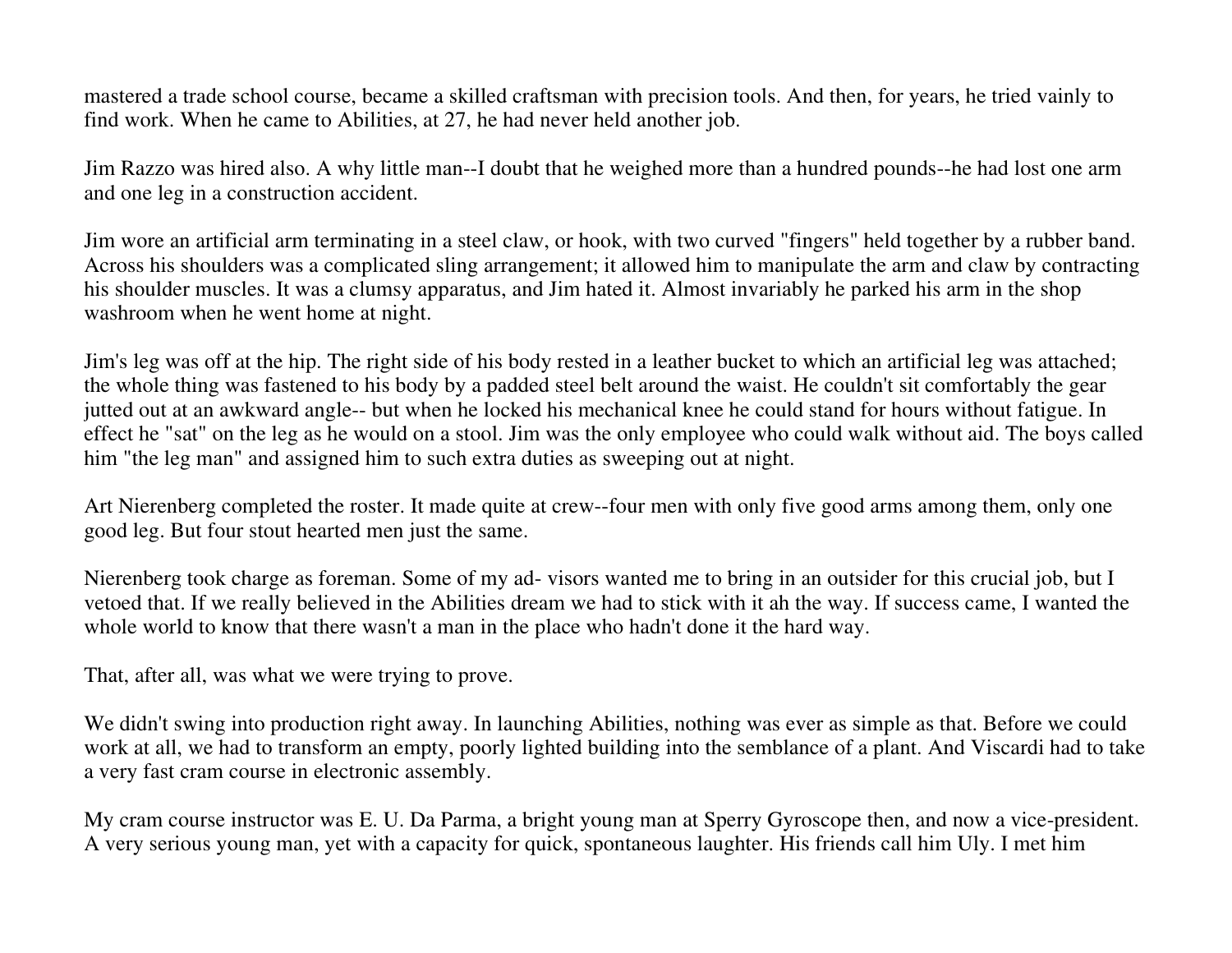through Bassett and sensed at once his instinctive understanding of the disability problem. He had, as I learned later, come to know disability through tragic experience of those close to him. He was to influence and guide me often in the years to come.

I confessed to Da Parma that I was m a pretty tight spot. I'd grabbed a harness contract because I had to grab something, yet I scarcely knew the difference between an electronic harness and the kind you hang on a horse. Now I had to produce--and I couldn't afford mistakes while learning.

"You can handle it," Da Parma assured me. "Stick to the specifications and you can't go wrong. But let's get together and talk it over."

We met the next evening at the garage. Da Parma brought two associates who had charge of Sperry's plant layout and wiring; Abilities was represented by Nierenberg and myself. We pulled up the old crates we were still using for chairs, and big business sat down to tell little business how it's done.

Those boys really covered the ground. Not just harness production, but problems of heat, light, power, equipment, materials, contract terms-the whole techniques of small shop operation in the electronic field. In two or three hours they gave me a briefing I shall never forget. While we talked the Sperry men appraised our building with a professional eye. Before they left we had a rough sketch of a floor plan. Later Da Parma sent over one of his assistants to make a detailed layout.

Slowly the plant began to take shape. Nierenberg assembled four wooden workbenches, and placed them in aisles wide enough for wheelchair passage. Sperry gave us another bench, a discard, and some materials racks. Ford Instrument Company, a friendly rival with Sperry in helping us get started, sent over some old fluorescent lights. But we still lacked wiring, fuse boxes, switches. It would take more than \$5,000 to do the job right.

James Carpenter who had joined our advisory board offered help in that. An active man in community affairs, he was a vice president of the Long Island Lighting Company. Like many others I met in this period, he was also a man with his own deeply personal reasons for belief in the Abilities idea. His only child, a daughter, was disabled. When Carpenter heard of our wiring problem he asked local electric contractors to get out their pencils and do "some figuring" on our job.

The contractors didn't stop at "some figuring." Twenty-five of them, all boss men who had not been on ladders in years,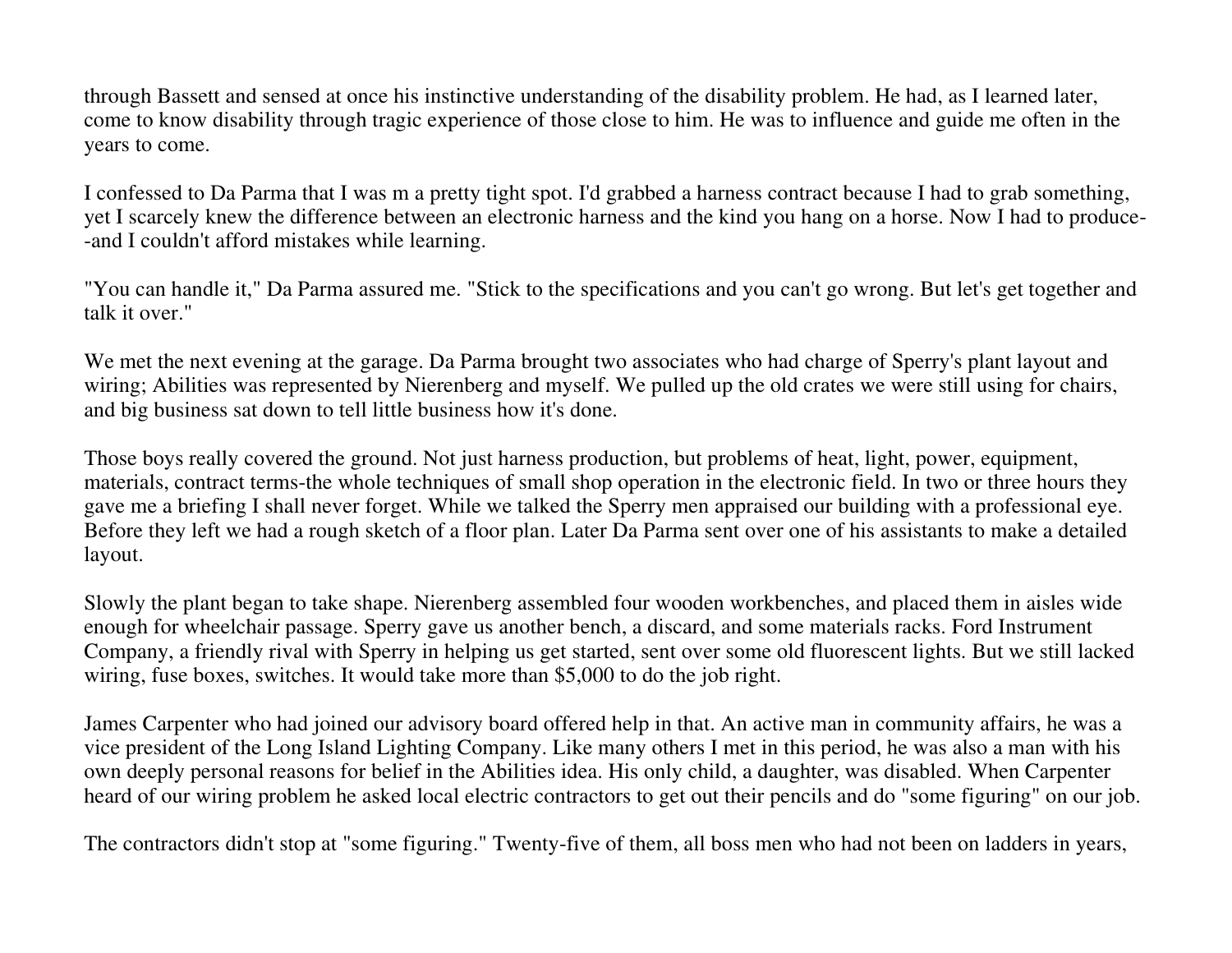donned overalls and swarmed through the rafters of our plant. They worked an entire weekend, installed a magnificent job of wiring, and charged not a cent.

In every man's life, certain days stand out sharp-etched and separate from all the rest. Monday, August 25, 1952, was that kind of a day for me.

It was the day we finally started to work.

Laid out on the benches were soldering pots, a few crimping and wire skinning tools, great bundles of wire, and several sets of lacing boards. Our job was to assemble harnesses--they amount to prefabricated wiring units-for use in jet planes.

Rows of nails and cotter pins on the lacing boards outlined the path each piece of wire must follow. We had to strip and tin the wires, snake them into position, and lace them with cord so that they retained the design when lifted from the board.

A unit consisted of twenty or more wires, and be- came, when finished, a gnarled, intricately twisted "rope" about nine inches long and as thick as your thumb. The strands trailed oh network fashion in many directions. It's known in the trade as a simple harness, and it proved simple enough when we got the hang of it. At the start, though, it seemed complex, difficult, heartbreakingly slow.

Horace Johnson was supposed to strip and tin the wires, but he couldn't hold them with his polio-paralyzed thumb, and he was soon in a lather. His fear of failure only made it worse. Twice before he had been fired in a hurry; this, he thought, was sure to end the same way. Nierenberg saw the state the boy was in.

"Look, kid," Art said, "you don't have to hold these things with your thumb. See how I do." He seized the wires expertly between his first two fingers. Horace followed suit. He was still slow and fumbling, but gradually he got the knack. Horace's weak hand presented another problem--he couldn't squeeze the lugging wrench--but we solved that by fastening one end of the wrench to the table. Then he just leaned on it.

Jim Rizzo was having his troubles, too. He was supposed to solder lugs on the wires, a task which requires a delicate touch. Working with one hand, his left hand at that, and with a poorly controlled hook, he kept dropping the lugs. He would swear in exasperation, rest the heavy hook on the bench for a moment, and then try again.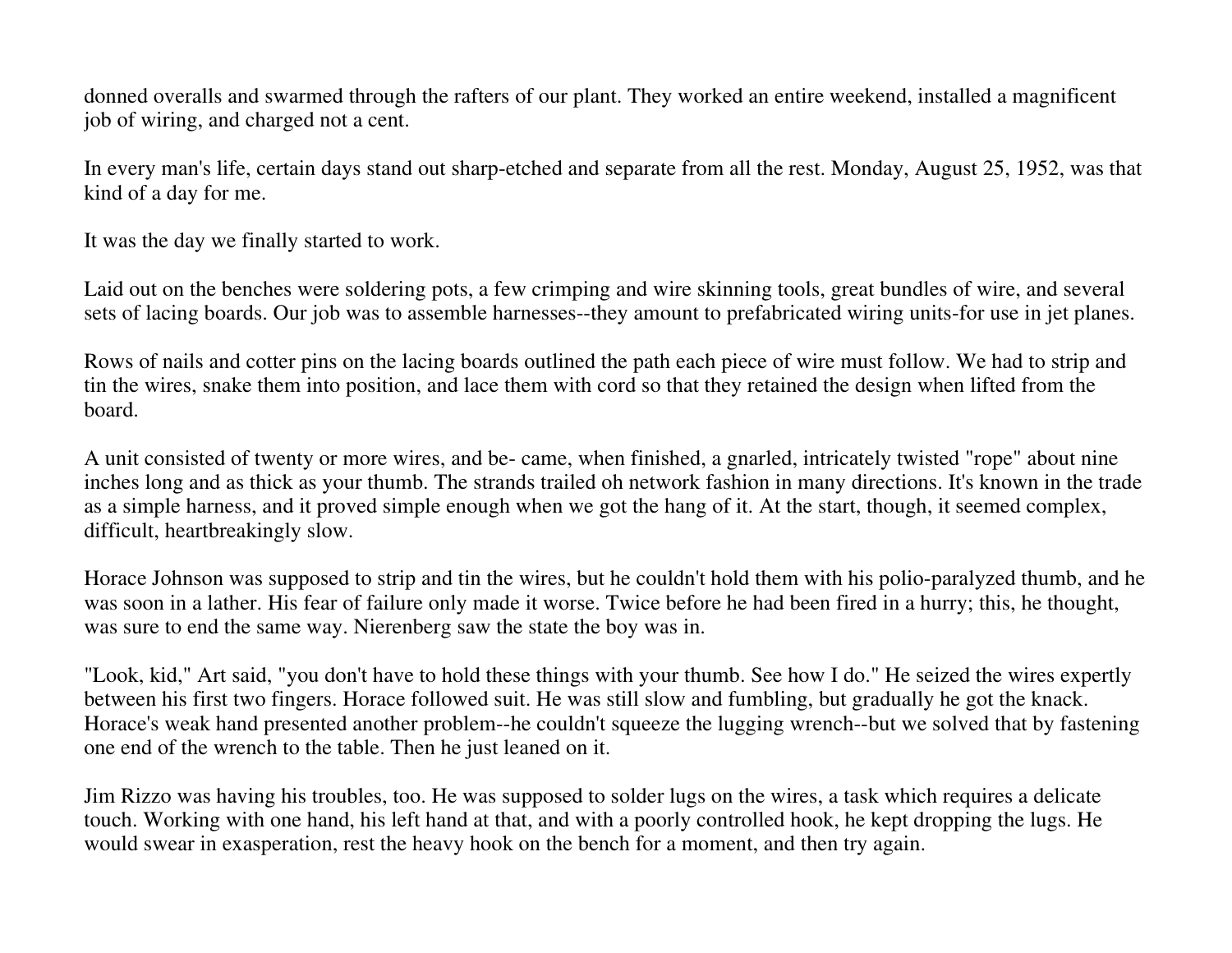Again it was Art who found the answer. He rummaged through some discarded packing materials, found a small box, and nailed it to the bench to serve as a platform. Jim could steady his hook now, and the splatter of lugs on the door began to cease.

Bill Graham sat in his wheelchair and applied his two good hands to assembly and lacing. He handled it well once he learned the pattern. Art worked on that, too, when he wasn't wheeling up and down the line to instruct and inspect.

Art, in fact, was proving a natural leader in every respect. At noon the first day, he noted that Horace had failed to bring lunch. Horace insisted that he wasn't hungry, but was prevailed upon to share in the sandwiches. When it happened again the next day, and the next, Art called Horace aside.

"What's the problem?" he asked.

The problem was that Horace had all he could manage to get on and off buses. He couldn't handle his crutches and carry a lunch pail. An old Army knapsack, which strapped to the shoulders proved the answer to that one.

Some other problems could not be solved, and so they were simply endured. Hot, dusty winds whipped though the shop when the big garage doors were open; a clammy heat enveloped the place when the doors were closed. Flies swarmed thick in either case. But so intent was the effort that such irritations passed almost unnoticed most of the time.

There was a brief moment of relaxation once a day when our friend, Charlie Langdon, paid his now traditional call with cartons of coffee under his arm. "Expanding, expanding, always expanding," he'd exclaim in mock awe as he passed out the containers. "I can remember when this was just a one-cup operation."

Art's former shop boss at Servo, a man known affectionately as Old Garcia, was a frequent visitor, too. Sometimes he offered a word of advice or encouragement; usually he just stood quietly, watching. Old Garcia bad his reservations about our chances, I think, but he was rooting for us all the way. He was as troubled as we were when things went badly, as proud as we when we achieved a gain.

I was in and out of the shop, keeping one eye on operations and trying to line up the new jobs we'd need when this one was licked. If it was licked. For many anxious days that question hung in the balance.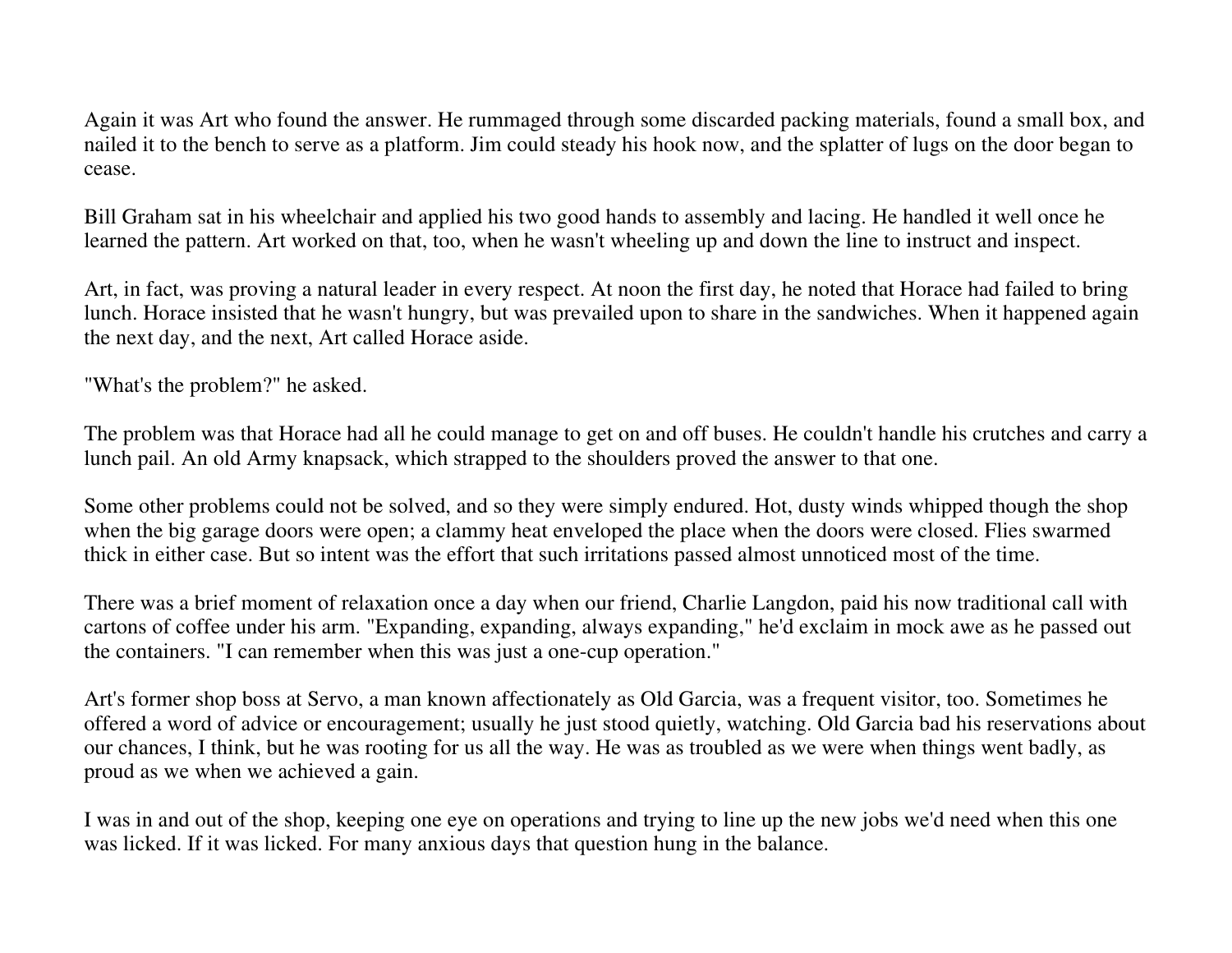The men adjusted to their problems, slowly at first, then with increasing confidence, but production still lagged far behind schedule. By competitive standards, we should have been turning out twenty sets of harness a day. We finished only twenty in the first two weeks.

Then all at once we started taking hold. We hit quota, held to it, and finally topped it as the men molded themselves by sheer effort into a smooth working crew. We took on seven new employees, all disabled of course, and managed to teach them the system without breaking stride. In eight weeks, the job was done.

When we delivered the final lot, we found that we had set a record for quality. The job was perfect, not a single rejection. Servo's production foremen didn't think it was possible, and clustered in the receiving room to see for themselves. Old Garcia, eyes shining, led the cheering section on our behalf.

"Good work," he kept saying. "Real good. Better than we do ourselves."

Good work. How sweet the sound of those two words!

Servo's purchasing department made the compliment complete. They gave us another and larger harness order.

Abilities celebrated in its own way. The boys presented me with a sample harness, handsomely framed, for the fenced-off corner of the garage that I called my office. The typed label read: "An intricate component of the electronic gun-sight mechanism of the Sabrejet fighter. First contract, Abilities, Inc."

I've never let anyone correct that garbled "integral." It's symbolic, I think, that they produced something they couldn't spell.

We had fourteen employees now. And several new jobs. Sperry gave us a packaging assignment on 4,500 bags of assorted Air Force parts. Then two orders for tube brackets and socket assemblies. Not big contracts, but enough to keep us going.

The garage was a happy, busy place. The men in it felt useful, and needed, and they responded like plants to the sun. Jokes flowed across the workbenches, friendships grew, and cheerful calls of "See you tomorrow" expressed the link,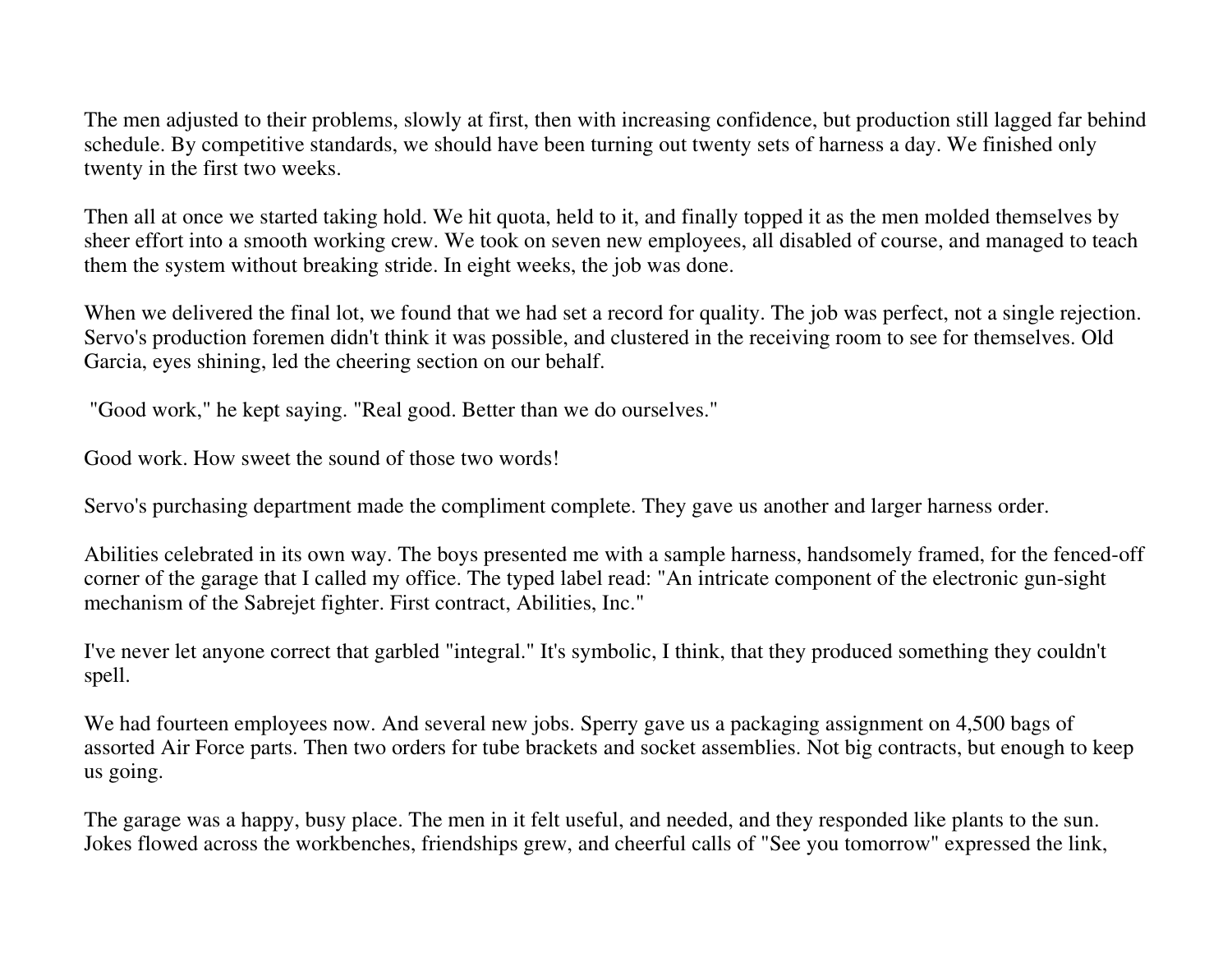which held them together.

Of course, it was not a quick and easy transition for all. There are lazy men on crutches, as well as off, and some men get used to being helpless and find it a habit hard to break. We had to fire two who wouldn't try.

We went a long way with others because they did try. Like one 18-year-old whom well call Bill. A victim of cerebral palsy, he'd fallen out of a window once, been hit by a car another time. His speech was impaired and his movements were almost totally uncoordinated.

We put Bill on bracket assembly, an easy job. Brackets are holders for electronic tubes. Bill's task was to apply fiberglass insulation with cement. Ah the kid did was get hopelessly entangled in glue.

We tried him on packaging next, but he couldn't keep count. Finally we made a porter out of him. I had quite a time convincing Bill's overly anxious mother that he wasn't ready to handle a more responsible job.

Harry's problem in a way was worse. A husky, middle-aged man, with a wife and child to support, he'd suffered severe back and leg injuries in an industrial accident. Even more serious were the psychological wounds he had acquired somewhere along the way. Harry was hopelessly neurotic. He had quit his last job because "everyone there was talking about me."

We hired him with some trepidation and assigned him to harness lacing. It didn't work. Harry needed a simple job, and he needed to work alone. The easy give and take of the bench made him frightened and hostile.

Fortunately, we had just the place for him. We put him off in one comer counting parts and inserting them in bags, which he sealed by machine. As the jaws of the machine opened and closed, he opened and closed his own jaws in soundless rhythm. Those two "talked" to each other, and Harry was happy. His wife was happy, too, when he brought home a much-needed paycheck.

A crazy way to run a shop? Maybe so. But the man was working, wasn't he?

# **CHAPTER FIVE**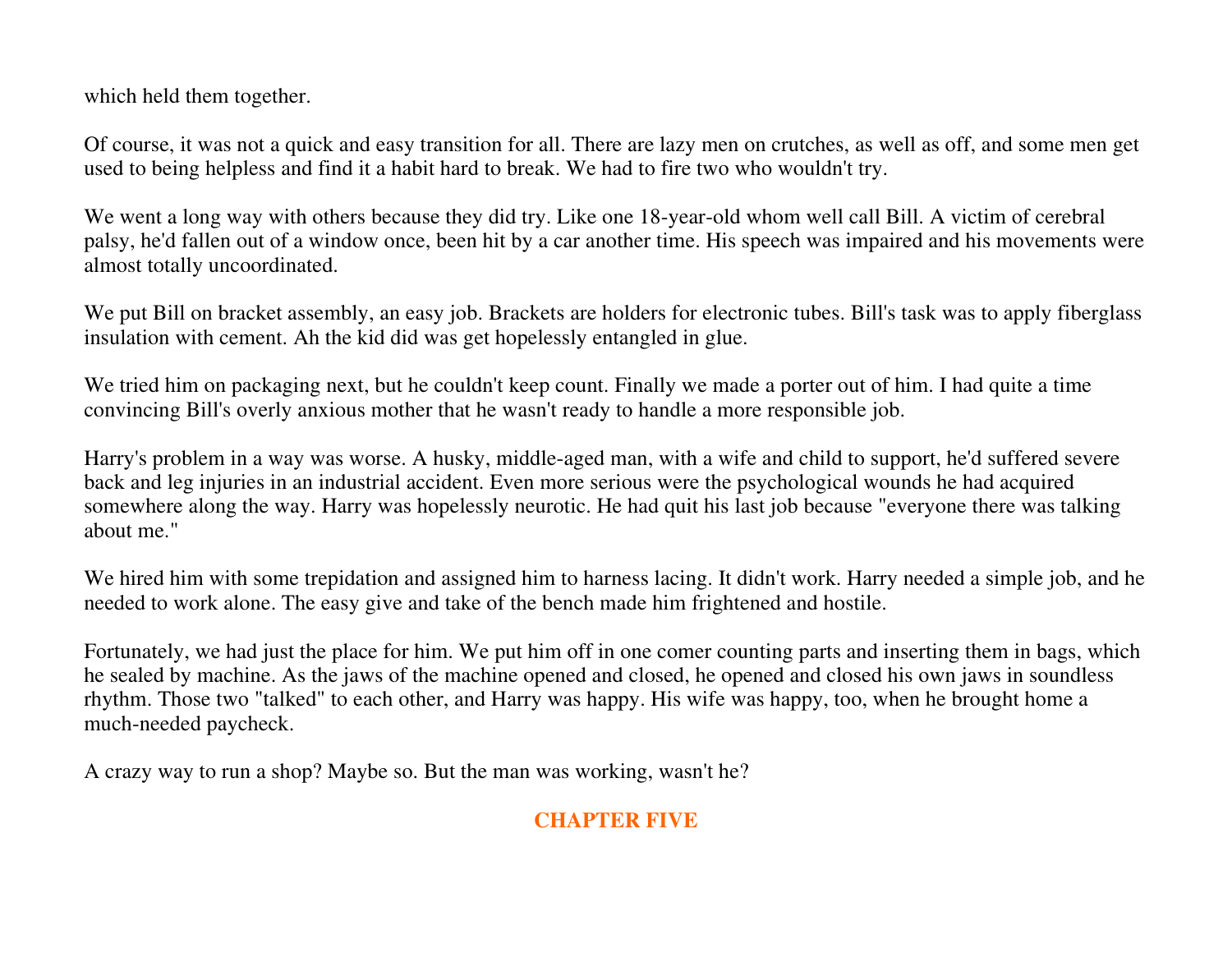### **THE HALT LEAD THE BLIND**

"Picture the face of a clock," Art was saying. "Now, starting at 12 o'clock, bring the lacing around to 6 o'clock, then tie it--like this."

Art was showing our first blind employees how to lace an airplane cable assembly. I stopped for a moment to watch and listen.

Patiently, searching for words to describe what you or I would grasp by seeing, Art led his pupil through an intricate series of loops and knots. The other man followed Art's hands with his own, memorizing as he traced the movements.

"Okay, I think you've got it," Art said. "Now, try the whole thing from the beginning."

Gene Zamora, fifty years old, and sightless since birth, took a deep breath. He reached toward a bench rack, touched it, and then felt along the edge until he located a small compartment filled with wires. He took a wire, felt for another compartment where he plucked a second wire, repeated the process until his groping hand held seven wires. Arranging them in three layers, he entwined them with cord, and tied the knots.

When he had finished, he held up a cable assembly that would some day be part of an airplane in flight. It was hardly more difficult than weaving baskets--but how much more rewarding for all concerned!

Gene learned fast. He had a remarkable sense of touch, like so many of the blind, and a gift for intense concentration when feeling his way through a new situation.

Bent over the bench, his fingers flying, he was soon doing quick and flawless work.

In the weeks that followed, we added several blind people to the crew. One of them, a 51-year-old grand- mother named Dinah Craik, became our first woman employee. She had five per cent vision, which meant that usually she could avoid bumping into people she met on the street. Her husband was also blind; for years they had scraped out a meager living with first one working and then the other at seasonal and fill-in jobs.

Dinah introduced a new element into the lacing rhythm. Her hands moved not from bench to rack and back again, but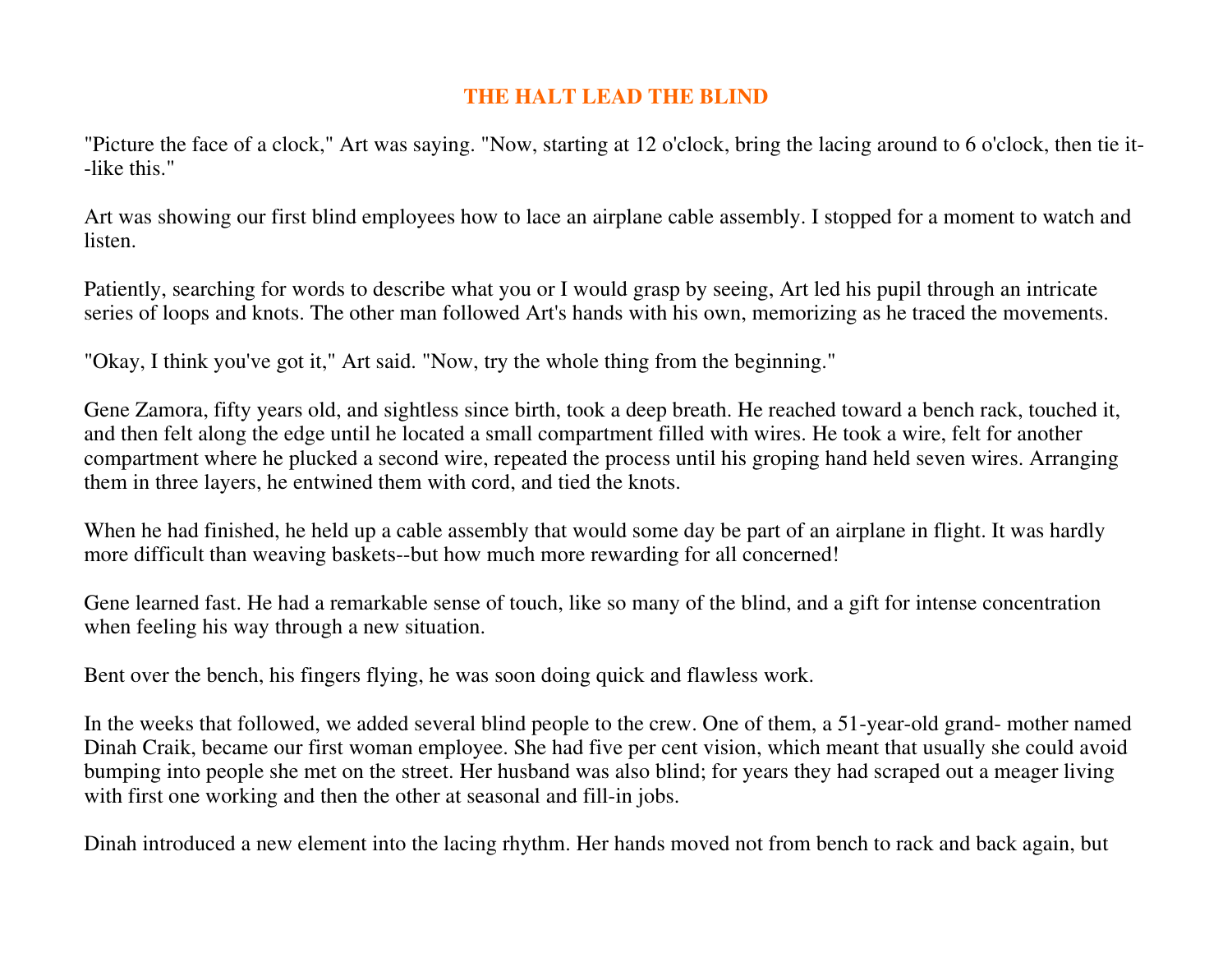from bench to rack to her well-kept hair. Art spotted it as he was making his inspection rounds.

"What's this?" he asked.

"What's what? Oh, you mean the bobby pins. These wires slip sometimes when I'm picking them up, so I clip them with pins until I'm ready to tie."

We kidded Dinah about the woman's touch--and then added her reach-and-clip system to the routine. It was useful not just for the blind but for others who had problems in grasping.

Angelo Zangara, a young man who suffered from cerebral palsy, assisted the blind on the cable job. Alex served as eyes for the others; he prepared and assembled the wires so that the lacers could work by touch alone.

Sight was about the only physical asset Angelo could claim. He hobbled with a foot-dragging, spastic gait, his hands trembled constantly, sometimes his whole body shook with the effort it cost him to attach a lug to a wire. Even his voice was a rasping, ill-controlled bark. But he managed. He worked so zealously the first day that his hands at quitting time were raw and blistered from the lugging wrench.

"Your badge of honor," Art said, as he bandaged the blisters. Angelo wore it like a badge, too. He was prouder still when he acquired like the others a well-calloused palm.

Angelo fell once with a clatter of crutches while dragging a bundle of wires.

People looked up briefly from nearby benches, then went on with their business, as blind Gene Zamora reached out with sure hands to put Angelo back on his feet.

How different the scene would have been in any "normal" shop. Well-meaning bystanders would have exclaimed over Angelo, pawed over him, forced him to lie down whether he needed to or not. Company officials almost certainly would have called a worried meeting afterwards. And Angelo, probably, would have been asked to leave. For his own good.

At Abilities, he was just a man who fell down and got up again with a little help.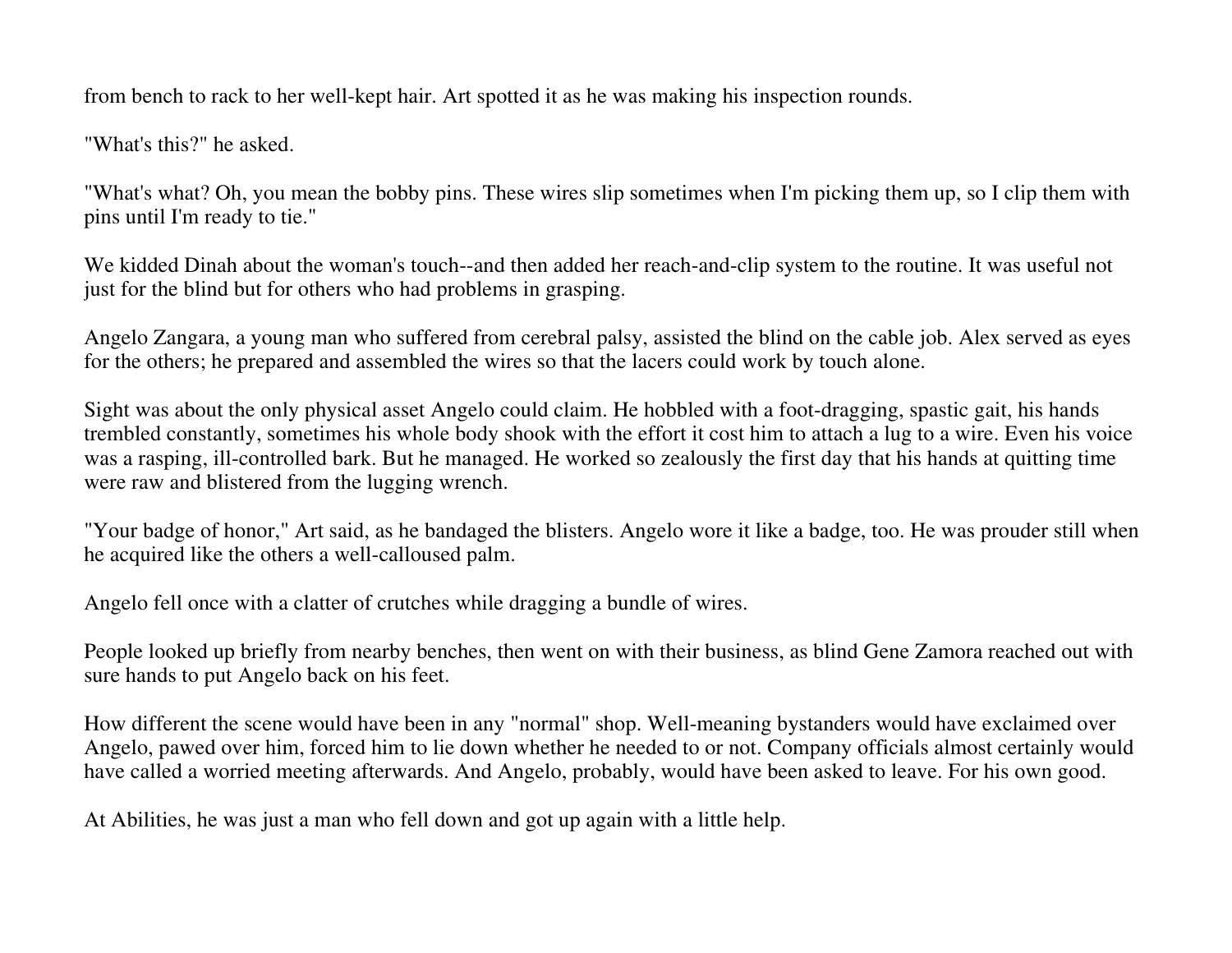The Abilities attitude might have struck an outsider as insensible--even cruel. I didn't pamper the workers, and they didn't pamper one another.

There was a revealing incident when a new employee, a partially paralyzed man, kept pestering one-armed Jim Rizzo for help. All day long, he asked Jim to bring him a wrench, cut him a wire, help him open a drawer. It stopped abruptly when Jim shot back with: "What's the matter, you crippled or something? Open your own drawers."

Cruel? Not really. It can be far worse cruelty to help too much and in the wrong way.

I remember vividly one of my own experiences with misguided help. I was a child then, just starring to school, but already too keenly aware that I was not like the others. A well meaning, utterly thoughtless teacher feared that stronger children might trample me on the stairs, and so she forced me to enter and leave the building by trudging up and down the fire escape. I hated that teacher. I used to time my classroom entrances, slamming the fire escape door so that her papers blew in wild disarray, until she gave up finally and allowed me to use the stairs with the rest.

I remember, too, the time I fell into the hands of a benevolent stranger in the New York subway. I was a grown man by this time, but still dwarfed by stamp legs, and I was pushing my way at belt buckle level through a jostling rush hour crowd. Suddenly a man reached down, seized my arm, and began to propel me through the jam. He half pulled, half carried me up a long flight of stairs and out of the station where he cheerfully de posited me on the wrong side of the street. His intentions were fine, of course; it just never occurred to him that a cripple might have his own ideas on where he was going or how he wanted to get there.

As harness making and then cable lacing settled into smooth routines, we took on some new operations. One of them was a mailing service for several Long Island firms.

Chester Haase, a truck driver before he was blinded by accident, was assigned to the mailing bench. Letters and envelopes had to be arranged for him in the proper piles, of course, but he was neat and fast at folding and stuffing. One day he asked if be could take some work home to do after hours.

"Sorry, Chet," I said, "but this one's on a tight budget. There's not much room in it for overtime."

Chester looked hurt. "I don't mean for extra money, Hank. Just for something to do. I sit alone most evenings listening to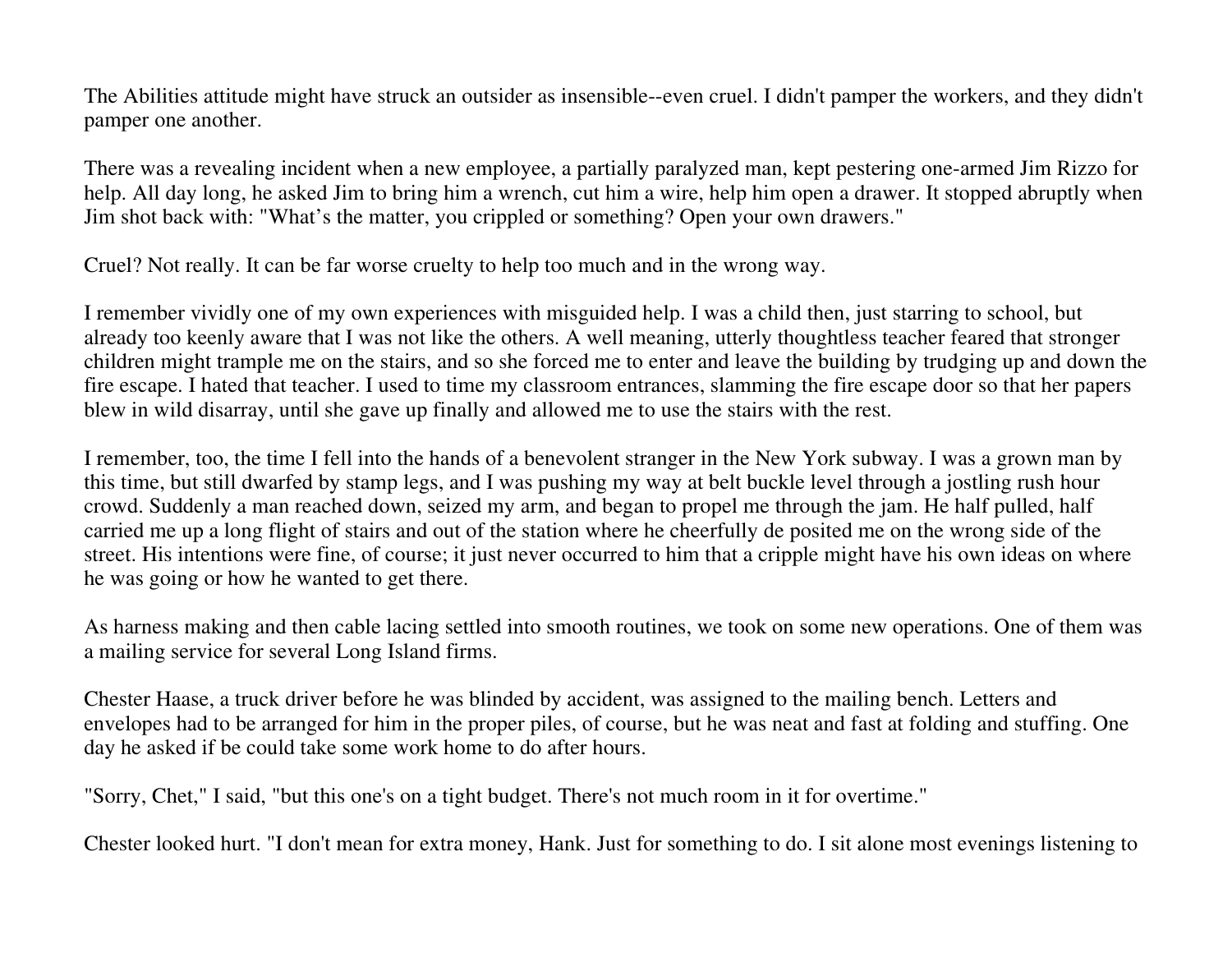the radio. I get nervous when my hands are idle." I explained about the State Labor Regulations against homework and so, reluctantly, Chet left his envelopes at the shop.

Another new operation was model toy work for Bill Effinger, our neighbor next door. That was the job we'd figured on months before, when Abilities still consisted of one employee and a telephone. Now Effinger was ready with a rush order.

The toy was a model airplane that could be down drone-plane fashion on short wave radio signals. Our task was to assemble the receivers and transmitters; tiny, delicate parts, which had to stand up against the tough treatment toys, receive. They had to be tuned in precisely right.

We pulled several of our best people oh other assignments to set up a radio department in one comer of the now bustling garage. Horace Johnson was put in charge as supervisor. He had developed already into a young man who could handle not only himself but others as well. His crew included three polio patients a blind man; a paraplegic, and a man badly scarred and smashed from an auto accident.

The radio team clicked from the start. Special jigs were devised so that tools could be held by paralyzed hands. Assignments were planned so that each person brought his best ability to bear. And some new abilities were developed as they worked out their problems.

Blind Henry Lowell became inspector for the crew. Henry had tinkered with ham radio for years. Now he rigged up an electric circuit, attached a d/al system calibrated in Braille, and installed a buzzer. The apparatus converted visual data into electric impulses and allowed him to hear the gauge and meter readings, which had to be tested.

Henry was a tough inspector. When he pressed a button he got a buzz, or he didn't get one. And you couldn't argue with his findings. But the rejects were few. Soon a steady series of buzzes from the radio bench announced that another job was rolling on schedule.

We were beginning to learn a great secret of disabled labor. "Matching abilities," I called it. Complement one man's strength with another's weakness and you gain sometimes the productivity of three.

All over the shop were efficient, smooth working little groups in which one man saw, another heard, still an- other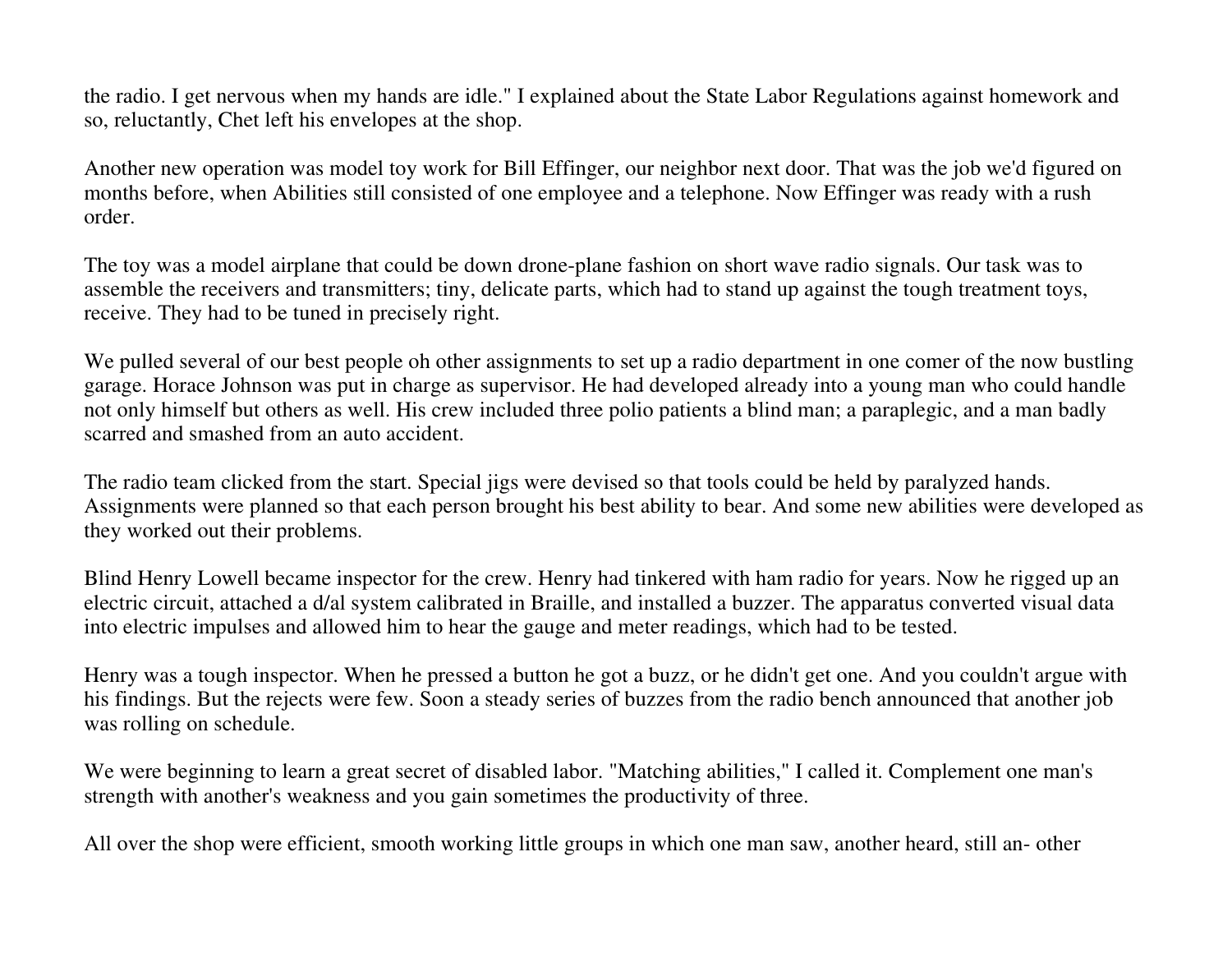furnished the fingers. But sometimes in the rush of improvising, we slipped up.

There was the lip reading deaf mute who had a terrible time breaking in. After a few days I became concerned and checked with Nierenberg.

"Something's wrong here, Art. This man seemed like a good prospect, but he's not producing. Who's his supervisor?"

Art named the bench boss and instantly comprehension dawned on us both.

Our lip reading worker was going crazy trying to take instructions from a supervisor who stuttered.

Our most inventive employee was Jim Wadsworth. A colorful character, he had been a boat captain and deep-sea diver in Alaska before he came to us. A diving accident, followed by the dread "bends," had left him paralyzed from the waist down.

Jim's injury was such that he couldn't sit comfortably for long periods. He solved that by hooking up a window cleaner's belt, which allowed him to swing from his bench. Then he began prowling the shop in his wheel chair at odd moments, making suggestions to others. Soon he was serving as our methods engineer. Years of fussing with short wave radio, diving equipment, and other gear on his various boats had given him a unique capacity for jigs and fixtures.

Jim found one harness maker plucking awkwardly at the wires with partially paralyzed fingers. He took an awl, bent one end to make a hook, and fitted a loose piece of copper tubing over the handle. Thus the wires could be picked up with the hook and tamped into the desired position by sliding the tubing up and down.

Another time he observed a paraplegic trying to solder plugs with one barely usable arm. The man moved his arm crab fashion, elbow braced against the bench, as he reached for plugs, soldering wire and hot irons. Jim transformed it into easy work. First he took a spool and rigged the soldering wire on what amounted to a small crane. An- other crane-like attachment with swivel was improvised for the irons. An armrest platform and an ingenious holder for the plugs brought all of the tools and materials within inches of the worker's band. He could solder plugs now almost literally by lifting a finger.

Jim's biggest value lay not in such devices, useful as they were, but in his whole approach to a job. Most people develop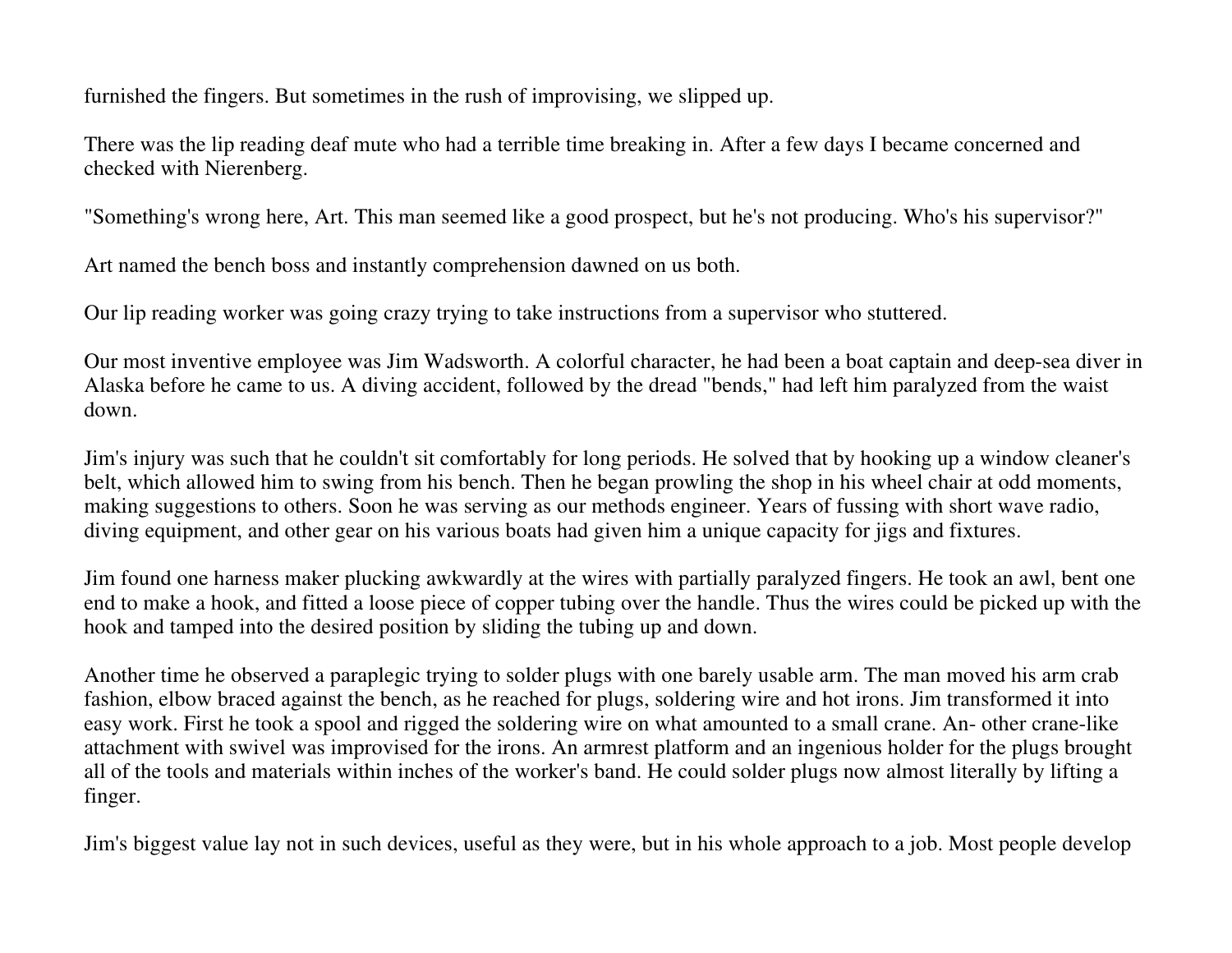mental Mocks about routine, familiar things; if they see a foot pedal machine they assume that it has to be operated with the feet. Jim would have it, switched around in ten minutes so that it operated by hand lever if that were more convenient. He was the kind of guy who couldn't wash his hands without pausing a moment to wonder why the faucets turned counter- clockwise instead of the other way around.

Like a lot of inventive, imaginative people, he was also an unreconstructed individualist. He could be irascible when things went wrong. And he didn't like taking orders from Art, who was younger and less experienced in many ways. After one particularly hot argument with Art, he quit. A man in Jim's condition can't "stalk out," but he managed to convey that impression as he wheeled away, stiff-backed and angry.

I let him cool off for a couple of days, then dropped him a note. He didn't answer. A few days after that, I went to see him. I found him sitting alone in a dingy furnished room.

"What the hell are you doing?" I asked. "Counting your money?"

"I'm minding my own business. Why don't you mind yours?"

"Jim," I said, "we need you. And you need us. Come back to work."

It was the right approach. Our methods engineer returned the next morning.

The old garage by now was beginning to look like a plant.

Outside, we had laid down a curb-to-door blacktop driveway to facilitate wheelchair passage. Before that, the employees had to fight their way through inch-thick mud on rainy days.

We put up an Abilities sign--a detail I'd overlooked in the early, frantic struggle to survive. Visitors no longer poked their heads in the door with an "Is this it?" expression.

Inside, the once drab and grimy cement block walls were painted sea green. I had done that one weekend with the help of an obliging brother-in-law. My wife, Lucile, had added some smartly tailored draperies to frame the windows.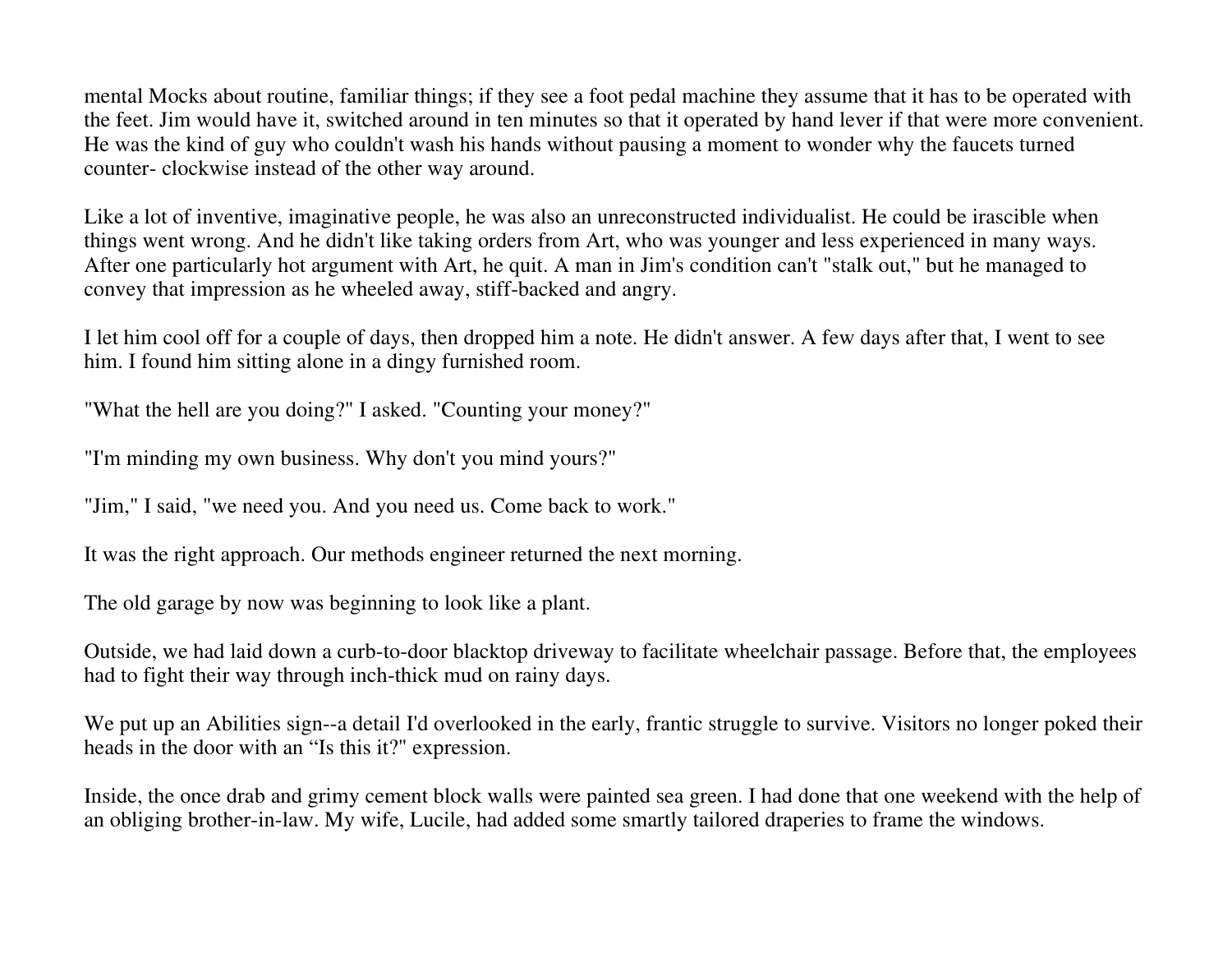We had a shop cafeteria. Not much of a cafeteria, perhaps: the equipment consisted chiefly of a donated refrigerator. The employees contributed some odds and ends of kitchenware and a decrepit old hotplate. It took nearly an hour to bring the water to boil, but it served the purpose if you plugged it in early enough. The set- up provided coffee three times a day and enabled the shop gang to add hot soup, milk and simple desserts to their lunchtime sandwich fare. We set it all up on a small painted counter and extended a gay awning over it. It was soon dubbed "The smallest snack bar in American industry."

My office was now a 15 x 20 foot cubicle fenced off from the rest of the plant by a knee-high railing. It was dubbed inevitably, "the bull's corral." The furnishings included a high-backed old swivel chair and a handsome roll top desk, both prized loans from our friends at Sperry Gyroscope. They were the desk and chair at which Elmer Sperry sat when he was founding his company.

Along with these luxuries, Abilities had acquired a one- woman office staff in the person of Florence Fiedelman. Attractive, poised, well groomed, she seemed at first glance an imposter in a shop for the severely handicapped. When she walked, however, you noticed the limp. One leg had been amputated above the knee.

Florence had no job problems; she gave up a well- paying position to join Abilities because "this is some- thing I can put my heart into." She proved a godsend. Florence reduced to well ordered files the jumbled, chaotic mass of old records, which I had stuffed into drawers and boxes. She set up new payroll and book- keeping systems took care of long, tedious reports we had to file, presided with crisp efficiency over a dozen details of office routine.

One result of all this efficiency was to make me more aware than ever of our precarious position. Did I exult at whipping a tough assignment? Florence laid on my desk a prompt job statement, which showed that we whipped it just in time to keep from losing our shirts. Did I grow expansive when we hired new men? There was Florence again, with the payroll updated.

Success itself had become a problem. In less than two months we had grown from one employee to twenty-three. We were grossing nearly \$1,000 a week. But a job that turned sour, or even a slight delay in getting paid for a job, could put a dangerous strain on our bank account. -The week that my new secretary joined us, in fact, I had a payroll of \$656.50, and only \$1,947 in the till. We needed a steady stream of new work just to survive.

One job-hunting expedition led to an unexpected adventure. It started with a tip from Don Bryce, an old friend of mine,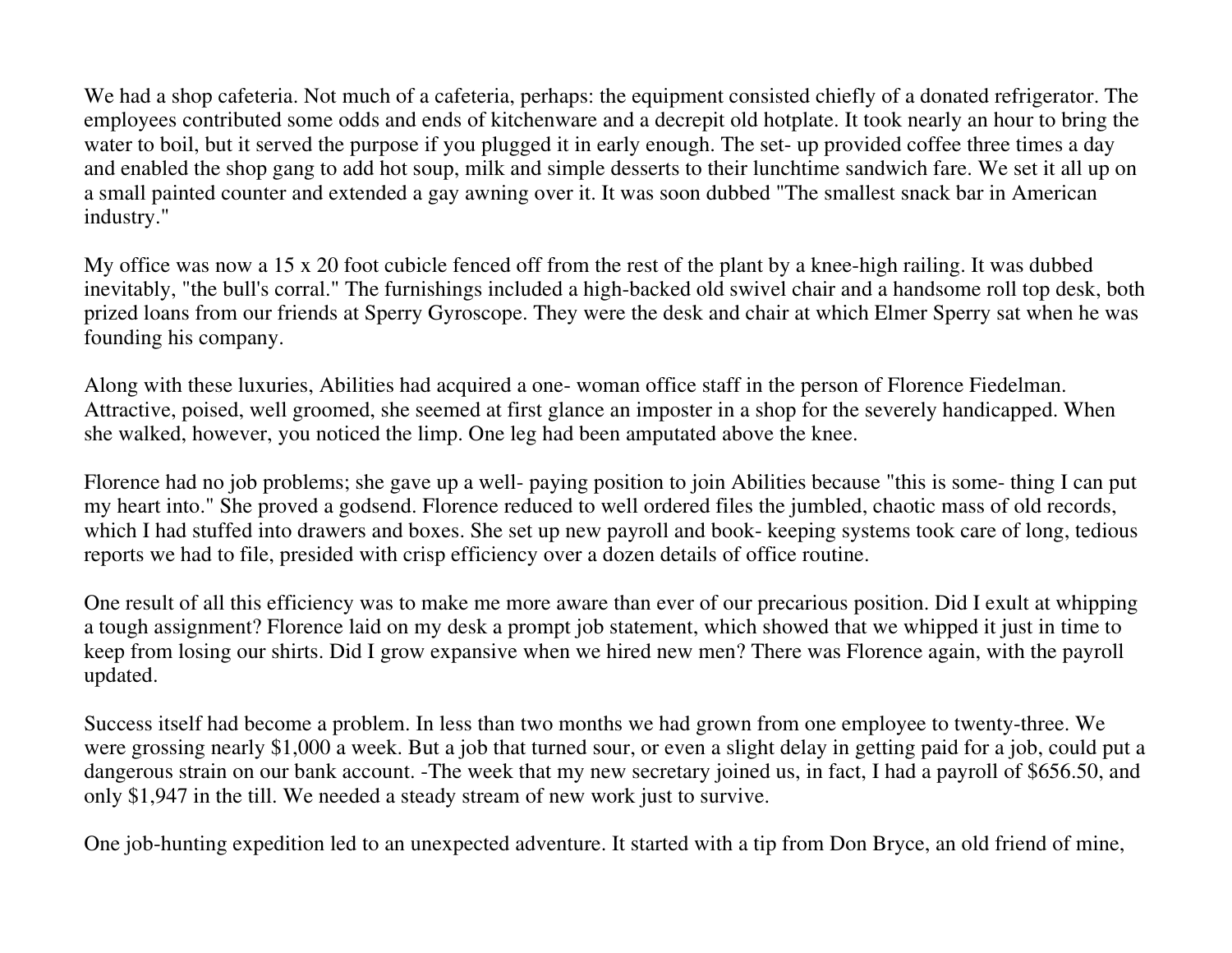who was then New York advertising manager for Dictaphone Corporation.

"Our Bridgeport, Connecticut, plant is talking about something called printed circuits," Don told me. "It's a new wrinkle in the electronics line--wiring without wires, they call it--and they're all excited about the possibilities. Think you could handle it?"

"Never heard of it," I admitted, "but I'd like to give it a whirl. Abilities is getting pretty good at electronic work."

Don set up an appointment for me at Dictaphone's Bridgeport plant, and agreed to go with me when 1 made my pitch.

On the appointed day, it rained. Then poured. Arriving at Don's suburban home, I found him in the basement, pants legs rolled to the knees, bailing out his playroom. "A slight emergency," he called cheerfully. "Be with you in a minute."

At the other end of the playroom, Don's wife paused, bailing bucket in hand, to push back a soggy strand of hair. "It appears to be raining," she observed mildly. "Hadn't you boys better wait for a weather report?"

We couldn't wait--we were already behind schedule. We assured her that the weather had to get better since it could hardly get worse.

Get worse though it did. Fifteen minutes after taking the road we had to turn on the headlights and slow to crawling speed along a rain-lashed highway. The wind snatched at us in violent gusts. Several times the car nearly flooded as we forded small lakes, which sprang up. By the time we reached Stamford we knew we would never make it by auto. We nursed the car to the railroad station, and climbed soggily aboard the next train for Bridgeport.

At Bridgeport the storm was still going strong. There was another delay while we shouted for cabs. Finally we got one. When we arrived at the Dictaphone building we found the office closing early. Most of the employees had left or were leaving. A few executives were still hurrying around. I cornered one.

"My name's Viscardi," I said, trying to look brisk and businesslike in my dripping garments. "I have an appointment here to talk about printed circuits."

"Appointment? Printed circuits? Good Lord, man, don't you know there's a hurricane on?"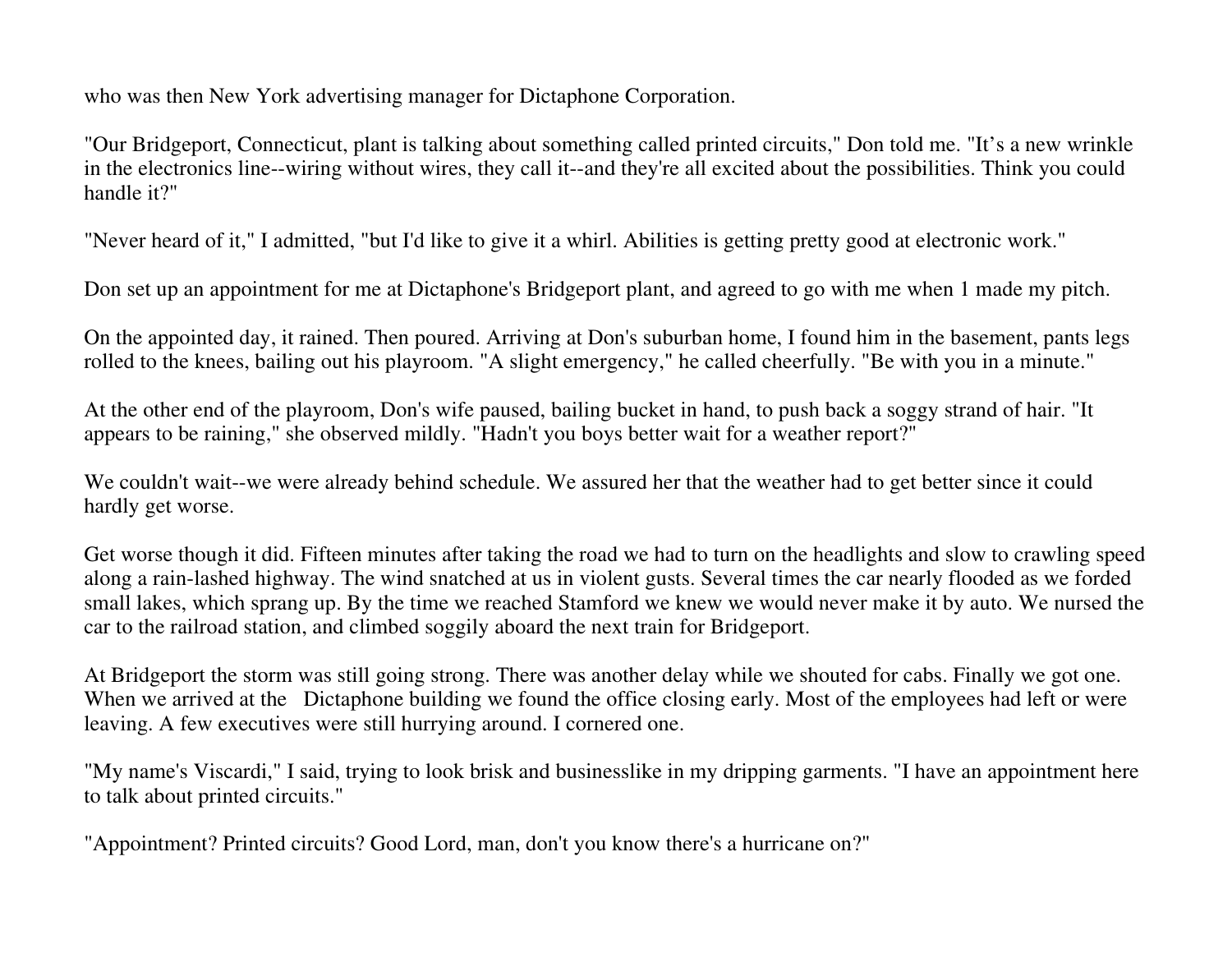We were there, though, and they sat down to talk. We must have made a good impression. Later on, we got the contract.

In December we held our first leadmen's dinner. It was to become a regular event.

A leadman in our system served as an assistant foreman. He was a pace setter on his bench, he helped to train new employees, and sometimes he took charge of a particular job.

Four of the leadmen were old-timers as Abilities measured tenure. Horace Johnson, Jim Rizzo and Bill Graham of the original harness-making crew had all earned the promotion. So had inventive Jim Wadsworth. Three others were relatively newcomers. They were young men, in their late teens or just out of them, but matured by hardship beyond their years.

Leon Valeray was one of this group. His disability consisted of scars--terrible scars both physical and emotional. A childhood accident had left Leon's face a twisted, unsightly thing. Plastic surgery had helped, but only a little. Growing up like that, he had become withdrawn and hostile. He had a habit of ducking his head to one side as though he could not bear to be seen. At Abilities his embarrassment eased; he worked alongside people who thought a man merely ugly was lucky enough. He became a leader because pride wouldn't let him lag behind those who were more stricken than himself.

Frank Rieger had a nearly opposite background. Life for Frank had seemed all bright promise only a short time before. He was voted the most popular boy in his high school class, was engaged to marry the most popular girl. Then polio. He was severely paralyzed in both legs. But Frank had held on to the best part of his dream. He still had the girl; his success at Abilities meant that he could plan on marriage soon.

Ronnie LeMieux, another polio victim, completed the leadmen's list. Paralyzed in both arms, both legs, he couldn't lift his hands when he came to Abilities as a harness maker. He crawled his fingers up the lacing board, like a man climbing a wall, and dragged the wires into position one at a time. Later he was able to drag several wires at a trip; be kept at it until his clutching hand held eighteen wires. Still later he learned to do the fine, exacting work required for the model plane radios. And somewhere along the way Ronnie discovered himself. He was at first a hesitant, indecisive kid who threatened more than once to give up. He emerged as a self-reliant, very competent young man.

The leadmen's dinner, with Nierenberg and myself to round out the party, was held in the private dining room of a smart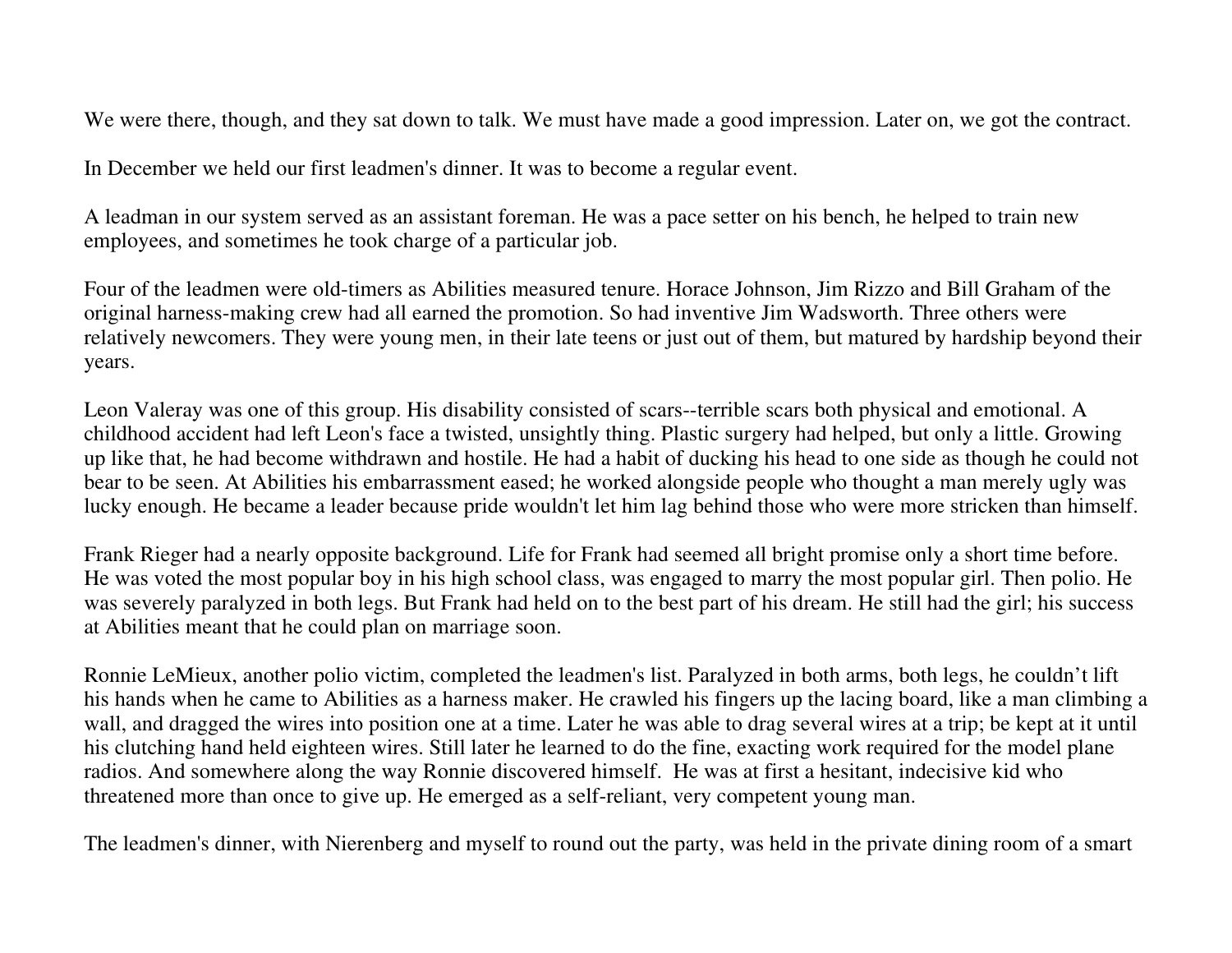and expensive restaurant. Some of the men seemed shy at first, a bit out of the element which they knew and understood, but a couple of cocktails took care of that. By the time we leaned back for coffee and cigars, the talk ·had settled into the kind of easy camaraderie we shared at the shop.

"I won't spoil a good dinner with a bad speech." I told them. "But I want to say this. Abilities is set to go places now. You men can go with it. As far as you want. You're the start of my management team. I'm going to keep you informed on what I'm doing, and why, and what I plan to do next." I paused a moment for emphasis. "I hope you'll be just as frank with me. If you've got any questions, anything you want to say, this is as good a time as any."

"All right, Hank." Jim Wadsworth was stubbing out his smoke with a deliberative gesture. "I have a question." I was not entirely surprised. When you solicit frank opinions from a man like Wadsworth, you are almost certain to be obliged.

"What I want to know," Wadsworth was saying, "is why we put up with those everlasting investigations from the rehabilitation people. They keep coming around, asking questions, inquiring into our private affairs. I don't like it, Hank. The people on my bench don't like it. It doesn't seem to go with the personal dignity you talk about."

"I'll second that," said a voice on my left. "They were around just yesterday with another questionnaire."

"Okay," I said. "Let's thrash this thing out. A lot of our workers are referred to us by the state rehabilitation office. We teach jobless, disabled people new skills and get back part of the training expense in return. It's not a special deal for Abilities; all industry is encouraged to do the same.

"As to the questionnaires," I continued, "you may be taking personal offense at a purely routine bit of government business. But I know how you feel; I'm the same kind of guy. I don't like that part of it either."

"Then why do we go along with it, Hank?" Wadsworth was still pressing his point.

"Truthfully, Jim, because we can use the money."

"Hank." It was Bill Graham now. "How much do we get out of this deal?"

"Offhand, I couldn't say precisely. It came to probably three thousand dollars for the first three months."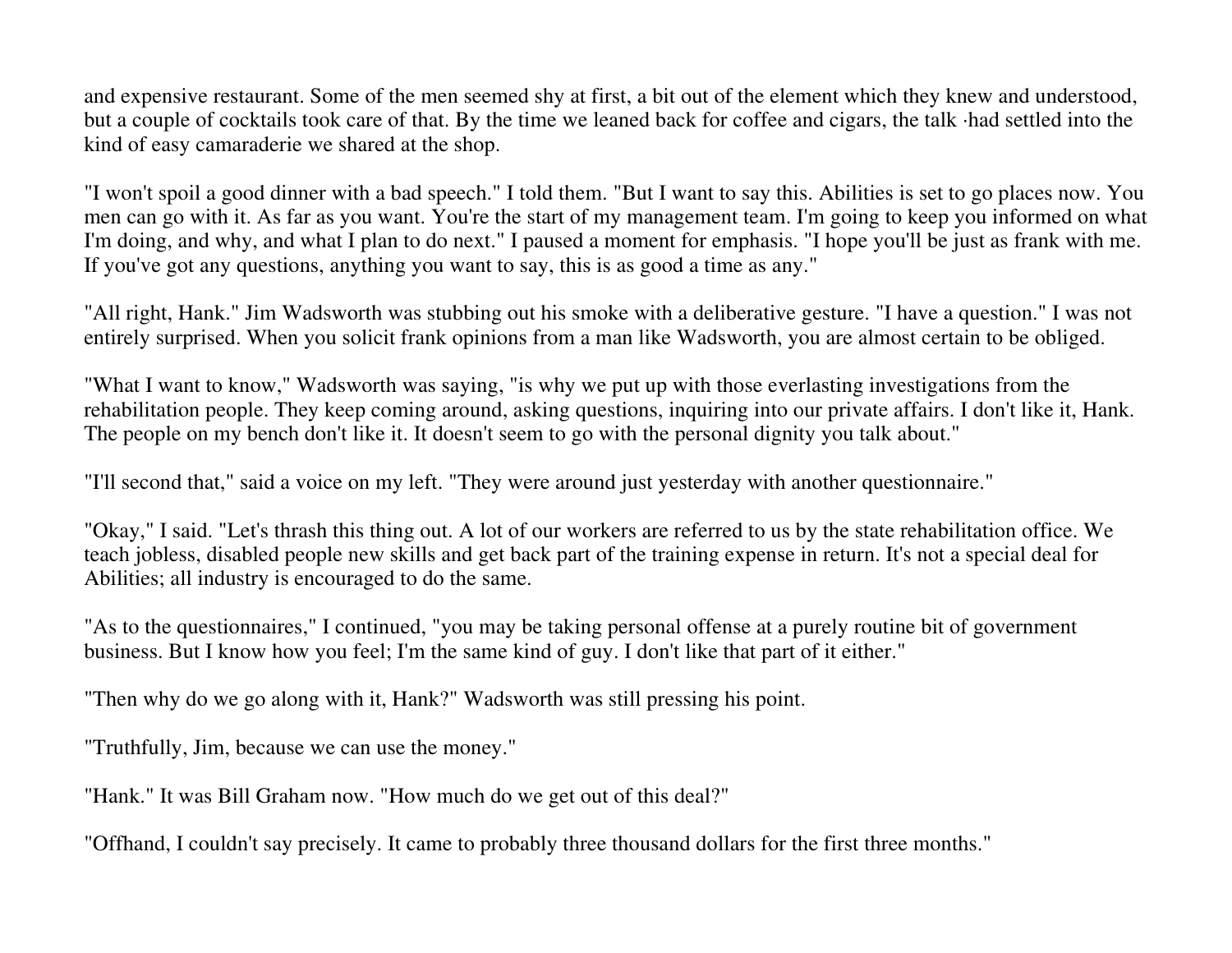There was a long pause. It was a lot of money, for Abilities, and they all knew it.

Graham re-phrased the question: "What would happen if we didn't get that money? Would we go broke?"

"Certainly not!" I said. "But it would make a difference a big difference. We'd have to tighten up. I couldn't give raises as fast...."

"We can wait for our raises." It was Wadsworth again. "Let's do it, Hank. Let's run things our own way."

I glanced around the table, saw the heads of m I glanced around the table; saw the heads of my lead- men nodding assent. Shop boss Nierenberg wore a bland imperturbable expression, but the comer of one lip was twitching with what threatened to be a wicked smile.

"All right, boys," I said. "You want it. You've got it. If things get tough, remember that you asked for it." 1 wheeled around, making a small production out of signal- ling for the check, as I tried to hide the sudden warm rush of pride I felt for these tough and scrappy men. I knew the Division of Vocational Rehabilitation people would understand and stand by for when we needed them.

Going home that night, I reflected wryly that the lead- men's dinner had been expensive beyond all calculations. Still, I couldn't bring myself to regret the impulsive decision.

It was a debt I owed. To Abilities.

By Christmas we had 41 people. Abilities celebrated by giving a party for employees, their families and friends of the company.

It was like all plant parties, which is to say that it developed along lines only slightly related to the original plan.

The shop Santa was a one-armed Irishman who showed up about two hours behind everyone else, and about six drinks ahead. There was a general rush forward of mothers when this jovial but unsteady St. Nick began tossing children into the air. We managed finally to calm the mothers, retrieve the children, and divert Santa with the suggestion of a drink in the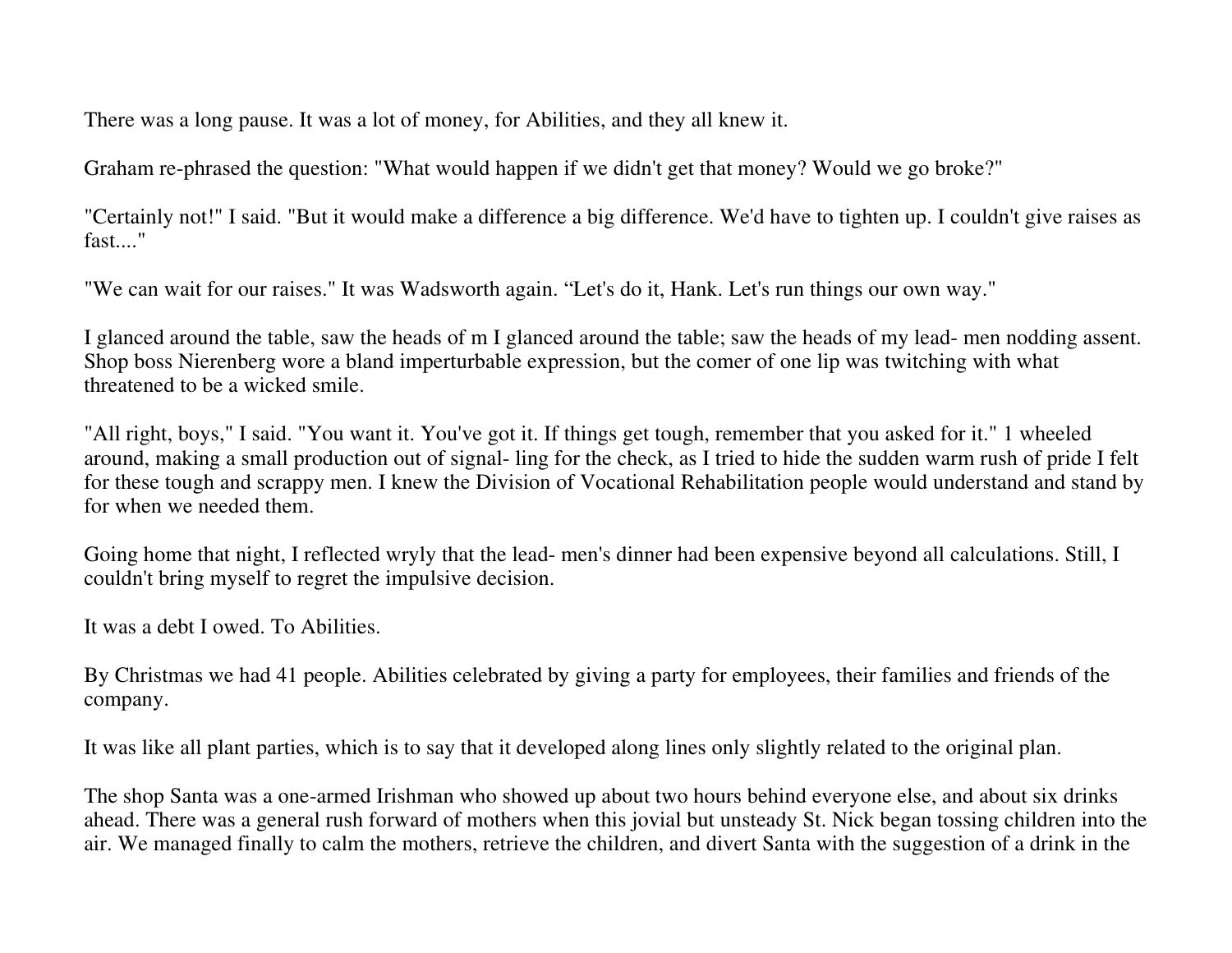men's room.

A buffet dinner was followed with music. We had engaged a Harlem trio, but somehow they failed to appear. Johnny Schmidt, of Abilities, a man with a broken back, substituted valiantly and well on a rented piano. People sang, a few danced. Our ebullient Santa returned to the action, whirling Florence Fiedelman through an old-fashioned waltz to the delight of everyone except possibly Florence herself.

In short, cheerful chaos. Eventually all hands departed with fat Christmas turkeys stuffed under their arms. I was just locking the plant door when three figures loomed out of the darkness.

It was the Harlem trio, complete with saxophone, accordion and drums. They had taken the wrong bus, wandered all over Long Island, and searched for hours to find the garage. They were stranded now, miles away from what they described as civilization, and they seemed to think that it was mostly my fault.

Well, it was Christmas Eve. I loaded the disconsolate trio into the car and drove them back to New York. Then, gratefully, I headed for home.

 When I arrived, Christmas Eve was giving way to Christmas Morn. My own youngsters had long since been tucked into bed- fat, rosy Nina, elfin Donna and baby Lydia. I promised myself that one of these times I would forget Abilities for at least a few days and get re-acquainted with my family.

I slumped exhausted into an overstuffed chair and watched Lucile and Nana tie the final ornaments on the tree. But forgetting Abilities was hard to do. As I watched the shimmering ornaments my mind's eye reverted to the shop party and I saw the faces of Wadsworth, Nierenberg, LeMieux and the rest. I fell asleep in the chair.

The next day was a quiet island surrounded by fragrant odors from the kitchen and the happy sounds which children make when they open presents. It was a merry Christmas.

# **CHAPTER SIX**

## **WE LEARN THE HARD WAY**

"A new wrinkle in electronic equipment," my friend Don Bryce had said when he tipped me off to printed circuit work at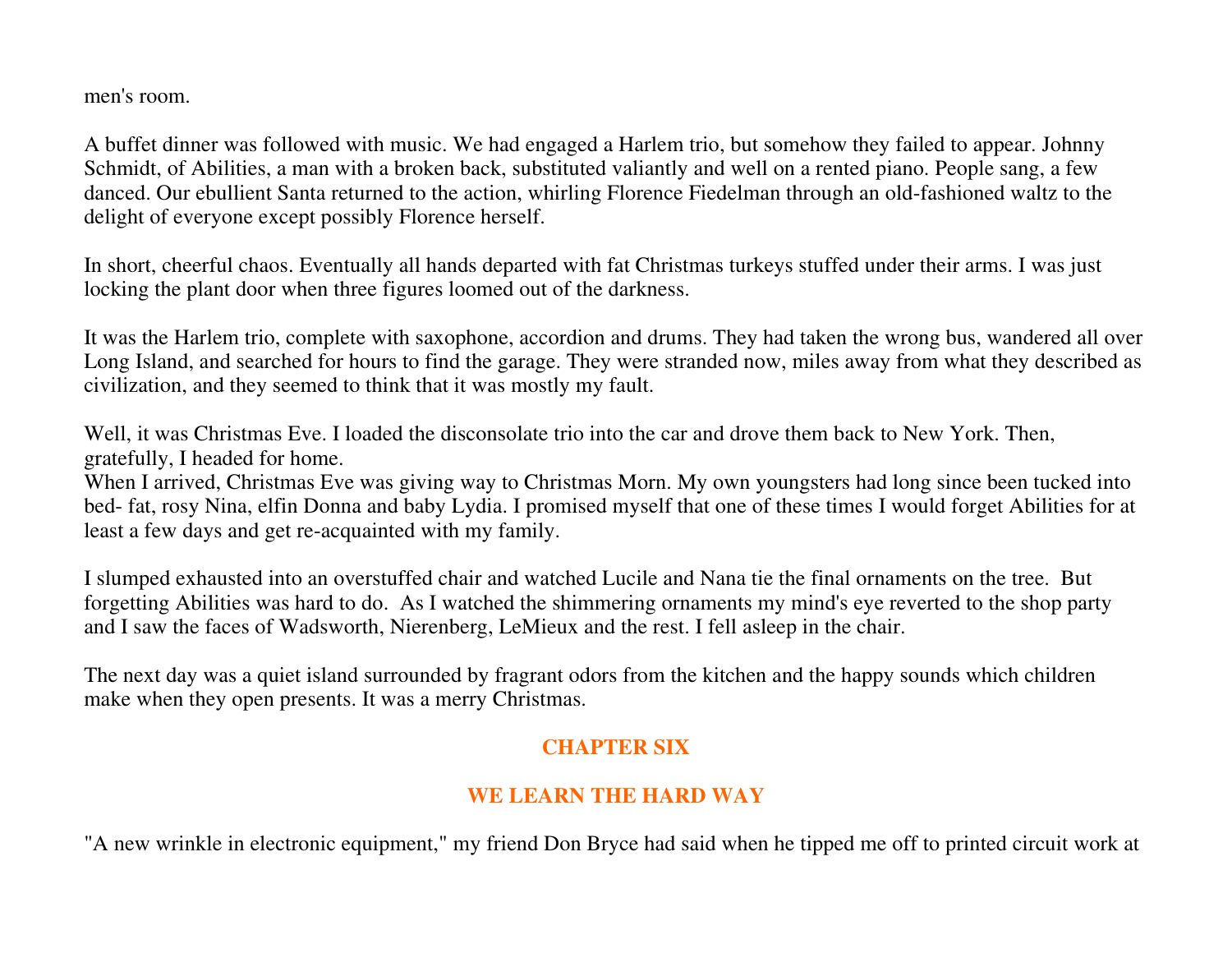Dictaphone Corporation. I discovered that Don was understanding the case. Printed circuits were so new that even the contractor didn't know the exact details of how to make them.

In theory, it was simple. Brilliantly simple. Some genius had discovered that he could print a copper etching on a board, add solder, and make that circuit substitute for a maze of conventional wiring.

In practice, however, it was at that time hardly more than a laboratory trick. Several hard problems had to be worked out before it could be mass-produced for industrial use. A dozen big laboratories were working on it.

A dozen big laboratories--and now one little shop in a converted garage. Dictaphone Corporation had given Abilities a crack at one of the pioneer production jobs.

I was thrilled at the vote of confidence, which this contract implied. I could hardly wait to report the good news to my advisory board. But the board, to put it mildly, did not share my enthusiasm.

Board chairman Preston Bassett leaned back in his chair and arched his fingertips in a reflective gesture as I made my report. When I had finished, he gently shook his head.

"It's too new, Hank. Too experimental. You can run into trouble on this one."

"Don't touch it, my boy," Director Raymond Jahn said flatly. "This is one contract you'd better refuse.

Refuse? After going through a hurricane to get the job?

"Don't let the shop gang hear you," I said. "They've got it more than half licked already."

The reply was rhetorical; the shop, in fact, was just beginning to dig into the problem. I was optimistic, though, because Jim Wadsworth was doing the digging. He usually found what he was looking for. Assisting Jim was Wally Pacceroni, a methods engineer on loan from Dictaphone. The two worked side by side, consulting at every step, so that we wouldn't waste time on experiments, which Dictaphone had tried and discarded.

The basic unit over which these two men labored was a little waxed board, about four inches wide and six inches long.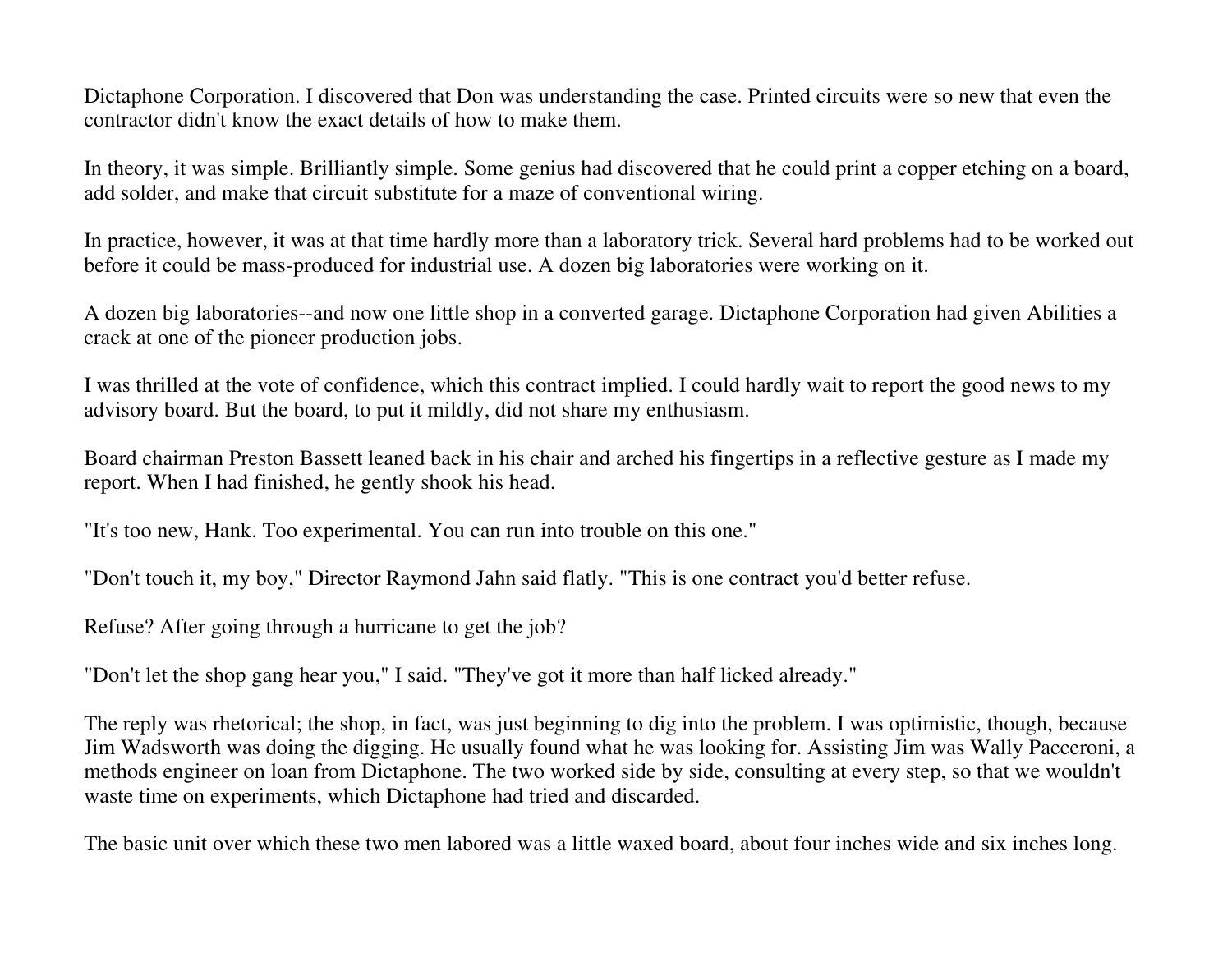Laid out on the board was the printed circuit--a copper track that looped and twisted in convoluted design.

Fourteen component parts--resistors, condensers, capacitors-had to be plugged into a single track. They were tiny parts, the largest being about one-fourth the size of a cigarette, and they were attached to the board with bits of fine wire. It amounted to a hand stapling operation. Then one side of the board was dipped into a solder bath.

The solder presented the principal problem. If it was too hot it melted the copper circuit from the board. If it was too cold it formed lumps or didn't adhere to the track. And the results varied with split-second changes in timing. Jim and Wally tried quick dipping at high temperatures. Then slow dipping at lower temperatures. They fussed endlessly over the bubbling cauldron of solder, making minute changes in what they called "the brew." After much tinkering, they came up with a dip that would do the job.

There remained the special adjustments required for Abilities people. Here the problem centered around plugging in the component parts. The attaching wires were about the size of fine sewing thread and they had to be inserted in holes tailored to provide a tight fit. Our workers, many of them with crippled hands, couldn't manage the wires if they had to hold the boards.

Wadsworth fixed that easily by rigging a small pneumatic clamp. It locked or unlocked with the touch of a button and held the boards steady while wiring progressed. Like many of our special devices it proved so useful that it became a routine tool whether a handicap was involved or not. Later, Jim improved on it with an ingenious holder, which could handle eight boards at a time.

Stanley Pilarski, a paraplegic, took the job from there. He broke the project down into four basic tasks, trained teams for each assignment, and set up an assembly line. Component parts were plugged in at the first stop on the bench. Tag ends of the attaching wires were clipped at the second stop, bent over and locked into place at the third. At the end of the line, a man with tongs reached for a board, dipped it for a five-second solder bath, then reached in quick rhythm for another board.

After that, it was just hard work. We completed a trial order of two hundred printed circuits and got a re- order for two thousand more. We did so well on it those were able to cut our price per unit from \$1.43 to \$1.29. We shaved the price twice more in the next six months. We've been making printed circuits ever since. I'm afraid that my advisory board had to put up with a pretty triumphant Viscardi when next we met.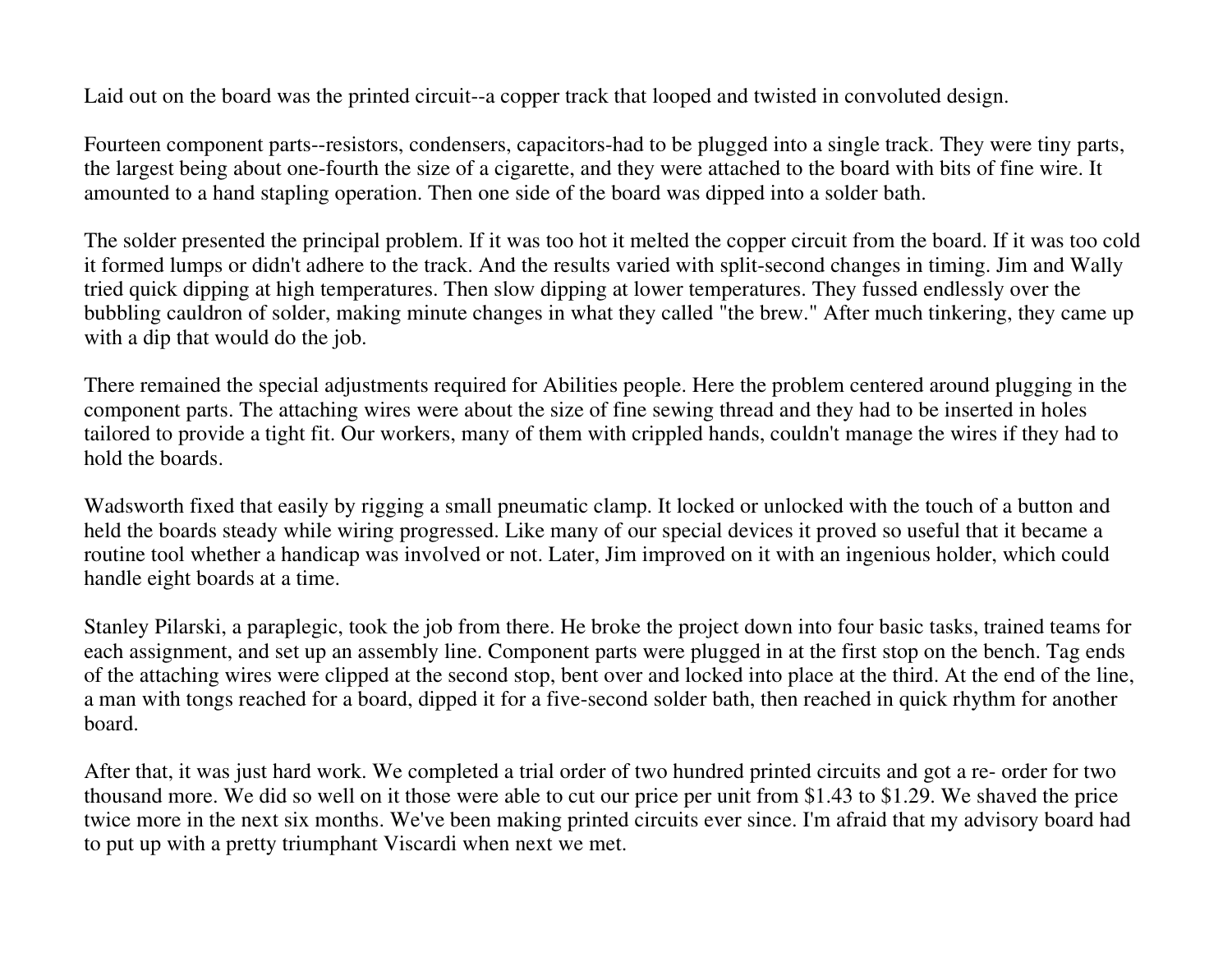My pride, unfortunately, was the kind that goes before the fall. I was sure now that Abilities could do anything, and in my confidence I plunged into situations where more experienced operators moved cautiously or not at all. Sometimes by luck and nerve and sheer effort we brought it off. But sometimes we got hurt.

One unhappy experience was a slip ring assembly job for Ford Instrument Company. It proved at least as tough as printed circuits and, while it wasn't quite as experimental, it might just as well have been. It was brand new to us.

A slip ring is a critical component used in motors. A tiny bullet-shaped affair, molded with plastic powder, it is cast in a hollow die under tremendous heat and 5,000 pounds of pressure. The die is cooled, then cracked open with another press to extract the bullet. Finally, three small platinum rings are attached with protruding wires.

Leadman Frank Reiger spent several days at the Ford plant, learning the process and getting checked out on the equipment we would use. Meantime, Nierenberg and I decided that we'd better take a quick course in die casting technique. We paid dying visits one day to several molding houses in Brooklyn and Long Island City.

It snowed heavily that day, and I went skidding around back streets of the industrial districts on my artificial legs, pushing Art ahead of me in his wheelchair. I discovered before our tour was half done that the going was likely to be slippery on our contract, too.

"You've got that job?" one man asked with a slight lift of the eyebrows when I explained the reason for our visit. "Well, good luck to you." He seemed to think we would need the luck.

"I wouldn't touch it," another assured me. I found that several molding companies had backed away from the job.

Okay, so we had another bear by the tail. We were bear tamers, and it didn't occur to me that this time we might get bit.

When Frank Rieger returned from his inspection trip he reported that slip rings at Ford were still in the trial and error stage. The die cracking equipment for instance, consisted of hand-pumped hydraulic presses designed for laboratory use rather than mass production. The set-up in general was pretty primitive. But Rieger thought we could handle it. He took charge of a small crew and started to work.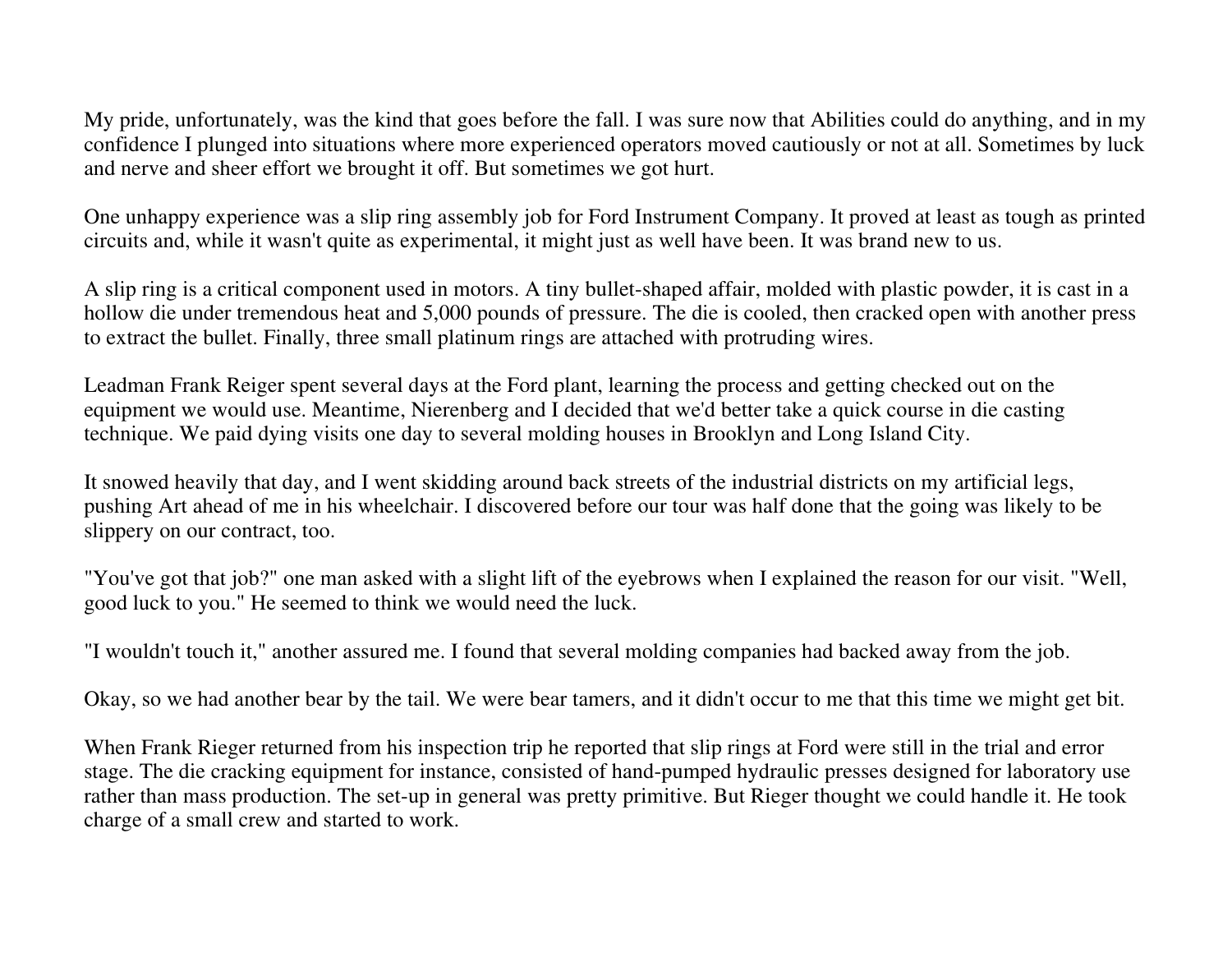Assigned to the job was Tiny Olafson. Tiny weighed more than 400 pounds, a condition due partly to illness, and he was twisted into almost pretzel shape by rheumatoid arthritis of the neck and spine. Shuffling through the plant, bent nearly double, his head twisted stiffly to one side, he looked a very awkward giant. In fact, however, he was surprisingly adept; he had been an athlete and musician in happier days.

Tiny worked from a big oak chair reinforced with steel. A special bench was sawed down to a height convenient for his enforced crouch. He cracked open the completed dies by leaning his huge, misshapen body against the handle of the press. Then he reached in with those surprisingly skillful sausage-shaped fingers and gently extracted the bullet-shaped part.

Another crewmember was Bill Wiggam. Head injury had produced what amounted to a short circuit in Bill's nervous system. His brain was not affected but messages from his brain often failed to reach his hands. He dropped almost everything he picked up. He had control enough to pump a press handle, but that was about all he could do.

We made him a press operator for polio-paralyzed Rieger, joining his strength to Rieger's skill with hands. As Bill pumped, Rieger swiftly inserted, removed and disassembled dies. Bill, though, didn't like doing just half the job. At lunchtime and other odd moments, he practiced picking up small objects, trying patiently to improve his finger control.

Bill's practice sessions were painful to see. He would place thumb and forefinger over a die and pluck at it with intense concentration far minutes at a time. Once in a while he managed to bring it up to eye level and return it to the bench without letting it slip. And slowly, with great effort, his performance improved. One day, very proud, a die tightly squeezed in his fingers as the visible evidence of his hard won success, he reported to my desk.

"I've got this thing licked," he said. "I'd like to run my own press."

We talked Ford out of another press and Bill was content. It left Rieger with a problem-he wasn't strong enough to handle the pressing part of the operation-- but Wadsworth fixed that by rigging a hydraulic hand valve with reciprocating air cylinders. The result was a much faster press, which required almost no manual effort.

Nierenberg added a final touch. Dies hot from the molding were dunked in a water bath and we bad to change the water at frequent intervals to keep it cold. Art hooked the bath into the plant plumbing system so that the water change became constant and automatic.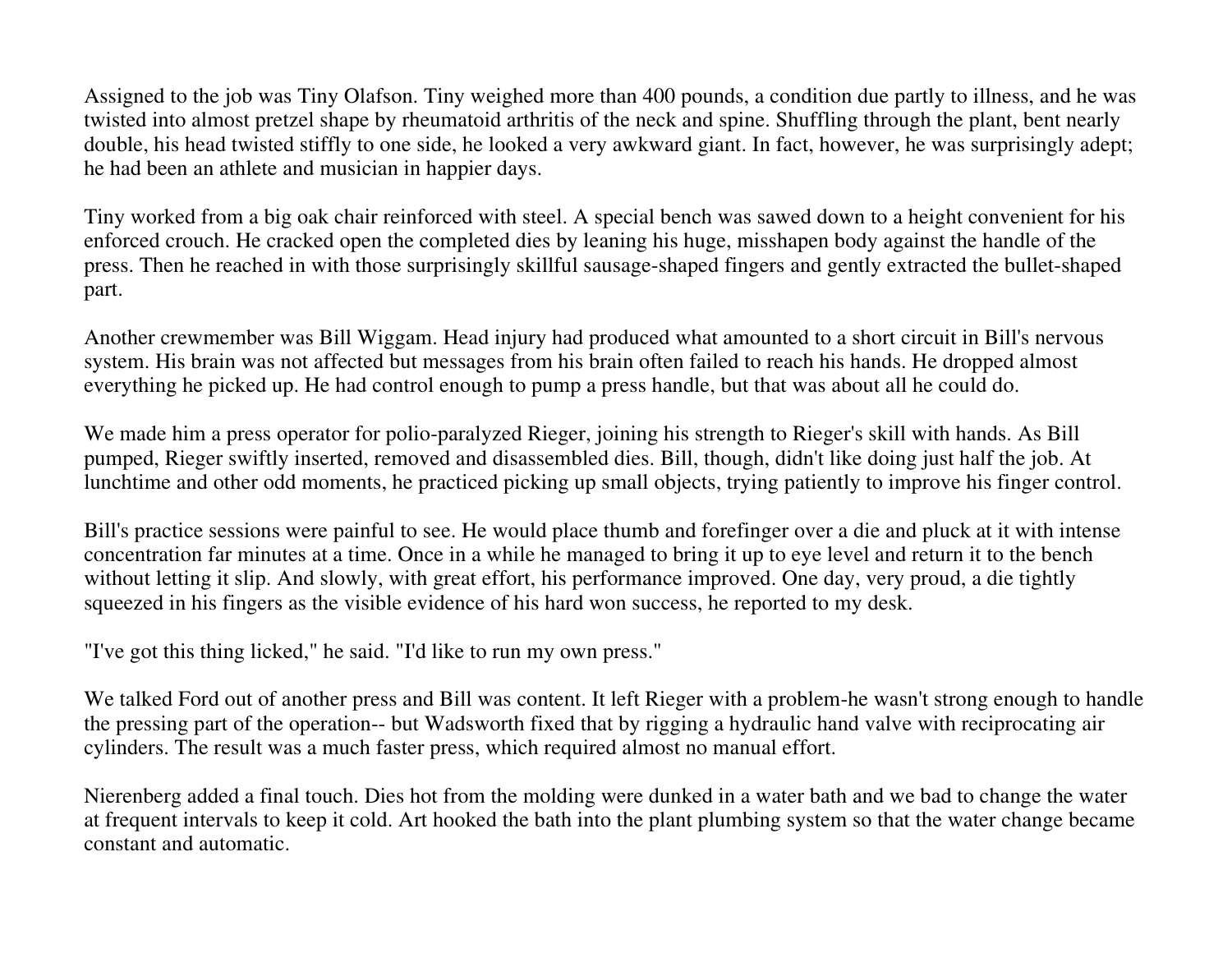During all of this time we took a financial beating on the job. That was expected; we often lost money while learning how to handle a new operation. Now, finally, we had this one set up. The men were trained, the methods worked out. By endless experiments we had cut production time in half. We were getting quality. We were ready to roll.

But we didn't roll. We got rolled over. The Ford people who were most friendly to us, got a change in orders from their customer. Regretfully they cancelled our contract.

My friends on the advisory board were sympathetic but not surprised. "If you're going to gamble," Preston- Bassett reminded me, "you must be prepared to lose at least half of the time."

He was right, of course. But we hadn't built our shop on the principle of play-it-safe. When another opportunity arose, optimistic Viscardi was ready to gamble again.

This time it was an order for winding solenoid coils. Another new operation for Abilities people. The coils, essentially, were hollow plastic bobbins wrapped around with hundreds of layers of fine contact wires. The wires had to be wound tightly and evenly, tied off with special knots, and soldered at terminal points with a precision beyond anything we had done before.

It was a top-secret job, during the Korean War, and we weren't told what the coils were for. I had a strong hunch that they were timing mechanisms for an extremely important piece of military hardware.

I knew-indeed, I was not allowed to forget--that they were wanted fast.

The contractor provided a winding machine and sent an instructor to get us started. Art set up a high-speed production line and picked Harold Miller to supervise the job. The polio, which crippled Harold, had spared his hands, and he had received special training in jewelry manufacturing. Precision was his specialty.

Little dark-eyed Margaret Timmons, deformed of spine and legs from polio, was assigned the exacting job of tying off the solenoids. Eugene Melanesi, crippled in an accident, and William Cohen, a paraplegic from wartime injuries, soldered the terminals. They were able to turn out twenty solenoid coils a day.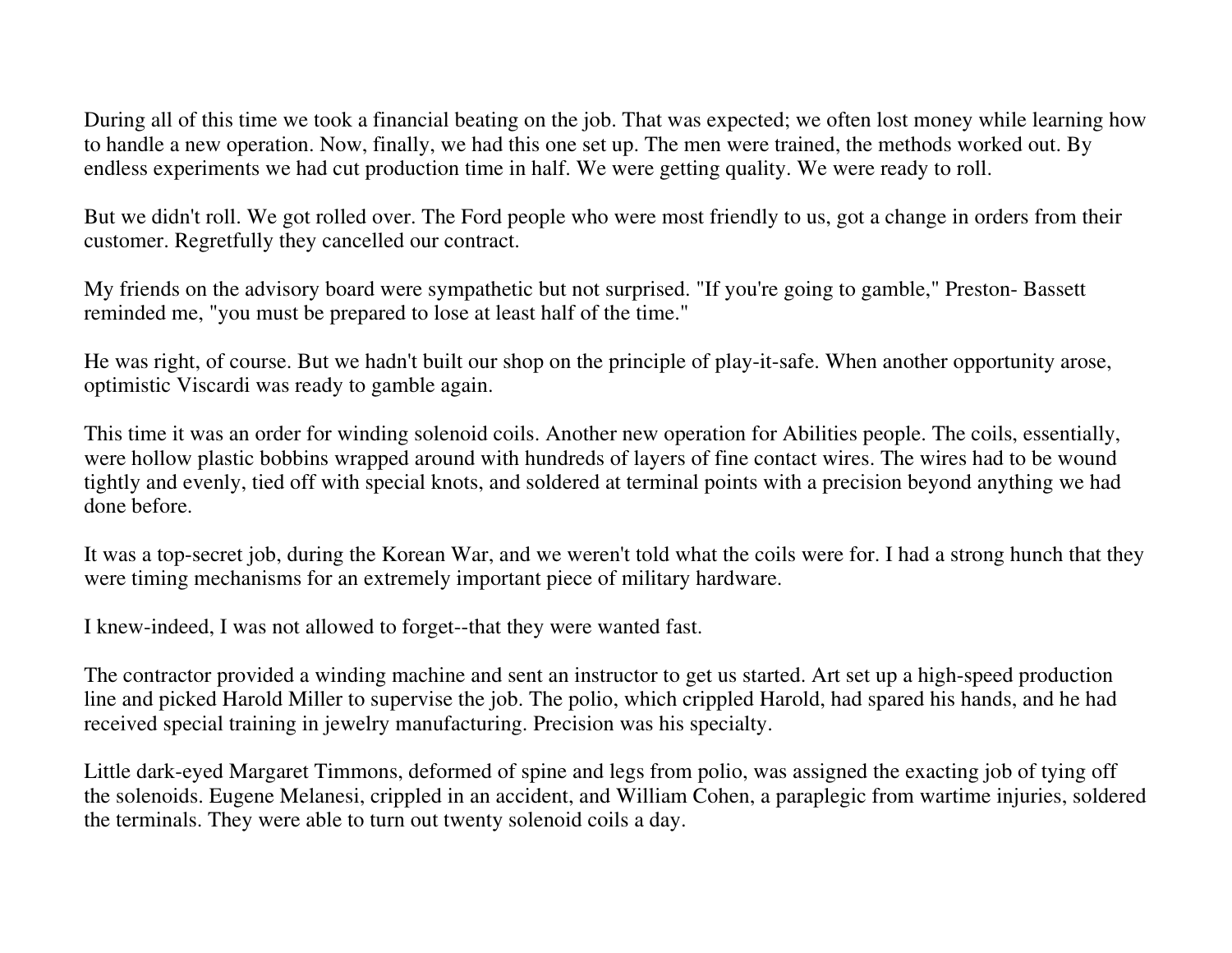The contractor said it was not enough. Almost daily we got anguished pleas to hurry, hurry, hurry.

We couldn't increase production without another winding machine. The contractor couldn't supply one. i had been warned against tying up too much capital in equipment, but this seemed an exception. So, I bought the machine. Art hired four new workers to form a second team and we got production up to forty coils a day. It still wasn't enough; the contractor now asked for fifty a day.

I called the eight workers together and put it up to them. Could each team step up production by five coils a day and still maintain the quality?

They could, and did. Sometimes they had to stay until eight or nine o'clock at night to do it, but they never left the shop until they had their quota of fifty coils.

Suddenly, in June, we began to get rejects. We couldn't understand it. We were testing every coil, and 1 was certain that only perfect coils were being sent out. The inspectors at the other end were just as certain that the work was defective. In desperation, I called E. U. Da Parma, the Sperry executive who had given me my first real briefing on the electronic business.

"Uly," I said, "we're in a coil winding jam, and the worst of it is, we can't find out what we're doing wrong." I outlined the problem.

"You need an expert," Da Parma said. "I'll send one over." Uly sent Fred Narveson, a quiet, thoughtful, almost professorial man, and one of Sperry's top trouble shooters on coils. Fred went through production and testing procedures with us step by step.

"It looks all right," he admitted, then added: "But, obviously, there's a problem somewhere. They don't send these things back for fun."

He puttered around in seemingly aimless fashion, re checking a point here and a point there. He wandered over to the wall, looked at a thermometer we had tacked up, and stood for a moment tapping the bowl of his pipe against the palm of one hand.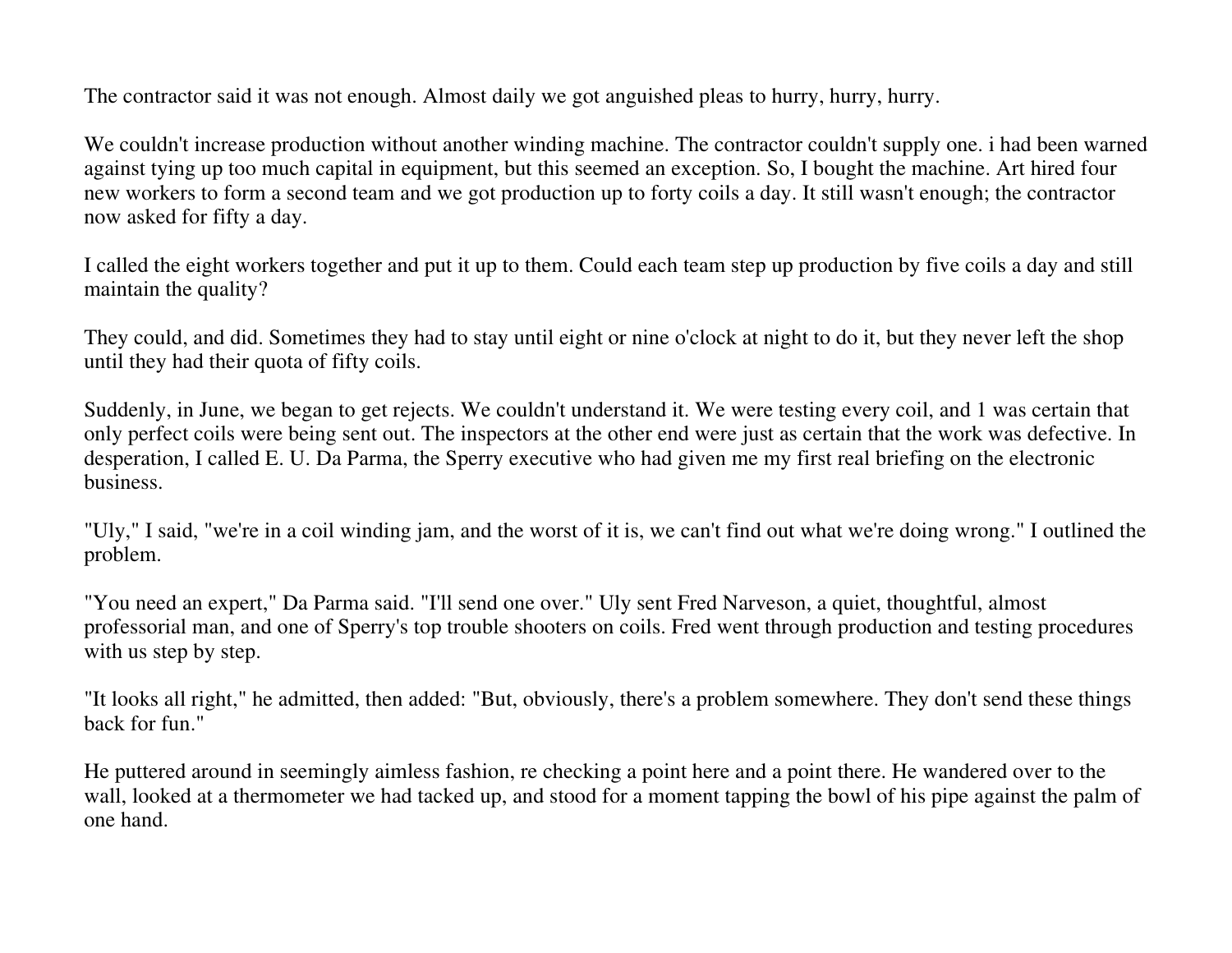"You know," he said, "these coils are full of funny little bugs. You take temperature, for instance. You test a coil here, at your temperature, and then check it somewhere else under slightly different conditions, and you don't necessarily get the same result. You've got a pretty hot little shop here; that might be throwing your test readings off. If that's not it, I'll come back for another look."

He didn't need to come back. When we adjusted inspection for a difference in temperature, we were back on the hack.

And then, without notice, someone in Washington decided that these particular solenoid coils weren't so urgent after all. The old Army game of "Hurry up, and wait." Or maybe a coil directive got lost in the Pentagon. Anyway, Washington cancelled our contractor's order. He cancelled ours.

It cost us a staggering \$1,200.

A few weeks later we got burned again on an assembly job for an airplane company. This time the assignment looked easy, and it should have been easy, but we got a little careless.

The job was to rivet four parts together to form a gun trough. When we put the parts in a vise, however, they didn't quite fit. I called a foreman at the contracting company for instructions.

"File them off until they do fit," he said.

We filed our way through four hundred parts and the company rejected every one. We had to re-do them at a heavy loss. It' didn't help any when I found that the foreman had given me the wrong advice. I was furious--at him, partly, but mostly at myself for not making sure.

I consoled myself with the dubious theory that bad luck runs in threes, and turned with relief to a more familiar kind of work. An electronic cable job this time, for Grumman Aircraft. We had done cable assembly before and, while this one was a little different. We were back at least on well-known ground,

I was especially anxious to do well at it because we had a fine friend and good customer in David Rittenhouse, who was in charge of Grumman's manufacturing division. A famous ex-Navy pilot--he's still called "Commander" though he's long since hung up the uniform-- Dave took a personal interest in Abilities. He toured our plant and invited me to show a film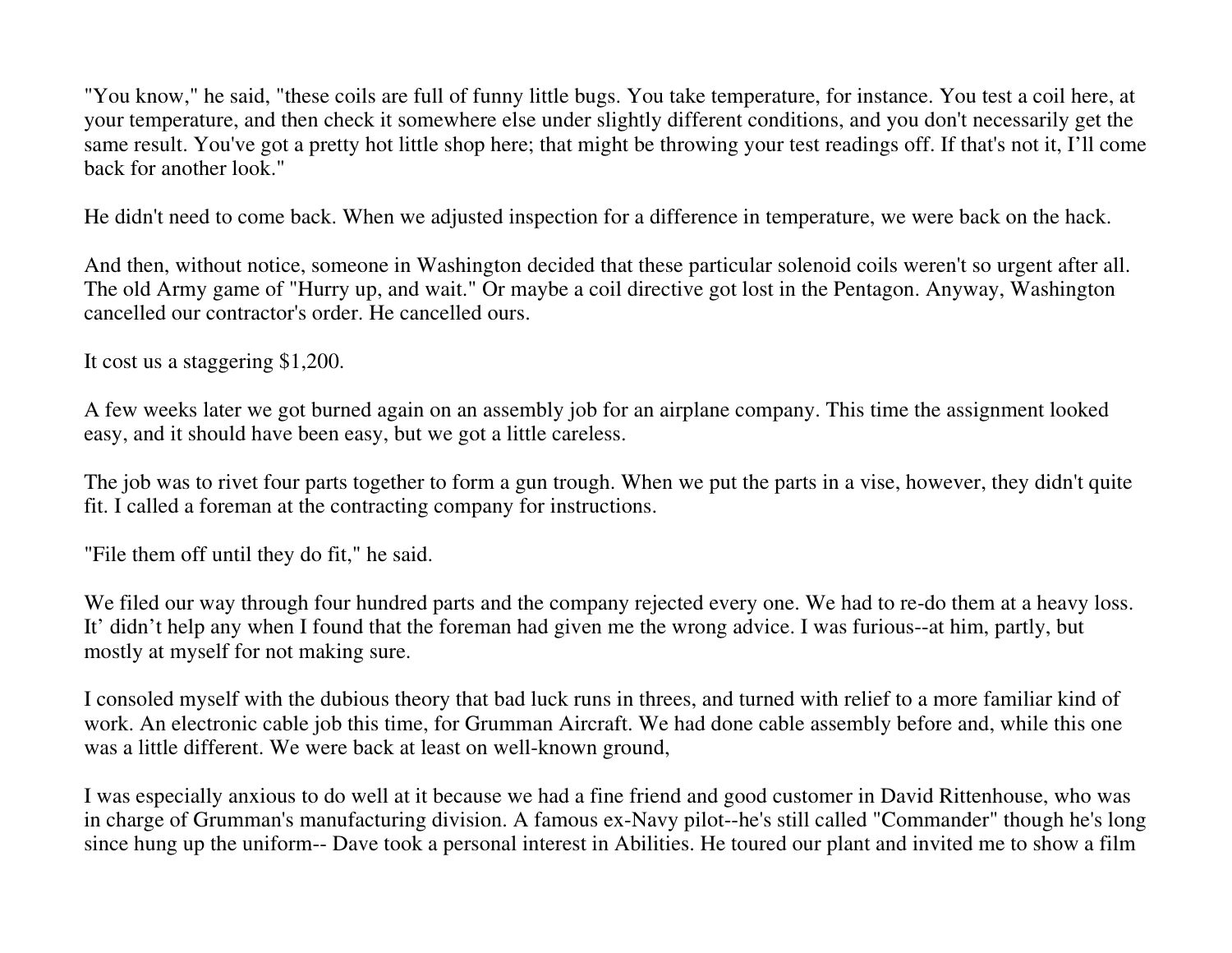on disabled workers at Gnunman's plant. He had given us a dozen small orders, and he was moving us steadily up to more important assignments.

The cable work went well--at first. Our men quickly picked up the minor variations required for Grumman, then settled into smooth production stride. We had been shipping for six weeks when Rittenhouse called me.

"Hank," he said, "you're in serious trouble on these cables. Better get over here."

I couldn't imagine what was up, and I didn't want to go unprepared. I called in the boys--Art, Jim Rizzo, who was our top on cables, and Frank Rieger. who was in direct contact on the Grumman job. They couldn't offer any suggestions; in fact, they were convinced that our people had been doing the job according to the instructions received.

I left a worried crew behind me as I streaked off to Grumman. I was worried, too, and became more so when I saw Rittenhouse. He is a tall, solid man, erect and disciplined. His lean, taut face is usually impassive--but today he looked absolutely sick. He had placed a great deal of faith in our little shop, and apparently we had let him down hard.

Several Grumman men gathered in the office--Joe Jeransky, the foreman, Johnny Mason, an inspector, and Ben Gambe, head of inspection. For 45 minutes they piled up the evidence that the cables we had made were inferior in every conceivable way. "This is a bad solder joint." "This lug is loose." "This tie is loose."

Gambe ended his summation with, "on this basis we cannot continue to send this work to Abilities, Inc."

Just like that, a job involving 2,400 man-hours of labor went to pieces before my eyes.

I was stunned. I could make no defense; offer no challenge to any of their statements. So I sat and took it. But when Gambe finished his justifiable criticism I bounced back enough to say, "I don't understand why your inspection department was so slow in rejecting these cables. Why didn't they tell us the first day that they were no good? Why did they let us ship for six weeks?"

The Commander revived, too, at that, and repeated my question to his men. They had no answer.

"Give these cables back to us," I pleaded, "and send someone to show us exactly how you want them made. We will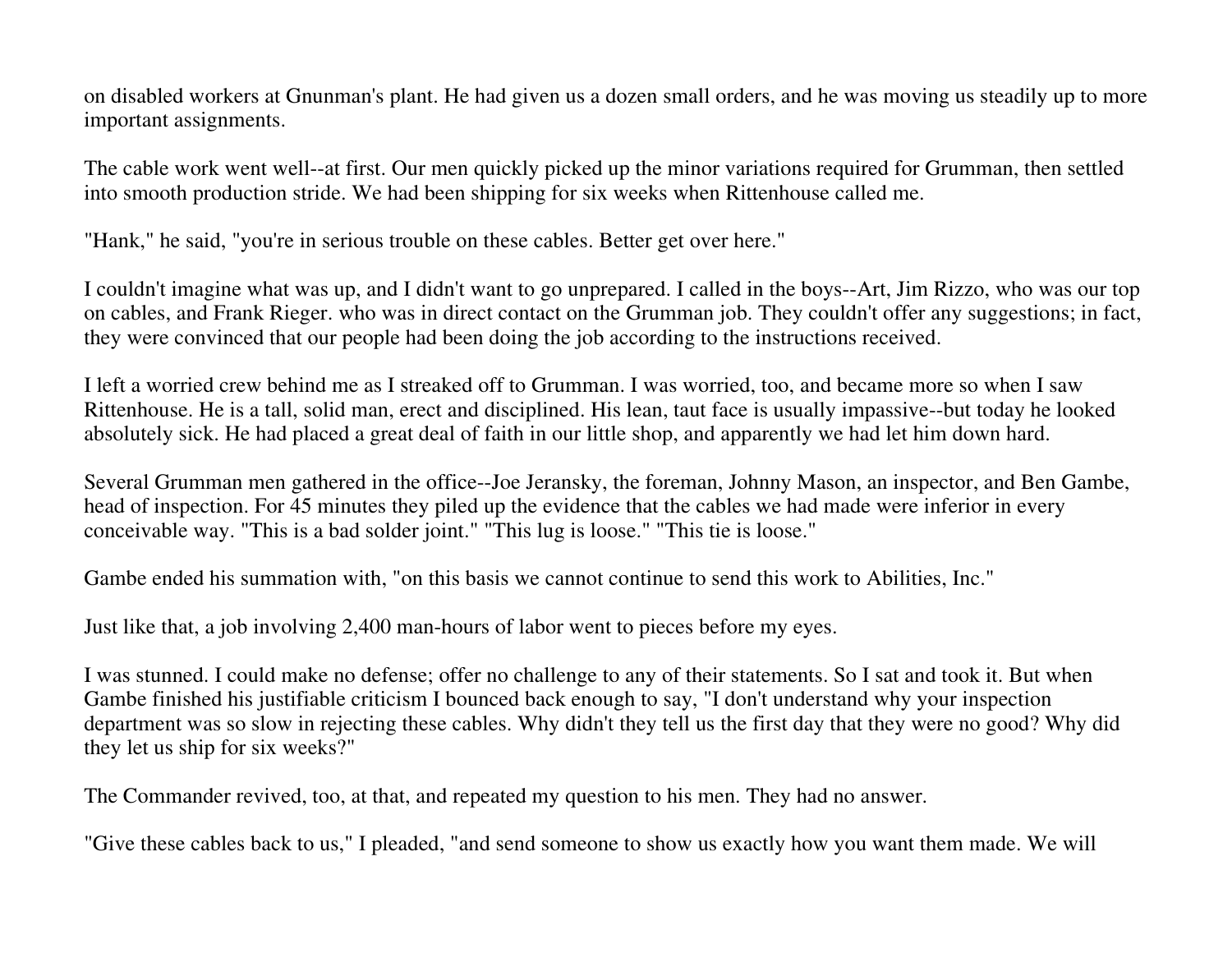correct them."

"When shall we send them?" Rittenhouse asked. "

"Now!" I replied, "I will take them with me."

The fault had been ours; the Grumman people had placed too much confidence in us. Now, with the Commander's hand in it, we got a top-notch training super- visor. We buckled into it, determined to salvage what we could from the worst fiasco of all.

Ronnie LeMieux reorganized the operation. Ten men had worked on the original job, each man making an entire cable from start to finish. This time we did it assembly line fashion with a team assigned to each of three stages. The first team stripped the ends of the cables and inserted them into the plugs. Another ream soldered the wires in place, while a third crew attached the vinyl covering and capped the plugs.

Ronnie was up and down the line, checking the work at every stage, to spot imperfections before they showed up in the finished cables. That saved a lot of waste effort. He also made time studies and set the teams to competing against one another.

We worked as even Abilities had never worked he- fore. Our reputation was at stake. Our bank balance, too. Our very survival. Those spoiled cables had become a rope around our neck, and we fought like the devil to get it off.

The big try was exemplified by Joe Rado. Joe was polio crippled and shy and desperately anxious to please. We put him on cables without specifically saying that he was no longer to work at his old model radio assignment, and not knowing which job had priority he tried to do both. He asked to work overtime. So it was that Art spotted him one night busily repairing cables on top of the bench and ducking under the bench to work on model radios when the flow of cables slowed for even a moment.

With people like that going for you, it's hard to lose. We got the rope off our neck. We came out of it, in fact, with a big order for more cables.

When the cable mess was straightened out. I took time out to sit down and think. I could blame some of our disasters on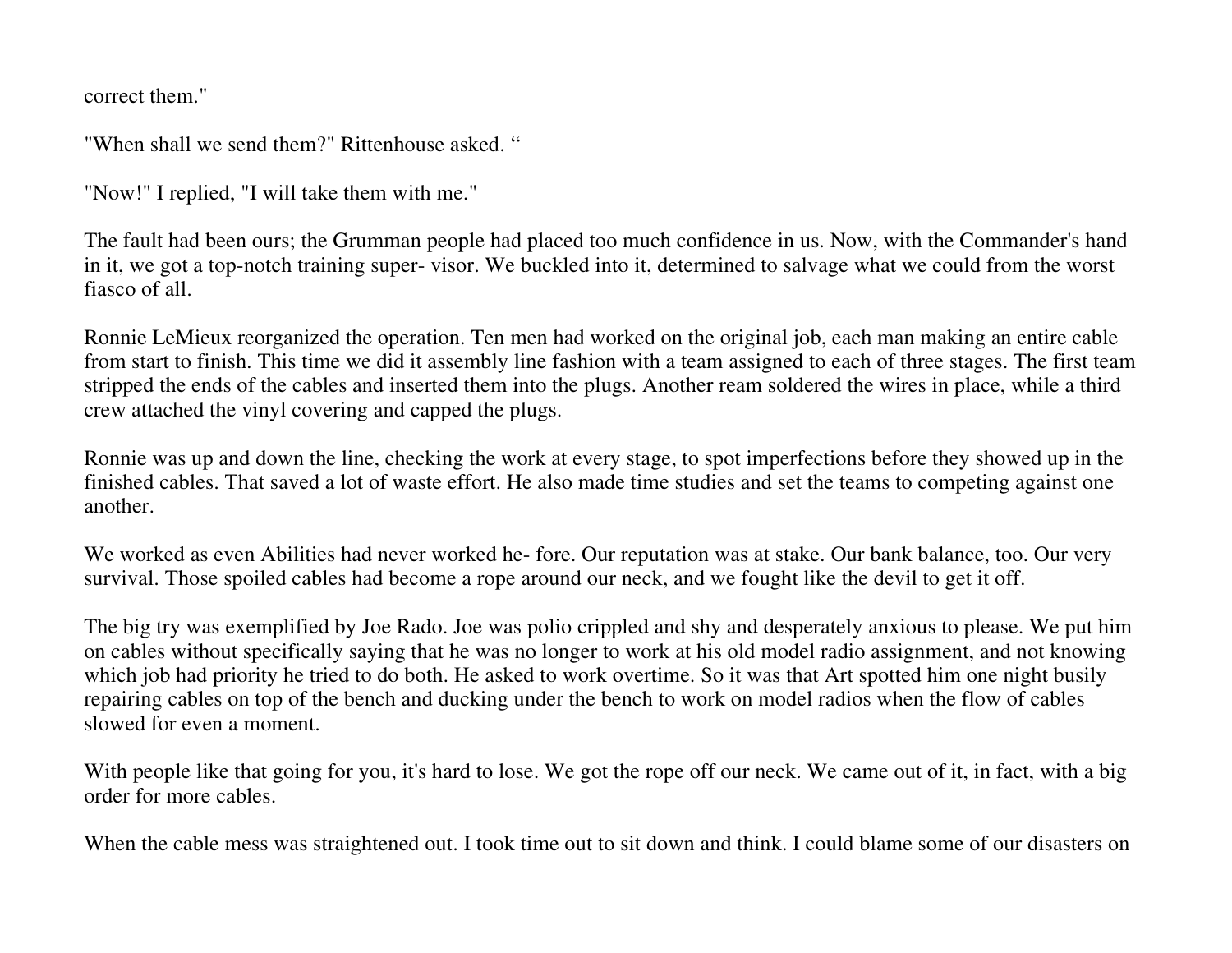bad luck, some on circumstances beyond our control. But we were making too many mistakes. Half a dozen times recently, rejected work had cost us money we couldn't afford to lose. Our customers were rightfully critical. After all, we had set the ground rules: a better product at a better price delivered on time.

I thought I knew the answer, but I wanted to talk it over with someone who could view the whole thing in a detached, objective light. Someone who really knew the business. I placed a phone call to Da Parma at Sperry.

"Uly,' I said, "it's Hank. A long time ago in an empty garage you gave me the first lesson in how to operate an electronic shop. I think I'm ready for the second lesson."

That evening we met for a long talk. I gave him the whole story. When I had finished, he made a wry grimace.

"You boys must be in an awful hurry, Hank. It sounds like you're trying to crowd all of your mistakes into a couple of months." He shrugged, eloquently dismissing irretrievable errors. "You know what to do now, don't you?"

"I think so," I said. "Our main problem is rejects. We'll have to get better inspection in the shop."

"Right." Da Parma leaned forward, ticking one forefinger against the other for emphasis. "There are two big things to remember about inspection, Hank, and the first one is this:

"Double check your first piece of work on every job. Make your contractor test it; get his verdict in writing. Don't turn a screw on the second piece until you know absolutely that the first piece is right.

"Secondly, you need in-line inspection. Test every stage of a multi-stage operation, not just the final piece. You're doing that on the cables now. You ought to do it on every job."

I thought of the man-hours we'd lost, the thousands of dollars, because Viscardi had jumped into a tough league without knowing these simple rules. But then, if I had received this advice earlier, perhaps I wouldn't have realized how much it was worth.

"One more thing, Hank." Uly grinned to take the sting out of the words. "Remember that quality is built into a product, not inspected into it."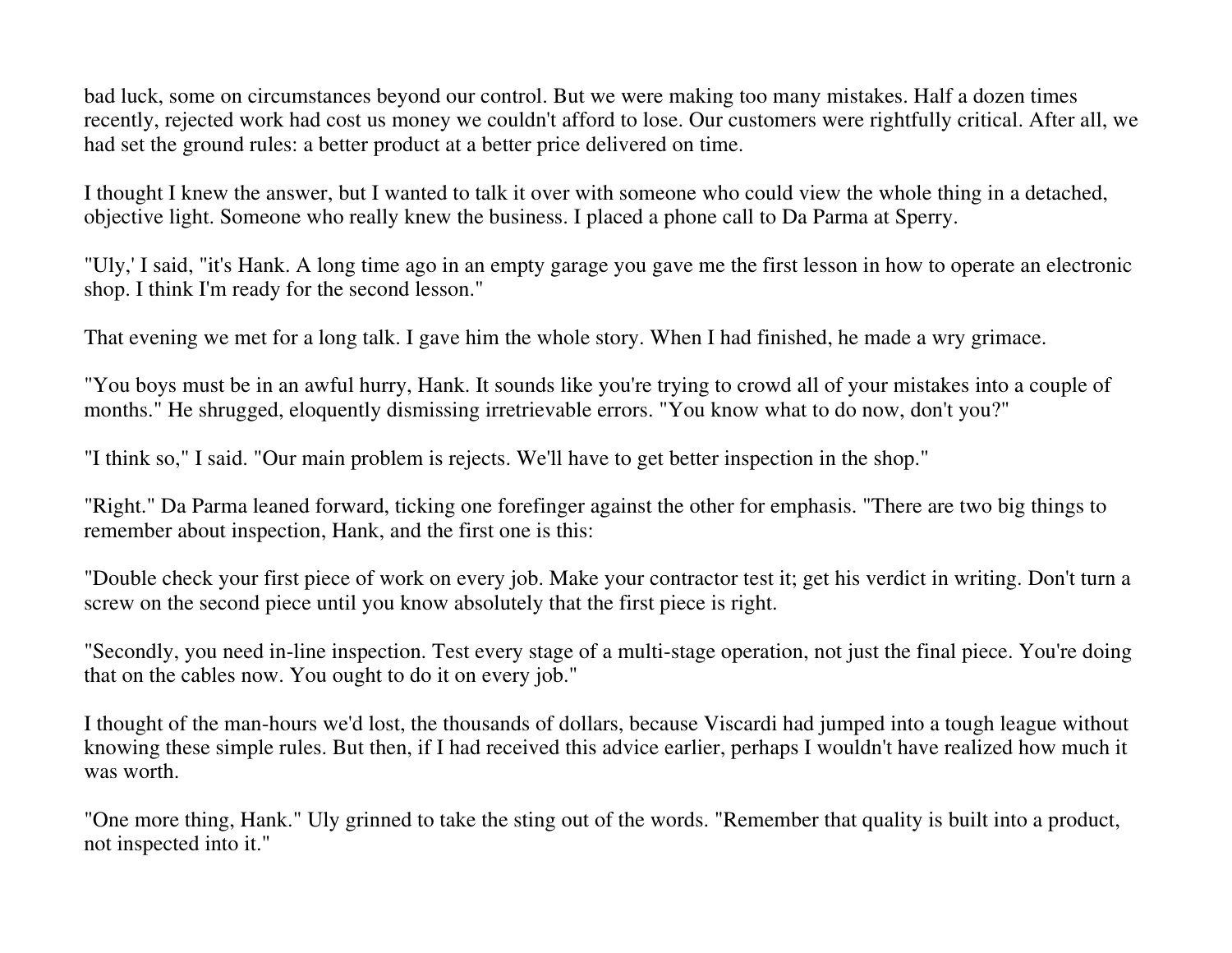We set up an inspection department with Horace Johnson in charge and assigned polio paralytic Milton Goodman as his assistant. Milton was such a confirmed perfectionist that he always fell behind on bench work; now we turned to advantage his almost fantastic insistence that everything be done just right.

We tore our production system apart and set it up new. We had grown in hasty, sprawling, unplanned fashion, adding a bench here and a bench there for every new job. As a result, we had bits and pieces of related work going on helterskelter all over the place. Now we broke the jobs down to simple components, organizing the benches to do specific tasks of wiring, soldering, assembly and the like, without regard to the particular contract involved. It proved more efficient.

We made foremen and department heads out of our best leadmen add helped them to take night school courses. We passed a rule, too, that every employee had to he checked out on at least three different operations. That gave us more flexibility in planning our work. Our front office saw some changes, too. The shop was getting too big to be run out of Viscardi's hat. I drew more people into the office staff, gave them more responsibility.

One of the best of the new office people was Sam Abrams, retired from the cloak and suit business, who became the first head of our purchasing department. Sam was over 65. He had high blood pressure, a poor heart, a weak back, hernia, and an incurable zest for life and work. He was to die one day on his way to work. I think be wanted to go out that way.

Sam was the toughest bargainer I ever knew. At Abilities, he got stuck only once on a purchase--a case of paper cups which proved defective--and he raised so much hell about it that the salesman sent over two free cases and told us to keep the original case, too. Where- upon economical Sam issued a shop ukase that the leaky cups would have to be used first. The cafeteria floor was drip-stained for weeks.

The boys got even with Sam a little later when he bought some prosthetic urinals for the paraplegics. "Look out for quality, Sam," they said. "Remember the leaky cups!"

So ended our first season of discontent--with little jokes about little mistakes we could afford to make. We didn't forget, though, the lessons learned by big mistakes.

If reminder was needed, there was a little copper-wired coil on Viscardi's desk. A reject, salvaged from an expensive job that had gone all wrong. I used it as a paperweight, but its real function was to serve as The Symbol.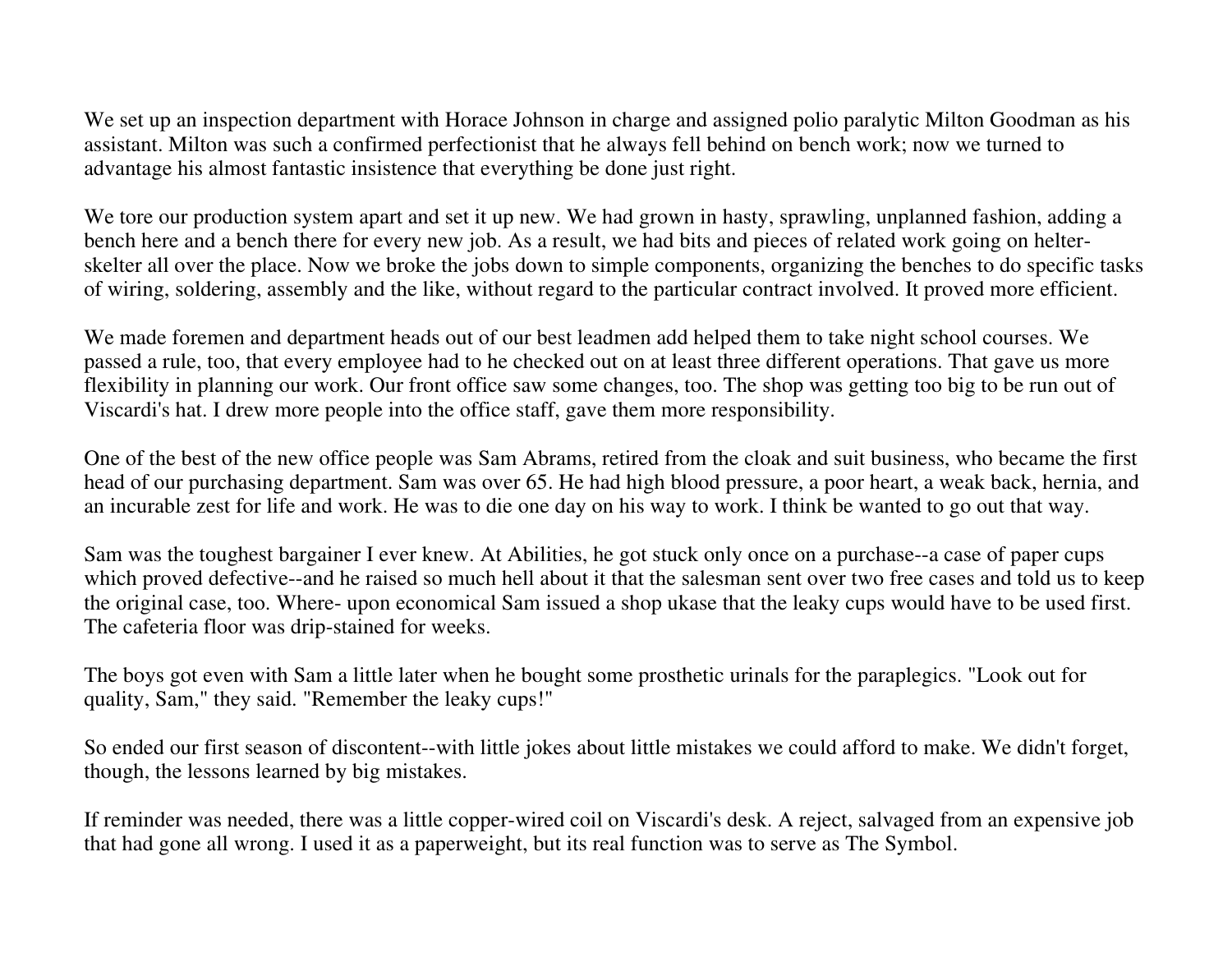When I called a conference of department heads, and the boys found me flipping The Symbol from hand to hand, it was understood that sloppy work would be freely discussed.

### **CHAPTER SEVEN**

### **SOME HUMAN DIVIDENDS**

"One of these days, Hank, they're going to back an ambulance corps up to the door and haul at least half of these people away."

It was Dr. Sidney Glasser, our part-time plant physician. We were having a familiar argument.

Dr. Glasser was a warm-hearted, fatherly, rather cautious man, and while he applauded what we were trying to do, there were times when the details scared him.

The doctor was shocked when he found an epileptic in the plant. "Hank," he said, "that man may keel over without warning at any time. He might injure himself."

"He may keel over," I replied, "but not without warning. He tells me that he can feel a seizure coming minutes in advance. He leaves the bench and sits down quietly somewhere and has his fit. He's in no more danger here than he would be any place else.

"Besides," I added, "the guy's nineteen years old. What do you want me to do, Dec? Send him home to sit by a window for the rest of his life?"

One day Dr. classer laid on my desk a medical survey on the hazards of hiring disabled workers. More than half of the nation's plant physicians, the survey showed, thought it unwise or unsafe to hire a heart patient. Two- thirds of the physicians would reject the blind and amputees; four fifths would turn down paraplegics, epileptics or those suffering from cerebral palsy. More than 90 per cent wouldn't pass a worker suffering from active rheumatoid arthritis. We had people in all of those categories and some with problems even worse.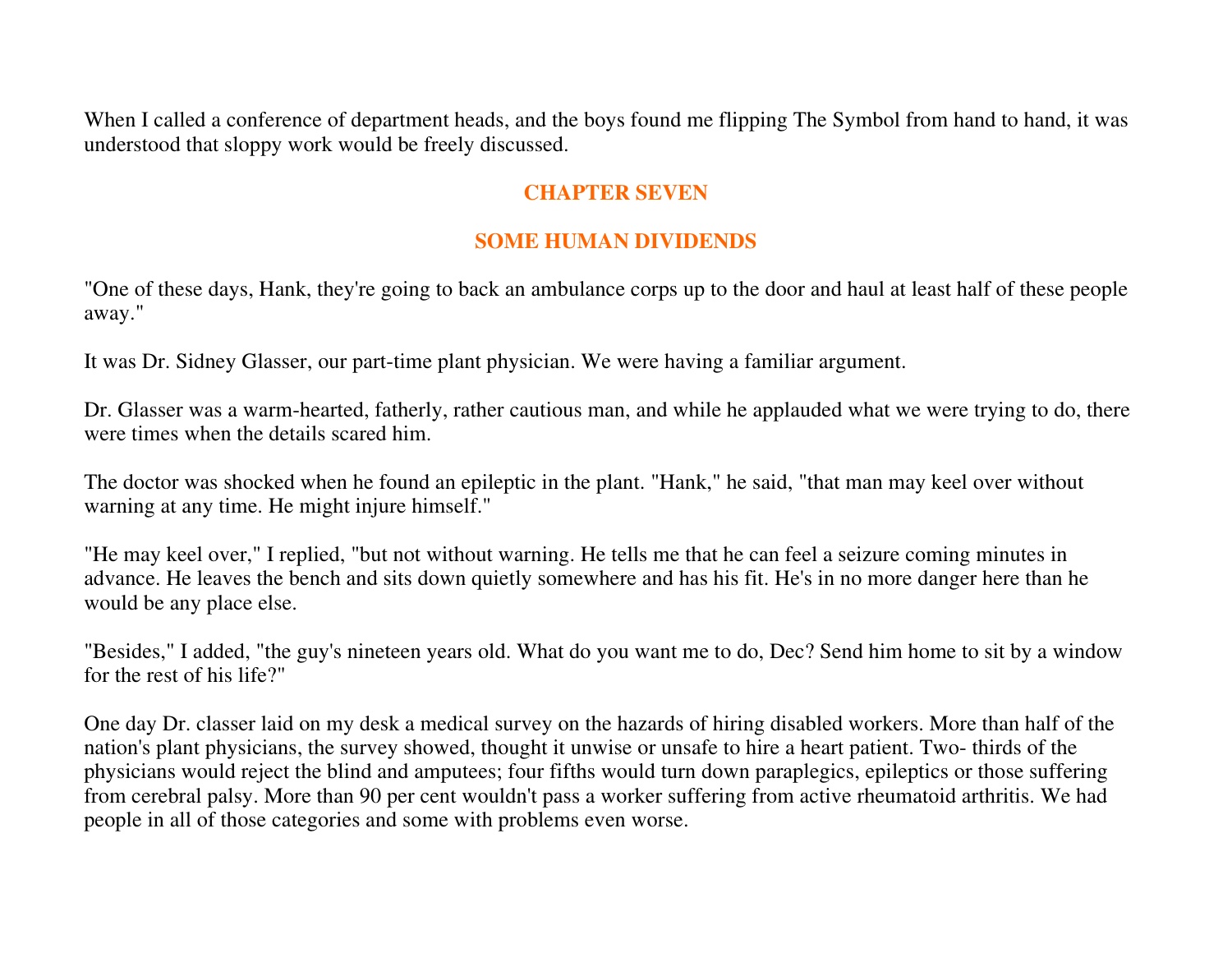The survey was new and so were the statistics. But it was the same old story I'd heard so often before.

"This interests me," told Dr. Glasser, "even more than you know. Abilities is in business to prove that this whole damned blacklist is absolutely wrong."

We shared our physician's concern for the health and safety of our people. I was convinced, though, that tradition-bound personnel managers and company doctors had overestimated the danger of accidents. The disabled man is a careful man; he knows the consequences of a slip. Our plant safety record was almost twice as good as the average industry.

I was convinced, too, that from a health standpoint alone the inevitable hazards were more than balanced by the good medicine of active, useful life. I could find examples all over the plant.

Ronnie LeMieux, for instance, crawling that paralyzed hand up the harness board, dragging a wire, and improving in weeks until he could drag eighteen wires. Physical therapists would call that an exciting gain.

Or huge, arthritis-twisted Tiny Olafson. He'd slimmed down from more than 400 pounds to less than 300 since he came to work. Maybe it was an illusion, but I thought Tiny walked just a little straighter now.

Bill Wiggam, too. Controlling his fingers, forcing him- self to pick things up, when by all rules he wasn't able to do it.

We had people who quit stuttering at Abilities, and a deaf and dumb man who started talking, and a paralytic who came in thrilled one morning to report that he had wiggled his little finger for the first time in ten years. Work seemed a wonder drug for many ills of both body and mind.

But Dr. Glasser warned me not to expect too much:

"When a human nerve cell or muscle has been destroyed, Hank, all the exercise in the world won't bring it back. It's like an electric fuse--when it blows, it's gone."

"Maybe so," I admitted. "You're probably right. But maybe, sometimes, it's like a dead battery than can be recharged."

Someday, I promised myself, we would look into this question. We had planned from the find that Abilities would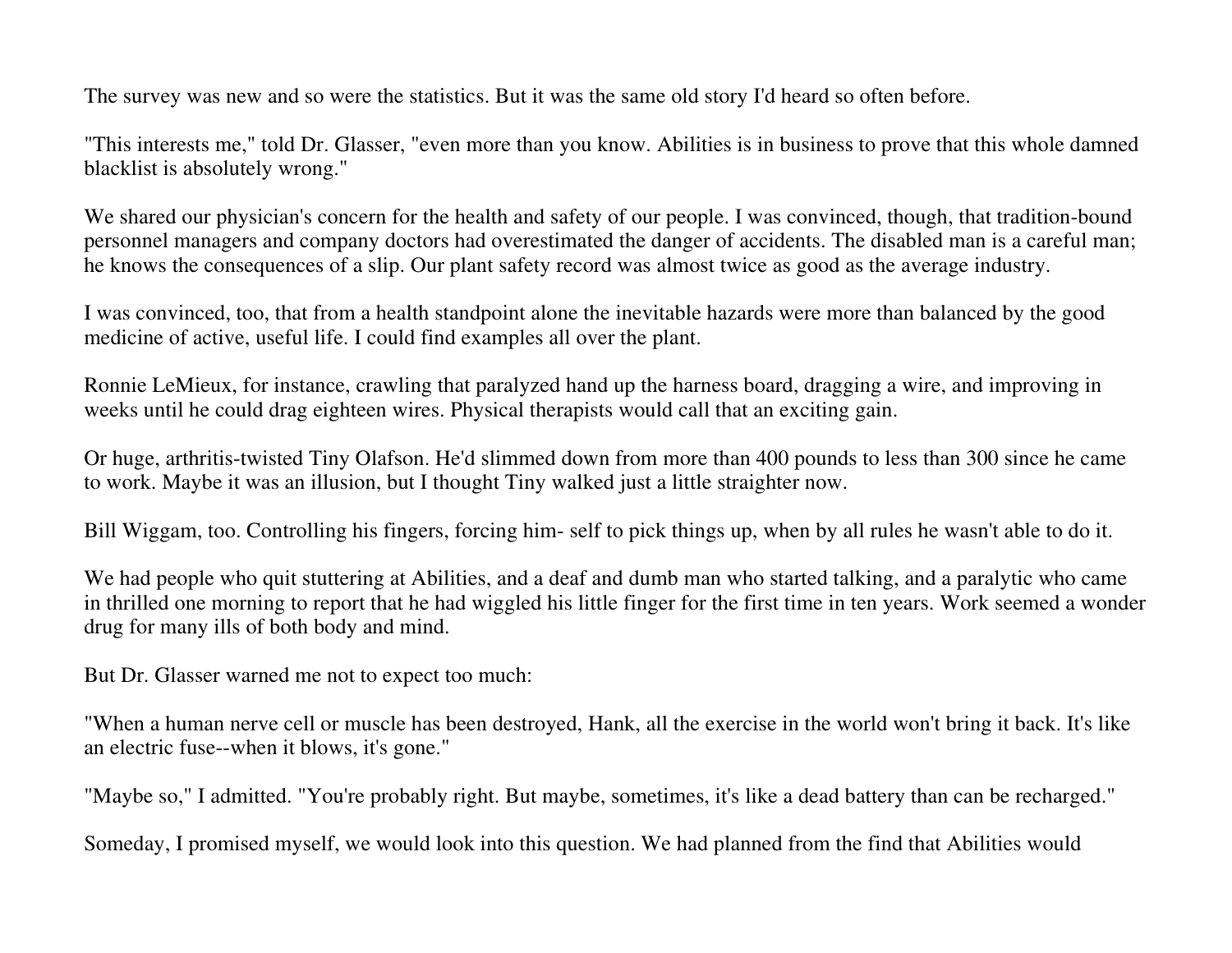become a national center for rehabilitation, for medical research. And what a fascinating human laboratory the shop would make! We might find out at least a little of what goes on inside a person when you give him a reason to live.

We didn't have the facilities for it now, or the money, or the time and energy to spare from our daily struggle. All that would come as a reward for success. Meantime, I didn't have to wait to learn how we were affecting our people in their daily lives. I could see them change in appearance, in personality, in self-reliance and skill. I could swivel around in my old leather chair and look out over the shop and count the human dividends we were declaring every day.

Sam Carson was a case in point. He established a record of sorts by winning the first fistfight at Abilities.

I had to pretend annoyance when it happened, but I was secretly a little pleased. Taking a good, hard poke at someone or something was what Sam had needed to do for a long time.

Sam was a deaf mute. How much was physical, how much psychological, I never knew. I did know his background, and it explained a lot. He came from a family that was poor in almost every respect--in money, in education, in love and understanding for their difficult child. His father once threatened to kill him with a butcher knife.

He had spent good part of his childhood and most of his adult life in institutions. When he came to Abilities, he was confused and resentful, slow to understand and difficult to instruct.

Sam, in fact, had developed his defect as his one defense against the world. When he didn't want to under- stand, he couldn't.

We gave him a job to do, and let him alone, and he got by. Not a top hand by any means, but he tried. During a bus strike, he walked more than eight miles to work one morning.

Then we hired another deaf mute, and it developed that the two were old acquaintances, though hardly friends. The second man was a bully; he found a natural patsy in Sam when they were in deaf mute school together and he took up now where he had left off. Time and again he goaded Sam with soundless finger-waving harangues. Sam would stand and take it, or sometimes just walk away. And then, one fine morning, Sam turned on his tormentor.

It was a one-punch, one knockdown fight. I didn't see it, but I was informed that for a man who hadn't done much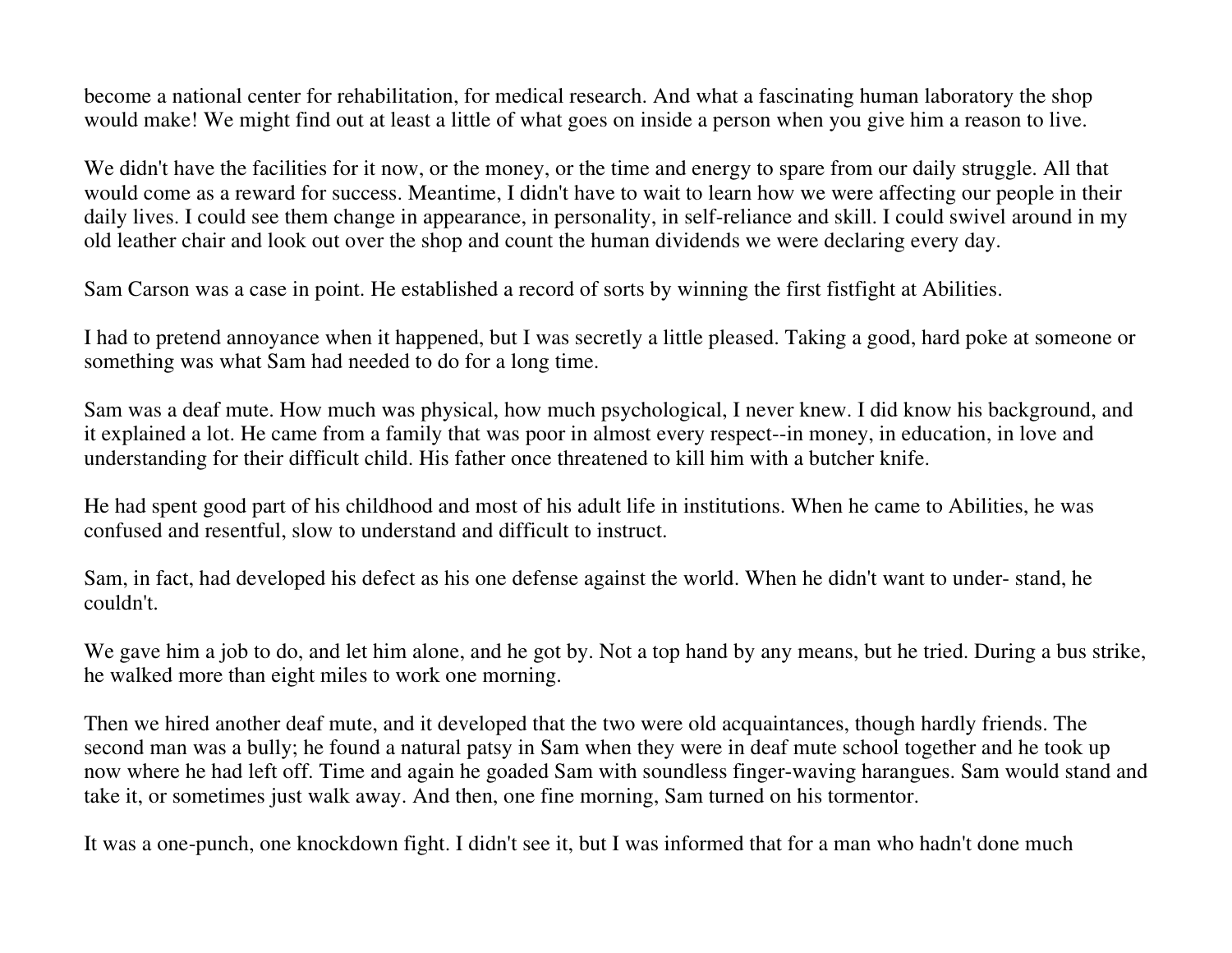swinging in life, Sam mustered a pretty convincing right to the jaw.

Nierenberg suspended both men in the interest of shop discipline, but Sam took refuge in his special defense. He couldn't understand. Art wrote it out. Sam, bent over his workbench now, very busy tinning wires, pushed the note aside. He had no time for correspondence.

We let him stay. The other man didn't come back when his suspension was up, and we were just as happy to see him go.

Sam's fistic prowess enlivened cafeteria conversation for days. But that was as nothing compared to his second sensation. Art Nierenberg brought me the news one morning, an odd excitement shining in his eyes.

"Hank! Sam's talking!"

He was, too. Not much, just three words. He had taught himself to mumble, "Good morning, boss."

John Ederly got his job by mistake.

John was on our waiting list, and when we needed another man for our fast growing packaging department we called him in. His application showed that he was paralyzed in his right wrist, hand and leg following surgery to remove a brain tumor when he was eleven years old. Just out of high school, he had never been employed. "A mine-run cripple," as we say at Abilities. We hired him. I didn't know at the time that John was also an epileptic. If I had known, I probably would have let Dr. Glasser talk me out of this one. Though I never admitted it to Dec, I, too, was afraid at first of this problem.

John didn't try to hide his epilepsy. He noted it dutifully on the second sheet of his application, under Medical Remarks, but fortunately for him that sheet got lost in another file. Those were the days before Florence Fiadelman applied her orderly instincts to our magpie nest of a filing system.

So John got his job. He did fine for about three months. Then one day he trembled, stiffened and went into a rigid almost death-like trance. It lasted thirty minutes. Afterwards, he insisted that he was all right.

Nierenberg and I held a worried conference. "Art," I said, "some day we'll have a full time nurse, a decent medical room, a lot of facilities for emergency treatment. Maybe then we could handle him. But now--I don't think we can risk it."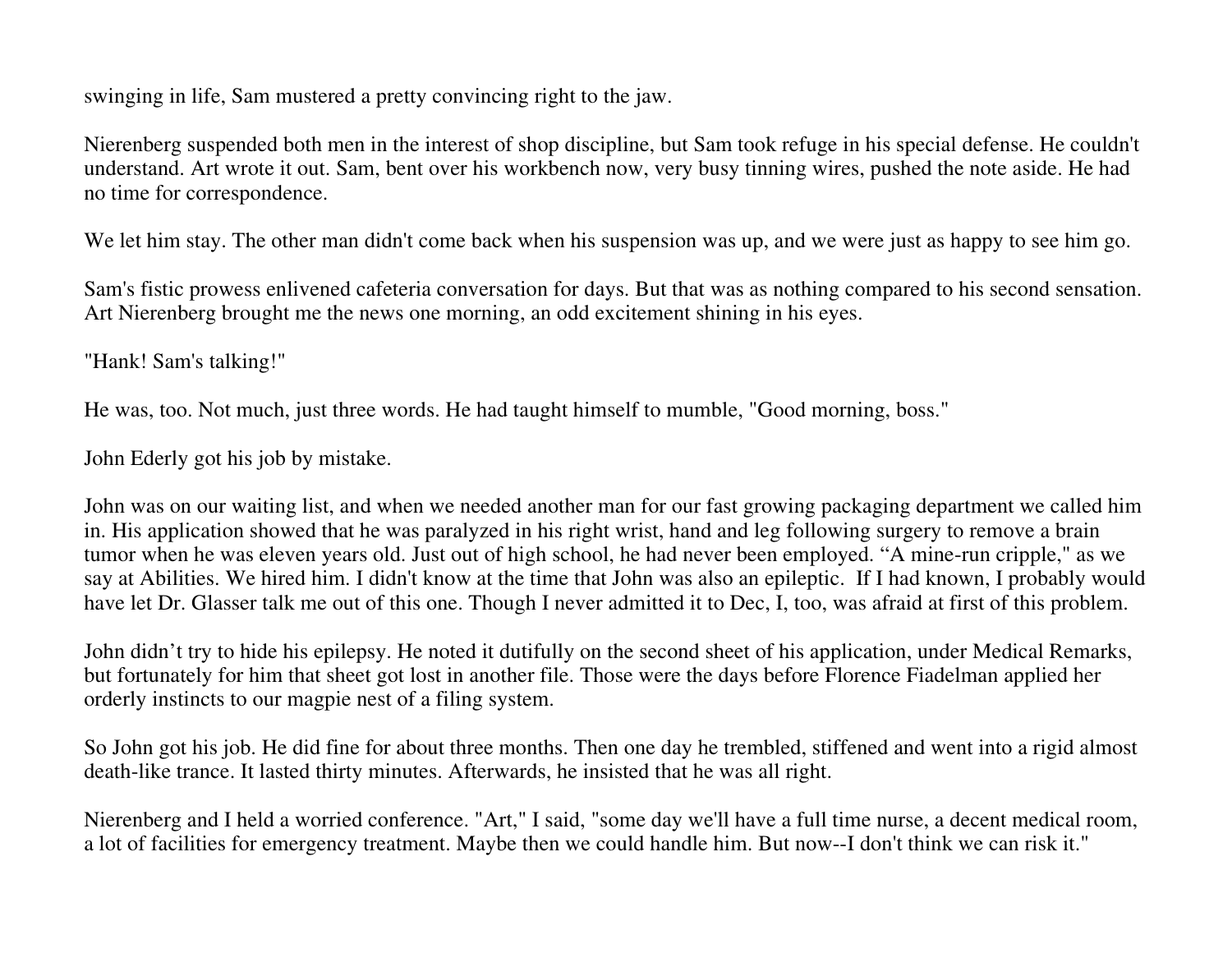Art agreed, but I could see that he hated to fire the man. "I'll tell him myself," I said. "Send him in to me."

John appealed the verdict. He pointed out that his seizures were but short episodes compared to long intervals in which he was not affected. I shook my bead brusquely; it was a painful interview and I didn't want to draw it out. John persisted.

"I've been here three months," he said. "I've had one fit that cost thirty minutes of work time. That figures out to what? About thirty seconds a day, average, isn't it? I'm a good worker. I more than make it up."

He had me, and he knew it.

"Okay, John. You win. But next time, leave the bench when you feel it coming on. We'll fix up a place where you can pass out without getting hurt." As I waved him away and went back to my paper work, I reflected wryly that Viscardi was losing his grip. I was now getting lectures on disabled efficiency from a nineteen-year-old kid.

In the months that followed, there was less and less need to worry about John. His attacks became less frequent, less violent. Sometimes he would go six months or more without a perceptible seizure. I asked him about it once and he told me that he could control it better because he felt more secure.

"Everybody here knows I'm an epileptic," he said. "And nobody cares. That helps a lot. I'm not all tensed up about it any more. If I feel it coming, why, I just relax and have it."

It remains a small point of pride with him that some- times he can "have it" so imperceptibly that someone sitting next to him will not be aware. There was, for instance, a shop cafeteria incident when he felt the familiar symptoms while enjoying his morning coffee and roll. He braced himself gently, folded his arms, and waited for the seizure. It quickly came and went. John had a hard mil in his hands and as his fingers turned rigid the roll crunched noisily, and then shot from his grip.

"Dammit, Art," John said to Nierenberg afterwards, 'LI think I could have slipped by with that one. But I forgot to put down that damned roll."

Emmett Hood was another who stretched even our standards of ability.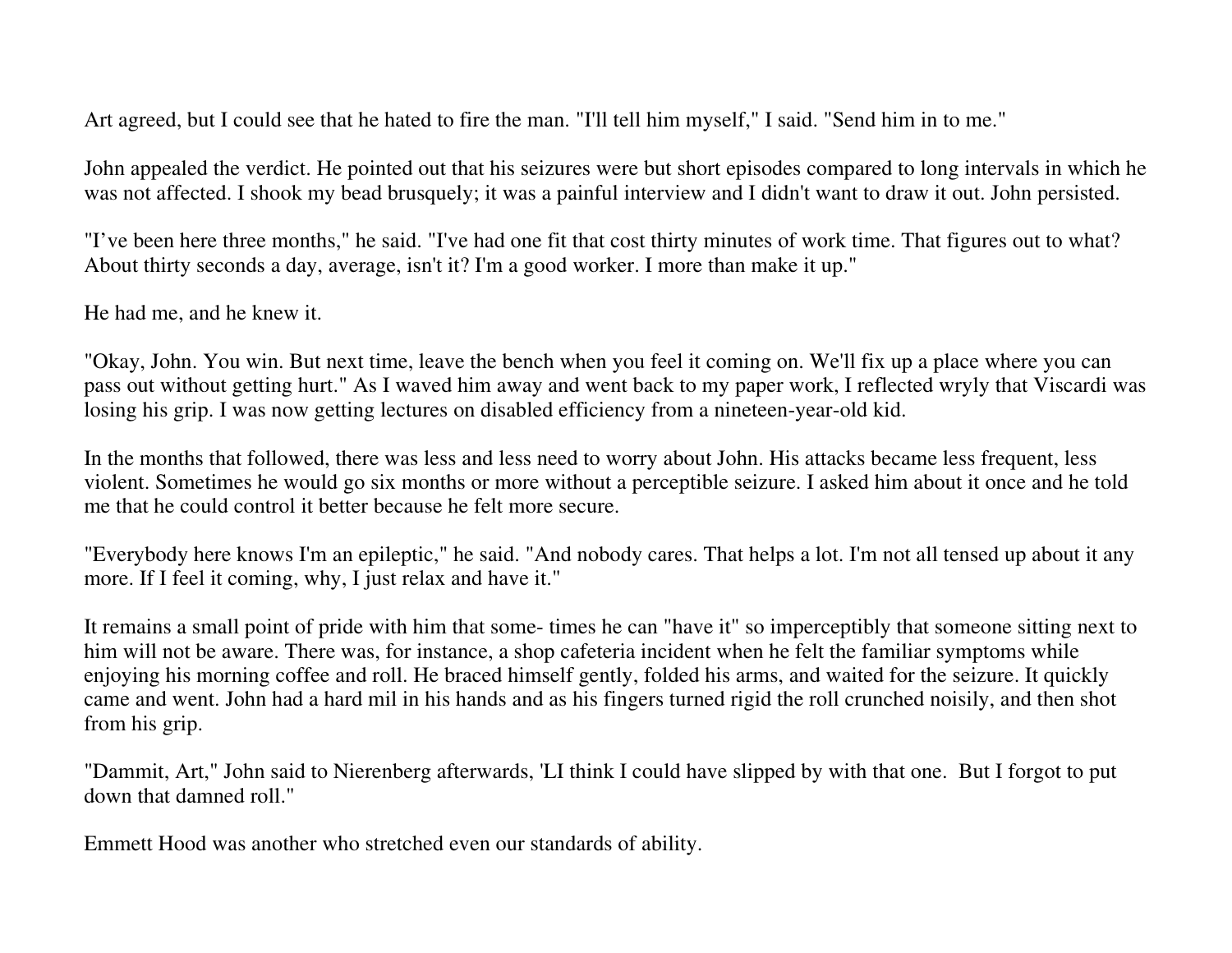Cancer had eaten away Emmett's larynx, leaving him unable to speak in the normal fashion. In a desperate effort at repair the doctors cut a hole in his throat. He "talked" through that hole, training a new set of muscles to force the words out. It sounded like a series of liquid gurgles, but by dint of great effort he could make himself understood.

The illness cost Emmett the job he had held for twenty years. He had seven children to support. And the doctors questioned that he had six months to live.

For Emmett there seemed no hope. 1 started to reject him, and then something tugged at my memory.

"Haven't you been here before?"

"Yes." He labored to form the words. "I applied here three months ago."

Three months! A long time for any mad to pound the streets in search of work. To a man who carried his burdens it must have seemed forever.

We gave him a job.

Then he really got lucky. The cancer which had been spreading so long apparently quit spreading after a final operation. The brief time allotted to him came and went and he still lived. Triumphantly and incredibly, he lived.

When Emmett joined ns he signed on as a temporary worker. As such, he did not receive the life insurance policy we provide for regular employees. About a year after that last, successful operation, he came into the "bull's corral" to see me.

"I think I'll be around awhile," he said in that strange voice of his. "I'd like a permanent job."

He got the permanent job, and the life insurance policy that went with it. For Emmett, it was a kind of certificate of survival.

The success with Emmett encouraged us to hire others who suffered from cancer. The almost miraculous recovery was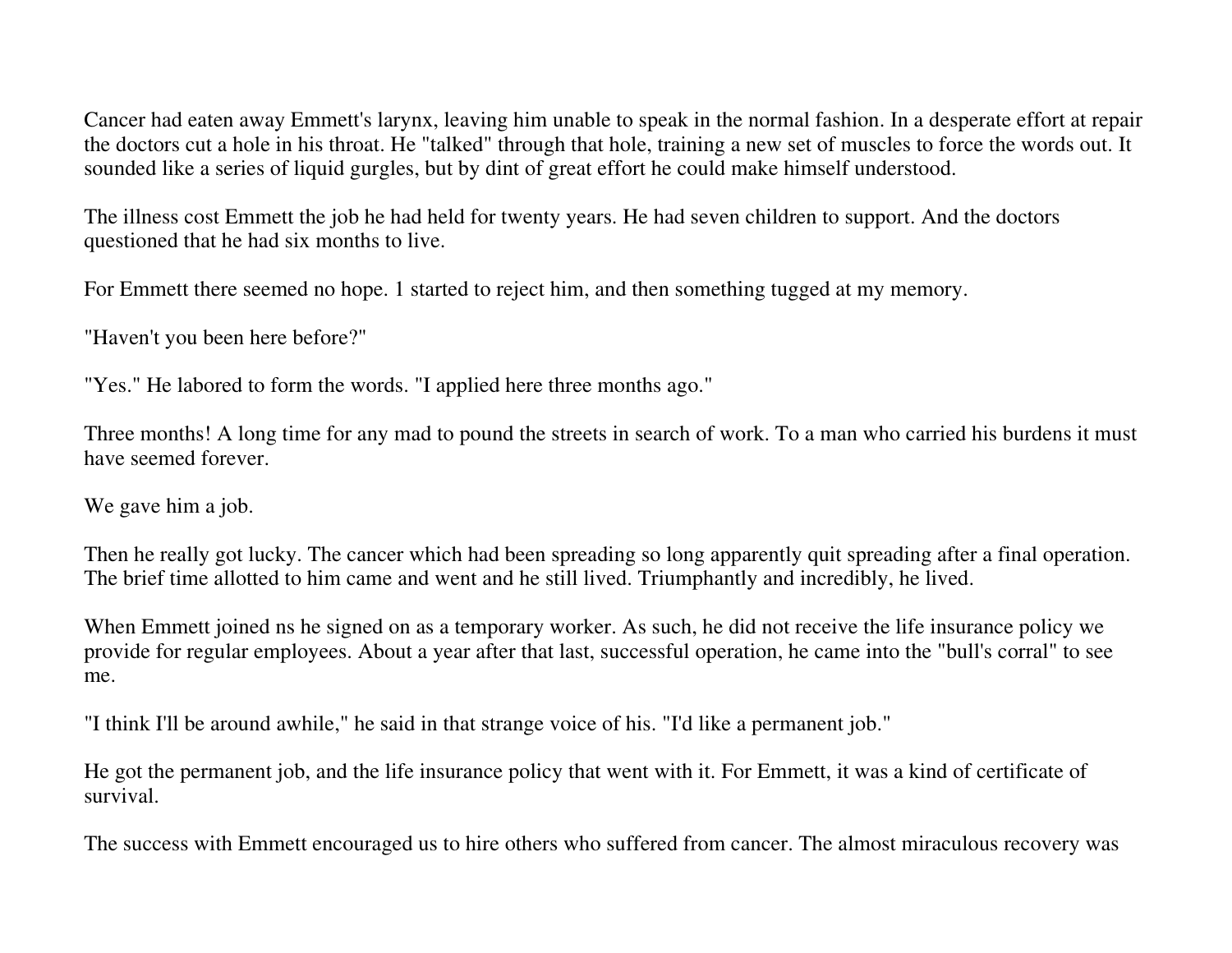not repeated, but another kind of triumph emerged.

There was Paul Kargis who was riddled with cancer and knew he was dying. His bladder had been removed; further treatment could only postpone for awhile the sentence he faced. At the edge of death, however, he still clung to two ambitions of life. He wanted to hang on long enough to see his first grandchild born. And he wanted to pay his debts.

Paul was an accountant by trade. By nature he was withdrawn and stoic. For months he worked in our book- keeping department, doing his work wed at whatever cost of pain and effort, keeping coolly aloof from those about him. Meticulously he informed Art of the time he would be absent for treatment; aside from that no word of his illness ever passed from his lips. Then gradually he began to change. He was a reserved man still, but in his own quiet way he became warm, almost mellow. He achieved his two ambitions. The day came when he had to leave us.

"Working here, being part of Abilities, has changed my whole outlook on life," Paul told Art at parting. "I've seen what other people have to endure and how they endure it. I'm not afraid any more of what will happen to me."

When Murray Nemser applied he was carried in. On a litter.

"I have to score you A for effort," I told him. "But how can you work? How can you even get to work?"

He lay there and looked at me, his eyes begging me to grant him a trial.

Murray had been a handsome, vigorous young fellow once, six feet tall, 195 pounds, a successful salesman. Then war. A shell burst in France all but tore him apart. His feet became frostbitten, osteomyelitis set in, in both legs. Other complications followed. When he was brought home his wife and parents could not recognize the sixty- pound skeleton he bad become.

A brilliant doctor moved heaven and earth to save him. Bone grafts, skin grafts, operations without number. In the process his hips, knees and ankles were fused so that he could no longer either sit or stand. He could only lie on a littertype wheelchair, his shoulders slightly elevated. He seemed doomed to a vegetable existence for the rest of his days.

Murray didn't need a paycheck particularly; his military pension allowed him to provide for his wife and two children. But he desperately needed something to do. All day long he lay at home watching television until he knew every program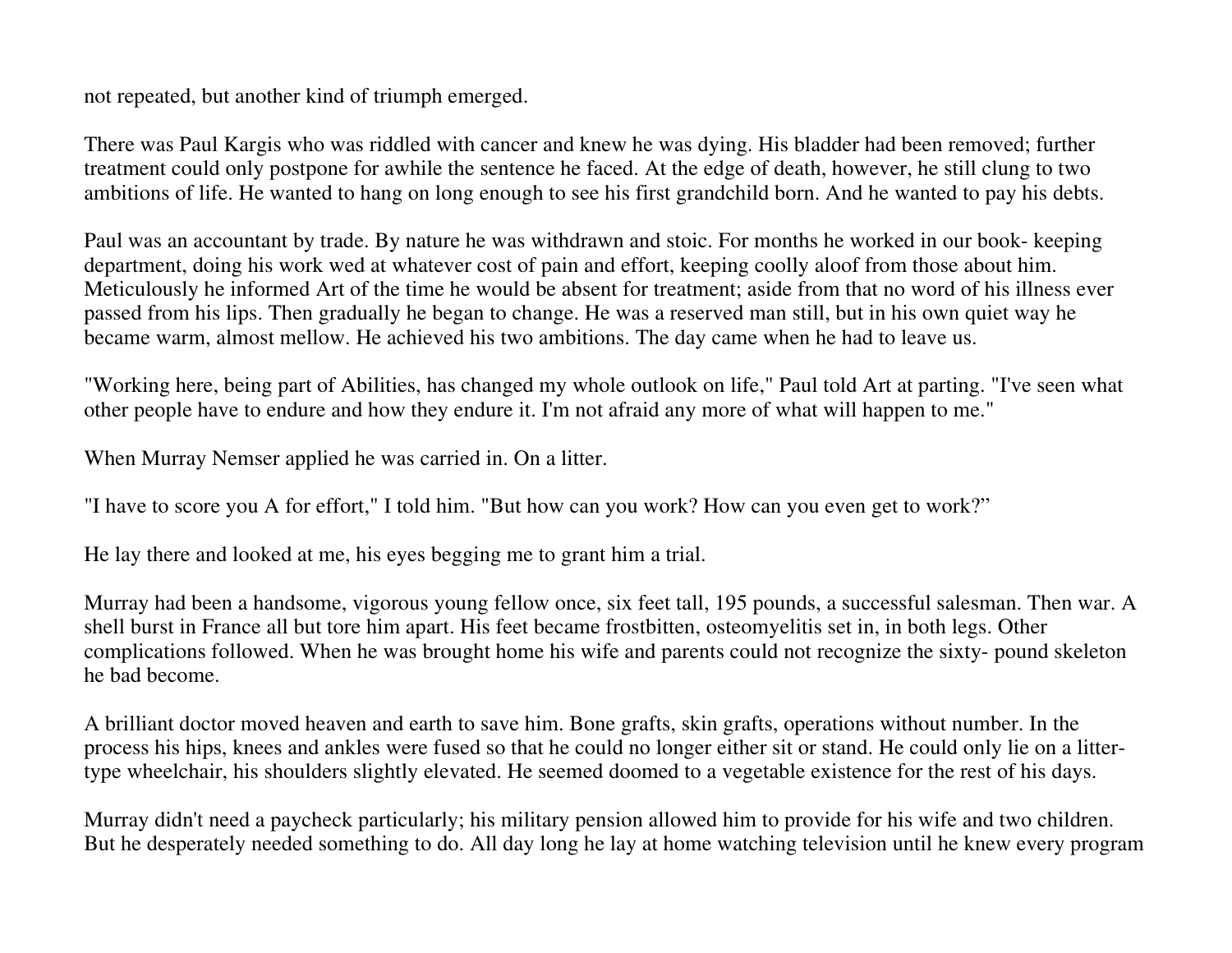by heart and hated them all. He ran out of conversational subjects and felt so left out by life that to talk seemed pointless. He felt, as he told me once, like a dead man whom someone had for- gotten to bury.

He tried to get a newsstand concession but the deal fell through. Then he heard of Abilities. His wife and brother-in-law loaded him, litter and all, into a car and brought him to our door.

"How can you get to work?" I asked him again, and he jerked his head in the direction of the car outside.

"Like I got here today. I can work if you'll just put the tools in my hands."

Murray's mechanical problems actually were solved with surprising ease. He came and went stretched out in the back seat of a taxicab. He needed only a little help from the driver to ease himself from seat to litter at each end of the trip. At the shop Art rigged a lacing board above his chest so that he could work in the prone position:

He thrived. Soon he was leadman for a crew of five. He went on to a still more responsible front office job.

He became expansive and confident. People who called at his home now had to compete conversationally with a man who had plenty of things to talk about. Murray will really bend your ear if you give him an opener like, "How are things at the shop?"

The daily ride between his home and his work is a long one and the cab fare takes a pretty big bite out of his paycheck. Murray doesn't mind. Money is only the least of many thing's he's working for.

Alex Alauaki's misfortune occurred before he was born. At some point in the mysterious process, which forms a new life, something went wrong. He entered the world without arms or legs.

Arm stumps which ended above the elbows and leg stumps chopped off above the knees were all that saved Alex from being a basket case. What saved him from sitting out his life, in a basket or anywhere else, was his own indomitable courage.

Alex developed in the rounded tips of his arm stumps a tactile sensitivity that was incredible to see. He could dress himself, button his shirt, tie his necktie, and comb his hair and shave. He could control a pencil with those amazing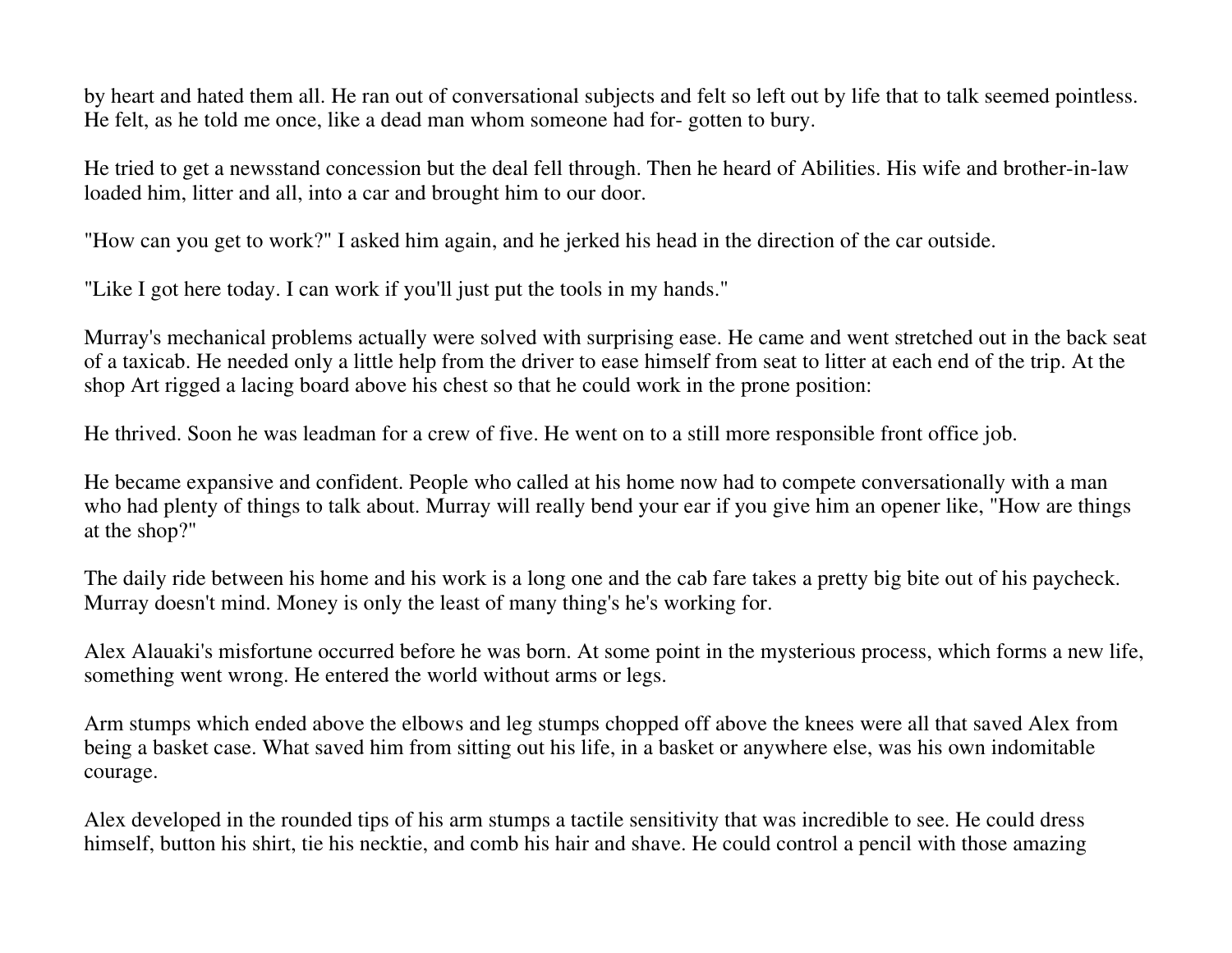stump-end muscles and write clearly. In high school, he volunteered as a secretary to gym teachers because he loved to be close to sports.

His parents wanted to protect him and provide for him. Alex wanted to provide for himself. When he came of age, he was chagrined and embarrassed because his mother still tried to help him dress. He fled the parental home for a rented room in Brooklyn, his native city, and took a job selling newspapers at a subway exit. It was all he could get.

The news business in Brooklyn is a pretty rough racket, but Alex by now was a pretty tough boy. He sold papers twelve and fourteen hours a day in all kinds of weather and he survived and flourished. Then they rebuilt the subway in a way that spoiled his location. With no more customers coming up out of the dark, noisy caverns, his newsstand concession wasn't worth a dime.

Alex didn't mind too much: he was ambitious for better things. He invested most of his life's savings in a car, sank the rest of what he had in a stock of fluorescent lights, and set out to be a traveling salesman. And that nearly ruined him. The lights didn't sell. The people he met away from his familiar neighborhood stared at him as though he had escaped from a cage. He went broke. When he came to us, at 34, he was still scrappy, still defiant, but the fear showed through. His voice betrayed him with a shrill, unnatural squeak.

He said he could handle packaging. I doubted it.

"Try me," he said, the words confident, if the tone was not. We sat him down to a packaging job where he had to count out fifty little screws, put them in a bag, and seal it. Almost immediately he was working rings around Helen Pearson, polio paralytic, who sat next to him on the bench. It caused an emotional scene. She went home in tears at being beaten by a packer who had no hands.

But people got used to being beaten by Alex. They had to. He came the day after Christmas, and in less than six months he was bossing a crew.

Blonde, blue-eyed Helen Pearson was in her late twenties when she came to Abilities. It was probably the first important decision she had ever made.

Helen was paralyzed by polio early in childhood, and for many years after that she existed in a protected island provided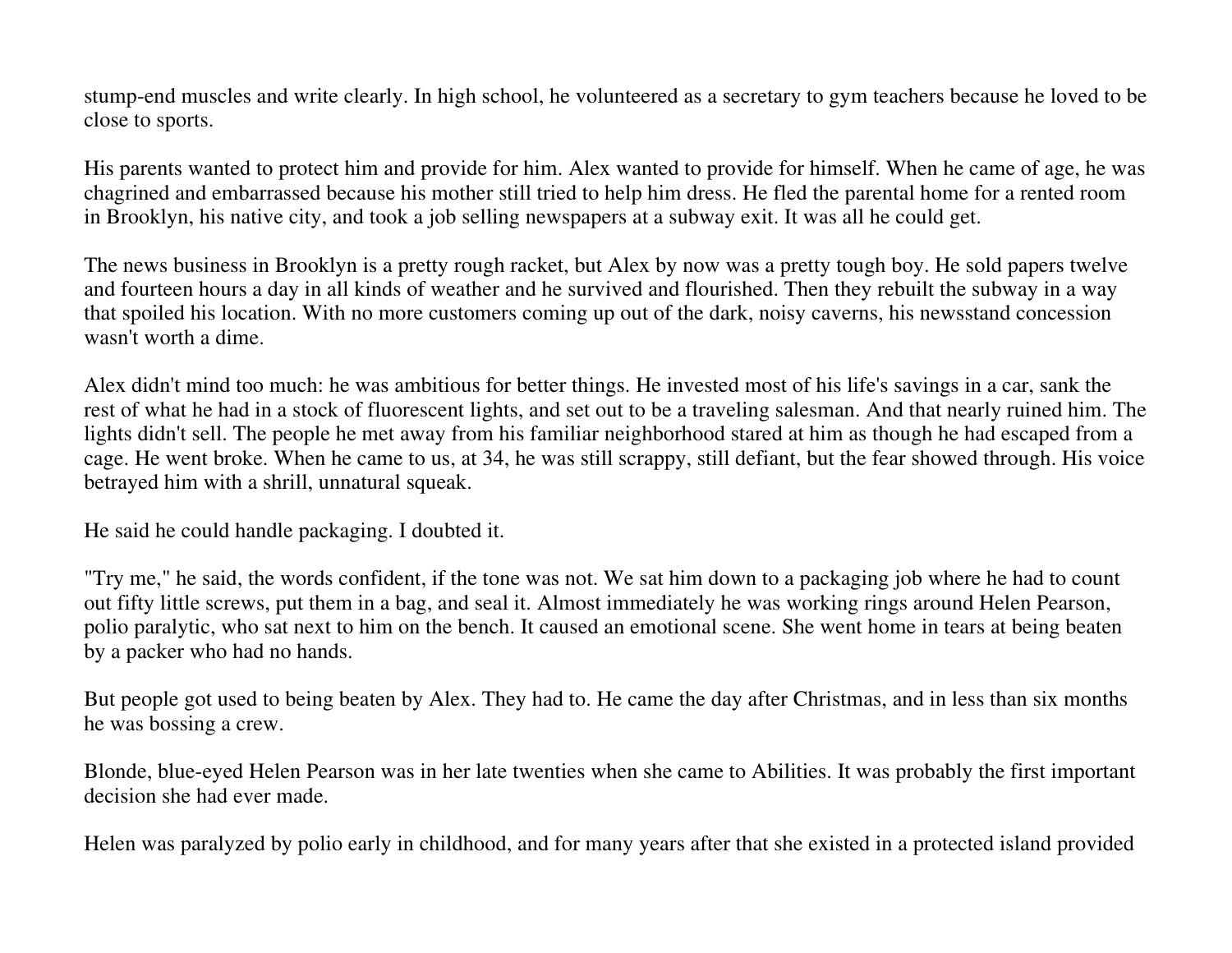by parental love. She grew up without ever having had a date, or a dollar of money that was really her own. She was the kind of girl who cried easily when beaten at picking up screws. Under the soft surface, though, there was steel in Helen. She displayed it when she came to Abilities over the heartfelt protest of parents who did not understand her need to work. Having made that decision, she found it easier to make others. She wanted a car, and her parents thought she was not able to drive, and she got the car.

The car opened up rich new possibilities of life. Helen came and went now, as Helen pleased, not at the convenience, or inconvenience, of someone else. She began to go on picnics and outings with other disabled women who worked at the shop.

Helen Pearson, Mary Meredith, Frances Kelley-- polios all--formed a close-knit little circle of friends at most of the outings. Then, after a while, it became a little less Helen, Mary and Frances, and a little more Helen and David Wilson.

David worked at Abilities, too. A shy man, in his early forties, he had a background like Helen's in many ways. His heart had been dangerously weakened in child- hood by rheumatic fever. He, too, had led a sheltered existence for most of his life.

It was a quiet courtship but there was never much doubt about how it would turn out. Three years after they met, they were married. They joined a growing new- married set in the shop.

Seven months later, David died. At life's end, he had crowded in more of life than he bad ever known before.

Esther Caldwell might be accounted by some not a success story at all. It depends on what you call success.

Esther was born blind. She was able to absorb that first blow, however. She had a fine mind, and a strong will, and she found a compensation for blindness in the inner light which comes from ideas. She struggled hard for an education, achieved a master's degree in sociology. Then, unaccountably, her body failed her again. She became deaf.

The double disability made it impossible for her to continue in her chosen work. She had to contend, more- over, with a third, man-made kind of handicap. Esther was a Negro. It was a savage irony that she was barred from many places by a color difference, which she had never seen.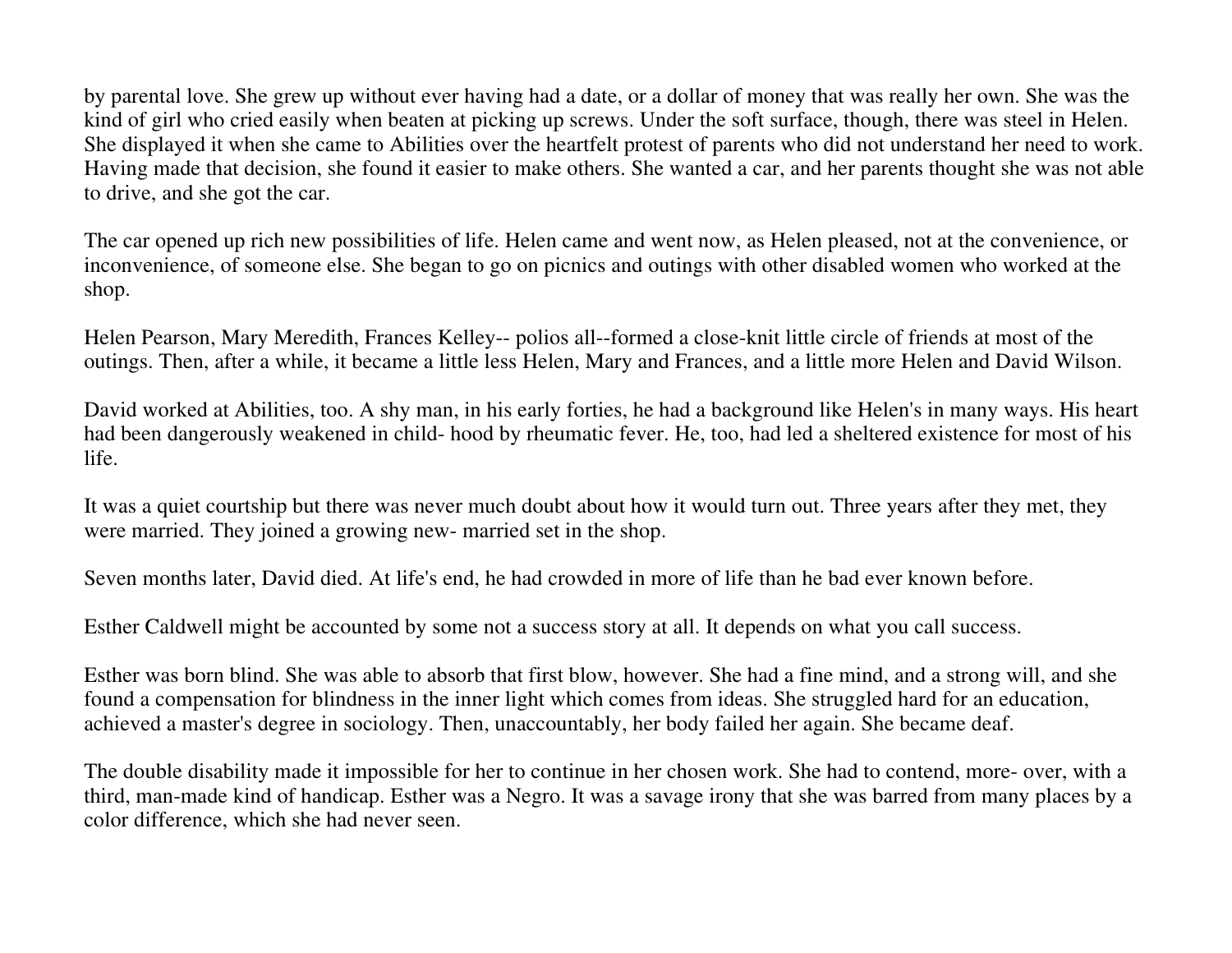An ordinary thing like house hunting was nightmare for Esther. Even deaf and blind she had no difficulty in sensing the rejections; she could feel the doors closing in her face. During one bitter period she groped for weeks through a strange city seeking just a decent room in which to live.

When she went job hunting she found nothing--nothing at all. For five years she eked out a thin existence on public relief. Living alone, cut off from all contact with things that give meaning to life, she withdrew more and more into the dark, soundless prison of her tortured thoughts. Finally, in desperation, she wrote to someone who might be able to help and have the heart to care.

"I don't want to live off the taxpayers," Esther wrote. "I want to be one. I want to make some use of the only life I will ever have. Surely there must be someone, somewhere, who will give me a chance...."

She addressed it to Mrs. Eleanor Roosevelt.

Mrs. Roosevelt gets hundreds of letters from troubled people, and she answers them all. It is one of the traits of character, which mark her as a great lady. She put Esther in touch with us.

Our only immediate opening was a job in the packaging department. Esther took it. It was not, of course, the happiest solution for a university graduate; it was just far better than no solution at all. Later she became a harness maker.

The physical problems were quickly worked out. We used a Braille machine to instruct her at first, and then switched to the simple method of printing with a finger on the palm of her hand. Often she would sense the word when it was half spelled, and grow impatient.

"Yes, yes," she'd say, nodding abruptly or wiggling her thumb. You develop a kind of shorthand if you talk often with Esther.

Not so easy were the personal adjustments, which Esther had to make. The years of misery and rejection had hurt her deeply, and some of the scars were slow to heal. It was evident in many ways.

She hitchhiked to work every morning--not from economic need, but from some inner compulsion to test herself daily against the unseen, unheard dangers of an alien world.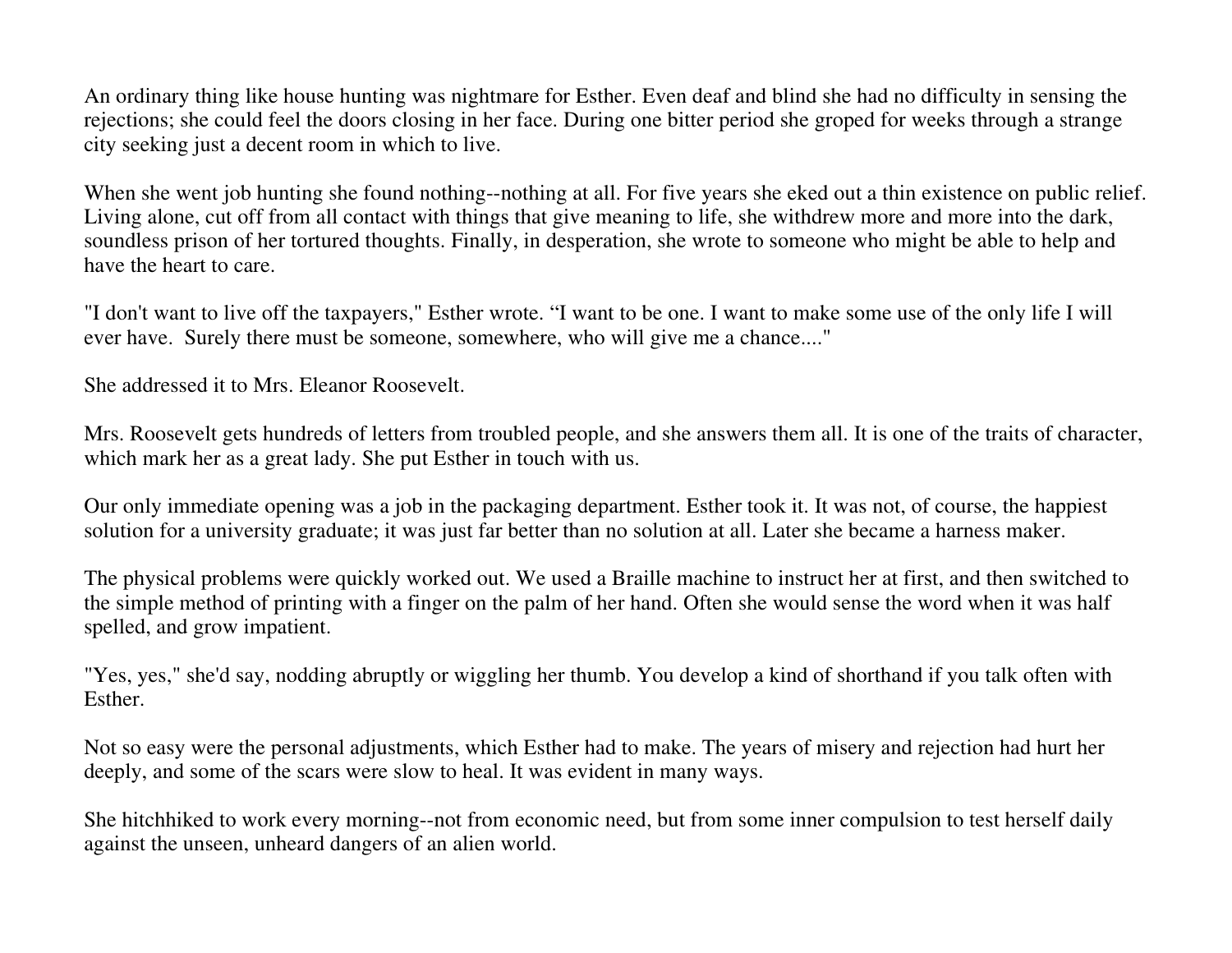She withdrew sometimes into brooding silence. She would come in, take her place at the bench, work all day and depart with only a stiff nod to acknowledge the presence of others. A day or two might pass like that; then a quiet "Good morning" from Esther would announce that she was emerging from her private torment.

Sometimes when her mood was darkest she would sit on the packaging line, taping cardboard boxes, and as every hundredth box passed beneath her hands, she would tear it to shreds. But if she was not "adjusted," she was fighting hard--and that in itself is a form of victory. We counted an occasional torn box a small loss.

I wish we could have reached out and touched her and healed her and made her whole. All we could give her was a small bit of dignity in the form of a job. Perhaps in time that would help her find peace.

# **CHAPTER EIGHT**

# **WORD GETS AROUND**

People like to hear success stories. As Abilities grew and prospered, I found myself talking to groups all over the country.

Once, bone tired at the end of an exhausting week. I caught a midnight plane to address a business convention at Miami. I arrived at dawn, reached my hotel in time for a shower and breakfast, squeezed in an hour's nap before I was due to go on. From somewhere I summoned the energy to put the speech across.

Afterward a man came up to be introduced. 1 felt rewarded for the hard journey when I heard his name. He was the head of a large company, a firm that Abilities had been trying to crack for months.

"An inspiring story," he said, taking my hand. "Truly inspiring. You are doing a wonderful thing."

I thanked him, and then added quickly that we hoped to get work from his company.

"You'll get it," he promised. "This kind of effort deserves support." He suggested that I direct a letter to his attention.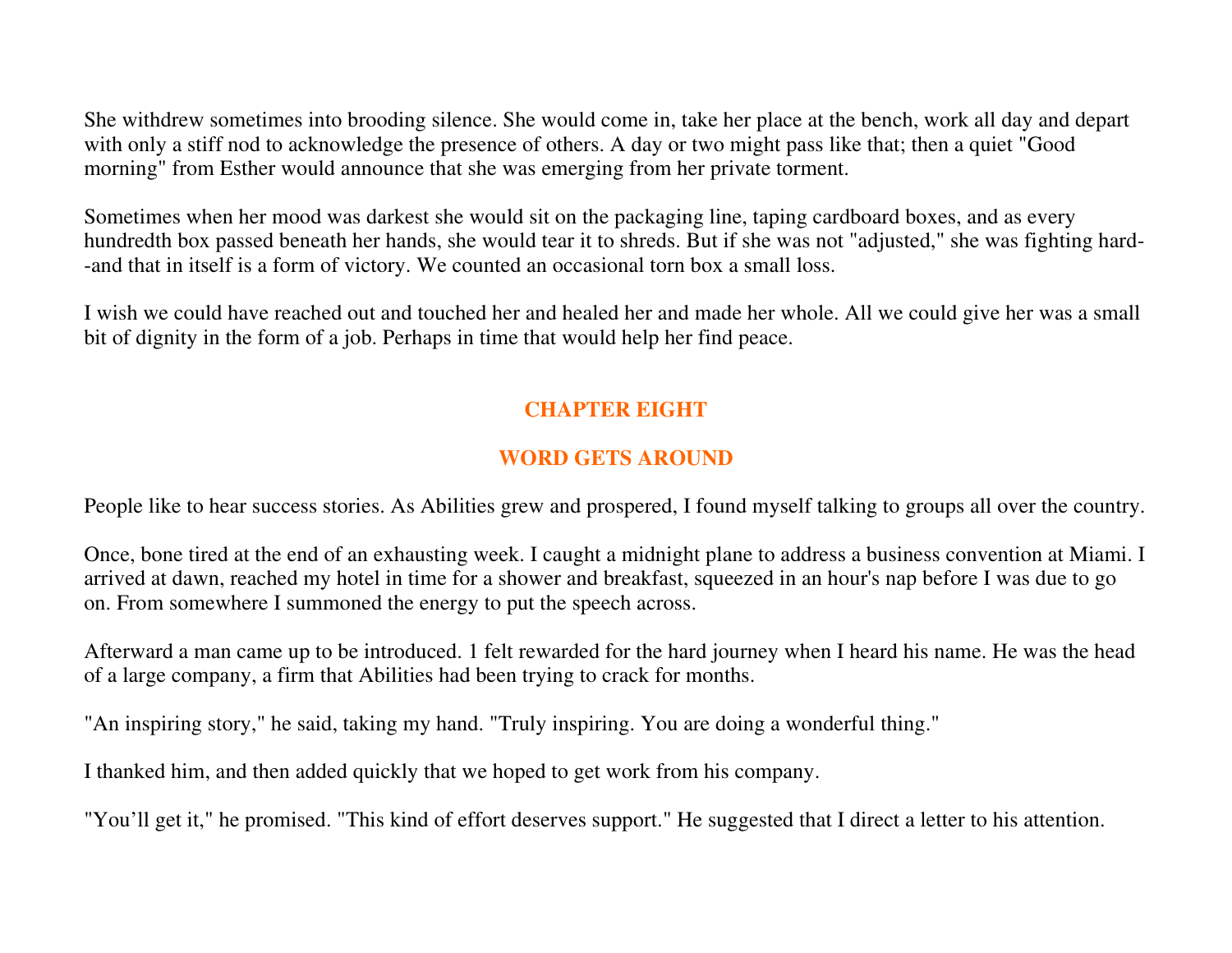I went home elated and wrote the letter at once. When he didn't answer, I dispatched a second letter. This time I received a polite, evasive acknowledgment signed by a minor official of the firm.

"I have been asked to look into this matter.... I regret to say that there seems to be no immediate prospect. Please be assured of our continuing interest..."

It was, unmistakably, the brush-off.

Perhaps the man who made the promise meant to keep it. Maybe he was so surrounded by assistants and executive secretaries, so hedged in by corporate procedure and union rules, that his good intentions never filtered down through his organization. That happens in some big companies. Or, maybe, when he got back to his comfortable office, the problem of disabled people didn't seem so urgent, after all. That happens, too.

The seasons didn't matter. It was, to us, just the old, familiar story of faith without works.

Disgusted, I crossed off that lead and vowed for the hundredth time that I would quit shouting a message, which no one really wanted to hear. But within a week I was on another plane, to Atlanta, Georgia, this time, to participate in a medical conference on rehabilitation.

A few days later I received a letter from A. P. Jarrell, a Georgia health official who had been a prime mover in arranging the conference. It seemed a routine thank- you note, and I started to scan it hastily before tossing it aside. Then one paragraph caught my eye.

"An outstanding industrial surgeon called after the conference," wrote Jarrel, "a man who examines the job applicants for six business firms. He said that this meeting has given him a new insight into the whole question of disabled workers. He's going to press for a complete charge of policy in the companies he serves."

So it wasn't all waste effort. One man had heard; he was willing to act. Because of that, the hard struggle might become a little easier for dozens of injured, abandoned people.

This was part of the answer for the girl who wrote that Abilities had not reached her where she sat in her wheel- chair on a porch in Kansas. Perhaps one day Abilities would be everywhere. Meanwhile we might reach out into the hearts and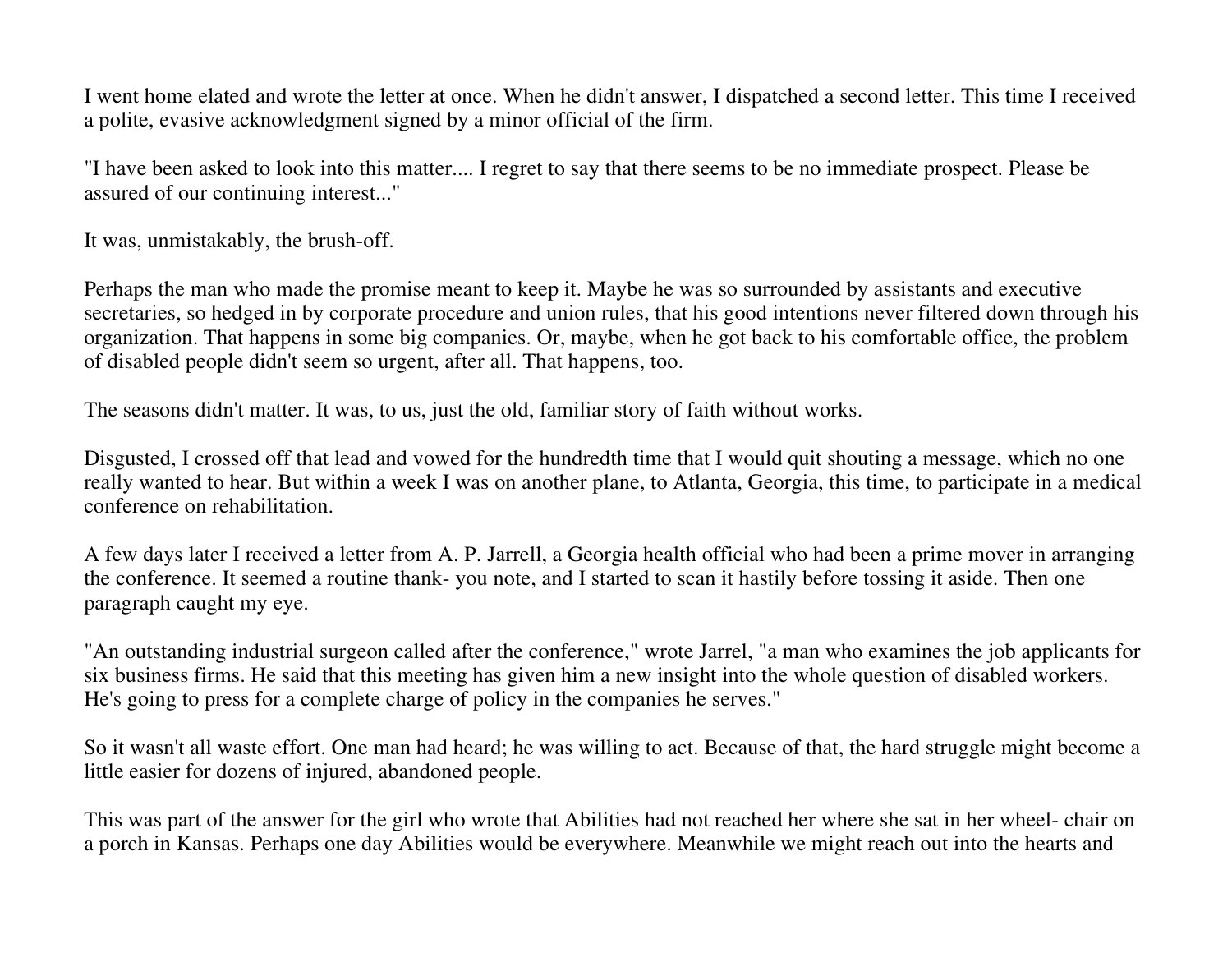minds of men and charge some lives. There were so many that needed changing.

I sat creasing the letter, thinking of the people who might be helped; thinking with sudden awe that I was planting seeds, which might blossom some day for men, and women whom I would never know. Then I bowed my head in a little prayer of contrition and thanks.

About this time I received an honor, which wasn't intended for Viscardi at all. It happened like this:

A distinguished citizen award was to be made by the Junior Order of United American Mechanics, a fraternal and patriotic organization that has long since lost its mechanical connection. The award includes a scroll, a fold medal, and \$5,000 in cash.

Bernard Baruch was selected for the prize. Baruch declined with thanks, and graciously suggested me instead. "Mr. Viscardi deserves it." he told the donors. "His company, Abilities, Inc., is the most important event in the U.S.A. this year."

The nominating committee had considered me, but Baruch was their choice. They stuck with it. Baruch was equally insistent that I should get the award. Finally the elder statesman arranged a compromise.

"Viscardi has collected his share of scrolls and medals," he told them, "and I've got a pretty good collection of money. So give him the \$5,000, and I'll accept the honor."

The organization quickly agreed, and so, of course, did Viscardi. Who was I to argue with a Baruch plan?

The money was especially welcome, as I was now badly in need of new housing for my growing family. Even more welcome in a way was the chance to meet and speak to this body of more than 2,000 first rank business and professional men. These were people who hired other people. They were the kind of audience 1 most wanted to reach.

And so, when I received my slightly second-hand award, 'I tried once again to paint the vision that burned within me. The vision of a proud, free country, which would allow all of its people to share in the freedom and pride. "Neither pensions, parades nor pity," I told them, "can compensate for the sweet dignity of productive life."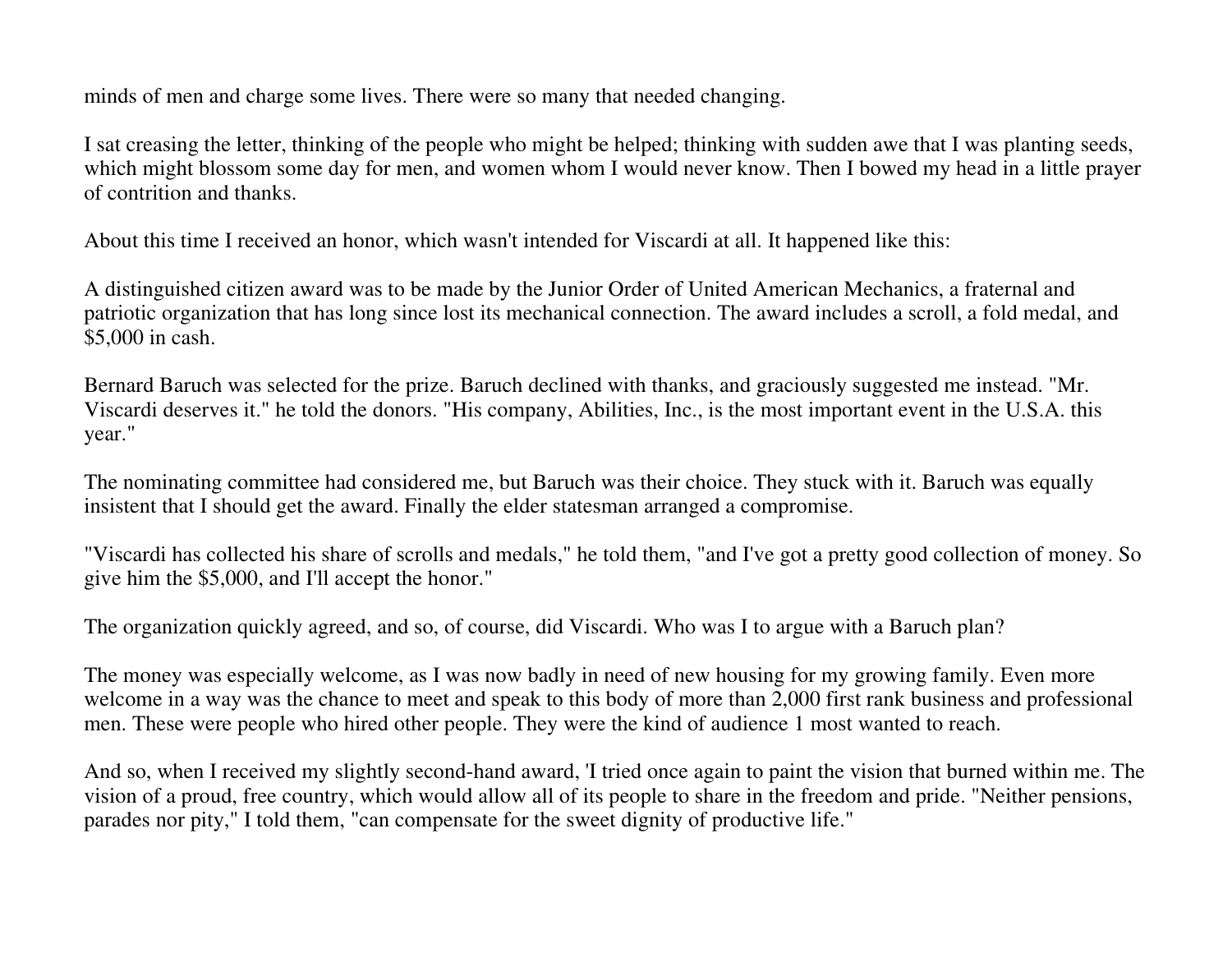When the meeting broke up, Baruch took me aside to mix praise for the speech with a gentle scolding. "You ought to make more talks like that, Hank. You ought to go up and down the country, telling every businessman in America."

I reflected wryly on my seemingly endless round of planes, trains, hotel rooms and platform rosters. Already tucked in my wallet was a train ticket for the next convention.

"I'm on the circuit," I assured him. "Sometimes I think I'm going around for the second time."

A few weeks later we received a surprise visit from Baruch. He called from a nearby Long Island gun club one day, and said that he'd like to see the plant if I could send someone over to guide him.

"Wonderful," I said. "You're not far from us now. I'll pick you up in about ten minutes."

I jumped in the Company car with Danny Gibbons, our one-armed "over-aged" chauffeurs and handyman, and we wheeled through traffic with the nonchalant ease, which is Danny's forte. At the gun club, I transferred to Baruch's station wagon while Danny led the way back.

Wearing his familiar panama hat, Baruch leaned back in the well-cushioned seat and looked at me quizzically from under his bushy white eyebrows.

"Hank," he said, "I was at a dinner party the other night and someone there was very critical of you and your operation."

I didn't know what to say, so I said nothing. He waited awhile, then asked, "Well, aren't you going to ask me who he was and what he said?"

"No, sir," I answered. "I feel that if you want to tell me, you will."

He laughed and slapped his knee. "In my long years of experience, Hank, I've found that's one way to avoid criticism. Don't ask for it."

We dismissed the critics then, and talked of the belief we shared in what I was trying to do. Baruch, I knew, was in my corner. He had written the introduction to my first book, *A Man's Stature*, and had given staunch support to my work at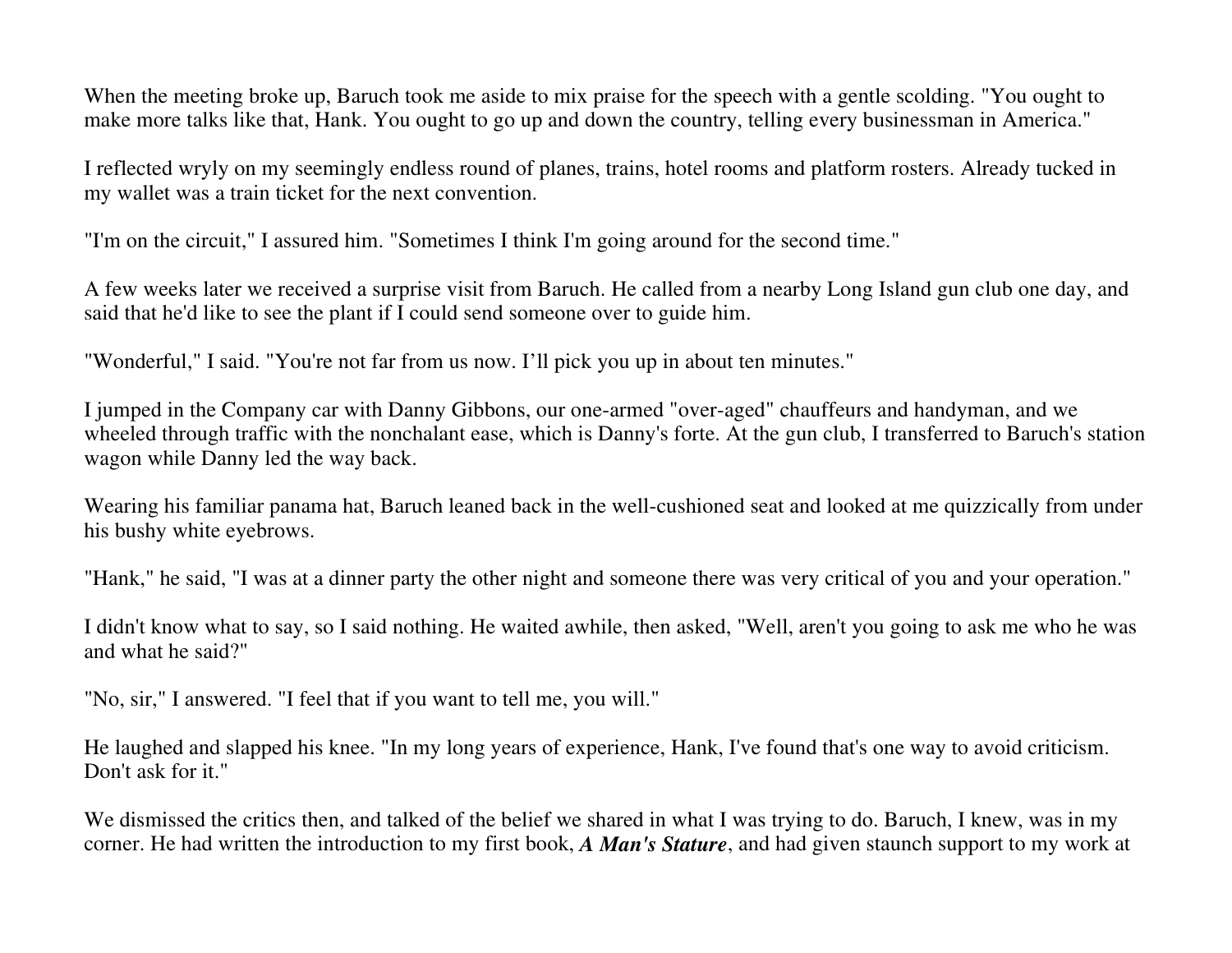J.O.B. The rehabilitation effort behind J.O.B., in fact, was largely financed by the Baruch Committee on Physical Medicine, which he set up in memory of his father, a pioneer surgeon.

"My father started this whole concept of physical rehabilitation," he told me once. "Before he died I promised that I'd carry it on."

Baruch inspected the plant for more than an hour, asking shrewd questions, and not bothering to conceal his own 'disability as he held out his famous hearing aid to catch the answers. Tall and erect in his conservative gray suit, he maintained his habitual composure throughout, but there were tears in his eyes when he turned to go.

"Hank," he said, "I'm overwhelmed."

We put his visit down as a surprise birthday present. It came just a year and a day after we opened the shop.

What with one thing and another--work mostly-we didn't get around to a birthday party until nearly two months after the event.

We scheduled our party for the Georgian Room of the Garden City Hotel. That was for sentimental reasons. I had attended a lot of harried luncheon conferences in the Georgian Room, had bolted down a lot of ill-digested meals there, during the worried days when I was trying to raise a few thousand dollars to launch our great ad- venture. It seemed a fitting place for a banquet of triumph.

The day of the banquet was perversely foul. A blustery nor'easter came whipping in from the Atlantic, soaking Long Island, as only a seaside locality can be soaked. I was dictating a final letter in my office, before leaving for the party, when the phone rang. It was a hotel official, wanting to know if we intended to keep the reservation.

"Sure. Why not?"

"Well, uh, I mean, your people...." He was a nice guy who didn't know any better, and I laughed at him.

"Mister," I said, "you underestimate our people. They have survived war, disease, and mistakes of nature and disastrous accidents of every kind. You name it they've had it. Did you think a little rain was going to spoil their party?"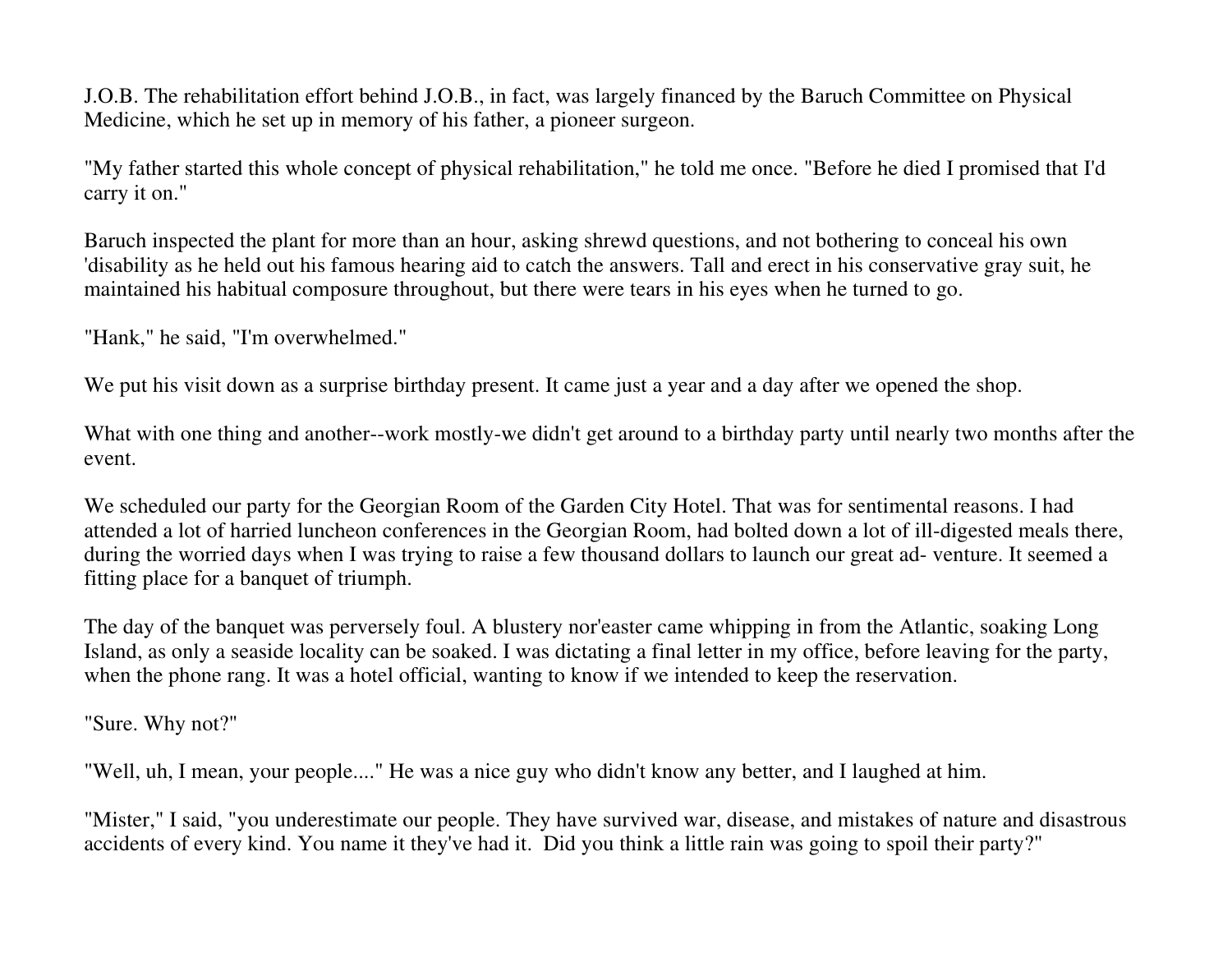The storm, in fact, didn't even slow the party down.

At the hotel, someone found an old wooden ramp and laid it over the outside stairs. It was wet and slippery within five minutes, but no matter. The people who had to use it knew how to manage. They came sloshing out of the rain and struggled up the ramp as though it were some special kind or red carpet in their honor.

Inside, Dr. Glasser bustled around dispensing warm handshakes and worried looks as be urged new arrivals to get out of their wet coats right away. I thought that some of Dec's handshakes seemed unusually protracted. Nierenberg caught it, too, and pulled me aside with a confidential grin.

"Hank, do you know what I think?"

"No, what?" "I think Dec's taking pluses on the sly."

We both laughed. When Doc fussed over us, or at us, we knew it was an expression of love. The banquet room was noisy and crowded. Milling around the long table were more than 250 people: our employees, their wives or husbands, and the friends of Abilities.

Jim Wadsworth and Sperry's Uly Da Parma sat heads together in earnest conversation in one corner of the room, solving an engineering problem, no doubt. I made a mental bet that they would be scrawling designs on the tablecloth before soup was served.

Charlie Langdon was present, collecting a well-earned steak dinner for all those cartons of coffee he brought when Nierenberg sat alone in an empty shop.

Preston Bassett was there, too. Just returned from Europe, he had chartered a private plane at Halifax in order to arrive in time for our celebration.

There were many others whom we could be proud to call friends. People who had loaned us money, trusted us with important jobs, helped us in a dozen ways. I had to get them all together in one room before I realized how much we owed to their wholehearted support.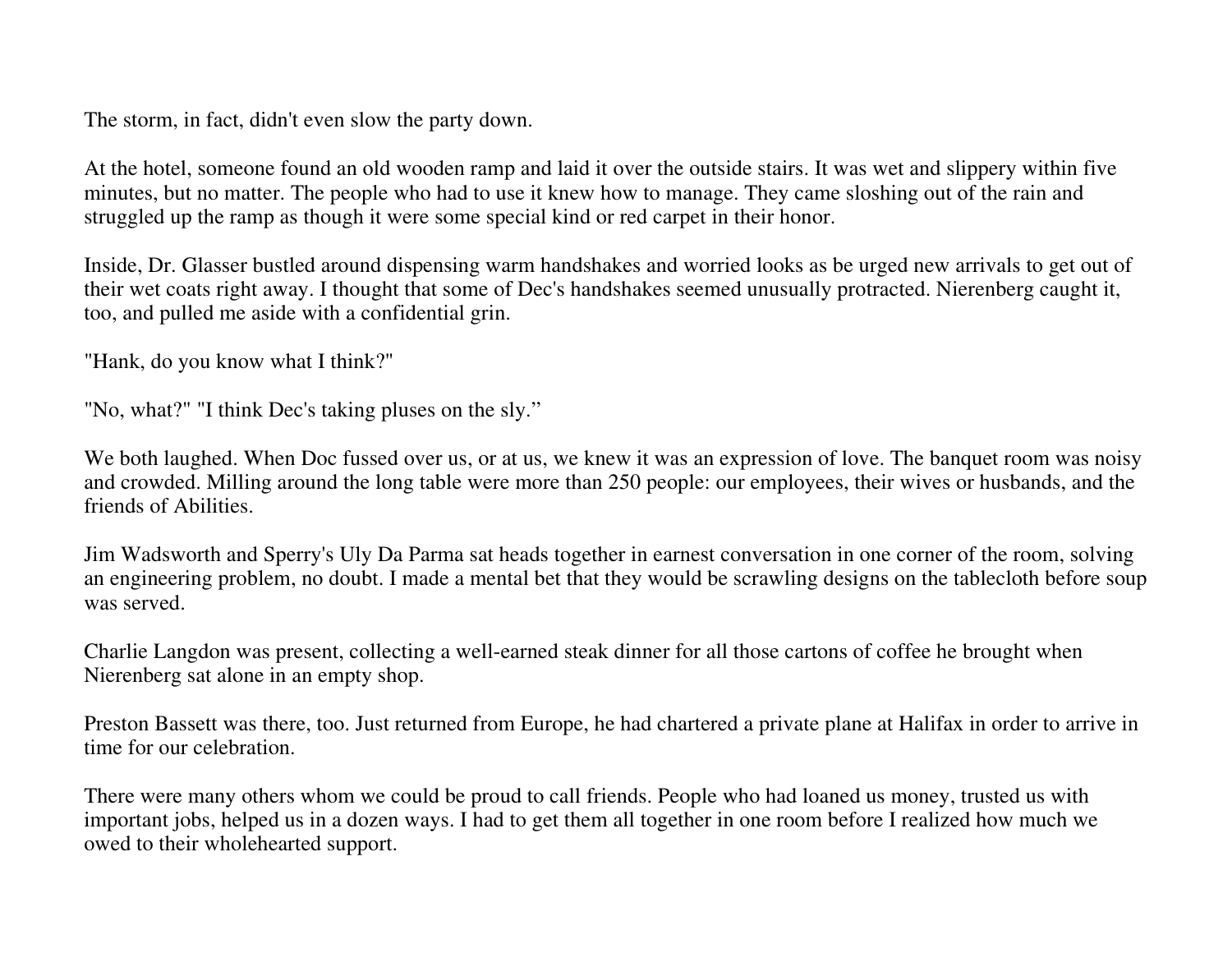After the dinner we settled back over coffee and cigars and listened to-the pleasant sounds of praise. Arthur Roth was one of the principal speakers. A banker, accustomed to dealing in facts and figures, he outlined the Abilities story in its stark statistics.

In a year's time we had created new jobs for 57 men and women--all of them people who were "unemployable" by almost any standards but ours.

We had sold \$191,526.65 worth of goods to nine different firms.

Despite the trail-and-error hazards of learning new jobs, training new workers, we had emerged with a first-year profit of \$48,090. We had paid back our investors in full, had laid by reserve funds to safeguard Abilities against slack times.

We were giving steady raises--our employees were earning an average of 29 per cent above their starting wage--and we were providing other benefits like medical insurance and paid vacations.

Roth cited the statistics of success, then paid tribute to the workers who made it possible. "Not the least of your abilities," he told them, "is the great reservoir of spiritual force which you have brought to the task."

Bassett spoke also, his quiet, almost shy sincerity adding impact to his words. "Abilities," he said, "has been a surprise to us all. We on the advisory board have learned much more than we taught. No hale and hearty man could have imagined the things that you have done."

When it was my turn I rose and looked out over my tough and gallant little crew, and knew that I didn't have words enough for what was in my heart. So I made it short.

"We don't have a dais for honored guests," I told them, "because we couldn't build one big enough. All of you belong on it."

Mrs. Eleanor Roosevelt was another good friend of Abilities who paid us a visit. By pre-arrangement, I picked her up in New York City one day for the drive to the plant. Almost at once, she asked about Esther Caldwell, the young woman she had referred to us.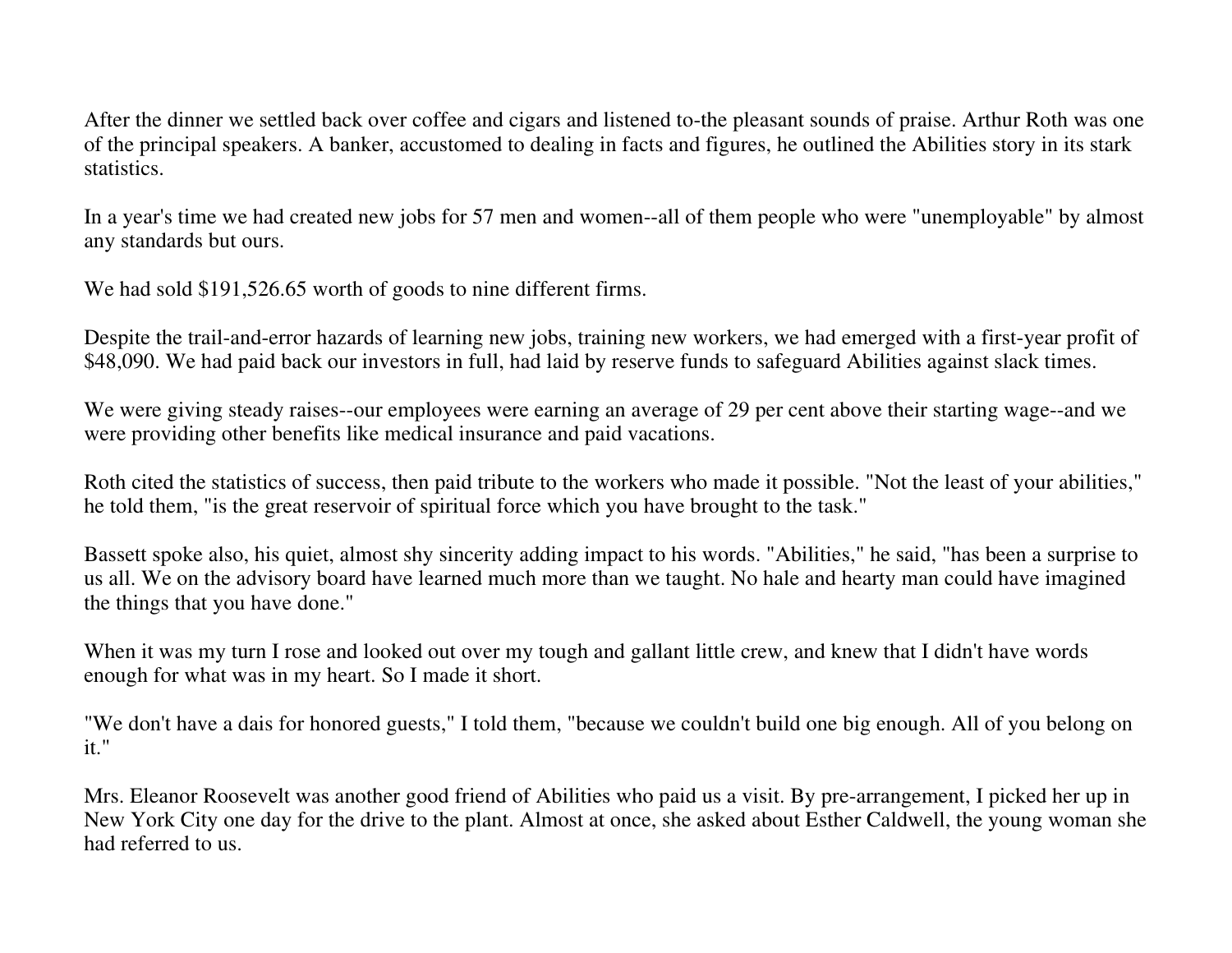"Esther is having a hard time," I said. "A very hard time. But she's trying hard, too. I think she's going to be all right." I told her of Esther's lonely struggle.

As we left city traffic behind and motored-through the wintry Long Island landscape, I reminisced with Mrs. Roosevelt about other meetings and other times. I remembered, especially, the first time we meet, during World War II.

I was a brash young man then, full of fervent ideas about how to help war amputees, and I had just been Bred from the Red Cross for trying to do too much too soon without going through channels. Mrs. Roosevelt heard of it, and summoned me to the White House. Gently, with great tact and charm, she drew out my beliefs on what ought to be done. She encouraged me to continue my efforts on another front.

"When you are ready," she said then, "let me know. I think perhaps I can help."

It was, I discovered, no idle promise. I was invited back for another long talk in the pleasant garden of her Hyde Park home. I was put in touch with men who could do something about jobs for the disabled--men like the CIO's James Carey, and General Electric's Charles Wilson, who was then head of the War production Board. I wound up touring war plants to plead the cause of disabled workers.

At one plant I arranged to "disguise" myself as a regular employee. I worked in the tool crib for a while, was transferred to the foundry department, did paint spraying and other jobs. Then I sat in at a plant conference on hiring the disabled.

"Hank, here," the plant superintendent nodded toward me," has been making a special study to determine whether any of our jobs can be handled by disabled veterans." He turned to one of the supervisors. "What would your reaction be to trying an amputee in your department?"

The man shook his head. "Wouldn't work."

"Why not?"

"We've got a tough schedule to meet. We don't have time to fool around with a one-armed or one-legged man. Hank has worked in my department; he ought to know that."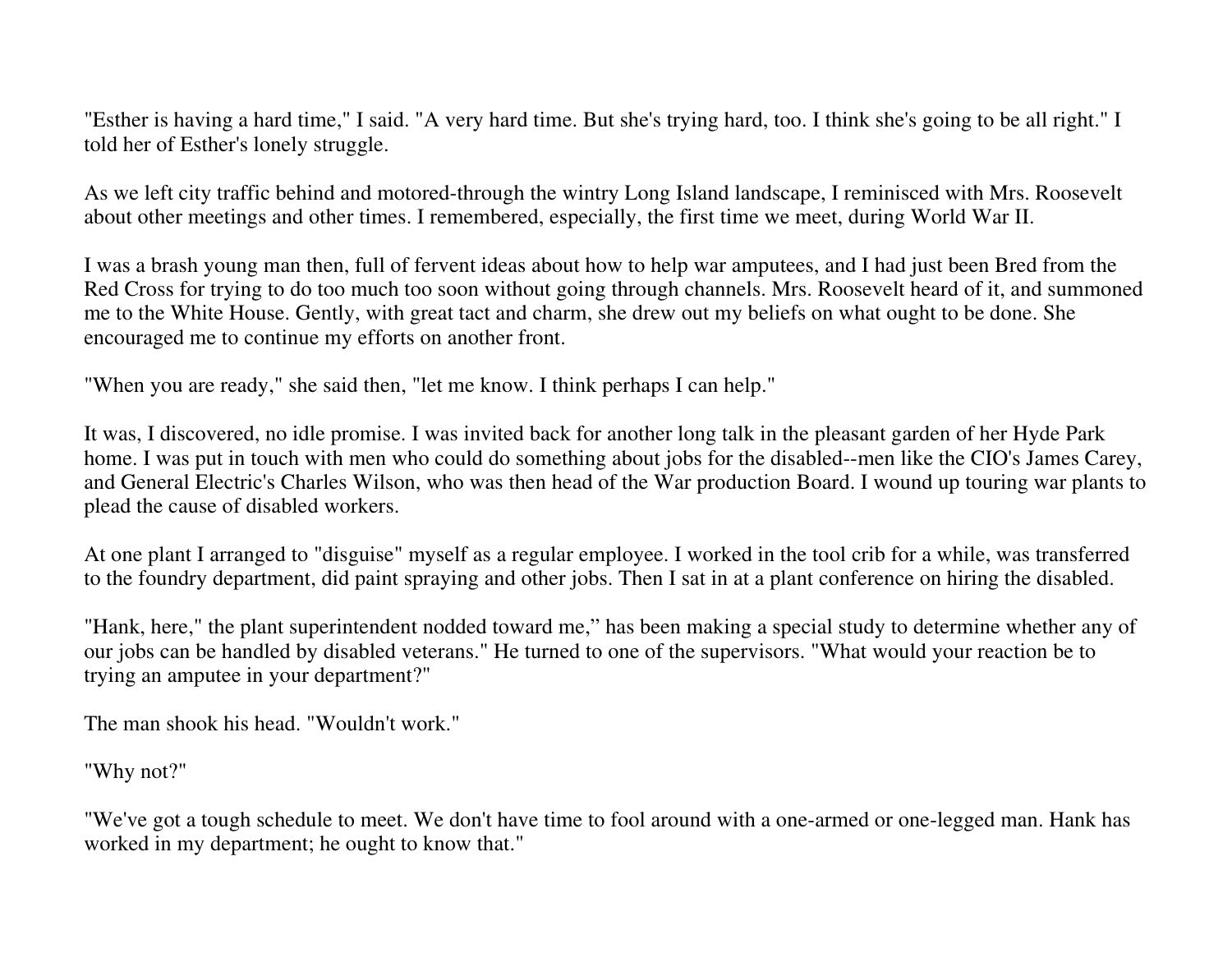The superintendent grinned. "You reported that Hank did a more than satisfactory job. It may surprise you to learn that he's a no-legged man. He wears artificial limbs."

"Well, I'll be damned." The objector swiveled around to give me an astonished look. "I noticed you limping a little,' but I didn't think...." He paused, embarrassed, then stuck out his hand. "Seeing is believing. I guess I've been wrong about this."

Thanks to the support of Mrs. Roosevelt and others, I was able to put on several such demonstrations. Industry's walls of prejudice didn't come tumbling down, but cracks began to appear in the walls. A few factories started to hire disabled men.

Later, when I was offered the post at J.O.B., Lucile and I went to Hyde Park to talk it over with Mrs. Roosevelt. Again, she reinforced my convictions with her own great faith in the limitless possibilities of human beings. Due partly to her urging, I threw away a secure future in private business to gamble on a new idea.

Still later, when Abilities began, there was a good luck message from Mrs. Roosevelt on opening day. Her letter and one from Bernard Baruch hung for a long time on our bulletin board, two proud adornments of an otherwise almost barren shop.

Now I was taking my guest to see the fruit of a long labor. As we swung into the Abilities drive, I tried to keep a poker face.

"It's just a garage," I said. "But I think we're doing some pretty good work."

Our guest was expected, but even so a quick ripple of excitement went through the plant when she stepped through the door. Heads bobbed up from workbenches. People poked their neighbors. Other heads bobbed up. The shop rhythm slackened and hushed for a lone moment, then the rhythm resumed as busy hands returned to their tasks.

Mrs. Roosevelt didn't know it, but Abilities had paid its highest compliment. Our people don't often stop work to watch a visitor come in.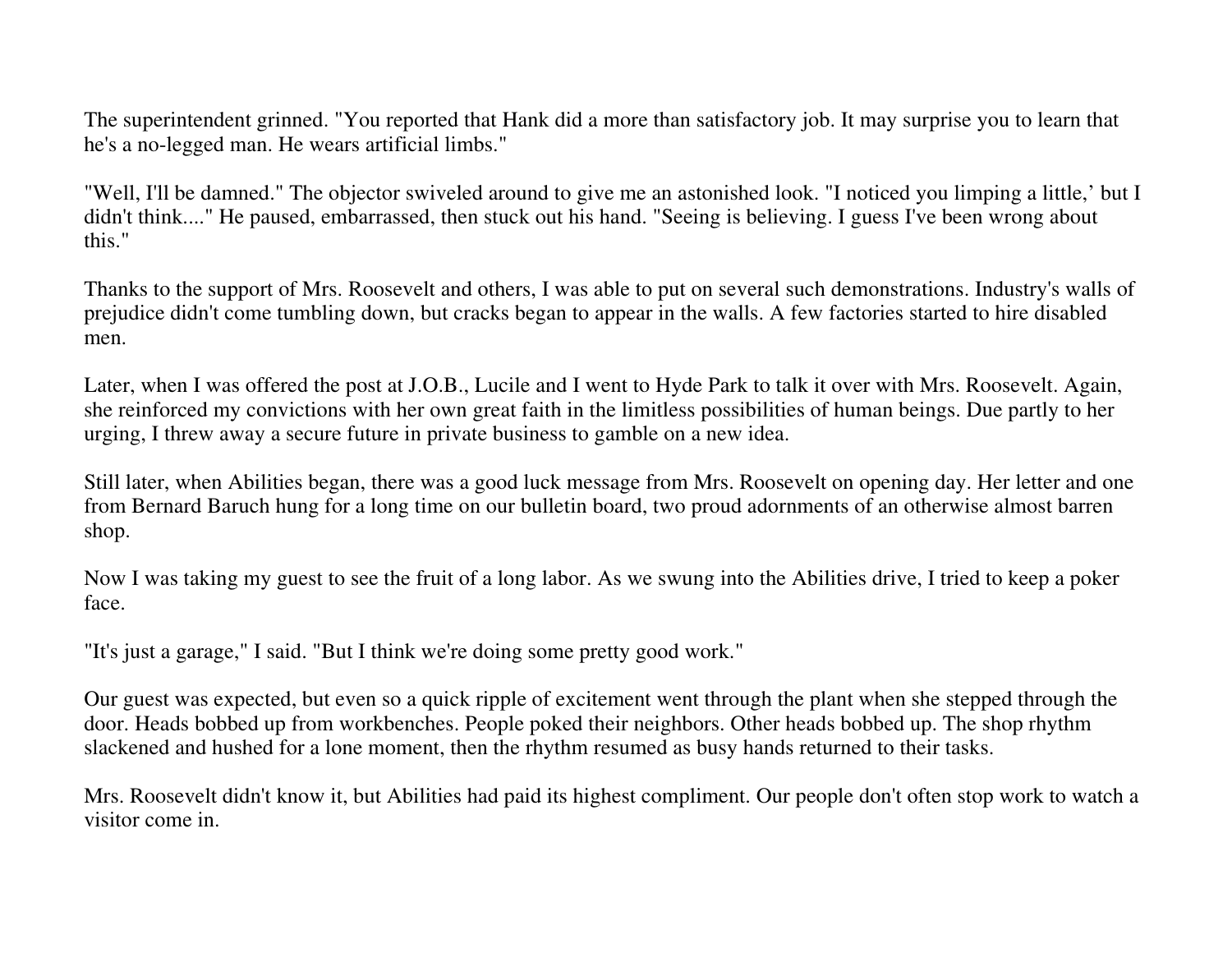Moving up and down the line, pausing often for friendly chats, Mrs. Roosevelt toured the shop. She lingered longest when she was introduced to Esther. You could sense the warm greeting without hearing the words as the older woman printed her message into the young woman's hand.

Someone took their picture together so that Esther would have a souvenir, though she could not see it.

Blind Gene Zamora was thrilled when Mrs. Roosevelt stopped to inspect the work he was doing. He started to extend a hand, retrieved it quickly to wipe it on the bib of his overalls, and then extended it again. "It's an honor to meet you," he said.

"No," she said, taking his hand, "it is my honor."

Our guest lingered also with Alex Alazraki, marveling at how he packaged tiny rivets with his handless stumps. I told her that Alex hoped to have surgery so that his leg stumps could be fitted to artificial limbs.

"Godspeed, Mr. Alazraki," she cried.

"I want to come up in the world," he wisecracked, "like the boss."

Afterward, Mrs. Roosevelt told me, "Hank, this is wonderful. 1 had no idea that you were accomplishing so much."

"It's only the beginning," I said. It was a promise, not a boast.

Midway into our second year, the National Association of Manufacturers asked me to speak at its annual meeting. I jumped at the chance. Here were the top people in industry, the very top. At one stroke--by a simple change in attitude-they could take a long step toward wiping out the unspoken and unspeakable policy, which consigns millions of our citizens to the national scrap heap.

A few days after I wired my acceptance, a brisk, competent looking fellow paid a call at my office. He introduced himself as Byron Keith, representing NAM.

"Mr. Viscardi," he said, "we've been thinking about your spot on the program. Instead of the usual routine-- the formal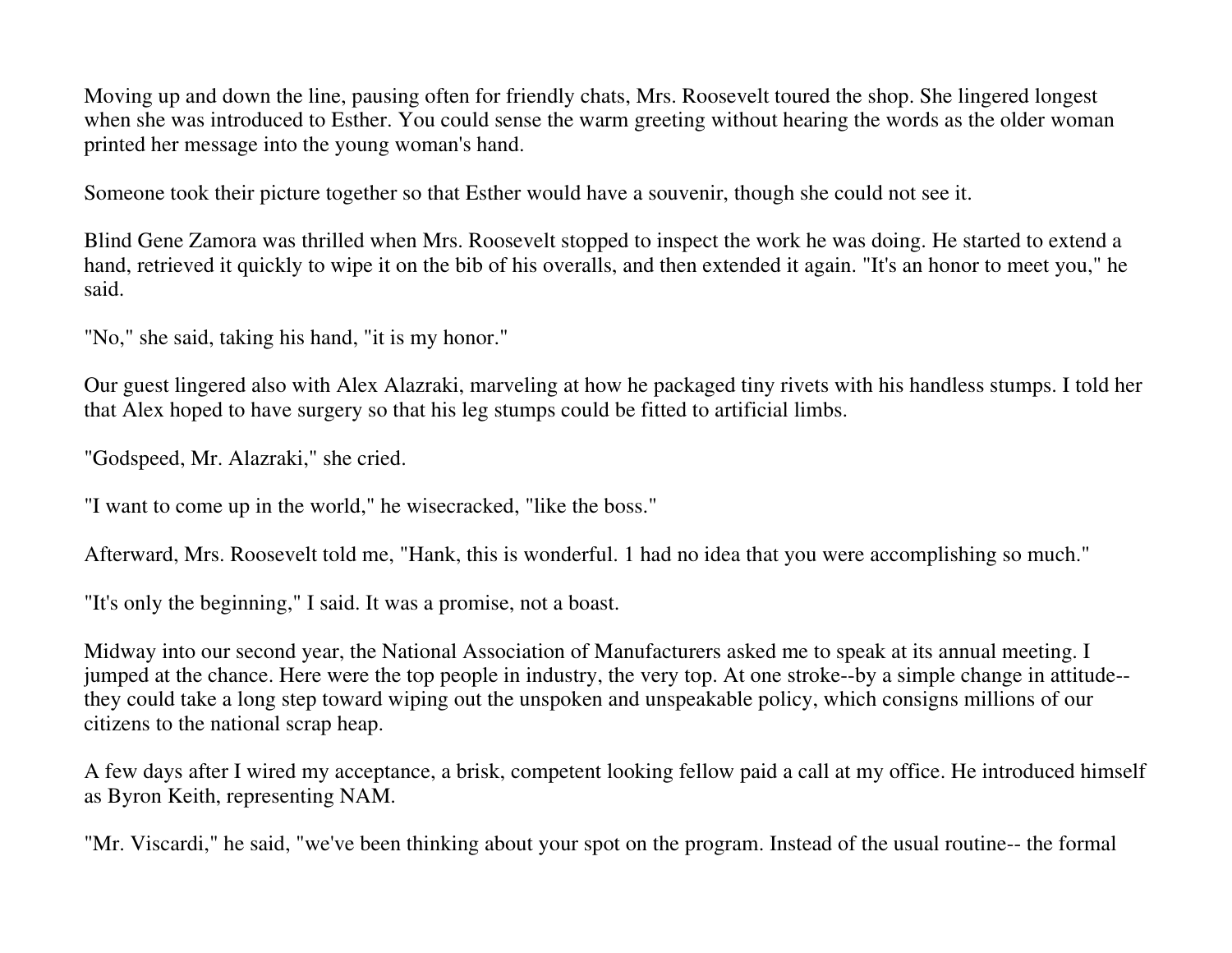introduction and so on-we'd like to open with a dramatic presentation of the problem."

"Dramatic presentation?" I said. "Mr. Keith to convince this audience I would dance on a tight wire to demonstrate disabled agility."

He laughed. "That won't be necessary. But I think we've come up with something that will be pretty effective."

The plan was to build a short play around an episode from my autobiography, *A Man's Stature.* The acting, Keith told me, would be handled by professionals. At an appropriate moment, I had merely to rise from the audience and launch into my talk.

It sounded good, and I liked it still better when I saw the script. The incident they planned to dramatize dealt with my Red Cross experience, in World War II, but it went to the heart of the problem for all disabled people in peace or war.

On convention night I sat in the Grand Ballroom of New York's Waldorf-Astoria and had the odd experience of seeing myself walk across a stage. The actor who portrayed me was good; I noticed with a start of recognition that he had picked up little mannerisms I hardly knew I had. I nodded with professional approval at the way he handled his "artificial" limbs. He limped a little, but not too much, as a man would if he were used to walking on aluminum legs.

My attention shifted to another actor, at the far side of the stage. Huddled in a hospital bed, eyes turned toward the wall, He portrayed a young soldier named Jerry.

Jerry--the real Jerry--was a soldier who never got past training camp. He was climbing into the back of a G.I. truck one day when another truck caught and pinned him from behind. He lost both legs.

When they brought him to Waiter Reed Hospital, where I worked, Jerry was still in emotional shock. He had been able to endure the gangrene, the stump surgery, the months of traction, the endless pain. What he couldn't endure was the thought that his injury was somehow a mark of disgrace and failure. He couldn't bear going back to his small town and facing his family and friends.

"I didn't even lose my legs in a shooting war," he complained the first time we met. "I'm half a man and not that much of a hero."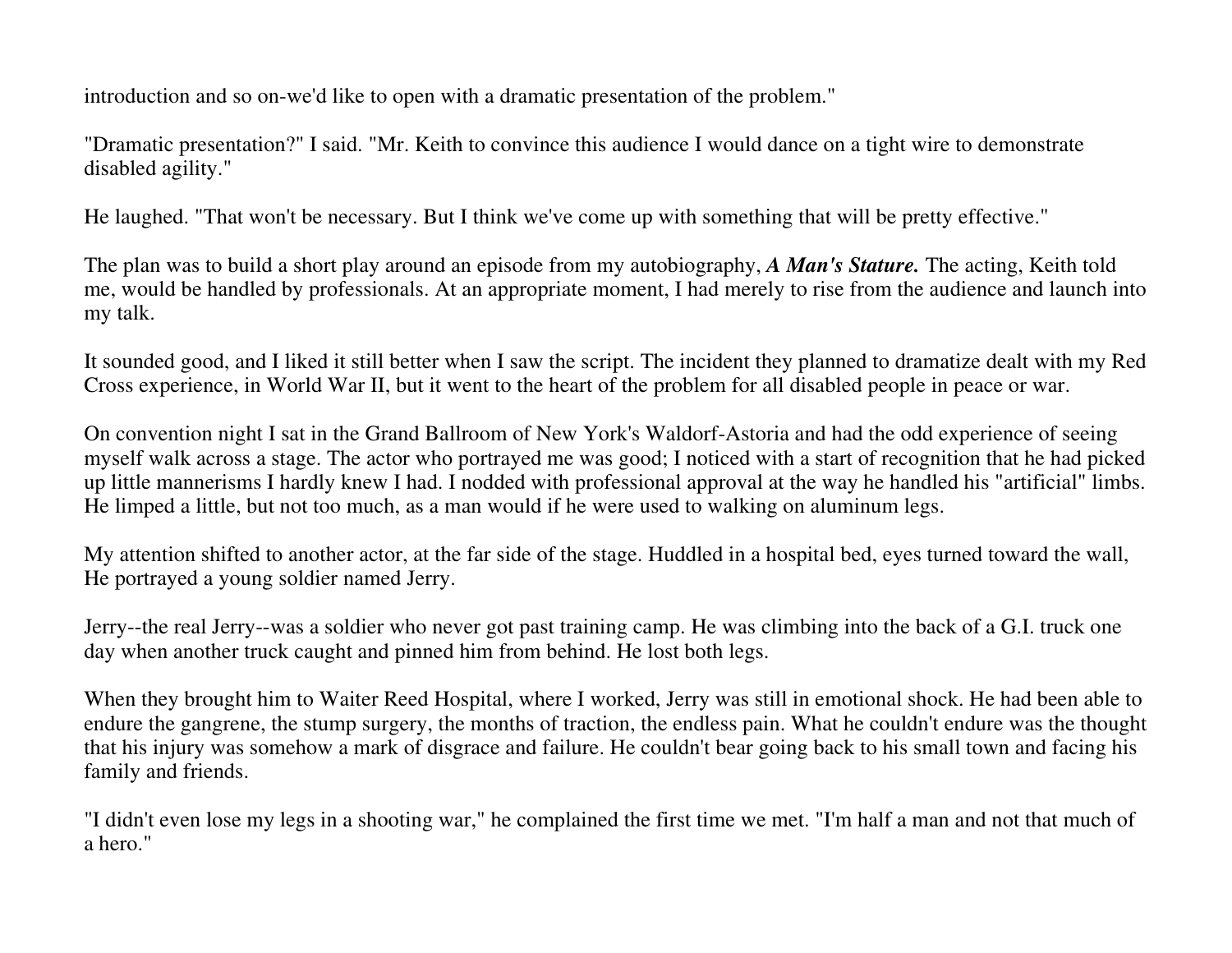I pulled up a chair and offered a cigarette. "Don't worry about missing the war, soldier. You're going to be fighting another kind of war for the rest of your life. You'll have a chance to prove you're a man."

In the months that followed, I coaxed him, kidded him, and bullied him when I thought it would help. He began to bounce back. But one day I found him withdrawn and bitter. He waved me away; he didn't want to talk about it. I sat, and waited, and finally it came out. An old leg maker in the prosthetic appliance shop had looked at Jerry's stumps and pronounced them too shattered to support artificial limbs. He wanted to make Jerry a small cart, close to the ground, so that he could propel himself with his hands.

"That's all I need," Jerry said. "Then they can give me a cup and some pencils and I'll be set for life." He turned his face away, but he could not stifle the sound of a sob.

I talked to his doctor. "You're not going to let them put Jerry on a cart, are you?"

"No, the leg maker was a fool to tell him that. I think 'something can be worked out."

After still more surgery, Jerry got his limbs. I taught him to use them. We practiced walking--on gravel paths, over curbs, up steps and down ramps, on rough terrain and smooth until he knew instinctively how to balance himself and make new muscles substitute for those he no longer had. He drove himself like an athlete in training. The time came when be could no longer put oh thinking about going home.

"What am I going to do, Hank? I'm scared. I can't face the people at home. You've seen my family's letters --there's a broken heart in every paragraph."

"They'll have to learn to live with it, Jerry. As you have. I'll talk with them if you think it will help."

And so I went to Jerry's little town in Pennsylvania. I found there elaborate preparations for his return. The civic organizations were going to parade him down Main Street. The mayor was going to appoint him town tax collector. An easy job at a nominal salary; enough to keep him in pocket money as he spent his days in a chair in the sun.

Late into the night, I talked with Jerry's parents. It was hard to tell these well-meaning people that the home- coming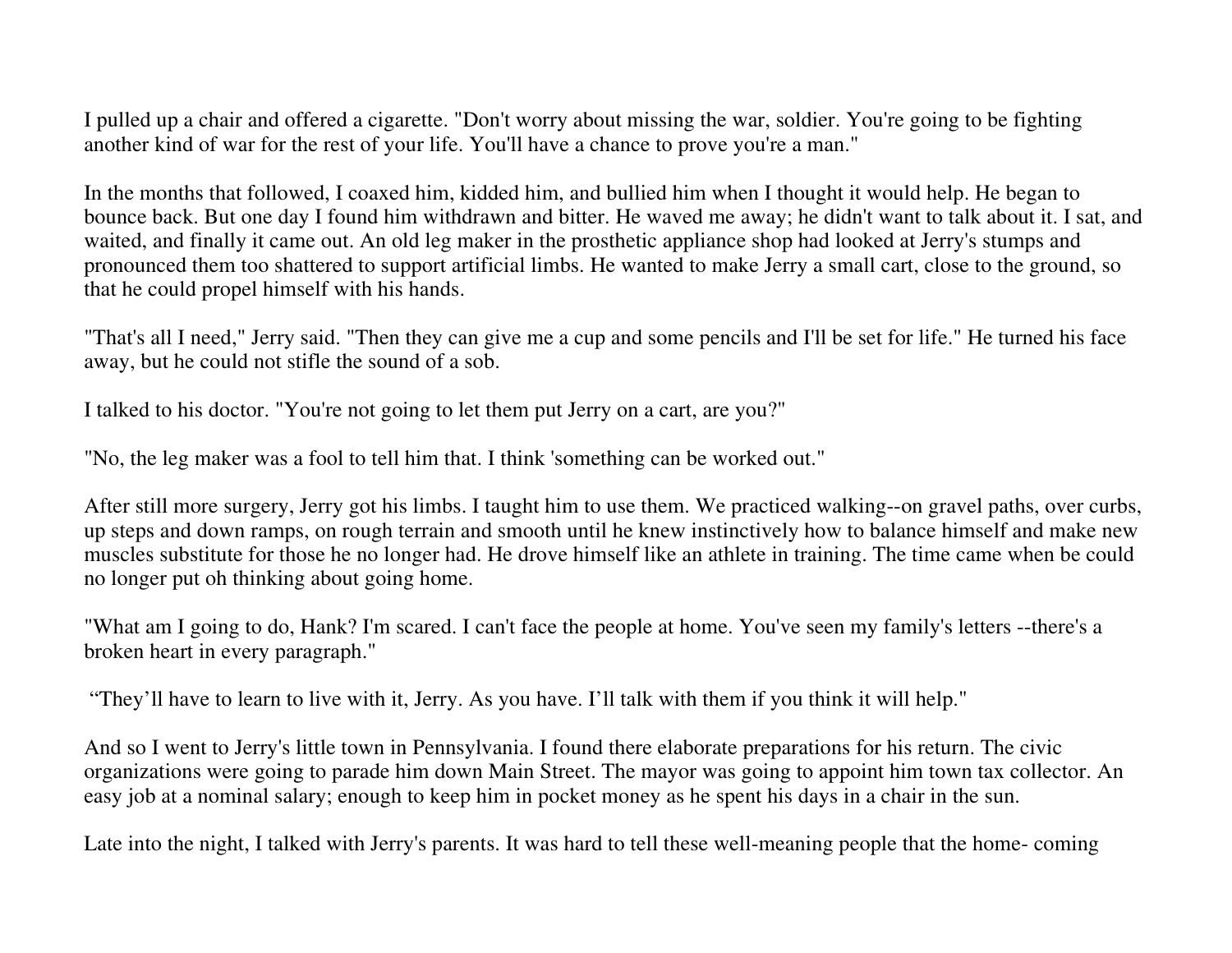plans were terribly wrong. When I had them convinced, there was still the rest of the community.

The mayor had done more than anyone else to organize the affair, and he resented my intrusion. We had a long argument.

"Mayor," I said finally, "why don't you just stick this boy up on the courthouse lawn? Like a used cannon."

Shocked and angry, he jumped up from his chair.

"You have no right to say that. We've trying to do what we can for Jerry. We're trying to take care of him."

"Mayor," I said, "suppose it wasn't Jerry who lost his legs. Suppose it was you. Would you want to be taken care of? Would you settle for what you're offering him?"

He sat down again, the white anger draining slowly from his face. "I hadn't thought of it like that before. I guess you're right. I wouldn't settle for that."

Once persuaded, the mayor went all the way. He helped me to rent a motion picture theater, the town's only place of public assembly, so that I could talk to the entire community.

At this point the dramatization ended, and I rose in the Waldorf ballroom to give once more the talk I had made long ago in a drafty, threadbare little Pennsylvania theater. Memories and emotions came rushing back as I told of Jerry's long struggle To walk upright again, of his desire to go home like any soldier returned from the war and take his place as a man among men.

I went on to speak for the nameless millions who shared Jerry's hardship--and his need. 1 pleaded with these captains of industry and dispensers of jobs not to doom the disabled to idleness and despair. "Give us," I begged, "that one big break--a chance to work, to be self-supporting, to enjoy the full rights and obligations of citizens."

"We will earn our paychecks," I promised, "and you don't have to take my word for it. Come to Abilities and see for yourselves what the disabled can do."

When I finished, 5,000 industrialists rose and applauded. How many of them went back to their plants and rewrote their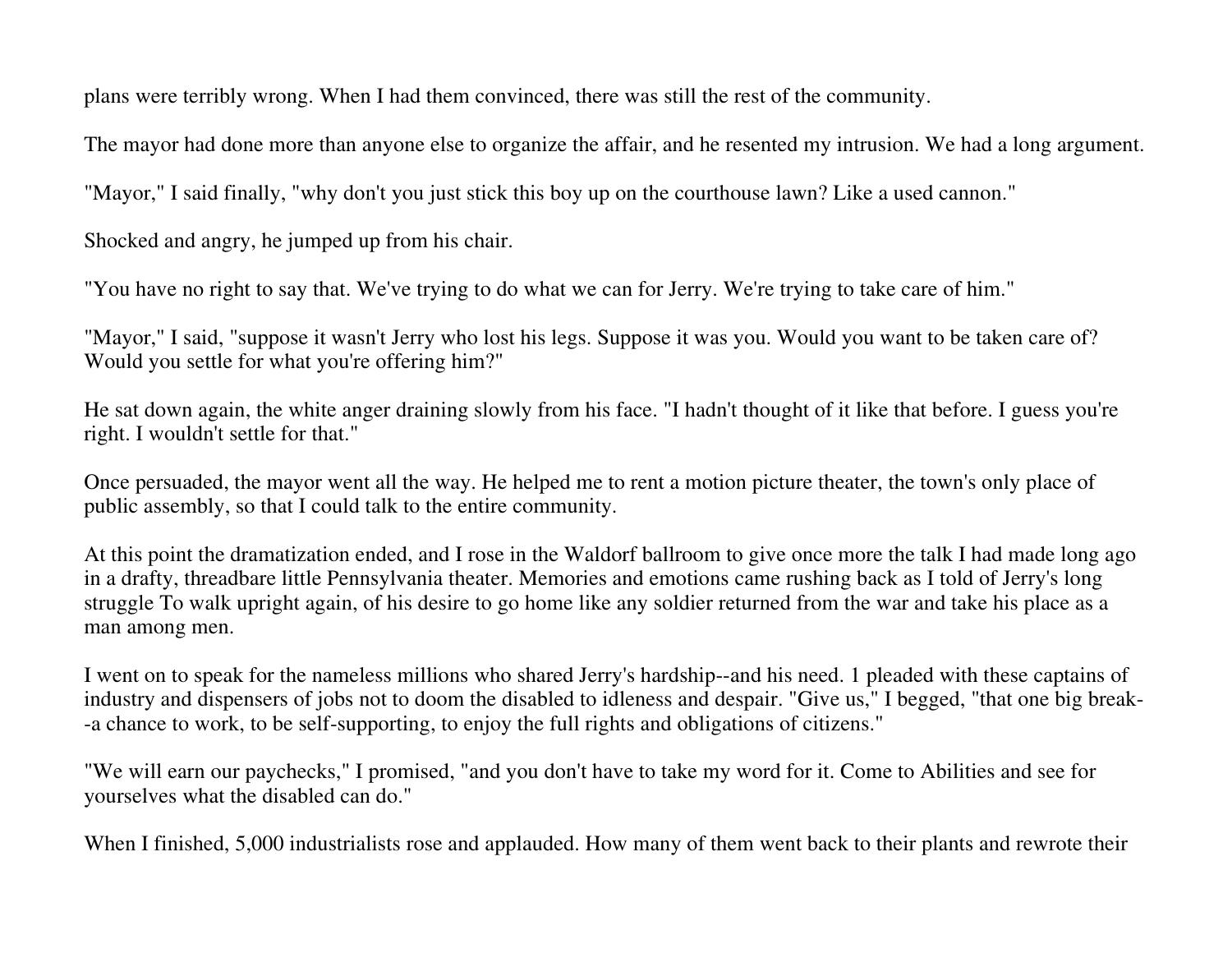employment policies, I never knew. But the speech did some good at least; the NAM launched a study of disabled employment and asked me to take part.

It was another small crack in the formidable wall.

Still another event was turned to Abilities' advantage. It came about thus: I was a member of President Eisenhower's Committee on Employment of the Physically Handicapped and ~as scheduled to receive that organization's distinguished service certificate. What interested me a great deal more than the certificate was the fact that the principal speaker for the occasion would be Ralph J. Cordiner, president of General Electric Company.

I had been trying for a long time to get a GE contract. With no luck. Maybe this was my chance.

I was allotted ten minutes for my part in the presentation program and I began to scheme and connive as to how I could use that brief interval to create a dramatic impression. I came up with an answer but I wasn't sure I had the nerve to do it.

I still wasn't sure when I stood on the dais and received my certificate. As the master of ceremonies went through the presentation routine I stole a glance at Cordiner. He looked formidable. Not the kind of man you'd want to put on the spot.

Then I was on and I had to make up my mind. I decided to go through with it.

"I appreciate this honor very much," I said. "But I'm not going to make a speech about it. I'm waiting like the rest of you to hear Mr. Cordiner's speech."

I turned and looked directly at him. "I'm going to do you a little favor, Mr. Cordiner, and warm up your audience by telling a story. Then I'm going to ask you to do a favor for me."

I turned back to the rest of the audience, slid into a story I often use for convention purposes.

"You've heard a great deal today about my artificial legs. The problem is not as profound as you might think. After all, it's a question of alternatives. When you go to bed you take off your shoes and socks. I don't. I just take oh my legs.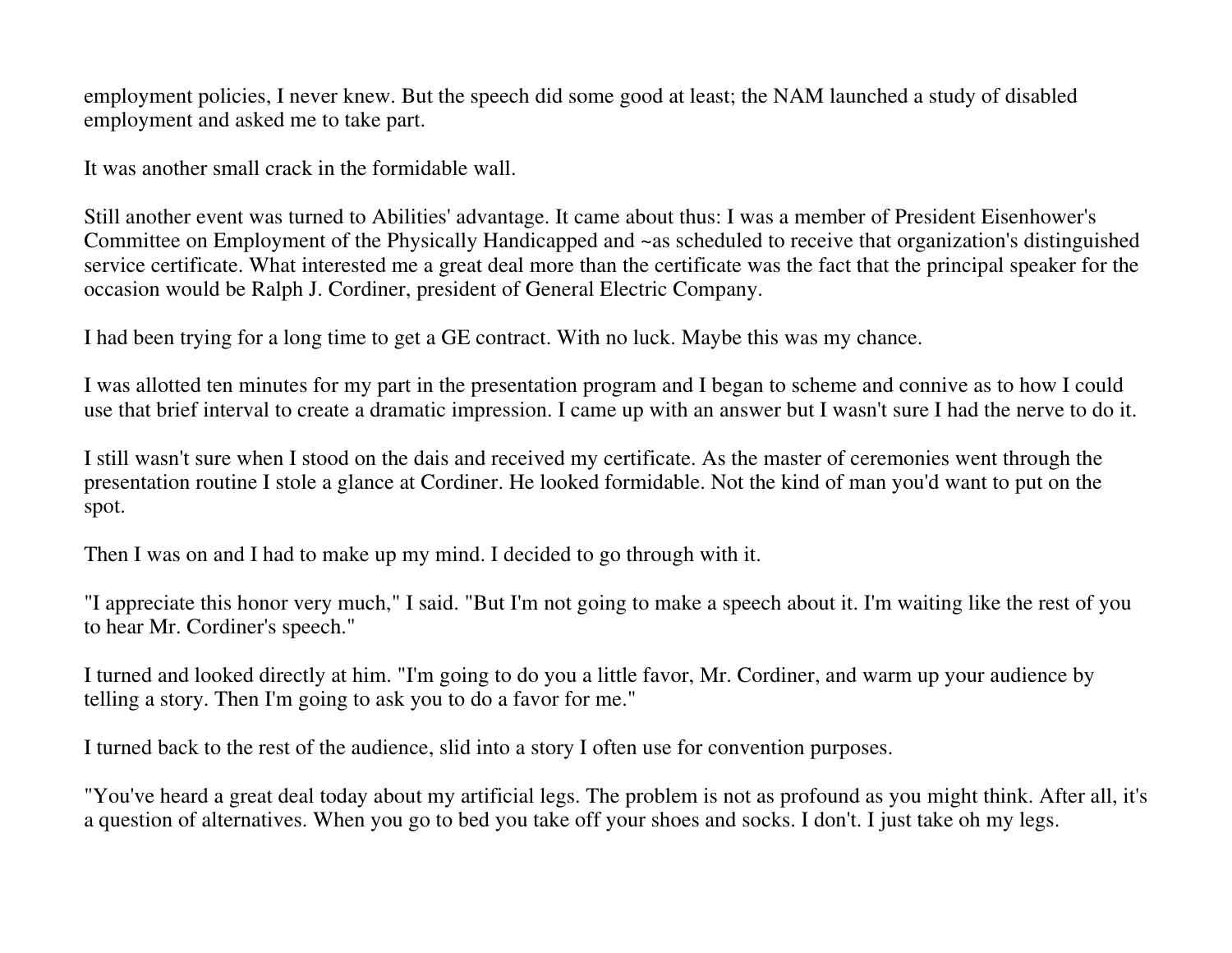"The other day my wife looked at the socks I was wearing. "

'Hank,' she said, and something in her tone of voice should have alerted me. 'Hank, are you wearing argyles again? Don't you ever wear plain colors any more?'

"'Sure, honey,' I replied,' but you laid them out for me.' "

'Darling,' she persisted,' the last time I laid out any socks for you was the day before the baby was born.' Her voice rose. 'Hank Viscardi,' she practically shouted at me,' haven't you changed your socks for nine weeks?'

" I waited for the chuckle and got it. A quick side glance at Cordiner. Was that smile merely polite?

"Despite the compensations," I continued, "there can be unforeseen difficulties with artificial legs, as I recently discovered when I made my first overnight trip in a roomette. I don't often travel by train. Being pressed for time. I usually go by plane. But this time my secretary--who is an excellent secretary despite being disabled--happened to notice the sky was threatening and the wind rising. She was afraid LaGuardia Field might be weathered in by morning. So she cancelled my flight and reserved a roomette for me.

"The word sounded pleasantly romantic. I had never been in a roomette before. I found myself descending to the cavernous regions of Penn Station and traversing the long platform with agreeable anticipation. A room of my own--a roomette-a nice, quiet, cozy place in which to go over my notes for next day before turning in for the good night's sleep I pretty much needed.

"It was cozy, all right. But I must not get ahead of my story.

"Before he left me, the porter said, 'Just turn this handle, boss, and the bed will come down out of this wall panel and you hook it over there.' "'Okay,' I said, without paying much attention, and plunged into work on my notes. An hour or so later, I decided I had better get some rest.

"I turned the handle the porter had indicated and this Murphy attachment started to descend upon me. Before I knew it, 1 was right through the open door into the outer aisle. When the bed stopped, I stepped back inside. It took some squeezing to get my rather husky frame into the scant ten inches of space remaining. Then I looked around for the spot on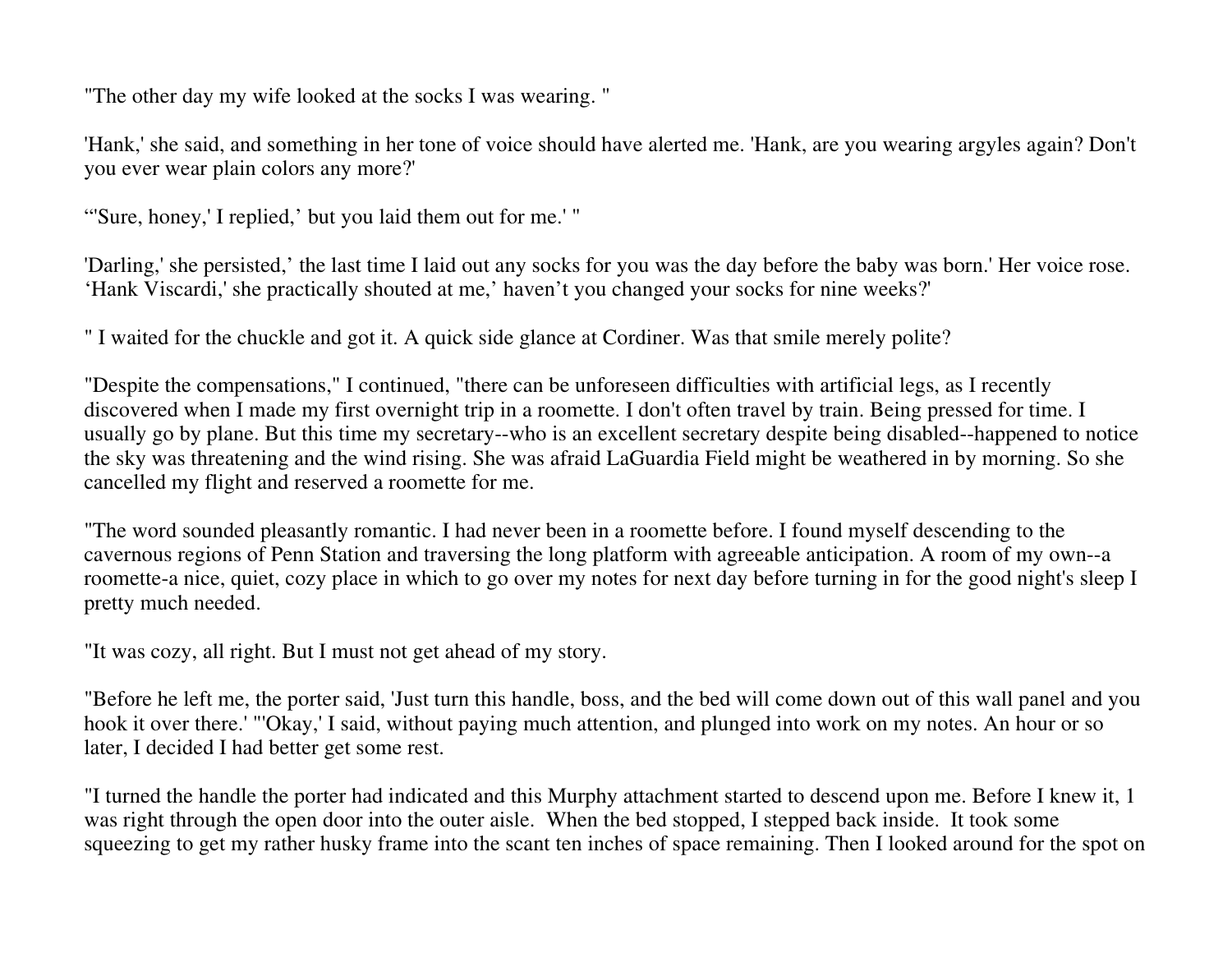which I was to latch the contraption. I found the hook, of all places, on top of what my children call the johnny seat.

'Fortunately,' I thought, 'my plumbing is okay, if my legs are not. I won't have to unearth this johnny seat in the middle of the night.'

"The space was so narrow I couldn't sit on the edge of the bed, as I do at home, to unfasten my legs. I had to sprawl full length on my downy couch with my artificial appendages extended straight out in front of me. It took some twinges and some grunting, but I finally managed td unfasten the various straps and buckles.

"I shoved the sixteen pounds of paraphernalia-metal, rubber and leather--intact with footgear - overboard into the little remaining space. There wasn't an inch to spare. My rigging filled it completely. But at least I didn't have to sleep with the machinery.

"Well, I had what you could broadly call a good night's rest. The next morning the hems of my dilemma closed in on me again. How was I, in the name of all the dimensions, including the fourth, to get up off this darn shelf, slam the contrivance back up into the wall, get my two legs back on again, and then get those recalcitrant limbs 96 into my trousers? Which one of these four operations should I undertake first?

"'Well, Hank,' I said to myself,' disabled people are supposed to have magnificent compensating ingenuity. Now you use it.'

"I took what there is of Viscardi without the legs and deposited him in the wash basin. Then I reached over and released the traveling bed. In doing this the tender portions of my anatomy hit the tap that turned on the hot water ·r in the washbasin. There was the darndest yell you ever heard. I catapulted off the washbasin and successfully dodged t6e rising bed only to find myself entangled with those two legs, maliciously lying in ambush. it seemed, for just this opportunity. I really have just two artificial legs, but, at that moment, with all those straps and buckles wrapping around my neck, I felt I was dealing with an octopus.

"In the midst of my struggle for survival, there came a commanding rap on the door. It was the porter. 'What's going on in there?'

"'It's all right,' I called back,' the three of us will get straightened out in a little while.'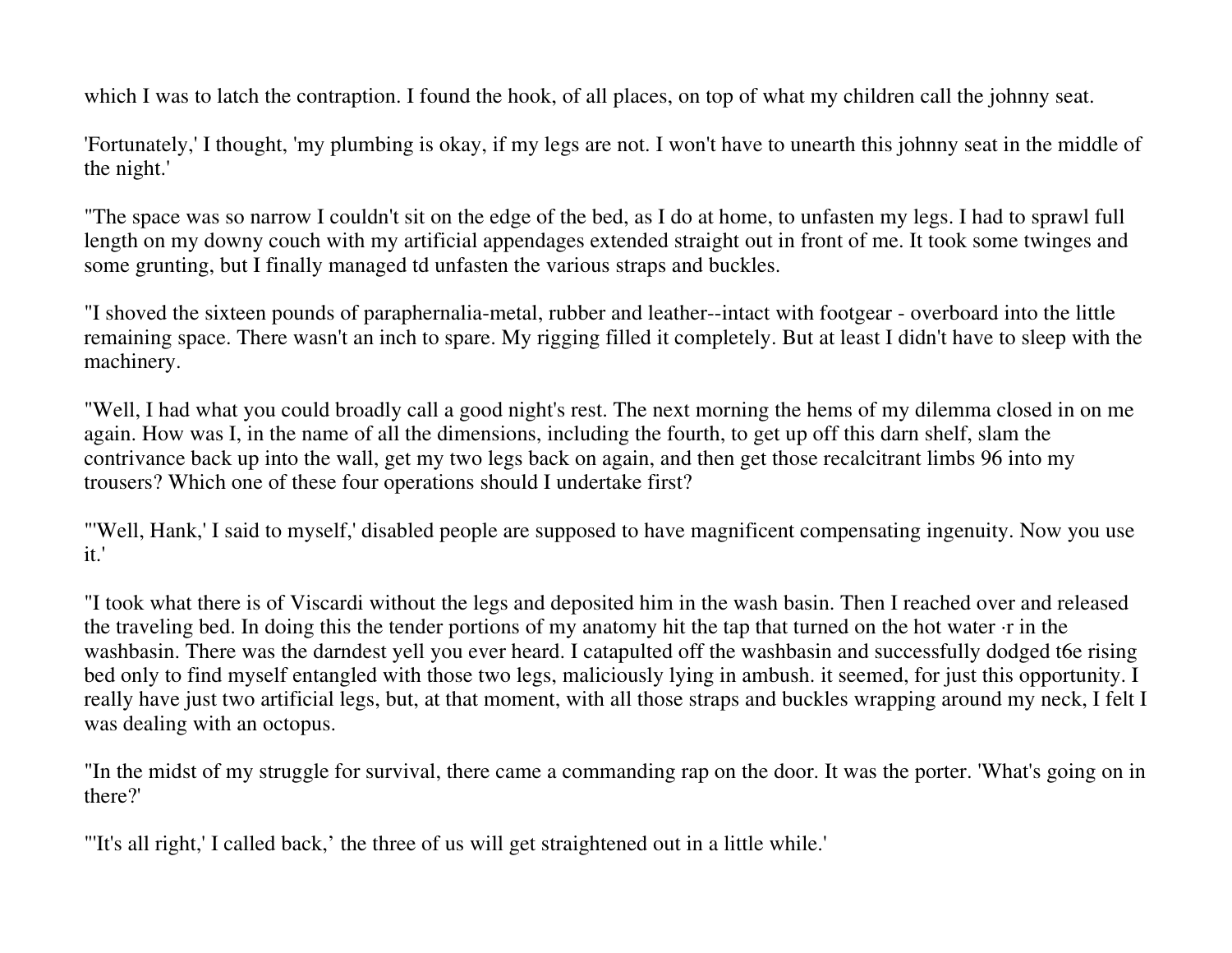"Are there three of you in there?" he demanded. "'You can go away,' I said,' we'll be okay.

"Well, I finally unraveled the situation. Some time later, after I had shaved and dressed, I went out in the corridor to disembark at the Union Station in Washington. My porter was waiting for me. As he took my bag, he gave me a knowing look.' Man, I've been railroading twenty seven years,' he said, 'but this is the first time I ever knew of anyone having two women in a roomette.'"

I got the laughs I expected as I went through the story and a good long laugh at the final punch line. Now I braced myself to deliver the real punch.

"All right, Mr. Cordiner," I said. "I've done you a favor and warmed up your audience. Now I'm going to ask a favor from you. I'd like you to warm things up for abilities by giving us some work.

There was a sudden hush in the hall.

I had been brash, probably rude, but I didn't care. Not if it worked. I only worried about how Cordiner would take it.

His first words reassured me.

"Mr. Viscardi," he said, smiling broadly, "you've made yourself a deal." GE's mills, like those of the gods, grind slowly some- times and many months passed before the deal was finally nailed down. But nailed down it was. We had a new customer.

President Eisenhower's Committee on Employment of the Handicapped scheduled a three-day exposition in Washington, and Abilities decided to show its wares.

No doubt our booth annoyed some people because we haunted the fact that we worked for money.

"OPEN COMPETITION, NOT SHELTERED WORKSHOP." we proclaimed defiantly on one huge sign, and on another, "A BIG NEW HAND FOR PRODUCTION." Our posters revealed people hard at work at useful, important tasks; our shelves displayed what such labor could produce. In the booth, to show how it was done, were Nierenberg and Alazraki.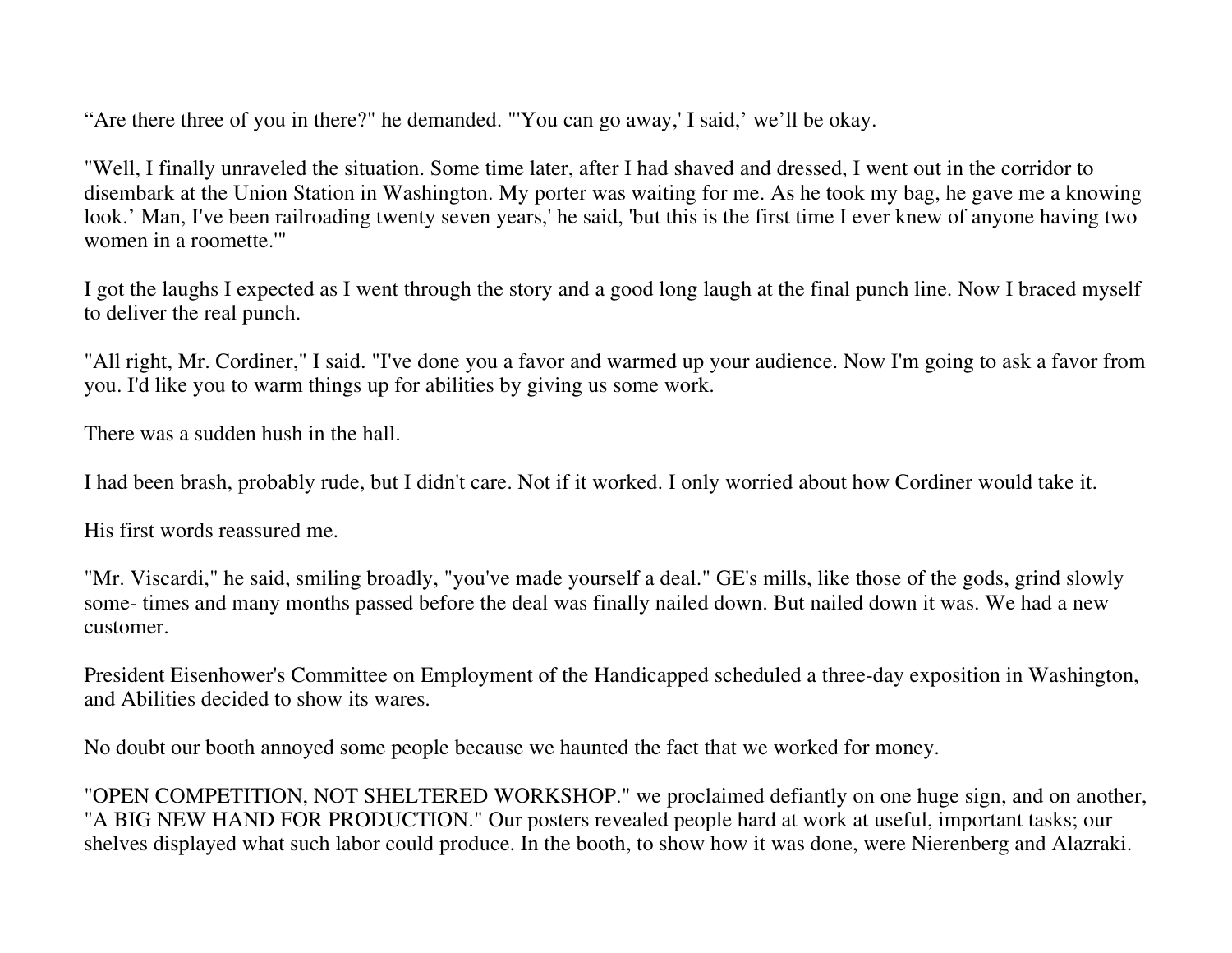Baruch spent a day at our booth, showing us off in proud godfather fashion. Vice President Nixon paid the booth a visit, then Mrs. Nixon came with Mrs. Eisenhower; soon the First Lady returned with the President himself. Mr. Eisenhower picked up our theme of "Ability, Not Disability" and made it the theme of his keynote speech to the exposition. Nearly two hundred congressmen and senators also viewed our display. The Washington newspapers said we stole the show.

Unfortunately, there were some who regarded it as just a show. Along with the people whom we wanted to reach, we had to put up with a stream of idly curious who, it seemed, came merely to gawk. j!

One overly curious woman proved particularly annoying. She all but pawed over Alazarki as she harassed him with questions that became ever more personal. Finally she asked him if he could dress himself.

He told her he could.

She wanted to see him button his shirt.

Alex is a gentleman and so he merely stared through her, and past her and went on lacing cables with the rounded ends of his agile arm stumps. He felt like throwing her out of the booth. The gawkers stung me more than I knew. The memory of it was still strong months later when Nierenberg appeared in my office one morning to say we'd just received an invitation from another exposition, in Chicago.

"We're not going," I snapped. The decision was formed as I spoke the words.

Art spread his hands in a placating gesture. "A few people in Washington made you sore. Hank. Alex and I didn't think much of them either. But what the hell? It was a good plug for employing us disabled people. That's what we want, isn't it?"

"It's what we want, Art, but not the way we want it. If anyone is seriously interested in this thing. let them come here. We'll show them anything they want to see, tell them anything they want to know. But we're not going to entertain people who just come to stare."

I turned back to my desk, aware that I was letting anger override reason, and not caring. "I hate flea circuses," I said, and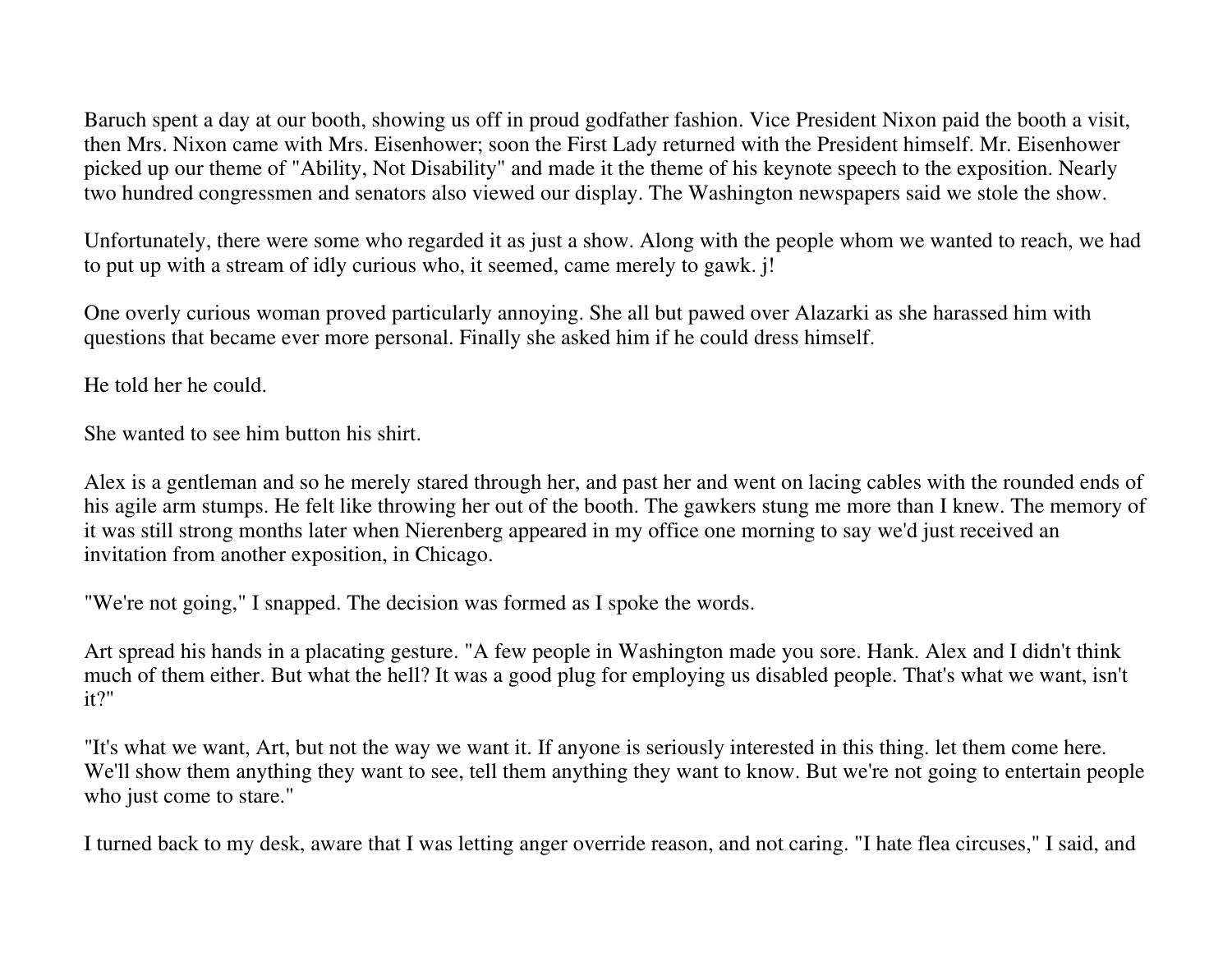went back to work.

During all this time we continued to expand, to take on new people and learn new skills. The assignment that pleased me most was one that offered help to other disabled people half a world away.

It began one day when I had lunch with Arthur Sulzberger of the *New York Times* and Dr. Howard Rusk, of Bellevue rehabilitation center, who was just back from Korea. Dr. Rusk was much concerned over Korean amputees-an estimated 10,000 of them among the soldiers and 20,000 more among civilians. The American Korean Foundation had asked him to survey the possibilities of sending over temporary artificial limbs so that the injured could get back to their rice paddies in time for the harvest.

"There's a terrible shortage over there of men, of materials, of almost everything," Dr. Rusk said. "If we don't help them on this, there is going to be starvation."

My interest was immediately stirred. "I'm sort of an expert," I said, "on artificial legs. I'd like to tackle that job."

"It would make a wonderful story," said Sulzberger. "It might help to make people aware of disabled problems all over the world."

"I hoped that you'd want to try it," Dr. Rusk said. "I think it's your kind of job." He added that the specifications were tough. The legs had to be lightweight, flexible, easy to manipulate; they had to stand up under hard usage in muddy fields and over rough mountain roads. And they had to be turned out in a hurry on a very slim budget.

Dr. Rusk sent over a model constructed by one of his staff, and we went to work on it. We had the help of Brian Evans, a top flight engineer, who was loaned to us by Commander Rittenhouse at Grumman. Brain was an aluminum expert: after years of employing his knowledge to make planes fly, he used it now so that men could walk.

We made a strong peg leg from two pieces of aluminum. Screwed to it was a web-shaped foot designed to provide firm footing in wet fields. The molded stump socket at the other end of the leg was made from a fiberglass material dipped in a plastic hardener; it was hard as iron when dry, yet very light. The apparatus came in three sizes; ingenious arrangements at both top and bottom permitted further adjustments to individual size.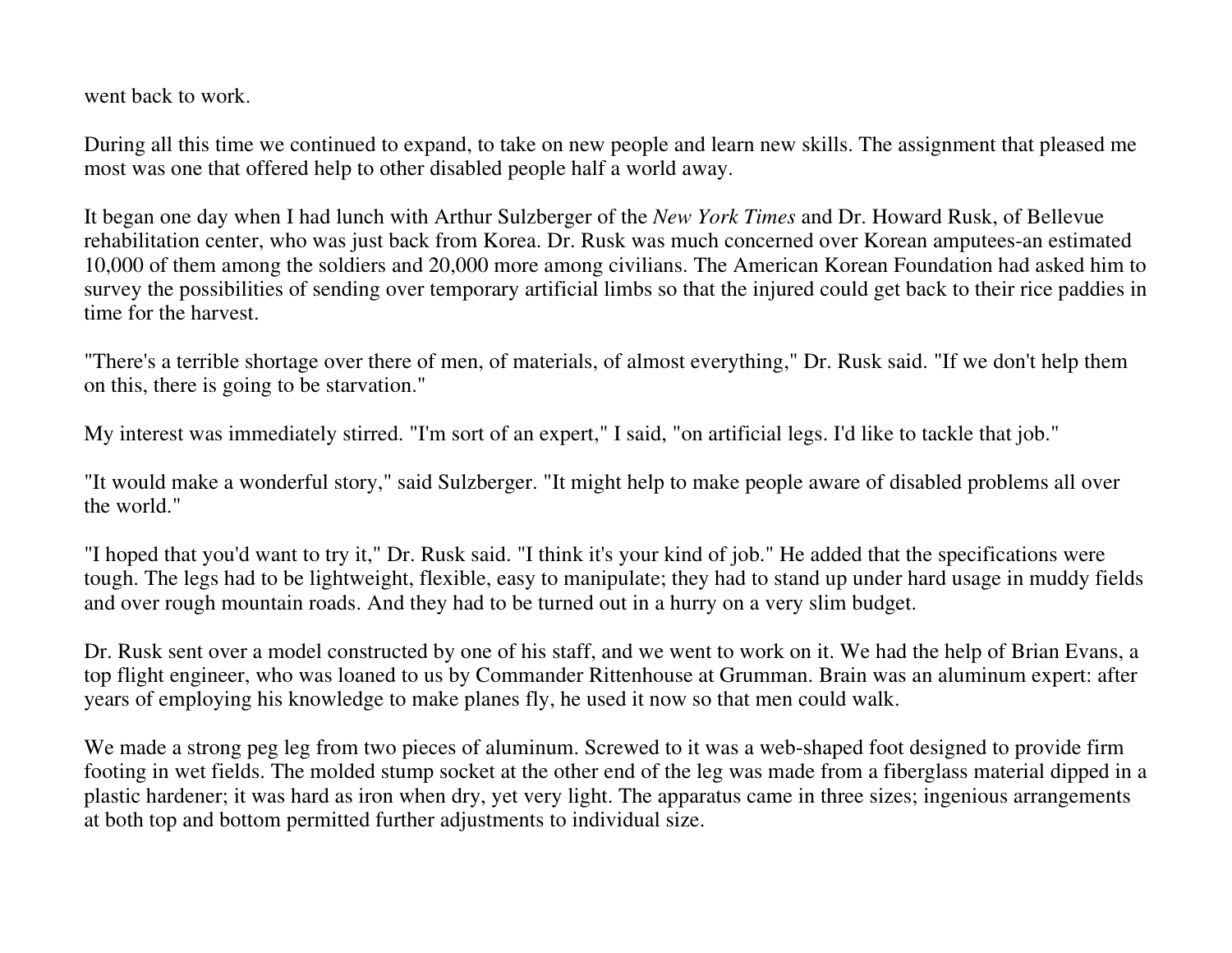It was a good stout leg that would take a man where he had to go, and we produced it for 50 per cent less than the next low bidder. We got the job.

The chemical solvent we used gave off powerful fumes, and some of the boys complained ruefully that they were getting hangovers without the benefits of getting drunk. We solved that by moving the operation out under the mulberry trees in the shop backyard. We worked on weekends, the first time in Abilities history, to meet the urgent deadline. Then, early in the operation, the contract 100 was cancelled. The American Korean Foundation had located a Japanese firm, which could do the job even quicker and cheaper.

I didn't mind losing this contract; not if someone else could beat our performance. Sometime, though, I'd like to go to Japan and see how they did it.

I'd like to go to Korea, too. I have a hunch that somewhere over there I would find Abilities limbs still being used to propel a rugged people through a rugged land. They called the limbs temporary, but we built them to last.

Sulzberger was right about the story possibilities in the rice paddy legs. The *Times* featured it, as did several other big papers, and at State Department request, "News of the Day" made a documentary film of the operation. It added to what was now a barrage of publicity from many sources. Newspapers, magazines, TV and radio programs, trade journals in the fields of health and industry were all asking for interviews. *The Saturday Evening Post* and *Reader's Digest* in particular, ran articles, which stirred tremendous interest.

It reached the point where the shop wags referred to our makeshift little reception lobby as "the press room." More than once in the lobby I found reporters interviewing job applicants who were vying to interview me.

It was, of course, what we had set out to accomplish --a national spotlight on what could be done for disabled people. But it brought with it a heartbreaking problem for us.

I came to know with a sense of dread that every story would set the phones ringing day and night at my office and home, and bring fresh baskets of mail to be dumped on my desk. The calls and letters were of many kinds-- angry, desperate or pleading, hopeful or hopeless, pathetic or gallant. But one thing they all had in common. They begged for jobs.

Some of the applicants didn't bother to write or phone. They invested their meager savings, climbed on buses or trains,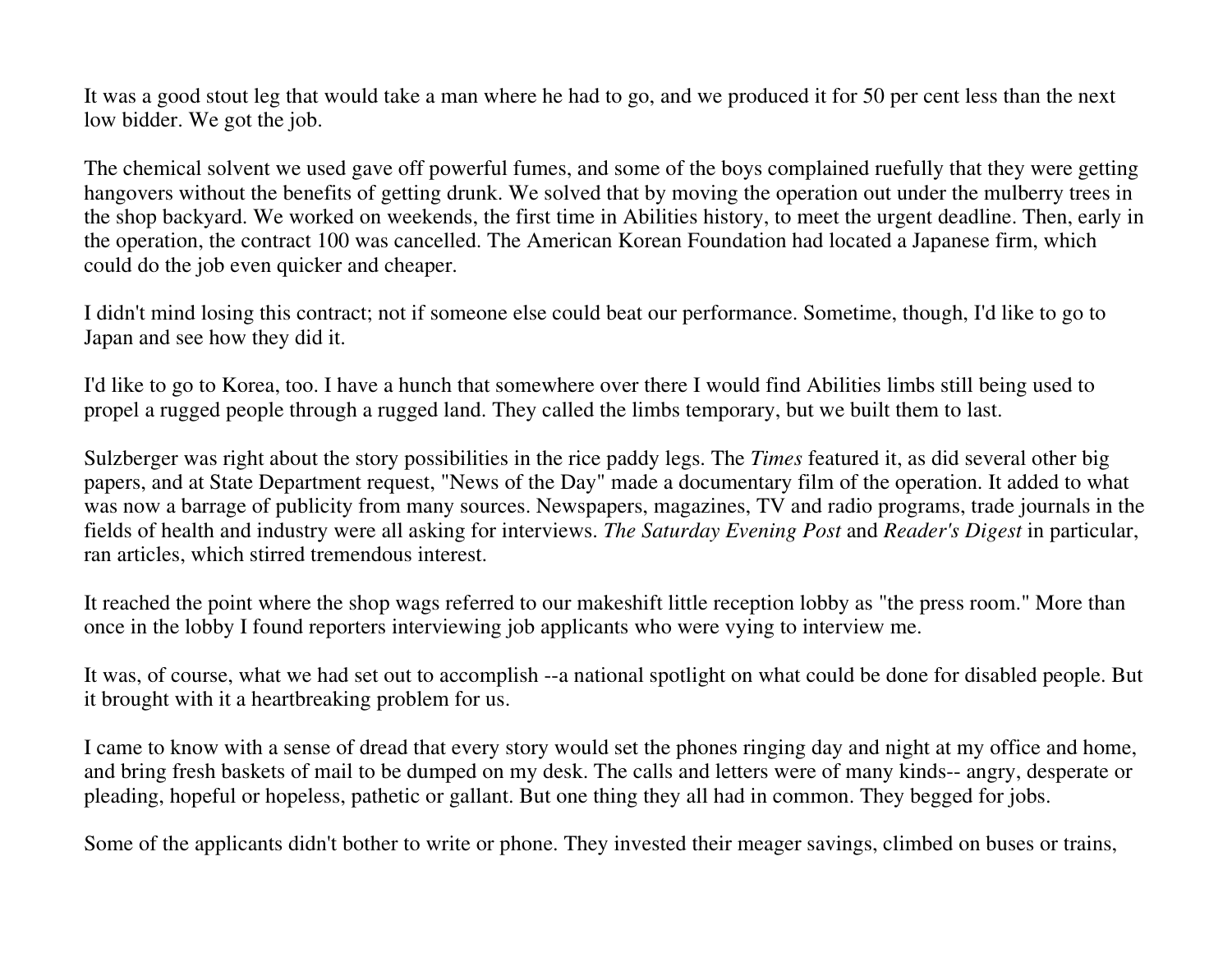and traveled hundreds of miles to present themselves at our door in the trusting faith that here at last was the answer to their prayers.

We were growing fast, so we were able to hire many. Others we put on the waiting list. But the sheer pressure of numbers forced us to turn many more away.

Patiently, over and over, we explained that Abilities could never hope to hire every disabled person who wanted to work. We were only a pilot project, a demonstration unit, to show what could be done if American business would follow our lead.

Have you ever tried to explain a pilot project to a broke, desperate, disabled man who pleads for a job?

I had to apply finally for an unlisted home phone number so that I could sleep at night.

A man from J.O.B. came in once a week to help us cope with the swelling tide of applicants. He had other duties and so he had to keep a tight schedule. Every Friday he interviewed seven people at the top of our list. It meant a long wait for the applicants but it was the best we could do.

Assisting with the job interview paper work was Ellen Vaughan of our shop. A warm-hearted, beautiful young woman, Ellen was a paraplegic as a result of childhood polio. She bore the misfortune with serene courage--in fact, she considered herself a fortunate person.

"Everything comes easy to me," she confided once. "Other people have to spend weeks or months learning to walk with braces. I put mine on and started to walk immediately. I've always been able to get along."

If Ellen wasted scant sympathy on herself, she worried much about others. It grieved her that people in need waited weeks sometimes to get an interview. And then, suddenly, the responsibility became hers. J.O.B. was very busy. They couldn't send a man one Friday. Could Ellen take over?

She could and did. She promptly called fourteen who were waiting and told them to apply at the usual time.

Having acted, she lost her nerve. It rained hard Thursday night and she prayed that the storm would continue and keep the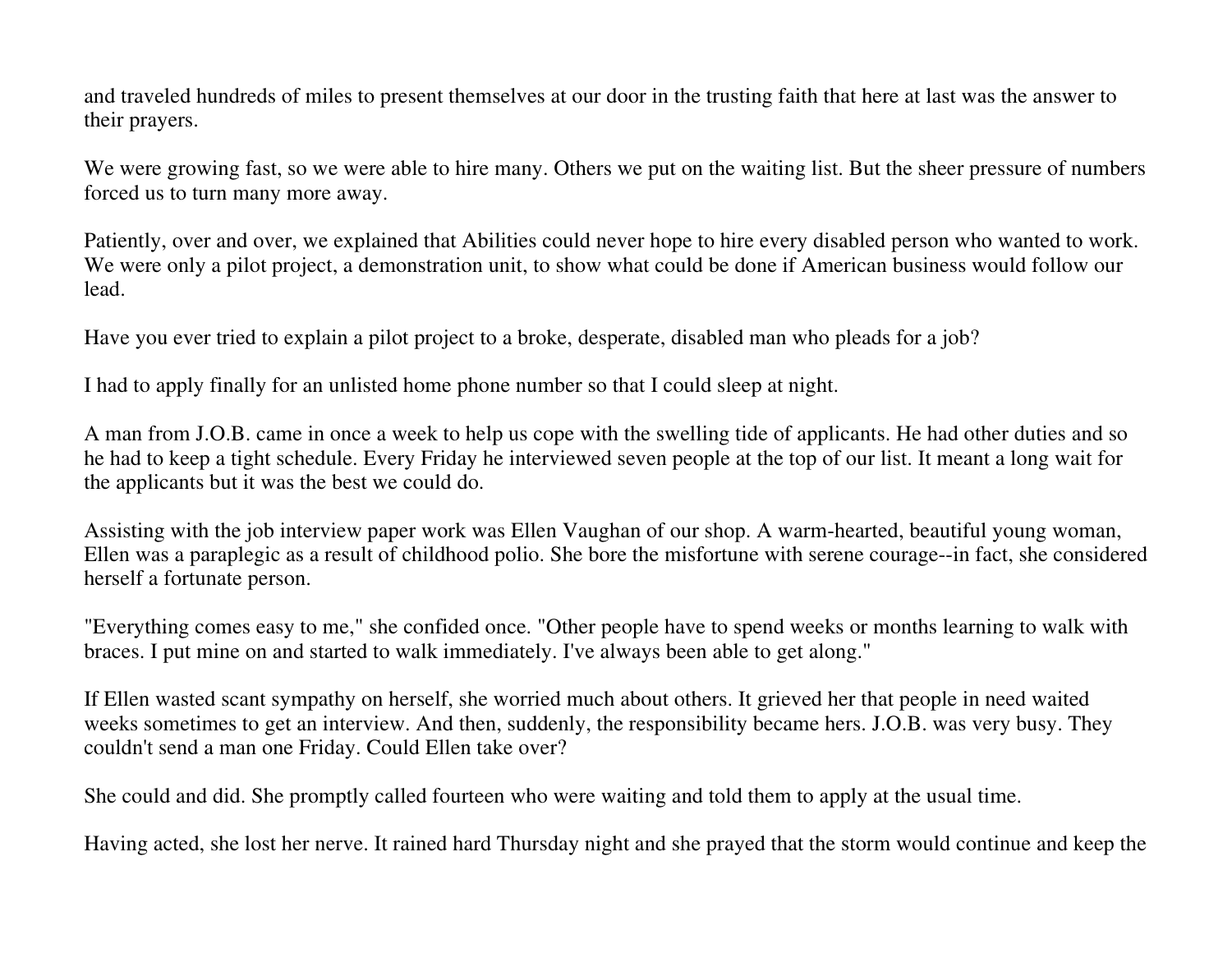applicants away. But they showed up, all fourteen of them. We were able to hire only four that week. Ellen had to decide.

Soon Ellen was serving as personnel director. She set up her "office" at one corner of a long, all-purpose workbench jammed up against the big double doors of the garage. It was the only space we could spare in the crowded plant.

The bench had never been intended to serve as a desk. Ellen's typewriter perched almost as high as her head. She had to reach up from her wheelchair to tap the keys. She had to contend, too, with the fact that the garage doors, which served as one wall, didn't quite reach the floor. Wind whistled through the gap, freezing her feet in the winter, scouring her in summer with hot, dusty blasts. Ellen never complained. She presided over her makeshift i arrangement with a kind of gay dignity and marvelous ease.

The one thing she could not take in stride was saying no to people in need. Sometimes she would cry in the midst of an interview. Sometimes she would interrupt the interview and wheel across the floor on some imaginary errand while she fought to regain her composure. It became a kind of shop signal. When we saw Ellen answer a phone that wasn't ringing, we knew that she had another tough one.

Finally Ellen came to me and asked to be transferred to another assignment. She just couldn't take it any more. But after a while she was back at her old post again as personnel director. She had discovered that the pain of saying no was more than balanced by the pleasure she found in being able to say yes.

One incident upset Ellen deeply. An attractive, well-dressed woman appeared for an interview and struck a casual, lounging pose with an expensive coat draped over one arm. She appeared to have no problems at all. But as she talked, a note of rising hysteria entered her voice. She grew more and more excited. It became apparent that she was in sore need of psychiatric aid.

People persecuted her, the woman said! Her husband was trying to come between her and their child. Her last employer had fired her without reason. And then, with what she thought was a dramatic gesture; the woman threw back her coat to reveal that her left arm ended in a rounded stump. "They all hate me," she cried, "because of this!"

Ellen tried to calm her, without effect.

"I'll kill myself," the woman shouted. "I'll kill myself if I don't get this job." Ellen stalled. She did busy things with an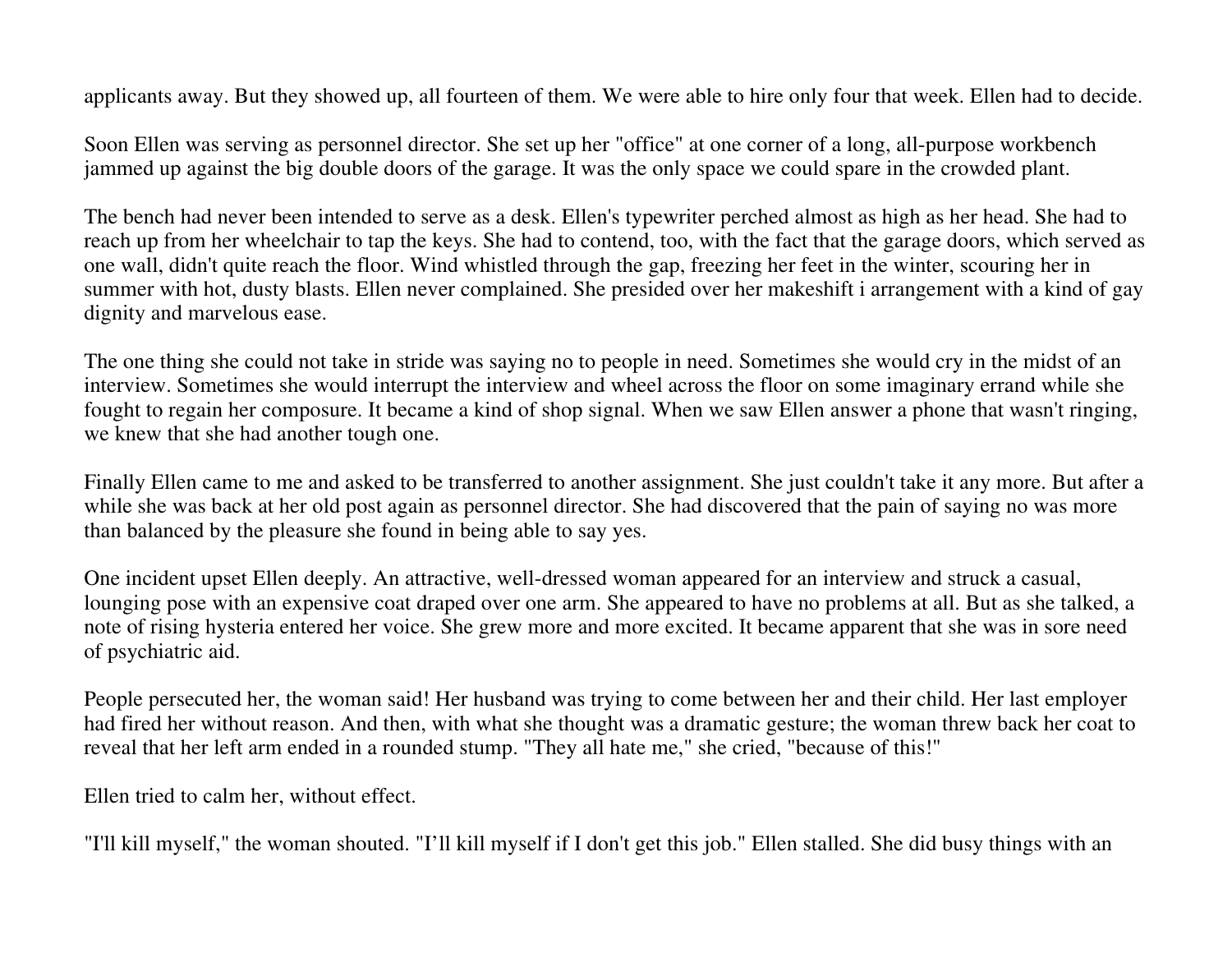application blank, made soothing noises about no openings now but something might turn up later. The applicant was not deceived.

"You're like the rest," she cried, waving the stump in Ellen's face. "You're like all the rest." As she turned to go, she hung out again the sick words, "I'll kill myself!"

The next day Ellen didn't come to work.

She spent the day at her radio, tuning the dial to every news program, checking the papers for the dreaded story that never appeared.

"Hank," she told me afterward, "we couldn't do any- thing for that poor woman. I know that. But still, it was I who turned her away. If she had killed herself, it was on my hands."

Another time a peddler drifted in, selling nameplate signs. They were wretched signs, ill made and overpriced, and so he traded on sympathy, which was really the only stock he had. He told Ellen his story. He was old and feeble; his children would have nothing to do with him; he was about to lose his home. Before he was finished, he and Ellen were both in tears.

She didn't buy his signs. She gave him a job.

It didn't work out. The old man was far gone in mind as well as body, in need of help that went beyond ours. We tried him everywhere, and he failed repeatedly at the simplest tasks. Two or three times I ass ready to fire him, but Ellen contrived somehow to shield him each time. Finally it had to be faced. I told Ellen I would give him the bad news with the next paycheck. Then, two days before the deadline, age and illness and many troubles took their toll, and our problem employee suffered a severe attack of high blood pressure. To Ellen's vast relief and mine, he decided to quit.

While he worked at Abilities, the old man made a nameplate for Ellen as a token of gratitude. Rather than hurt his feelings, she accepted and used the unsightly thing. When he was gone I suggested that she throw it away.

Ellen gave me a rueful smile.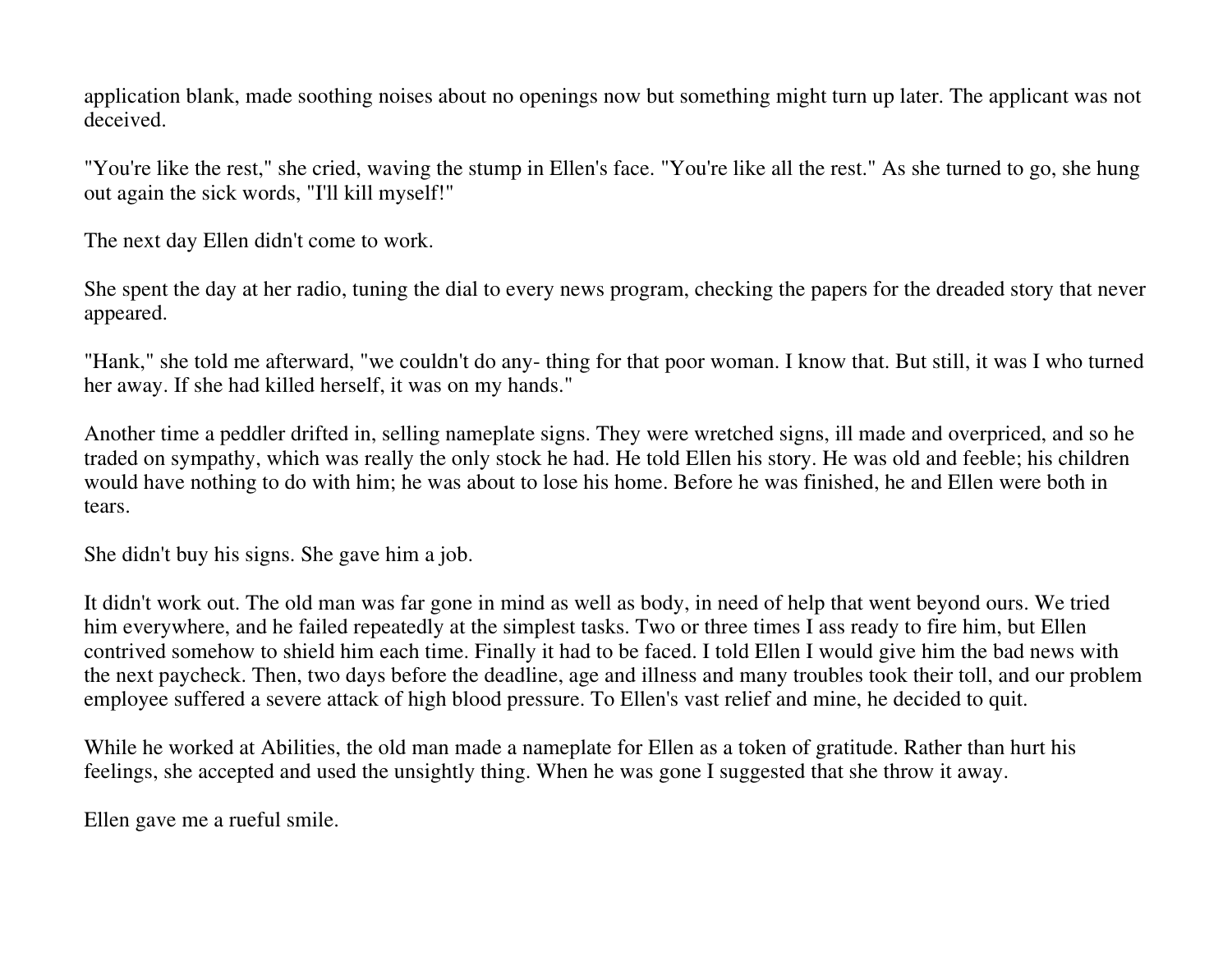"If you don't mind, Hank, I think I'll keep it. It reminds me of something I need to remember."

#### **CHAPTER NINE**

# **THE BRIDGE OF LIES**

For a year the plant had bustled with work and life. Now, for two weeks, it would be silent and empty. Abilities was closing down for a paid vacation.

At five o'clock on a sweltering August afternoon, I stood at the door to watch the gang depart. They streamed -out, cheerful and exuberant, waving final farewells before they went their separate ways. It was, for many of them, the first vacation from something that they had ever had.

Alex Alazraski stumped away, a cigar tilting from his mouth at a jaunty angle. I could guess at his vacation plans. Alex lately was showing all the signs of a man who had met the girl. There was no need to guess Frank Rieger's plans. His girl waited for him at the wheel of his new car; she leaned out of the window to blow him a kiss as he hurried toward her swinging on his crutches. They would spend the two weeks looking for the home they hoped to share soon.

Art Nierenberg and Jim Wadsworth left the shop together. Art had just bought a boat, and Jim was itching to try again the sailing he had known and loved in an adventurous past. They were going for a cruise on Great South Bay off Long Island.

Helen Pearson was flying to Maine to visit friends. For Helen, confined to a wheelchair, it would be the first airplane ride; it was also the first real pleasure trip she had undertaken on her own.

So they departed: many people on many errands of life. When the last one was gone, I locked the door and went home to start a crowded vacation of my own. I had a house to build.

Home, like shop, was in a converted garage. We were renting it from Dr. Yanover, the old friend and family physician who long ago had helped to stand me up on artificial legs.

The place was tucked into a comer of Dec's Long Island estate. It had been a junk-littered and all but abandoned shell of a building when Lucile and I first saw it as a young couple about to be married. Doc kiddingly suggested it as our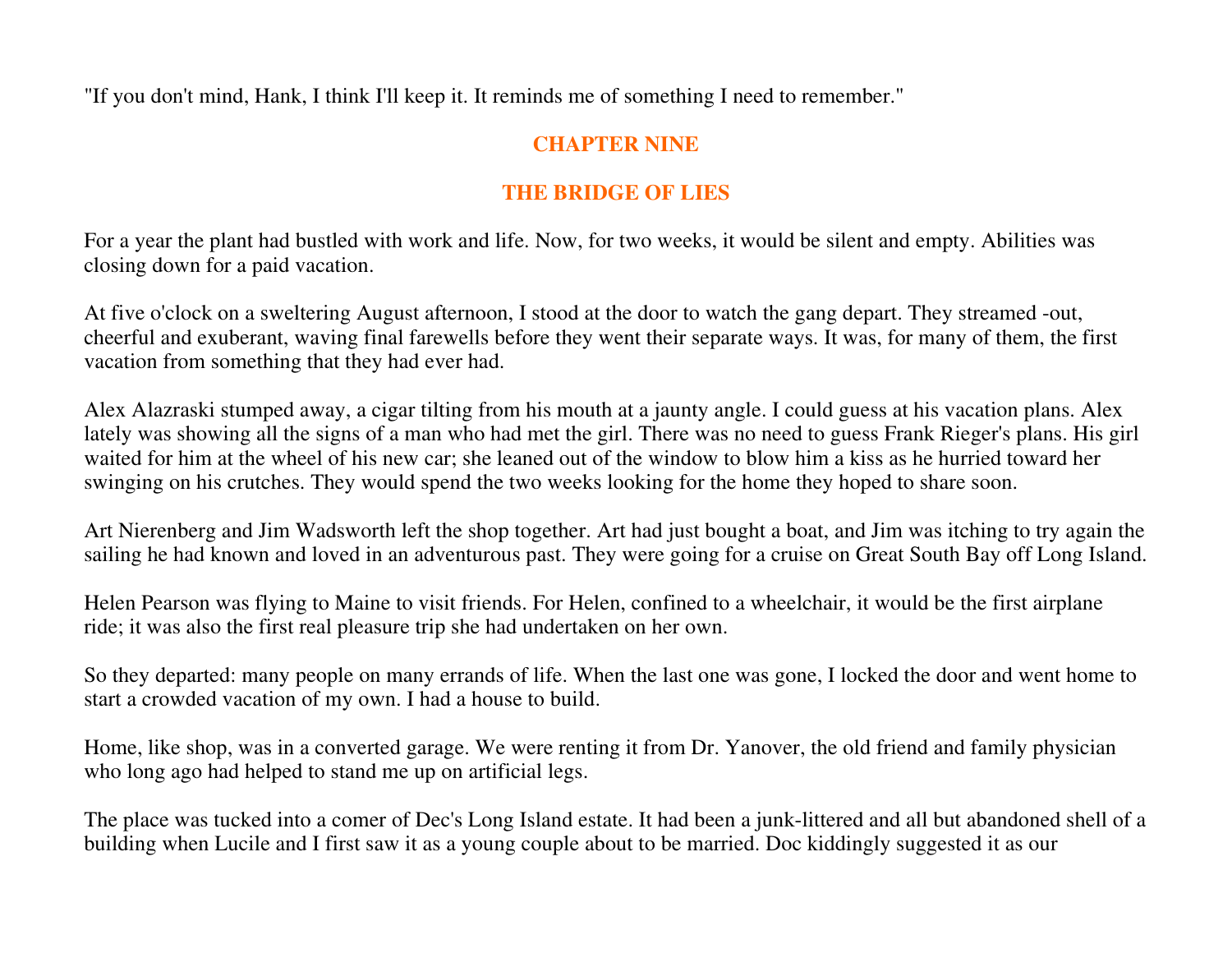honeymoon home and, not kidding at all, we took him up on it. Those were the housing shortage days after World War II; we were desperate for a place to live. Besides, Lucile saw in it a challenge that she could not resist. It was the kind of home a bride could remodel and rearrange to her heart's content.

With the help of a handyman, Lucile and I whipped the place into shape. I would get up at dawn, start the handyman on the day's assignment before I had to leave for my office, and then return in the evening to check his progress. On weekends, Lucile and I worked together; blithely tackling all sorts of tasks we knew nothing about.

Once I cemented the bathroom plumbing into place upside down, and had to summon an expert for emergency repairs. It was in the bathroom, too, that Lucile was trapped when we hung a door from the wrong side of the jamb. The door wouldn't swing; she couldn't get out and I couldn't get in. We had a devil of a time getting the dammed thing unhinged.

Building materials of all kinds were in short supply in those days. We picked up some hard-to-get fixtures from a friendly house wrecker, and obtained other items by scrumming through junkyards as far away as Connecticut. The nails we needed for walls and roof came from a ship chandler's shop in Port Washington, New York. Those galvanized ship nails were a real find. As I whacked them into place, I knew they would last until my grandchildren were grown.

Finally, after long and loving labor, the job was done. The shell of a garage became a snug cottage just right for two. It stood on a little knell, overlooking a view of Long Island Sound. We thought it was wonderful.

As the years passed we acquired our first three children --Nina, Donna and Lydia. The children, in turn, acquired a cat. We became involved also with an outsized Hungarian sheepdog, a shaggy, sad-eyed creature named Chico who seemed to take up an inordinate amount of space just standing around. We no longer felt snug in our little home. We felt squeezed.

Lucile's father, our beloved Poppy, was growing very frail, and we wanted to bring him and Nana to live with us. It wasn't possible in the crowded cottage. And so, reluctantly, we began to page through want ads and venture forth on halfhearted expeditions to inspect houses for sale.

Sometimes Lucile invented reasons why a particular house just wouldn't do. Sometimes I did. Finally we faced it.

"Hank," Lucile said one night, "I love this house. I don't want to move."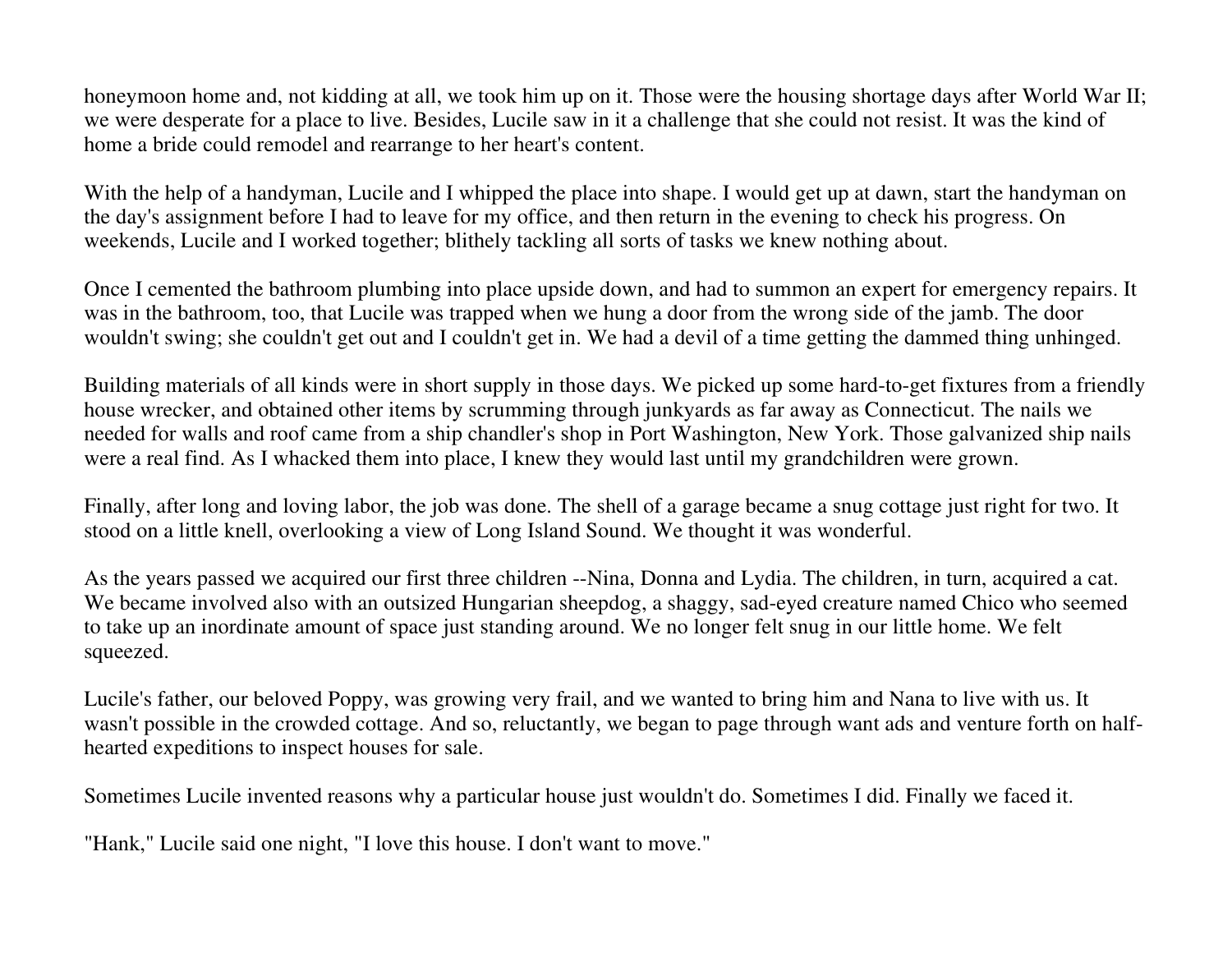I felt that way, too. The place had become much more than a house. It was home.

We asked Doc to sell us the cottage, plus an acre of ground on which to expand. He wanted a little time to think it over. He was willing enough to let the house go, but the extra acre was another matter. It would swallow up the truck garden he planted every year.

"You and your garden," I protested with a too-nervous laugh. "Every year you plant it, and every year it goes to weeds as soon as it's time to put your boat in the water. All it gets you is a lot of expensive exercise."

"Don't rush me, Hank," be said gently. "I'll think about it and let you know."

A few days later he ambled over, and stick his head in our door. "All right," he announced dryly. "I'll sell." There was a celebration on the spot.

The \$5,000 award which Baruch had maneuvered for me came in very handy now. It swelled our family bank-roll just enough to finance the expansion.

On Dr. Yanover's recommendation we chose as builder a short, pot-bellied Irishman named Ed Mead. Ed was a man who defined his profession in the broadest possible terms. He was prepared to build anything, indoors or out, whether he knew anything about it or not. He had constructed a seawall for Doc on that basis and it had stood the test of time and tide.

"He's a little erratic," Doc warned us, "but one thing you can count on. If he builds it, it stays built."

Ed himself put it in a still more positive light. "Don't yez worry about a thing," he assured us. "Ed Mead will take care of yet."

My conferences with Ed were vague, formless affairs that would have given nightmares to any other builder. Partly it was because Viscardi didn't quite know what he wanted. Partly it was Ed's own magni6cent indifference to mere detail.

I needed at least five new rooms, I told him. Or maybe six. An addition might be tacked on at one end of the house to take advantage of level ground. And perhaps a balancing wing at the other end. Kind of an L to enclose the original cottage.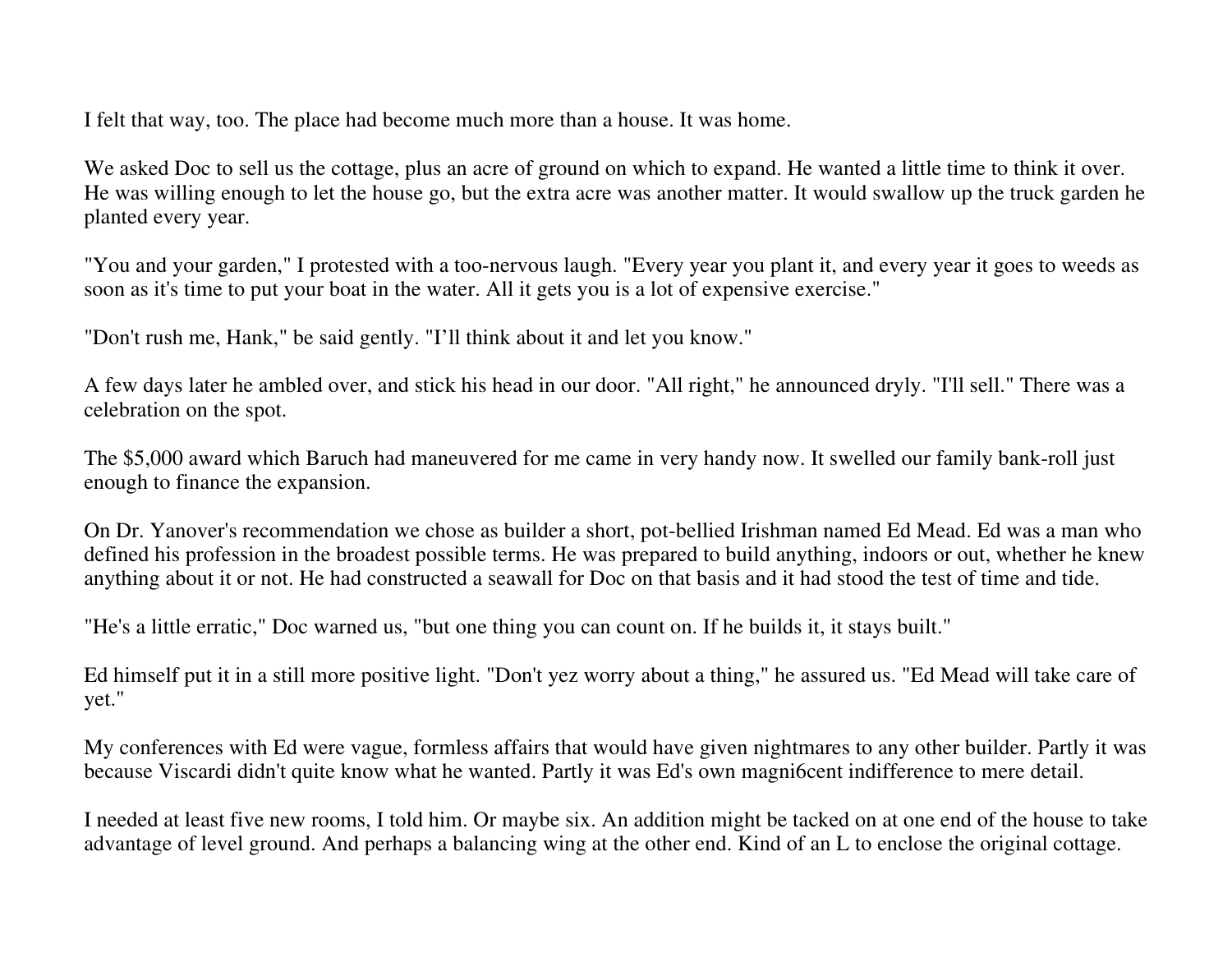Only not the original cottage, exactly, because the old living room had to be enlarged somehow. And while we were at it, we might want to dig into the bill for a playroom on a lower level.

Did Ed get the picture?

He nodded sagely. It was exactly his style of operation.

"Oh, yes," Lucile put in, "the whole interior will be finished in knotty pine."

That clinched the deal. All his life, Ed confided, he had wanted someone to let him finish a house in knotty pine from one end to another. This was his first opportunity. I think it would have broken his heart if we hadn't given him the job after that.

We wanted to start the job during the shop vacation. But there remained the problem of housing the Viscardis while our home was torn apart. A friend, Chuck Chiusano, offered us the use of his home during all of August while he and his family vacationed elsewhere.

Elated, I called Ed. Could he get our place in livable condition in a month's time? I got an answer that I would soon learn to recognize as a familiar refrain.

"Ed Mead will take care of yet."

On moving day I arrived home limp and late to find that Lucile was managing with her usual aplomb. Our effects were all packed and arranged in neat little rows. Grandparents and children were assembled and ready to go. Lucile piled them into the car and drove off with enough baggage to establish a rudimentary beachhead while I stayed behind to load a pickup truck.

When Lucile returned I had the truck piled high. We jammed the rest of the stuff into the car. We were all set now-except for the dog.

Chico had been nervous all evening. Now he became frantic. He lumbered around the cottage uttering plaintive barks. He absolutely declined to go with us. Finally by main force and violence 1 horsed him into the back seat of the old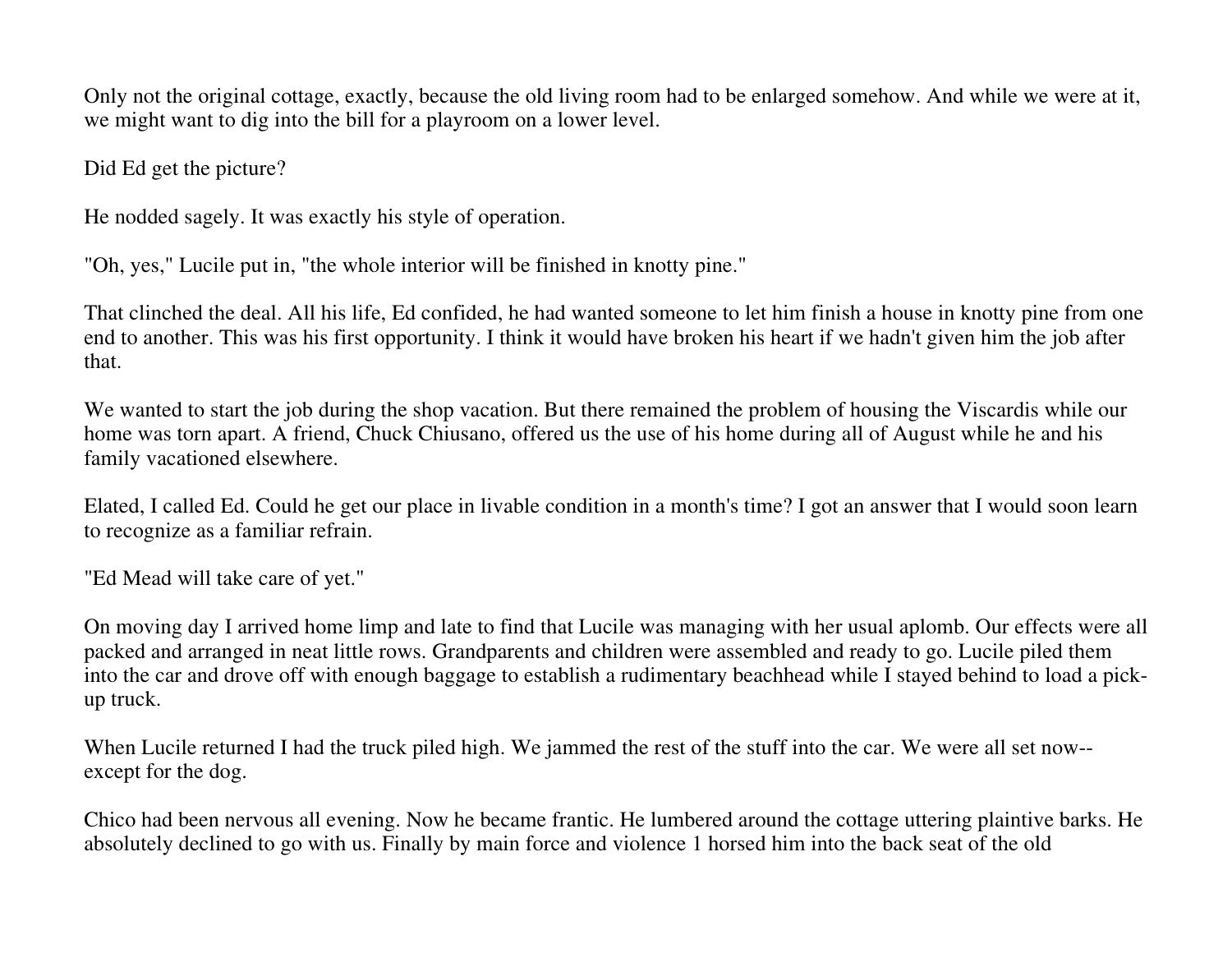Oldsmobile.

"Chico," I scolded, "you're a born conservative. Even before you start, you've made up your mind that wherever you're going, you're not going to like it." Half way to the Chiusano house I remembered that I hadn't eaten. We stopped at a diner for a quick sandwich and coffee and left Chico locked in the car. He set up a fearful howling.

"What's the matter with that dog?" I asked irritably.

Lucile defended him. "He's like us, Hank. He doesn't like to leave home."

Finally, well past midnight we arrived at our destination. I saw with relief that the house was dark. "Thank God," I said, "they're all asleep. Well sneak in quietly and fall into the first bed we find. We can straighten things up in the morning.

But they weren't asleep. Nana met us at the door in her dressing gown. From somewhere behind her came the sound of children sobbing. Before I could manage a "What's wrong?" my usually self-possessed mother-in-law poured out her woes.

"The lights went off" she said. "I was in the tub all soaped, and then the lights went off. Nina's crying. She says she can't go to sleep without Squeaky. And some thing's happened to Donna's cot. I moved it closer to the window so the child would get more air. I guess the roller fell out. Anyway,

 I can't find it and the bed tips every time she moves. She grabbed hold of the draperies and pulled the rod down and the curtains are dragging on the Boor.

"I can't fix anything in the dark," she ended on a wail.

To Nana's laments was added a plaintive query from Poppy. "Did you bring my pillow?" Poppy couldn't sleep without his special pillow.

Lucile groped through the dark to comfort the children and take Poppy the pillow. I started striking matches to look for the fuse box. My last match had just about burned out when I found it. The lights flared up on a disordered scene.

"I'm seasick!" Donna wailed.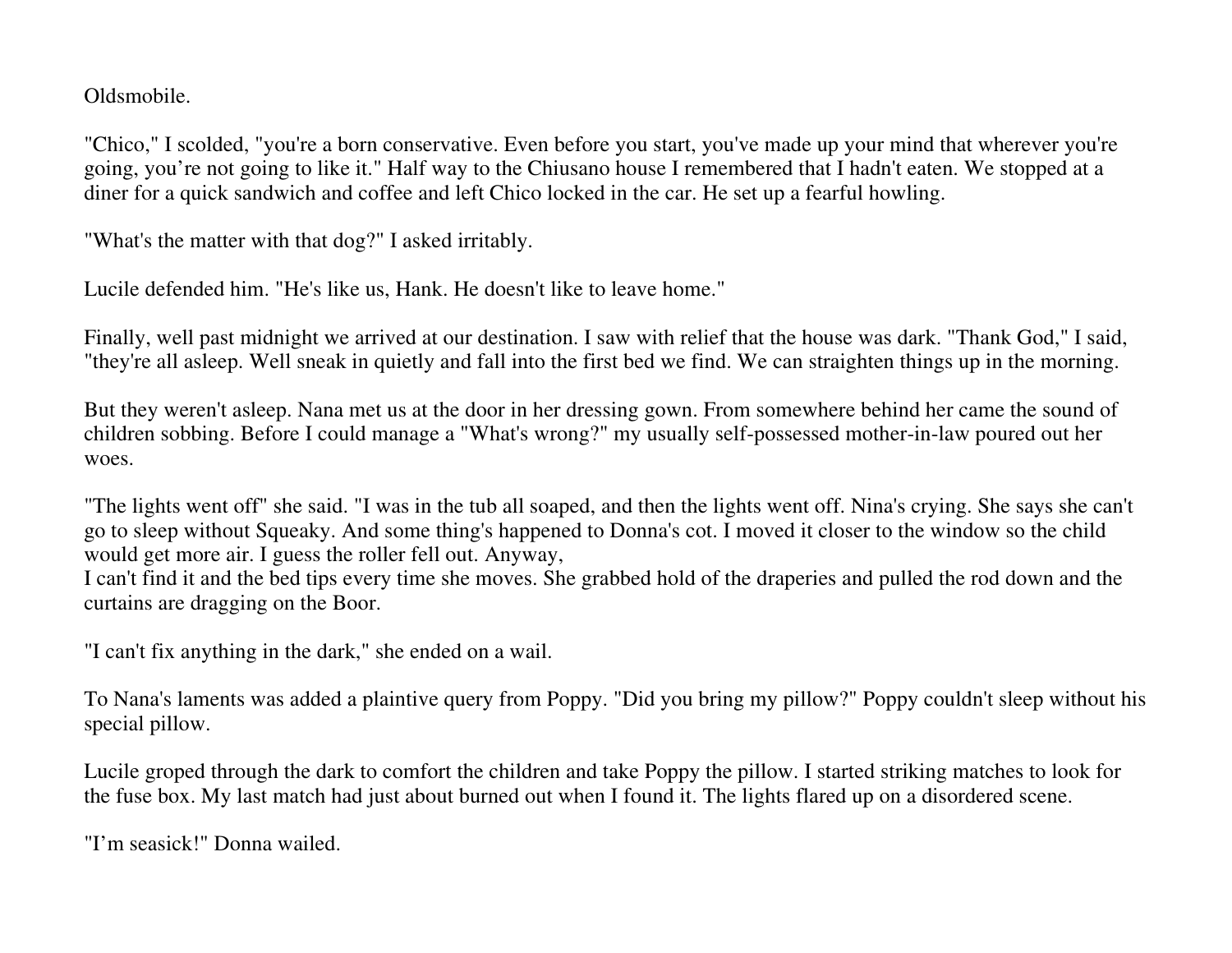"No, you're not," I said firmly, and stacked two storybooks under the leg of her tipsy bed.

"I want Squeaky!" sobbed Nina.

"I'm sorry, Nina, but we forgot to bring your bunny.

Nina sobbed louder. Suddenly Donna wiped away her own tears and spoke severely to her elder sister. "You'll just have to go to sleep without your bunny, Nina."

"I'm glad the Chiusanos can't see what we're doing to their house," Lucile said, removing the fallen draperies.

Poppy appeared in a doorway, waving his pillow in accusing gesture.

"What's happened to my pillow? It's all wet."

Chico slunk abjectly from the room.

"Oh, Chico," Lucile said. "So that's why you howled when we were in the diner."

I wished despairingly that I was back at the office, wrestling with the simple, logical problems of running a factory. Then a fresh howl cut my reverie short.

"Daddy, daddy! I'm scared. I heard noises!"

Little bare feet came running. Donna's tear-stained little face pressed itself into my lap.

Moving out of our cottage was just a warm-up for the action that followed. The real show began when we moved back in.

Several times during that August I reminded Ed that we'd have to have some livable arrangement by the end of the month. Each time be assured me that things were proceeding nicely. I was dubious, but I didn't argue with him.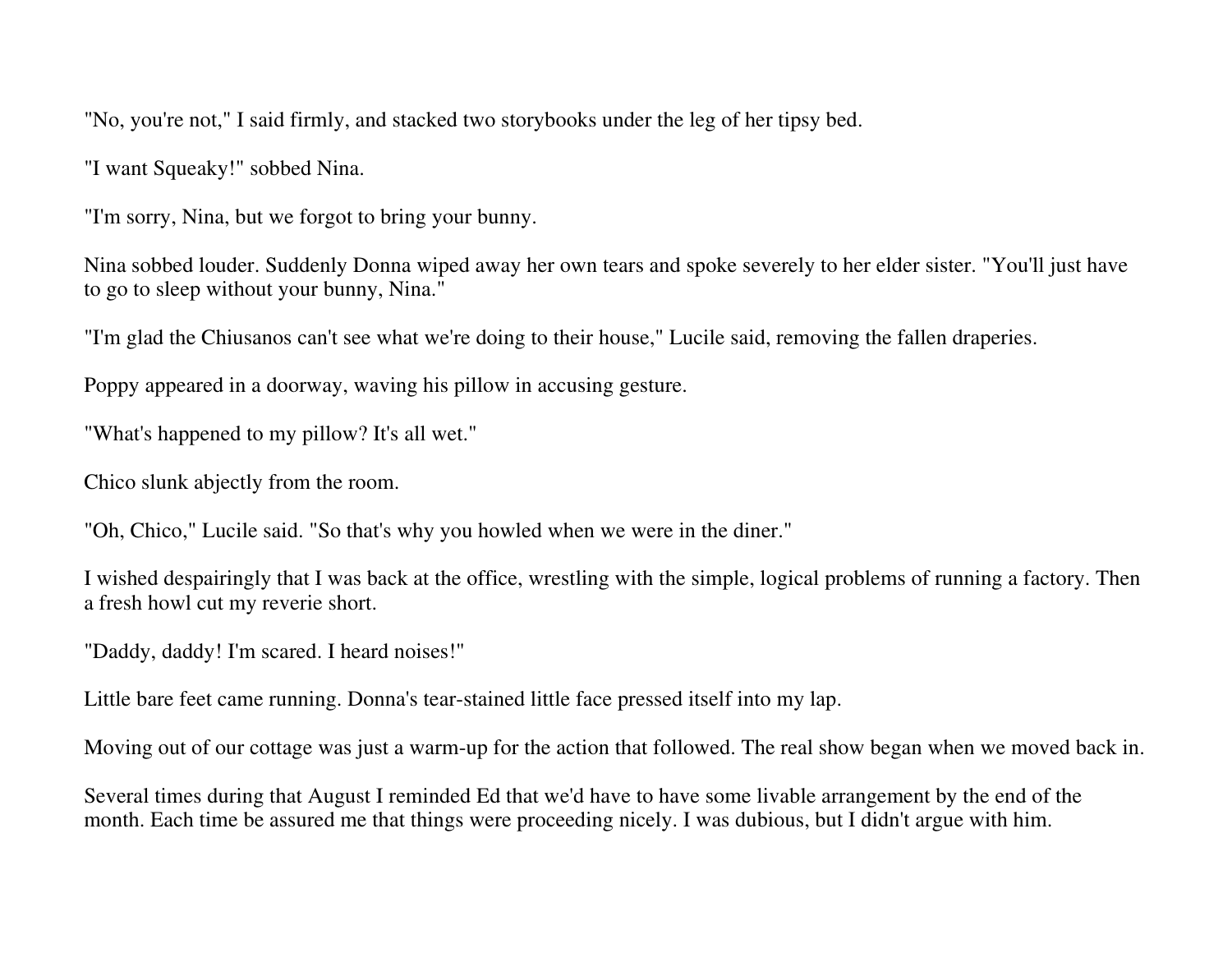Then it was too late to argue, because the Viscardis were back in the house. Ed was there, too, taking care of us.

He had responded to my sense of urgency by starting work on six rooms at once. Naturally, none of them were finished. The dining and living rooms had been roofed but not sided. The living room had no door. The windows weren't in. And the two new bedrooms had no need of windows--they consisted at the moment of a roof and nothing more.

All the old plumbing had been ripped out and relocated, but not one fixture, essential or otherwise, had been hooked up for use.

Ed solved everything, after a fashion. He hung old tarpaulins around the place, to serve in lieu of windows in case it rained. He had his men build us a cesspool big enough for an apartment house. He dragged in with an air of triumph an old galvanized iron tub for use in bathing until he had time to finish one of the bathrooms. He shoved sawhorses and scaffolding aside to hook up our sink and stove in a rubble-strewn, unfinished kitchen. It looked like the soup kitchen in a disaster area.

Our old bedrooms were full of litter, but they did provide a place to sleep. The un-floored living room blocked the passage to these rooms, however. Ed gathered old boards and built a bridge across the gap. It was a precarious thing that dipped and swayed at every step.

"Ed Mead's Bridge of Lies," we called it.

Actually, it was wrong to label Ed's promises as lies. His trouble was an incurable optimism. He would cheer- fully agree to do whatever you ~ked, whenever you asked it. And if he was running a bit behind schedule this week, why, next week, surely, he would be requiring ahead. It always came to him as a fresh surprise when next week found him even further behind.

He had promised a lot of work to a lot of people that summer, and he was constantly sending off half his crew to placate someone who was pressing him harder than Lucile and I. We became involved in a neighborhood tug- of-war with easygoing Ed as the rope.

We got mad at him, but we couldn't stay mad. Besides, the house by now was such a muddle that only Ed could straighten it out. So we learned to cope with what Lucile described as camping in.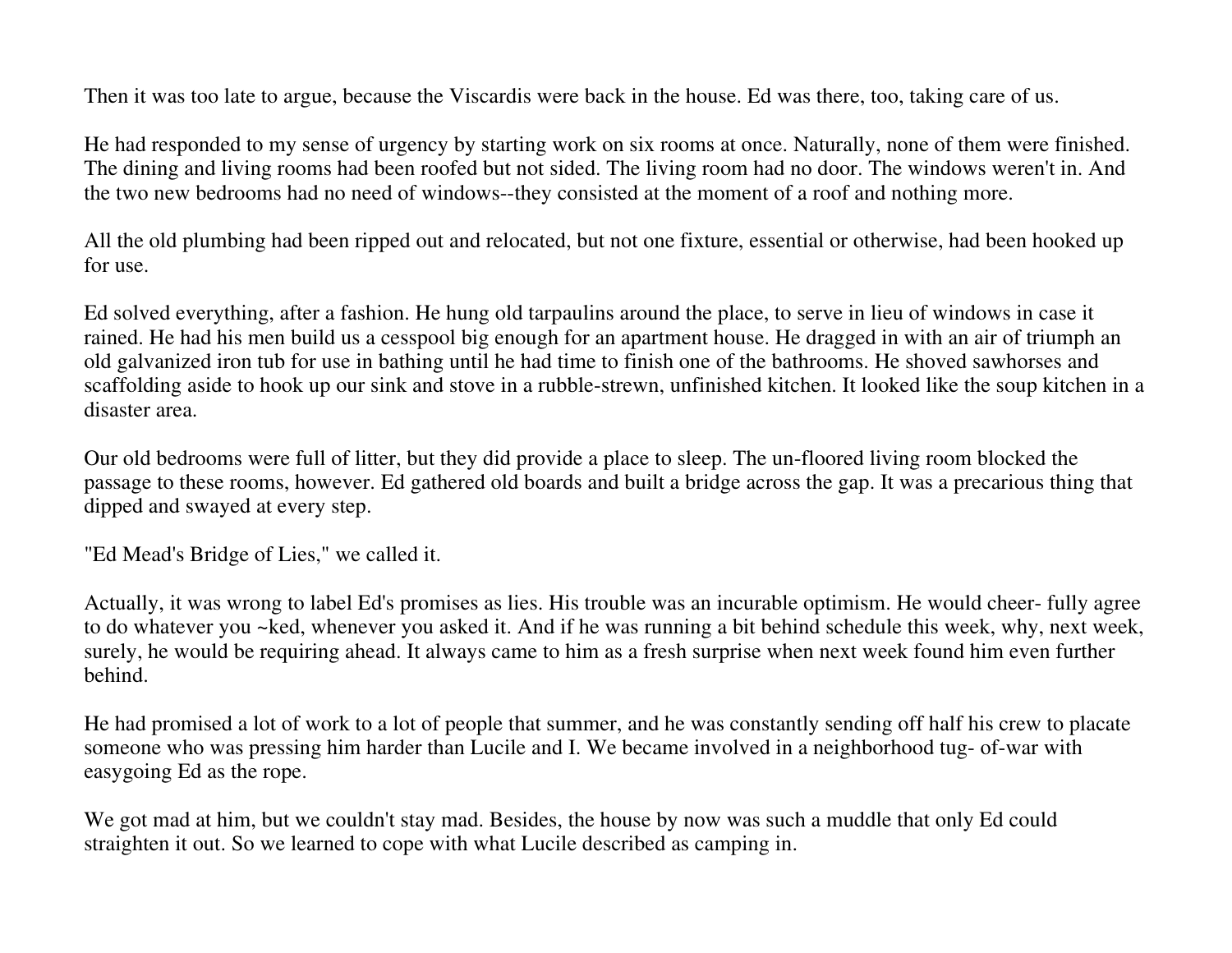As the weeks slid into months, the weather turned cold. We hung the tarps over open windows and across unkempt rooms, piled fantastic quantities of wood in the fireplaces, and carried electric heaters about with us through the drafty rooms.

We dragged our best clothes out of trunks--there were still no closets--pressed them, and went out to parties where we forgot all about the disordered scene that awaited at home.

We grew accustomed to chill, drafty baths in the old galvanized tub. We even got used to the Bridge of Lies.

We managed. Or rather Lucile did. She took it all in easy stride as though keeping house in the midst of a construction project was the most natural thing in the world. As for Viscardi, he had long since found a measure of escape in going back to his plant.

The children loved the raucous confusion, Little Lydia would sit in her playpen, all bundled in sweaters, and pound her rattle by the hour while the men pounded nails. To this day, she prefers hammers to dolls. When the work stopped at noon, Nina and Donna would join the work- men, perching now on one knee and now on another, to chatter happily while the crew ate lunch. Occasionally, Chico would get someone's Lunch first, and Lucile would replenish it from our supply.

Big Lou was a particular favorite with the children. He was a friendly, dark giant of a man with big shoulders, arms and hands; his heart was big, too. He had the genuine affection, which children recognize, and he responded with infinite patience to their endless questions and demands for games. Every time he sat down, little Nina found her way to his knee.

Big Lou was a favorite of ours, too-he was an excellent carpenter. So was Burke, who was as blond as Big Lou was dark. Then there was aged Mr. Freeman. We instinctively called him Mister and never learned his first name. A tall, thin, white-haired man with fine features, he managed to look like a bank official who had momentarily donned overalls. Mr. Freeman was all business. When he had received his orders for the day, he turned off his hearing aid and worked quietly away, oblivious to everything but the wood that took beautiful shape beneath his hands.

Jasper, the painter, was not all business. He paused for a drink one morning on his way to the job and was out of commission for the next four days. Then he worked hard for a whole weekend to make up lost time. Jasper took a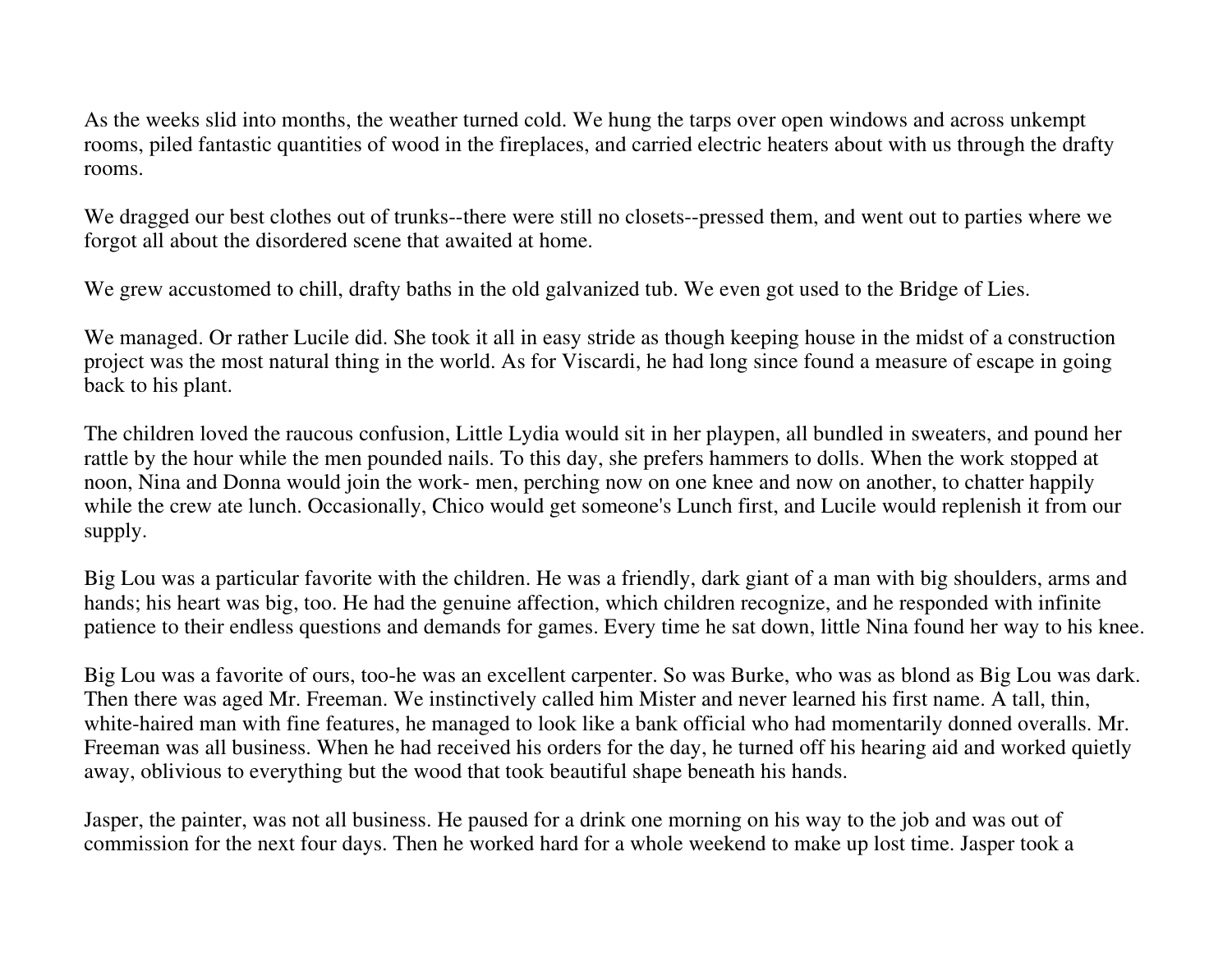personal interest in making our "nutty" pine look nice. Once he discovered that one of the panels in the Living room had been spliced in a way that offended his eye. He spent hours painstakingly painting in "knots" to cover the crack.

Willie, the pick-and shovel man, was a wiry fellow, genial and obliging. A few minutes with him made it clear that he never aspired to anything more-mentally taxing than his pick and shovel, but those he wielded with a right good will. Alec, a general utility man, was rough- hewn and weather-beaten. His red face and bulbous nose were prominent features at St. Aloysius Parish Church where he ushered every Sunday.

Joe, the cement mixer, had two trademarks--I'm not sure I would recognize him without them. Rain or shine, whatever the season, Joe invariably turned up in a battered rain hat. And his pipe, burning or cold, was never out of his mouth except when he ate.

We knew them all well. We came to regard them as friends of the family who had moved in for a rather extended stay.

A season of cold, dreary rain began about the middle of November. The outer walls and windows were now in place, but the unfinished dining room door had wide cracks giving on the playroom below, which was still open to the great outdoors. It was impossible to warm the house.

One night it stormed. The wind rose steadily, loose boards flapped and banged, and we could hear the surf pounding on Dec's seawall. We had set up a Franklin stove in the dining room. I built a roaring fire in it and we huddled around it swathed in blankets against the cold blasts that came up from the garage below.

We agreed that it would be wise for all of us to sleep in the dining room and keep the fire burning all night. Lucite, Nina and Donna curled up on the sofa bed. I tried to bring Lydia's crib in from the bedroom, but ran into difficulties at the Bridge of Lies.

"Wait," Lucile called. "You can't roll the crib across that thing. I'll make a bed for Lydia in her play pen." She piled sofa pillows into the pen and draped blankets around it to keep out the draft.

About that time the lights went off and we had to dig out a kerosene lamp. By now the wind was really howling and I was a little concerned. I decided not to go to bed at all.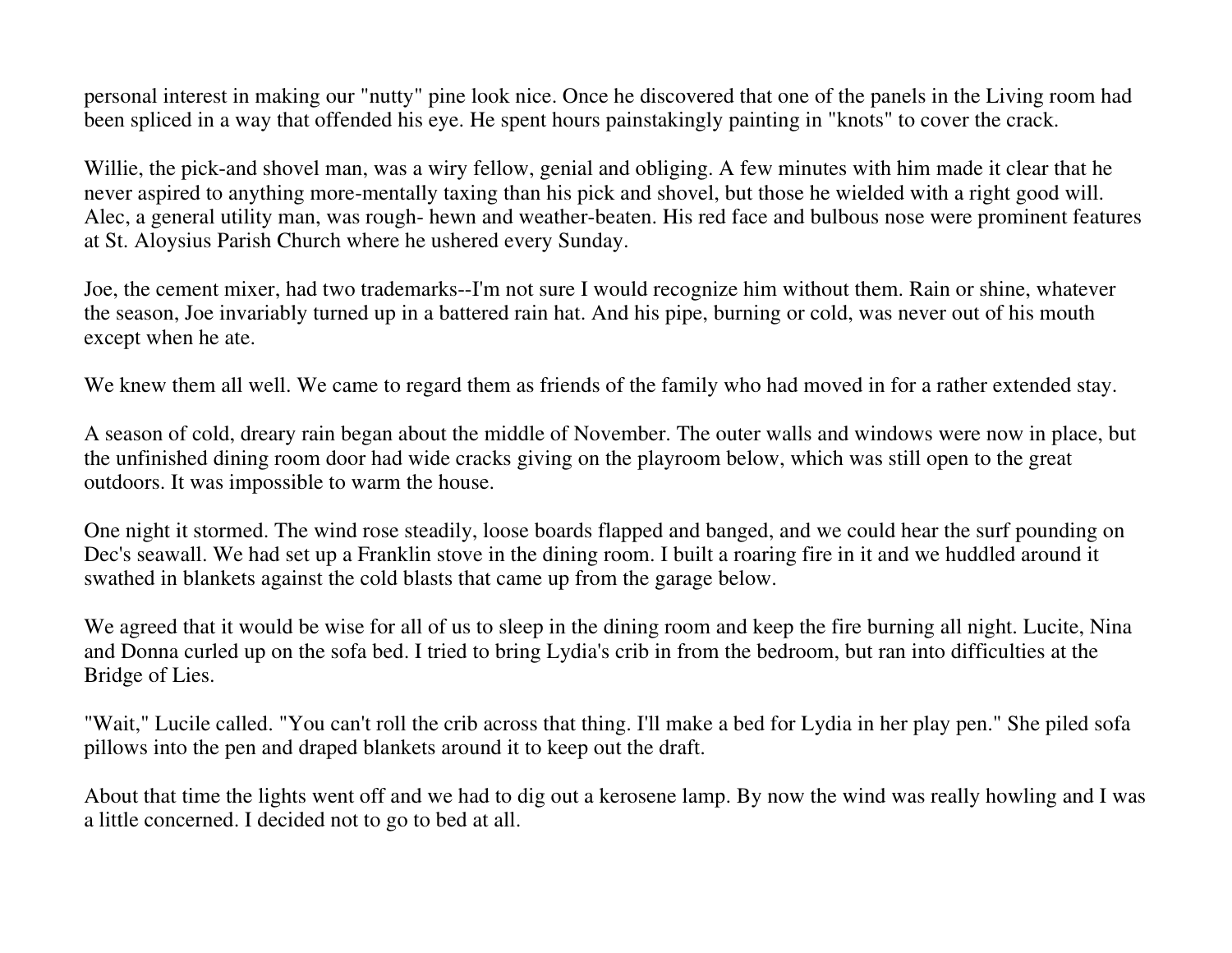"I'll just keep my legs on and sit here with my feet up, in the big chair," I said. "That way I'll be all set to get more wood for the fire--or in case something happens."

Lucile protested that I would be dead the next day, but she finally agreed. I had to keep my legs on in order to replenish the wood, and with all that gear attached to me, I would be as comfortable in the chair as anywhere else.

My family finally fell asleep and I dozed fitfully. Several times during the night, I got up to feed the hungry stove. It was nearing morning on one of these occasions, and I happened to look out toward the Sound. There, over Dec's roof, loomed two black masts. It looked as though a big vessel was coming right up on his beach.

There was a light in Dec's bedroom. Evidently the storm had him up too, so I telephoned him.

"Hey, Dec--go look out your west window."

In a moment he was back on the phone. "Hank," he called, "get on down here. It's a big schooner."

I got into my slicker and raced down the hill. A seventy-foot schooner was indeed loose and pounding on Dec's beach. We made certain there was no life aboard, and then called the police. After that there was nothing we could do but stand around and watch that magnificent ship break up. I still have the brass capstan, which I salvaged from it.

The Viscardis weathered the storm somewhat better than the schooner. Once through that, I felt that there probably wouldn't be anything worse to come, so I decided to reconcile myself to Ed Mead's pace as a builder.

By the end of November our master bedroom and its bathroom' were finished at last. Every lovely, warm pine panel in place. The five of us moved into it. I hung the old galvanized tub on a nail in the cellar. We reveled in long, luxurious baths every night. We slept blissfully, sniffing the aroma of pine. And no drafts.

Then I made a mistake, it occurred to me that a grotto with Madonna and Child would add a nice touch to one corner of our garden. I said it aloud, in Ed's presence. Work on the house came to a standstill for one full week. Ed was so entranced with my idea that he put every man to work on the grotto.

"I thought you would want it for Christmas," he explained.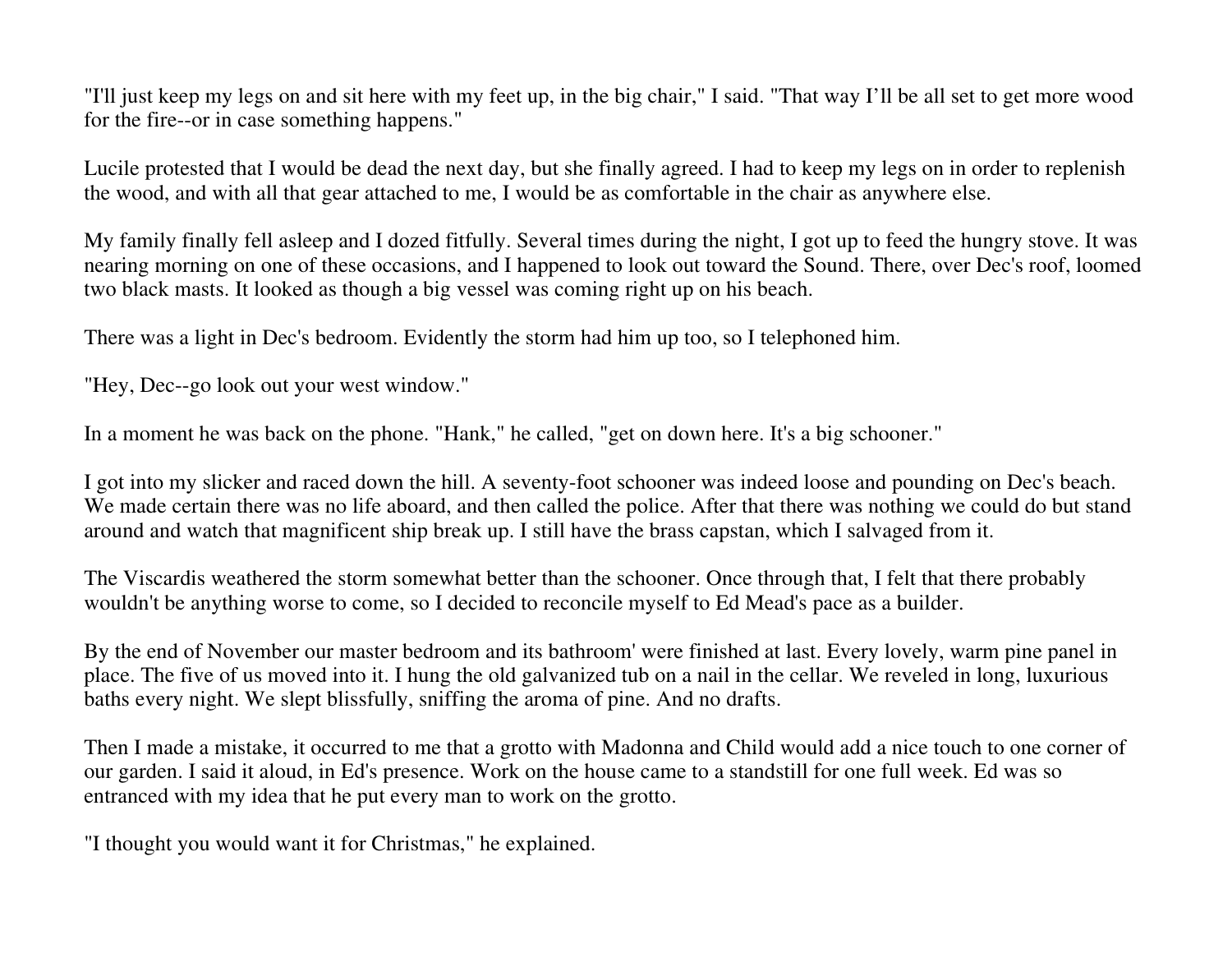"I hoped we'd have the house by Christmas," I said pointedly.

"Now don't yet worry," he told me for the hundredth time. "Ed and the Blessed Mother will take care of yet." I guess he figured by now he could use an assist from above.

Somewhat to our surprise we did get into the living room by Christmas. The Bridge of Lies was removed, furniture was triumphantly installed in the completed room, and Lucile prepared to build a fire in the new fire-place. She was stopped short by a frightened "meow." Our cat Mehitabel bad climbed into the chimney through an aperture at the base and now he couldn't find his way out again.

Lucile tried to coax him out, offering bribes of raw liver. Mehitabel refused to budge and kept up his piteous wailing. The afternoon wore on and the room grew colder. Donna wept for her cat.

At about nightfall, Lucile gave up and called on the obliging Big Lou for help. He tried to widen the hole so that he could reach in and pull the cat out. No luck. He went around to the other side and cut another hole. Mehitabel continued to squat just out of reach.

Big Lou sat down to think it over. When he returned to action it was with a heavy hammer and an air of purpose; he began to beat furiously on the metal lining of the heatolator around which the chimney is built. Kitty shot out of the fireplace like one demented. Donna took him off to the bedroom to comfort him.

We built a fine fire, the children went through the ceremony of hanging their stockings by the new fireplace, and Lucile and I relished its warmth as we installed and decorated the Christmas tree.

Lucile did not attempt to prepare Christmas dinner in the makeshift kitchen. Hospitable relatives took us in like homeless waifs for the day.

During January and early February. Ed and his men finished the rest of the rooms one by one. They hated to leave. As work neared an end, they invented things to do. One day they took time out to build a small table with stools for the children. Another time they helped me hang a ceramic of St. Francis on the big pine tree at our front door. They endlessly altered and added shelves for Lucile in the kitchen and closets.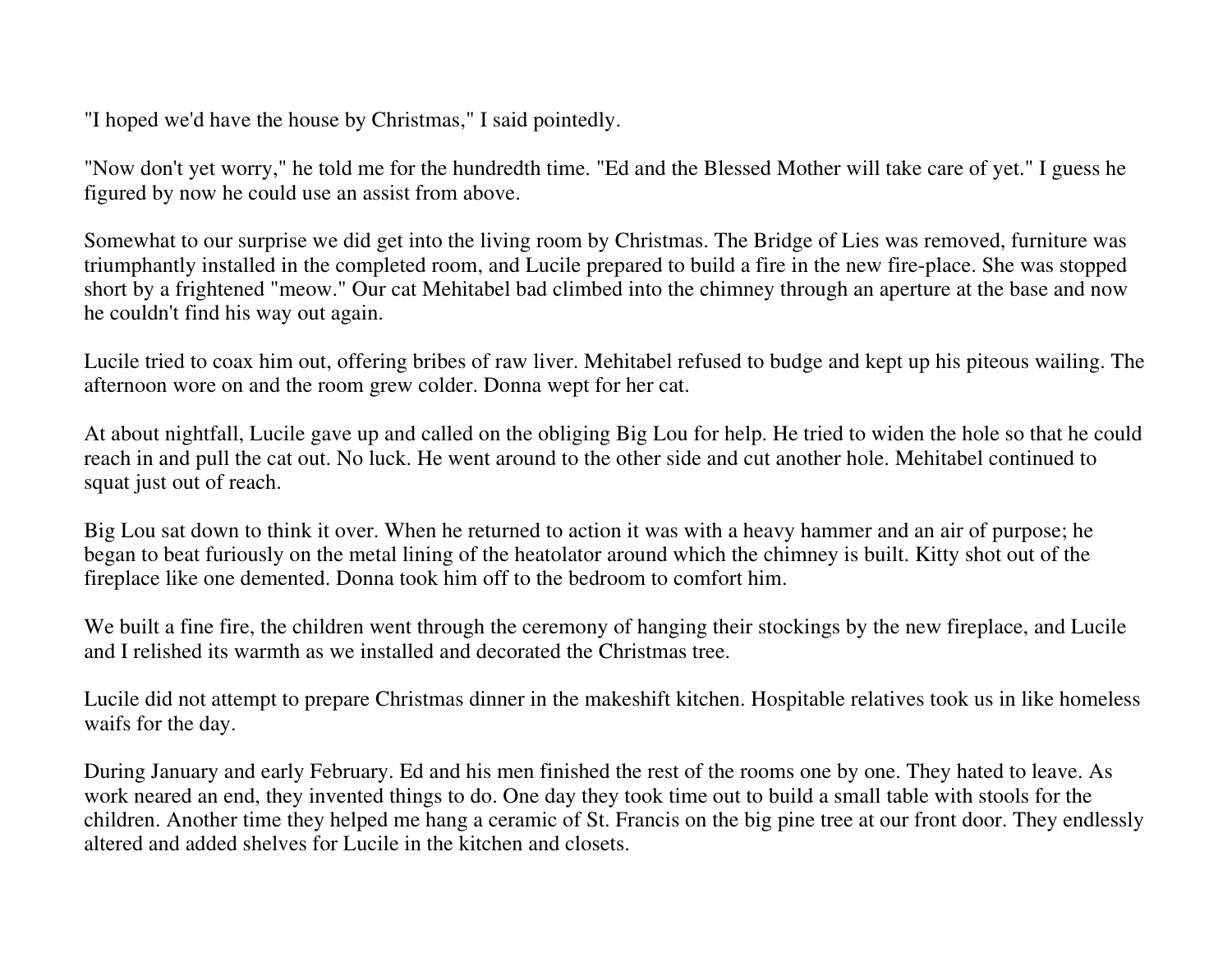Poppy and Nana moved into the cottage with us, and Ed's men stood by to see them comfortably settled just in case something needed to be fixed.

Finally, when not one thing more could be found to be done, when every feature of our home was as perfect as loving skill could make it, these good men packed up their tool kits and departed. It was Lincoln's Birthday.

"You must come back in the summer," Lucile insisted. "Bring your families for a picnic in the yard."

"We will," they promised. They did, but Ed Mead was not among them. And our beloved Poppy was not with us. Six weeks after the new house was finally finished, Poppy died during the night. Mr. Mead attended his funeral, then five days later our builder, too, was dead, of a heart attack.

He promised to take care of us, and he did. No one could ask for a better home than the one Ed Mead built for us.

#### **CHAPTER TEN**

# **ROOM TO GROW IN**

Abilities had a housing problem, too. The once empty garage swarmed with almost a hundred workers and we were hiring new people nearly every week. Somehow we always managed to squeeze them in. But my shop foreman came to dread the hectic conferences at which the squeezing was done.

"We're taking on six new guys Monday," Viscardi would announce at a typical session. "We'll have to set up an extra bench. Now, if we can shove the harness crew back a little... ."

"Hey!" The anguished wail would come from the lore man of the harness section. "You've shoved my gang back three times already. If you do it again, we'll be working in the johnny."

"I guess you are pretty crowded, at that. How about the other sections? Any room in cables?" It was the cable foreman's turn to protest: "If these new guys are midgets, Hank, they can work under our benches. I swear that's all the space we have left."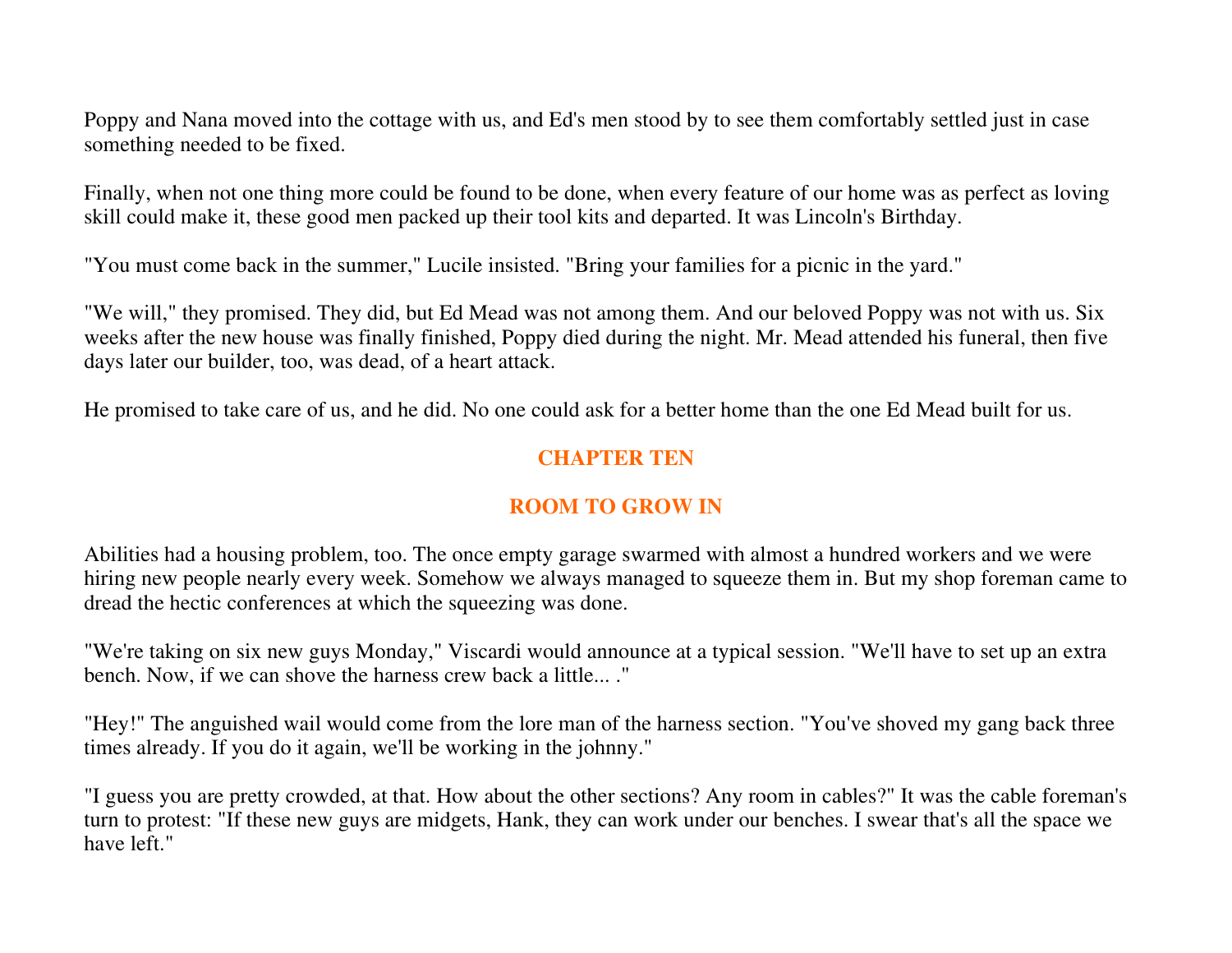"Well, boys, we have to put them somewhere. Maybe we can steal a little space from the aisles. Let's see that floor plan again. If we reshuffle the benches and take three inches out of every aisle...."

There was a limit, of course, to this kind of expansion. The aisles became so narrow and crowded that a traffic jam resulted whenever two wheelchairs met. Soon work gangs were spilling out the back door of the shop and into the yard where a faded old awning provided shelter of seas. And the packaging department was pushed clear out of the plant. We had to rent a store building in nearby Hempstead as a temporary packaging annex.

Up to this point it was just a problem. It took a local bureaucrat to transform it into a real crisis.

A crotchety building inspector walked into our pack- aging annex one day, announced that we were conducting manufacturing operations in a commercial zone, and gave us two weeks to get out.

The inspector wouldn't discuss the matter with us, wouldn't listen to our pleas for a little time to find a new place. Precisely two weeks later he returned to serve a final notice of zoning violation.

I was furious--and heartsick. If the order stuck we'd have to lay off the entire packaging crew, some two-dozen people who depended on us. We couldn't possibly crowd them back into the garage.

An appeal to the zoning board was the only hope. Our attorney, Jack Coffey, thought we had solid legal grounds for contesting the decision. We decided that we would appeal to public opinion as well.

We dug into our files, pulled out case histories, which showed what the packaging department meant to the people who worked there.

Alex Alazraki was assigned a role in our presentation. In a moment of inspiration, while watching the record changer on a phonograph, Alex had invented an ingenious packaging machine, which Abilities now used. He would buttress our case with a public demonstration of the machine.

Nierenberg had a role, too. He would describe our entire operation; show what Abilities was contributing to the community in which we lived. I would sum up, tell what we were trying to do for the entire country.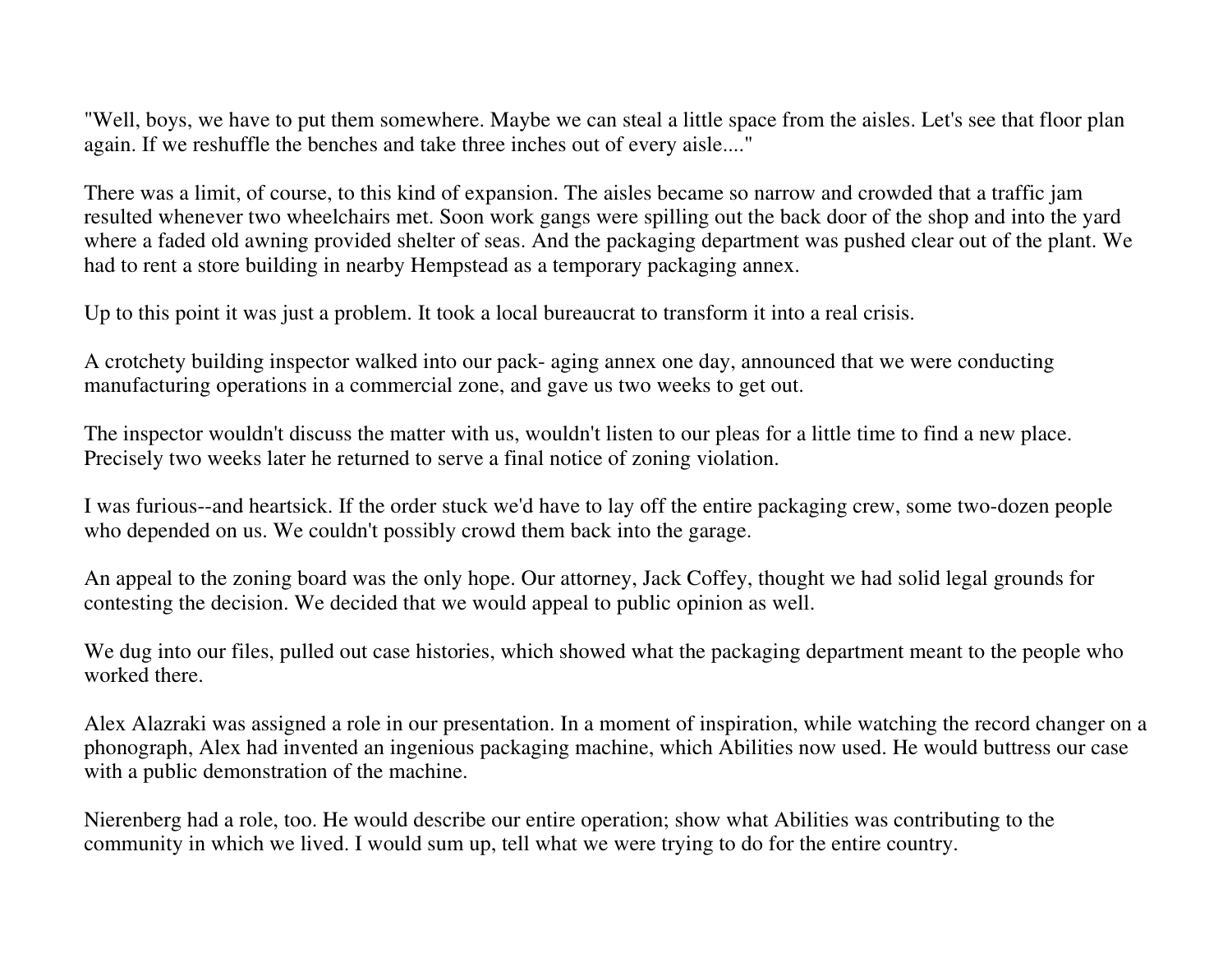When we were all set I tipped off some newspaper friends.

Our zoning board appearance was deliberately staged as a big production. I stalked in dramatically, arms laden with papers and briefcases. Close behind me wheeled Nierenberg, more reports and papers stacked in his lap.

Behind Art stumped Alex, the packaging machine clasped in his tiny arms. And behind Alex trouped a small platoon of reporters and photographers.

The zoning board chairman took one look at the procession and drew me off to a comer.

"I think this matter can be ironed out, Mr. Viscardi. Why don't we set it aside and work out a compromise in executive session?"

Here I was, all primed for battle and the opposition was retreating without a shot. On a sudden impulse I decided that I'd fire my guns anyway, just for effect.

"If you don't mind, Mr. Chairman, we have a case to make. We'd like to state it for the public record."

For two hours at least we stated our case. Several times board members broke in, trying to speed the hearing to an early close. We kept right on talking. Once or twice Attorney Coffey tugged at my coattails, signaling that enough was enough. I shook him off. Doggedly we ploughed through the statistics, the case histories, the demonstration, the appeals to reason and common sense. Finally I snapped shut the last briefcase. The defense rested.

Our newspaper friends jumped on if which was part of what I had in mind. The press the next day splashed stories which did Abilities no harm at all.

More important, we won the concession we had to have. The board granted us a six months extension on the order to vacate.

The zoning board ruling was a reprieve, not a solution. We still had to contend with our ever-growing need for space. Abilities board meetings and planning sessions revolved ever more urgently around our need for a larger plant.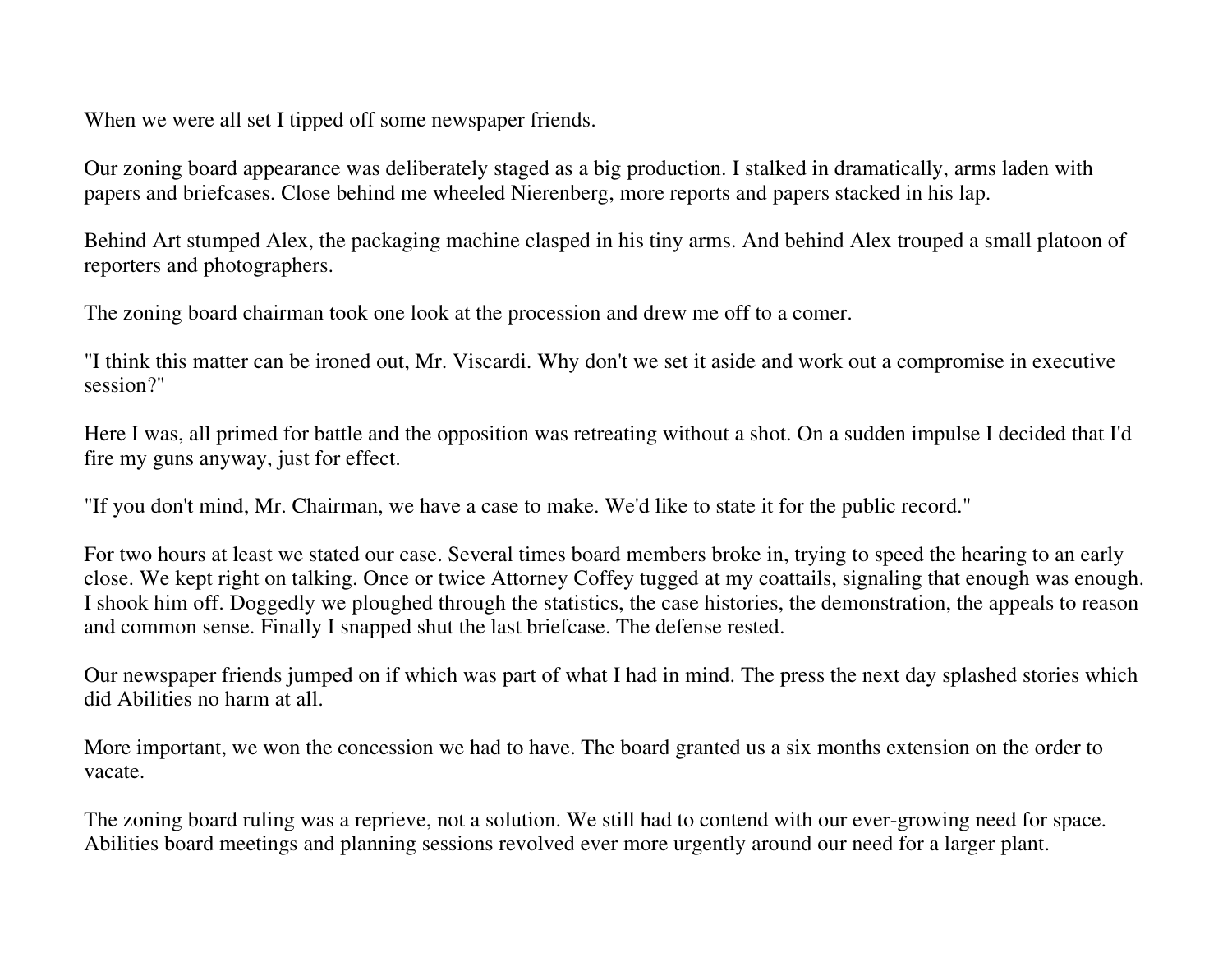I was eager to make the move. The old garage had served its purpose; now we were ready for better things. I had visions of a new building, handsome and spacious, which would serve as a bright symbol of disabled achievement. I wanted a place big enough to house both the shop and the medical research we hoped to sponsor at some future date.

Nierenberg had some ideas on the subject, too. He wanted a building equipped with swimming pool, gym and recreation room for off-hours use. Those facilities would serve more than morale purpose since many of our employees had a medical need to exercise neglected muscles. High also on Art's list was a modern plant cafeteria to provide full course hot meals at noon.

Success was intoxicating; anything seemed possible now. So we planned big, and dreamed boldly, and designed on paper a beautiful plant. Then 1 went shopping for land and buildings and the bright bubble collapsed. What we, wanted cost too much.

Industrial property was at a premium on booming Long Island. Poor locations were being offered at \$30,000 an acre, the good locations were fantastically high. months I chased up and down the Island, checking possible sites, and after every trip I mentally dismantled another feature of our future plant. Before lone I was looking for just a place to go on working.

I got a tip once that a former airfield hanger was being offered for rent. It was big enough, and the price was right. The location, however, suggested problems. The surrounding area was being developed into a huge industrial park and shopping center. We might be overwhelmed in the crush of traffic. I arranged for a test crew to spend a few days there and try it out.

"How was it?" I asked when the crew reported back.

"Like working in Grand Central Station," the foreman said. "Only worse. You can't fight your way in or out of the place when the rush is on."

Reluctantly, I crossed off that possibility and resumed the search.

About this time we received two very generous, wholly unexpected offers of help. A business group wanted to give us a big tract of land on Long Island. And the Bricklayers Union on Long Island was willing to put up a new building without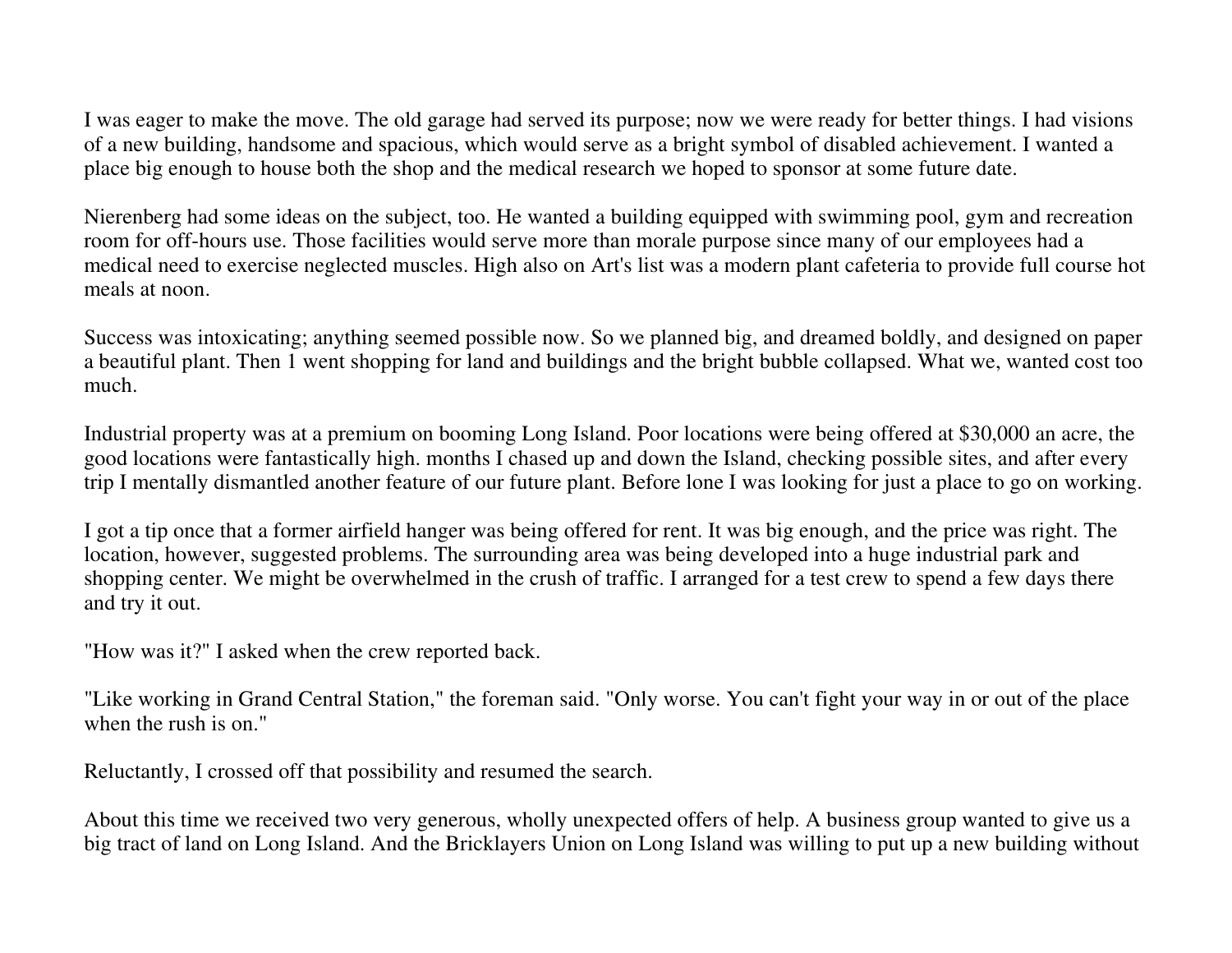charge if we furnished the materials.

It was tempting, enormously tempting. We could at one stroke end our struggles and achieve our most optimistic goals. But I held back. I was afraid that we might get involved with other organizations, become subject to policies and programs that were not our own. We had fought too hard for identity to risk losing it now.

Some of our directors thought my fears were foolish. There was hot debate at a board meeting.

"Why not be sensible?" one director urged. "It's not even a question of compromise. These are public spirited offers with no strings attached."

"The strings," I replied, "would be in our minds. If we accept these gifts we'll always feel that we owe some thing to our benefactors. Our only obligation should be to ourselves."

"Hank," another director grumbled, "you're too damned independent for your own good. What are you trying to prove?"

"I'm trying to prove that we are independent," I shot back. "If we start leaning on other people, it might get to be a habit."

In the end we rejected both offers with thanks, and continued to look for a place that would be entirely ours. And then a solution emerged in our own back yard. Milton Beddell, our landlord, offered to sell us the garage plus an empty lot next door. It would provide space enough for a plant addition.

Beddell's price was \$75,000. We thought he was too high. We dickered awhile. Finally it was agreed that he would build the addition in return for a suitable increase in rent. We signed a new lease.

It wasn't anything like the shop we had dreamed of, but it would do for the moment. And there was still plenty of time to make the dreams come true. Abilities were only two years old.

We closed the shop for our second paid vacation at the end of July. As our people departed, a construction gang moved in to put up a concrete block addition.

Viscardi hovered around, nervous from past experience with building crews and their schedules, but this time there was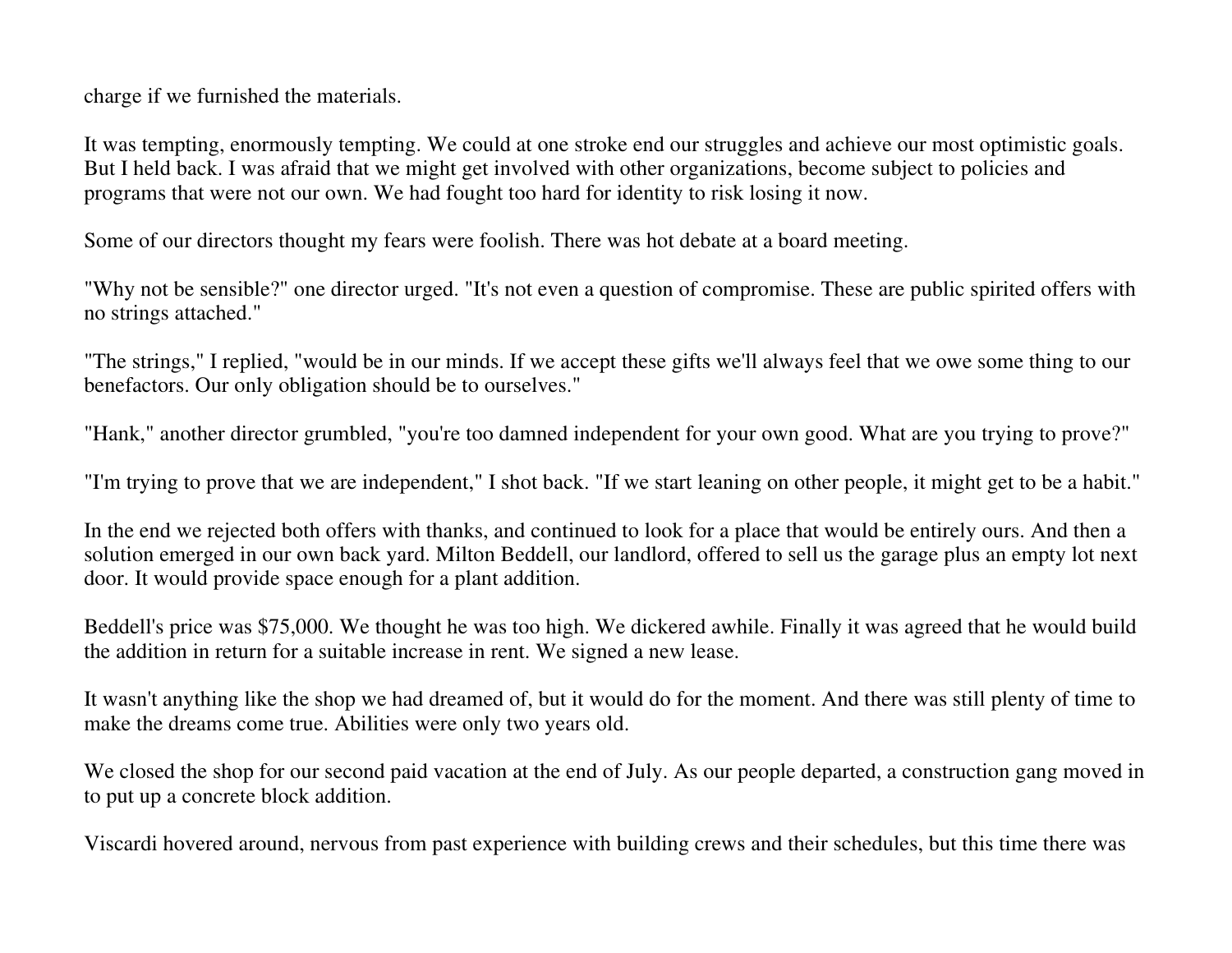no need to worry. The work went so swiftly that from one day to the next you could see the shop grow.

New wiring was installed free by members of the International Brotherhood of Electrical Workers. "The bosses had the fun last time," they said, "now it's our turn." That gesture of friendship we were glad to accept.

In two weeks we returned to a shop four times as big as the one we had left. And what a difference it made! Materials were stacked neatly in convenient places, not piled helter-skelter underfoot. People no longer huddled shoulder to shoulder over cramped and cluttered benches. We could get through the aisles. We reveled in the luxury of space.

The size of the shop proved a problem to some who walked with crutches and braces, but that was easily overcome. We furnished wheelchairs for everyone who bad ambulatory disabilities.

Polio-crippled Ronnie LeMieux lacked the hand strength to propel his wheelchair across the floor. The ever-ingenious Jim Wadsworth rigged up a small battery- powered motor so that Ronnie could go whizzing along at the touch of a button. For Alex Alazraki, Wadsworth built a motorized cart with tiller controls.

There was room in the place for a few comforts and conveniences. We built a big snack bar and installed it in the middle of the shop door; a gaily-striped awning added a carnival touch. And we made a small beginning on the recreation program. A paved area behind the shop provided for ping-pong, shuffleboard and a bowling game, which could be played from wheelchairs.

A fine, big room was set aside for medical care. Looking at it I realized how far we had come since the days when Doc Glasser made his examinations at the bench or, sometimes, in the men's room which he called his "private suite."

A full-time nurse was in charge of the medical room; she was trained to give corrective exercises under a doctor's direction. A portable iron lung stood by for emergency use at the plant or in a worker's home. That was a memorial to Roslyn Caputo, an Abilities employee who died at her home one night when a bad cold proved too much for her polioweakened lungs.

Another special feature was a dental clinic, complete with \$8,500 worth of new equipment. Many of our people had serious dental problems as part of general poor health; some of them found it impossible to visit a dentist's office if the trip involved climbing even a few steps. We arranged for a local dentist, Dr. Jerry Bloom, to come in and use our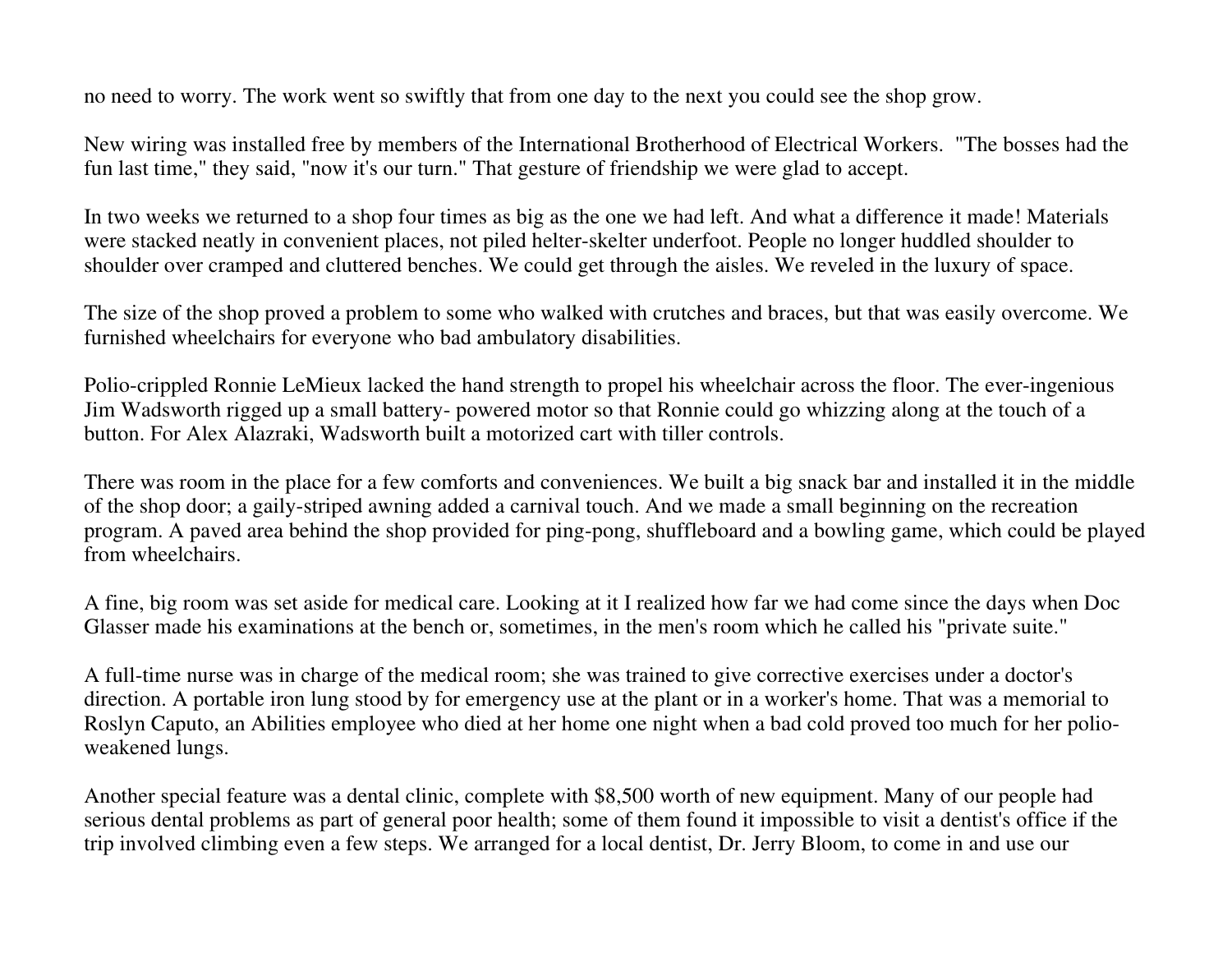facilities one evening a week.

The clinic brought pained outcries from members of the local dental society. They summoned Dr. Bloom and accused him of "unethical practice." He couldn't see anything unethical about it and despite heavy pressure he stood his ground. Then he found himself with no ground to stand on. A state inspector informed him that he would lose his license if he did not "cease and desist."

"Well, boy, they've got you," I said when he gave me the news. "You have to eat. But let's get together with these people and see if we can't talk sense."

I asked a dental committee to visit the shop and they proved unexpectedly conciliatory. Perhaps on second thought they were a little ashamed of what had been done. Or maybe someone simply hadn't given the matter any first thought to begin with. In any case we worked out a compromise. We would draw on a panel of local dentists, including Dr. Bloom, and each patient would select the panel member he wanted. A fee schedule was worked out. The dentists withdrew their opposition and our setup was duly approved by the state inspector.

Meantime the dental chair was not going to waste. A barber used it after plant hours to cut the employees' hair. He did a brisk business. There was no trouble about that. The barbers didn't have a society. Our new nurse was Marguerite Parenti, a mature, motherly woman who had a faculty for keeping her arms around our people. They loved her. And almost at once we had need of her services.

One morning she stuck her head in my office door. "Mr. V., are you good at problems?"

She was worried about an epileptic we had just hired. The man had assured us that his seizures were under control.

"I'm afraid he lied," Marguerite said. "I have been talking to him and I feel that he's under great pressure from tensions at home. I don't think he's taking his control drugs. What's worse, I suspect that he suffers from frequent gran mal seizures."

That could be trouble. He was a husky young man; in violent seizure he might be dangerous to others. Still, we had been getting excellent results from other epileptics. Maybe Marguerite's fears were exaggerated.

"Often," I said, "we worry about things that never happen. Let's give him a few days to settle down and see how things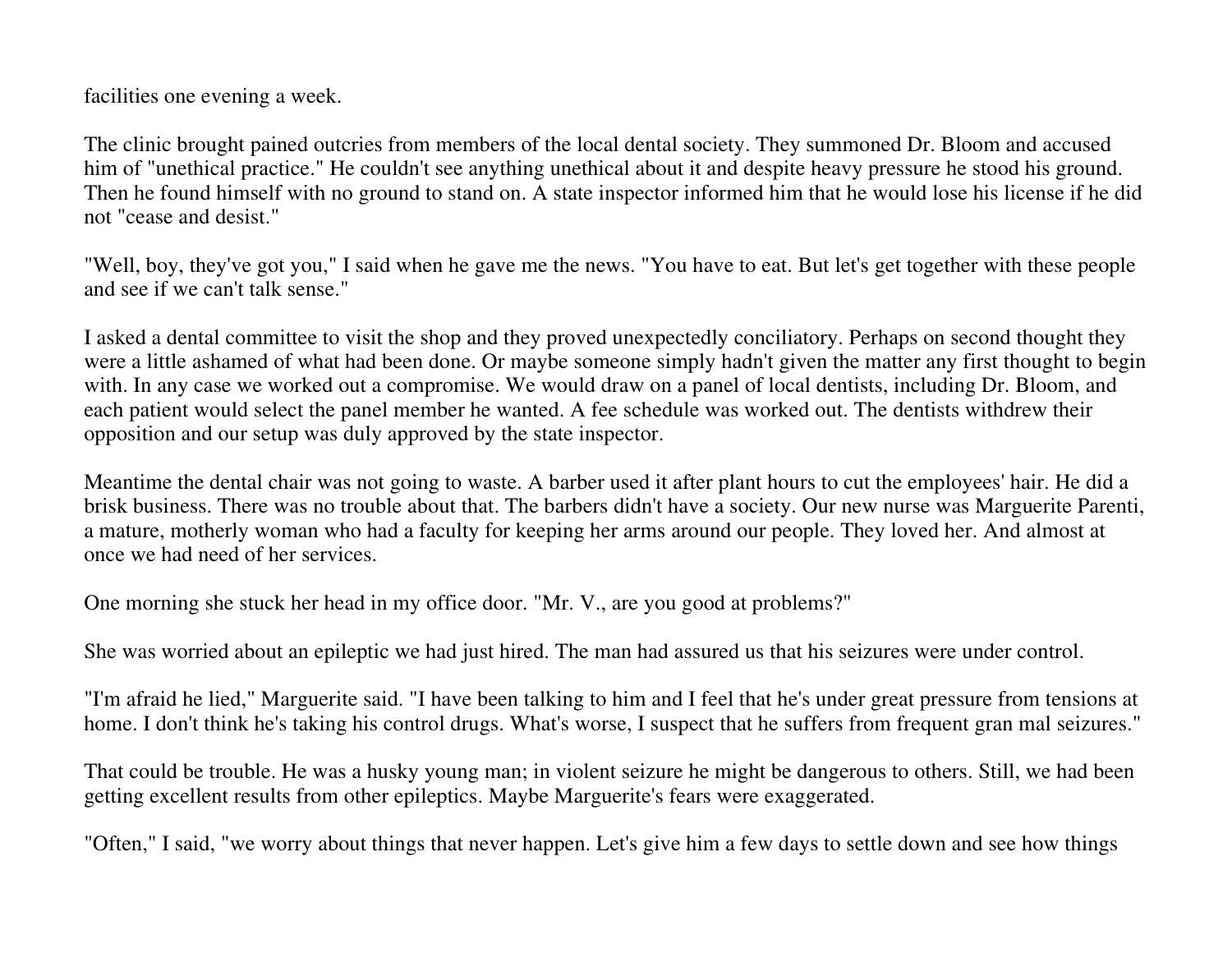work out."

But that afternoon it happened. Art summoned me, urgency in his voice.

"That new epileptic is in a hell of a seizure, Hank. You had better come quick."

I found the new man on the floor, a small knot of people gathered around him. Marguerite was on her knees giving quiet orders. She had assigned volunteer assistants so that two men held each leg, one man each arm. She held the patient's head.

Beside Marguerite to offer aid and advice was Abilities foreman Sal Fortunate. Sal knew about seizures from having them.

"Now," Sal said. "See the finger twitch. Get ready."

The patient convulsed as though an electric shock had coursed through his body. He hurled up from the floor, was pressed down again by many hands.

It went on like that for two hours. The people who were needed stood by to help. The others went quietly on with their work.

We moved the man to the medical room where the struggle continued. Finally he was still. Then he was conscious. Marguerite tucked a blanket around his shoulders.

"What will you do with me?" he asked. "I guess I lose my job."

"No," I said. "It's not like that. If you can prove to me that under medical care your seizures can be con- trolled, you can come back. I promise. Now don't worry about your job. We have sent for an ambulance. We're going to send you home to get well."

"Please," he begged. "Don't send me home. Let me stay here."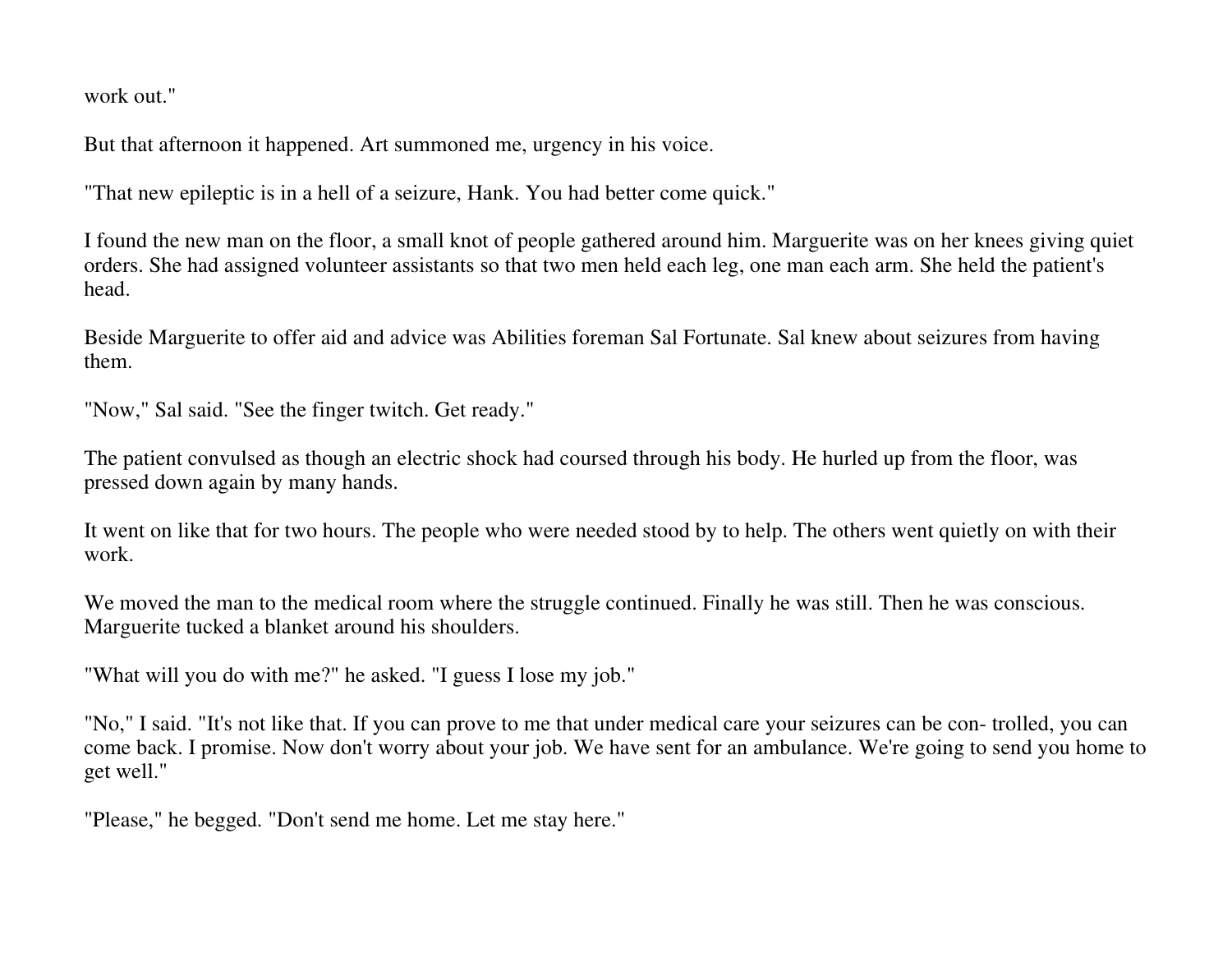"The ambulance is waiting. You have my promise. Believe in me and I will try to help you."

He was gone.

"What of the family?" I asked Marguerite. "A brother was with the ambulance," she said. "The mother will contact you."

The mother was there waiting early the next morning when I arrived at the office. A tired, bitter looking little woman, she was obviously seeking to bolster her morale with over-dress and too much makeup. Her hair was splotched with several shades of dye.

"You have killed my boy!" she said shrilly. "I hope you realize what you have done."

"I don't understand. He had some violent seizures here yesterday but he was all right when he left. We sent him home in an ambulance."

"Yes," she said bitterly. "They brought him to me. Then left me alone. He had another fit. I went for help. When I came back he had turned on the gas and was unconscious on the kitchen floor. The police came and took him away."

"You mean he's dead. I can't tell you how sorry...."

"He's not dead," she interrupted angrily. "But because of the suicide attempt I'm having him committed to a mental institution. He's as good as dead."

Before I could speak again she had rushed out, sobbing and cursing.

Dr. Glasser checked into it, made sure that the young man was assigned to a hospital where he would have the best possible treatment. We learned in the process that " the youth's family had tried several times to shunt him off to a mental institution. The shop episode, plus the attempted suicide, had presented the excuse they apparently needed for committing him again.

I had a long talk with Marguerite about the situation.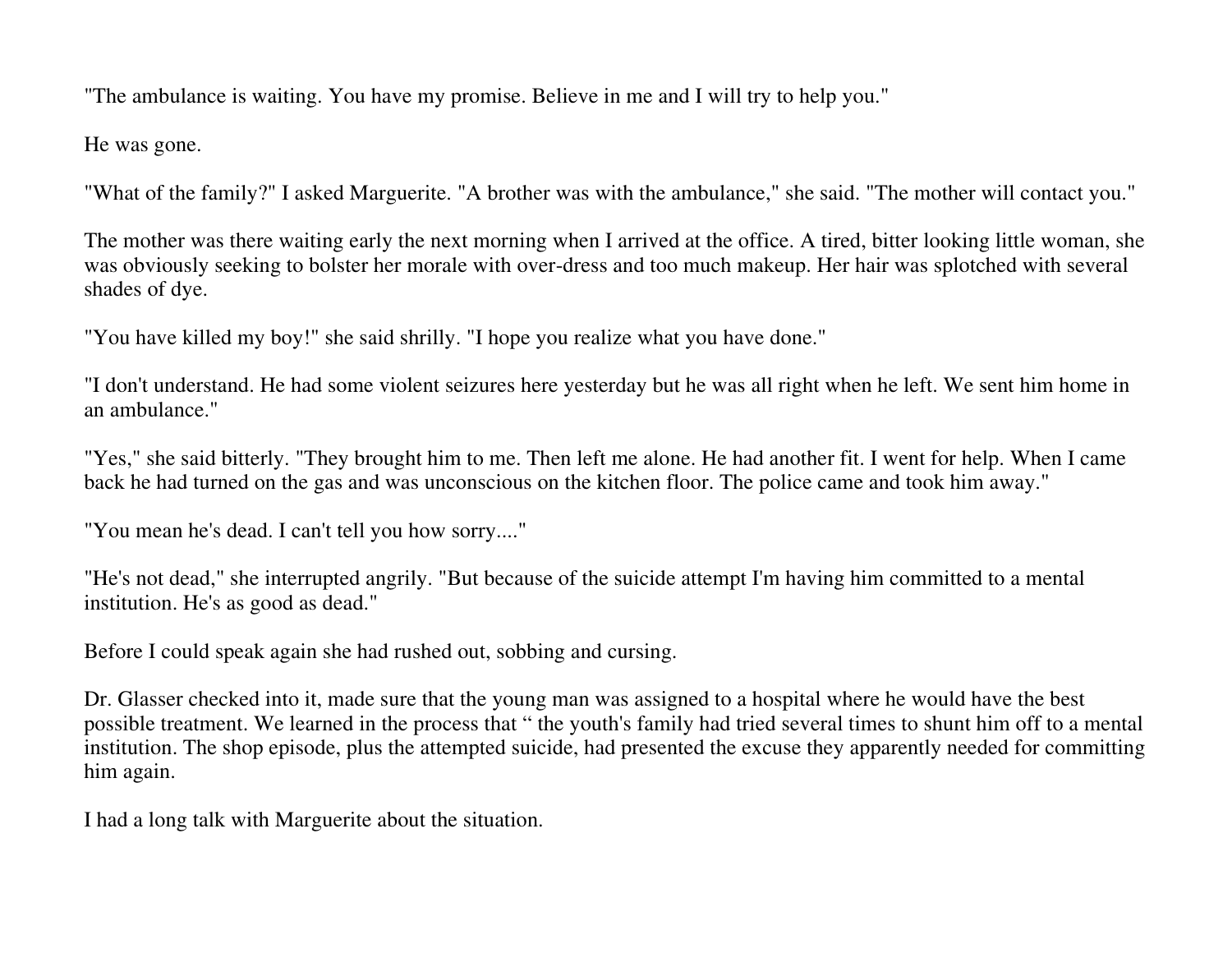"You know about the family?" I asked.

"I know a lot. The rest I can guess. It's a shame, too, a real shame. With a little luck and a lot of love and understanding the kid might have made it. The way it was, be didn't have a chance."

"It's my fault," I said angrily. "I should never have sent him home. I should have sent him straight to a hospital."

She laid a gentle hand on my shoulder. "Don't blame yourself. I'm sure it was too late to make any difference. The hospitals will get him now and maybe they can do something for him. We can't help them all."

"No," I conceded, "we can't. But it's worth trying for, isn't it?"

She smiled warmly. "It is. Excuse me now, boss, I have some temperatures to take."

A few weeks later family trouble brought more grief. It began with a telephone ringing shrilly one eight to wake me from an exhausted sleep.

A local businessman was calling. His voice was strained, angry sounding.

"I am sorry to trouble you at this late hour but I am deeply worried about a matter that is terribly important to me."

"What can I do to help?"

"Nothing, probably, but 1 think you should know that my daughter had eloped with one of your paraplegics."

I smothered the retort that rose to my lips. It wasn't my paraplegic, only a man who worked at my shop. A man who had as much right as any other to his private life. Still, the girl's father had a right to be concerned.

"Who is the man?" I asked.

"I don't know," he said. "That's why I'm calling you."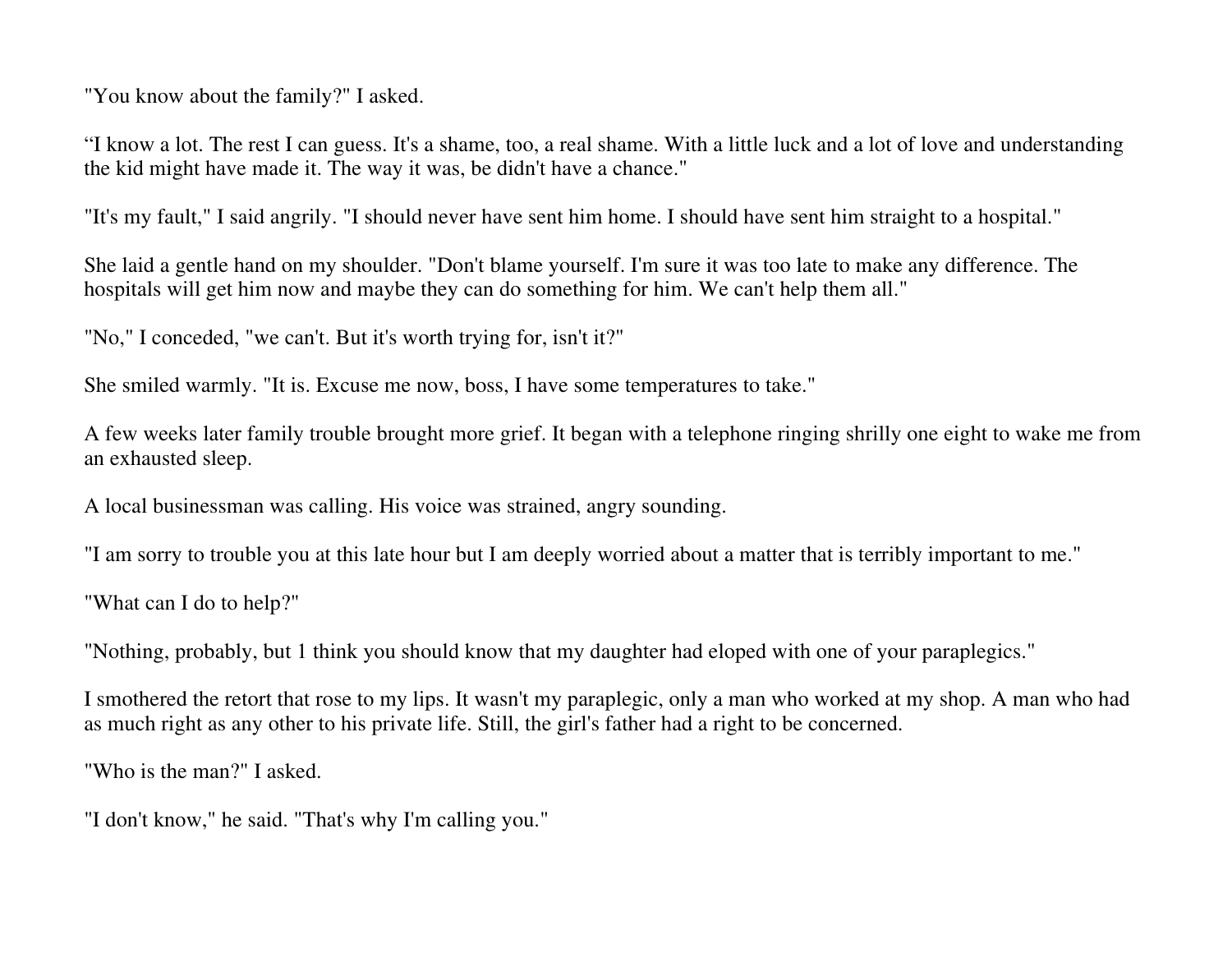"I'll find out," I said, "and call you back."

I phoned Art. He didn't know who it was, but he had a hunch that it might be Bill Graham. Bill had been dating a young college girl lately.

Bill didn't have a phone. Wearily I dressed, strapped on my legs, and went to his house. As soon as I arrived I knew the hunch was right. It was 2 A.M., but the lights were all on.

Bill's anguished mother met me in the doorway.

"He's gone," she cried. "He ran off with that girl, and you are responsible. Why couldn't you leave him alone? When he came back from the war he had his pension and me to take care of him. Then you came along and made him think that he can live like other people. How can he? Can he be a husband to that girl? Can she take care of him as I did?"

"If they love each other, they can try," I said.

"It won't work," she answered tearfully. "It can never work. Oh, my poor boy. You have filled his head with impossible dreams. You have created a monster and some day you will answer for it." She slammed the door in my face.

It was almost daybreak when I got home again and phoned the girl's father to pass on the news. He answered on the first ring. He must have been waiting tensely by the phone.

"She's so young," he protested. "She doesn't know the problems she's taking on. We didn't even have a chance to meet the boy."

"I'm sorry. I wish there was something I could do to help."

"Perhaps," he said stiffly, "if you think about it you will consider that you have already done enough. Good night." He hung up.

I thought Lucile was sleeping but she stirred as I slid into bed, then reached out to enfold me in her arms.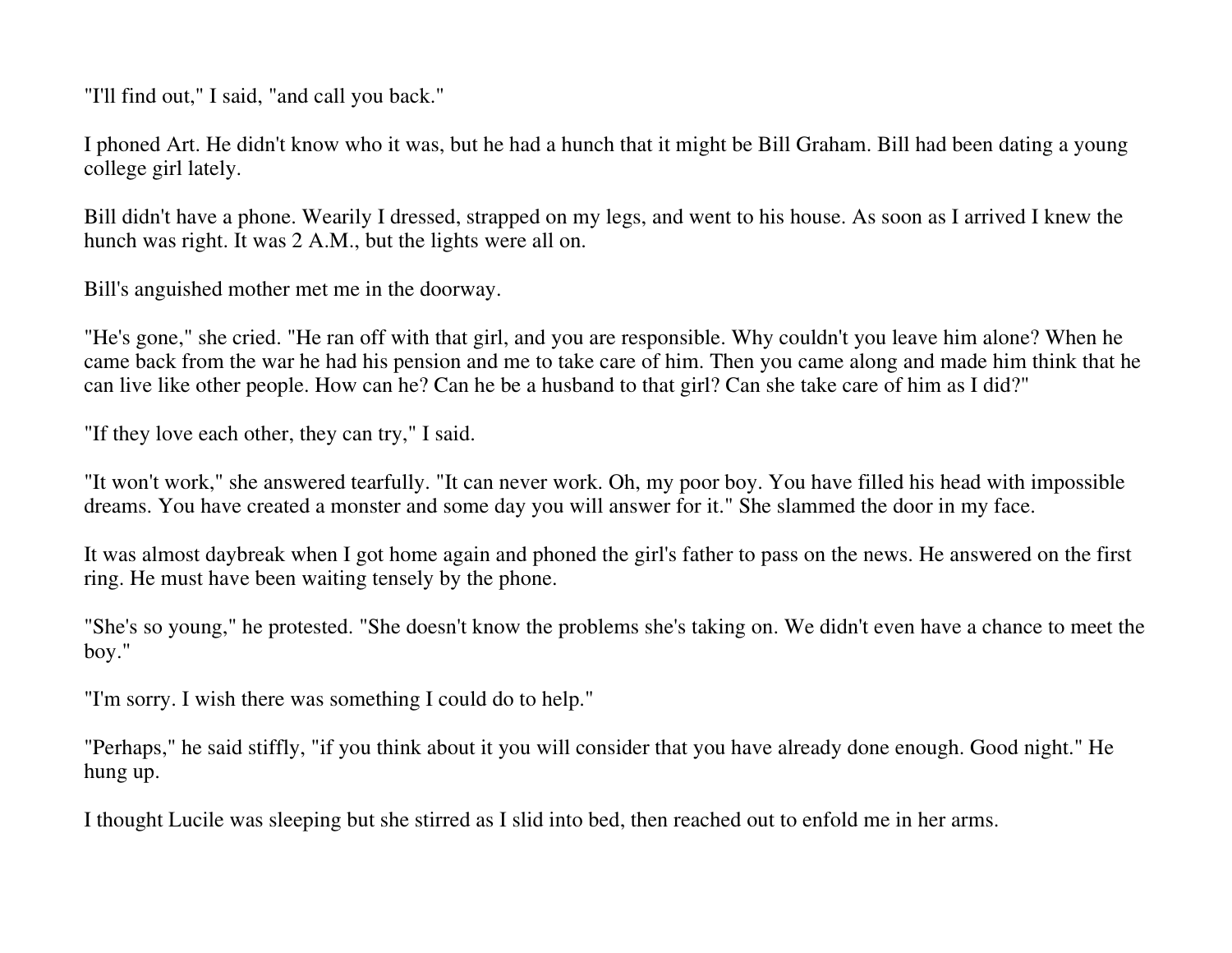"Have I created a monster, Lucile? Did I wreck the lives of those kids?"

"Darling," she whispered, "don't let me hear you say monster again. Did I marry a cripple or did I marry the man I love? To our little girls, are you an amputee or their daddy, the greatest man in the world? Close your eyes now and sleep. Tomorrow there is work to do, God's work, and I must help you do it."

It was a relief to get back to mundane plant problems. Like urinals, for instance. A labor inspector came around and charged us with having insufficient urinals for the number of people employed. We countered with the fact that a large number of the workers were using not the regular facilities but individual prosthetic urinals which we supplied. We convinced him, finally, but it took a lot of talking. The labor department man didn't think it was a urinal unless it flushed.

We had a time with the defense department security man, too. He wanted to fingerprint everyone in the plant before giving us clearance for a certain defense job.

There was a momentary contretemps over an Abilities employee who had no hands. The security agent said that could be worked out easily enough. He'd settle for toe prints.

Then he came to Alex Alazraki.

"No fingers," Alez announced. "No toes, either." Alex paused, appearing to be considering the problem gravely, then went on with an air of deadpan innocence. ·'It happens, however, that I do have one complete appendages. I'd be glad to give you a print of that."

The security man was wholly undone. Dispensing with prints of any description he agreed to clear us for the job.

Our second anniversary party was a turkey dinner served community style at the local high school auditorium. Once again we took stock of achievements:

Our wages were up. Employee earnings for the year amounted to \$198,000, all of it new wealth poured into the community by men and women who had existed before on public relief or private charity.

We had produced \$400,000 worth of goods. That was double the first year's effort.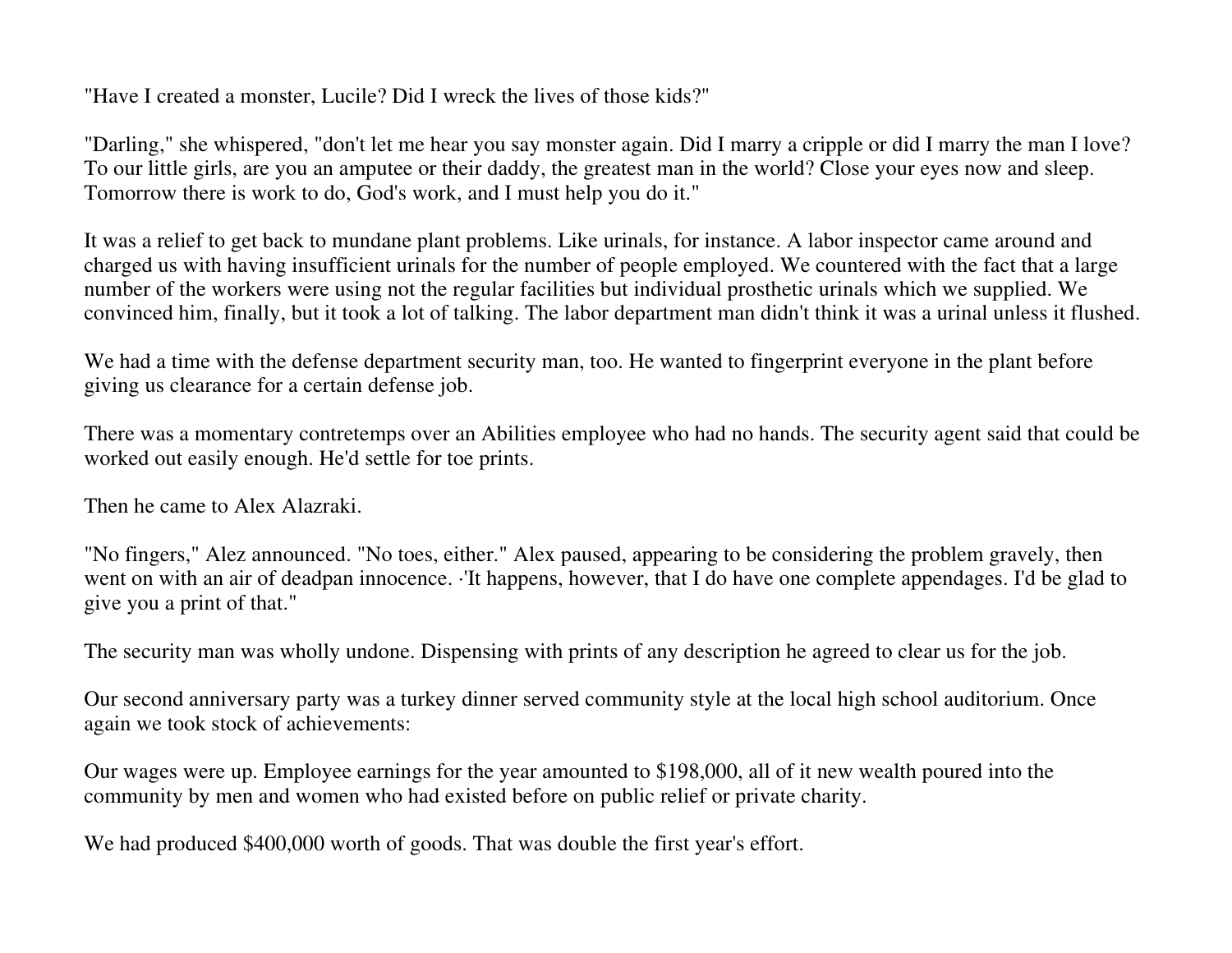Best of all, we had on hand 121 new contracts from a dozen big firms. Our future looked very bright.

Dr. Howard Rusk quite unexpectedly arrived and paid us a birthday tribute. "You have exploded," he said, "a spiritual force that is greater than atomic energy. We, the so-called normal people, can never compete with you, be- cause we have never been put to the test. We will never know what it is like to run so fast, so far, so hard."

The birthday party closed with a triumphant ceremony in which Alex Alazraki was wheeled up to the head table to stand beside me. Alex, as I had before him, had long stumped through life at a belt-buckle level, only three feet tall. Now, with help from Abilities, he had just completed, the slow, painful, expensive process of being fitted for artificial limbs.

He was in a wheelchair because he did not yet trust his unfamiliar limbs to carry him through the big auditorium. But when he reached the head table he planted both feet firmly on the floor. He braced himself for a moment, gave a quick, hard push to shove the wheelchair away, and stood up, man sized. A great roar of applause rose up from the audience as Abilities saluted one of its own.

If there was a dry eye in the house, I couldn't spot it through my own mist-shrouded eyes.

When the cheers died away, Alex led us in reciting the Abilities Credo. "I seek opportunity, not security.... I will not trade my dignity for a handout.... It is my heritage to think and act for myself...."

Alex took long steps on his new legs before another year passed. He married a fine young woman. It was my proud honor to be best man at their wedding. In due course, Alex was dispensing cigars and wisecracks as he announced the birth of a daughter. And this time nature was kind. Little Rica Lillian Alazraki was a beautiful baby, perfectly formed.

I wish the story of Alex could end on that note--but it cannot, quite. For shortly afterwards, a severe pressure area developed on one of his stumps. It made continued use of the new limbs inadvisable. He could wear them only occasionally.

It was a hard blow for him. Only those who have shared his misfortune can know how much he wanted those legs. But he took the bad news without a whimper.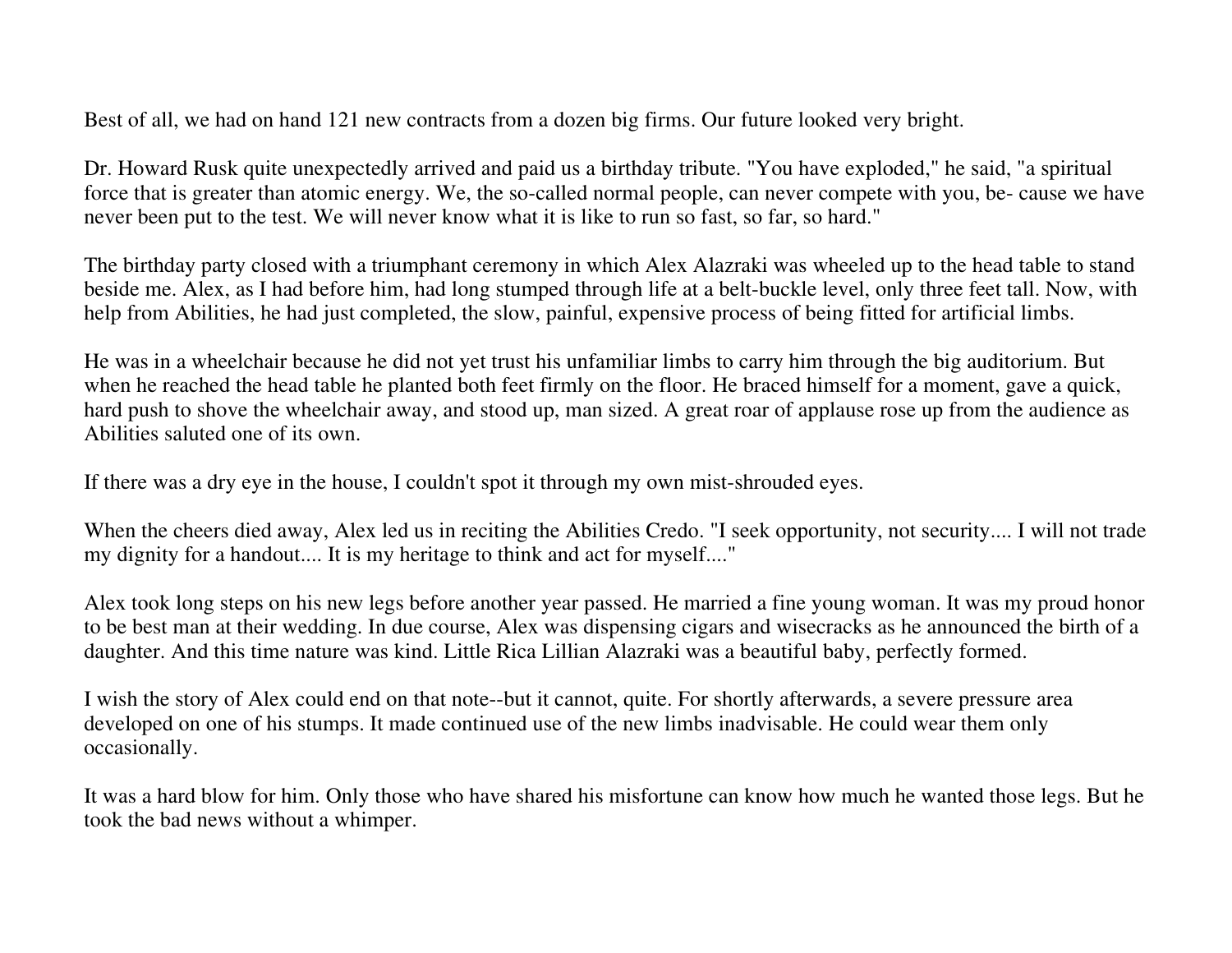"Sue loves me for what I am," he said when it happened, "and the baby will do the same." He laughed. "I'll put the legs on at special times, like when I want to impress the relatives."

Alex's legs were one of our most successful failures.

As Abilities grew and prospered, we became more formal and disciplined; much of the old family atmosphere was lost. It was part of the price we paid for success. A few of our workers found it hard to adjust; some were not able to make the change.

Among those who dropped out was a woman named Ida. Middle-aged and suffering from back injury, she was one of those people who have to be coaxed and babied along. Even the spur of a child to support could not rouse her from the endless contemplation of her troubles and ills.

When a small package fell and struck her a glancing blow, Ida insisted that she was painfully injured. Exhaustive medical examination revealed nothing wrong but for days she limped around the place, looking hurt. And she protested constantly that shop boss Nierenberg was too harsh and demanding. After one argument with Art, she came to me with her laments.

"Ida," I said, "Art's in charge of production. If you can't work for him, you can't work for me. You can quit or stay, it's up to you, but we're not going to have a UN debate around here every time someone asks you to get on with a job." Whereupon, she quit in a huff.

A dozen others quit or were fired. That, of course, only proved we were "normal"; it happens in every shop The failures were surprisingly few, however, and they were more than balanced by those who made good.

Some left the shop not in defeat but in triumph, going on to better jobs or new careers. We encouraged that, though it played hob with well-organized work crews. We "graduated" three or four almost every month.

Anna Esposito was one of those who used Abilities as a springboard to a new life. Anna was when she came to us, painfully crippled by rheumatoid arthritis, and totally untrained for work of any kind. She was also alone in life; her marriage had broken up during her long affliction. She was determined to be self-supporting though her hands were so stricken that she could not Rick a light switch.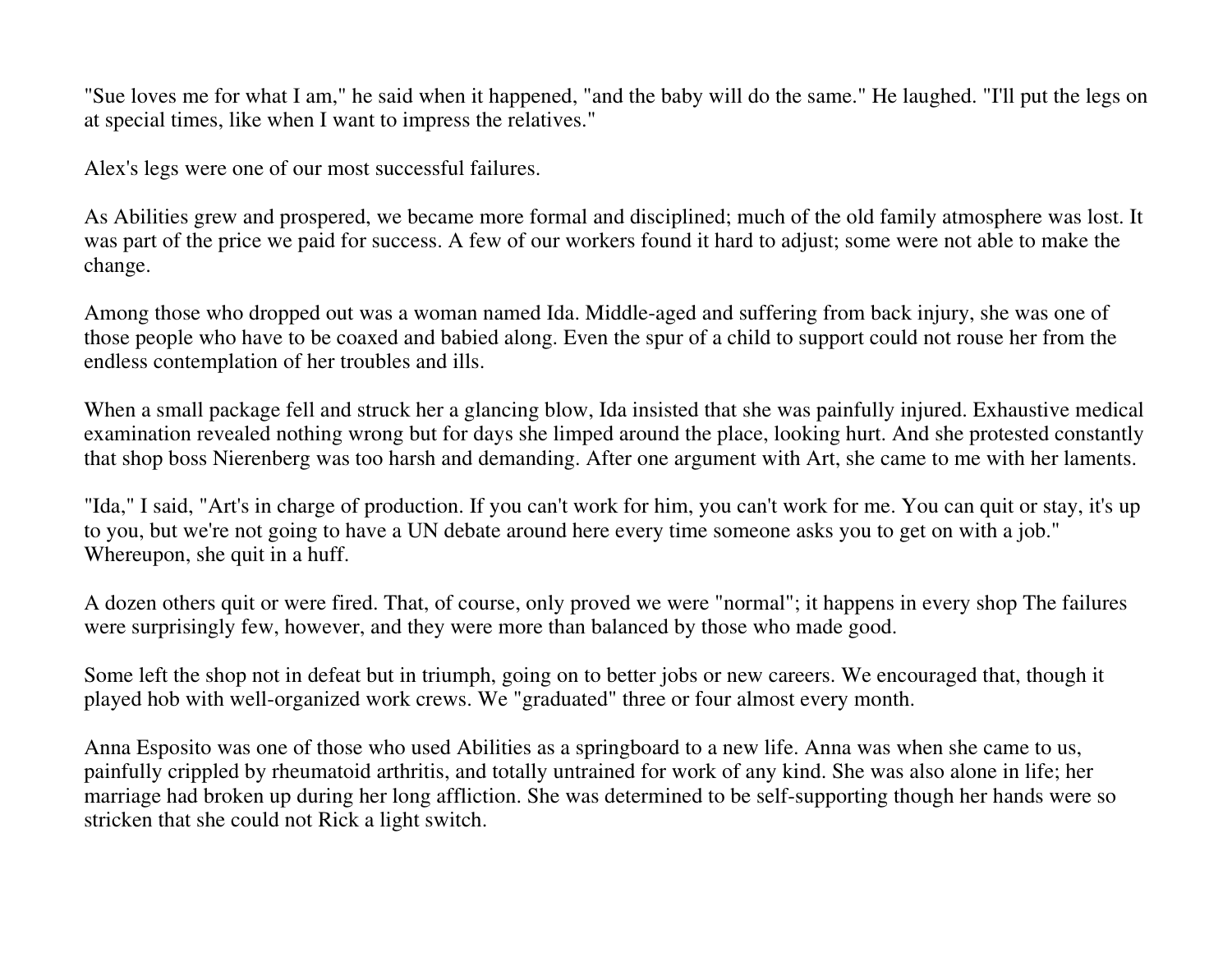We took care of Anna's hand problem by rigging up a few bench devices. Anna did the rest with her own indomitable spirit. She achieved a quiet success, became a dependable worker who earned steady raises. Faithfully she paid back bills that had piled up during the eight years she spent on Relief.

Most people who had experienced Anna's beating in life would have clung desperately to the security she had now achieved. Anna, however, had very little in common with most people. After three years she became restive with assembly line tasks. Her excellent record at Abilities helped her to get a proofreading job, which appealed to her more. There was a small party for her when she left. A little later her friends rejoiced to learn that Anna had made still another fresh start. She married a man who had also left our shop to achieve success in another field.

There were others who stayed on at Abilities and grew with the company, developing new skills to meet our expanding needs. Lou Blersch was one of those. In just two years he rose from a disabled ex-filling station mechanic to become a top executive in what by then was a million dollar operation. Along the way he discovered some important things about himself.

Lou was a blond giant of a guy, rugged and masculine. During army service he joined the paratroops, then lost both legs, above the knees, in a training camp accident. It gave a bitter twist to his independent spirit. He became for a time like a wounded wild thing that snarls defiance and strikes out at those who seek to help.

He asked his young wife to divorce him--for her own good, he told her--but she had spunk and refused to leave him.

When he was released from the hospital he returned to the filling station job he had held before. It was tough going. Moreover, he insisted on taking a cut in pay. He thought he was worth less now and he had a horror of trading on sympathy.

Lou's self-imposed pay limitation did not work out. He was forced to borrow from his boss almost every week; often at week's end he was so deep in debt that he had to hand back the entire paycheck. Then the boss would fill Lou's car with free gas to help him out. That made him mad, so he quit.

He was turned down repeatedly when he tried to find another job. Once he had a job won when the man who was hiring said, "I'll show you the shop.' They walked across a room, opened a door, and there were five steps, going up.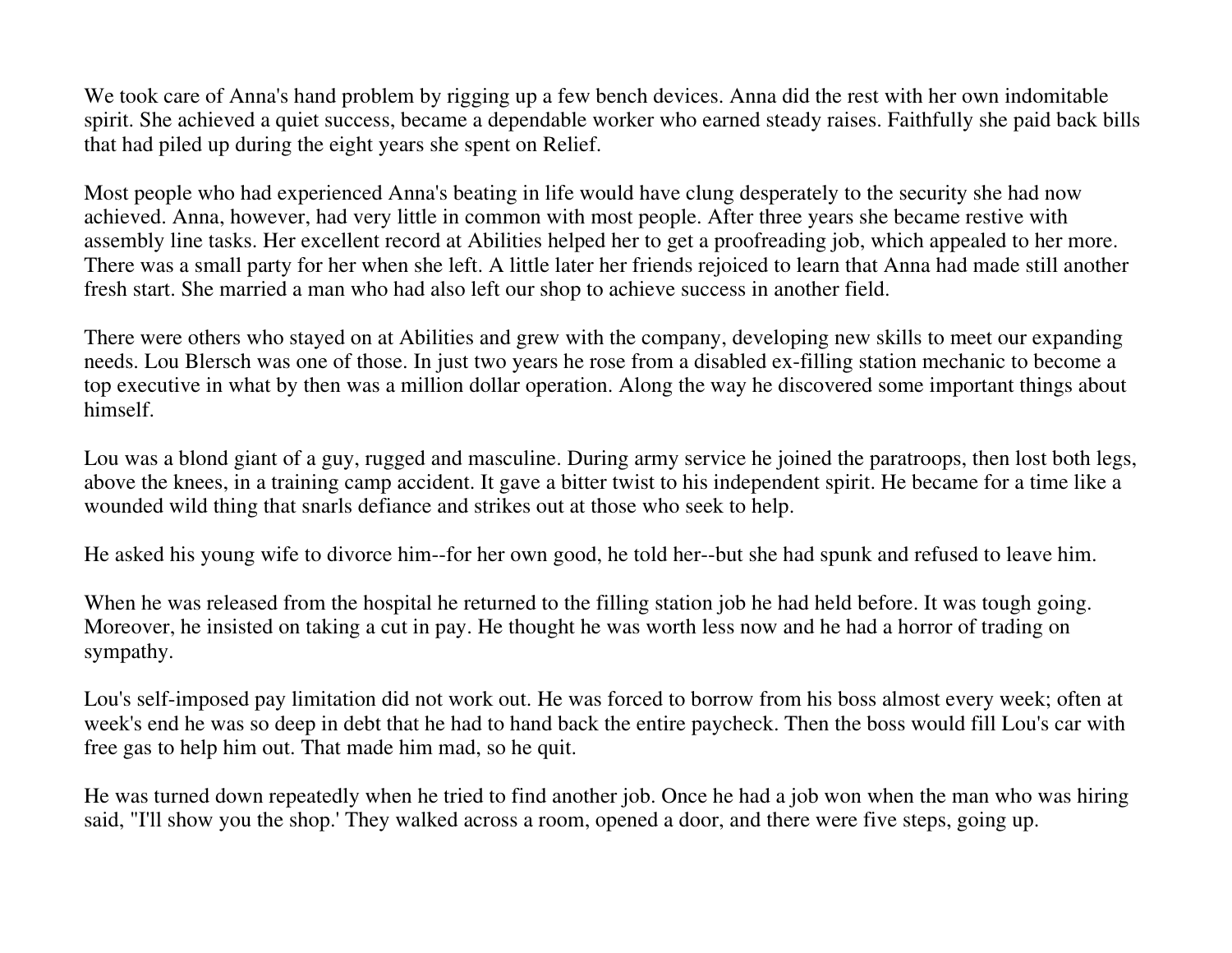Lou's skill with artificial legs wasn't quite up to climbing steps, so he returned to his car for his crutches. When be came back, the employer said, "I'm sorry, but we can't take a man in your condition. There's too much risk."

Too much risk! The cautious employer was safe- guarding from a five-step hazard a man who had jumped out of airplanes without batting an eye. It was a fine irony, which Lou at the moment was in no position to appreciate.

After several such experiences, Lou holed up in his apartment in brooding despair. His wife was frantic. Then they read of Abilities and with her encouragement he tried again.

We hired him, and he worked out fine. He picked up the routine in a couple of days; within two weeks he had earned two raises. He relaxed and unwound, became one of the boys. But close beneath the surface a hot anger still boiled. In shop give-and-take one day, another employee called him a dirty name. When I looked up through the window in my office, Lou had lifted his one-legged opponent dear off the floor with one huge paw and was cocking the other fist to demolish him.

I broke it up. "Young man," I told him, "if that ever happens again, you're through."

He turned white, then red, clenching his fists. He wanted to belt me, but he also wanted to keep his job. The second desire was a little stronger. He went back to his bench.

Lou settled down after that to become one of the best men we ever hired. He was, among other things, a mechanical wizard and a bear for work. He ran himself so hard that we had to order him into a wheelchair. The artificial limbs could never move him about as freely and as fast as he now needed to go.

In about three weeks we put him in charge of his bench. He protested that; he had become firm friends with Eddie who bossed the bench before him and he didn't want to be promoted over Eddie's head. But we needed crack leadmen and we didn't give him a choice. Pretty soon he was a section boss, overseeing twenty men. Then foreman, running crews of fifty to a hundred. He became a troubleshooter on jobs no one else could do anything with.

Lou had a hard time recognizing himself as a man who had grown out of overalls. He came to work sometimes dressed as though his principal duty was still to climb under cars and drain out the grease. He maintained for many months a massive indifference to the dull necessities of paper work.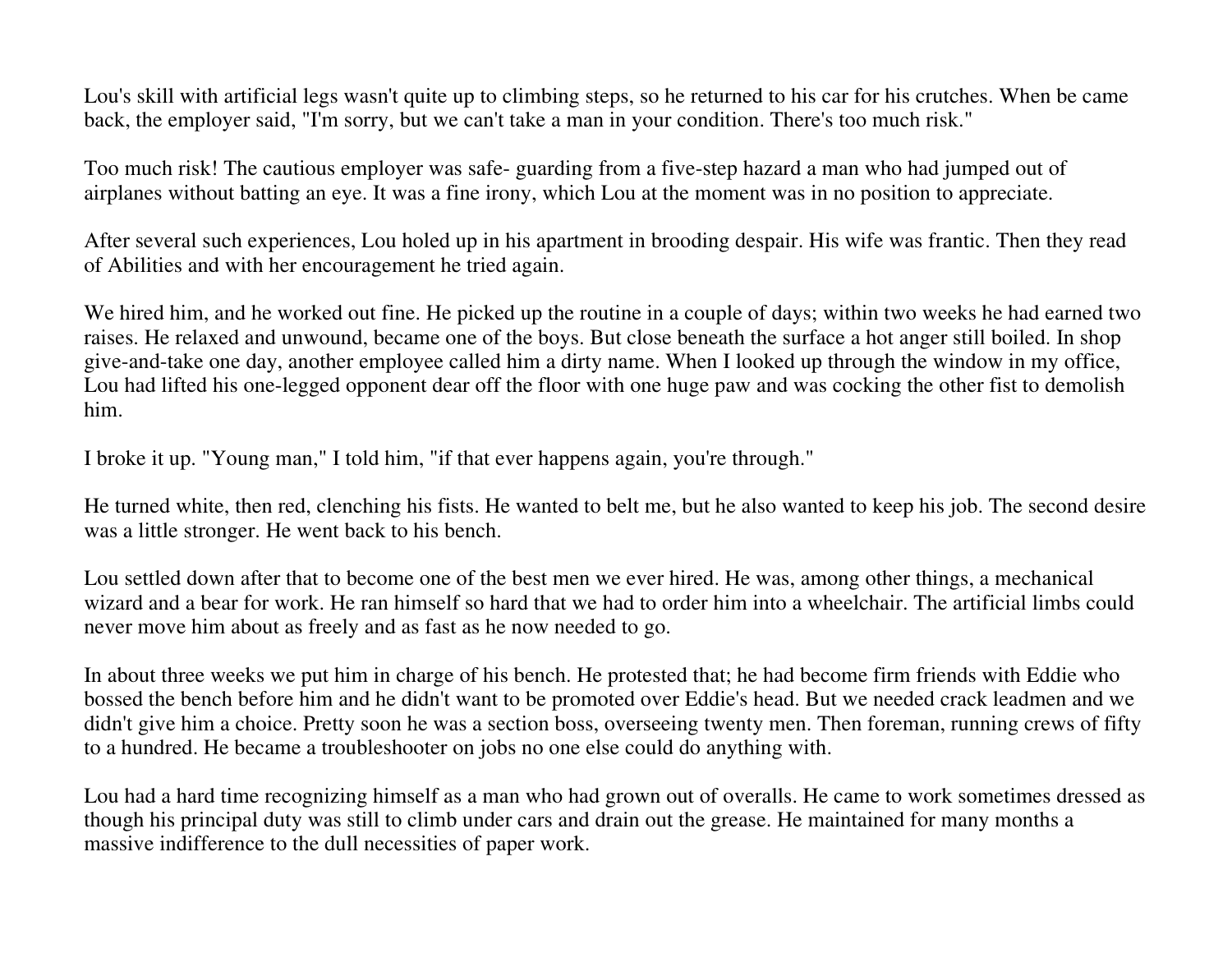Once while resisting a promotion he waved his big, dirty hands in my face. "I can do things with these," he said. "I'm a hands man. But I'm not a head man. Don't push me out of my class."

"Your class." I told him, "is job man. You get things done. As long as you do that, I don't give a damn how."

He continued to insist that he was not a front office type, and he continued to advance through his ingrained desire to lick anything that stood in his way. Finally he squeezed into a white collar, and found that it fit. He became plant manager, responsible to Vice President Nierenberg for a production crew of more than three hundred people.

After years of anguish over a ruined body, Lou Blersch discovered that he had a first class mind.

A lot of changes were going on. One of them began the day Art Nierenberg poked his head into my office to announce that a shop committee wanted to see me. Close behind him trouped half a dozen of our key people.

I swiveled around. "What is it, boys? Not a strike delegation, I hope."

Art grinned. "Don't give us ideas. What we came to discuss is a credit union."

The employees had calculated that a shop credit union could build up funds at a rate of something like \$500 a week. It would help them to save money, give them some- thing to borrow against in times of emergency. It could also provide a banking service for those who had difficulty in getting to a commercial bank by crutch or wheelchair. I thought it was a fine idea.

"It's your baby," I said. "Go ahead and set it up. The company will make a deposit to get things started."

The employees contacted the agency that regulates credit unions. A government representative, a Mr. Prescott paid us a call. He was a precise little man, neat and fussy, who looked as though he had long since reduced all questions of life to a bookkeeper's equations. I could see at a glance that our setup gave pause to his orthodox mind.

Prescott met with the shop committee in the lobby just off my office. Things went smoothly enough until he remarked that, of course, the credit union's loans could not be insured.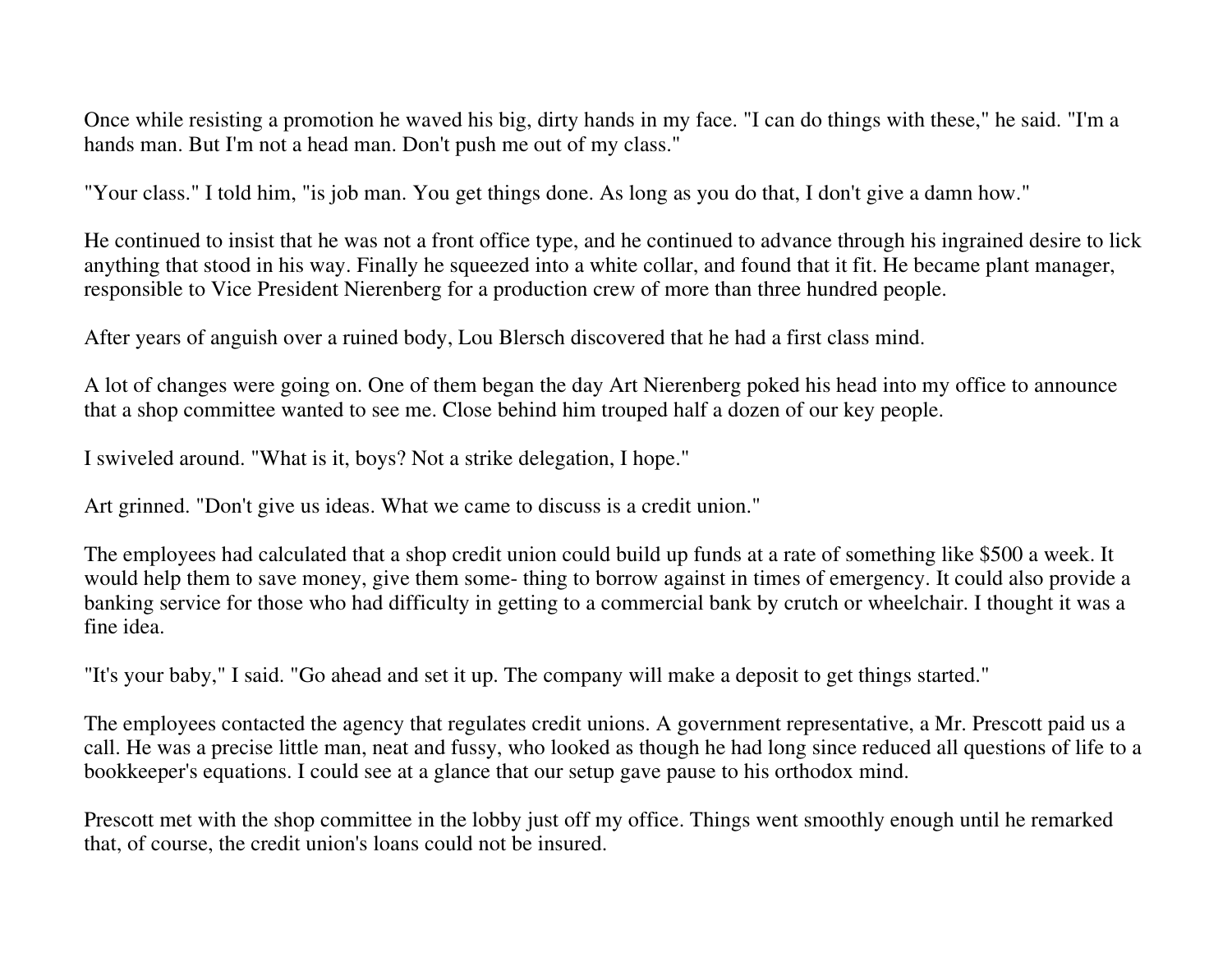That was a serious blow. If anything gives a borrower peace of mind, it's the knowledge that insurance will lift the debt burden from his family in case he dies or becomes unable to work.

"How come no insurance?" Art asked.

Prescott made a discreet, throat clearing sound. "Well, after all, you are not insurable. With the exception of Mr. Viscardi, everyone here is already disabled."

"Oh boy!" Wadsworth whooped. "You haven't seen the boss with his pants off, have you?"

I overheard the exchange and came charging out of my office to back the boys up. I decided on shock tactics. "Mr. Prescott," I said, "I'd like to hear you sing in high C."

He looked puzzled. "1 can't sing at all. I don't know what you're talking about."

"I'm talking about disability," I told him. "You say you can't sing. That makes you totally and permanently disabled for an opera career. You're probably not fit to pitch for the Yankees, either. But you are able to work at your trade. Well, so are we. We're entitled to operate under the same rules that apply to everybody else."

The argument shook him. He had supposed that this disability question was all neatly settled, like the principles of bookkeeping, with one set of people on the credit side and another set of people marked off to debit. Now it was all mixed up. He started to answer several times, but couldn't seem to find the words. Finally, in a kind of shock, he agreed that our loans were good enough to rate insurance. Ultimately we received a favorable ruling from his superiors.

The credit union made a big difference in many lives. You could riffle through the account books, noting money borrowed and saved, and find a human drama in almost every item.

There was, for instance, the \$200 loan to Rose Carey.

Rose was a plump, blue-eyed blonde, a victim of polio. She was totally paralyzed in her right arm, partially paralyzed in the left, unable to bend at the waist. Surgeons had "fused" her spine, linking the bones together with a steel bar, as a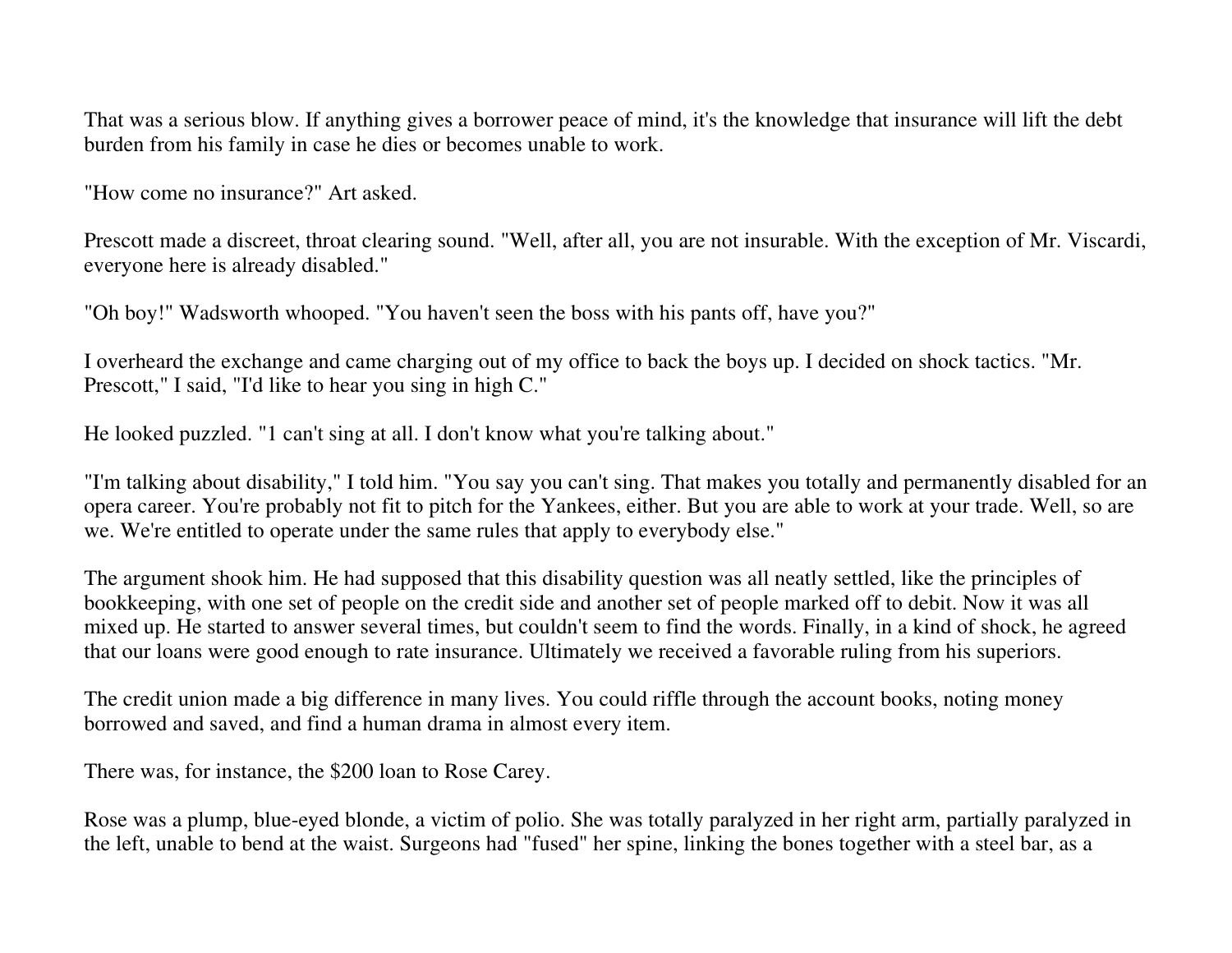desperate remedy for a weakened back.

She was stricken at age 12, and dropped out of school at 16. For the next nineteen years she seldom stirred from her home. She puttered about in her wheelchair, read a lot, sewed, and helped her mother with occasional chores. She lay abed until noon usually. There was not much point in starting the day any earlier than that.

At 35 she came to Abilities. Her schedule now became very different. She got up at 5 A.M. in Order to allow time for the laborious process of dressing herself and then the long journey to the plant. She put in her eight hours as a solderer, spent at least another hour getting home again. It added up to about thirteen hours a day. She loved it.

Rose's brother drove her to work every morning and picked her up every night. That was a considerable inconvenience to him; it also was a chafing limitation to her newly won independence. And so at the first opportunity Rose borrowed \$200 as down payment on a car with special controls. Within a week she had learned to drive.

Rose's freedom of movement is still very limited. Someone has to life her and her wheelchair in and out of the car at each end of the trip. But in between those two points she is as mobile as anyone on the road.

You have to be immobile for most of your life to know what that's worth.

Chet Krakowski's request for a loan was a masterpiece of terse statement. On his application blank, under Reasons For Loan, he scrawled "Need the money."

He needed it urgently. A disastrous accident had flattened him both physically and financially.

A construction worker, the father of two young children, Chet was doing fine in life until one night a hot-rod driver roared around a comer and ground him under careening wheels. The driver didn't stop to see what he had dune. Chet was left on the pavement with two badly crushed legs.

He was in the hospital for two and a half years. He received some insurance compensation but not nearly enough to take up the slack. His wife scraped and saved, even cutting down discarded clothes of the nine-year-old boy to fit the fouryear-old girl, but every month the Krakowskis fell a little farther behind on their bills. Their only good fortune was that Chet didn't lose a single un- necessary pay in getting back into action. He read about Abilities and filed a job application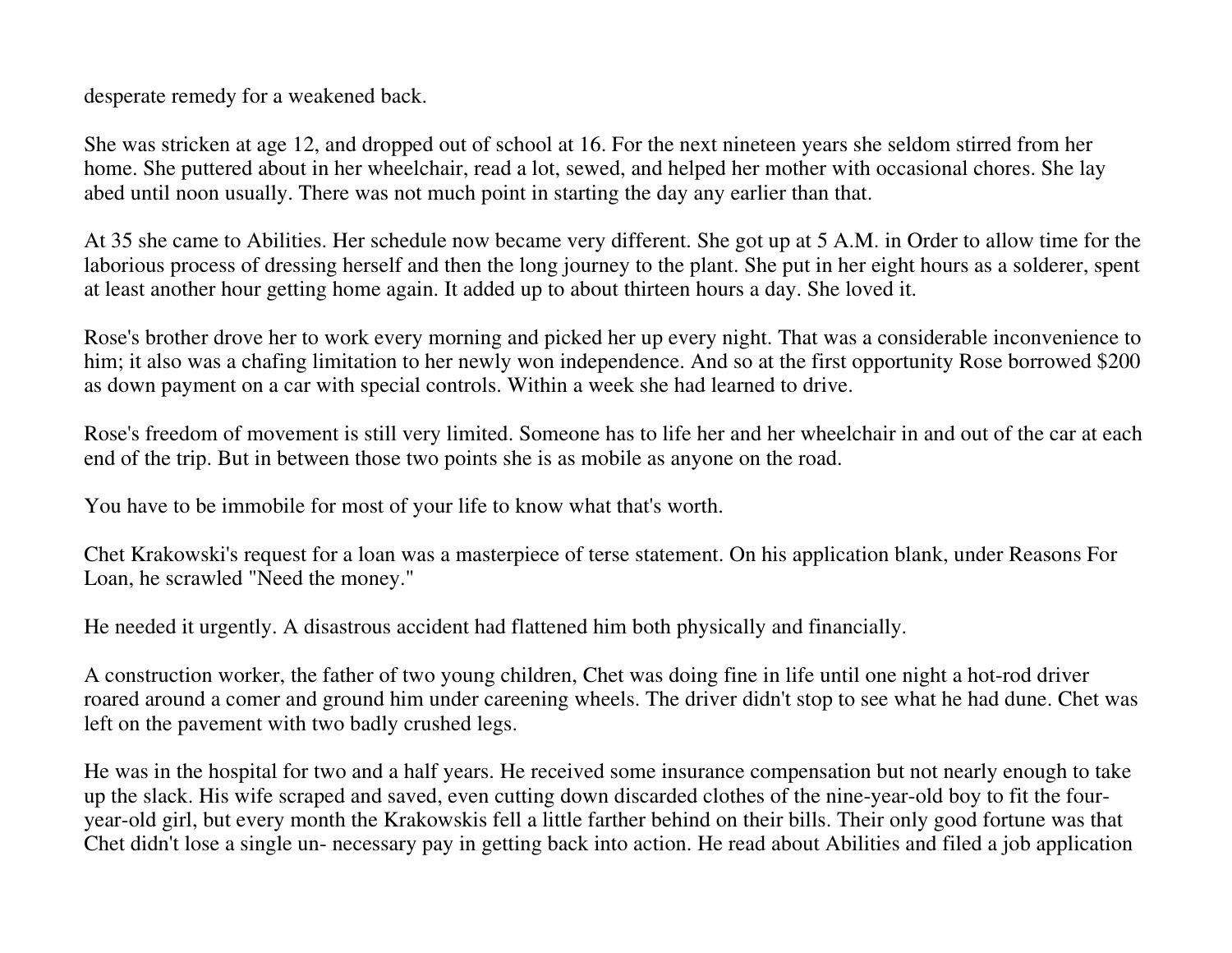while he was still under treatment. His medical release coincided with one of our many expansions. On a Friday evening he rolled away from the hospital in a wheelchair and the next Monday morning he rolled into our shop to start learning a new trade.

He still had big problems, of course. The long siege had exhausted both his cash and his credit. He would repair his fortunes in time but his children couldn't stop growing until he caught up. The patched up, hand-me-down garments could not suffice for another reason. The credit union advanced the \$100 he had to have for new clothes.

Nancy Evans signed up for what can only be described as a luxury loan. A real splurge. She felt that she had one coming.

Nancy was a typist, and a good one, though five of her fingers were vestigial stumps. You would not have judged her handicapped if you had listened to her work; the tattoo she beat on the machine compared favorably with that of a tenfinger expert. But before she came to us she could never get an office job. Her husband had a handicap, too. A former bookkeeper, he was reduced to neighborhood caretaker tasks because he was "over- age." His income barely met their rent. So Nancy worked days, and he worked nights, and between them they struggled as best they could to bring up a 13year-old son. There wasn't much room in their regime for pleasant living.

To Nancy a kind of stigma attached to the family's misfortunes; "humiliating" was a word which crept often into her speech. She was fiercely determined that for the boy at least it would some day be better. When the credit union opened for business, she borrowed \$350 and sent the youngster to a swank summer camp.

She got her money's worth. I don't know how well the boy liked the camp, but Nancy loved it. For weeks she read and reread the latest camp communiqué at every Koffee Klatch and lunch hour session. Then she would return to her desk, attacking her work with flourish and vigor, content in the knowledge that for once a member of the Evans family was "having things nice."

Len Lobue took out a whole series of loans. If you knew a little of his background you could almost trace his progress through life by the way he borrowed, paid back, and borrowed again.

He was 19 when he came to us, a skinny, tow-headed little wisp of a guy who walked with the rolling gait of a drunken sailor. It was a near miracle that he was able to walk at all. Len was born without hip sockets. Until he was six years old his mother trundled him around in a baby carriage. Rolling along in that ill-chosen contrivance, peering timidly out at the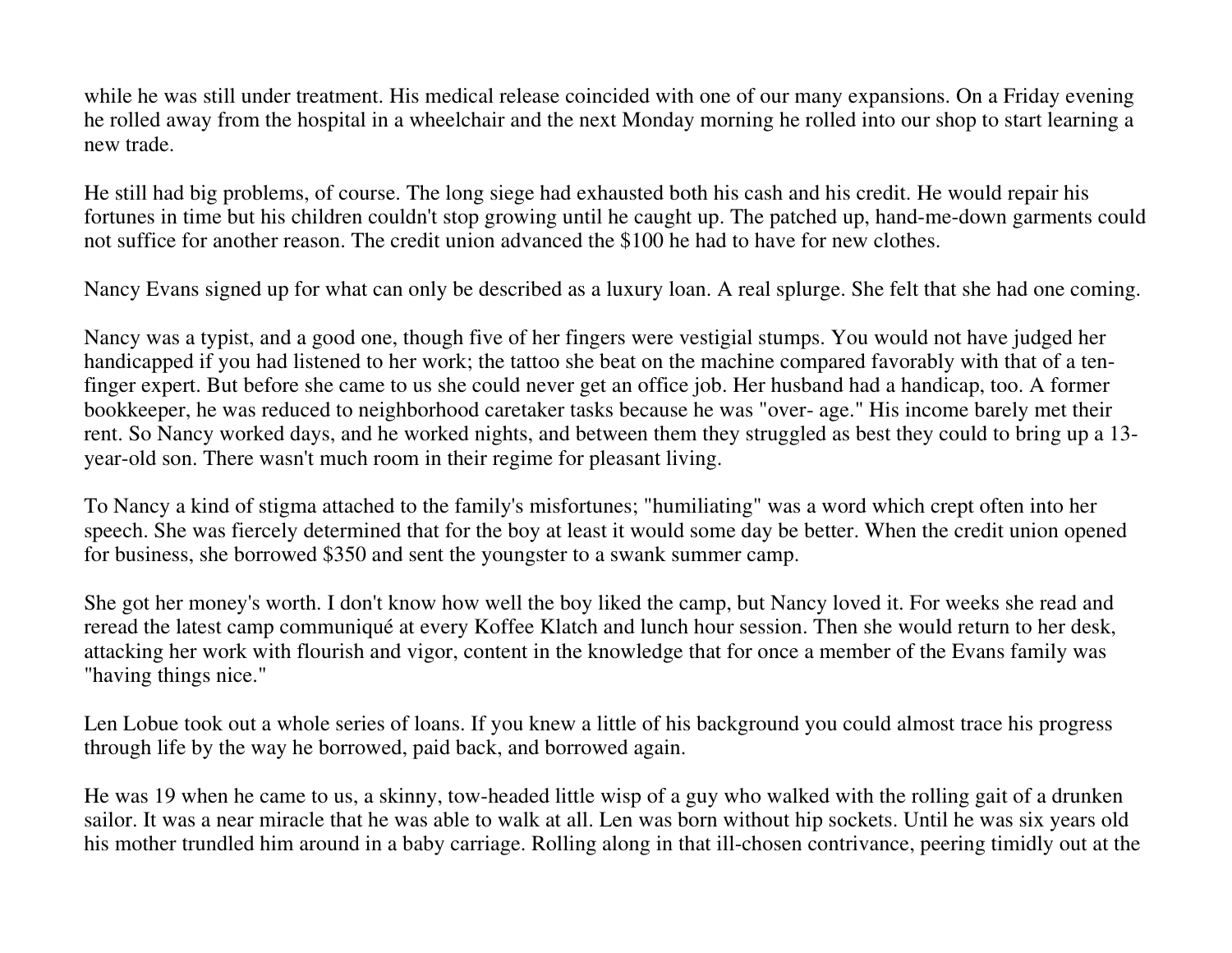careless children who hooted at him when he passed, and at the careless adults who gawked, Len developed a defensive shyness that never left him. His speech to this day reverts to a hesitant mumble in moments of stress.

Doctors tried to correct his defect but the first operation was not successful. Worse, someone at the hospital mistook his shyness and lack of development for abnormality of another kind. For months he was a neglected waif in a poorly tended mental ward.

A second operation went better. A socket was built into one hip and Len learned to shamble along on crutches, dragging one stiff leg behind him. Much later the second socket was constructed and he was able to throw the crutches away.

Len was sixteen by this time. His parents had separated and he was left without strong family ties. He drifted out of high school after his freshman year, lived in a succession of shabby rooms while he ran through a series of low paid jobs. He worked as a porter, starched shirts in a laundry, ran an elevator, and was a florist's assistant in charge of counting and grading the flowers. We started him as a cafeteria mess boy but within six months he had advanced to an electronics bench.

Len's first loan went for a TV set. He lived alone, and it filled a big void in his life.

Pretty soon he was sharing an apartment with two other young men who worked at Abilities. A new loan helped to furnish the place. Then the others moved out to start families and Len set up his own Establishment.

Once he borrowed to buy new clothes. That, for Len, was quite a development. When he joined Abilities his sartorial style was only a cut above that of the Bowery.

Finally he took a good-sized loan to buy a big, shiny new refrigerator. That raised intriguing questions. Len sustained his slight body on very little food.

"How come the big refrigerator?" I asked him one day. "You eating more these days?"

"Nope," he replied in that abashed mumble of his. "There's going to be more people eating at my place." Len was getting married to one of the girls in the plant.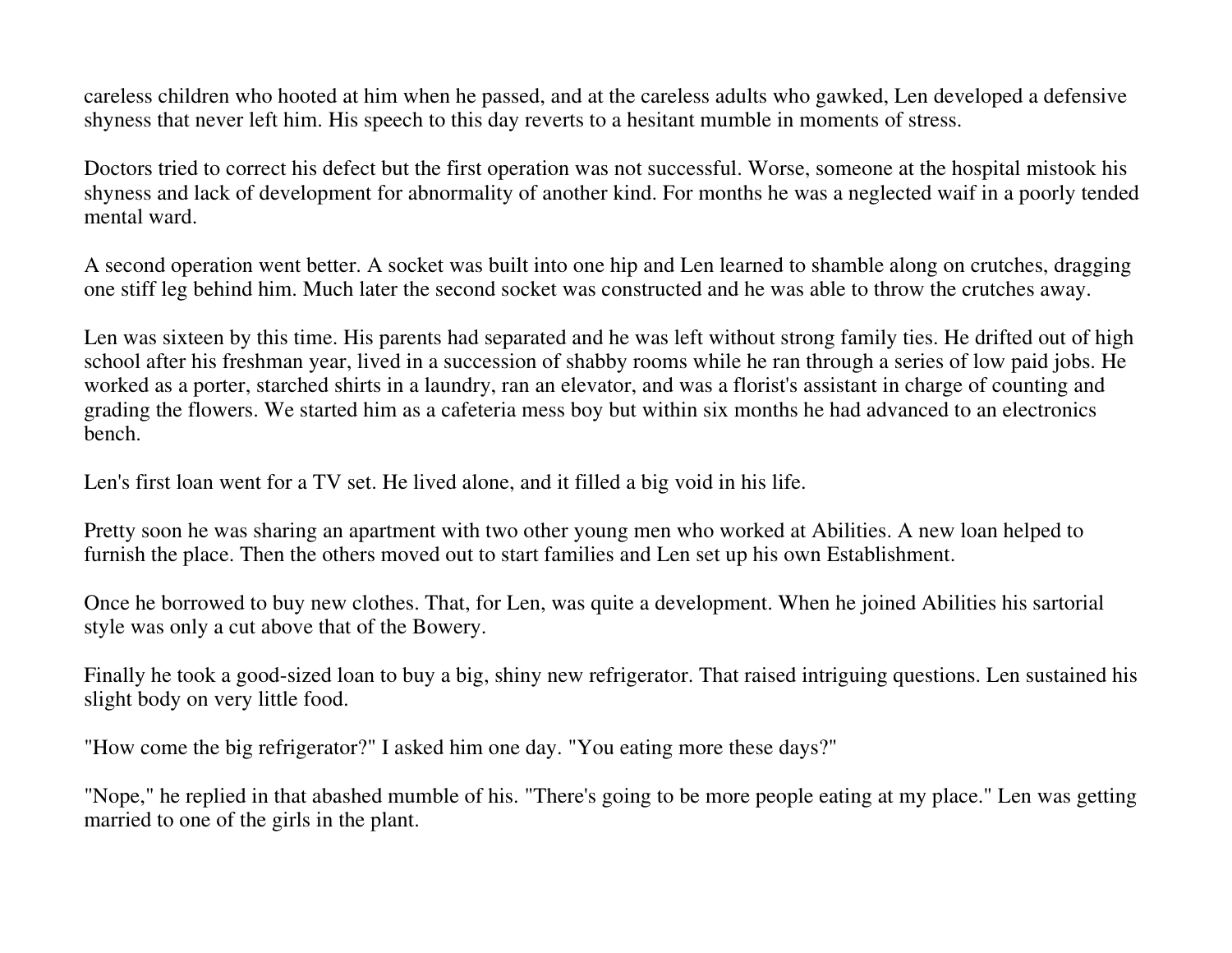What with marriages and babies, it was getting to be quite a productive shop.

Laura Altobelli never asked for a loan. She used the credit union to build up her savings. There was a story behind that, too.

Laura was an intense young woman, enormously plucky behind a diffident exterior, and tragically disabled even by Abilities standards. She had survived a cruel succession of the worst blows life can deal out.

The first tragedy was polio at age two. It left her with two paralyzed legs, one paralyzed arm, a humped and contorted spine.

It was a big immigrant family; the mother died young and the children had to look after each other while the father worked. That led to the second disaster. One day crippled little Laura, crawling about, fell into a tub of boiling water. She emerged from that experience of pain and terror with one blind eye, a face scarred almost beyond recognition, and a crippled elbow on the arm which polio had spared.

Laura attended school for awhile in a wicker wheel- chair but after five years that contact with the outside world ceased. Her father died. She went to live with a married sister. Laura crawled about the door of her sister's home, dragging her paralyzed legs, scrubbing and polishing and caring for babies, pulling herself up on tubs to wash out the diapers. She wore herself out trying to be useful, trying to justify her miserable existence to herself.

When she was 25, someone got her to a hospital. She was operated on, preparatory to being fitted with leg braces. The hospital neglected to send a notice when it was time for the second step in the medical procedure and no one followed up to see why. After awhile it was too late. Laura's legs shriveled beyond hope of repair.

Finally fate did Laura a favor. Her brother married a warm-hearted, generous woman who offered Laura a new home and made her feel welcome and loved. She responded with something close to adoration. No one was more thrilled than Laura when the couple announced that they were expecting their first baby. And no one was more devastated than she when the little boy was born blind. All the ache and anguish in her heart went out to the helpless infant.

A doctor suggested agencies, which could help the boy, and the family inquired if there were not agencies for Laura, too. By that torturous circumstance she discovered the State Division of Vocational Rehabilitation and was referred at last to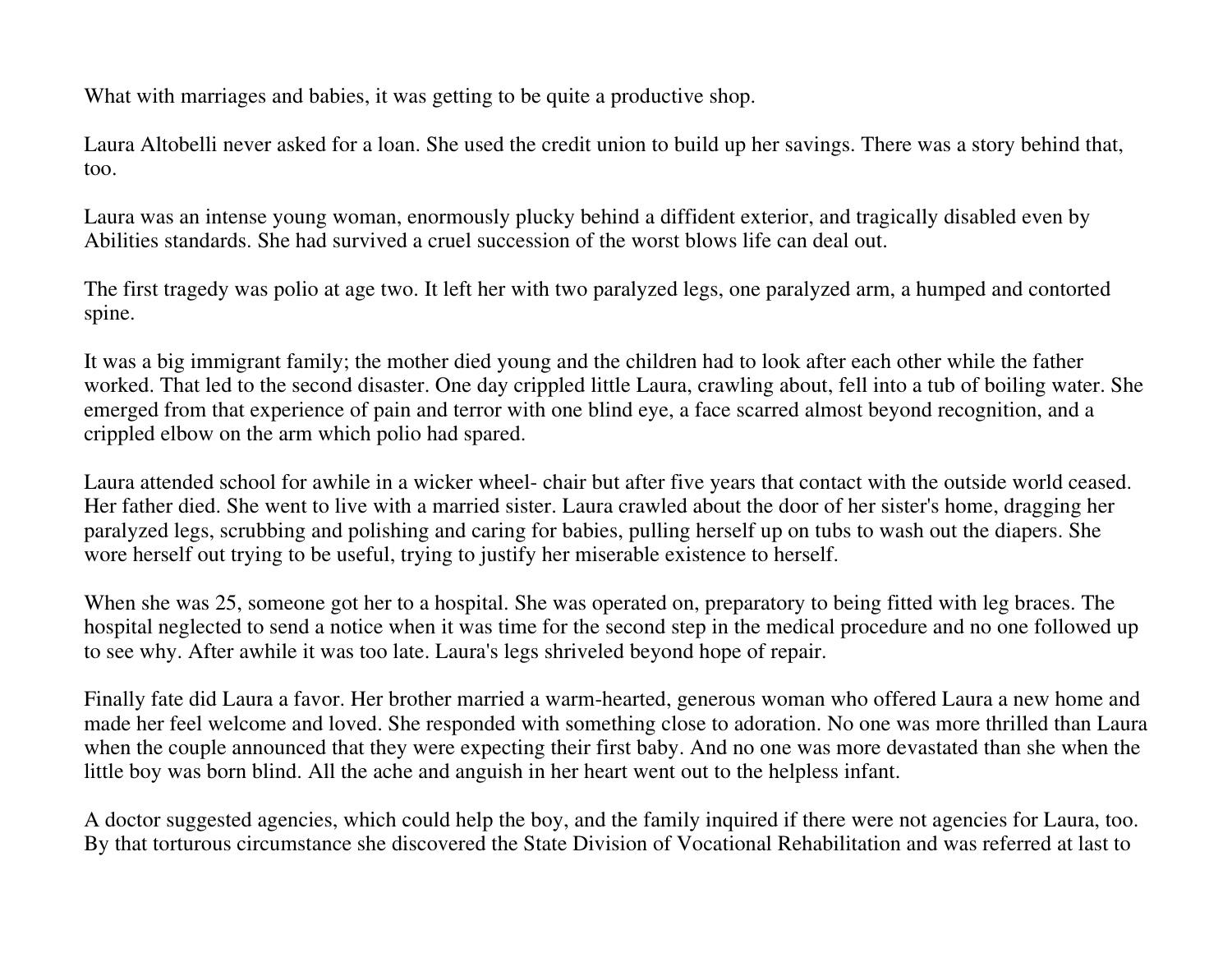our shop.

You had to guess that this maimed, frightened woman had in her any strength of spirit. She could not express it. Not in words. She shrank back in her wheelchair, recoiling from questions, seeming ready to flee at any moment. But she expressed a lot with her hands. When we tried her on packaging she went at it with astonishing zeal. The first day she packaged more than 300 units; within weeks she had pushed it up to 1,000 a day.

Employment did things for Laura. Her shattered face took on new life. She made friends. At her sister-in-law's suggestion she invited a young couple from the plant to dinner at her home. It was the first time in her life that Laura had ever given a party.

She spent her paychecks with reckless abandon at first, lavishing presents on her brother's family, on her new friends, on casual acquaintances at the slightest provocation. The gift-giving was carried to embarrassing lengths. It was as though she were saying that presents were the only thing of value she had to offer.

There was an emotional crisis when Laura was transferred from packaging to learn electronics. Away from her familiar first job she was overwhelmed by insecurity. A thoughtless remark from a co-worker hurt her deeply. She brooded, wept, ruined parts, and became a problem to her foreman. Finally she took sick and stayed home. On her sick bed, she wrestled it out. When she returned she was prepared to do whatever had to be done in order to hang on to her hard won new life.

She changed in other ways, too. She was still eager for friendship, but she no longer sought it by deluging others with needless gifts. She discovered herself as a person worth investing in.

Every cent she could spare now went into two funds.

One fund was for Laura. She was planning to buy a new car.

The other fund was for the blind nephew. The time will come when he will need money for special training and Laura means to be sure that nothing is lacking.

Meantime Laura gives the boy something no fund can provide. She is teaching him how to live with adversity.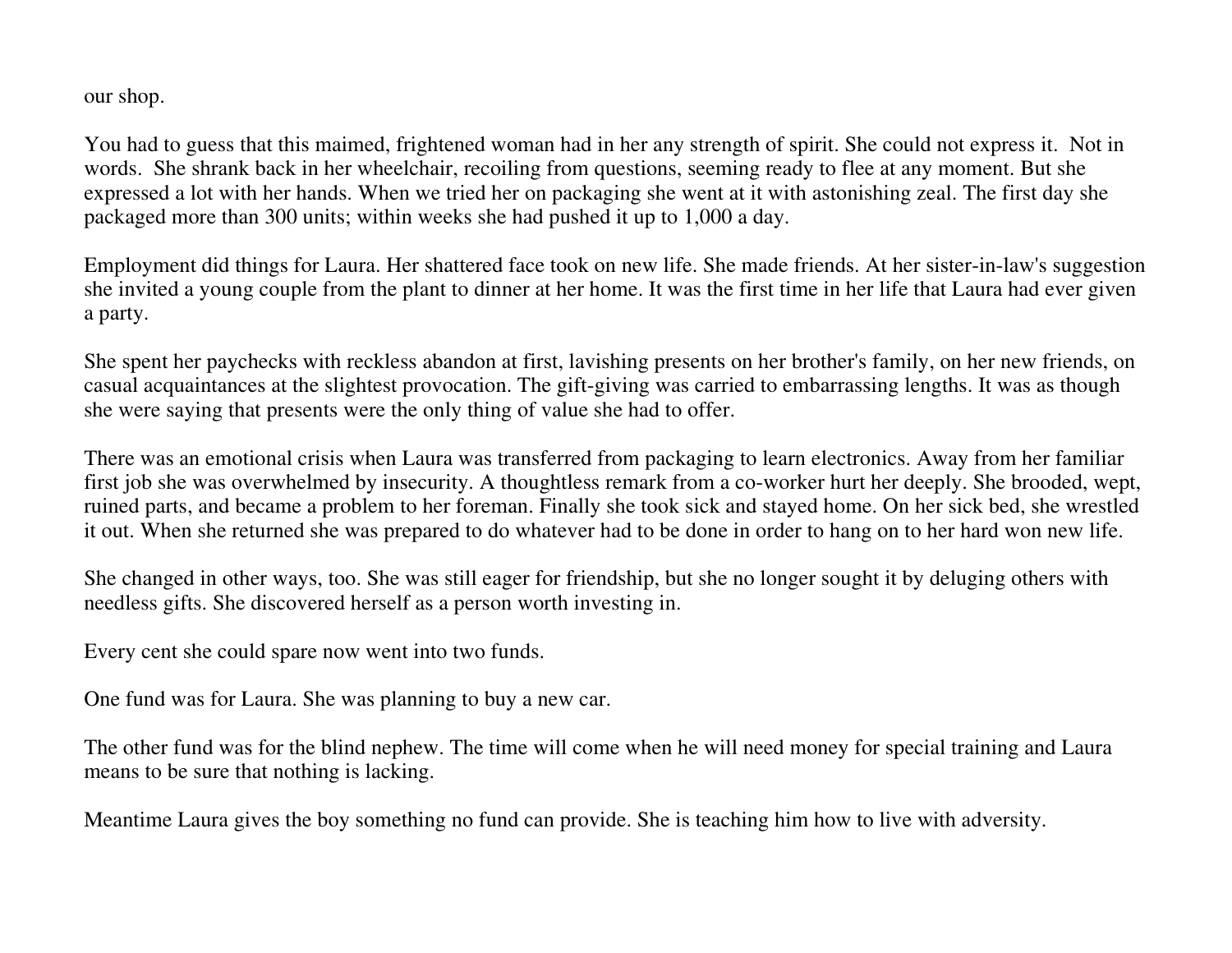I have seen how she helps him cross an unfamiliar room. Poised at one end of the room, arms outstretched, she calls to him as the four-year-old gropes and hesitates and gropes again until he finds the way.

"You can do it," Laura calls to him, her voice offering strength and assurance and guidance and love. "You can do it."

## **CHAPTER ELEVEN**

## **REACHING OUT**

By the end of our third year, I was itching to expand again. Something bigger this time than a new shop. I had dreams of a new program.

I wanted to convert Abilities into a national center for the study of disabled problems. A center for medical research on what the ill and injured are able to do. A center for industrial research on the cash value of disabled skills. A teaching and training institute which would pass on to others what we had learned about the work cure method of salvaging lives.

A program, in short, to help the millions of disabled people who weren't fortunate enough to hold Abilities jobs.

We couldn't finance the effort on the scale required, but we could provide the human laboratory. Perhaps the funds could be obtained elsewhere, from private contributions. For this goal I was willing to bury even my stout prejudice against asking for money.

Full of enthusiasm, I called a special board meeting to expound the idea. The reception was unexpectedly cool.

"This calls for donations," one director said. "I thought you were against that, Hank." "I'm against donations for Abilities," I replied. "We're a business; we have to operate competitively to prove that disabled workers can earn their keep in a business world. But the research center would be a separate entity. There's no reason why it shouldn't be endowed like any other public service foundation."

"How much would this thing cost?" someone wanted to know.

I shrugged. "There's no limit. We'd be tackling one of the biggest jobs in America today. If we could raise half a million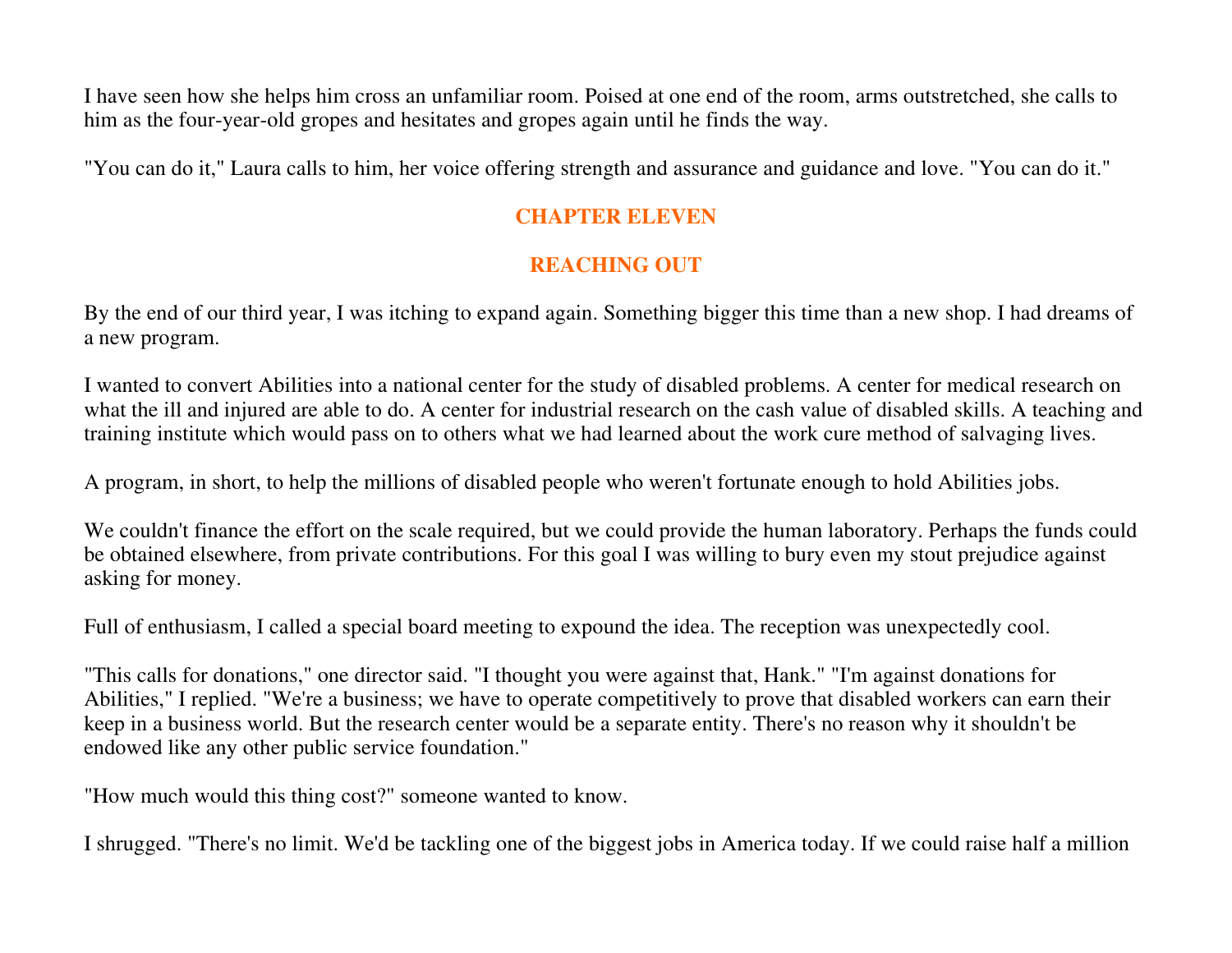dollars, a hundred thousand even, we could accomplish, wonderful things.

"We'll need a new building soon," I added, quite casually and without having thought it through. "Let's plan it to house a real research and teaching program. Considering what is at stake we can't afford not to raise the necessary money."

Heads wagged at this cavalier dismissal of mere money. These were conservative businessmen, men who believed in us and in what we were doing, but hardheaded businessmen, nevertheless.

One board member objected that we were taking on much more than we could hope to handle. Another chimed in to say that we were doing the essential thing now, providing jobs and setting an example for others. Why not stick to our last?

Board Chairman Bassett listened quietly as usual without saying much. Now he leaned back in his chair with an air of decision.

"Hank," he said gently, "this goes pretty far a field. Aren't you trying to do the government's job?"

"I claim that it's everybody's job, especially ours," I said. "Anyway, no one else is doing it. I think we know more than anyone about practical, down to earth work for the disabled. All I'm asking is that we let the rest of the world in on our secret."

They weren't convinced. The faces around the table wore the polite, pained expressions of men about to perform an unpleasant duty. The board turned me down.

I was still smarting from the verdict when I got a call early the next morning from board member Uly Da Parma. He was one of the few who had liked my idea. But his first words didn't do anything to restore me to a sunny disposition.

"Hank," he said, "that thing yesterday was your fault."

"My fault?" I bristled.

"Your fault," he repeated firmly. "You just walked in there and sprang it cold. They were flabbergasted. You have to remember that you have lived with this all your life but for others it is still new. Next time, do a little spadework. Get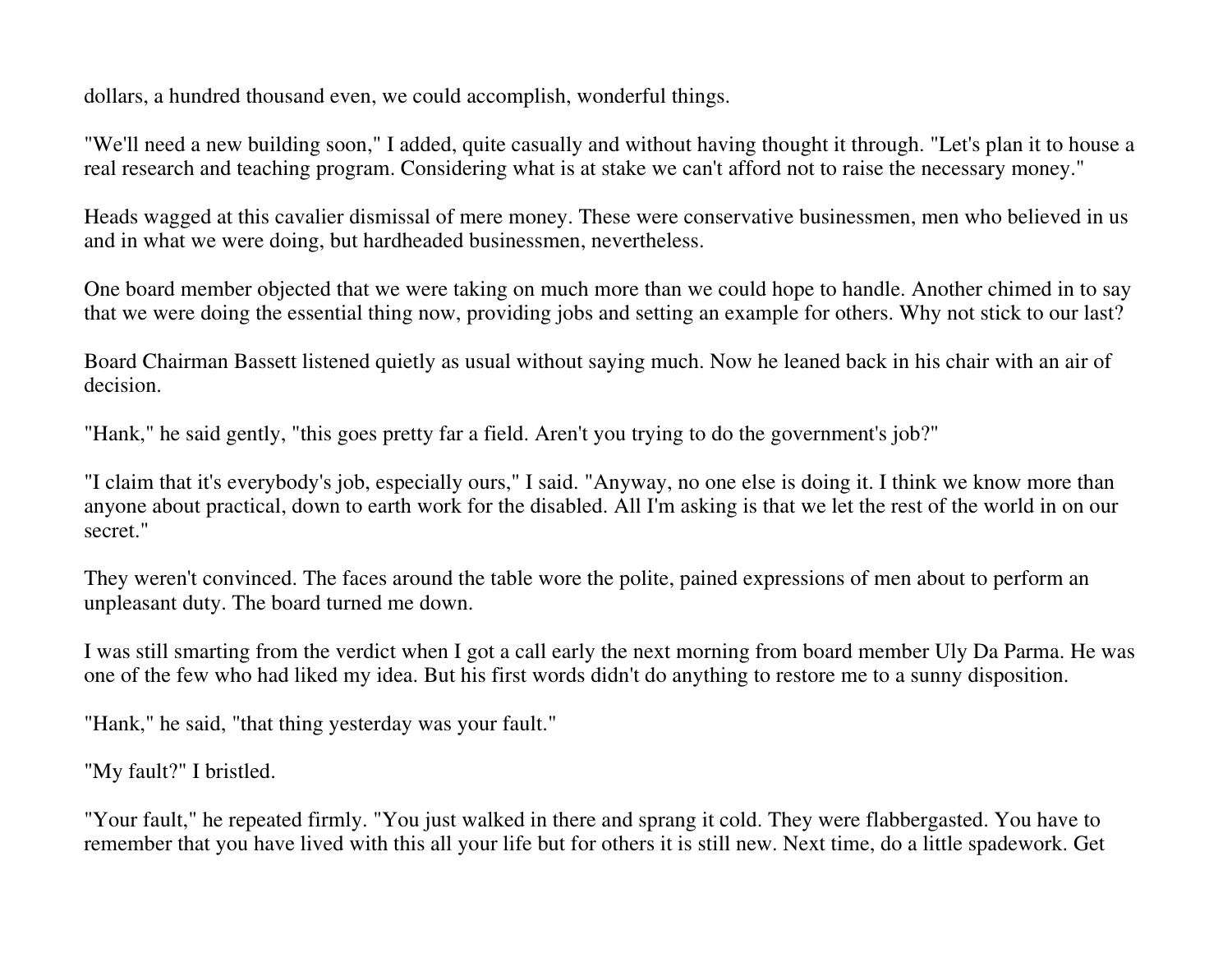your board members off one at a time and give them facts, figures, and specific programs. Don't call for a decision until you know you've got the votes. I think you can swing this thing if you really try."

He was right as always. Once again I learned the lessons of persuasion and patience. I worked out all the details, logically, clearly, and then lobbied like any legislator trying to get a pet measure through. I lined up a vote here, a vote there, got commitments of "I'll go along if the others don't object." And a few months later the board approved the idea by unanimous vote. Bassett announced the decision with a wry smile.

"All right, Hank, you've got your program. Now all you have to do is go get the money."

We called it Human Resources Corporation. It was set up as a nonprofit organization with separate funds and a separate staff. But before we could hire a staff, or even print a letterhead, a big teaching job fell in our laps.

It happened as a result of the talks I was forever giving to business and professional groups. A soft-spoken, mild looking man came up after one such talk and announced that he was interested. "I'd like to see your program put into practice in my company," he said.

"Good. What company?"

```
"Sears, Roebuck and Company."
```
That could be a tremendous break. But I wondered bow much weight this man could swing.

"May I ask what your job is there?"

"I'm chairman of the board."

"Oh!" I blushed and recovered as best I could. "Then you don't have much to look forward to, do you?"

T. V. Houser-the Sears, Roebuck chairman--shortly demonstrated the qualities, which made him the boss. Ina matter of weeks, Sears, Roebuck was rewriting its employment manual, throwing out clauses, which discriminated against the disabled. Suddenly a huge new opportunity opened up for the disabled at a firm, which employs 250,000 people.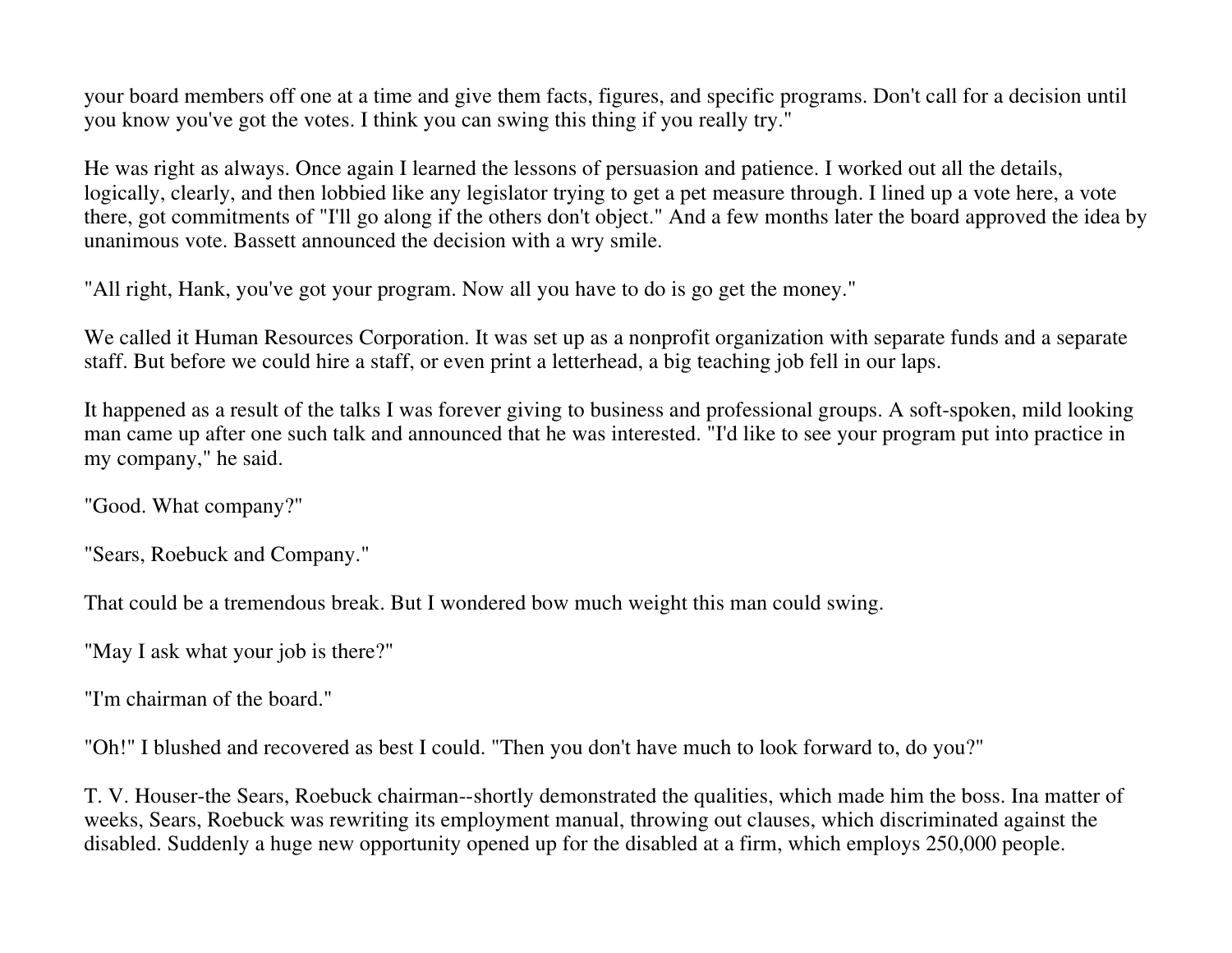Houser arranged for his top aides to visit our plant and see that we were doing. By the time the plans were completed, the seminar was expanded to include representatives from a dozen industrial giants-General Electric, Remington Rand, S. H. Kress, U. S. Steel, Bulova Watch, duPont, U. S. Rubber, Metropolitan Life.

One of the high moments of the seminar was a simple walk through the aisles at our shop. The businessmen saw hard at work "misfits" and "unemployables" of every kind--amputees, epileptics, the deaf, dumb and blind, people twisted by bone defects, or shaking with palsy or frozen rigid by fusions.

An executive turned to me with tears in his eyes. "Now I know what you mean when you say 'nothing is impossible.' "

We stopped at a bench where a skilled workman demonstrated an intricate bit of electronic assembly. As we moved away, a member of the party nudged my elbow.

"Is everyone here disabled, Mr. Viscardi? What about that fellow we just talked to?" "You couldn't spot, eh? He lost both feet in a rail-road accident. Of course, it's not really a disability here, because he doesn't work with his feet."

A conference followed the tour. There wasn't room in my office for the outsized group so we set up chairs in the yard, under the trees. Some children were playing ball in a fenced-off lot next door but we were too deep in discussion to be bothered by occasional raucous shouts. When a ball bounced over the fence, a Sears, Roebuck vice president scooped it up and tossed it ex- pertly back while the meeting went on without a pause.

Art Nierenberg, Lou Blersch, Ronnie LeMieux and Frank Rieger gave short talks describing our methods, telling how they ran their departments. They made a striking impression--all in wheelchairs, all Abilities trained, all astonishingly young for the top management responsibilities they carried in a company already grossing more than half a million dollars a year. Art, at 27, was the oldest of the four. When they had finished, a personnel man from one of the big firms turned to me with an admiring comment.

"Where do you get men like these?"

"From your rejection lists," I said with a grin.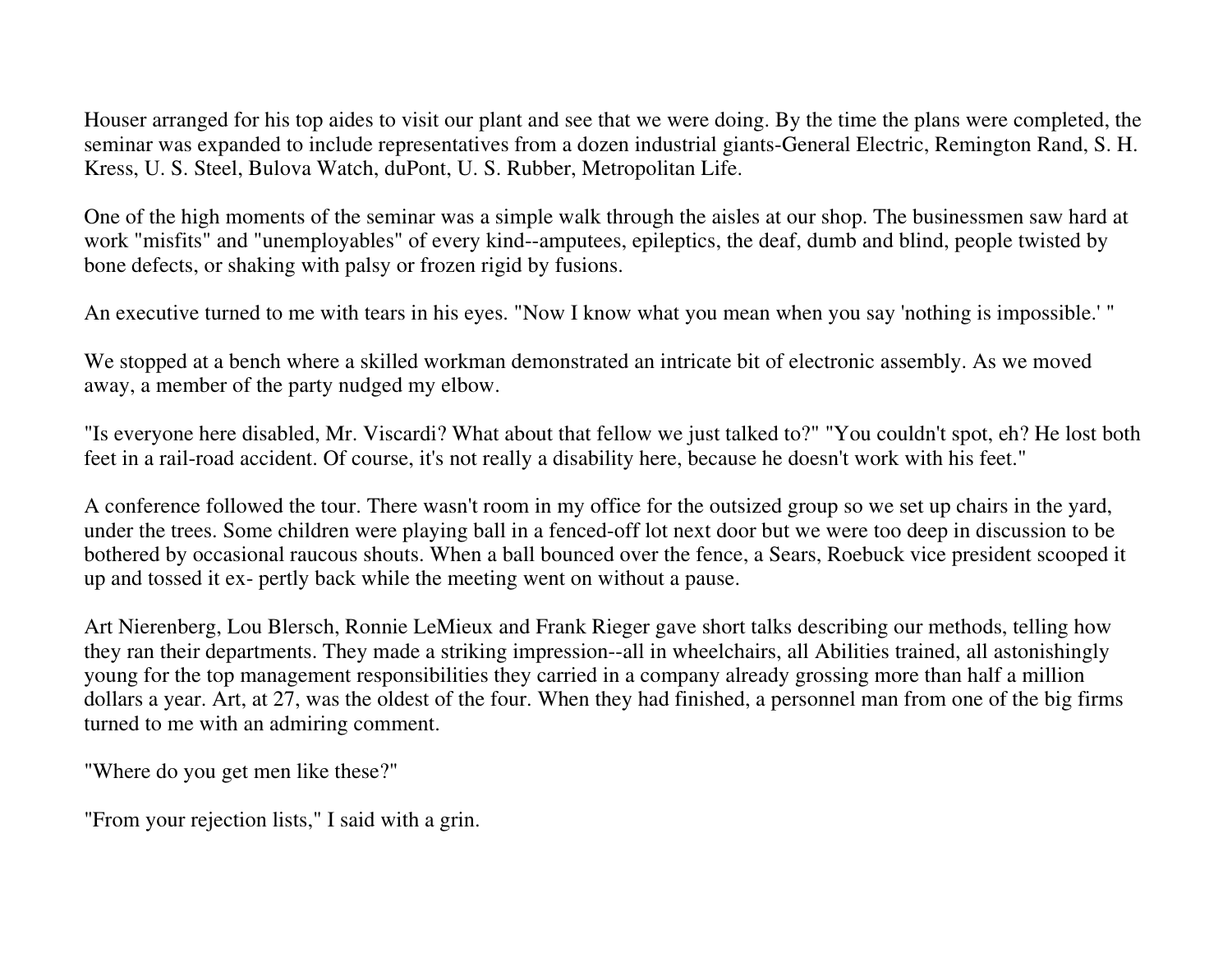Several others made reports. We cited production and quality records which beat anything our competitors were doing. And a safety record of three years without a serious accident. But it was the personnel report that stole the show. Ellen Vaughan, our pert little personnel manager, was bombarded with questions.

Someone wanted to know what tests we applied to job applicants.

"I'm afraid we're not very scientific," Ellen said. "You see, people come here because they can't pass any of the so-called tests. Many of our workers were injured in childhood and left school at an early age. That knocks them out on education tests alone. About 90 per cent of them have never held another job. And almost all of them are physically disqualified by any ordinary standard. We disregard all that. We just talk to a prospect, try to size him up. If he really wants to work, we consider him qualified in the most important respect."

A visitor asked about time lost through sickness. Ellen delved into a file and extracted one of her well-kept records.

"I'll give you last year's report. Our employees' averaged 1.2 days of sick leave per 100 working days, compared with 1.3 days at the usual shop. Absenteeism was only .8 days compared to the usual 3.3. There's no mystery about it, gentlemen. We come to work because we love our jobs. People show up here during snow- storms and hurricanes which close other plants for miles around."

Where did we draw the line at medical risk?

"That's a tough one," Ellen admitted. "We hire a man first, then have a doctor examine him. Sometimes the report comes back that he's unemployable and we answer:' He can't be. He's already at work.' But it can be a hard decision to make."

Ellen produced another file. "Here's a case history. A man you probably met on your tour of the plant. He's 45 years old, has a bad heart, and a wife and three children to support. He lost his previous job after a heart 'attack and was unemployed for several years. He came to us and said that if he has to chance another attack he'd rather get it from work than from worry. We think he has the right to choose his risks. We know he needs the job."

Did we consider anyone unemployable?

"Yes, of course," Ellen conceded. "Last week, for instance, a young man applied here. He was about 30 years old,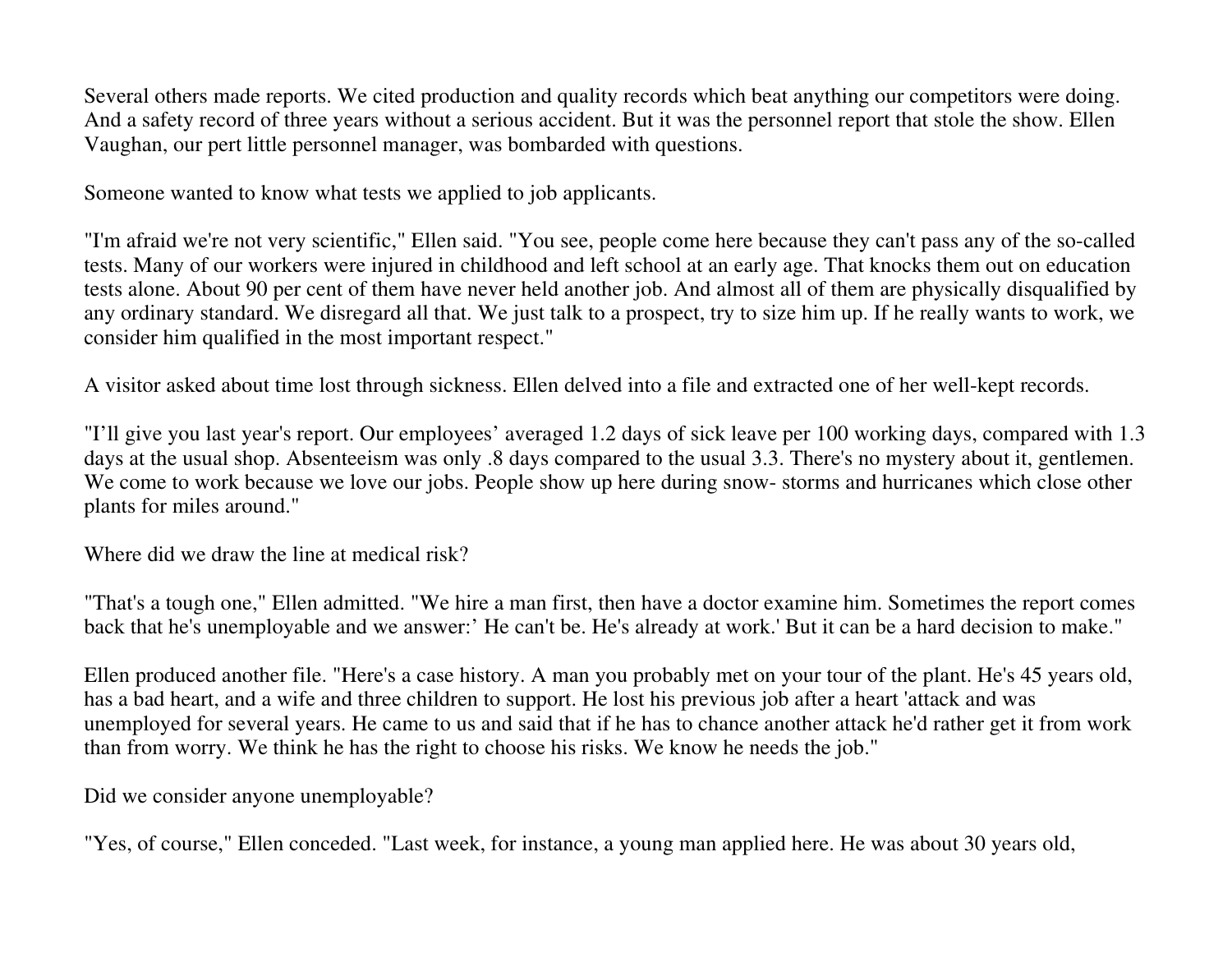paralyzed from the waist down, and had lived with his parents all his life. His mother came with him and insisted on answering all the questions. I tried to ease her out of the interview, but she wouldn't let him go. And he was lost without her. He kept saying mother this; mother that, turning to her for every opinion. I had to reject him. He wasn't ready for Abilities. He hadn't grown up. The one who really wanted to work was the mother. We couldn't hire her."

A visitor thought that didn't quite answer the question. Surely there must be some who were unemployable for purely physical reasons. Did we have a standard on that?

"Yes," said Ellen, "we have a standard. Our rough rule of thumb is that we will consider anyone who can get to the plant by his own devices. We automatically reject anyone who wants us to furnish the transportation."

She looked around, saw that the point was not fully understood. "That's a much tougher 'examination' than you might suppose," Ellen continued. "Many of our people have to ride the buses at rush hour. They'll tell you that it's the hardest thing they do all day. And yet some of them come 25 miles or more, change buses three or four times, and do it twice a day every day in all kinds of weather. If they have strength enough and determination enough to do that, we feel that they are able to sit quietly at a bench and lace wires or work with light tools."

Sitting in her wheelchair, Ellen seemed serenely un- aware that she herself was eloquent testimony of what the disabled could do. But no one else missed the point. The personnel man next to me was wholly swept away from the traditional caution of his calling.

"Your system makes sense," he declared. "It makes more sense than all the questionnaires and examinations."

We put our first teaching session down as a smashing success.

The Sears, Roebuck conference was the first of many. In one six-month period in 1956 we had 1200 visitors from 22 countries-businessmen, government representatives, physicians, psychologists, plant safety engineers, rehabilitation experts of every kind.

Viscardi in the same period got pretty weary of packing clean shirt and toilet kit to catch the next plane. I covered 12,000 miles; spoke to more than 15,000 people, addressed meetings as far away as Cuba. But the most important engagement was a short journey to speak before a small group of very powerful men.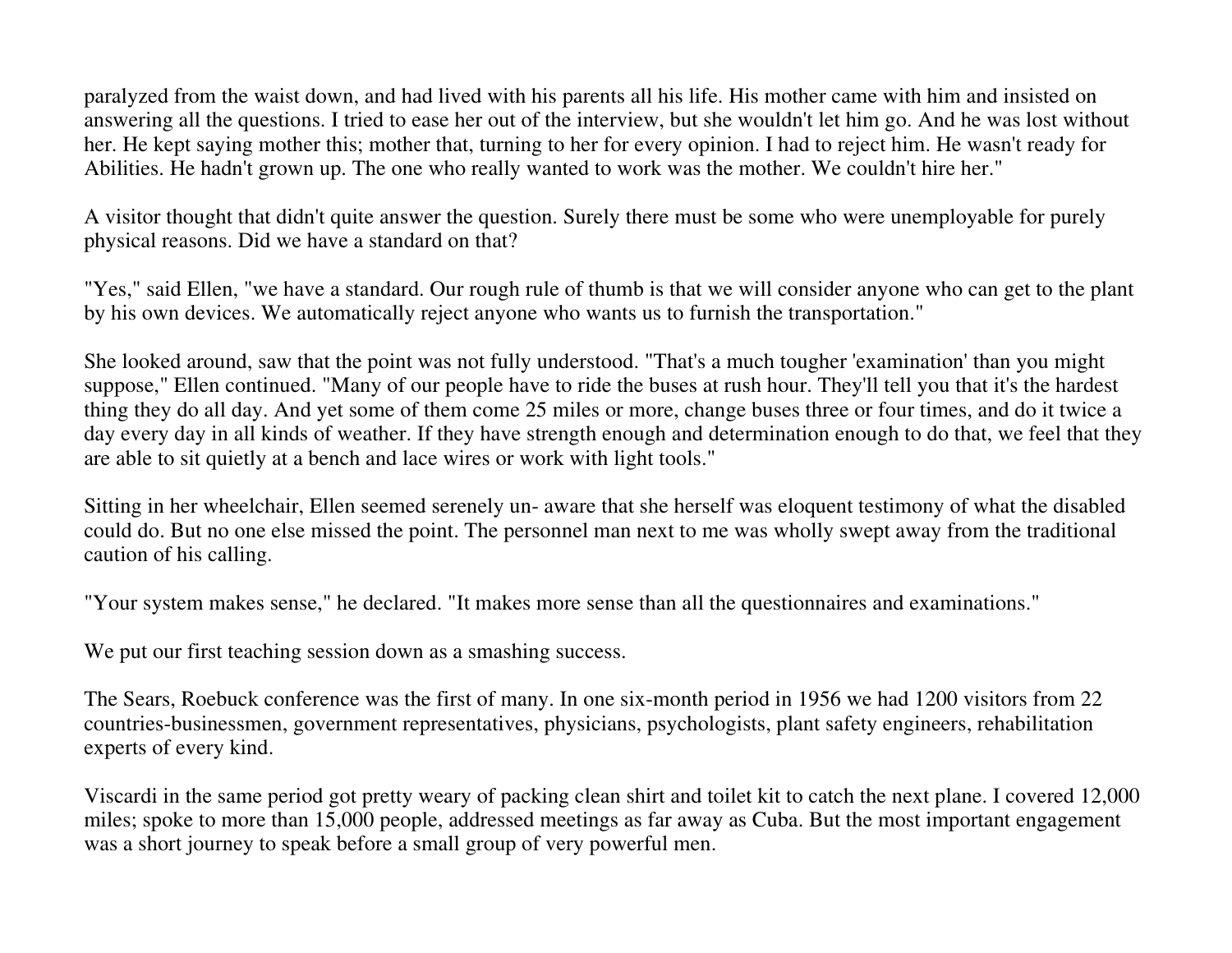The Senate Finance Committee was holding hearings in Washington on a bill, which provided for social security retirement of disabled persons at age 50. I distrusted the measure; it seemed a first step toward a disabled solution of "pension them off." I was asked to appear and state my views.

It was not an easy question for me. I knew that the bill would provide immediate aid for disabled people who couldn't work, or couldn't get work. I feared, however, that in the long run it would do much more harm than good.

A business association got in touch with me. They wanted the measure defeated but not on my grounds. All they seemed to care about was the possibility of higher taxes. They offered to provide my transportation to Washington and take care of me while I was there.

"No, thanks," I said. "I will go on my own if I go at all."

I turned to Uly for advice but this time he couldn't help me.

"This is one of those lonely decisions you must make," he said. "It would be easy to tell you to stay home, stay out of it. But you must live with yourself. Whichever way you testify you will make enemies. Don't go and you may only have to deal with the enemies you already have."

I decided to go.

On the appointed day I found myself in a witness chair, facing six senators who looked down on me from the elevated eminence of a huge horseshoe desk. The hearing chamber was a great, high-ceilinged room, austere and impressive. For a moment I felt intimidated by the trappings with which official Washington conducts its business. Senator Byrd of Virginia put me at my ease with a few words of gracious welcome.

"I was born without limbs," I began, "and I have spent my life close to this problem of disability. I have a great faith that solutions can be found in the competitive, free enterprise spirit of our country."

In brief outline I sketched for the senators what Abilities had achieved. I described how we had produced more than a million dollars worth of goods in the first three years, how we paid out more than \$600,000 in salaries to people who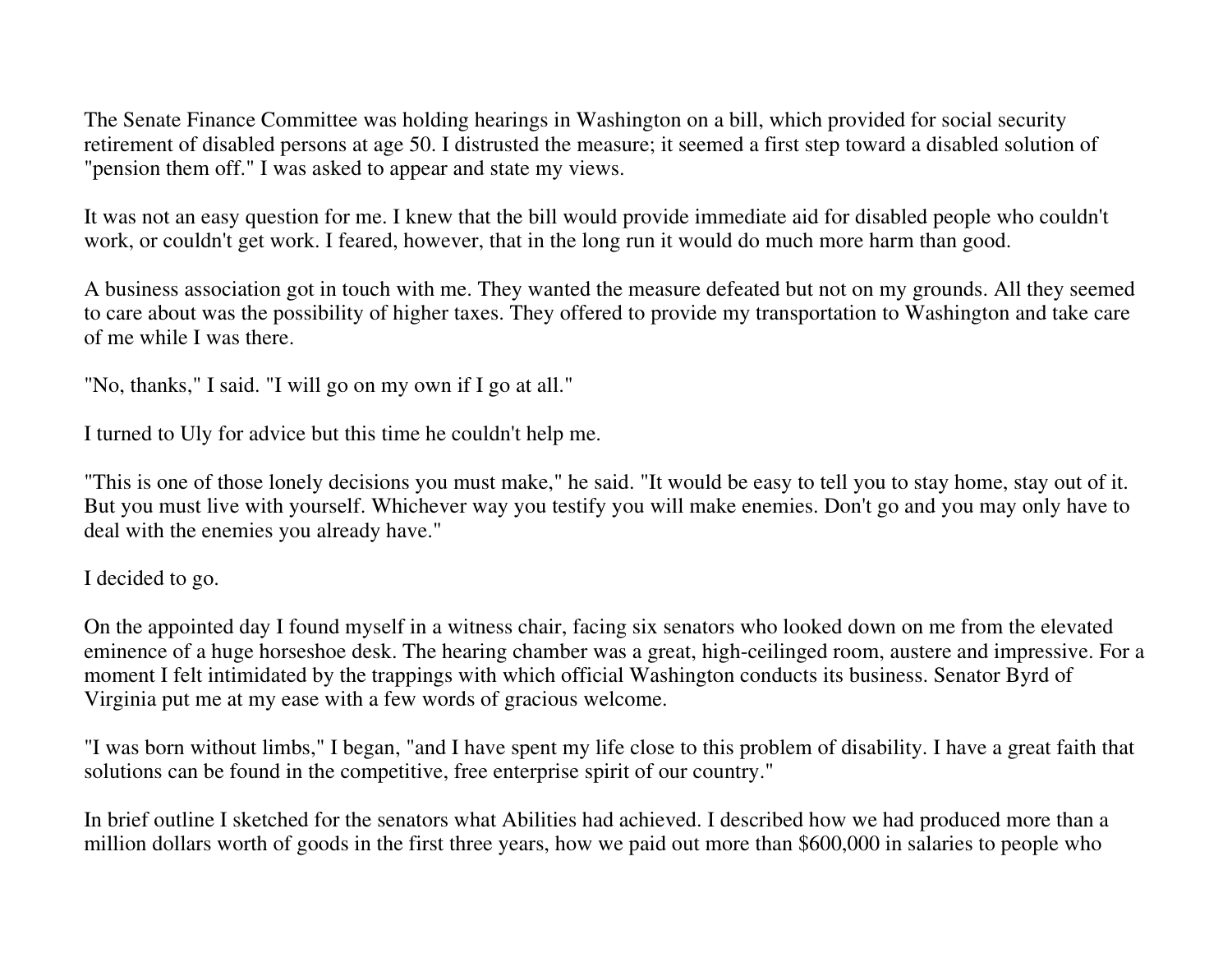were supposed to be hopelessly disabled. I stressed the fact that many of our workers were still leading active, useful lives at 60, 70, even 80.

I tried to express the enormous yearning, which gave force and meaning to our effort:

"Our disabled people cry for the right to be the same as others. They want to be considered as the ordinary people they really are, each according to his individual capacities and abilities, each with his compensating qualities to offset the extremes of physical make-up.

"None of us is without limitations. But sheer physical strength is no measure of ability.

"Homer could have squatted in the dust at the gates of Athens. The rich would have pitied him and tossed gold into his cap because he, like Milton, was blind.

"Julius Caesar, the first general, statesmen and historian of his age and, excepting Cicero, its greatest orator, a mathematician, a philologist, a jurist, an architect-he was an epileptic.

"There are no disabled people-only people. The extremes of physical suffering carry with it a great complement, the patience to struggle.

"There is nothing which can substitute for this basic human right; no honors, no pensions, no parades, no subsidy, can replace the wish to live and work in dignity, in free and open competition with all the world."

I had intended a crisp, factual statement but the flood- 150 gates of emotion had opened and the words had come rushing out. Now I caught hold of myself. "I regret that I have no recommendations to make; only grave apprehensions. Should we stigmatize our disabled people with a productive age limit of 50, we might seem to condone the ignorance and prejudice that now pre vents them from exercising the abilities they have."

The presentation excited comment--and controversy. Several of the senators commended my stand; the chief clerk of the committee termed the testimony "the finest ever received during the thirteen years I have been on the committee staff." Much of the press was in my corner, too. Wrote the *Christian Science Monitor*: "It was as though a fresh breeze of inspiration had suddenly swept the room clean of dusty, time-tangled convention. It would have indeed been difficult for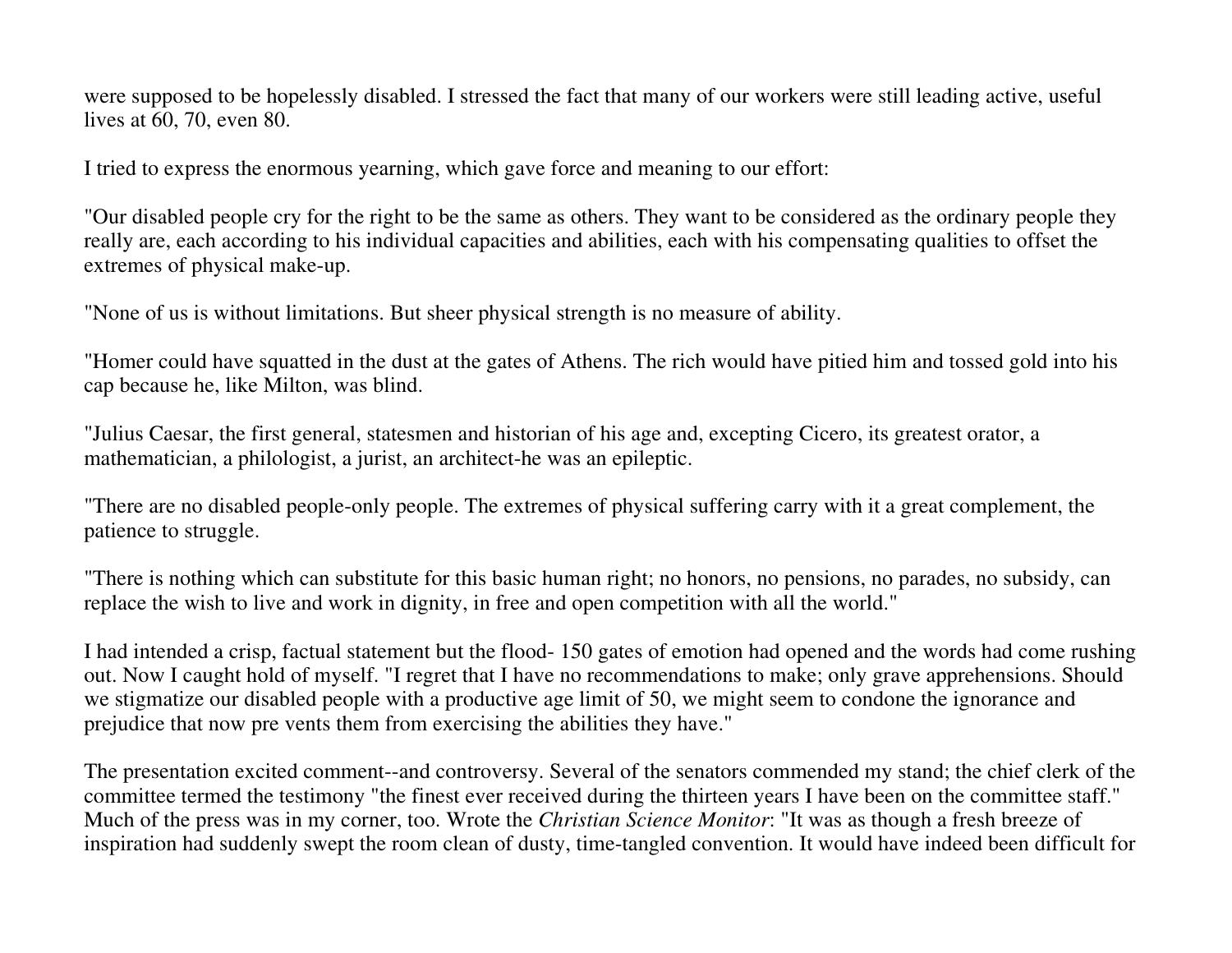anyone at that moment to define the term 'disability.'

"From some others came sharp and angry reactions. For weeks I received letters charging that I had struck a cruel blow at the hopes of people who desperately needed government aid.

The critics, many of them, were generous, well-meaning citizens who wanted to serve as their brothers' keepers. But as I pondered their letters I found myself wondering how they would like to be cast in the role of the kept.

Other letters were from disabled people who bitterly complained that I had let them down, sold them out. These were the hardest to answer.

Another journey was sentimental and purely personal. I went back to Fordham University, my old alma mater, to receive a much belated degree.

Fordham meant a great deal to me. It was the place where a young and eager Viscardi spent three of the happiest years of his life.

I ran my stumps to the bone there, trying to earn a few extra dollars as busboy, gym assistant, and library clerk. And then sat up half the night more often than not, nursing a bottle of prohibition beer, participating in the sometimes lighthearted, sometimes terribly earnest talk of college bull sessions.

It was the place where I discovered the exciting, unlimited world of knowledge. I dreamed of becoming a lawyer, perhaps a priest.

It was the place, too, where I discovered the economic facts of life. The big depression was on. The Viscardis were poor. My odd jobs were not enough. In my junior year I had to leave because I was deep in debt.

Now I was back, donning a black robe and hat-topped hat to receive an honorary LL.D. Fordham seemed unchanged and timeless; the Gothic towers were as graceful as ever and the Jesuit instructors might have stepped out of my memory book as they walked the campus with belted cassocks swaying stif8y. But I had changed a lot in 21 years. I tried in vain to recapture the warm sensations of another time. The whole experience seemed curiously unreal.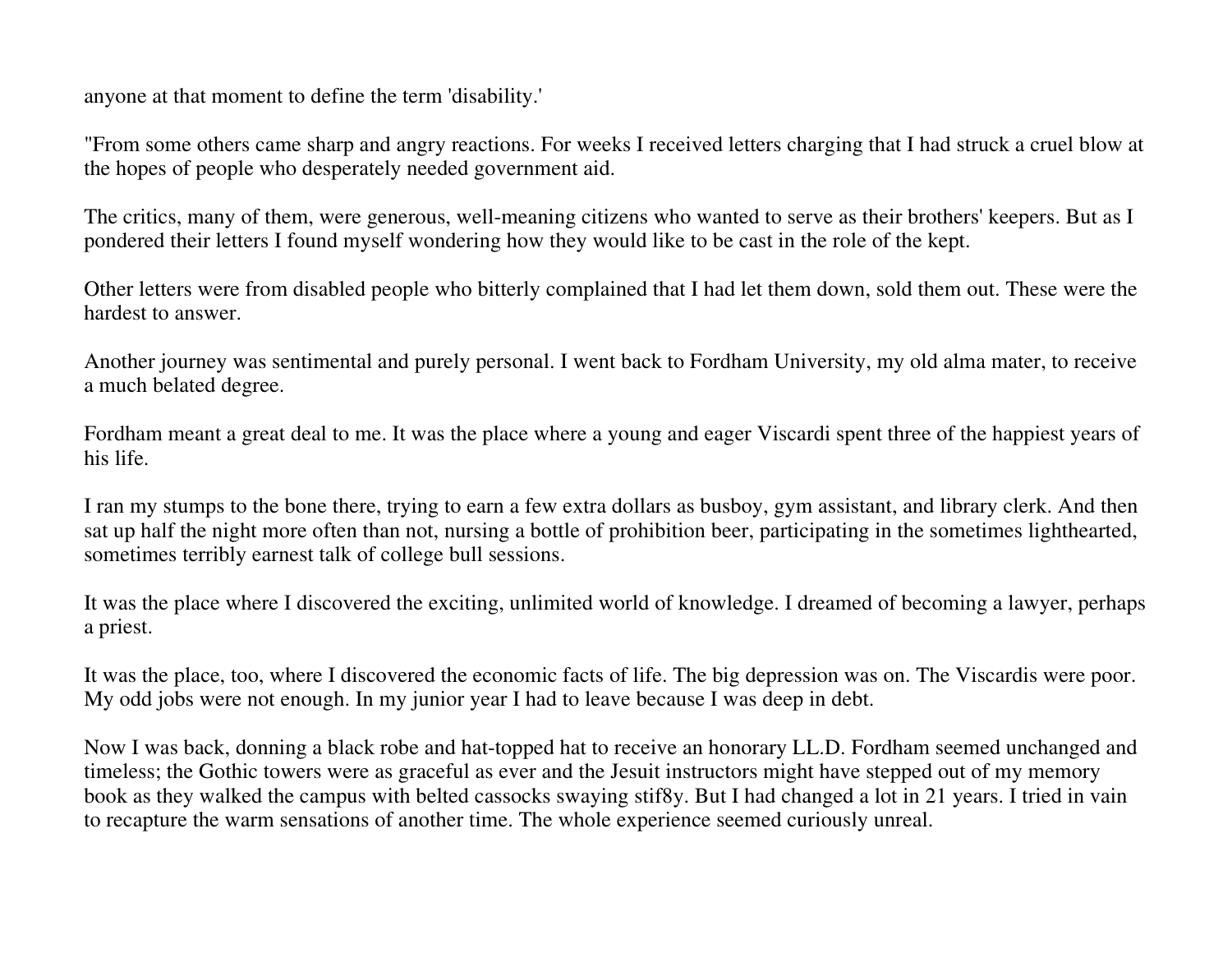A flutter of white handkerchief caught my eye as I took my place in the procession line. Lucile was waiting along the processional path. Six-year-old Nina clasped her hand and looked very solemn; four-year-old Donna peeped out mischievously from behind her skirts. I saluted them with a grave wink when I passed and Donna responded with a glad shout of "Daddy!"

That took care of the unreal feeling. There was no doubting the reality of those three.

The columns reached the steps leadings up to a plat- form. I took the arm of my sponsor, Father Charles J. Deane, a Jesuit patriarch for whom I had served many a mass in my undergraduate days. I flexed my aluminum legs, lifted one well-shed willow foot after the other, and executed a neat left turn at the top of the steps.

The tough-minded old German craftsman who made my first legs bad taught me how to take steps like these A flash of recall brought back the way he used to drill me, shouting guttural cadence to marching music. Like the music which was swelling now.

A lot of others had helped me up the steps. Doc Yanover. Bernard Baruch. Eleanor Roosevelt. Preston Bassett. Uly Da Parma. And many, many more. I said a quick little prayer of thanks for all of them.

I was standing in front of the bishop, waiting to receive my degree. There was an unexpected lump in my throat but I covered up with a whispered wisecrack.

"Sorry, Your Excellency, I can't kneel. These must be atheist legs."

"My son," he said kindly, "I will kneel for you."

Somehow, despite too much time devoted to speeches and ceremonies, the business flourished and my tribe increased.

Lucile presented me with our fourth daughter--a bright-eyed, black-haired little charmer, as saucy as the mother and named after her.

Abilities grew like the seed that fell on fertile ground. By the end of our fifth year we had hired more than 330 people. Once again we overflowed from a jam-packed shop and had to set up benches in the yard.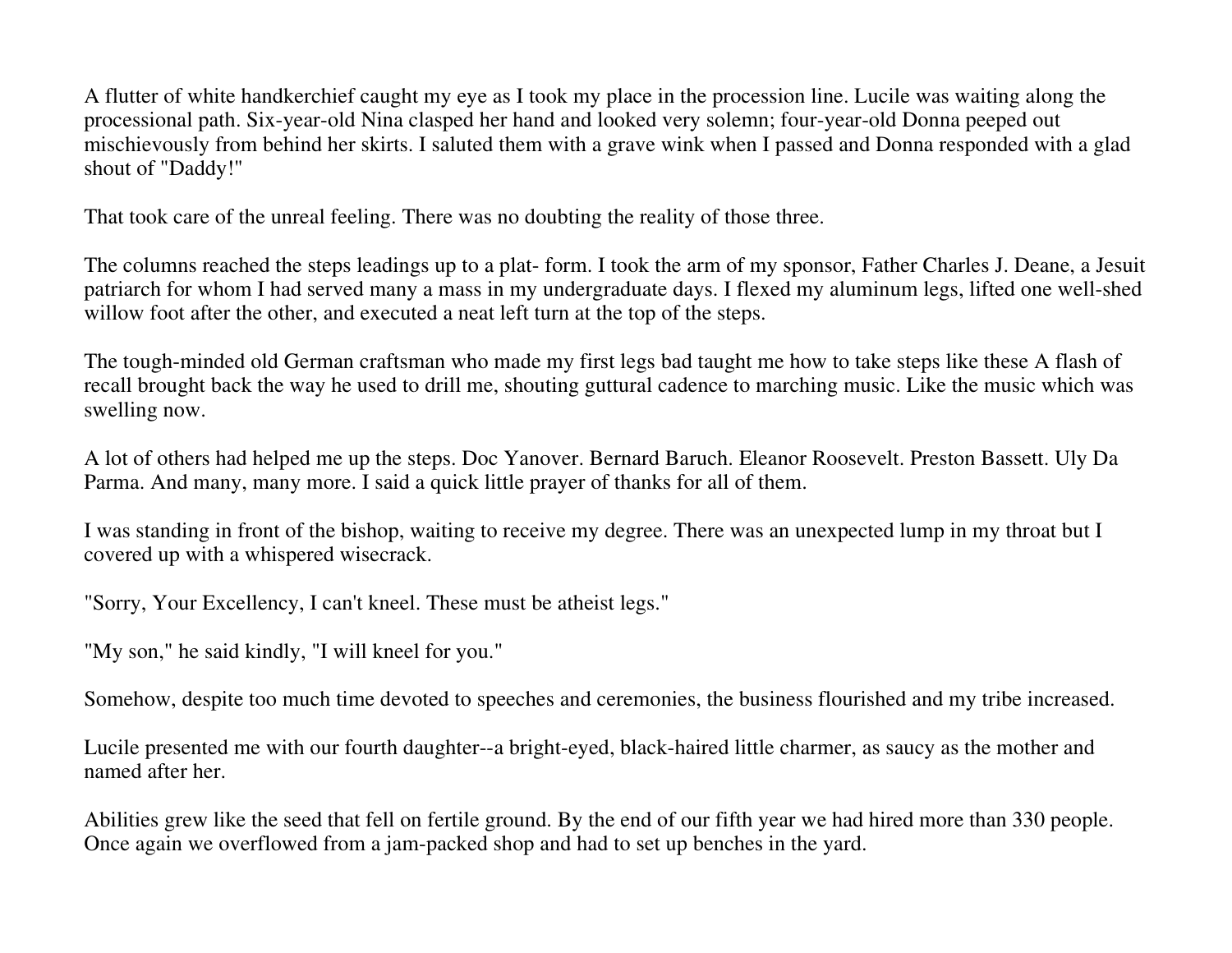This time we wouldn't settle for a makeshift expansion. We were ready to build our own plant. We wanted the best.

Director Arthur Both thought we should finance the building through a corporate bond issue. A board member asked who would guarantee the bonds.

"Why," said Roth, "I suppose we all will. I can't think of a sounder investment in America today."

From Roth, a conservative banker, that was high praise indeed.

There remained the question of where to put the building. Land, was even higher than before. For weeks I chased leads, met with brokers. I couldn't find anything that came even close to our needs at our price.

After one frustrating session with a broker I was walking through the Garden City Hotel lobby when I was hailed by a familiar voice.

"Why the gloomy look, friend? Having trouble counting the money those so-called cripples are making?" It was Paul Townsend, an old friend whose public relation office was partly in the hotel's bar. "Have a drink with a poor working man," he suggested.

The drink sounded inviting. I found myself bending Paul's ear with my land troubles.

"I've got just the man for you," he said. "Ernie Blaich. He's head of the Roslyn Savings Bank, runs a pretty good real estate business in Manhassett besides. Let's talk to him. If there's a deal open anywhere, Ernie knows about it."

Blaich was a round, comfortable, kindly looking man; he had heard all about Abilities and seemed delighted that we were coming to him for help. "If there is land available in this area for speculation," he said, "there should be land for this worthwhile purpose. Have break- fast with me tomorrow at the bank. I'll have some of my associates prepare tentative sites and we can look over the maps."

The next morning over coffee and sweet rolls we selected three possible locations from the maps. Ernie and I took off to see them first hand.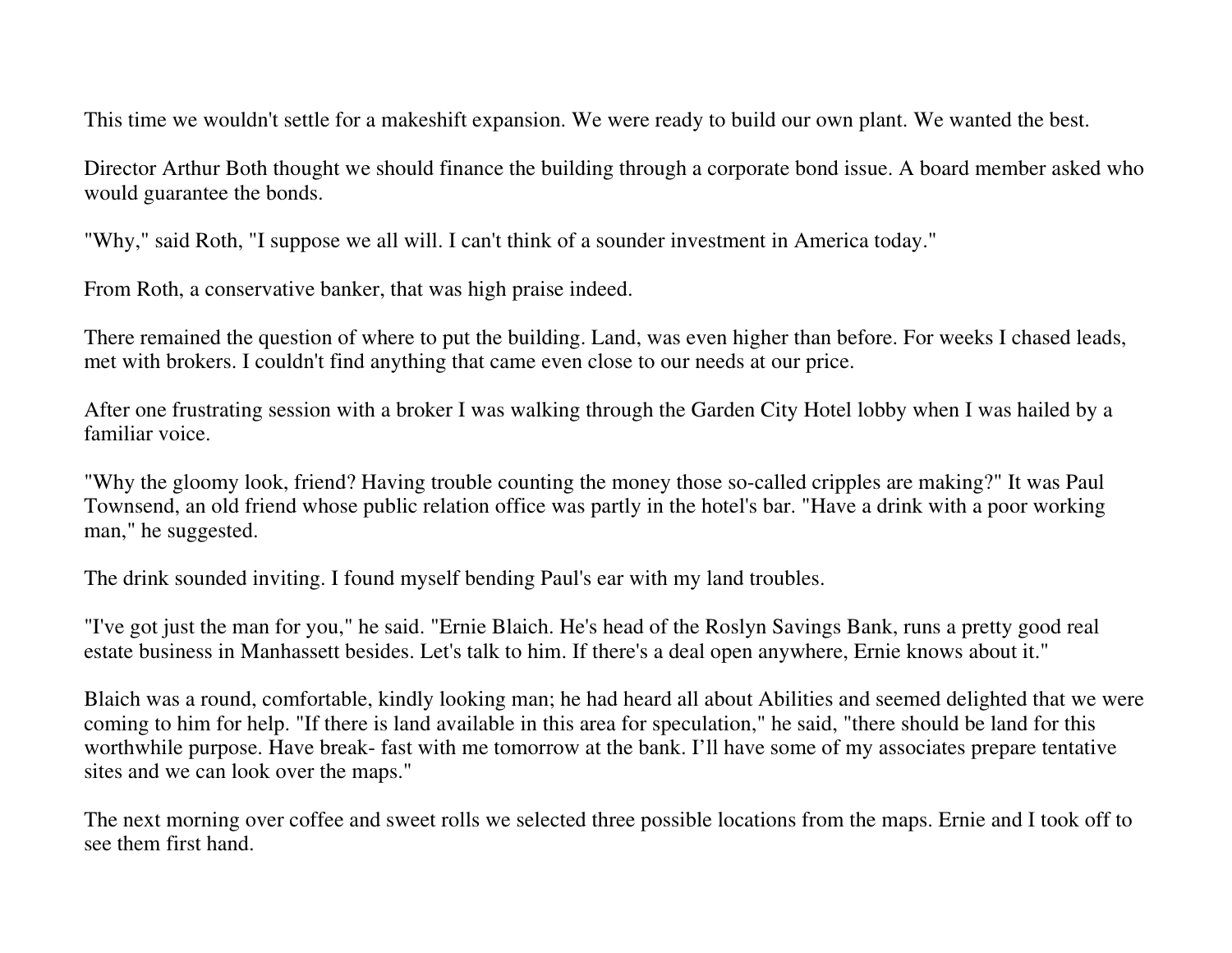We made the first stop at Albertson, Long Island, and I knew at once that I'd found what I was looking for. It was a big tract, convenient for every purpose, set down in the midst of quiet suburban homes. A pleasant little brook ran through the adjoining woods. I could visualize our people enjoying noon hour picnics under the trees. It was perfect.

Blaich told me that it was owned by Harold Gleason. "A hard man to bargain with," he told me. "But you work on him, and I'll work on him, and we'll see."

Gleason's asking price was \$90,000. He wouldn't come to my office to discuss the deal, fearing perhaps that if he had a look at Abilities it might influence his business judgment. However, he wasn't nearly as flinty as he tried to make out. One day he phoned me.

"The price on that parcel has gone up," be announced.

"Gone up?"

"Yes, I'm asking \$100,000 now. However, I have decided to donate a \$60,000 piece of the property to your Human Resources Corporation. The other \$40,000 is cash to Abilities."

"Mr. Gleason, this is very generous...."

He cut me off brusquely. "Don't thank me. Thank those bandits who write the tax laws. The government would get it if I didn't give it to you. It works out that I'll make about as much as I'm able to keep."

This time I didn't hesitate to accept a contribution. Partly that reflected the fact that the new plant would be used by both Abilities and Human Resources. Partly it reflected my confidence in our growing success. Abilities was so solidly established that I no longer felt the least fear for our independence.

In fact, I went beyond just accepting the contribution. I asked for an extra concession.

"Mr. Gleason," I said, "would you consider extending our payment to two installments beyond the calendar year? The tax advantage might be even greater for you."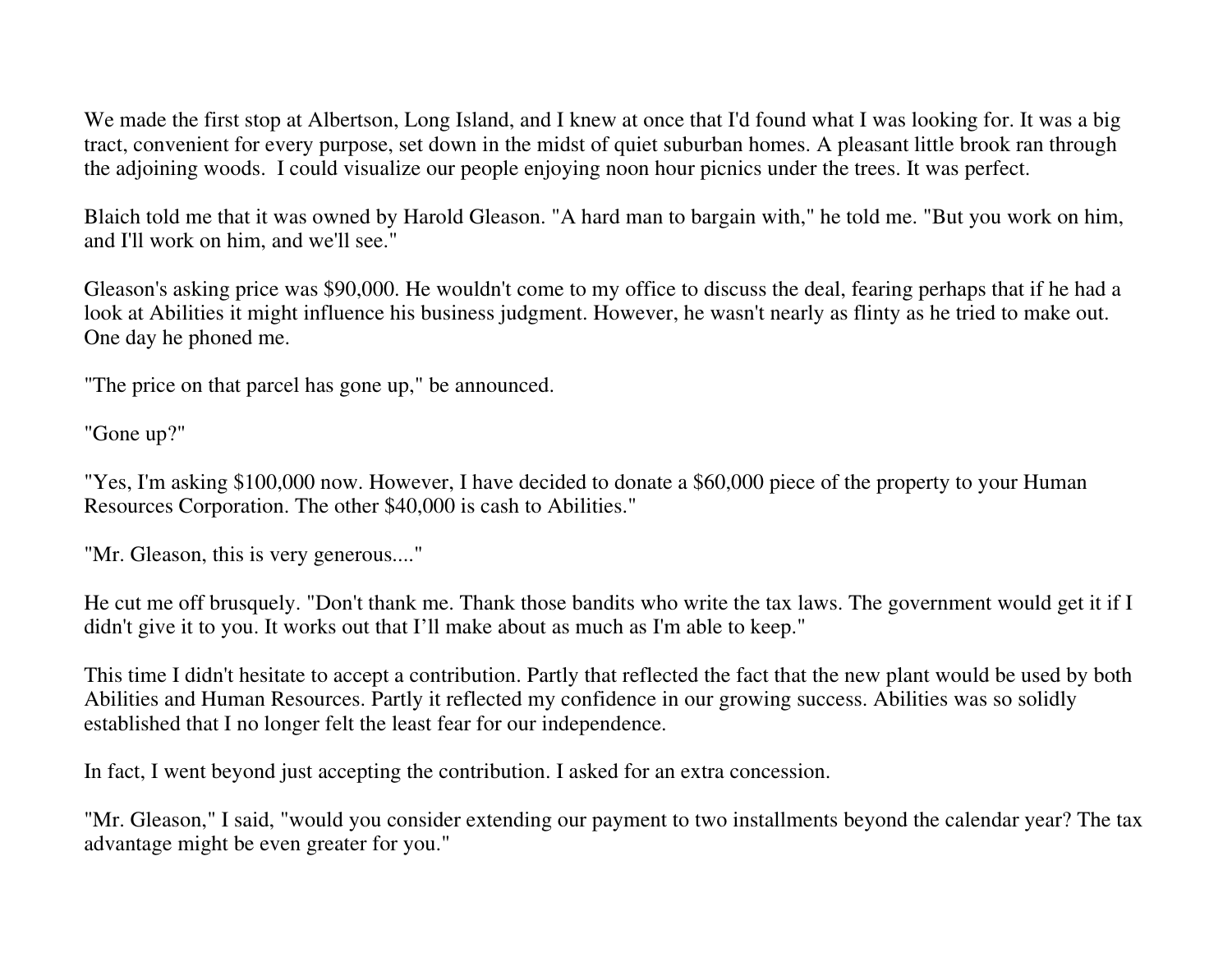"That sounds all right," he said thoughtfully. "Say, I was told you were the dedicated type, one of those impractical fellows. The way you do business, maybe you should come and work for me."

"No, thanks," I told him." I'm going to be pretty busy trying to raise the first installment of \$20,000."

There was a twinkle in Ernie's eye when I reported to him on mission completed.

We were all set. Or almost all set. Then a phone call warned that there was still a battle to be fought. "I've received a circular," the caller said, "which informs me that you're bringing a factory into our community. If says your trucks will clog our streets and endanger our children. It claims that home values will be destroyed by smoke and noise. A protest meeting is being held at the Albertson Fire House tonight."

"Who are you?" I asked. "Why are you calling me?"

"I'm a schoolteacher. I've found that there are usually two sides to a story and I'd like to hear yours."

"You will," I promised. "I didn't know about the meeting but I'll make it a point to be there."

He hesitated. "I don't have any authority to invite you. You could just barge in, I suppose, but I'm afraid y6ull find some folks pretty antagonistic."

"That's all right," I assured him. "I don't mind a good scrap. And thanks a lot for letting me know."

I put in a quick call to Uly for advice. I knew his company had faced the same problem when moving branches into suburban communities.

"If the majority of the community doesn't want you, go elsewhere," Uly said. "But don't be frightened oh by an organized minority. And remember be tactful. You can't afford to get mad."

There was just time that evening to make the meeting. I gobbled a drugstore sandwich, giving regretful thought to the fine dinner that was waiting at home, and headed for Alberton. Some two hundred irate citizens had already assembled at the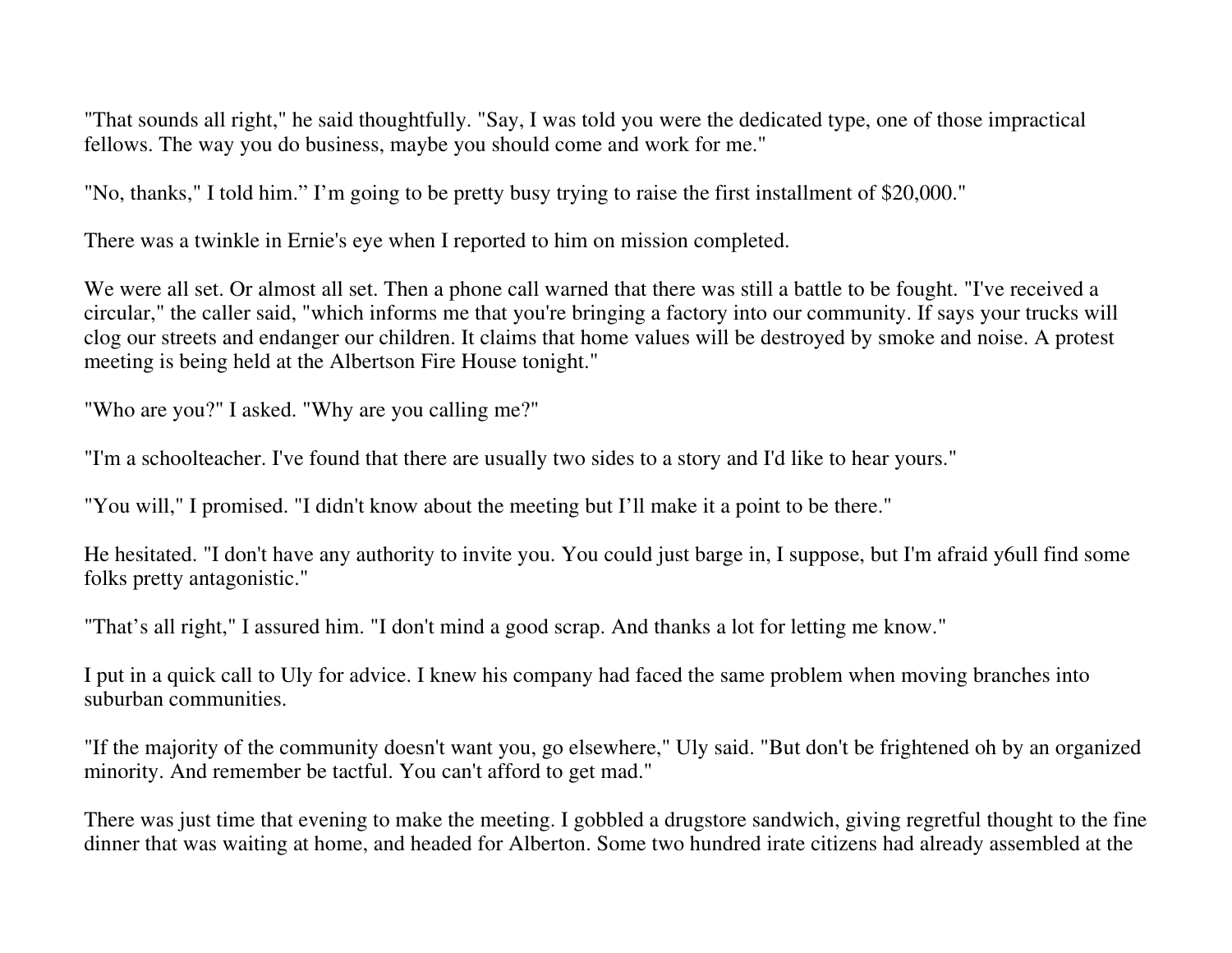Fire House by the time I arrived.

It wasn't a meeting so much as a pep rally for people who had already made up their minds. They were convinced that Abilities would be an eyesore, a hazard, a drag on home values. From some of the speakers came an ugly undercurrent, a thinly disguised complaint that "those cripples" would lower the tone of the neighborhood.

Viscardi talked long and hard. I showed them artist's sketches of our new building, as sleet and handsome as a modem school. I told them of the research and training phases of our program. A few in the audience seemed to be moved, but the others were hopeless. They weren't interested in facts, which contradicted their fears.

"Don't listen to his fancy talk," shouted a man from the rear of the hall. "Let him call it by another name but a factory is a factory. That's what he wants to build."

Don't get mad, Uly had said. But I got mad.

"You people can take any action you like," I told them, "but you're not going to run us out. I don't believe that you represent a fraction of one per cent of community sentiment."

They took a vote then to demonstrate solidarity and it came out something like 199 to 1 against us. My new friend, the schoolteacher, was the lonely holdout in the crowd.

It was past midnight when I got home, worn out from the long day and sick with frustration and anger. Lucile took one look at my face and knew how it had gone. She eased me into the most comfortable chair and thrust a warm cup of tea into my hand.

"Bad, huh?"

"Terrible. They wouldn't even listen. They're out to block us in every way they can."

"So they're out to block us." Lucile perched on the arm of my chair, shook her pretty head in mock dismay. "That's too bad for them, isn't it? They don't know what they're taking on."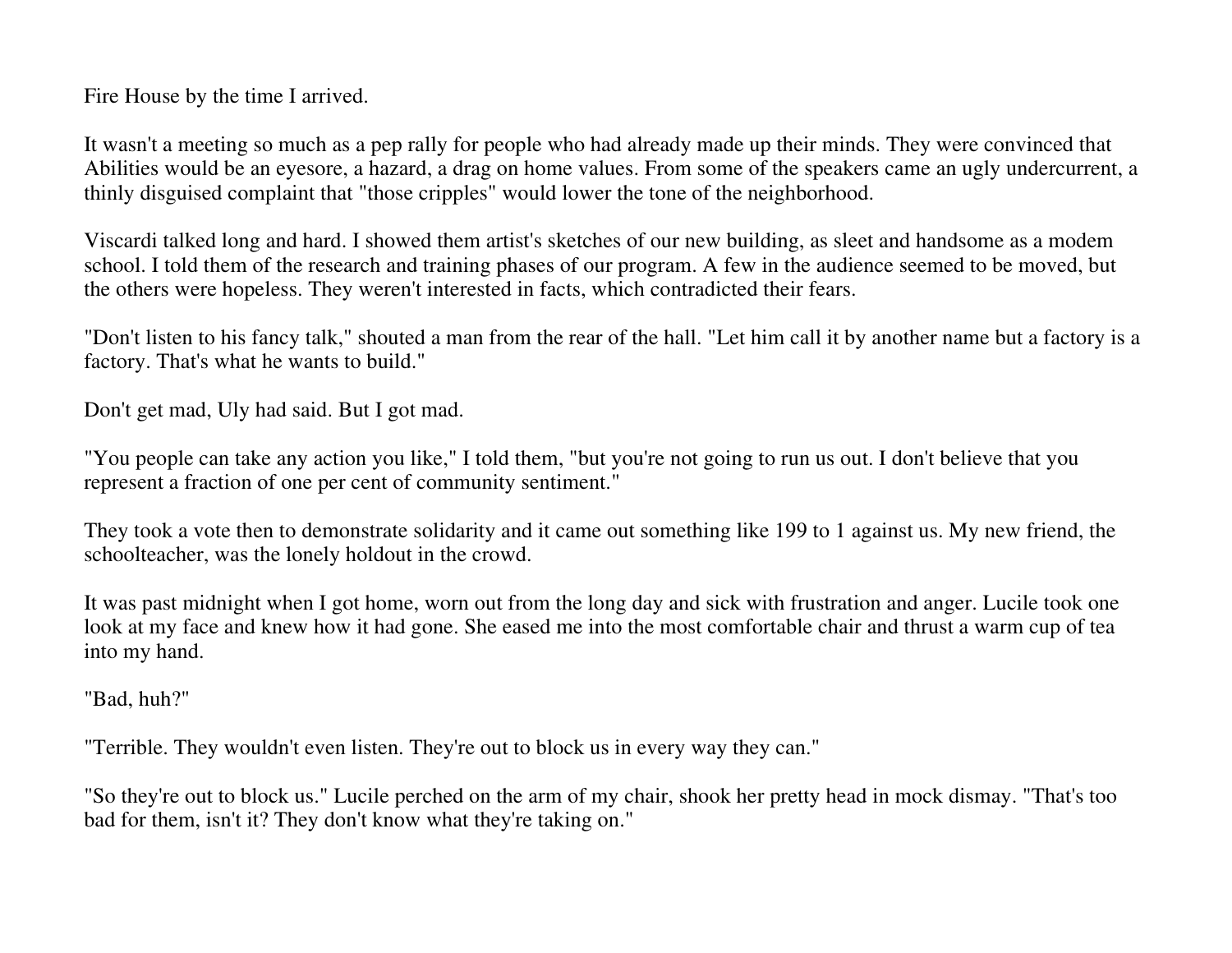The second round of the battle was fought at a zoning board hearing. The board chairman was a local real estate man, a thin, wiry fellow dressed in slacks, sleeve- less sweater and camel's hair jacket. A beret lay at his elbow. I eyed him apprehensively. A country gardener type, I thought. Quite possibly one of those genteel people who want to fence off their communities and shut out the real world. But he listened courteously to our arguments. He inspected with interest our architect's sketch of the proposed building. Perhaps we were wanted, after all. I didn't know whether to feel relieved or worried when he adjourned the hearing without immediate decision.

I expected a dawdling deliberation, but twenty-four hours later/the verdict was in. The zoning board approved our application. A jubilant Viscardi vowed that he would never again form snap judgments about men who attended meetings bedecked in berets.

But that didn't end it. The opposition girded for Round Three. They thought we had to go to the local Town Board for final approval and they were prepared to make it a hot political issue. They didn't know we had dug up a legal finding which allowed us to proceed without further hearings unless an appeal was filed within ninety days.

For weeks they staged meetings, trying to discourage me and wear me down. I attended every meeting, seeming to be patient and hesitant, anxious to settle the last argument before making a move. Over and over I assured them that we did light, clean work which would not disturb the community in any way. Our architect's drawings became dog-cared and dirty from being passed around for endless inspection. I cited again and again the wealth our wage earners would bring to the town, the property taxes the plant would pay.

We began to win converts. The opposition dwindled to a hundred people, then to a hard core of fifty..

We also won time. Their lawyer still hadn't discovered what our lawyer had known from the first. The ninety days came and went and the die-hards did not file an appeal.

On the ninety-first day I answered a telephone and heard again the all-too-familiar voice of the group's leader.

"We're scheduling another meeting on that factory matter. I suppose you'll want to attend as usual?"

"No," I said, "I don't think so. I think I'll just go ahead and build the plant."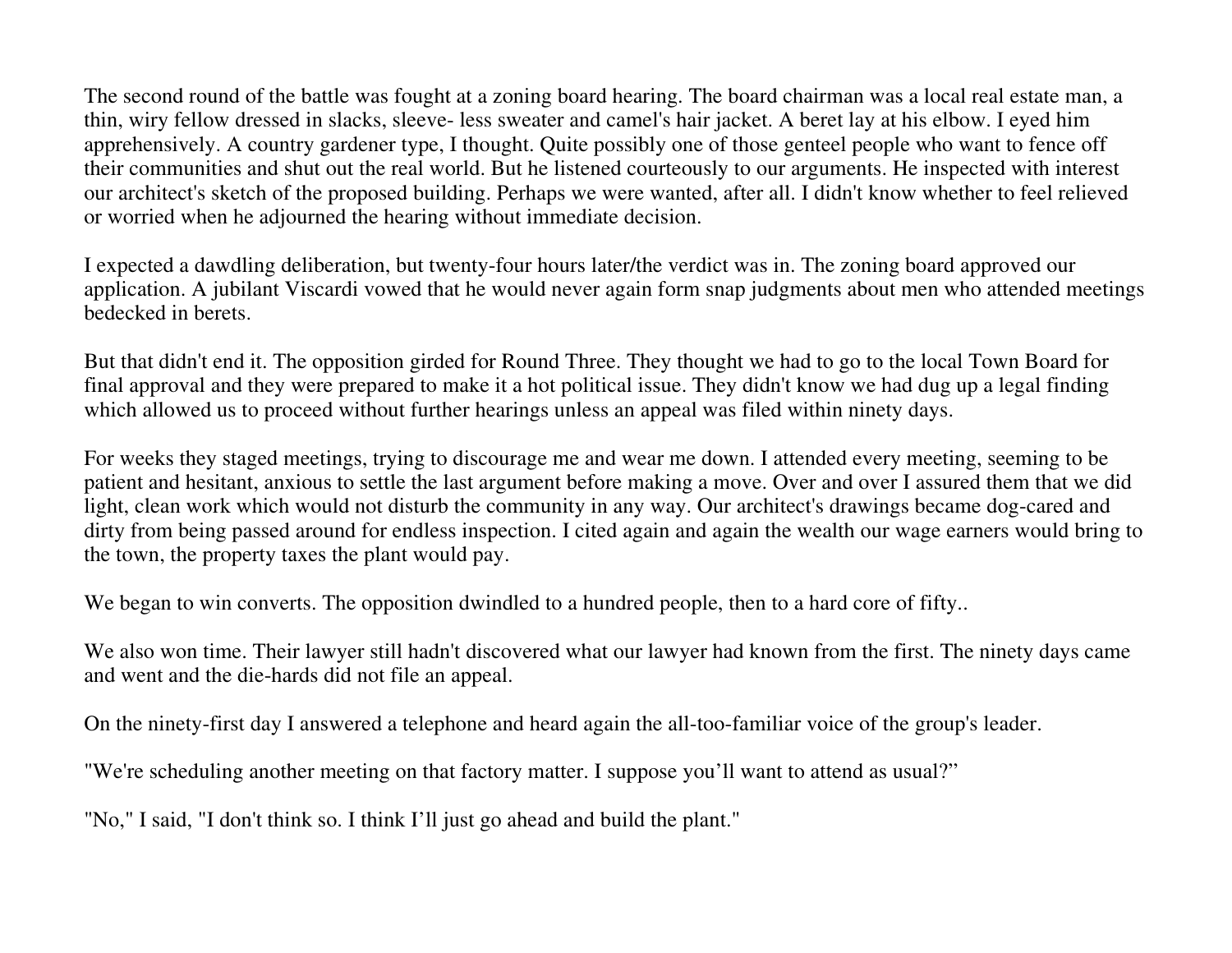"You can't do that!"

"The hell I can't. I would suggest, sir, that you read the law."

There was a satisfying click when I hung up.

A sleek, up-to-date \$650,000 building was rising on the property. It was as solid as the brick walls that enclosed it, as airy as the huge picture windows that afforded sweeping views of the wooded countryside. And it was tailor-made for us. Wide, gently sloping ramps provided easy passage for those who walked with difficulty, or not at all. The doors had special latches instead of knobs so mat those who used hooks for hands would not have to fumble. Even the rater coolers were specially designed, with extra outlets for those at wheel-chair level.

There were large private offices for the supervisors, recreation areas for the employees, a fine cafeteria, a conference room, a whole wing of shiny new medical rooms, which would excite the envy of many a hospital.

Tucked away in one corner of the building was a chapel designed with eloquent simplicity. Three altars were provided-one each for the Protestant, the Jewish and my own Catholic faith.

The chapel would provide a service for Abilities people who found it difficult or impossible to attend church or synagogue because of crowds, high stairs and other obstacles. More than that, it expressed the deep spiritual urge behind our efforts. To me at least Abilities signified worship of God through service to man. It was almost my living prayer.

Along with all these special features were 40,000 square feet of wonderful door space in which to work. Soon the floors would be studded with machines and equipment, designed like the shop itself, for our people and their needs.

A lot of love and labor had gone into that building. A lot of hope and fear and sweat and struggle. It was a monument to every man and woman who worked in our shop.

It meant most to the old-timers, the ones who had come up with us from grimy beginnings in an unfurnished garage. For one of those old-timers, Dinah Craik, I reserved a special premiere.

Dinah had been our first woman employee, one of our first blind people. Number 13 on the payroll. She was the one who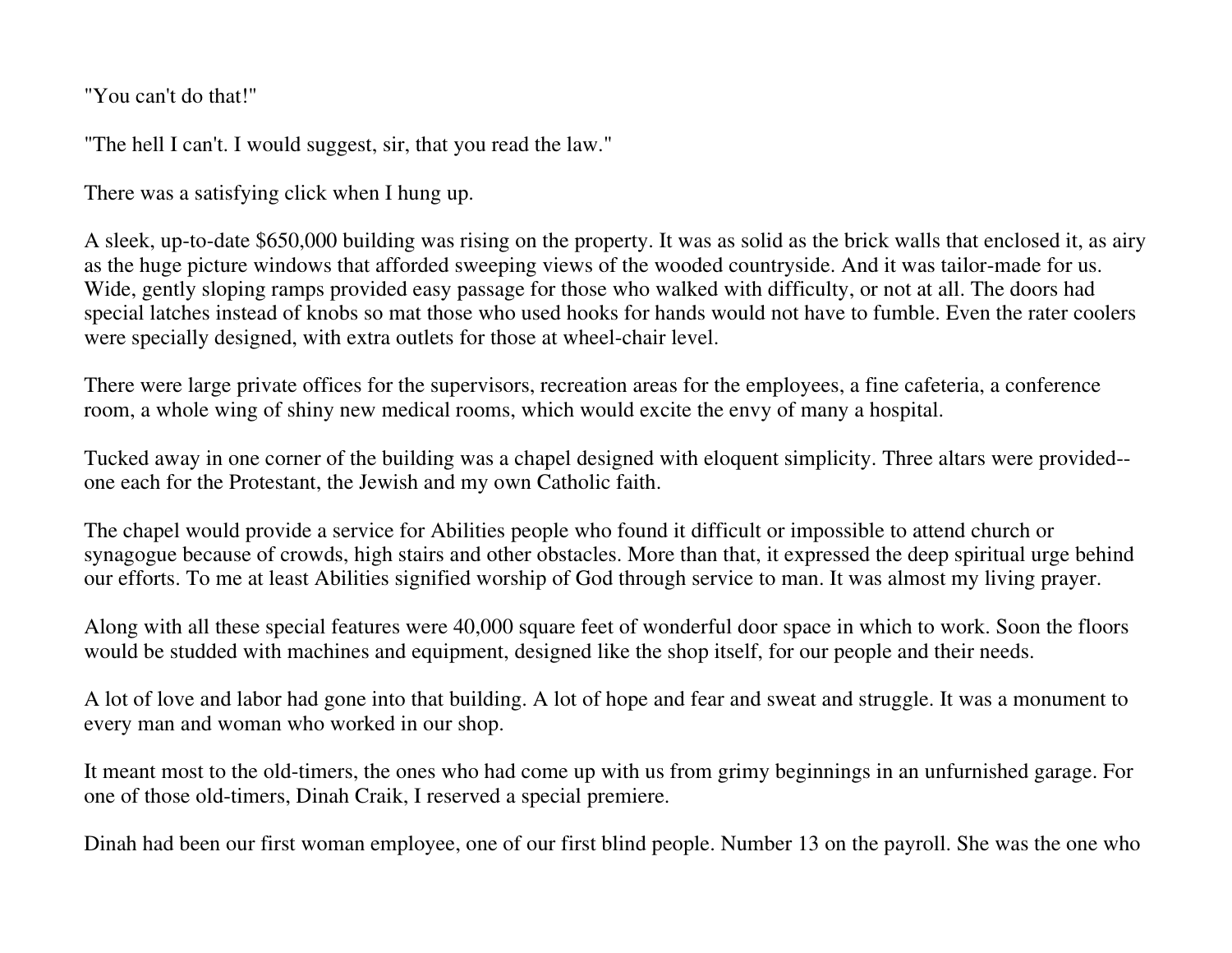added that ingenious woman's touch to our e8dy harness lacing routine--the bobby pins which kept the wires from slipping as they were laced together.

She had worked hard and well in almost every department and had received in turn something more than a job. With Abilities help and encouragement, she had undergone the corneal transplants, which were at that time a new miracle of medical skill.

Corneas are the thin, clear windowpanes of the eye. Doctors take them from dead people who have passed on parts of their bodies to others as a last thoughtful bequest. Carefully, very carefully, because one cornea can provide windows for many blind eyes, the doctors cut the material into tiny segments. Then the glasslike segments are sewn very precisely over the pupils of afflicted eyes. Such was Dinah's operation. It was not a guaranteed miracle by any means--sometimes it works and sometimes not--but it offered hope where there was none before.

Dinah's operation hung for days in an anguished balance between success and failure. Forces which science only half understands contended for the life or death of the tissues transplanted into her body. She saw brilliant, tantalizing flashes of light. Then darkness enclosed her again. The operation had failed.

Dinah took it as she did everything else, without a whisper of complaint. When the opportunity came to try again she was ready to endure again the agonizing uncertainty.

This time the operation worked. Not perfectly, but much better than before. She was able to make out the large letters on an eye chart. She threw away her white cane. She saw her husband's face for the first time in fifteen years. She could distinguish by sight alone between her two grandchildren, knew even the shades of difference in the color of their hair. The vision might or might not fade again but for a little while at least she was able to see those whom she cherished most.

There was something else I wanted Dinah to see. One afternoon I stopped by her bench.

"How about my driving you home tomorrow night? Tell your daughter not to bother picking you up."

When she climbed into my car the next evening I suggested a drive and she agreed. I didn't tell her where we were going but 1 think she knew. We rode along relaxed and quiet, a couple of old comrades who didn't need to fill in the passing moments with empty chatter. We turned off at Albertson and I pulled up at the plant site.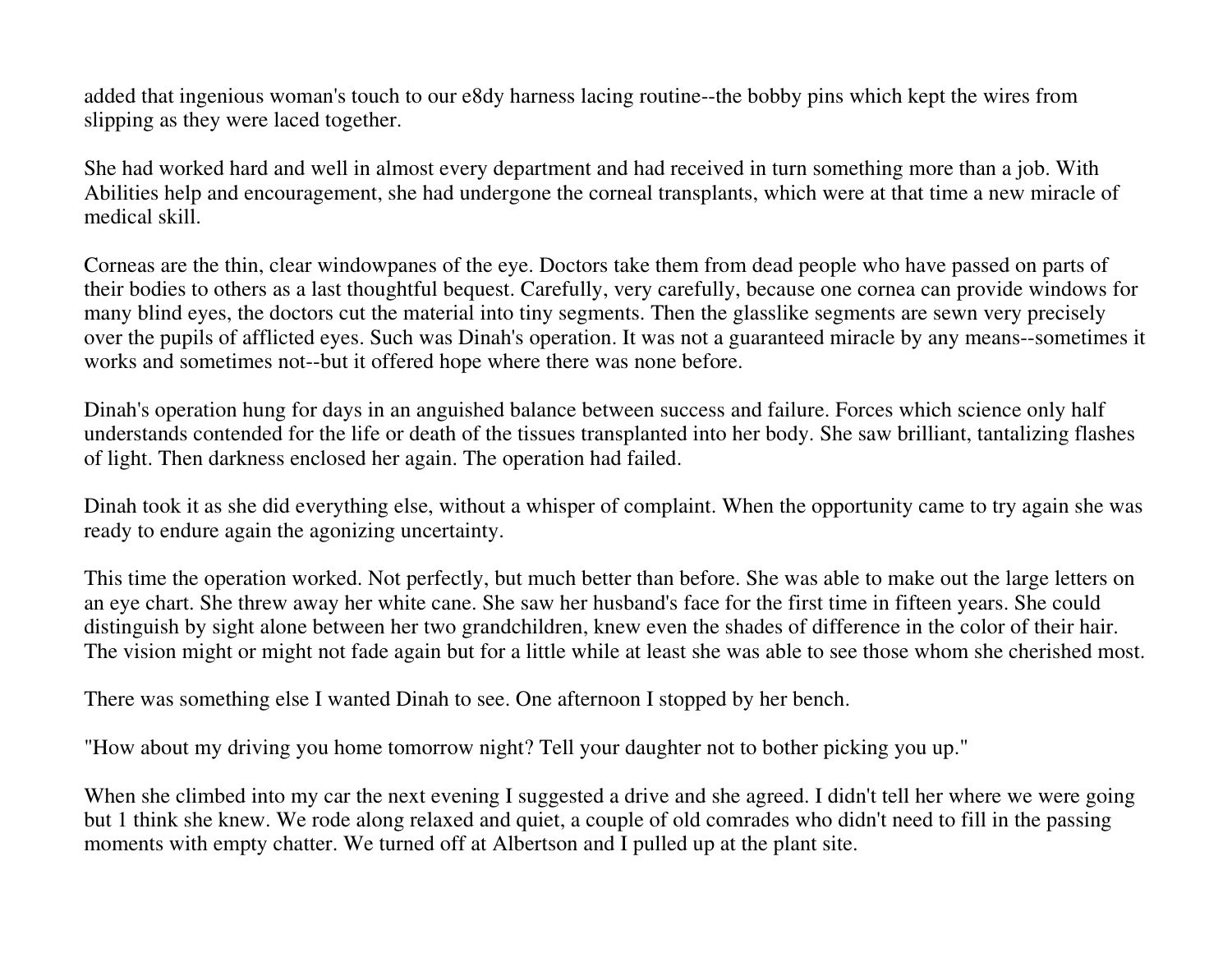"Well, there it is, Dinah. The new home of Abilities, Inc."

We got out of the car and walked up the circular drive and stood on the bridge over the little winding brook. The trees around us were green with the promise of spring. A little distance away was the new building where workmen even now were pouring concrete for the terrace.

"The terrace is where we'll eat lunch in fine weather," I said. "Just inside is the cafeteria. We can use that for a recreation room, too. And down there, beside the brook, is where well set up the tables for plant picnics."

We leaned on the bridge railing and stood looking for many minutes at what we had built. Finally Dinah turned to me with those still half-blind eyes, the eyes that could, see everything because her heart was receptive. She broke the long silence.

"It's beautiful, Hank. It's just beautiful."

# **CHAPTER TWELVE**

# **HUMAN RESOURCES**

We were ready to tackle the big job now--the job of using Abilities as a living laboratory to serve the mil-lions of disabled people everywhere.

Even before our new plant was completed this new program was well under way. Industrialists and rehabilitation experts had been streaming in for months to ob- serve what we were doing; important research projects had already begun. Human Resources Corporation was a going concern.

The first funds for the program almost fell in our lap. That piece of good luck began with a routine call from an insurance agent.

We needed a policy covering on-the-job accidents to Abilities workers and so we applied to Insurance Company of North America Companies. INA's local agent was impressed by our setup but in view of the special circumstances he decided to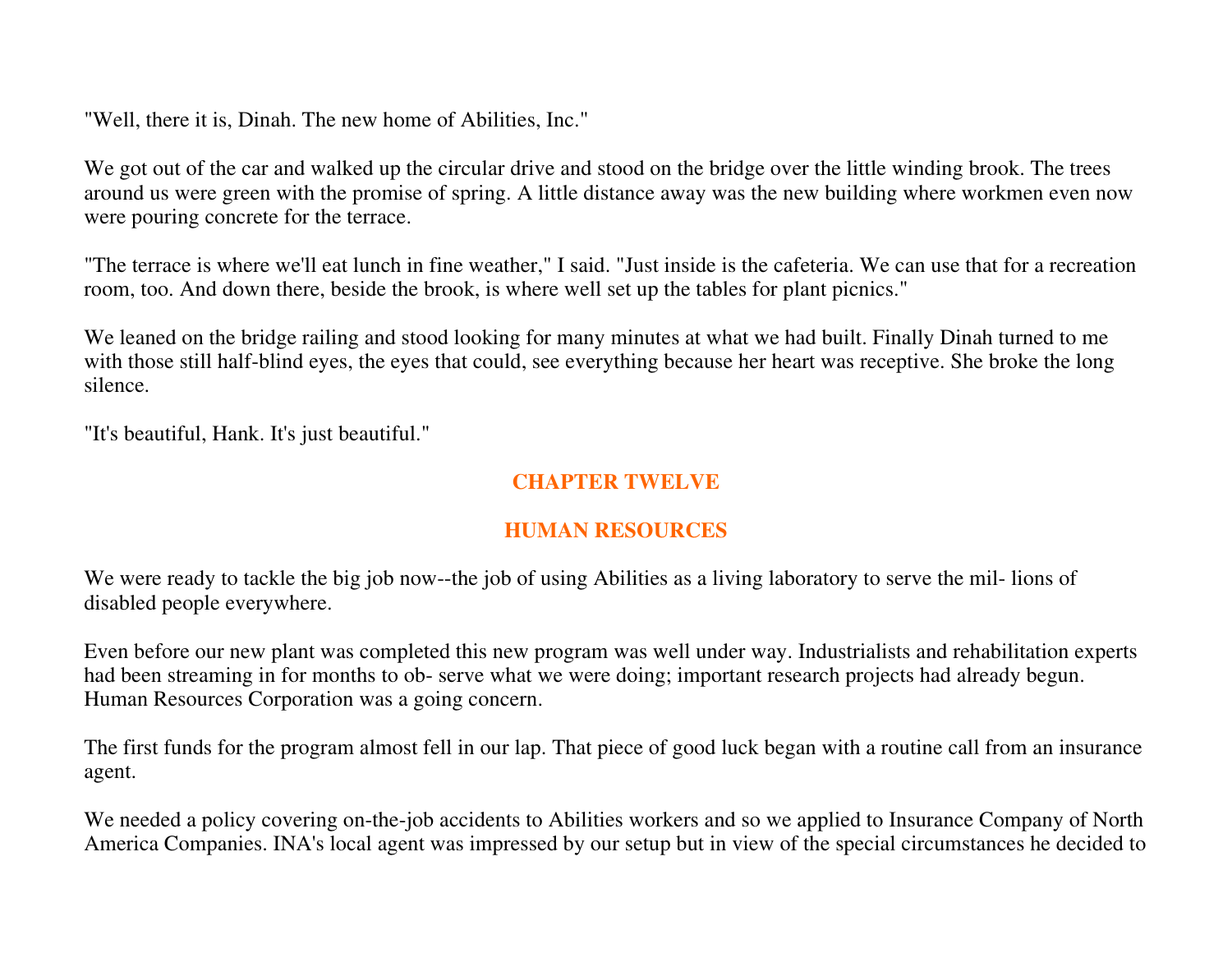consult the home office. Evidently he gave us a glowing report. Our next contact was a visit from Herbert P. Stellwagen, executive vice president of INA's casualty operation.

Stellwagen spent a day with us, cleared the way for our insurance application, and expressed his warm approval of what we were doing. He told me that INA's president, John A. Diemand, was personally interested in the Abilities idea.

A little later, while speaking to a Philadelphia business group, I had occasion to share a dais with Diemand. We hit it off at once. Diemand is a man who has a habit of leaning forward intently when a point interests him. His head bobbed back and forth in steady rhythm that day as 1 described disabled achievements. Afterwards he took me aside.

"This is tremendous," he said. "I want to know more about it."

I mentioned our plans for Human Resources and he sparked immediately. He pumped some quick questions at me and seemed to like the answers. He asked if I'd care to present the program to his company as a possible sponsor.

It was like asking a prospector if he wanted to try his luck at Fort Knox.

A week later I was lunching with Diemand and Stellwagen. It was an excellent lunch at INA headquarters in Philadelphia but it was almost totally wasted on me. I was too busy talking to do justice to food.

I cited the long list of things our people had accomplished, told how Human Resources hoped to spread the Abilities message to every private industry in America. I stressed the enormous compensation burden that would be lifted from all companies if needlessly idle men and women were returned to useful work. By the time we bad settled back over coffee cups I was giving case histories to hammer home the point.

"I could tell you some amazing stories, gentlemen, some wonderful, almost miraculous cases of people who have overcome the most terrible injuries. But I think that our ordinary cases are even more significant in a way. They demonstrate how easily the big bulk of this problem could be solved if we can persuade business to lay aside its prejudice against the disabled man.

"Take the case of Chuck Loman, for instance. He's 52 years old and paralyzed from the waist down. He couldn't get past the receptionist or ever the plant guard at 99 out of 100 companies today. And yet, why? There are lots of jobs a man can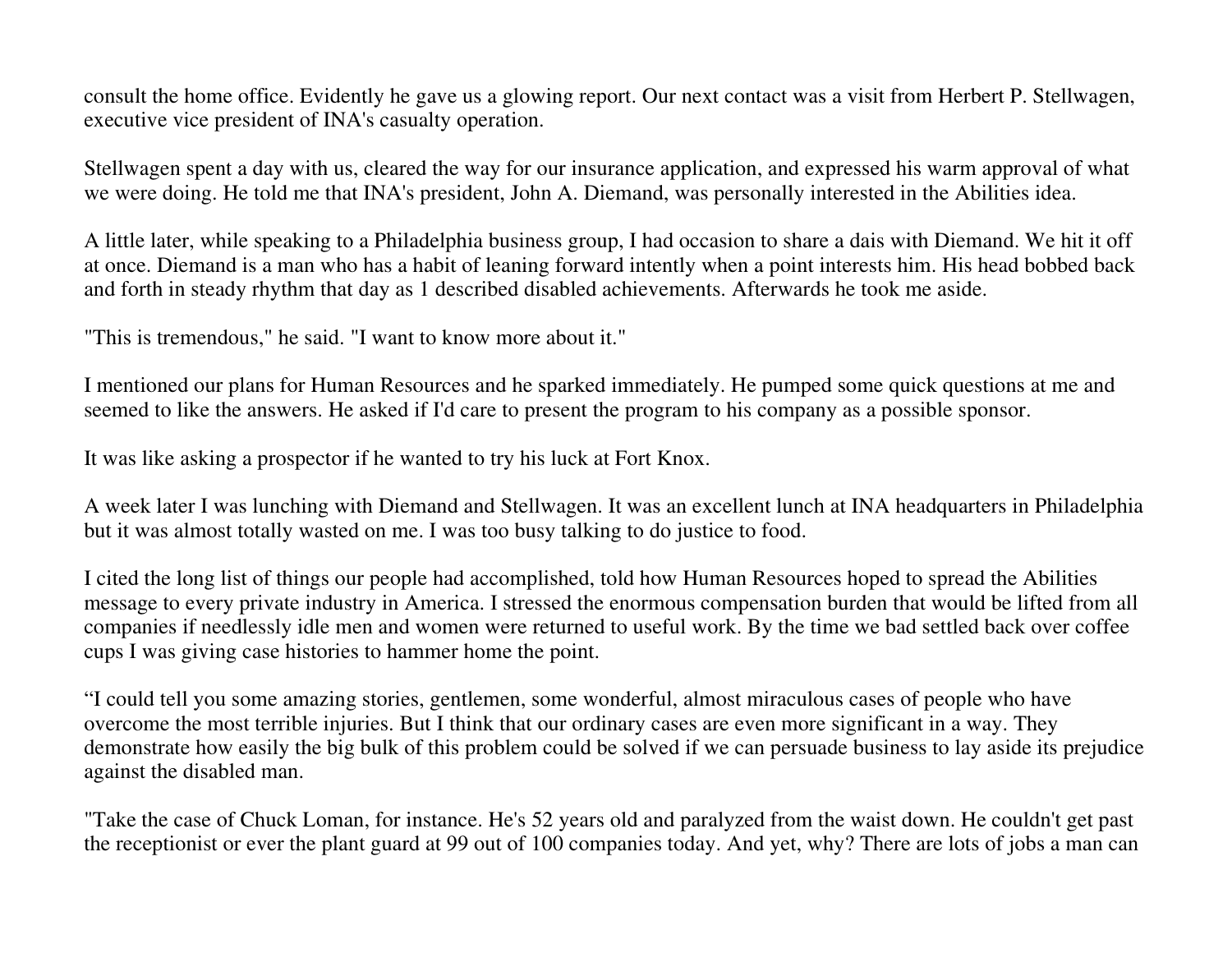do sitting down. Loman is mature and capable; there's nothing wrong with his hands or his mind; he has nine times the incentive of the average worker because he knows he's in a tough spot.

"Loman was injured in a roofing accident. He touched a hot wire and it knocked him off the roof, broke his back. When he got out of the hospital he lay around for three years, costing more than \$12,000 in workmen's compensation up to that time. He wanted to work but no one would hire him until he came to us.

"It took us about two hours to show Loman our cable lacing technique. It took him a couple of weeks to catch on. About what you'd expect from any man on a new job. Ever since then he's been a productive worker, supporting himself, not needing or getting workmen's compensation."

I glanced swiftly at the notes I had scribbled on the back of ~n envelope, picked up the next name on my list.

"Or take the case of Jerry Weiss. He should interest you. You paid for the seven years Jerry tramped around knocking on doors that nobody would open.

"Jerry was a garage mechanic, a young fellow. He suffered bad bums on both legs when his grease-covered clothes caught fire. One leg stiffened as a result of that and he has to walk with a cane.

"He was covered by a workmen's compensation policy written by your company. For seven years he drew on that policy, costing you more than \$20,000, while he was in and out of such odd job work as a crippled man could pick up.

"All he needed was a chance. At Abilities he is now an assistant foreman, taking charge sometimes of crews of up to forty or fifty men. He's supporting not only himself but his mother who might otherwise be a public burden.

"Human Resources," I said, "hopes to open doors all over the country for thousands of men like Loman and Weiss. Think how wonderful that would be. Wonderful for the disabled and for the country, too.

"That's the practical side," I said. "There's another side, too. This is a rich country, a fortunate country, and full of fortunate people. We do not deserve our blessings if we are unwilling to help those who have suffered hurt

"Research and teaching which Human Resources Corp. will do can add to the knowledge in industry which will change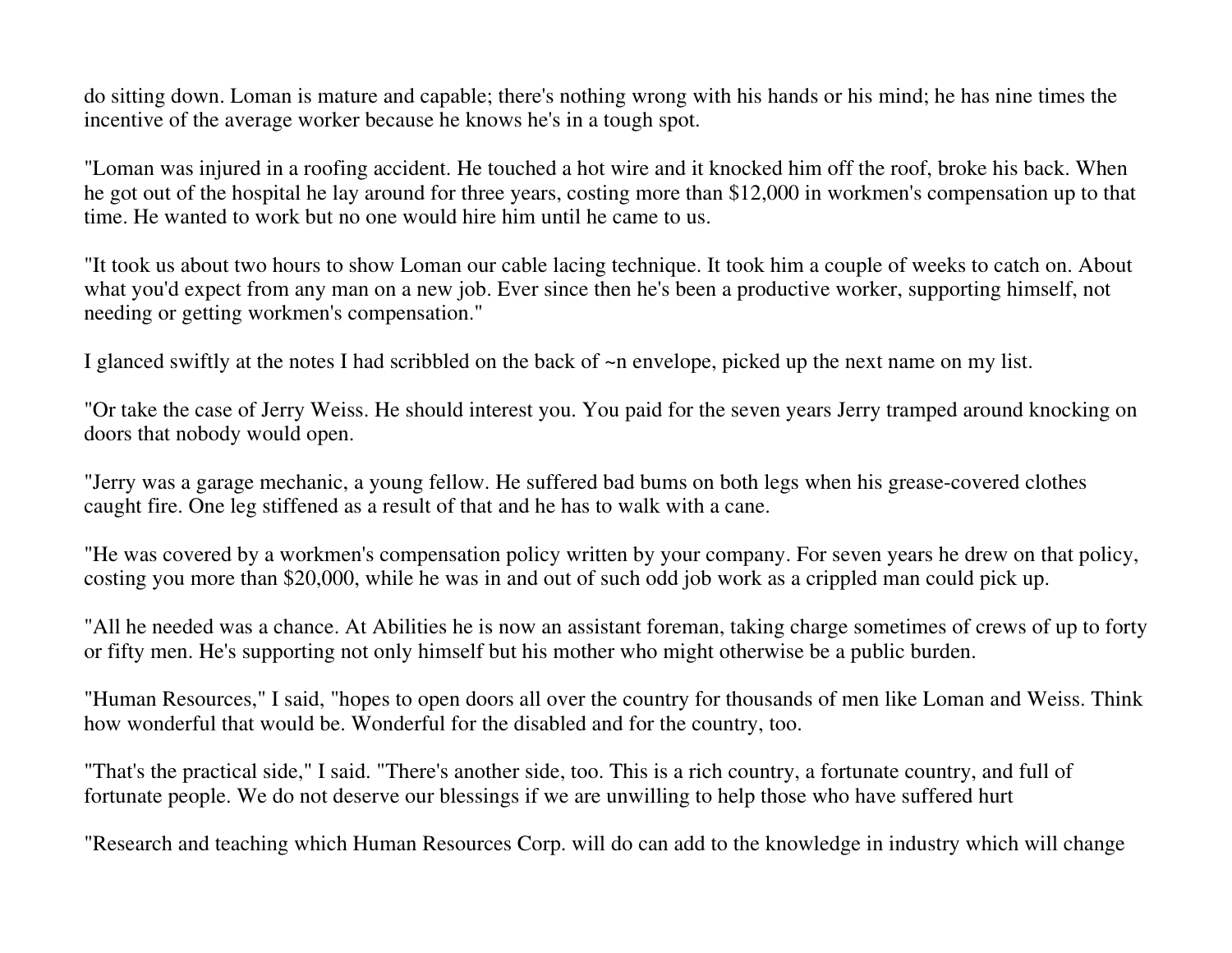many lives."

I started to go on but Diemand leaned forward in that characteristic fashion of his and stopped me with a wave of his hand. "All right," he said. "We're interested. How much do you want from us?'

"One hundred thousand." i said it fast and hoped I was keeping a poker face. "That's to get the program started. If I can come back to you in three years and prove that we're accomplishing something, I'm liable to ask for more."

Diemand was silent for a moment, absorbing that information.

"Okay," he said briskly, rising to leave. "We're still interested. We'll think about it and let you know."

Three days later I was ripping open a letter from INA. The good news almost leaped at me from the page. We had our first sponsor. The rest of the money didn't come that fast, or that easily, but it came. We wound up with half a dozen sponsors and a fund of more than \$300,000.

Appropriately, Diemand and Bernard Baruch were the principal speakers in ceremonies, which opened our new plant. In a few incisive sentences Diemand summed up the thinking, which led his firm to invest in Human Resources. It was, he said, "good business." But more than that, it wa6 "good corporate citizenship which would help to make our citizens happier, our country stronger."

We put together a new team for Human Resources. There was one man who had to be on it.

Dr. Robert R. Yanover was now a member of the Inter- national College of Surgeons, the chief surgeon at Parsons Hospital in Flushing, New York. He was also the old friend and family physician to whom I owed my gift of legs. I asked him to be chairman of our medical advisory committee in charge of research.

For director of medical research we chose Dr. Alvin Slipyan, a blunt-spoken internist with a reputation for un- yielding integrity and a capacity for endless inquiry and research. I didn't know whether Dr. Slipyan's findings would uphold our philosophy or not but at least no one could accuse us of stacking the cards. Dr. Slipyan wouldn't I change so much as a comma in a medical report to please us or anyone else.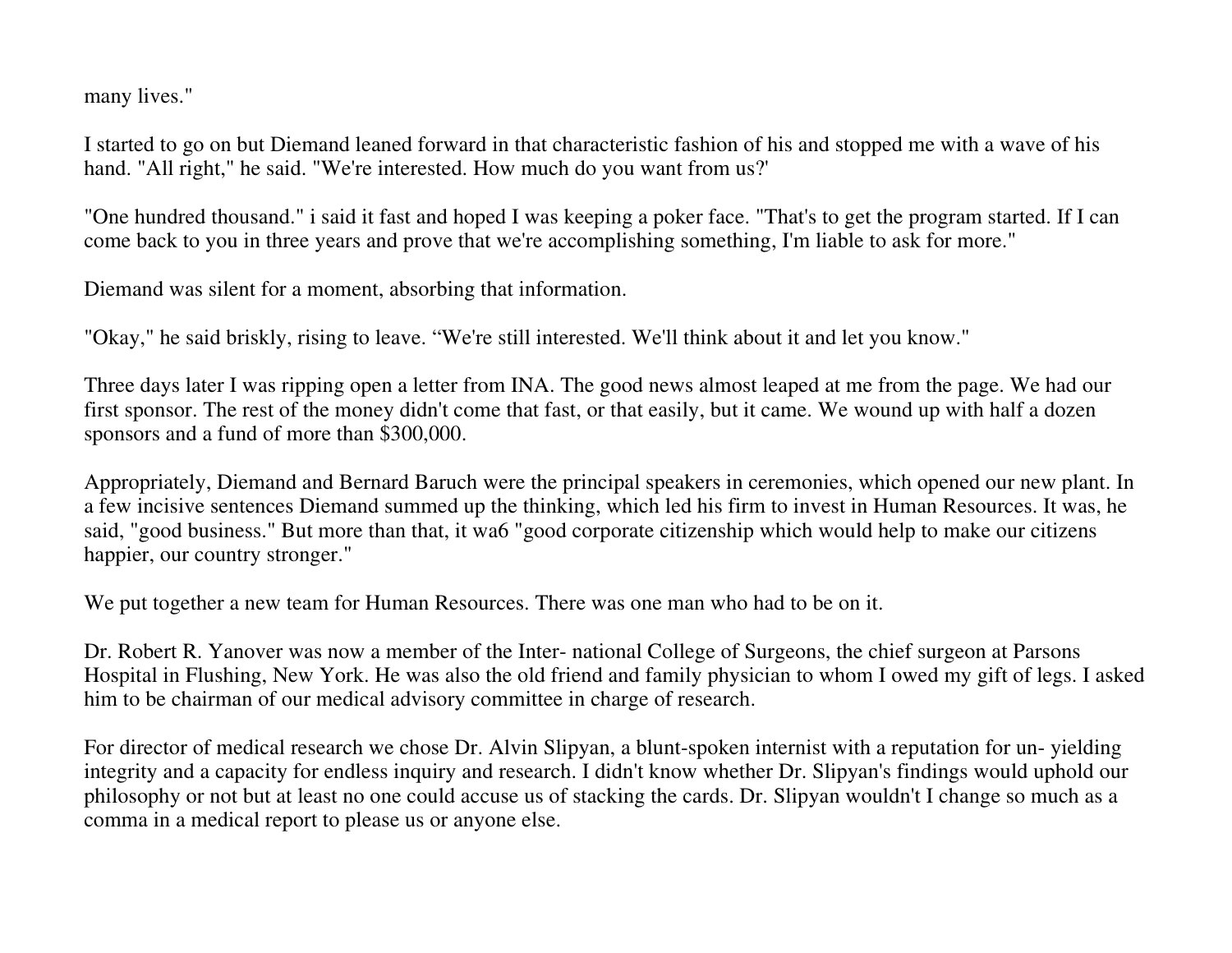The staff psychologist was Dr. Harold Yuker, a member of the faculty at near-by Hofstra College. He had joined Human Resources while it was still just a desk and a battered filing cabinet in one corner of the old shop. Dr. Yuker suffered from cerebral palsy but when he spoke of the disabled he invariably said "they" and not "we." It never occurred to him that the slight tremor in his hands was any o6stacle to the things he wanted to learn and do.

Another key man was Ray Leizer. Ray had quite a background. The first time I saw him he was playing a piano, using two steel books for hands, at Dr. Howard Rusk's rehabilitation center. I assumed that he was a musician relearning his trade. I learned shortly that he had many talents.

Ray had knocked around a lot in the course of an adventurous life. Born in England, he went to South Africa as a young man, later escaped unscathed while serving with Montgomery's famed desert rats in World War II. Then he migrated to Palestine, was engulfed in another war, and lost his hands.

There was a long interval of hospitalization, first in Israel and then in New York, but Ray found something interesting to do even in that period. He courted and married a pretty nurse.

Ray by this time was an ex-musician, ex-farmer and ex-chemical engineer. After he was patched up and fitted with artificial arms, he cram-coursed his way through a New York college, emerged with Phi Beta Kappa honors, and went into rehabilitation work.

He joined the staff of Just One Break in New York; later he worked with a rehabilitation program in New Haven, Connecticut, then went to Israel to help set up the first rehabilitation center in that country. By 1957 he was ready to return to the United States.

Ray was my kind of guy; I liked the brisk confidence with which he handled himself and his business. When I heard he was coming back I cabled him:

"See me before you talk to anyone else."

Ray saw me and after he heard about our new program he didn't want any other job. He became administrator of Human Resources and doubled in brass as assistant to the president at Abilities.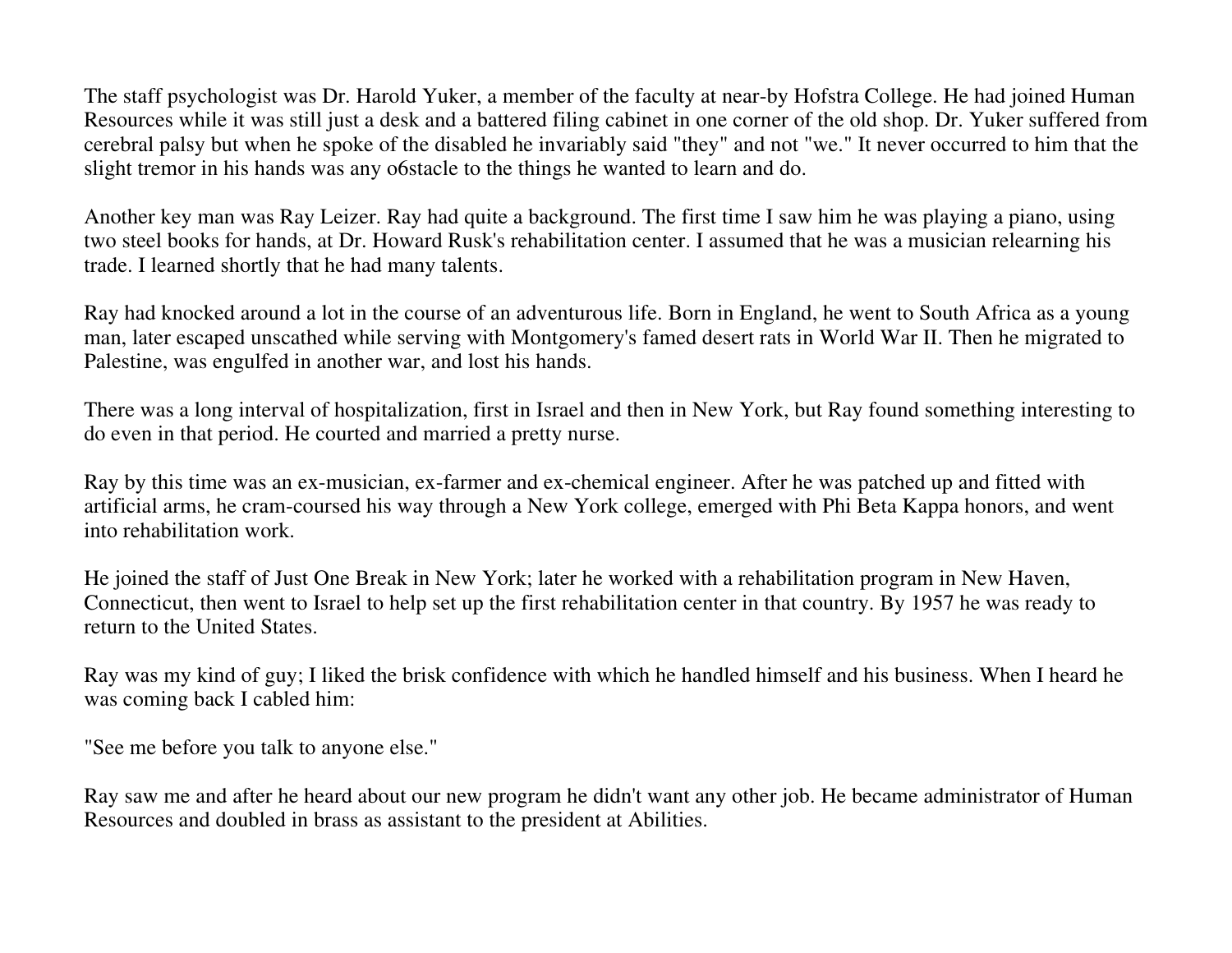A dozen others came in as staff members or consultants. We found it easy to get top people. There was an air of excitement about Human Resources, a feeling that this was going to be wonderfully worthwhile.

Viscardi had often argued with plant physicians about how much work the disabled could safely do. Now Dr. Slipyan proposed to find out.

He tackled heart patients first because that's one of the biggest problems in industrial medicine today. And one of the areas of greatest fear.

The test subjects were nineteen men and women who worked full time in our shop. Ten of them had experienced very serious heart attacks. Nine of them suffered from other forms of heart diseases. Average age was over fifty. All of them-if common practice was any guide--were ready for the old rocking chair.

For months they were examined and tested by every device known to medical science. Every tiniest change in condition was duly recorded. They were summoned to the plant clinic so often that shop wags began to call them "the invalids."

Every once in a while I would ask Doc how it was going.

He refused to guess.

"I could tell you that this one seems a little better, or that one a little worse, but scientifically speaking, it wouldn't prove a thing. You have to let a study like this ran on until a pattern emerges. It'll be at least a year be- fore I can form even tentative conclusions."

Finally Doc was ready with his first report.

One of the nineteen had died by that time, though not as a result of work. He was trapped in his car during a snowstorm, suffered exposure and chill, and had a fatal heart attack when he reached home.

One other seemed worse but continued to work.

Six showed improvement ranging from slight to dramatic. One 59-year-old man had needed massive doses of medicine,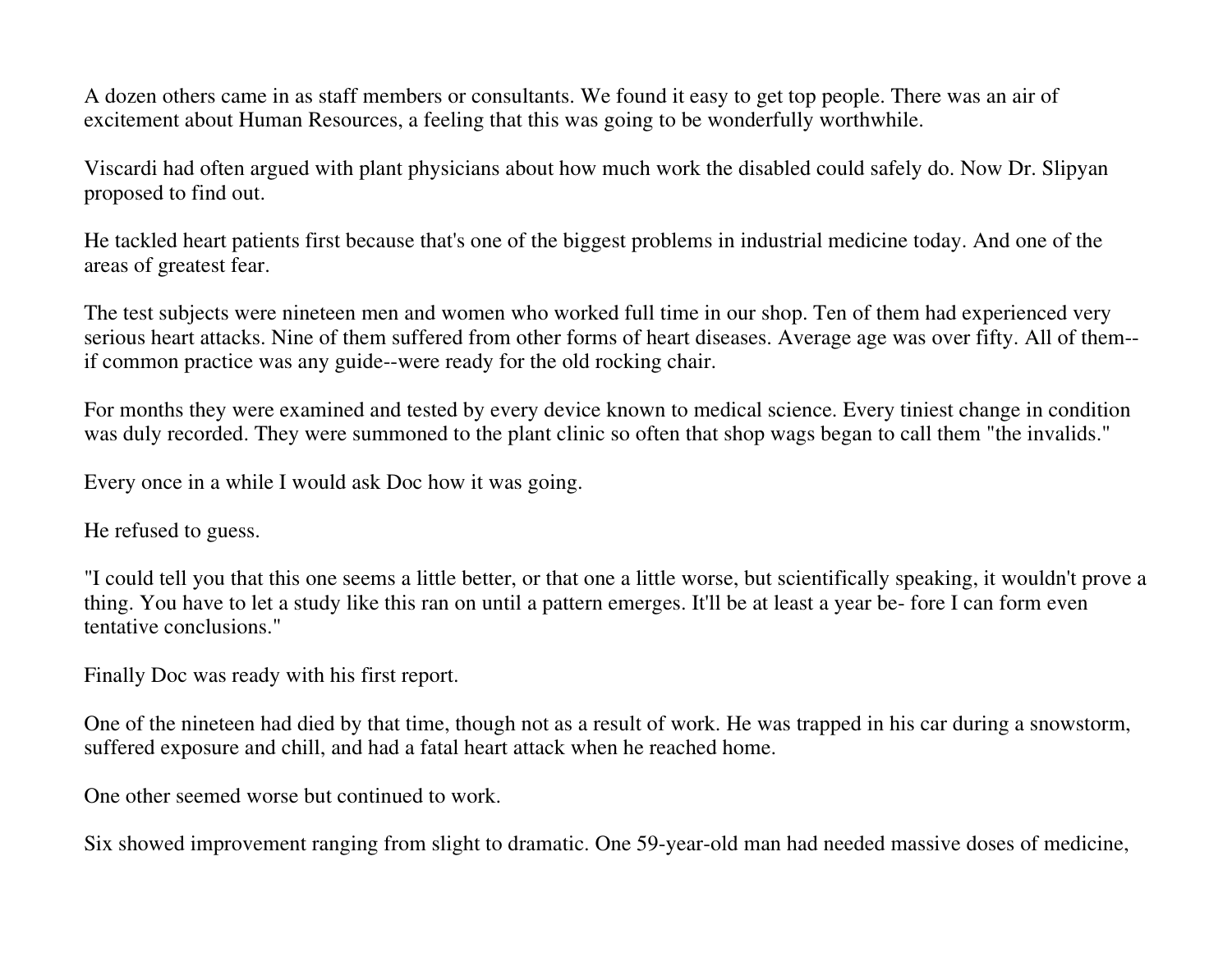ten to fifteen nitro-glycerine tablets a day, while un- employed. After joining Abilities he cut down to two tablets a month.

Eleven of the people were neither better nor worse from a medical point of view. From every other standpoint they had gained a precious year of useful life.

When we checked their personnel records we found other patterns.

There had not been a single compensable accident among them. They averaged about 1.5 days of sick leave a year.

Dr. Slipyan thought the findings so important that he prepared a medical paper. To our delight, it was published in the *Journal of the American Medical Association*. His conclusions were worded in the careful prose of the medical scientist but there could be no doubt that it added up to a resounding victory for the Abilities philosophy.

"Frequently," Dr. Slipyan wrote, "the detrimental effect of the psychological and emotional stress of a patient following ill-advised restriction is actually greater than that due to cardiac involvement.

"The remarkable improvement exhibited by some of the employees makes me wonder whether the dictum that the severe cardiac requires constant rest should not be revised to, "Employment in a compatible job can in the specific case be beneficial.'"

One day I received an official looking letter. It was from Dr. Dwight H. Murray, then president of the American Medical Association.

"It is my pleasure," Dr. Murray wrote, "to announce that you have been selected to receive the American Medical Association's Citation for Distinguished Service. This citation is presented to persons not in the medical profession who have contributed to the advancement of American medicine....

"Only two such citations have been presented by the American Medical Association. ...

Our ideas were really catching on.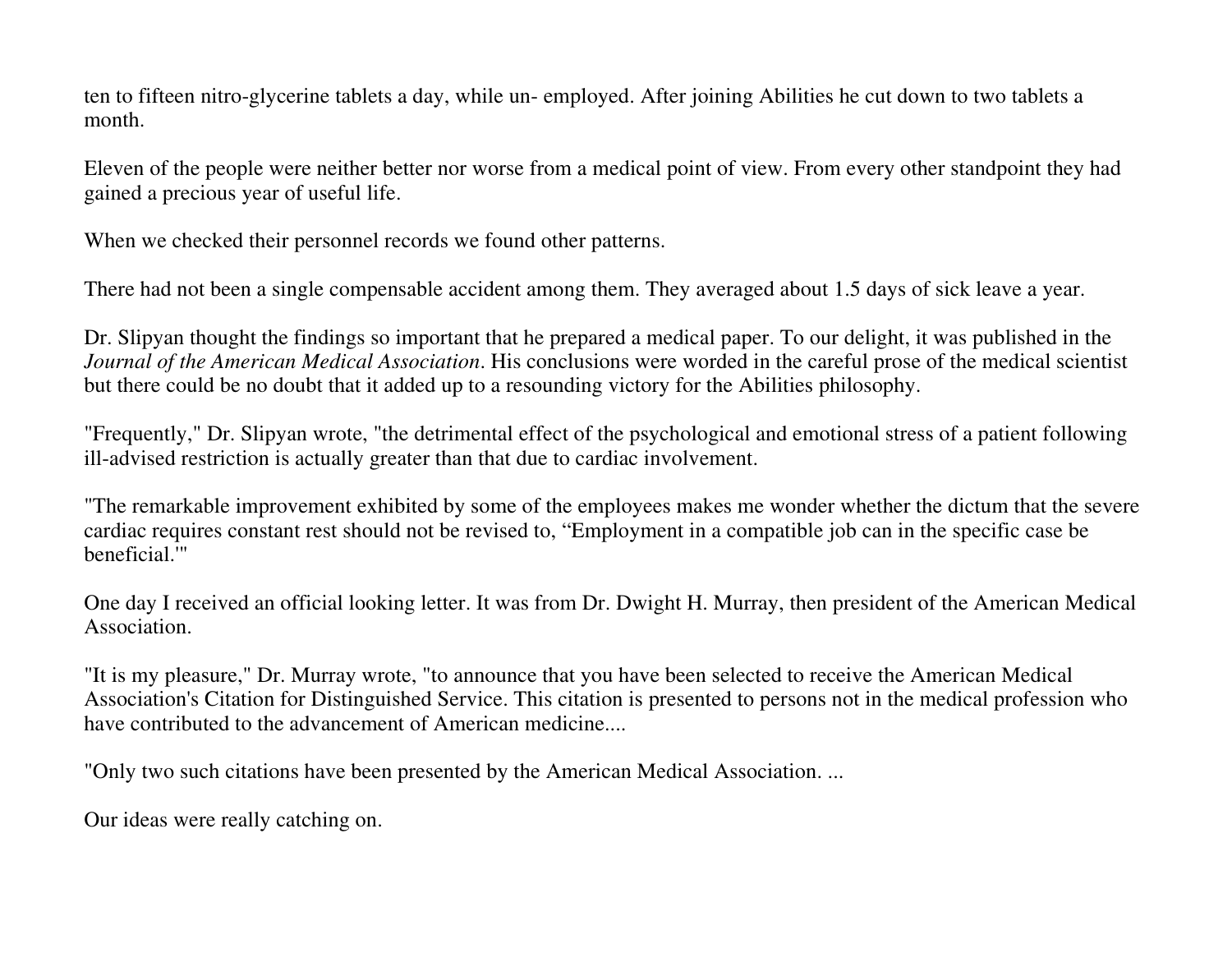The medical work of Human Resources was important, immensely so, but still more important was its missionary task. We were out to convince industry that the disabled could earn their keep.

We analyzed scores of disabled people, finding out what adjustments they could make, what jobs they were best equipped to do. A grant from the federal Office of Vocational Rehabilitation financed a study in adapting the disabled man to the machine.

We analyzed the machines, too, taking them down, putting them together again, and finding in the process that a slight change in the machine could very often compensate for a huge disability in the man.

Our studies produced a steady stream of literature, which went out to more than 500 companies. Attendance at our plant seminars doubled and redoubled. More than 4,000 people visited us in one ten-month period. They came from forty countries, even from behind the iron Curtain. Communist doctors were visibly moved when they walked through our shop and saw our capitalist answer to the disabled problem.

All over the world organizations patterned after Abilities, or influenced by it, began to make themselves felt.

In Mexico a businessman and publisher named Romulo O'Farill heard of what we were doing and decided to do likewise. O'FarriU didn't have to be told about disabled problems: he had lost a leg in an auto accident. As the Mexican project advanced the Viscardis and O'Farrills became firm friends and air-age neighbors. We were constantly flying south to stay at their home, or they were flying north to stay with us, as Romulo and I exchanged ideas and thrashed out the problems of his venture.

The Duchess Diane de Mouchy of France contacted us, too. The duchess had suffered once from a paralyzing illness. Now she was starting a disabled shop in Paris and she had to contend with a special difficulty.

Paris is a city abounding in five- and sir-story, no- elevator walkups. The rent is cheapest on the top Boors and so the poor congregate there. And the disabled, of course, are more likely than most to be poor. The result in Pans is that many a man in a wheelchair is stuck in some drafty garret, at the top of long, crooked stairs, and can't get a job if he is able to find one. The duchess resolved this dilemma by establishing a small barracks community in which the disabled both work and live. It is primitive as Abilities was primitive when it began, and it hires only twenty people, but by merely existing it may spur the French imagination and conscience to go on to better things.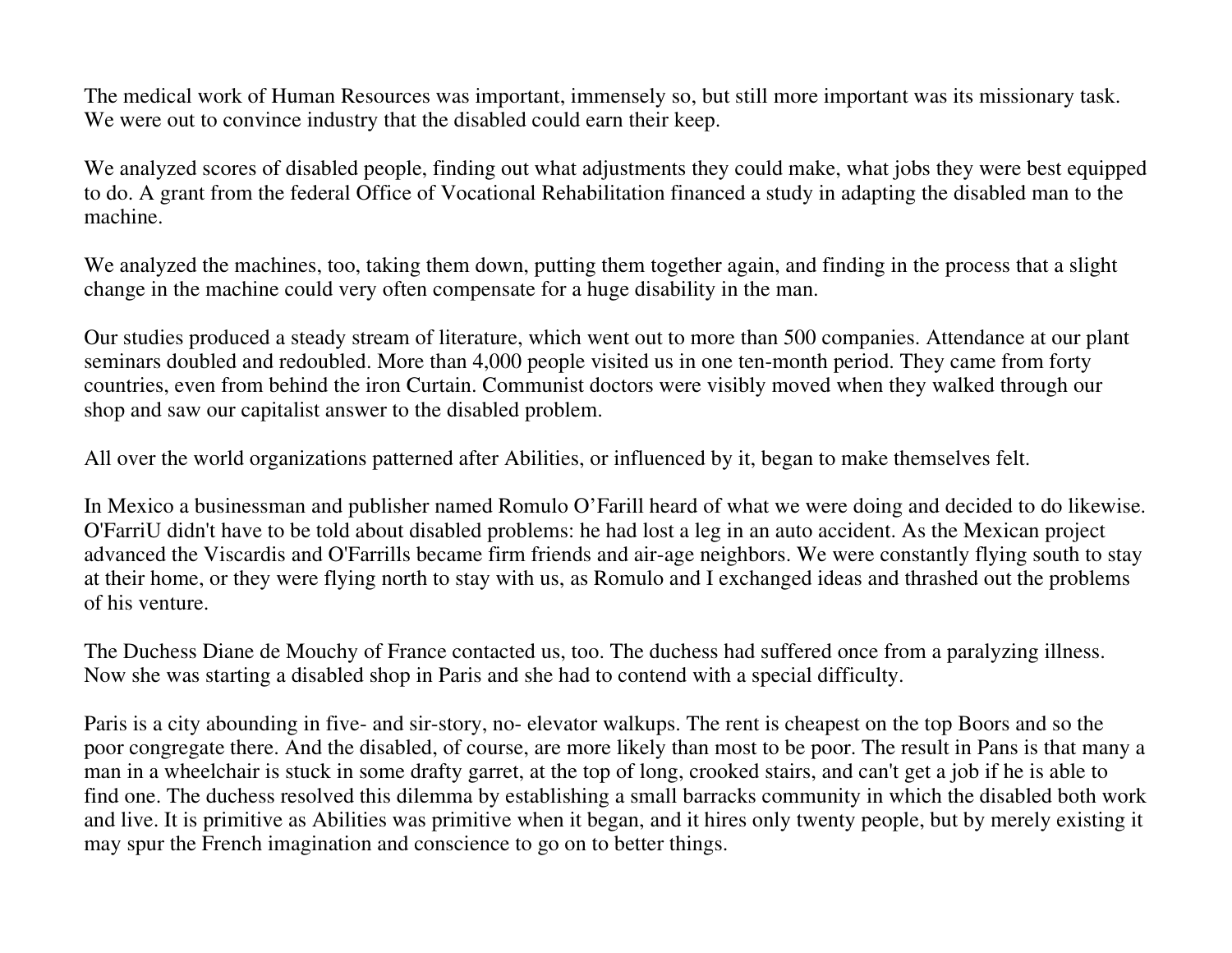We were in touch also with the Fellowship of the Physically Handicapped at New Delhi, India. That organization had been in existence for more than twenty years but the people in charge were still eager to trade experiences with those who faced the same challenge. Thumbing through their literature, I was struck anew with the fact that disabled people of every race and color in every corner of the world are united by a common aspiration. The motto of the Indian organization was "Not charity-- but a chance."

In Canada, Australia, New Zealand, Germany, still other disabled shops sprang up. Like the shop in Mexico, they were seeds that fell directly from our tree.

In the United States, too, shops like Abilities began to spring up in many places--in San Francisco, Cleveland, Cincinnati, Chattanooga, Rochester, Hackensack, Fort Wayne, Fort Worth, and a dozen other cities.

Abilities, meanwhile, began planning the first branch that would be directly related to the parent company. We had need for a southern plant that would serve our customers in that area. We decided to set it up in St. Peters- burg, Florida. The city was made to order for us; it was swarming with retired, "over-aged" executives, salesmen, office workers and craftsmen who were fed up with loafing and wanted to get back into action.

All this was good. It meant immediate jobs for people who needed work, and an ever-spreading example for the world to see. We had to keep reminding ourselves, though, that Abilities and the shops like it were only a step toward the real goal. The goal itself was a society in which the disabled could work alongside so-called normal people on equal terms.

We hammered and hammered and hammered again at the point that most disabled can work and function in the ordinary business environment.

Our work bore fruit. One year after our seminar with Sears, Roebuck that company was hiring 2,500 disabled people. We did not achieve that kind of smashing breakthrough again but we hacked out hundreds of small gains along a very broad front.

An industry representative would arrive at our shop in a skeptical mood and Leave more than half convinced. He would promise to hire one or two disabled people, as a test. If they worked out, well, maybe he would take on more.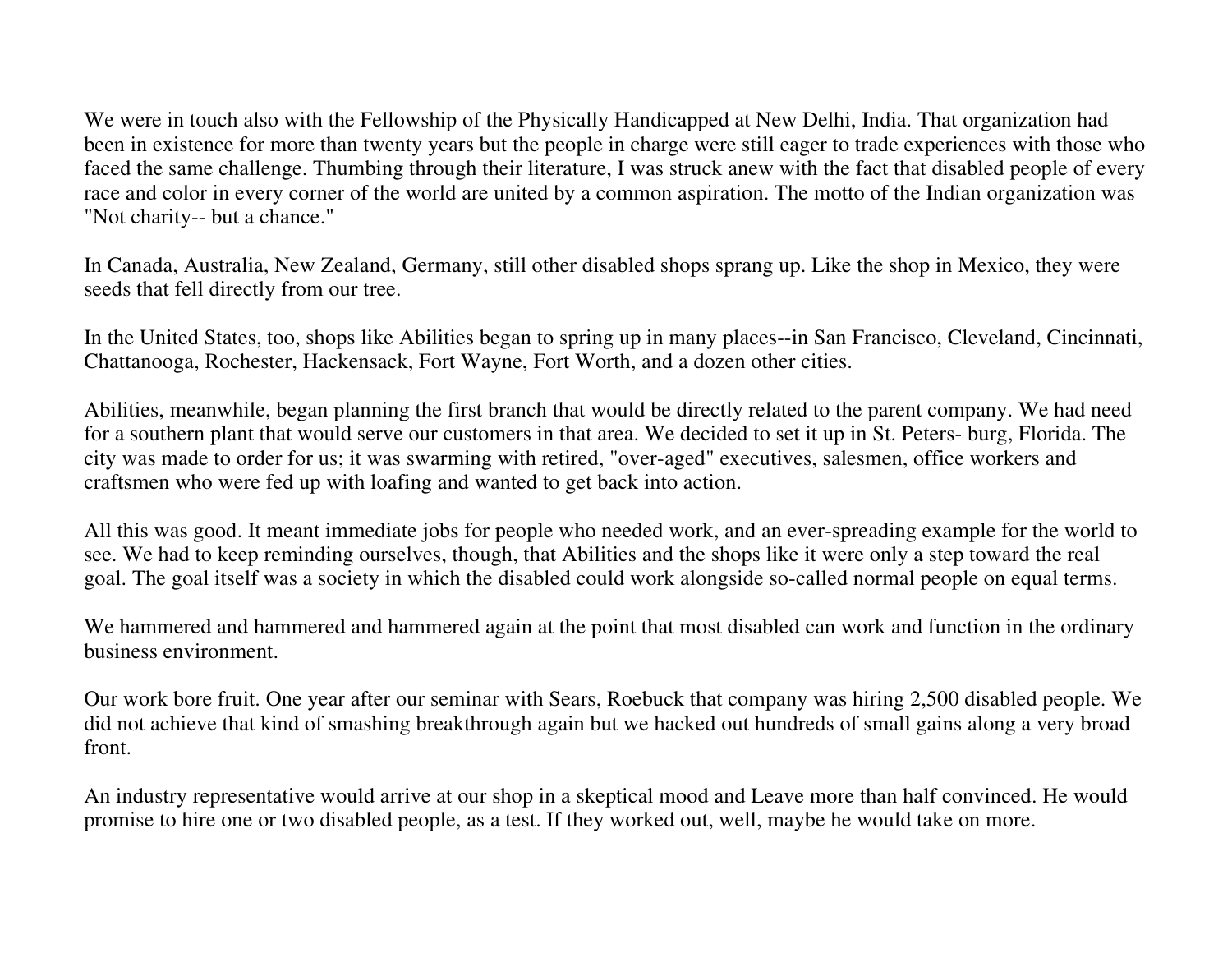Thousands of the disabled have been hired without ever knowing what part we played in their change of fortune.

In Chattanooga at the Siskin Steel Company, a blind woman operates a telephone switchboard for a business firm. Her sensitive fingers move constantly over the board, keeping perfect track of the busy exchange. A stranger phoning Garrison Siskin or his brother, Mose, for whom she works would never suspect the drama behind the swift efficiency with which his call is put through.

In Cleveland, a paraplegic rolls up and down the aisles of a jet engine test control room, checking the gauges and meters which reveal what is going on in the red-hot bellies of aircraft jet engines. An easy job for a man in a wheel- chair. But it took months of persuasion to open that door.

In Los Angeles, a man suffering from multiple sclerosis sits behind the cash register of a big department store. His employers know that in five years, maybe ten, the slow, inevitable advance of the disease will probably knock him out. But meantime he works and lives.

Once in a midwestern city I had the pleasure of meeting ale of the people whom Human Resources had helped. I was rushing for an airport. I hailed a cab and the driver turned out to be a man who had a hook for a hand.

I wasn't surprised. The president of this cab company had visited our plant. But I was curious about the driver. I decided to probe.

"A little unusual, isn't it, your driving a cab?"

"Don't worry, Mac. I'll get you where you're going all safe and sound."

"Oh, I'm not worried. I just thought it was a little unusual."

"Mac," he said, "you have no idea how unusual. Just for me, they had to rewrite a city ordinance. It had to be cleared with the police department, and you know how cops are. The newspaper boys came around and wrote me up. For a while I was practically famous."

He braked to a stop for an intersection, manipulated his special controls and slid smoothly forward again.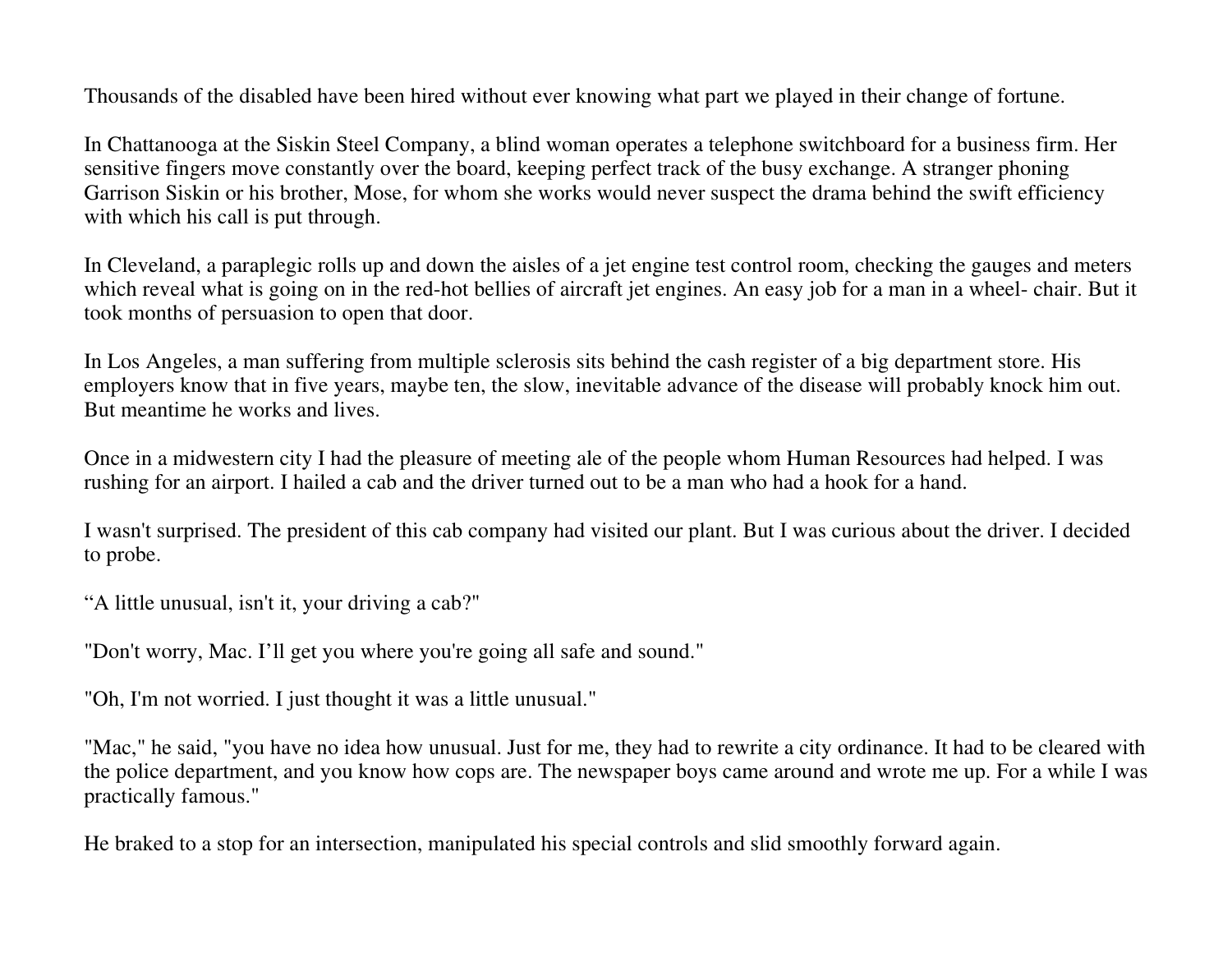He resumed his chronology.

"All that was eight, nine months ago. Everybody's used to the idea now and I'm just another guy trying to make a buck. I like it that way.

He deposited me at the airport terminal, opened the cab door for me, reached in with his hook to seize my luggage and place it on the sidewall. I gave him the usual tip, no more and no less.

"Thanks, Mac. Have a nice trip."

I didn't see any point in telling him about Human Resources. He didn't owe anything to us. If he could hold his job, he owed that to himself.

### **CHAPTER THIRTEEN**

# **NO PLACE TO STOP**

Abilities was building, growing, setting new records al- most every month. And then suddenly and without warning we were in trouble. Real trouble.

It began as a cloud no bigger than a canceled contract. One of our customers, an airplane company, withdrew an order. They assured us that it was a temporary cutback. They hoped to give us a double-sized order the next month.

The next month came and went and they didn't double the order. They cut back further on the little work they were still sending to us.

It began to happen with other companies all up and down the line. Huge orders were canceled or slashed in half; promised new business did not come through. In six months our production dropped a staggering 40 per cent.

I knew what was happening. The business columnists whom I read faithfully kept me fully informed. It was a stretching out of the economy, or a saucering out, or a lolling readjustment, according to which analyst you read. Some came right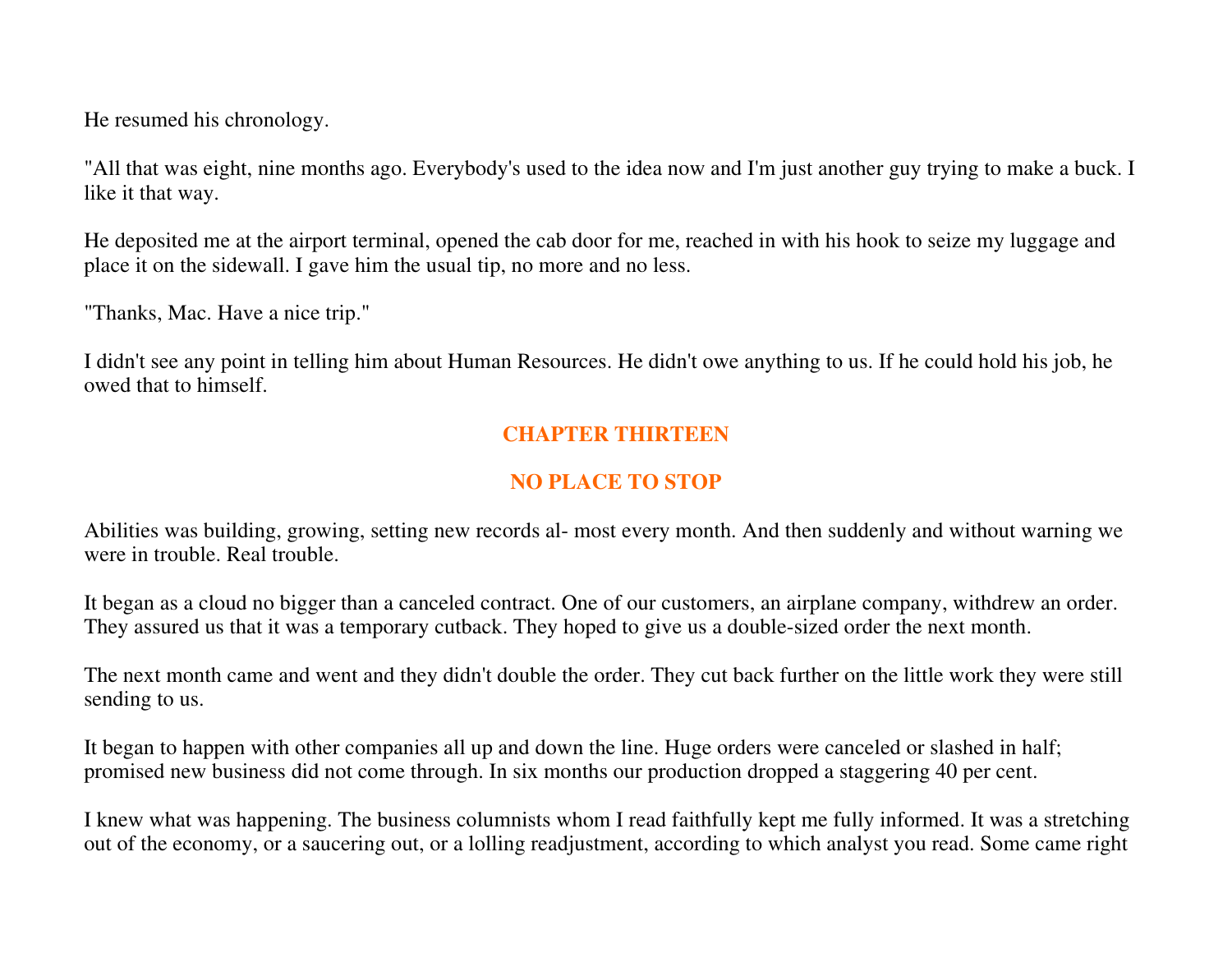out and called it by a dirty name:

Recession.

Abilities was rolling hard and fast when the economic traffic light changed from green to red. We couldn't stop suddenly, or even slow down, without hurting people who didn't deserve to be hurt. We had on our payroll 333 disabled workers. In order to keep them we had to do more than a million dollars worth of work a year.

We hung on and hoped. In January 1958, we lost \$20,000. February was worse. March was the worst month of all. It reached the point where I hated to answer the phone or open my mail, fearing to learn of still another job order snatched away.

The directors became worried, then deeply anxious. Early in March Uly Da Parma asked to see me. He came straight to the point.

"There's only one solution, Hank. You'll have to start laying people off."

"I won't do it, Uly. I can't. Every man and woman in the shop is giving me 100 per cent. It's not their fault that I'm not getting the work."

"It's not your fault, either," he said. "It's the way things are. You have to make a choice, Hank. You can take your losses and cut back now. Or you can go on like this and risk losing the whole thing."

"We can sweat it out," I argued. "If we throw in the reserve funds we can survive for another five or six months. This thing will turn around by then; it has to turn around."

"It'll turn around," he agreed somberly. "Sooner or later it always does. But suppose it takes seven months, eight months. Where are you then? If you lay off now you can hire people back when things pick up later. If you wait too long, there may not be any later for anybody in the shop."

I knew he was right. I had wrestled with it for a long time and now he was making me face what 1 had not been able to admit before. But the words of defeat sounded sick to my ear.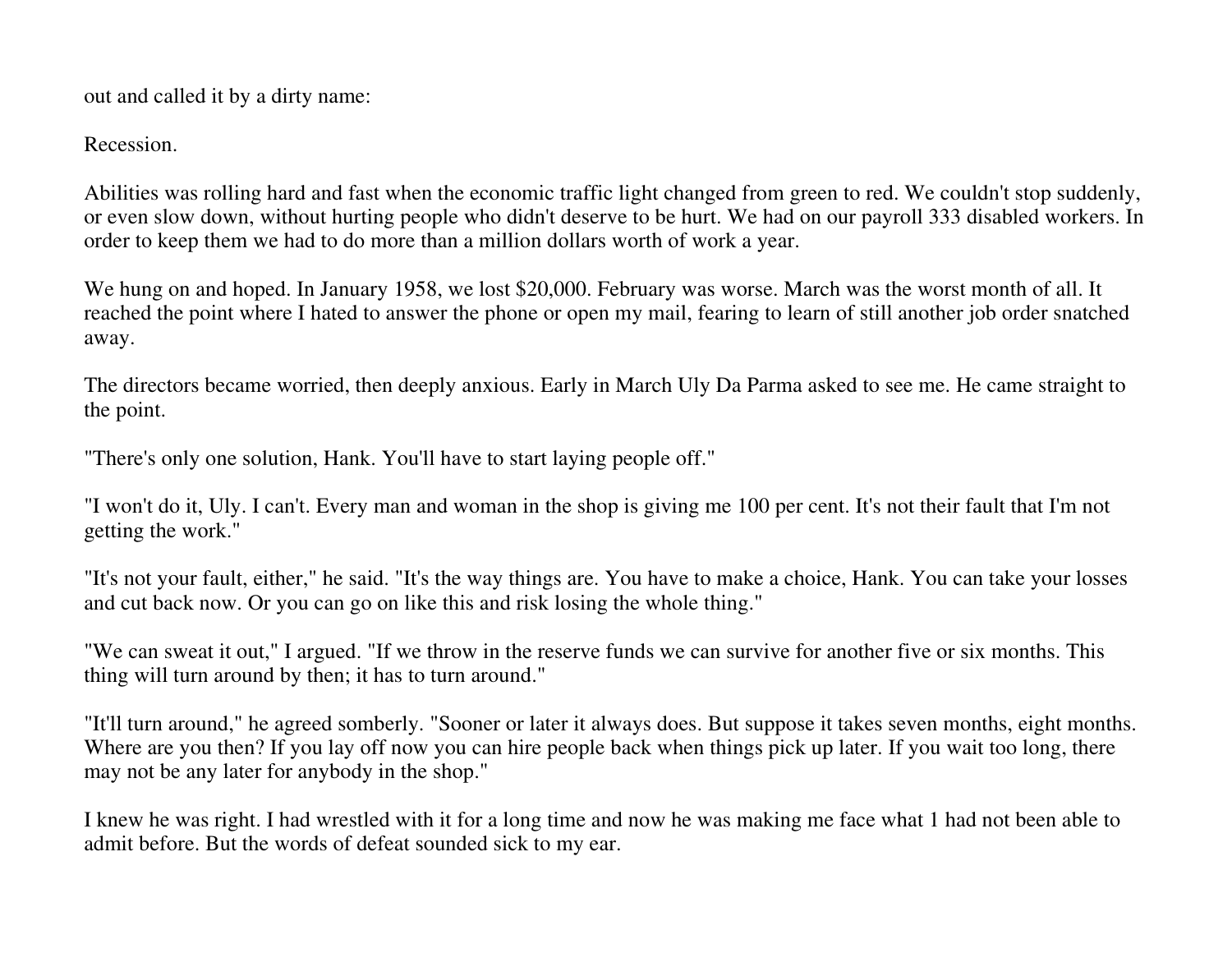"All right," I said dully. "We'll do it. I suppose we might as well do it all at once and get it over with."

It was all the harder because we had waited so long. When we took stock of the work we were doing and the people employed we came up with the heartbreaking total of 65 who had to go.

The easy way, the business way was to lop off 65 who were least efficient or had the least seniority; But Viscardi who had talked often about operating on business principles had to concede now that we were not just a business. We were a rehabilitation center. We bad to make some extra allowance for those who had known nothing but rejection all their lives. We had to strike some kind of human balance, if we could.

I drew up some rules of thumb. We would lay oh the newer employees, but not necessarily the newest. We would not lay oh anyone who would thereby be forced to go on relief. We would give what consideration we could to special and personal problems.

A shop committee was set up to select the names of those who had to go. Art Nierenberg, a vice president now, had the unhappy task of heading the group. Others were Personnel Director Ellen Vaughan, Plant Supervisor Lou Blersch, Cost Control Manager Prank Rieger, Production Manager Ronnie LeMieux, and Production Control Manager Bob Welch. Viscardi reserved a right to vote.

The arrangements were neat and tidy, easy to make. The hard part was passing the bad luck on to 65 particular persons whom we knew and worked with and liked.

The committee met around the conference table in my office after the plant closed for the day. A box was on the table, ready to receive the names of those marked for lay- off. At one end of the table sat Ellen with a thick pile of cards containing employee records. She would take a card oh the top and read the name.

Johnny Kreitzer.

Johnny was a young man, about 25, with a face cruelly disfigured by a chemical explosion. A good worker, clumsy but eager, who was terribly proud of being part of Abilities. We knew what was involved for Johnny. Even in good times he would be last choice with most companies; in times like these he didn't stand a chance. But he didn't need the job to eat.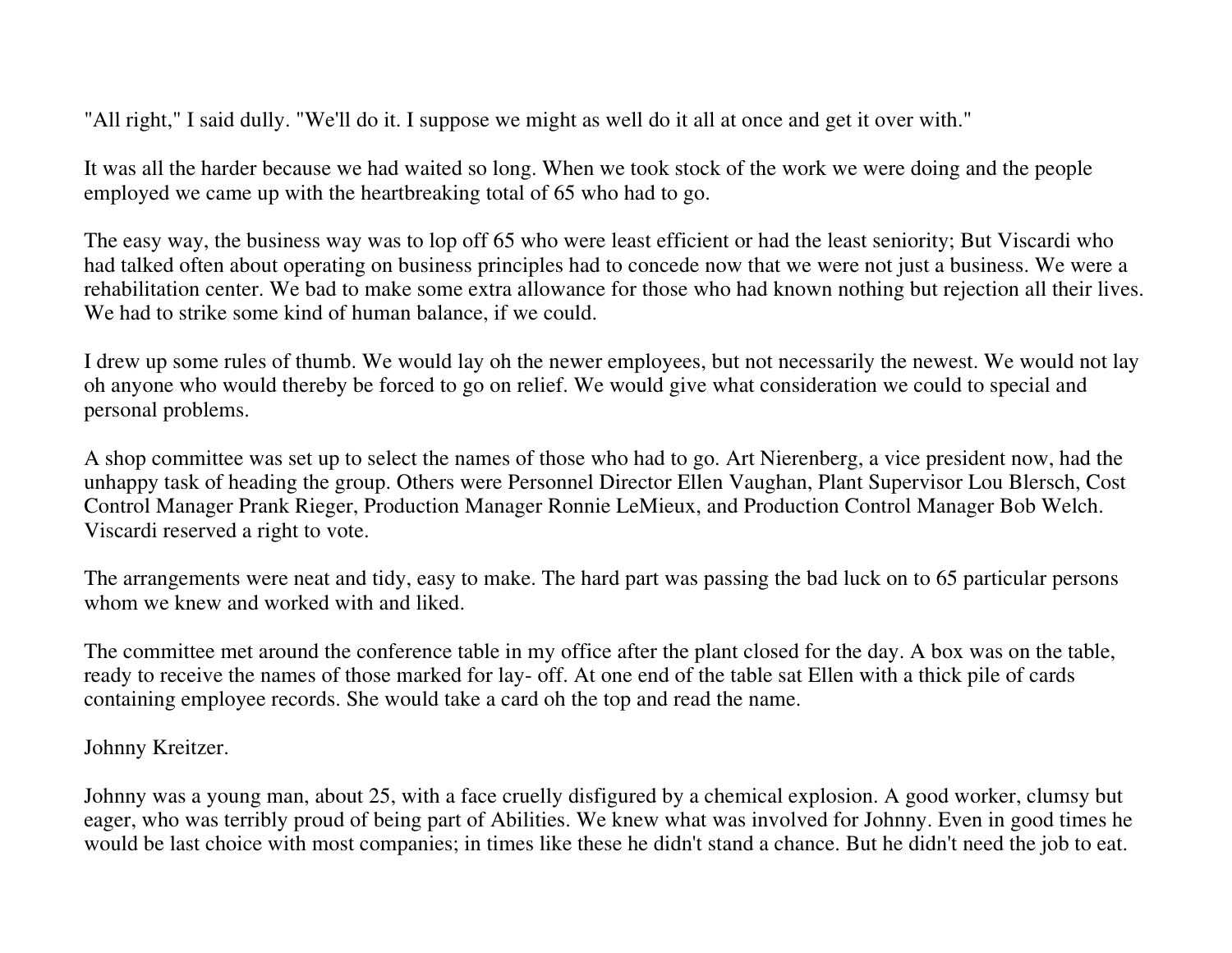He lived with his parents; if we laid him off he would be eligible for workmen's compensation again.

The verdict was swift and unanimous. Johnny's card rattled into the box.

Another card was pulled from the file. Mary Garson.

Mary suffered from cerebral palsy. She was engaged to Len Lobue, the young fellow who had only recently borrowed the price of a refrigerator from our credit union in the expectation of getting married. The couple had planned to pool their earnings to start the home. Now they would have to do it on one salary. Mary's card joined Johnny's in the box.

### Bin Harris was next.

A slight, blond fellow, in his early twenties, Bill had paid terribly for one beery and frivolous mistake of youth. He swiped an ear for a joyride, caught a policeman's bullet in the back, wound up a paraplegic. His straitlaced family rejected him completely in his time of trouble. Bill was living on welfare when he came to us. He wasn't able to ride the buses, and had no one to help him get to work, but he solved the problem by taking a furnished room only a mile away from our shop. He negotiated that mile the hard way, plugging along with hands that became calloused and hardened from forcing the wheels of his chair through rough and uneven streets. Abilities meant everything to Bill. It was his job, his family, and his one remaining chance to redeem something from a life ruined by one mistake. We couldn't do it to Bill. His card was laid aside.

### John Abbott.

John was an older man, in his late sixties, one of the victims who had improved at our shop. A quiet, gentle, steady workingman who was struggling to get his home paid for so that he could leave it free and clear to his wife if something happened to him. He was entitled to social security benefits and so was his wife; they would survive somehow if be lost his job.

Nierenberg was disturbed when John's name came up: "He's a good man," Art said. "I don't want to do this to John."

"We have to do this to 65 people," I said. "It's not going to get any easier as we go along. Whom do you want to substitute in John's place?"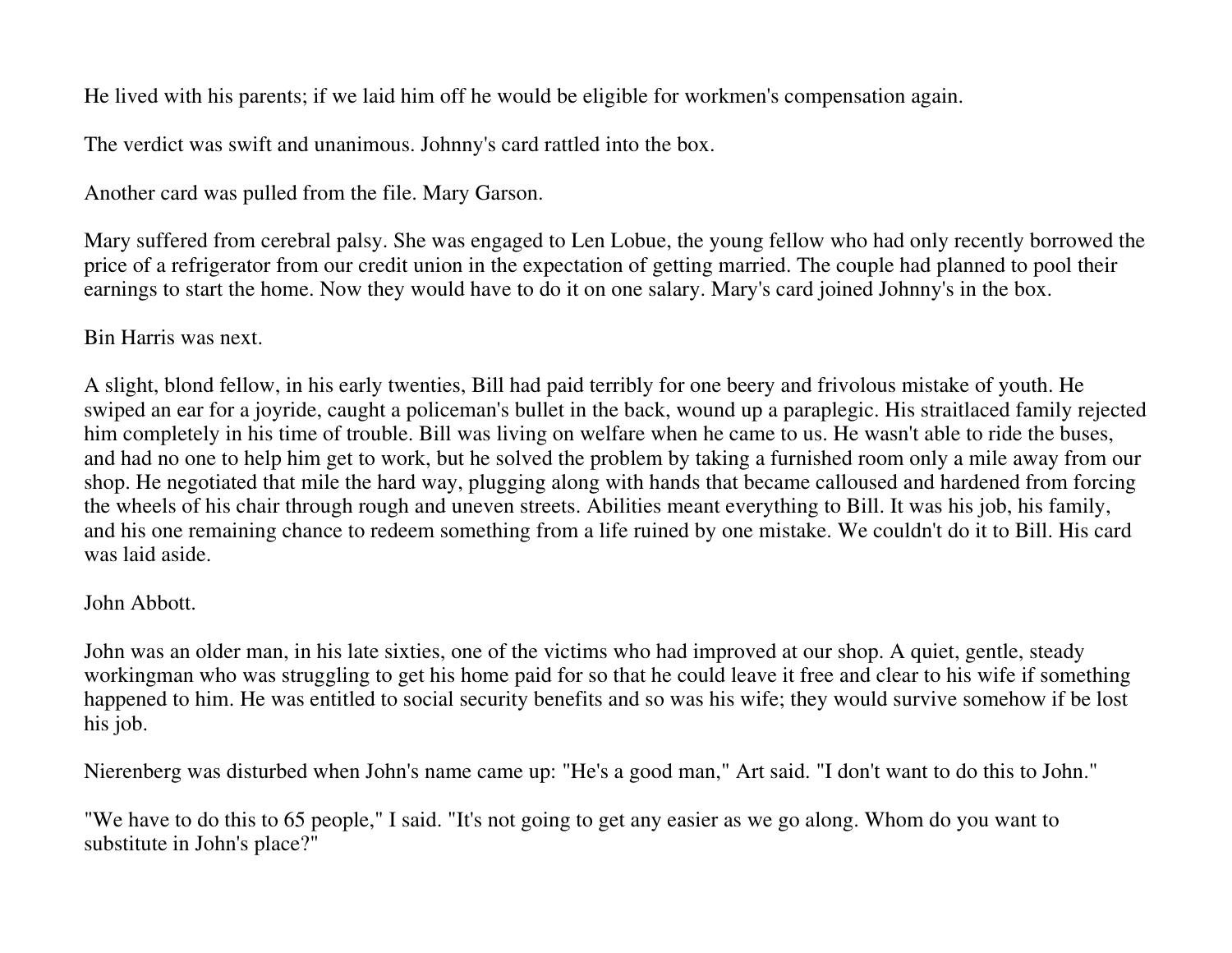The vote went around and John's name joined the others in the box.

Peter Ruel.

Ellen made a small, despairing sound when she drew that name. She looked at me with an expression that begged for mercy.

"Not Peter," she said. "Please, not Peter."

Peter was 21, a tall, gangling young man who suffered from a rare disorder called dystonia. Something had happened to the delicate balance mechanisms in his brain. For Peter, a level, unobstructed floor was as precarious a place as any tight wire; he flailed and twitched and jerked in awful contortions as he fought to maintain a balance, which his senses could not convey. When he was sitting, the giddy whirl slowed down; he was able to work through supreme concentration. But his every waking moment was a fight to stay erect.

Our doctors had informed Peter that a series of delicate brain operations might correct his condition. He was told that the operation might also cost his life. He chose the risk with a calm resignation.

"What," he asked, "do I have to lose?"

A needle was inserted into Peter's brain. The trick was to touch and kill certain nerve cells while leaving other vital nerve cells undisturbed. It worked. Peter lived. The flailing subsided on one side of his body. But the other side still flailed as before. Peter had to learn a whole new set of balance adjustments. He had to decide whether he would run the risk of the next operation.

Meantime we had to decide on Peter's future. A vote was taken. His card joined the small pile of those spared from the layoff. But that meant the black bean had to be passed on to somebody else.

We had to decide between young men just getting started in life and old men who had urgent reasons for working another year before they died. There were choices between people who were fighting like gamecocks against adversity and people so wounded in body and soul that one more blow might make them hole up and quit fighting forever.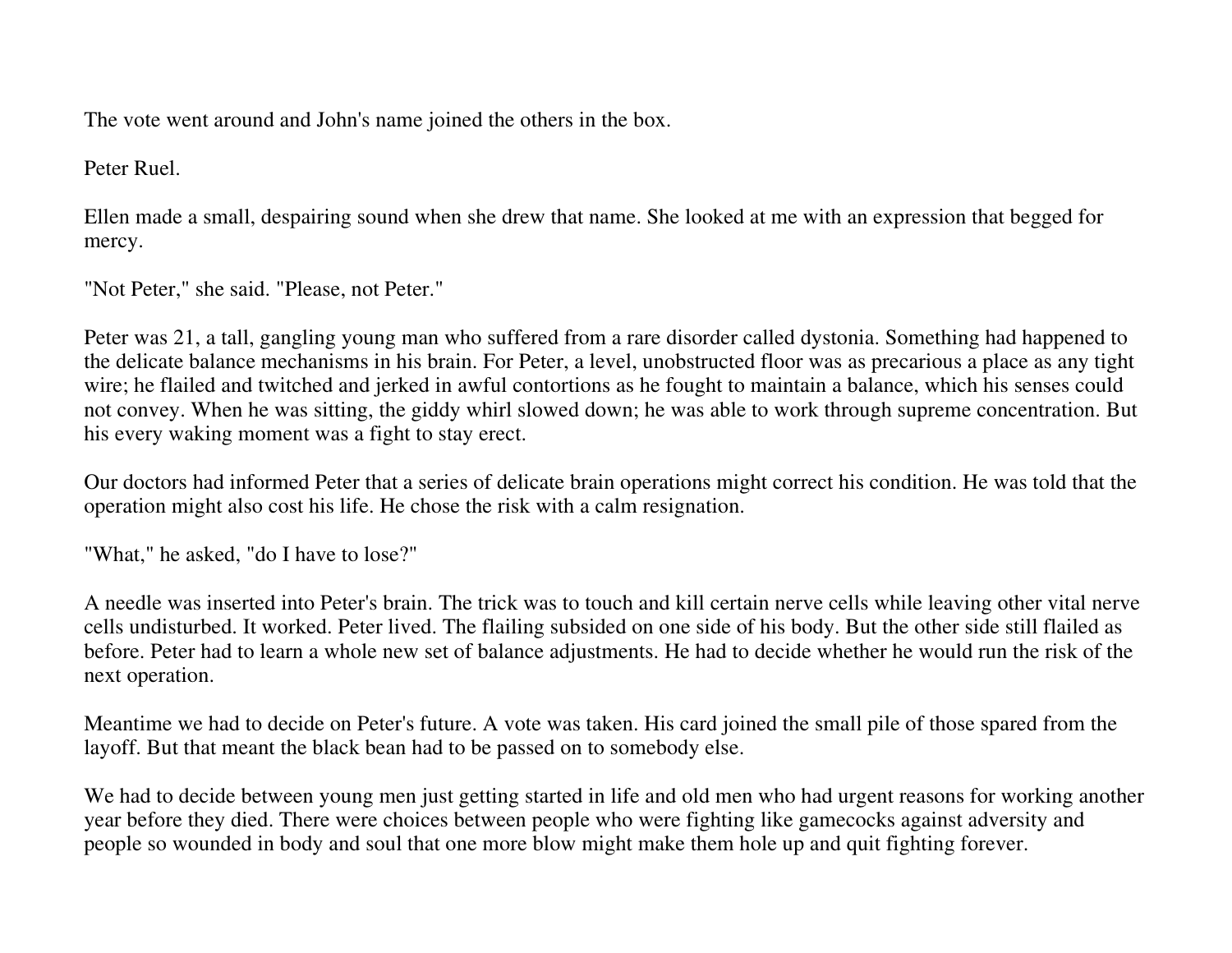There were hundreds of choices, and 65 of them had to be wrong.

For three nights it went on, from 5 P.M. until 10 P.M. or later. Names went into the box, were pulled out for reconsideration, and went back in because it had to be some body. For three mornings there was the dreadful duty of walking through the plant, smiling, cracking jokes, ex- changing pleasantries perhaps with a blind man who had been marked oh the night before.

Finally it was done. Sixty-five names were in the box. It was no consolation that a committee had picked them. I was the guy who was letting them go.

We did it the next day. Quick and clean because that seemed the most merciful way. Those laid oh received their regular checks, another check covering vacation and severance pay, a letter from me telling why it had to be done. They got the bad news at quitting time.

The date was March 12, 1958, a Black Wednesday in Abilities history which I shall never forget.

The day after the layoff I went on the company loud- speaker system to talk to those who remained:

"May I have your attention please? This is Hank Viscardi speaking.

"I want to talk to you for a few moments about what happened last night, why it happened, and what the future holds for us.

"Before we talk of what happened, and what will happen, I want to give you an assurance. Abilities will survive. We will emerge from this trouble stronger than ever before.

"Now, let this be clear. The layoffs are over. What we did we did because we had to do it; there was no other choice. But this is the end of it. There'll be no more. If what we are planning comes true, we'll be hiring again in probably less than thirty and certainly not more than sixty days.

"I want you to know that I delayed the layoffs as long as I could without jeopardizing the entire future of the company.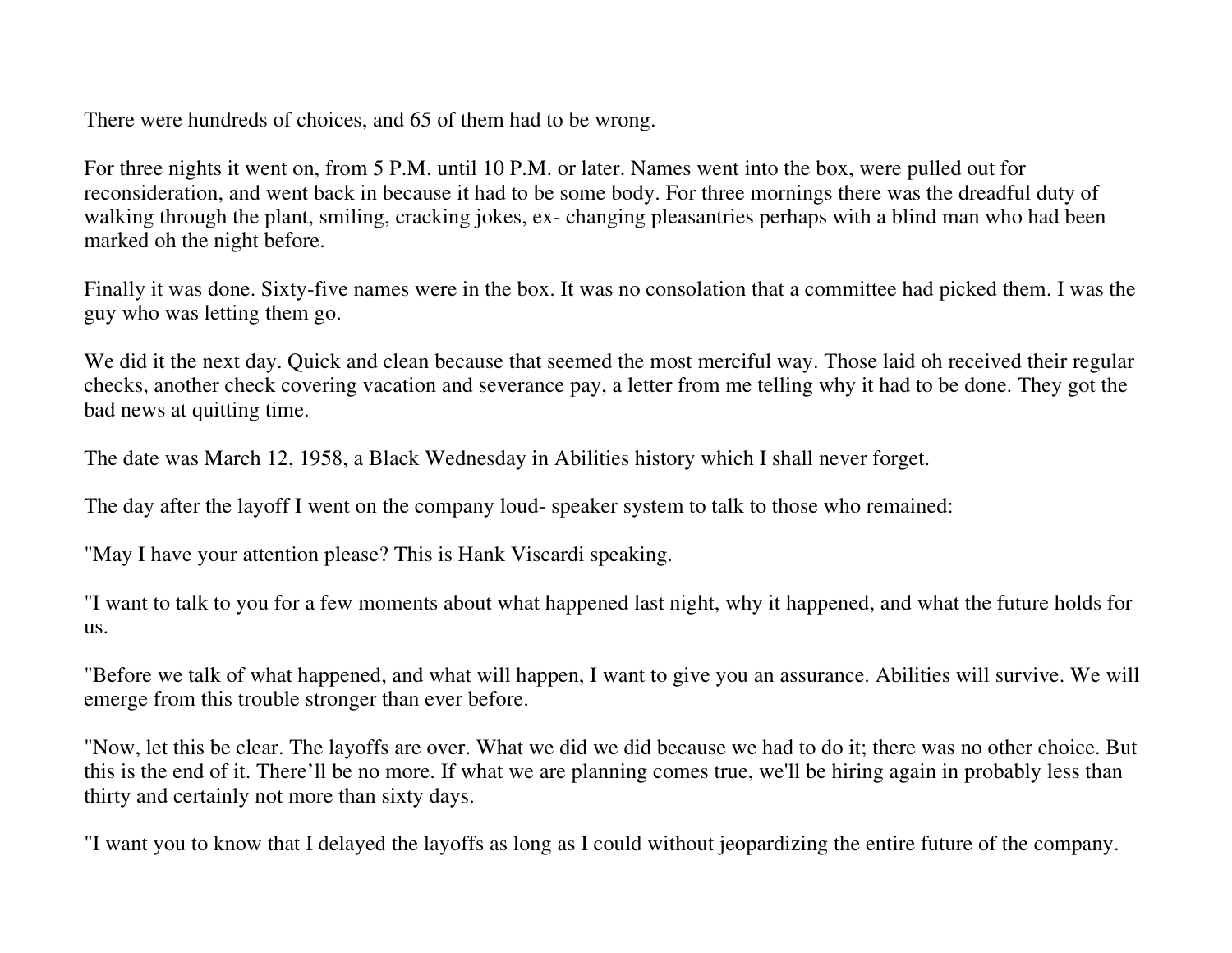We have been operating at a loss for five months, and we could not continue to finance these losses out of cash reserves. We have attempted to bring in new business but it was not forthcoming.

"I believe that the new business lies ahead. It is my responsibility to get it. It is your responsibility to do the job faster and better than ever before so that Abilities can continue to compete in the toughest market we have ever known.

"Right now, we have enough work for everyone of us for the next 4M months; this is in the bank, actual orders in the shop. We have potential orders for another \$800,000 worth of business, which will carry us for another nine months. I am confident that there is more than a year's work ahead of you. The company is sound.

"The responsibility and obligation for your future and your company's future lies in you and me now dedicating ourselves to produce more than we ever did before. If I assure you that the work is here, that you do not face a further layoff, then you must promise me that the spirit we knew in the old garage will prevail again.

"In order to insure our future we must produce. And we must economize. If you can save so much as a scrap of wire, or a paper clip, or a rubber band, or a telephone call, or twenty seconds of time, you will insure that our costs go down.

"If you and I regret that people who were with us yesterday are not with us today, then let us remember that we can bring them back. Don't pity those who have gone, or yourself. Let's get mad about it. Let's get fighting mad. We built a great company out of nothing. Now is the time to find out whether we can get mad enough to make it survive.

"Now let's get back to work. There's a real job to be done. Let's do it together." Slowly we clawed our way back.

Luck helped. Some fortunate firms were still expanding in the midst of recession and we managed to pick up unexpected new business.

Hard work helped more. Our production costs had always been low; now with grim determination we drove the costs lower still. We were able to compete and more than compete for any job that was offered.

Friends helped most of all. The companies we had worked for went out of their way to give us a break. The men who sat on our board of directors took time out from their own recession problems to wrestle with our worries as though nothing else in the world mattered so much.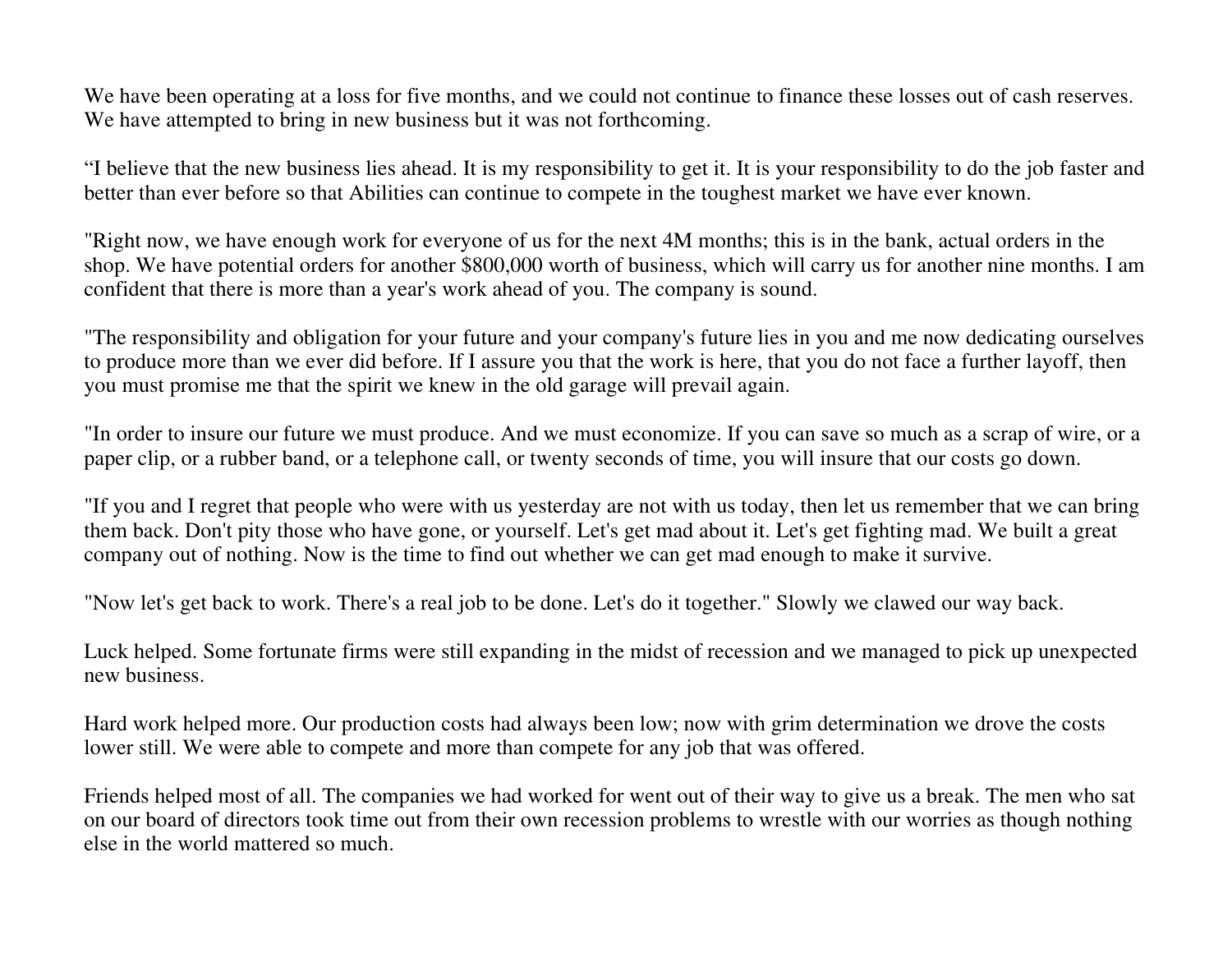Uly Da Parma was a particular rock of faith and strength. Many a night he sat up with me in the small hours, going over costs, pointing out mistakes, suggesting short cuts in production routines. I realized again how much we owed to men like him.

And so we pulled through. By ones and twos, sometimes in little clusters of fours or fives, the people laid off were called back to work. Friday, hiring day, became a time of reunion.

Old John Abbott was back. Johnny Kreitzer, too. Not Mary Garson, though. She was married to Len by now and content to keep house while he brought home the paycheck.

Some were not asked to come back because we had to tighten our standards in order to survive. That number, however, was small.

I knew we had turned the big corner when Ellen, wheeled into my office one day to announce that she had just hired a new man. "I mean," she said with gay emphasis, "a brand new man." "The old list is all taken care of?" "All we can find who are still able to work. Oh, Hank, it feels so good to be doing this again." Thus it was that when the recession eased we were climbing back toward the high pinnacle we had known before.

Art popped in one morning to find me bent over rough plans and drawings.

"Top secret," I laughed. "But I'm glad you saw it. These are plans for the next expansion."

"Expansion!" His eyes lit up. "When, Hank?"

"I don't know when. But sometime. Perhaps even sometime soon."

He picked up the plans, examined them, and caressed them with loving hands. "A whole new building for Human Resources," he exclaimed." What's the idea?"

"The same old idea," I answered, "only more of it. I want to expand the medical program, the recreation pre gram, everything. Especially the recreation program. We could throw it open to all disabled people; make it a center for the kind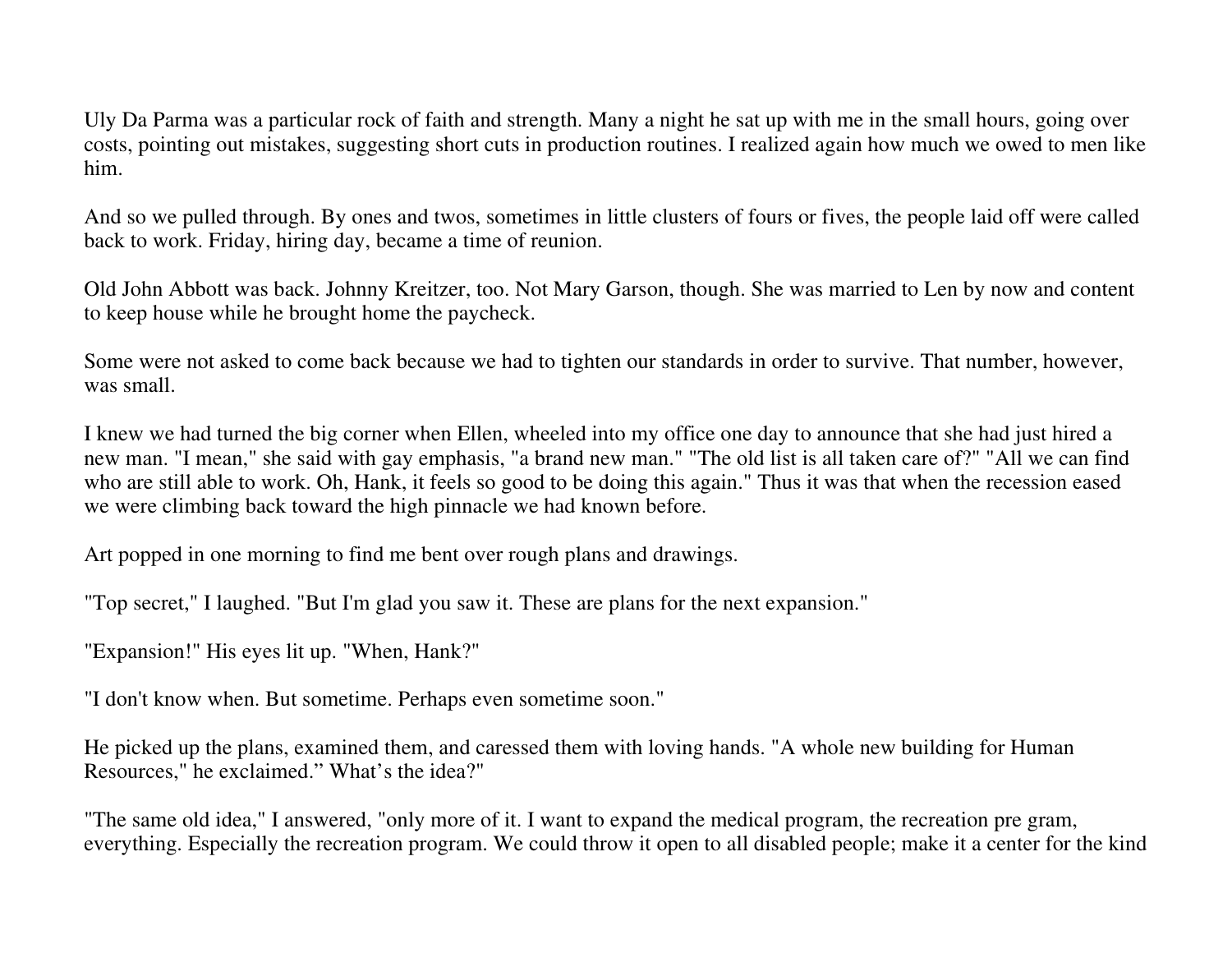of exercise they can't get anywhere else. I'm thinking particularly of the crippled kids."

Art's eyes were shining at the prospect. I leaned forward and tapped the blueprint.

"Look here," I said. "Here's the swimming pool you al- ways wanted for hydrotherapy."

"Gosh, Hank, do you think the directors will go for that?"

"Of course they won't. Not at first. But we'll work on them, Art. We'll work on them. They'll come around."

Art folded the plans carefully, laid them back on my desk. "It's a nice dream." He turned to me, suddenly very serious. "Hank, what do you really think? Where will this end? How far can we go?"

"Who can say? Some of the big companies, the real giants, started as we did with a few men bent over benches and desks. We could be a giant some day.

"Don't forget, Art, that we have a big advantage, some thing special going for us. We have friends--in business, in labor, in government, in every walk of life. We're not alone. We've never been alone.

"Maybe," I added musingly, "well succeed so well some day that we'll work ourselves out of business. If the day comes when a disabled man or woman can walk into any plant in America, and get a job, then Abilities can mark mission completed and close its doors."

Nierenberg cocked a skeptical eyebrow and I nodded agreement with what he was thinking.

"Yes, I know. That's looking a long, long way down the road. Perhaps the next generation will see it."

So ends the Abilities story. With memories still fresh of yesterday's struggle and hardship and with the bright promise of tomorrow's hopes and dreams.

In truth, however, there is no end. No end to dreams, certainly. No end to struggle either so long as dreams exceed reality.